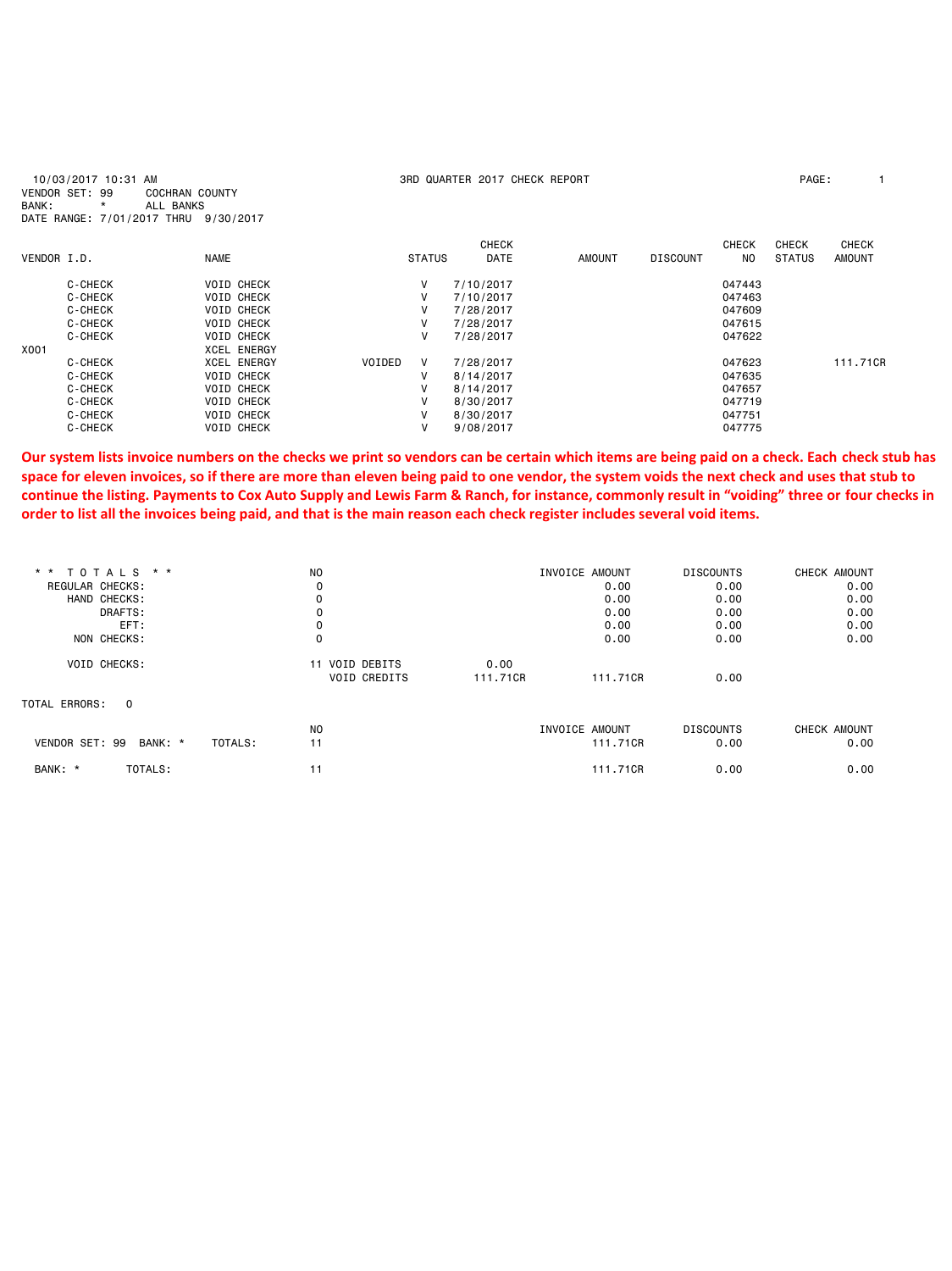10/03/2017 10:31 AM 3RD QUARTER 2017 CHECK REPORT PAGE: 2 VENDOR SET: 99 COCHRAN COUNTY BANK: CC REGULAR NON-P/R PAYABLES DATE RANGE: 7/01/2017 THRU 9/30/2017

| VENDOR I.D. |                 | <b>NAME</b>                  | <b>CHECK</b><br><b>STATUS</b><br>DATE | <b>AMOUNT</b> | <b>DISCOUNT</b> | <b>CHECK</b><br>N <sub>0</sub> | <b>CHECK</b><br><b>STATUS</b> | <b>CHECK</b><br><b>AMOUNT</b> |
|-------------|-----------------|------------------------------|---------------------------------------|---------------|-----------------|--------------------------------|-------------------------------|-------------------------------|
| A109        |                 | ALBUS FARM EQUIPMENT         |                                       |               |                 |                                |                               |                               |
|             | I-000376        | CEMETERY                     | R<br>7/10/2017                        |               |                 | 047435                         |                               |                               |
|             | 10 516-5451     | REPAIR                       | 12/5/16x3/4 HEX                       | 1.20          |                 |                                |                               |                               |
|             | 10 516-5451     | REPAIR                       | 12/5/16 WIZ NUT                       | 0.72          |                 |                                |                               |                               |
|             | 10 516-5451     | REPAIR                       | 12FT/3/16x2 1/2 FLAT                  | 15.00         |                 |                                |                               |                               |
|             | 10 516-5451     | REPAIR                       | 2HR/RPR SIGN&MOWER B                  | 100.00        |                 |                                |                               | 116.92                        |
| A146        |                 | ELIDA ALVAREZ                |                                       |               |                 |                                |                               |                               |
|             | I-DW#017460     | <b>ACTIVITY BLDG</b>         | R<br>7/10/2017                        |               |                 | 047436                         |                               |                               |
|             | 10 000-4370.101 | RENT-ACTIVITY BUILDING       | REF DEP FOR 6/10                      | 150.00        |                 |                                |                               | 150.00                        |
| A249        |                 | ANTELOPE TIRE & SUPPLY, INC  |                                       |               |                 |                                |                               |                               |
|             | $I - 2871$      | PREC 4                       | R<br>7/10/2017                        |               |                 | 047437                         |                               |                               |
|             | 15 624-5454     | TIRES                        | FLAT FIXED 5/31                       | 15.00         |                 |                                |                               |                               |
|             | 15 624-5454     | TIRES                        | AIRPLANE RECAP 16PLY                  | 281.40        |                 |                                |                               |                               |
|             | 15 624-5454     | TIRES                        | MOUNT FEE                             | 20.00         |                 |                                |                               | 316.40                        |
| B001        |                 | BAILEY CO. ELECTRIC COOP     |                                       |               |                 |                                |                               |                               |
|             | I-382796        | PREC 4                       | R<br>7/10/2017                        |               |                 | 047438                         |                               |                               |
|             | 15 624-5440     | UTILITIES                    | 610 KWH 5/25-6/23                     | 73.26         |                 |                                |                               |                               |
|             | 15 624-5440     | UTILITIES                    | AREA LIGHT                            | 11.65         |                 |                                |                               |                               |
|             | I-382797        | PREC 3                       | 7/10/2017<br>R                        |               |                 | 047438                         |                               |                               |
|             | 15 623-5440     | UTILITIES                    | 112 KWH 5/22-6/20                     | 25.70         |                 |                                |                               |                               |
|             | 15 623-5440     | UTILITIES                    | 2/AREA LIGHTS                         | 24.10         |                 |                                |                               |                               |
|             | I-382798        | NON-DEPT'L/SHERIFF POSSE     | R<br>7/10/2017                        |               |                 | 047438                         |                               |                               |
|             | 10 409-5440     | UTILITIES                    | ELEC SVC 5/8/17-6/8/                  | 23.91         |                 |                                |                               | 158.62                        |
| B198        |                 | BLAINE INDUSTRIAL SUPPLY     |                                       |               |                 |                                |                               |                               |
|             | I-S33915509.002 | <b>COURTHOUSE</b>            | 7/10/2017<br>R                        |               |                 | 047439                         |                               |                               |
|             | 10 510-5332     | CUSTODIAL SUPPLIES           | 1CS/PINESOL                           | 43.01         |                 |                                |                               |                               |
|             | I-S3942919.001  | <b>COURTHOUSE</b>            | R<br>7/10/2017                        |               |                 | 047439                         |                               |                               |
|             | 10 510-5332     | CUSTODIAL SUPPLIES           | 1CS/SPRAYWAY                          | 33.52         |                 |                                |                               |                               |
|             | 10 510-5332     | CUSTODIAL SUPPLIES           | 1CS/SPRAY ZEP Z                       | 75.37         |                 |                                |                               | 151.90                        |
| C007        |                 | CITY OF MORTON               |                                       |               |                 |                                |                               |                               |
|             | I-063017        | LIB/MUS/ACT BLDG/CRHSE/PREC1 | R<br>7/10/2017                        |               |                 | 047440                         |                               |                               |
|             | 10 650-5440     | UTILITIES                    | LIBRARY GAS                           | 19.00         |                 |                                |                               |                               |
|             | 10 650-5440     | UTILITIES                    | LIBRARY WATER                         | 28.00         |                 |                                |                               |                               |
|             | 10 650-5440     | UTILITIES                    | LIBRARY GARBAGE                       | 50.50         |                 |                                |                               |                               |
|             | 10 650-5440     | UTILITIES                    | LIBRARY SEWER                         | 17.00         |                 |                                |                               |                               |
|             | 10 652-5440     | UTILITIES                    | MUSEUM GAS                            | 19.00         |                 |                                |                               |                               |
|             | 10 652-5440     | UTILITIES                    | <b>MUSEUM WATER</b>                   | 28.00         |                 |                                |                               |                               |
|             | 10 652-5440     | UTILITIES                    | MUSEUM GARBAGE                        | 27.00         |                 |                                |                               |                               |
|             | 10 652-5440     | UTILITIES                    | <b>MUSEUM SEWER</b>                   | 15.00         |                 |                                |                               |                               |
|             | 662-5440<br>10  | UTILITIES                    | ACTIVITY BLDG GAS                     | 53.00         |                 |                                |                               |                               |
|             | 662-5440<br>10  | UTILITIES                    | ACT. BLDG WATER                       | 40.00         |                 |                                |                               |                               |
|             | 10 662-5440     | UTILITIES                    | ACT. BLDG GARBAGE                     | 76.00         |                 |                                |                               |                               |

10 662-5440 UTILITIES ACT. BLDG SEWER 45.00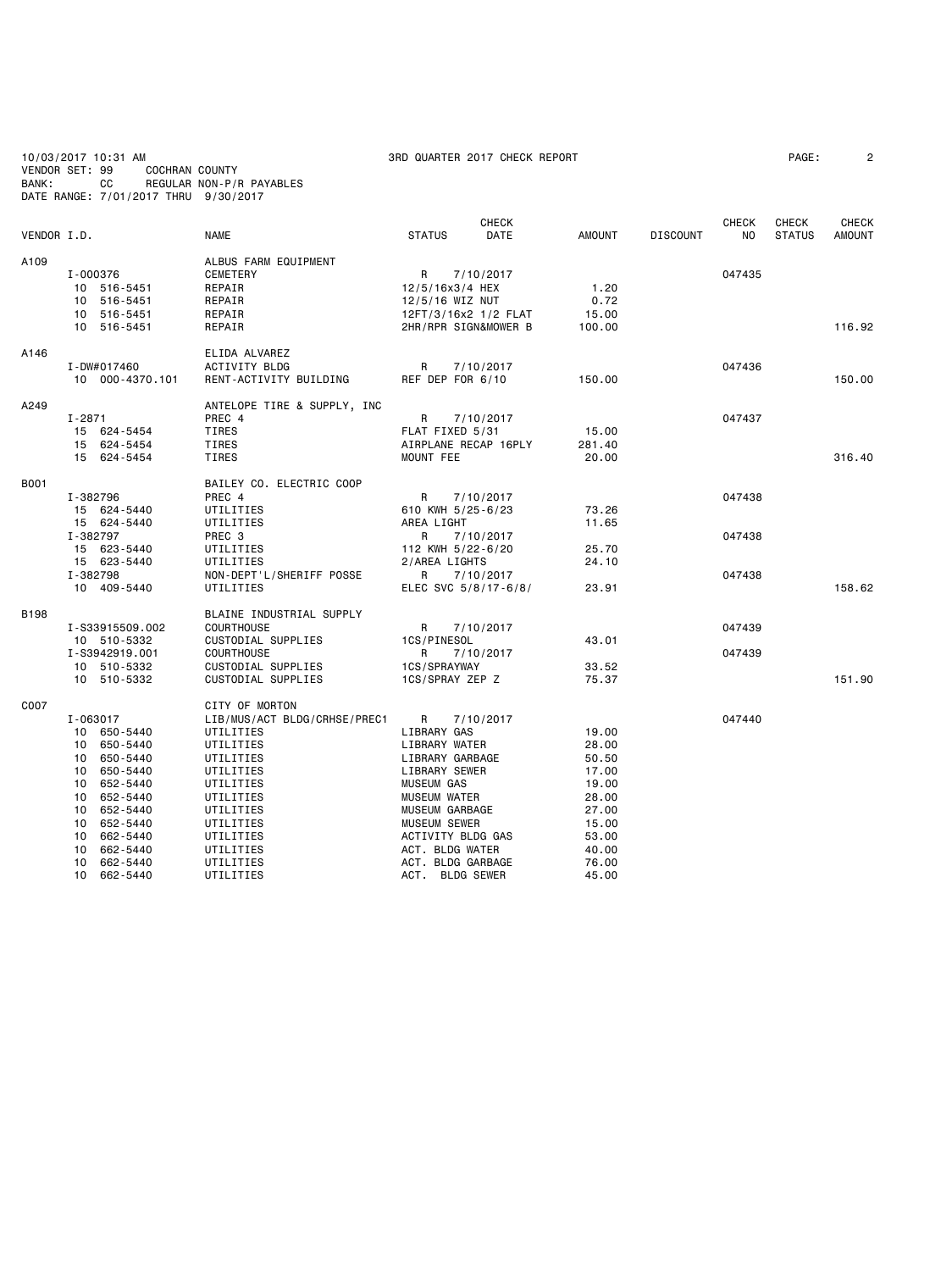10/03/2017 10:31 AM 3RD QUARTER 2017 CHECK REPORT PAGE: 3 VENDOR SET: 99 COCHRAN COUNTY BANK: CC REGULAR NON-P/R PAYABLES DATE RANGE: 7/01/2017 THRU 9/30/2017

| VENDOR I.D. |               | <b>NAME</b>                   | <b>STATUS</b>           | <b>CHECK</b><br>DATE | <b>AMOUNT</b> | <b>DISCOUNT</b> | <b>CHECK</b><br>NO. | <b>CHECK</b><br><b>STATUS</b> | <b>CHECK</b><br><b>AMOUNT</b> |
|-------------|---------------|-------------------------------|-------------------------|----------------------|---------------|-----------------|---------------------|-------------------------------|-------------------------------|
| C007        |               | CITY OF MORTON<br>*CONTINUED* |                         |                      |               |                 |                     |                               |                               |
|             | I-063017      | LIB/MUS/ACT BLDG/CRHSE/PREC1  | R                       | 7/10/2017            |               |                 | 047440              |                               |                               |
|             | 10 510-5440   | UTILITIES                     | COURTHOUSE GAS          |                      | 36.00         |                 |                     |                               |                               |
|             | 10 510-5440   | UTILITIES                     | <b>COURTHOUSE WATER</b> |                      | 741.00        |                 |                     |                               |                               |
|             | 10 510-5440   | UTILITIES                     | <b>CRTHSE GARBAGE</b>   |                      | 328.50        |                 |                     |                               |                               |
|             | 10 510-5440   | UTILITIES                     | <b>COURTHOUSE SEWER</b> |                      | 51.00         |                 |                     |                               |                               |
|             | 15 621-5440   | UTILITIES                     | PREC 1 GAS              |                      | 19.00         |                 |                     |                               |                               |
|             | 15 621-5440   | UTILITIES                     | PREC 1 WATER            |                      | 28.00         |                 |                     |                               |                               |
|             | 15 621-5440   | UTILITIES                     | PREC 1 GARBAGE          |                      | 50.50         |                 |                     |                               | 1,671.50                      |
| C008        |               | CITY OF WHITEFACE             |                         |                      |               |                 |                     |                               |                               |
|             | $I - 4096717$ | PREC <sub>2</sub>             | R                       | 7/10/2017            |               |                 | 047441              |                               |                               |
|             | 15 622-5440   | UTILITIES                     | GAS SVC 5/17-6/14       |                      | 16.25         |                 |                     |                               |                               |
|             | 15 622-5440   | UTILITIES                     | <b>WATER SVC</b>        |                      | 14.00         |                 |                     |                               |                               |
|             | 15 622-5440   | UTILITIES                     | GARBAGE SVC             |                      | 50.10         |                 |                     |                               |                               |
|             | 15 622-5440   | UTILITIES                     | SEWER SVC               |                      | 22.50         |                 |                     |                               | 102.85                        |
| C035        |               | COX AUTO SUPPLY CO            |                         |                      |               |                 |                     |                               |                               |
|             | $C - 370150$  | DISTRICT COURT                | R                       | 7/10/2017            |               |                 | 047442              |                               |                               |
|             | 10 435-5499   | MISCELLANEOUS                 | RET/HDMI TO DVI CABL    |                      | 12,99CR       |                 |                     |                               |                               |
|             | I-367897      | <b>PARK</b>                   | R                       | 7/10/2017            |               |                 | 047442              |                               |                               |
|             | 10 660-5451   | REPAIR                        | LEAD FREE SOLID WIRE    |                      | 19.99         |                 |                     |                               |                               |
|             | I-367905      | PARK                          | R                       | 7/10/2017            |               |                 | 047442              |                               |                               |
|             | 10 660-5451   | REPAIR                        | PASTE FLUX              |                      | 4.29          |                 |                     |                               |                               |
|             | I-368127      | PREC 2                        | R                       | 7/10/2017            |               |                 | 047442              |                               |                               |
|             | 15 622-5451   | REPAIRS                       | 12/0S10/40 OIL          |                      | 57.48         |                 |                     |                               |                               |
|             | 15 622-5451   | REPAIRS                       | INJ CLEANER             |                      | 5.78          |                 |                     |                               |                               |
|             | 15 622-5451   | REPAIRS                       | FUEL FILTER             |                      | 14.89         |                 |                     |                               |                               |
|             | I-368261      | SHERIFF                       | R                       | 7/10/2017            |               |                 | 047442              |                               |                               |
|             | 10 560-5334   | OTHER SUPPLIES                | <b>MASTER LOCK</b>      |                      | 12.39         |                 |                     |                               |                               |
|             | I-368593      | SHERIFF                       | R                       | 7/10/2017            |               |                 | 047442              |                               |                               |
|             | 10 560-5334   | OTHER SUPPLIES                | LIQUID SUDS             |                      | 9.99          |                 |                     |                               |                               |
|             | 10 560-5334   | OTHER SUPPLIES                | <b>TOWEL</b>            |                      | 3.99          |                 |                     |                               |                               |
|             | 10 560-5334   | OTHER SUPPLIES                | ARMOR-ALL               |                      | 5.99          |                 |                     |                               |                               |
|             | 10 560-5334   | OTHER SUPPLIES                | <b>BUG&amp;TAR</b>      |                      | 5.99          |                 |                     |                               |                               |
|             | I-368613      | PREC 4                        | R                       | 7/10/2017            |               |                 | 047442              |                               |                               |
|             | 15 624-5356   | ROAD MATERIALS & SUPPLIES     | 2/GLADE SPRAY           |                      | 11.98         |                 |                     |                               |                               |
|             | 15 624-5356   | ROAD MATERIALS & SUPPLIES     | TRAILER PIN             |                      | 6.99          |                 |                     |                               |                               |
|             | I-368634      | PREC <sub>2</sub>             | R                       | 7/10/2017            |               |                 | 047442              |                               |                               |
|             | 15 622-5356   | ROAD MATERIALS & SUPPLIES     | $2 / WD - 40$           |                      | 9.98          |                 |                     |                               |                               |
|             | I-368937      | PREC <sub>2</sub>             | R                       | 7/10/2017            |               |                 | 047442              |                               |                               |
|             | 15 622-5356   | ROAD MATERIALS & SUPPLIES     | <b>STRAPS</b>           |                      | 12.99         |                 |                     |                               |                               |
|             | I-368957      | SHERIFF                       | R                       | 7/10/2017            |               |                 | 047442              |                               |                               |
|             | 10 560-5334   | OTHER SUPPLIES                | OIL FILTER/'17 DODGE    |                      | 6.98          |                 |                     |                               |                               |
|             | 10 560-5334   | OTHER SUPPLIES                | AIR FILTER              |                      | 24.98         |                 |                     |                               |                               |
|             | 10 560-5334   | OTHER SUPPLIES                | 7/AMS-0IL 5W-20         |                      | 83.93         |                 |                     |                               |                               |
|             | I-369026      | <b>PARK</b>                   | R                       | 7/10/2017            |               |                 | 047442              |                               |                               |
|             | 10 660-5332   | CUSTODIAL SUPPLIES            | 5/CLIP PINS             |                      | 4.95          |                 |                     |                               |                               |
|             | I-369039      | PREC <sub>2</sub>             | R                       | 7/10/2017            |               |                 | 047442              |                               |                               |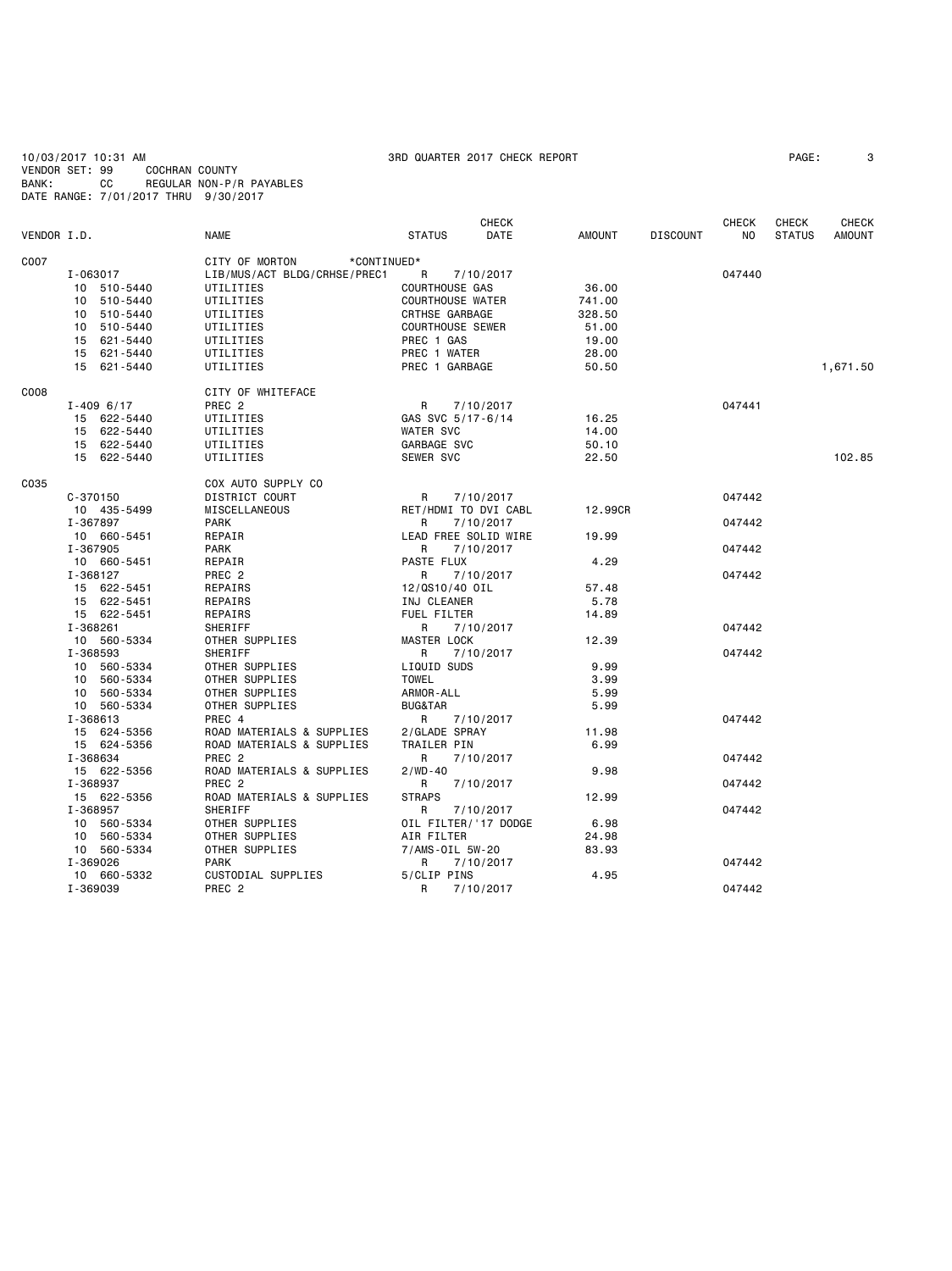10/03/2017 10:31 AM 300 AM 3RD QUARTER 2017 CHECK REPORT<br>VENDOR SET: 99 COCHRAN COUNTY : 99 COCHRAN COUNTY<br>CC REGULAR NON-P/F BANK: CC REGULAR NON-P/R PAYABLES DATE RANGE: 7/01/2017 THRU 9/30/2017

# **CHECK CHECK CHECK CHECK CHECK CHECK** VENDOR I.D. NAME STATUS DATE AMOUNT DISCOUNT NO STATUS AMOUNT CO35 COX AUTO SUPPLY CO \*CONTINUED\*<br>E T-369039 PREC 2 I-369039 PREC 2 R 7/10/2017 047442 15 622-5451 REPAIRS TURNBUCKLE 2.99 I-369126 PREC 2 R 7/10/2017 047442 15 622-5356 ROAD MATERIALS & SUPPLIES FLAGS 9.19 I-369364 PREC 2 R 7/10/2017 047442 15 622-5356 ROAD MATERIALS & SUPPLIES B12 CARB CLEANER 4.29 I-369616 PREC 3 R 7/10/2017 047442 15 623-5356 ROAD MATERIALS & SUPPLIES MARKING FLAGS 9.19 15 623-5356 ROAD MATERIALS & SUPPLIES LIQUID SUDS 19.98 I-369731 PREC 3 R 7/10/2017 047442 15 623-5451 REPAIRS ON OFF TOGGLE 4.89 15 623-5451 REPAIRS RED TOGGLE COVER 4.29 15 623-5451 REPAIRS ELT CLEANER 6.29 I-369775 PREC 2 R 7/10/2017 047442 15 622-5356 ROAD MATERIALS & SUPPLIES GUAGE 8.99 I-369817 PREC 2 R 7/10/2017 047442 15 622-5356 ROAD MATERIALS & SUPPLIES PRESSURE GUAGE 9.99 15 622-5356 ROAD MATERIALS & SUPPLIES RET/GUAGE INV#3697<br>1-370033 SHERIFF RETOR R 7/10/2017 I-370033 SHERIFF R 7/10/2017 047442 10 560-5334 OTHER SUPPLIES SCRUB BRUSH 17.99 I-370141 DISTRICT COURT R 7/10/2017 047442 المسابقة المسابقة المسابقة المسابقة المسابقة المسابقة المسابقة المسابقة المسابقة المسابقة المسابقة المسابقة ال<br>10 435-5499 MISCELLANEOUS HOMI TO DVI CABLE 12.99 10 435-5499 MISCELLANEOUS HDMI TO DVI CABLE<br>1-370142 PREC 4 R 7/10/2017 I-370142 PREC 4 R 7/10/2017 047442 15 624-5451 REPAIRS 40AMP RELAY 18.99 417.63 CO84 CLERK, SEVENTH COURT OF APPEAL<br>I-JUNE 17 STATE FEES I-JUNE 17 STATE FEES R 7/10/2017 R 7/10 17 947444 90 000-2379.002 7th Crt of Appeal Gov't22.2081COUNTY COURT 5.00 7th Crt of Appeal Gov't22.2081DISTRICT COURT 10.00 10.00 15.00 15.00 C371 COCHRAN COUNTY TAX A/C I-'14 CHEV #7220 '17 JUVENILE PROBATION R 7/10/2017<br>17 573-5499 0PERATING EXPENSES ST INSP/14 CHEV #722 7.50 ST INSP/14 CHEV #722 7.50 I-'15 DODG #1606 SHERIFF R 7/10/2017 047445 10 560-5451 MACHINERY-NON-OFFICE REPAIR ST INSP/'15 DODGE #1 7.50 I-INSP/10 FORD#7903 CEMETERY R 7/10/2017 047445 ST INSP/2010 FORD #7<br>R 7/10/2017 I-INSP/11 F150 #9718 NON-DEPT'L R 7/10/2017<br>10 409-5451 REPAIRS ST\_INSP/2011 F150#97 7.50 047445 ST INSP/2011 F150#97 7.50 30.00 C392 CONDUENT GOVERNMENT RECORDS SV<br>
I-1373498 CO/DIST CLERK I-1373498 CO/DIST CLERK R 7/10/2017 047446 10 403-5416 FILMING & INDEXING ORR/TX PETRO1/1/1887 4,373.45 1-1383946 CO/DIST CLERK R R 7/10/2017<br>10 403-5416 FILMING & INDEXING 20/20 LAND REC 1,250.00 10 403-5416 FILMING & INDEXING 20/20 L<br>10 403-5416 FILMING & INDEXING FREE GHT FILMING & INDEXING FREIGHT **FREIGHT** 27.55 5,651.00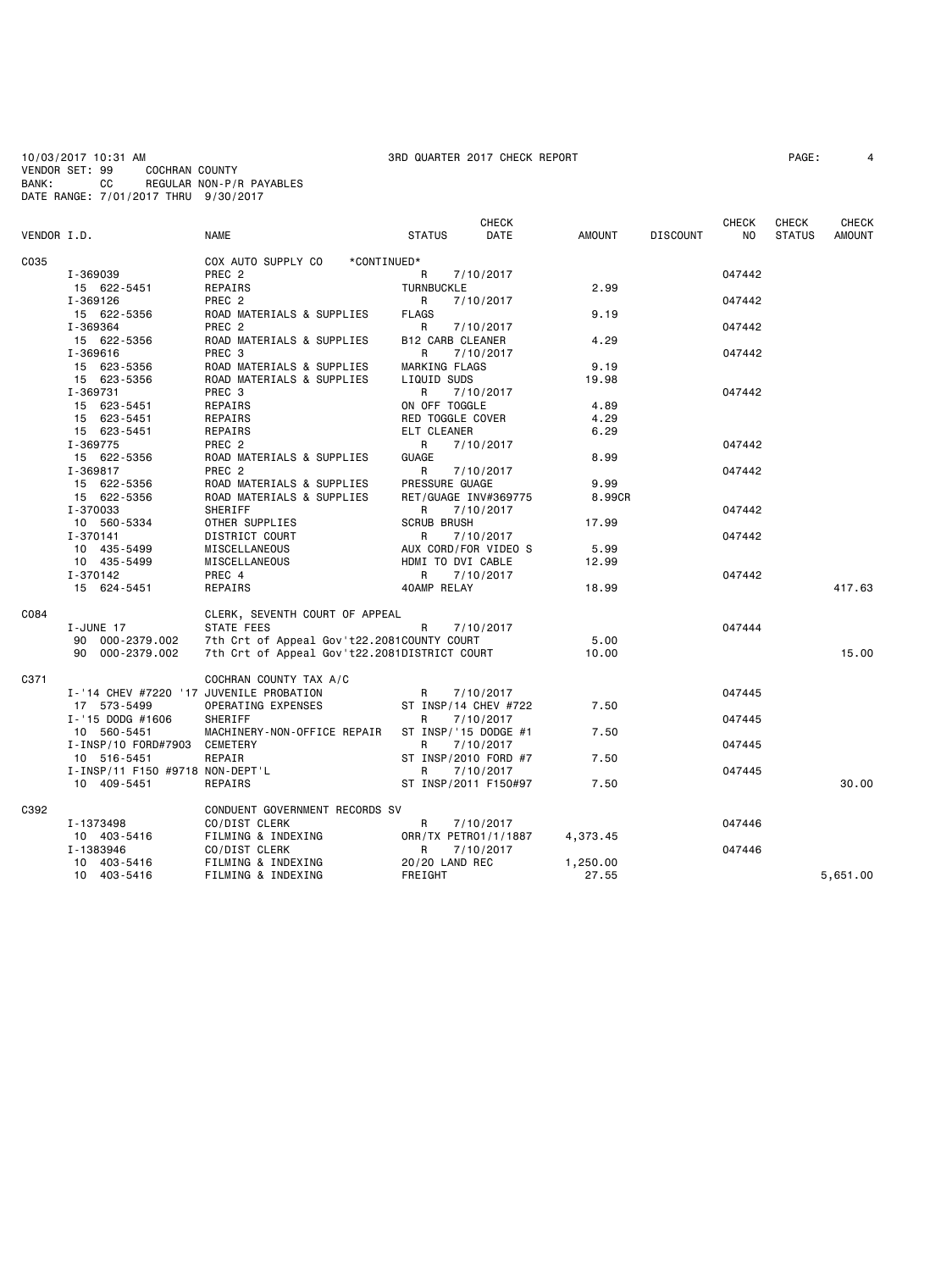10/03/2017 10:31 AM 3RD QUARTER 2017 CHECK REPORT PAGE: 5 VENDOR SET: 99 COCHRAN COUNTY BANK: CC REGULAR NON-P/R PAYABLES DATE RANGE: 7/01/2017 THRU 9/30/2017

|                  |                    |                                |                        | <b>CHECK</b> |               |                 | <b>CHECK</b> | <b>CHECK</b>  | <b>CHECK</b> |
|------------------|--------------------|--------------------------------|------------------------|--------------|---------------|-----------------|--------------|---------------|--------------|
| VENDOR I.D.      |                    | <b>NAME</b>                    | <b>STATUS</b>          | DATE         | <b>AMOUNT</b> | <b>DISCOUNT</b> | ΝO           | <b>STATUS</b> | AMOUNT       |
| D048             |                    | DATA-LINE OFFICE SYSTEMS       |                        |              |               |                 |              |               |              |
|                  | I-IN68415          | LIBRARY                        | R                      | 7/10/2017    |               |                 | 047447       |               |              |
|                  | 10 650-5411        | MAINTENANCE CONTRACTS          | COPIER MAINT 6/21-7/   |              | 37.50         |                 |              |               |              |
|                  | 10 650-5411        | MAINTENANCE CONTRACTS          | 189 COLOR COPIES       |              | 18.90         |                 |              |               |              |
|                  | I-IN68748          | <b>EXTENSION SVC</b>           | R                      | 7/10/2017    |               |                 | 047447       |               |              |
|                  | 10 665-5411        | MAINTENANCE CONTRACTS          | COPIER MAINT 7/5-8/4   |              | 30.00         |                 |              |               | 86.40        |
| D <sub>153</sub> |                    | SHANNA DEWBRE                  |                        |              |               |                 |              |               |              |
|                  | I-DW#17483         | ACTIVITY BLDG                  | R                      | 7/10/2017    |               |                 | 047448       |               |              |
|                  | 10 000-4370.101    | RENT-ACTIVITY BUILDING         | REF DEP FOR 6/29       |              | 150.00        |                 |              |               | 150.00       |
| E075             |                    | <b>WEX BANK</b>                |                        |              |               |                 |              |               |              |
|                  | I-50398254         | SHERIFF/CONSTABLE/JUV PROB     | R                      | 7/10/2017    |               |                 | 047449       |               |              |
|                  | 17 573-5427        | TRAVEL & TRAINING              | 17.397GL UNL/RUIDOSO   |              | 40.00         |                 |              |               |              |
|                  | 10 560-5330        | FUEL AND OIL                   | 23.228GL UNL/LBK, ELI  |              | 44.57         |                 |              |               |              |
|                  | 10 550-5330        | FUEL & OIL                     | 21.436GL UNL/WHTFC 6   |              | 45.64         |                 |              |               | 130.21       |
| F010             |                    | FIVE-AREA TELEPHONE CO-OP      |                        |              |               |                 |              |               |              |
|                  | I-927-5510 JULY 17 | PREC 4                         | R                      | 7/10/2017    |               |                 | 047450       |               |              |
|                  | 15 624-5420        | TELECOMMUNICATIONS             | BASIC LOCAL SVC        |              | 32.25         |                 |              |               |              |
|                  | 15 624-5420        | TELECOMMUNICATIONS             | <b>FEES</b>            |              | 9.93          |                 |              |               |              |
|                  | 15 624-5420        | TELECOMMUNICATIONS             | LONG DISTANCE SVC      |              | 1.32          |                 |              |               | 43.50        |
| F073             |                    | FRONTIER VALLEY INC.           |                        |              |               |                 |              |               |              |
|                  | I-376781           | <b>CEMETERY</b>                | R                      | 7/10/2017    |               |                 | 047451       |               |              |
|                  | 10 516-5451        | REPAIR                         | SVC CALL/RPL METER B   |              | 109.00        |                 |              |               |              |
|                  | 10 516-5451        | REPAIR                         | HQ5 METER BASE         |              | 181.07        |                 |              |               |              |
|                  | 10 516-5451        | REPAIR                         | LIGHTNING ARRESTOR     |              | 90.92         |                 |              |               |              |
|                  | I-376875           | <b>PARK</b>                    | R                      | 7/10/2017    |               |                 | 047451       |               |              |
|                  | 10 660-5451        | REPAIR                         | RESET GFI RCPTCL/RPL   |              | 109.00        |                 |              |               |              |
|                  | 10 660-5451        | REPAIR                         | <b>GFCI RECEPTACLE</b> |              | 18.34         |                 |              |               | 508.33       |
| F093             |                    | FARMERS CO-OPERATIVE ELEVATOR  |                        |              |               |                 |              |               |              |
|                  | $I - 31606/17$     | PREC <sub>2</sub>              | R                      | 7/10/2017    |               |                 | 047452       |               |              |
|                  | 15 622-5330        | FUEL AND OIL                   | 22.54GL/UNL 6/1        |              | 47.99         |                 |              |               |              |
|                  | 15 622-5330        | FUEL AND OIL                   | 23.61GL/UNL 6/15       |              | 50.26         |                 |              |               |              |
|                  | 15 622-5330        | FUEL AND OIL                   | 23.15GL/UNL 6/19       |              | 49.29         |                 |              |               | 147.54       |
| F096             |                    | FOOTPRINTS TRANSPORTATION INC. |                        |              |               |                 |              |               |              |
|                  | I-JUV#832 6/30/17  | JUV-RESTITUTION                | R                      | 7/10/2017    |               |                 | 047453       |               |              |
|                  | 10 000-4340.900    | JUVENILE PROBATION FEES        | #832; RESTITUTION FOR  |              | 553.30        |                 |              |               | 553.30       |
| F097             |                    | NATHAN D FOOS dba              |                        |              |               |                 |              |               |              |
|                  | I-0186             | COURTHOUSE                     | R                      | 7/10/2017    |               |                 | 047454       |               |              |
|                  | 10 510-5451        | REPAIR                         | 1.5/DR, LABOR/CK MOTO  |              | 127.50        |                 |              |               |              |
|                  | 10 510-5451        | REPAIR                         | NEUTRALIZER            |              | 15.00         |                 |              |               |              |
|                  | 10 510-5451        | REPAIR                         | PAN TREATMENT          |              | 17.99         |                 |              |               | 160.49       |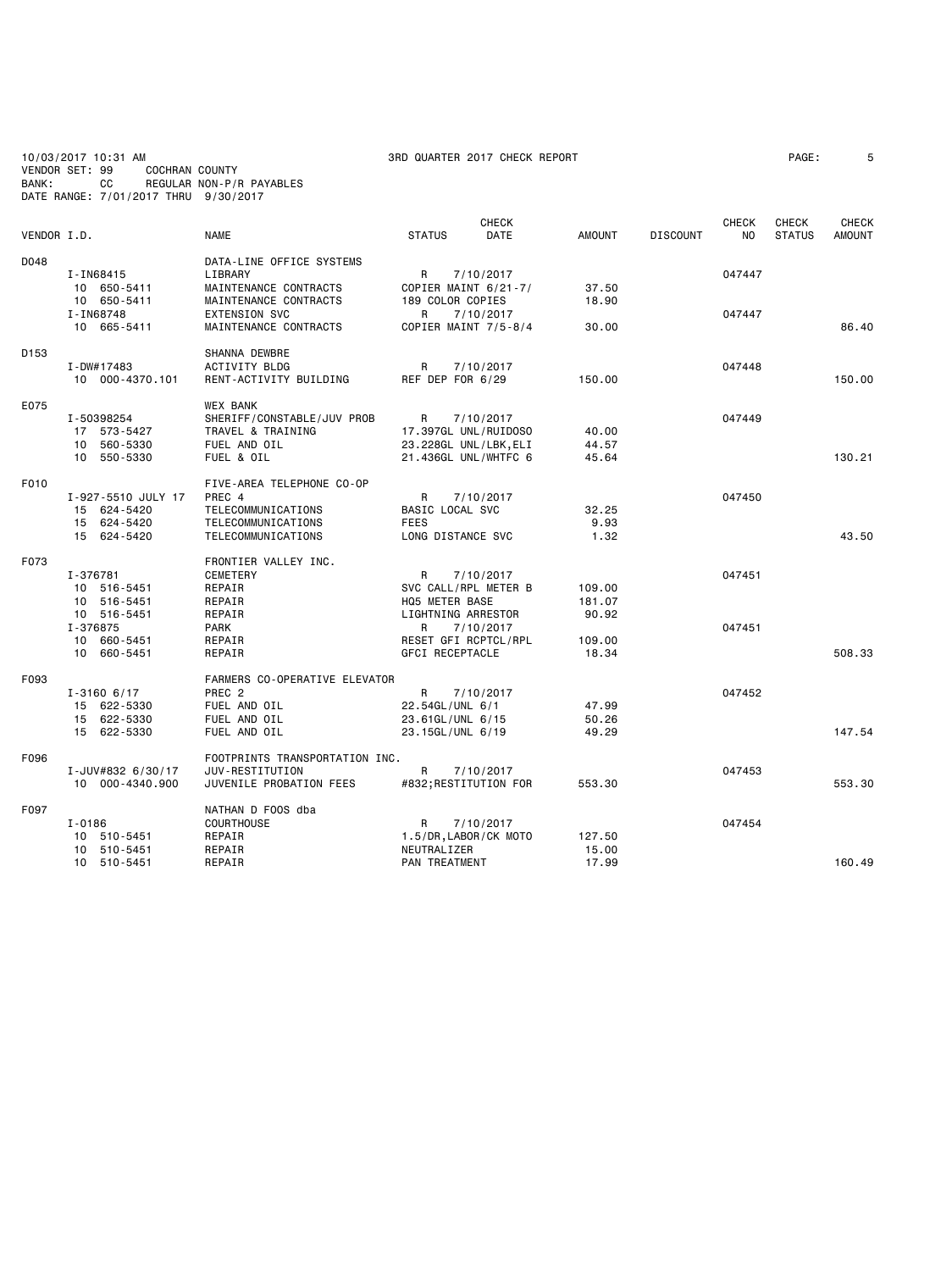10/03/2017 10:31 AM 3RD QUARTER 2017 CHECK REPORT PAGE: 6 VENDOR SET: 99 COCHRAN COUNTY BANK: CC REGULAR NON-P/R PAYABLES DATE RANGE: 7/01/2017 THRU 9/30/2017

|             |                    |                                                    |                  | <b>CHECK</b>          |               |                 | <b>CHECK</b> | <b>CHECK</b>  | <b>CHECK</b>  |
|-------------|--------------------|----------------------------------------------------|------------------|-----------------------|---------------|-----------------|--------------|---------------|---------------|
| VENDOR I.D. |                    | <b>NAME</b>                                        | <b>STATUS</b>    | DATE                  | <b>AMOUNT</b> | <b>DISCOUNT</b> | NO           | <b>STATUS</b> | <b>AMOUNT</b> |
| G005        |                    | <b>GENERAL FUND</b>                                |                  |                       |               |                 |              |               |               |
|             | I-2ND QTR '17 SPEC | SPECIALTY CT SVC FEES                              | R                | 7/10/2017             |               |                 | 047455       |               |               |
|             | 90 000-2379.001    | Drug Court Fee CCP102.0178                         |                  | 2ND QTR SPECIALTY CT  | 9.58          |                 |              |               |               |
|             | I-2ND QTR CIV '17  | STATE CIVIL FEES                                   | R                | 7/10/2017             |               |                 | 047455       |               |               |
|             | 90 000-2363.004    | Co Filing Fee Ind Lgl Serv.                        |                  | 2ND QTR CIVIL FEES    | 3.00          |                 |              |               |               |
|             | 000-2363.004<br>90 | Co Filing Fee Ind Lgl Serv.                        |                  | 2ND QTR CIVIL FEES    | 2.00          |                 |              |               |               |
|             | 90 000-2363.001    | Divorce & Family Gov't 133.1512ND QTR CIVIL FEES   |                  |                       | 0.75          |                 |              |               |               |
|             |                    |                                                    |                  |                       |               |                 |              |               |               |
|             | 90 000-2363.002    | Other Than Divorce/Family 10B 2ND QTR CIVIL FEES   |                  |                       | 2.00          |                 |              |               |               |
|             | 90 000-2363.004    | Co Filing Fee Ind Lgl Serv.                        |                  | 2ND QTR CIVIL FEES    | 6.25          |                 |              |               |               |
|             | I-2ND QTR CRIM '17 | STATE CRIM SVC FEES                                | R                | 7/10/2017             |               |                 | 047455       |               |               |
|             | 000-2358.001<br>90 | State CCC Date 010104 Forward 2ND QTR CRIMINAL FEE |                  |                       | 222.16        |                 |              |               |               |
|             | 90 000-2368        | BB Bond Fee (Gov CD 41.258)                        |                  | 2ND QTR CRIMINAL FEE  | 58.50         |                 |              |               |               |
|             | 90 000-2369        | EMS Trauma Sec49.02 SB1131                         |                  | 2ND QTR CRIMINAL FEE  | 21.28         |                 |              |               |               |
|             | 000-2347<br>90     | Juvenile Probation Diversion 2ND QTR CRIMINAL FEE  |                  |                       | 2.00          |                 |              |               |               |
|             | 90 000-2378        | JRF Jury Reimb Fee CCP102.00452ND QTR CRIMINAL FEE |                  |                       | 18.47         |                 |              |               |               |
|             | 000-2363.003<br>90 | Indigent Defense Fee                               |                  | 2ND QTR CRIMINAL FEE  | 11.40         |                 |              |               |               |
|             | 000-2355<br>90     | MVF CCP 102.002                                    |                  | 2ND QTR CRIMINAL FEE  | 0.23          |                 |              |               |               |
|             | 90 000-2367        | STF-Sub 95% C(Trans CD542.40 2ND QTR CRIMINAL FEE  |                  |                       | 30.59         |                 |              |               | 388.21        |
| G074        |                    | GRAVES, HUMPHRIES, STAHL, LTD                      |                  |                       |               |                 |              |               |               |
|             | I-FEES JUNE 17     | JUSTICE OF PEACE                                   | R                | 7/10/2017             |               |                 | 047456       |               |               |
|             | 10 000-2206.002    | COLLECTION AGENCY FEES                             |                  | COLLECTION FEES FOR   | 121.10        |                 |              |               | 121.10        |
|             |                    |                                                    |                  |                       |               |                 |              |               |               |
| G188        |                    | GREG'S BACKHOE SERVICE, INC.                       |                  |                       |               |                 |              |               |               |
|             | $I - 16242$        | PREC 3                                             | R                | 7/10/2017             |               |                 | 047457       |               |               |
|             | 15 623-5451        | REPAIRS                                            |                  | 6HRS/BKHOE; ST LINE R | 480.00        |                 |              |               | 480.00        |
| G259        |                    | G4S SERVICES, LLC                                  |                  |                       |               |                 |              |               |               |
|             | I-COCHRAN-1216-B   | JUVENILE PROBATION                                 | R                | 7/10/2017             |               |                 | 047458       |               |               |
|             | 17 573-5413.001    | Inter-Cnty Contr TELECOUNSEL'GTele-couns'g Dec'16F |                  |                       | 578.70        |                 |              |               | 578.70        |
| J082        |                    | JOHN DEERE FINANCIAL                               |                  |                       |               |                 |              |               |               |
|             | I-530985           | ACTIVITY BLDG                                      | R                | 7/10/2017             |               |                 | 047459       |               |               |
|             | 10 662-5451        | REPAIR                                             | 3/BLADES         |                       | 44.49         |                 |              |               |               |
|             | I-532388           | PREC 1                                             | R                | 7/10/2017             |               |                 | 047459       |               |               |
|             | 15 621-5451        | REPAIRS                                            | <b>FLAT BELT</b> |                       | 40.64         |                 |              |               |               |
|             | I-533049           | CEMETERY                                           | R                | 7/10/2017             |               |                 | 047459       |               |               |
|             | 10 512-5451        | REPAIR                                             | 3/LIFT LINK      |                       | 60.36         |                 |              |               |               |
|             | 10 512-5451        | REPAIR                                             | 2/CHAIN LINK     |                       | 42.62         |                 |              |               | 188.11        |
|             |                    |                                                    |                  |                       |               |                 |              |               |               |
| L001        |                    | L & B SUPPLY, INC                                  |                  |                       |               |                 |              |               |               |
|             | I-PPI-244780       | CEMETERY                                           | R                | 7/10/2017             |               |                 | 047460       |               |               |
|             | 10 516-5451        | REPAIR                                             | 3x6 VEGA CLAMP   |                       | 64.53         |                 |              |               | 64.53         |
|             |                    |                                                    |                  |                       |               |                 |              |               |               |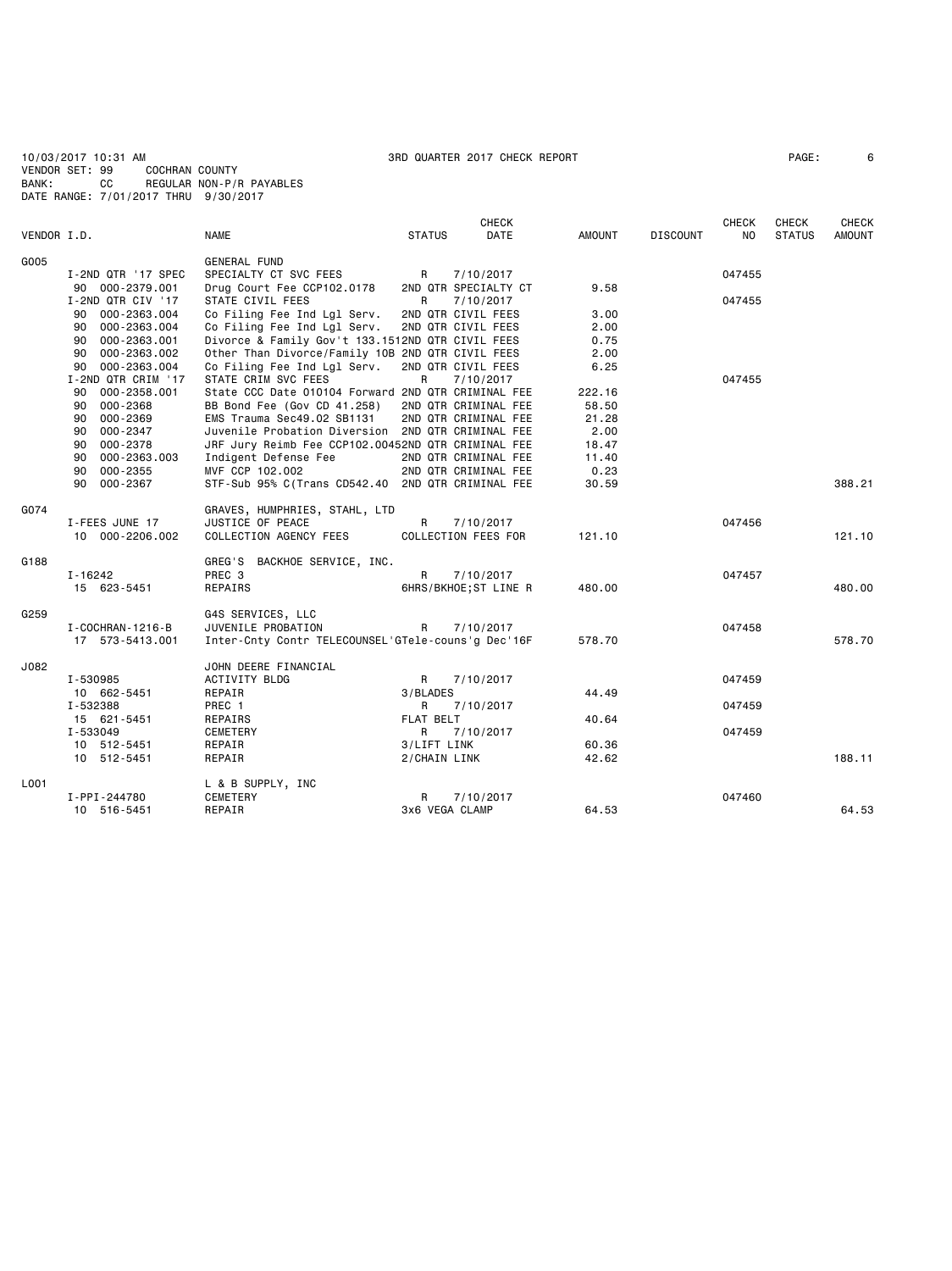10/03/2017 10:31 AM 3RD QUARTER 2017 CHECK REPORT PAGE: 7 VENDOR SET: 99 COCHRAN COUNTY BANK: CC REGULAR NON-P/R PAYABLES DATE RANGE: 7/01/2017 THRU 9/30/2017

|             |             |              |                              |                   | <b>CHECK</b>         |               |                 | <b>CHECK</b> | CHECK         | CHECK         |
|-------------|-------------|--------------|------------------------------|-------------------|----------------------|---------------|-----------------|--------------|---------------|---------------|
| VENDOR I.D. |             |              | <b>NAME</b>                  | <b>STATUS</b>     | DATE                 | <b>AMOUNT</b> | <b>DISCOUNT</b> | NO.          | <b>STATUS</b> | <b>AMOUNT</b> |
| L004        |             |              | LEGAL DIRECTORIES PUB. CO    |                   |                      |               |                 |              |               |               |
|             | I-0320270   |              | <b>CLERK</b>                 | R                 | 7/10/2017            |               |                 | 047461       |               |               |
|             |             | 10 403-5310  | OFFICE SUPPLIES              | 2016 TX LEGAL DIR |                      |               |                 |              |               |               |
|             |             | 10 403-5310  | OFFICE SUPPLIES              | SHIPPING          |                      | 15.50         |                 |              |               | 15.50         |
|             |             |              |                              |                   |                      |               |                 |              |               |               |
| L010        |             |              | LEWIS FARM & RANCH STORE INC |                   |                      |               |                 |              |               |               |
|             | I-51868     |              | PREC 3                       | R                 | 7/10/2017            |               |                 | 047462       |               |               |
|             |             | 15 623-5356  | ROAD MATERIALS & SUPPLIES    | 3/MOSQUITO SPRAY  |                      | 19.47         |                 |              |               |               |
|             |             | 15 623-5356  | ROAD MATERIALS & SUPPLIES    | 2/MOSQUITO SPRAY  |                      | 11.98         |                 |              |               |               |
|             |             | 15 623-5356  | ROAD MATERIALS & SUPPLIES    | MOSQUITO SPRAY    |                      | 7.49          |                 |              |               |               |
|             |             | 15 623-5356  | ROAD MATERIALS & SUPPLIES    | 2/LIQUID NAILS    |                      | 5.98          |                 |              |               |               |
|             |             | 15 623-5451  | REPAIRS                      | 12/NUTS           |                      | 0.84          |                 |              |               |               |
|             |             | 15 623-5356  | ROAD MATERIALS & SUPPLIES    | <b>DISC</b>       |                      | 4.58CR        |                 |              |               |               |
|             | I-51960     |              | <b>PARK</b>                  | R                 | 7/10/2017            |               |                 | 047462       |               |               |
|             |             | 10 660-5451  | REPAIR                       | COPPER WELD       |                      | 13.99         |                 |              |               |               |
|             |             | 10 660-5451  | REPAIR                       | 1" UNIV           |                      | 3.99          |                 |              |               |               |
|             |             | 10 660-5451  | REPAIR                       | PROPANE           |                      | 3.99          |                 |              |               |               |
|             |             | 10 660-5451  | REPAIR                       | <b>DISC</b>       |                      | 2.19CR        |                 |              |               |               |
|             | I-52456     |              | ACTIVITY BLDG                | R                 | 7/10/2017            |               |                 | 047462       |               |               |
|             |             | 10 662-5332  | CUSTODIAL SUPPLIES           | 5/RED BULBS       |                      | 24.95         |                 |              |               |               |
|             |             | 10 662-5332  | CUSTODIAL SUPPLIES           | 5/BLUE BULBS      |                      | 42.45         |                 |              |               |               |
|             |             | 10 662-5332  | CUSTODIAL SUPPLIES           | <b>DISC</b>       |                      | 6.74CR        |                 |              |               |               |
|             | I-52646     |              | <b>ACTIVITY BLDG</b>         | R                 | 7/10/2017            |               |                 | 047462       |               |               |
|             |             | 10 662-5332  | CUSTODIAL SUPPLIES           | <b>CAULK</b>      |                      | 2.59          |                 |              |               |               |
|             |             | 10 662-5332  | CUSTODIAL SUPPLIES           | 1CS/CEILING TILES |                      | 79.90         |                 |              |               |               |
|             |             | 10 662-5332  | CUSTODIAL SUPPLIES           | DISC              |                      | 8.25CR        |                 |              |               |               |
|             | I-52917     |              | PREC <sub>2</sub>            | R                 | 7/10/2017            |               |                 | 047462       |               |               |
|             |             | 15 622-5356  | ROAD MATERIALS & SUPPLIES    | OIL               |                      | 2.95          |                 |              |               |               |
|             |             | 15 622-5356  | ROAD MATERIALS & SUPPLIES    | GRAPHITE          |                      | 5.99          |                 |              |               |               |
|             |             | 15 622-5356  | ROAD MATERIALS & SUPPLIES    | TISSUE PAPER      |                      | 11.99         |                 |              |               |               |
|             |             | 15 622-5356  | ROAD MATERIALS & SUPPLIES    | <b>DISC</b>       |                      | 2.09CR        |                 |              |               |               |
|             | I-52962     |              |                              |                   |                      |               |                 |              |               |               |
|             |             |              | <b>ACTIVITY BLDG</b>         | R                 | 7/10/2017            |               |                 | 047462       |               |               |
|             |             | 10 662-5332  | CUSTODIAL SUPPLIES           |                   | 2/TRUFUEL MIX/CHAINS | 13.98         |                 |              |               |               |
|             |             | 10 662-5332  | CUSTODIAL SUPPLIES           | DISC              |                      | 1.40CR        |                 |              |               |               |
|             |             | I-52989/2017 | JAIL                         | R                 | 7/10/2017            |               |                 | 047462       |               |               |
|             |             | 10 512-5392  | MISCELLANEOUS SUPPLIES       | 2CS/BLEACH        |                      | 47.84         |                 |              |               |               |
|             |             | 10 512-5392  | MISCELLANEOUS SUPPLIES       | 4/SOAP            |                      | 15.96         |                 |              |               |               |
|             |             | 10 512-5392  | MISCELLANEOUS SUPPLIES       | 24BX/KLEENEX      |                      | 62.16         |                 |              |               |               |
|             |             | 10 512-5392  | MISCELLANEOUS SUPPLIES       | DISC              |                      | 12.60CR       |                 |              |               |               |
|             | I-53052     |              | <b>VETERANS SVC</b>          | R                 | 7/10/2017            |               |                 | 047462       |               |               |
|             |             | 10 405-5310  | OFFICE SUPPLIES              | ZIP TIES/BANNER   |                      | 11.95         |                 |              |               |               |
|             |             | 10 405-5310  | OFFICE SUPPLIES              | DISC              |                      | 1.20CR        |                 |              |               |               |
|             | $I - 53110$ |              | PREC <sub>2</sub>            | R                 | 7/10/2017            |               |                 | 047462       |               |               |
|             |             | 15 622-5451  | REPAIRS                      | 20FT CHAIN        |                      | 55.80         |                 |              |               |               |
|             |             | 15 622-5451  | REPAIRS                      | 2/CLIPS           |                      | 4.78          |                 |              |               |               |
|             |             | 15 622-5356  | ROAD MATERIALS & SUPPLIES    | 4/REDI MIX        |                      | 19.00         |                 |              |               |               |
|             |             | 15 622-5356  | ROAD MATERIALS & SUPPLIES    | 1GL/PAINT         |                      | 29.99         |                 |              |               |               |
|             |             | 15 622-5356  | ROAD MATERIALS & SUPPLIES    | PAINT BRUSH       |                      | 1.39          |                 |              |               |               |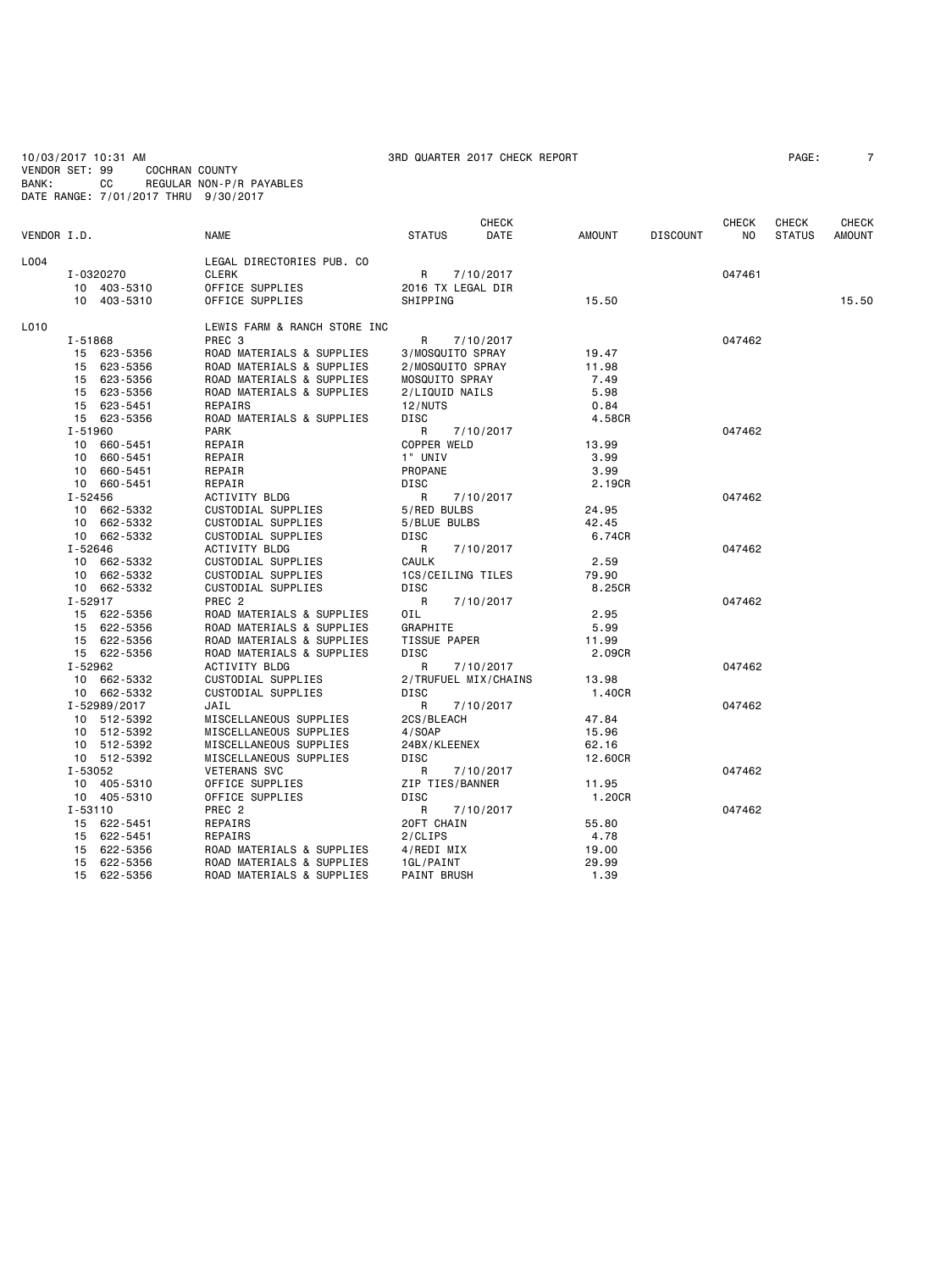10/03/2017 10:31 AM 3RD QUARTER 2017 CHECK REPORT PAGE: 8<br>VENDOR SET: 99 COCHRAN COUNTY VENDOR SET: 99<br>BANK: CC BANK: CC REGULAR NON-P/R PAYABLES DATE RANGE: 7/01/2017 THRU 9/30/2017

## **CHECK CHECK CHECK CHECK CHECK CHECK** VENDOR I.D. NAME STATUS DATE AMOUNT DISCOUNT NO STATUS AMOUNT LO10 LEWIS FARM & RANCH STORE INC. \*CONTINUED\*<br>I-53110 PREC 2 I-53110 PREC 2 R 7/10/2017 047462 15 622-5356 ROAD MATERIALS & SUPPLIES 2/5GL BUCKETS 7.98 15 622-5356 ROAD MATERIALS & SUPPLIES DISC 11.89CR I-53201 PREC 2 R 7/10/2017 047462 15 622-5451 REPAIRS 4/CLAMPS 31.96 15 622-5451 REPAIRS 2/CLAMPS 8.98 15 622-5451 REPAIRS DISC<br>1-53305 PREC 3.09CR I-53305 PREC 3 R 7/10/2017 047462 15 623-5356 ROAD MATERIALS & SUPPLIES 3/GLASS CLEANER 8.97 15 623-5356 ROAD MATERIALS & SUPPLIES 2/WASP SPRAY 7.98 15 623-5356 ROAD MATERIALS & SUPPLIES DISC 1.70CR 15 623-5356 ROAD MATERIALS & SUPPLIES 5GL/MALATHION 195.00 I-53426 COURTHOUSE R 7/10/2017 047462 10 510-5451 REPAIR 3/4 CAP 0.39 10 510-5451 REPAIR DISC 0.04CR I-53513 PARK R 7/10/2017 047462 10 660-5332 CUSTODIAL SUPPLIES 2GL/CYPER MOSQ SPRAY 110.00<br>1-53514 ACTIVITY BLDG R 7/10/2017 I-53514 ACTIVITY BLDG R 7/10/2017 047462 10 662-5332 CUSTODIAL SUPPLIES PLASTIC ROLL 6.99 10 662-5332 CUSTODIAL SUPPLIES 2/PAINTERS TAPE 19.98 10 662-5332 CUSTODIAL SUPPLIES DISC 2.70CR I-53529 PARK R 7/10/2017 047462 10 660-5451 REPAIR HOOK HOOK 2.49<br>10 660-5451 REPAIR 4/CLIPS 3.96 10 660-5451 REPAIR 4/CLIPS 3.96 10 660-5451 REPAIR DISC 0.65CR MUSEUM/HISTORICAL COMMISSION R 7/10/2017<br>MISCELLANEOUS 3/FLY SPRAY 13.77 31 652-5499 MISCELLANEOUS 3/FLY SPRAY 13.77<br>31 652-5499 MISCELLANEOUS 2/BOUNTY 2.1 31 652-5499 MISCELLANEOUS 2/BOUNTY 8.98 31 652-5499 MISCELLANEOUS<br>I-53792 PARK I-53792 PARK R 7/10/2017 047462 10 660-5332 CUSTODIAL SUPPLIES DRILL BIT 2.79 10 660-5451 REPAIR 4/ANCHORS 0.20 10 660-5451 REPAIR DISC 0.30CR 883.39 L018 LUBBOCK GRADER BLADE, INC I-60476 PREC 3 R 7/10/2017 047464 15 623-5356 ROAD MATERIALS & SUPPLIES 3/18x19 CR 105,CR 12 49.50 15 623-5356 ROAD MATERIALS & SUPPLIES 2/18x24 NO PARKING A 48.00 15 623-5356 ROAD MATERIALS & SUPPLIES 12x18 BLU HANDICAP S 17.50 I-60545 PREC 2 R 7/10/2017 047464  $30/3/4x2$  1/4 BOLT W/ 41.40 156.40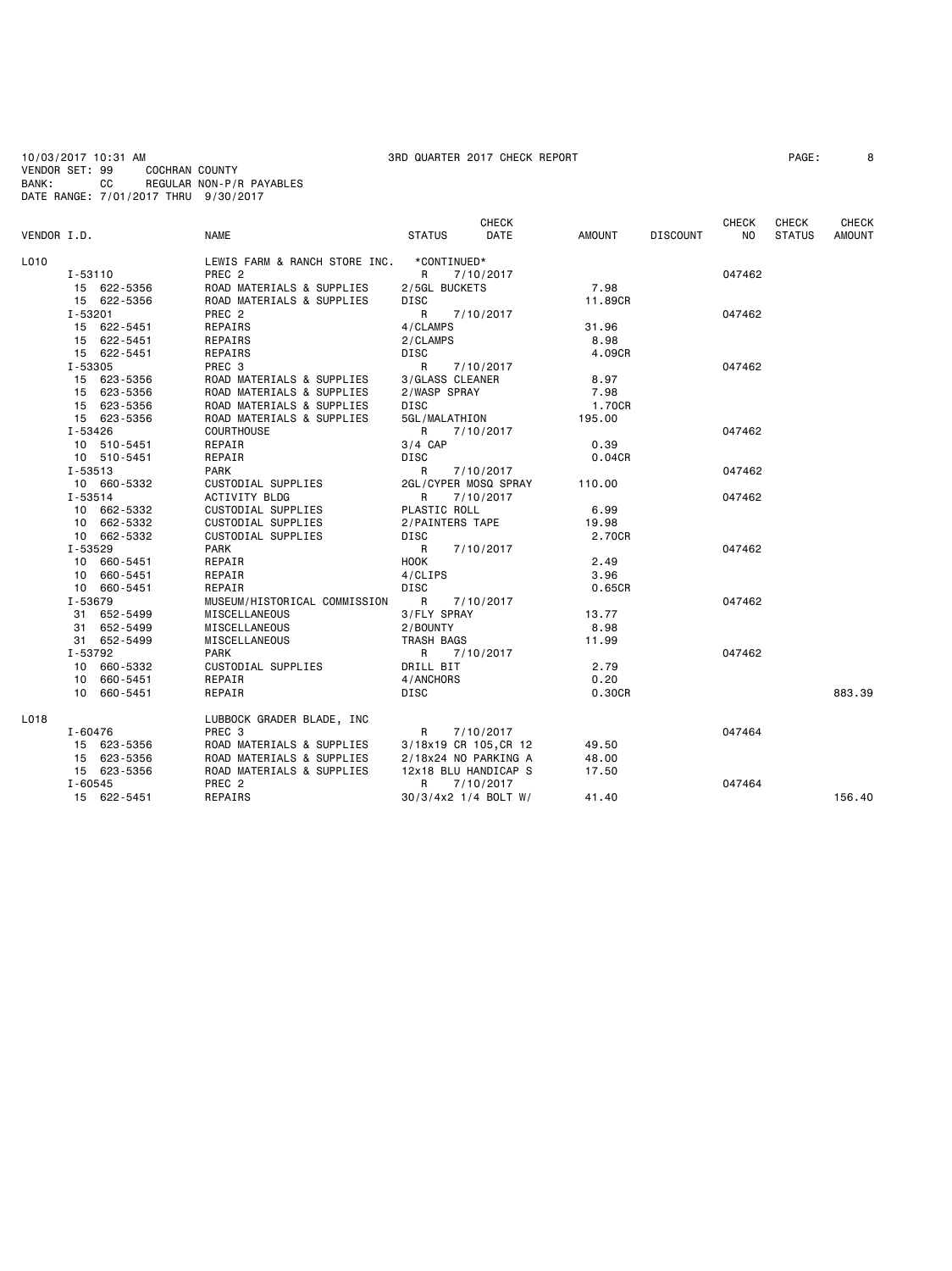10/03/2017 10:31 AM 3RD QUARTER 2017 CHECK REPORT PAGE: 9 VENDOR SET: 99 COCHRAN COUNTY BANK: CC REGULAR NON-P/R PAYABLES DATE RANGE: 7/01/2017 THRU 9/30/2017

|             |                                  |                                                | <b>CHECK</b>                                 |                 |                 | <b>CHECK</b> | <b>CHECK</b>  | <b>CHECK</b>  |
|-------------|----------------------------------|------------------------------------------------|----------------------------------------------|-----------------|-----------------|--------------|---------------|---------------|
| VENDOR I.D. |                                  | <b>NAME</b>                                    | <b>STATUS</b><br>DATE                        | <b>AMOUNT</b>   | <b>DISCOUNT</b> | NO.          | <b>STATUS</b> | <b>AMOUNT</b> |
| N082        |                                  | NETDATA                                        |                                              |                 |                 |              |               |               |
|             | I-iTICKET JUNE 17                | JUSTICE OF PEACE                               | R<br>7/10/2017                               |                 |                 | 047465       |               |               |
|             | 10 455-5499                      | MISCELLANEOUS                                  | <b>JUNE 2017</b>                             | 18.00           |                 |              |               | 18,00         |
| P007        |                                  | PAYROLL CLEARING ACCT                          |                                              |                 |                 |              |               |               |
|             | I-2ND QTR 2017                   | WORKERS COMP/ALL DEPTS                         | R<br>7/10/2017                               |                 |                 | 047466       |               |               |
|             | 400-5204<br>10                   | WORKERS' COMPENSATION                          | W/C QTRLY DEPOSIT-CN                         | 70.87           |                 |              |               |               |
|             | 403-5204<br>10                   | WORKERS' COMPENSATION                          | W/C QTRLY DEPOSIT-CL                         | 69.45           |                 |              |               |               |
|             | 435-5204<br>10                   | WORKERS' COMPENSATION                          | W/C QTRLY DEPOSIT-DI                         | 12.67           |                 |              |               |               |
|             | 455-5204<br>10                   | WORKERS' COMPENSATION                          | W/C QRTRLY DEPOSIT-J                         | 32.39           |                 |              |               |               |
|             | 475-5204<br>10                   | WORKERS' COMPENSATION                          | W/C QTRLY DEPOSIT-CN                         | 12.52           |                 |              |               |               |
|             | 476-5204<br>10                   | WORKERS' COMPENSATION                          | W/C QTRLY DEPOSIT-DI                         | 1.24            |                 |              |               |               |
|             | 490-5204<br>10                   | WORKERS' COMPENSATION                          | W/C QTRLY DEPOSIT-EL                         | 8.19            |                 |              |               |               |
|             | 495-5204<br>10                   | WORKERS' COMPENSATION                          | W/C QTRLY DEPOSIT-AU                         | 55.36           |                 |              |               |               |
|             | 497-5204<br>10                   | WORKERS' COMPENSATION                          | W/C QTRLY DEPOSIT-TR                         | 32.65           |                 |              |               |               |
|             | 499-5204<br>10<br>510-5204<br>10 | WORKERS' COMPENSATION<br>WORKERS' COMPENSATION | W/C QTRLY DEPOSIT-TA<br>W/C QTRLY DEPOSIT-CO | 80.94<br>220.22 |                 |              |               |               |
|             | 512-5204<br>10                   | WORKERS' COMPENSATION                          | W/C QTRLY DEPOSIT-JA                         | 488.69          |                 |              |               |               |
|             | 516-5204<br>10                   | WORKERS' COMPENSATION                          | W/C QTRLY DEPOSIT-CE                         | 352.28          |                 |              |               |               |
|             | 550-5204<br>10                   | WORKERS' COMPENSATION                          | W/C QTRLY DEPOSIT-CO                         | 124.14          |                 |              |               |               |
|             | 560-5204<br>10                   | WORKERS' COMPENSATION                          | W/C QTRLY DEPOSIT-SH                         | 1,520.14        |                 |              |               |               |
|             | 17<br>573-5204                   | WORKERS COMPENSATION                           | W/C QTRLY DEPOSIT-JU                         | 52.19           |                 |              |               |               |
|             | 650-5204<br>10                   | WORKERS' COMPENSATION                          | W/C QTRLY DEPOSIT-LI                         | 44.80           |                 |              |               |               |
|             | 652-5204<br>10                   | WORKERS' COMPENSATION                          | W/C QTRLY DEPOSIT-MU                         | 13.01           |                 |              |               |               |
|             | 660-5204<br>10                   | WORKERS' COMPENSATION                          | W/C QTRLY DEPOSIT-PA                         | 231.29          |                 |              |               |               |
|             | 662-5204<br>10                   | WORKERS' COMPENSATION                          | W/C QTRLY DEPOSIT-AC                         | 245.52          |                 |              |               |               |
|             | 665-5204<br>10                   | WORKERS' COMPENSATION                          | W/C QTRLY DEPOSIT-EX                         | 25.01           |                 |              |               |               |
|             | 610-5204<br>15                   | WORKERS' COMPENSATION                          | W/C QTRLY DEPOSIT-CO                         | 195.75          |                 |              |               |               |
|             | 621-5204<br>15                   | WORKERS' COMPENSATION                          | W/C QTRLY DEPOSIT-PR                         | 513.81          |                 |              |               |               |
|             | 622-5204<br>15                   | WORKERS' COMPENSATION                          | W/C QTRLY DEPOSIT-PR                         | 497.94          |                 |              |               |               |
|             | 15 623-5204                      | WORKERS' COMPENSATION                          | W/C QTRLY DEPOSIT-PR                         | 530.76          |                 |              |               |               |
|             | 624-5204<br>15                   | WORKERS' COMPENSATION                          | W/C QTRLY DEPOSIT-PR                         | 524.89          |                 |              |               |               |
|             | 518-5204<br>30                   | WORKERS COMPENSATION                           | W/C QTRLY DEPOSIT-AI                         | 99.13           |                 |              |               | 6,055.85      |
| R034        |                                  | ROBERTSON HEATING & AIR, INC                   |                                              |                 |                 |              |               |               |
|             | I-46786                          | JAIL                                           | R<br>7/10/2017                               |                 |                 | 047467       |               |               |
|             | 10 512-5451                      | REPAIR                                         | 2/COIL CLEANER                               | 44.00           |                 |              |               |               |
|             | 10 512-5451                      | REPAIR                                         | 2.5 HRS/CLEANED COIL                         | 225.00          |                 |              |               | 269,00        |
| S010        |                                  | SILVERS COMPANY                                |                                              |                 |                 |              |               |               |
|             | I-CONSTABLE 06/17                | CONSTABLE                                      | R<br>7/10/2017                               |                 |                 | 047468       |               |               |
|             | 10 550-5330                      | FUEL & OIL                                     | 23.12GL UNL 6/19                             | 47.07           |                 |              |               |               |
|             | I-EXT SVC 06/17                  | <b>EXTENSION SVC</b>                           | R<br>7/10/2017                               |                 |                 | 047468       |               |               |
|             | 10 665-5330                      | FUEL AND OIL                                   | 31.09GL UNL 6/1                              | 66.10           |                 |              |               |               |
|             | 665-5330<br>10                   | FUEL AND OIL                                   | 32.22GL UNL 6/7                              | 68.50           |                 |              |               |               |
|             | 665-5330<br>10<br>665-5330<br>10 | FUEL AND OIL<br>FUEL AND OIL                   | 26.76GL UNL 6/14<br>30.66GL UNL 6/26         | 54.48<br>62.42  |                 |              |               |               |
|             | I-JUV PROB 06/17                 | JUVENILE PROBATION                             | R<br>7/10/2017                               |                 |                 | 047468       |               |               |
|             |                                  |                                                |                                              |                 |                 |              |               |               |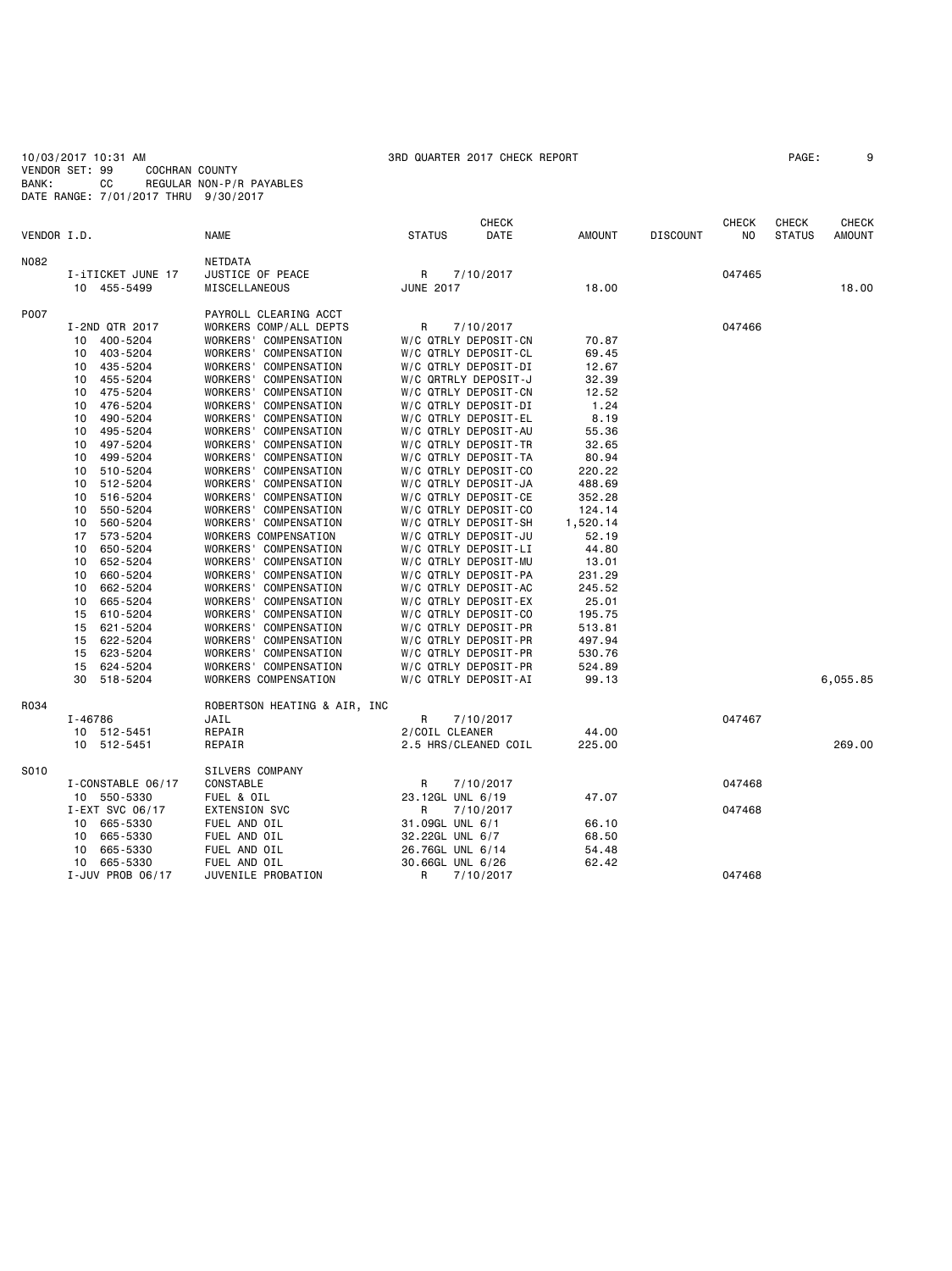### 10/03/2017 10:31 AM 3RD QUARTER 2017 CHECK REPORT PAGE: 10 VENDOR SET: 99 COCHRAN COUNTY BANK: CC REGULAR NON-P/R PAYABLES DATE RANGE: 7/01/2017 THRU 9/30/2017

| VENDOR I.D. |                  | <b>NAME</b>         | CHECK<br>DATE<br><b>STATUS</b> | <b>AMOUNT</b> | <b>DISCOUNT</b> | CHECK<br>NO. | CHECK<br><b>STATUS</b> | <b>CHECK</b><br><b>AMOUNT</b> |
|-------------|------------------|---------------------|--------------------------------|---------------|-----------------|--------------|------------------------|-------------------------------|
|             |                  |                     |                                |               |                 |              |                        |                               |
| S010        |                  | SILVERS COMPANY     | *CONTINUED*                    |               |                 |              |                        |                               |
|             | I-JUV PROB 06/17 | JUVENILE PROBATION  | R<br>7/10/2017                 |               |                 | 047468       |                        |                               |
|             | 17 573-5499      | OPERATING EXPENSES  | 13.63GL UNL 6/7                | 28.98         |                 |              |                        |                               |
|             | 17 573-5499      | OPERATING EXPENSES  | 5.07GL UNL 6/9                 | 10.78         |                 |              |                        |                               |
|             | 17 573-5499      | OPERATING EXPENSES  | 18.98GL UNL 6/12               | 39.78         |                 |              |                        |                               |
|             | 17 573-5499      | OPERATING EXPENSES  | 18.28GL UNL 6/19               | 37.22         |                 |              |                        |                               |
|             | 17 573-5499      | OPERATING EXPENSES  | 17.08GL UNL 6/26               | 34.77         |                 |              |                        |                               |
|             | I-PREC 1 06/17   | PREC 1              | R<br>7/10/2017                 |               |                 | 047468       |                        |                               |
|             | 621-5330<br>15   | FUEL & OIL          | 27.9GL HS DIESEL 6/2           | 48.83         |                 |              |                        |                               |
|             | 621-5330<br>15   | FUEL & OIL          | 47.9GL HS DIESEL 6/2           | 83.83         |                 |              |                        |                               |
|             | 15<br>621-5330   | FUEL & OIL          | 79GL HS DIESEL 6/26            | 138.25        |                 |              |                        |                               |
|             | 15<br>621-5330   | FUEL & OIL          | 37GL HS DIESEL 6/22            | 64.75         |                 |              |                        |                               |
|             | 15<br>621-5330   | FUEL & OIL          | 58.8GL HS DIESEL 6/2           | 102.90        |                 |              |                        |                               |
|             | 621-5330<br>15   | FUEL & OIL          | 31GL UNL 6/21                  | 63.12         |                 |              |                        |                               |
|             | 621-5330<br>15   | FUEL & OIL          | 46.8GL HS DIESEL 6/2           | 81.90         |                 |              |                        |                               |
|             | 15<br>621-5330   | FUEL & OIL          | 50.7GL HS DIESEL 6/2           | 88.73         |                 |              |                        |                               |
|             | 621-5330<br>15   | FUEL & OIL          | 60GL HS DIESEL 6/13            | 109.80        |                 |              |                        |                               |
|             | 15<br>621-5330   | FUEL & OIL          | 28.9GL UNL 6/9                 | 58.84         |                 |              |                        |                               |
|             | 15<br>621-5330   | FUEL & OIL          | 79.7GL HS DIESEL 6/7           | 151.43        |                 |              |                        |                               |
|             | 621-5330<br>15   | FUEL & OIL          | 48.4GL HS DIESEL 6/5           | 91.96         |                 |              |                        |                               |
|             | 621-5330<br>15   | FUEL & OIL          | 25.5GL UNL 6/2                 | 54.21         |                 |              |                        |                               |
|             | 15<br>621-5330   | FUEL & OIL          | 78GL HS DIESEL 6/1 C           | 148.20        |                 |              |                        |                               |
|             | 15 621-5330      | FUEL & OIL          | 93GL HS DIESEL 5/31            | 176.70        |                 |              |                        |                               |
|             | I-PREC 2 06/17   | PREC 2              | R<br>7/10/2017                 |               |                 | 047468       |                        |                               |
|             | 622-5330<br>15   | FUEL AND OIL        | 4 BLUE DEF 2.5 6/19            | 40.00         |                 |              |                        |                               |
|             | 622-5330<br>15   | FUEL AND OIL        | 22.5GL HS DIESEL 6/1           | 41.17         |                 |              |                        |                               |
|             | 15 622-5330      | FUEL AND OIL        | PS32-0Z 5/30                   | 7.34          |                 |              |                        |                               |
|             | 622-5330<br>15   | FUEL AND OIL        | 100GL HS DIESEL 5/30           | 211.50        |                 |              |                        |                               |
|             | 15<br>622-5330   | FUEL AND OIL        | 23.23GL UNL 6/7                | 49.39         |                 |              |                        |                               |
|             | 622-5330<br>15   | FUEL AND OIL        | 28.01GL UNL 6/1                | 59.55         |                 |              |                        |                               |
|             | 622-5330<br>15   | FUEL AND OIL        | 20.01GL UNL 6/1                | 42.54         |                 |              |                        |                               |
|             | 622-5330<br>15   | FUEL AND OIL        | 27.67GL UNL 6/7                | 58.83         |                 |              |                        |                               |
|             | 15 622-5330      | FUEL AND OIL        | 29.92GL UNL 6/14               | 60.92         |                 |              |                        |                               |
|             | 622-5330<br>15   | FUEL AND OIL        | 31.91GL UNL 6/21               | 64.97         |                 |              |                        |                               |
|             | 15 622-5330      | FUEL AND OIL        | 25.02GL UNL 6/26               | 50.94         |                 |              |                        |                               |
|             | $I-PREC$ 3 6/17  | PREC 3              | R<br>7/10/2017                 |               |                 | 047468       |                        |                               |
|             | 15 623-5330      | FUEL AND OIL        | 235.4GL/LS DIESEL 6/           | 519.06        |                 |              |                        |                               |
|             | 15 623-5330      | FUEL AND OIL        | 548GL/HS DIESEL 6/6            | 1,068.60      |                 |              |                        |                               |
|             | 15 623-5330      | FUEL AND OIL        | 2/PS SILVER 80oz 6/6           | 29.68         |                 |              |                        |                               |
|             | I-SHERIFF 6/17   | SHERIFF             | $\mathsf{R}$<br>7/10/2017      |               |                 | 047468       |                        |                               |
|             | 10 560-5330      | FUEL AND OIL        | 194.76GL/UNL                   | 425.64        |                 |              |                        |                               |
|             | I-VET VAN 06/17  | <b>VETERANS SVC</b> | R<br>7/10/2017                 |               |                 | 047468       |                        |                               |
|             | 10 405-5330      | FUEL AND OIL        | 18.01GL UNL 6/26               | 36.67         |                 |              |                        | 4,680.35                      |
|             |                  |                     |                                |               |                 |              |                        |                               |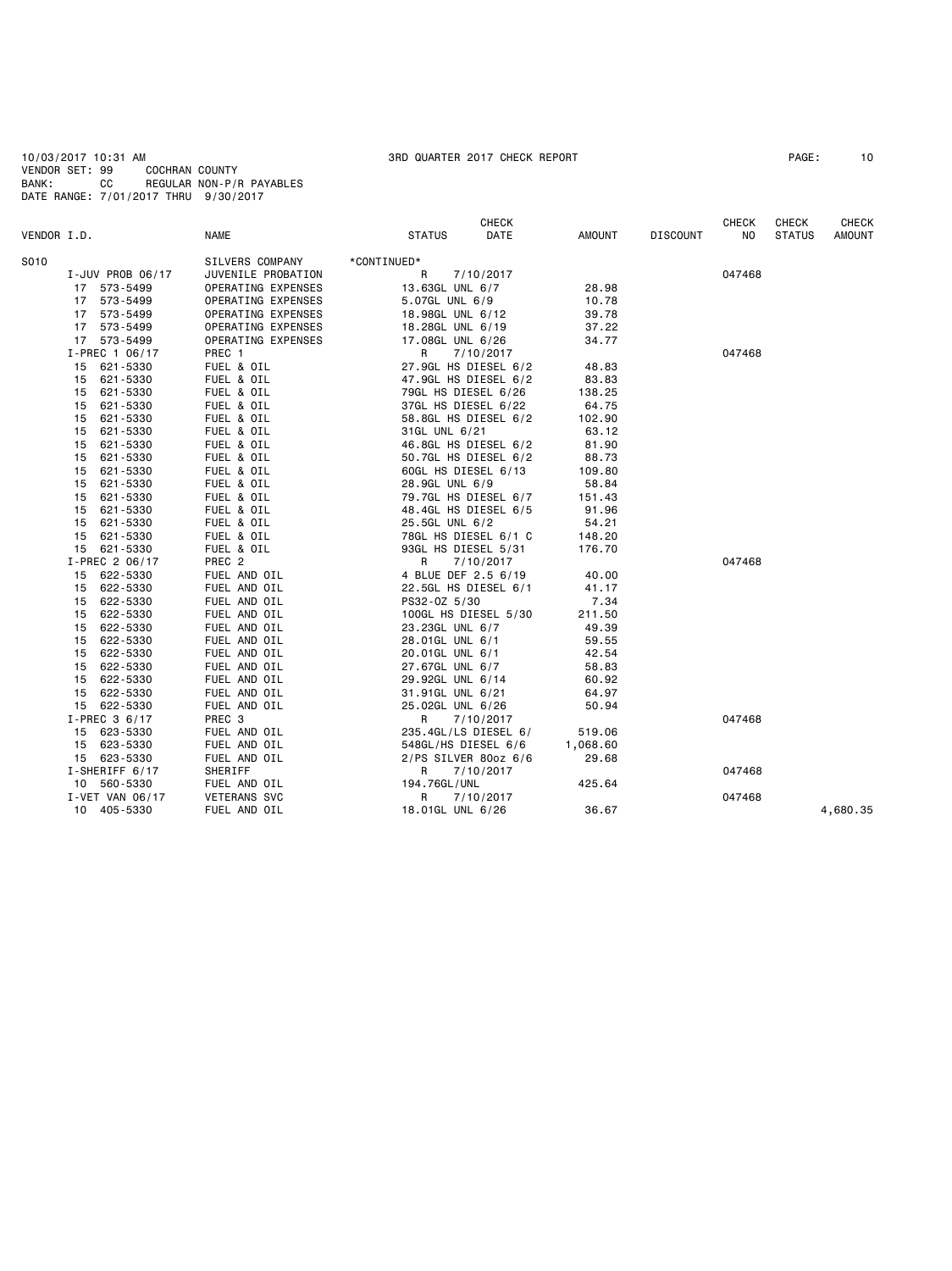| VENDOR SET: 99<br>BANK: |                                                                                  | 10/03/2017 10:31 AM<br>COCHRAN COUNTY<br>СC<br>DATE RANGE: 7/01/2017 THRU 9/30/2017                                                                                                                                    | REGULAR NON-P/R PAYABLES                                                                                                                                                                                                                                                                                                                                                                                                                                                                                                                                                                                                                                       |               | 3RD QUARTER 2017 CHECK REPORT                                                                                                     |                                                                                                                                     |                 |                | PAGE:         | 11            |
|-------------------------|----------------------------------------------------------------------------------|------------------------------------------------------------------------------------------------------------------------------------------------------------------------------------------------------------------------|----------------------------------------------------------------------------------------------------------------------------------------------------------------------------------------------------------------------------------------------------------------------------------------------------------------------------------------------------------------------------------------------------------------------------------------------------------------------------------------------------------------------------------------------------------------------------------------------------------------------------------------------------------------|---------------|-----------------------------------------------------------------------------------------------------------------------------------|-------------------------------------------------------------------------------------------------------------------------------------|-----------------|----------------|---------------|---------------|
|                         |                                                                                  |                                                                                                                                                                                                                        |                                                                                                                                                                                                                                                                                                                                                                                                                                                                                                                                                                                                                                                                |               | CHECK                                                                                                                             |                                                                                                                                     |                 | <b>CHECK</b>   | CHECK         | CHECK         |
| VENDOR I.D.             |                                                                                  |                                                                                                                                                                                                                        | <b>NAME</b>                                                                                                                                                                                                                                                                                                                                                                                                                                                                                                                                                                                                                                                    | <b>STATUS</b> | <b>DATE</b>                                                                                                                       | <b>AMOUNT</b>                                                                                                                       | <b>DISCOUNT</b> | N <sub>O</sub> | <b>STATUS</b> | <b>AMOUNT</b> |
| S063                    | I-010821                                                                         | 15 622-5454                                                                                                                                                                                                            | ANGEL RAMIREZ, dba<br>PREC <sub>2</sub><br>TIRES                                                                                                                                                                                                                                                                                                                                                                                                                                                                                                                                                                                                               | R             | 7/10/2017<br>FIX FLAT/MAINTAINER                                                                                                  | 65.00                                                                                                                               |                 | 047469         |               | 65.00         |
| S210                    | I-352539                                                                         | 15 622-5451<br>15 622-5451<br>15 622-5451                                                                                                                                                                              | SHAMBURGER AUTO & FARM SUPPLY<br>PREC <sub>2</sub><br>REPAIRS<br>REPAIRS<br>REPAIRS                                                                                                                                                                                                                                                                                                                                                                                                                                                                                                                                                                            | R             | 7/10/2017<br>2/COPPER SPARK PLUG<br>NAPAGOLD OIL FILTER<br>BRK FLUID DOT 4-12oz                                                   | 4.58<br>6.99<br>4.69                                                                                                                |                 | 047470         |               | 16.26         |
| S217                    |                                                                                  | 90 000-2379.001                                                                                                                                                                                                        | STATE COMPTROLLER<br>I-2ND QTR 17 SPEC CT SPECIALTY COURT COSTS<br>Drug Court Fee CCP102.0178                                                                                                                                                                                                                                                                                                                                                                                                                                                                                                                                                                  | R             | 7/10/2017<br>2ND QTR REMITTANCE F                                                                                                 | 86.19                                                                                                                               |                 | 047471         |               | 86.19         |
| S217                    | 90<br>90<br>90<br>90<br>90<br>90<br>90<br>90<br>90                               | 000-2372<br>000-2373<br>000-2364<br>000-2363.004<br>000-2363.004<br>000-2363.001<br>000-2363.002<br>000-2363.004<br>000-2379                                                                                           | <b>STATE COMPTROLLER</b><br>I-2ND QTR CIVIL '17 STATE CIVIL FEES<br>Birth Cert. Gov118.015<br>Marriage License Gov 118.011 STATE CIVIL FEES<br>Juror Donations<br>Co Filing Fee Ind Lgl Serv.<br>Co Filing Fee Ind Lgl Serv.<br>Divorce & Family Gov't 133.151STATE CIVIL FEES<br>Other Than Divorce/Family 10B STATE CIVIL FEES<br>Co Filing Fee Ind Lgl Serv.<br>Judicial Support Fee/L133.105 STATE CIVIL FEES                                                                                                                                                                                                                                              | R             | 7/10/2017<br>STATE CIVIL FEES<br>STATE CIVIL FEES<br>STATE CIVIL FEES<br>STATE CIVIL FEES<br>STATE CIVIL FEES                     | 57.60<br>60.00<br>30.00<br>57.00<br>38.00<br>149.25<br>168.00<br>118.84<br>462.00                                                   |                 | 047472         |               | 1,140.69      |
| S217                    | 90<br>90<br>90<br>90<br>90<br>90<br>90<br>90<br>90<br>90<br>90<br>90<br>90<br>90 | I-2ND QTR CRIM '17<br>000-2358.001<br>000-2368<br>000-2369<br>$000 - 2347$<br>000-2378<br>000-2363.003<br>$000 - 2355$<br>000-2367<br>000-2342<br>000-2342.001<br>000-2376<br>$000 - 2361$<br>000-2379<br>000-2347.001 | STATE COMPTROLLER<br>STATE CRIMINAL FEES<br>State CCC Date 010104 Forward 2ND QTR REMITTANCE F<br>BB Bond Fee (Gov CD 41.258)<br>EMS Trauma Sec49.02 SB1131<br>Juvenile Probation Diversion 2ND QTR REMITTANCE F<br>JRF Jury Reimb Fee CCP102.00452ND QTR REMITTANCE F<br>Indigent Defense Fee<br>MVF CCP 102.002<br>STF-Sub 95% C(Trans CD542.40 2ND QTR REMITTANCE F<br>Arrest Fees - State Officers 2ND QTR REMITTANCE F<br>Omni FTA<br>Co. CrtCriminal Judicial Fund 2ND QTR REMITTANCE F<br>50% of Time Payment to State 2ND QTR REMITTANCE F<br>Judicial Support Fee/L133.105 2ND QTR REMITTANCE F<br>Truancy Prvtn & Diver. 102.0152ND QTR REMITTANCE F | R             | 7/10/2017<br>2ND QTR REMITTANCE F<br>2ND QTR REMITTANCE F<br>2ND QTR REMITTANCE F<br>2ND QTR REMITTANCE F<br>2ND QTR REMITTANCE F | 1,999.44<br>526.50<br>191.47<br>18.00<br>166.20<br>102.58<br>2.02<br>581.17<br>7.00<br>120.00<br>160.00<br>96.54<br>257.64<br>82.32 |                 | 047473         |               | 4,310.88      |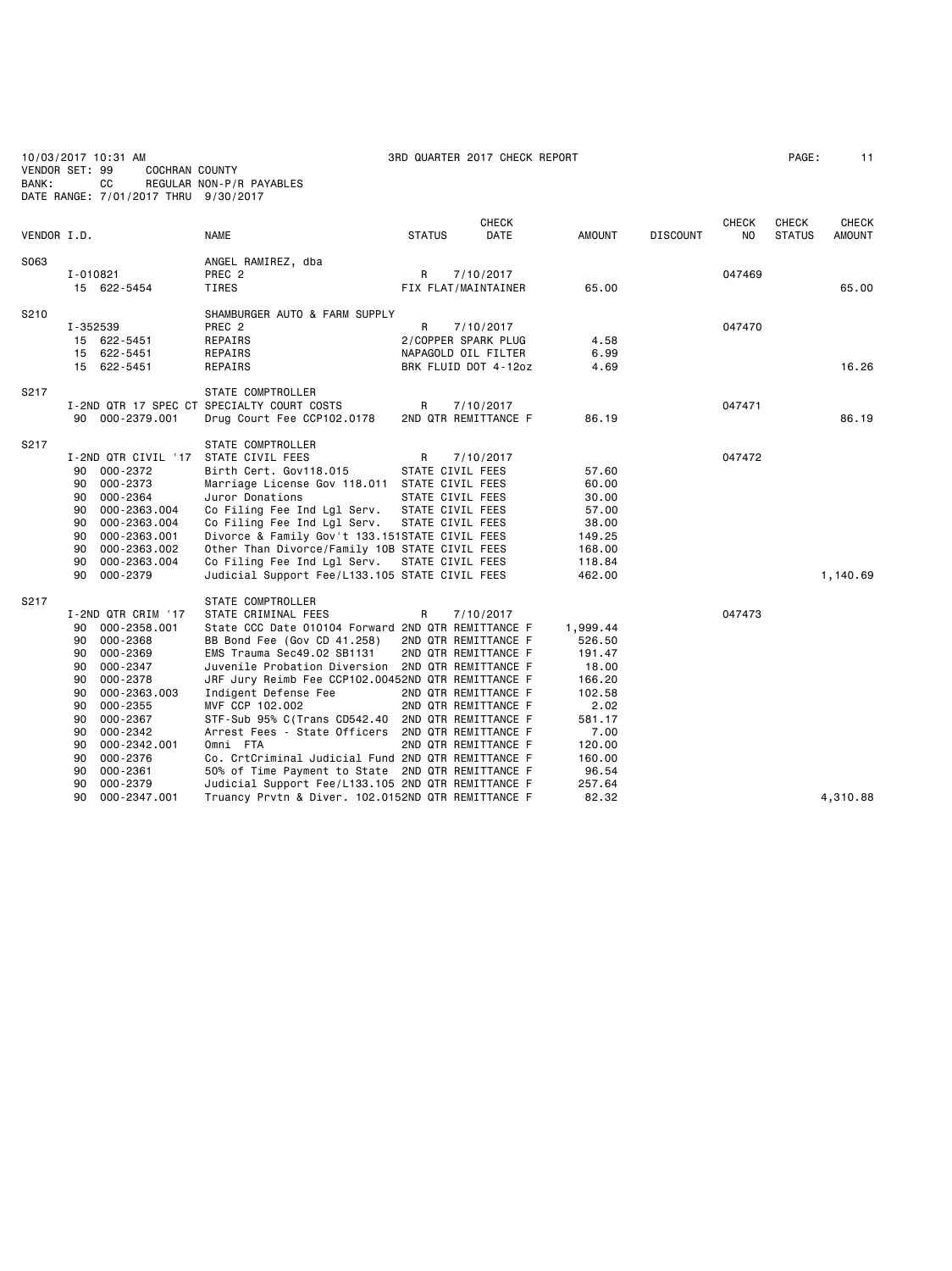10/03/2017 10:31 AM 3RD QUARTER 2017 CHECK REPORT PAGE: 12 VENDOR SET: 99 COCHRAN COUNTY BANK: CC REGULAR NON-P/R PAYABLES DATE RANGE: 7/01/2017 THRU 9/30/2017

|             |                                                                                                                                   |                                                                                                                                                                                                          | <b>CHECK</b>                                                                                                   |                                             |                 | <b>CHECK</b> | <b>CHECK</b>  | <b>CHECK</b>  |
|-------------|-----------------------------------------------------------------------------------------------------------------------------------|----------------------------------------------------------------------------------------------------------------------------------------------------------------------------------------------------------|----------------------------------------------------------------------------------------------------------------|---------------------------------------------|-----------------|--------------|---------------|---------------|
| VENDOR I.D. |                                                                                                                                   | <b>NAME</b>                                                                                                                                                                                              | <b>STATUS</b><br>DATE                                                                                          | <b>AMOUNT</b>                               | <b>DISCOUNT</b> | NO.          | <b>STATUS</b> | <b>AMOUNT</b> |
| S217        | I-2ND QTR EFILE '17<br>000-2363.005<br>90<br>000-2363.006<br>90<br>000-2363.007<br>90<br>90<br>000-2376.001<br>90<br>000-2376.002 | STATE COMPTROLLER<br>STATE E-FILE FEES<br>ELE. FILING FEE DIS CLK<br>ELE FILING FEE COUNTY CLERK<br>ELE FILING FEE JP<br>CRIM ELECTRONIC EFF DIS CLK 2ND QTR REMITTANCE F<br>CRIMINAL ELECTRONIC EFF CO. | R<br>7/10/2017<br>2ND QTR REMITTANCE F<br>2ND QTR REMITTANCE F<br>2ND QTR REMITTANCE F<br>2ND QTR REMITTANCE F | 185.00<br>120.00<br>100.00<br>5.74<br>35.01 |                 | 047474       |               | 445.75        |
| S379        | I-3780<br>10 455-5405                                                                                                             | SOUTH PLAINS FORENSIC PATHOLOG<br>JUSTICE OF PEACE<br><b>AUTOPSY</b>                                                                                                                                     | R<br>7/10/2017<br>LEV1/MANUEL BUSTILLO                                                                         | 2,200.00                                    |                 | 047475       |               | 2,200.00      |
| T009        | I-OTRT/A DUDLEY'17<br>10 495-5427                                                                                                 | TEXAS ASSOCIATION OF COUNTIES<br>AUDITOR<br>CONTINUING EDUCATION                                                                                                                                         | R<br>7/10/2017<br>REG/OTRAT 7/13-14/17                                                                         | 100.00                                      |                 | 047476       |               | 100,00        |
| T051        | I-16859-WC3 2017<br>10 000-2500.10                                                                                                | TAC RISK MANAGEMENT POOL<br>WORKERS COMP/ALL DEPTS<br>RESERVE FOR W/C, UNEMPLYMNT                                                                                                                        | 7/10/2017<br>R<br><b>3RD QTR WORKERS COMP</b>                                                                  | 6,011.00                                    |                 | 047477       |               | 6,011.00      |
| T184        | I-3003308365<br>10 510-5411                                                                                                       | THYSSENKRUPP ELEVATOR COR<br><b>COURTHOUSE</b><br>MAINTENANCE CONTRACTS                                                                                                                                  | 7/10/2017<br>R<br>ELEVATOR MAINT 3RD Q                                                                         | 2,012.80                                    |                 | 047478       |               | 2,012.80      |
| U036        | I-831 2299700<br>10 512-5205<br>10 560-5205<br>10 512-5392<br>10 560-5205<br>10 560-5205                                          | UNIFIRST HOLDINGS, INC.<br>JAIL/SHERIFF<br>UNIFORMS<br>UNIFORMS<br>MISCELLANEOUS SUPPLIES<br>UNIFORMS<br>UNIFORMS                                                                                        | R<br>7/10/2017<br>UNIFORM SVC 7/3<br>UNIFORM SVC 7/3<br>2RL/HAND TOWELS<br>DEFE CHARGE<br>MIN CHARGE           | 22.60<br>10.41<br>18.00<br>9.60<br>0.99     |                 | 047479       |               | 61.60         |
| W062        | $I - 55326/29/17$<br>10 560-5334<br>10 560-5334                                                                                   | WAL-MART COMMUNITY<br>SHERIFF<br>OTHER SUPPLIES<br>OTHER SUPPLIES                                                                                                                                        | R<br>7/10/2017<br>MICROFIBER TOWELS<br>2/GAME CAMERAS                                                          | 14.97<br>138.00                             |                 | 047480       |               | 152.97        |
| <b>WO70</b> | I-12520010 JUN17<br>10 516-5330<br>10 516-5330                                                                                    | R D WALLACE OIL CO INC<br>CEMETERY<br>FUEL & OIL<br>FUEL & OIL                                                                                                                                           | R<br>7/10/2017<br>26.15GL REG ETH 6/1/<br>25.002GL REG ETH 6/2                                                 | 52.72<br>46.91                              |                 | 047481       |               |               |
|             | I-12520019 JUN17                                                                                                                  | <b>PARK</b>                                                                                                                                                                                              | 7/10/2017<br>R                                                                                                 |                                             |                 | 047481       |               |               |
|             | 10 660-5330<br>I-12520021 JUN17<br>15 623-5330<br>15 623-5330<br>15 623-5330                                                      | FUEL AND OIL<br>PREC <sub>3</sub><br>FUEL AND OIL<br>FUEL AND OIL<br>FUEL AND OIL                                                                                                                        | 26.7GL REG ETH 6/12<br>7/10/2017<br>R<br>803.1GL DYED DIESEL<br>3 PWR SVC 80-0Z<br>140.8GL REG ETH 6/29        | 51.16<br>1,357.24<br>35.85<br>283.85        |                 | 047481       |               |               |
|             | I-12520041 JUN17                                                                                                                  | PREC 4                                                                                                                                                                                                   | R<br>7/10/2017                                                                                                 |                                             |                 | 047481       |               |               |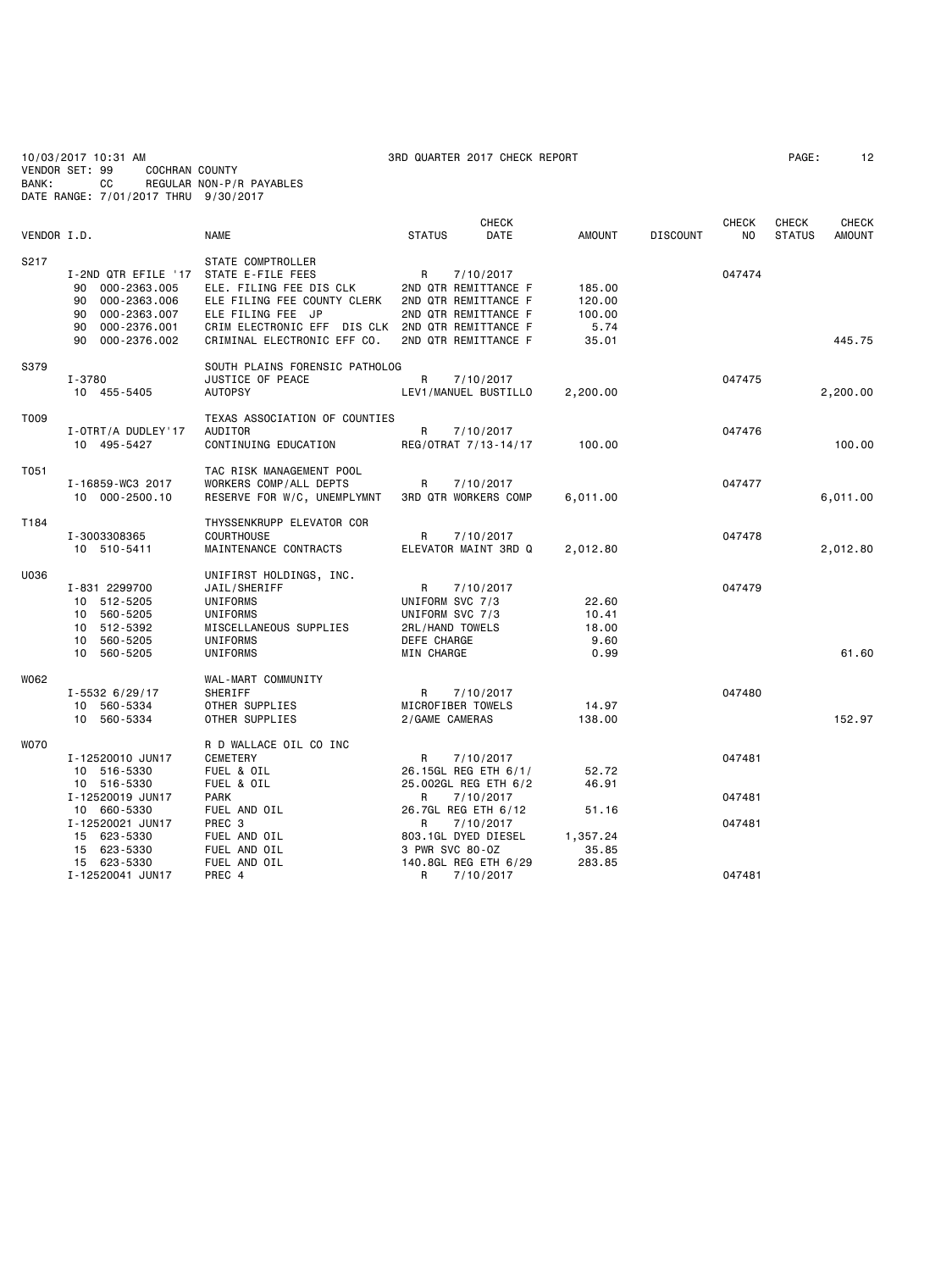10/03/2017 10:31 AM 3RD QUARTER 2017 CHECK REPORT PAGE: 13 VENDOR SET: 99 COCHRAN COUNTY BANK: CC REGULAR NON-P/R PAYABLES DATE RANGE: 7/01/2017 THRU 9/30/2017

| <b>DISCOUNT</b><br>N <sub>O</sub><br>047481 | <b>STATUS</b><br><b>AMOUNT</b> |
|---------------------------------------------|--------------------------------|
|                                             |                                |
|                                             |                                |
|                                             |                                |
|                                             |                                |
|                                             |                                |
|                                             |                                |
|                                             |                                |
|                                             | 3,156.24                       |
|                                             |                                |
| 047482                                      |                                |
|                                             | 750.00                         |
|                                             |                                |
| 047483                                      |                                |
|                                             | 15.00                          |
|                                             |                                |
| 047484                                      |                                |
|                                             | 15.00                          |
|                                             |                                |
| 047485                                      |                                |
|                                             | 40.00                          |
|                                             |                                |
| 047486                                      |                                |
|                                             | 15.00                          |
|                                             |                                |
| 047487                                      |                                |
|                                             | 15.00                          |
|                                             |                                |
|                                             |                                |
|                                             |                                |
|                                             |                                |
|                                             |                                |
|                                             |                                |
|                                             |                                |
|                                             | 190.00                         |
|                                             |                                |
| 047489                                      |                                |
|                                             | 40.00                          |
|                                             | 047488                         |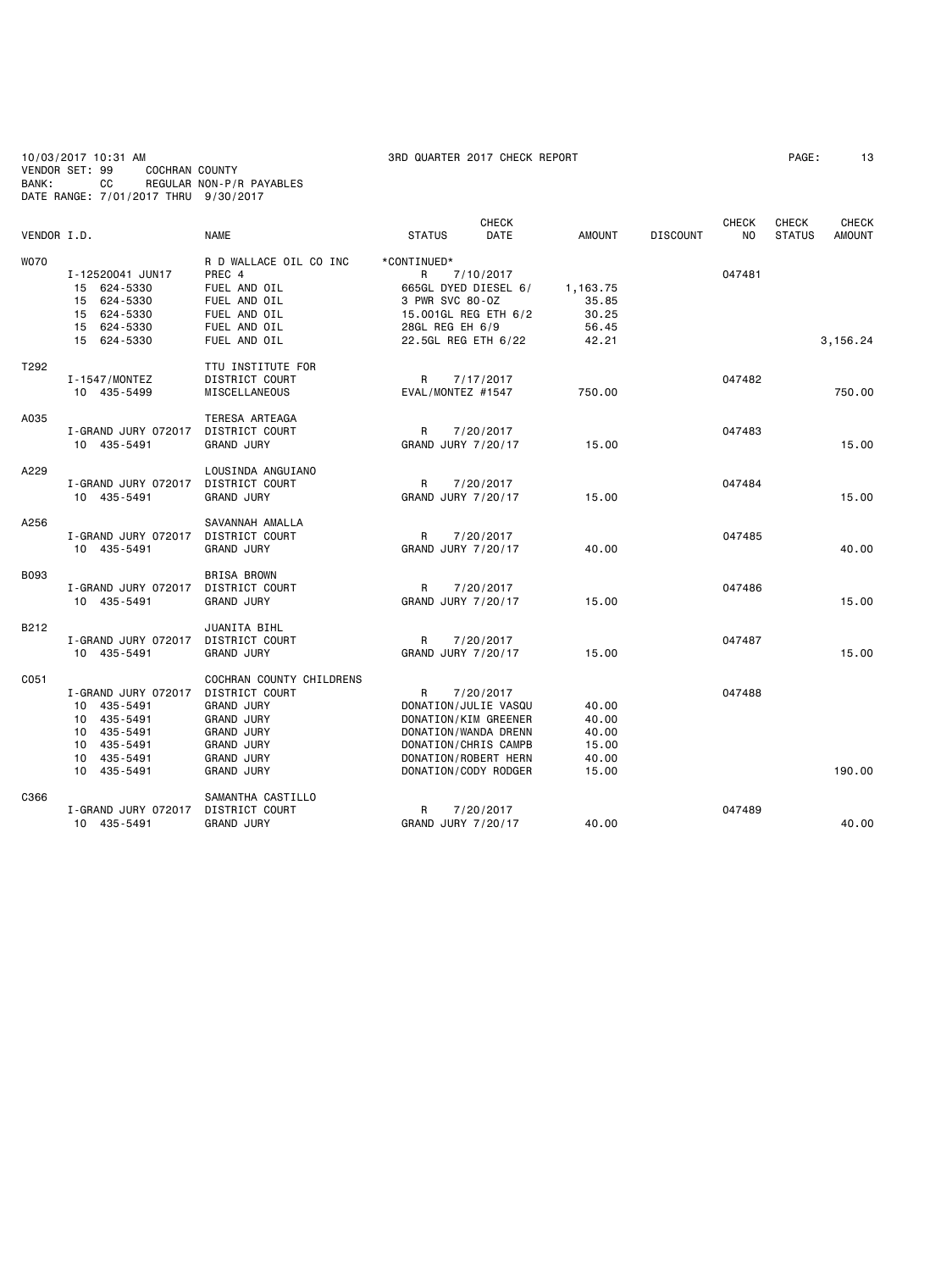10/03/2017 10:31 AM 3RD QUARTER 2017 CHECK REPORT PAGE: 14 VENDOR SET: 99 COCHRAN COUNTY BANK: CC REGULAR NON-P/R PAYABLES DATE RANGE: 7/01/2017 THRU 9/30/2017

| VENDOR I.D. |                                    | <b>NAME</b>                                                           | <b>STATUS</b> | <b>CHECK</b><br><b>DATE</b>     | <b>AMOUNT</b> | <b>DISCOUNT</b> | <b>CHECK</b><br>NO. | <b>CHECK</b><br><b>STATUS</b> | <b>CHECK</b><br><b>AMOUNT</b> |
|-------------|------------------------------------|-----------------------------------------------------------------------|---------------|---------------------------------|---------------|-----------------|---------------------|-------------------------------|-------------------------------|
| C394        | I-GRAND JURY 072017<br>10 435-5491 | JESUS CASTILLO<br>DISTRICT COURT<br><b>GRAND JURY</b>                 | R             | 7/20/2017<br>GRAND JURY 7/20/17 | 40.00         |                 | 047490              |                               | 40.00                         |
| C395        | I-GRAND JURY 072017<br>10 435-5491 | KELSIE CASTANEDA<br>DISTRICT COURT<br><b>GRAND JURY</b>               | R             | 7/20/2017<br>GRAND JURY 7/20/17 | 15.00         |                 | 047491              |                               | 15.00                         |
| C396        | I-GRAND JURY 072017<br>10 435-5491 | MARY COFFMAN<br>DISTRICT COURT<br><b>GRAND JURY</b>                   | R             | 7/20/2017<br>GRAND JURY 7/20/17 | 40.00         |                 | 047492              |                               | 40.00                         |
| D201        | I-GRAND JURY 072017<br>10 435-5491 | <b>GWENDOLYN DEBUSK</b><br><b>DISTRICT COURT</b><br><b>GRAND JURY</b> | R             | 7/20/2017<br>GRAND JURY 7/20/17 | 15.00         |                 | 047493              |                               | 15.00                         |
| E028        | I-GRAND JURY 072017<br>10 435-5491 | VIRGINIA ESCALANTE<br>DISTRICT COURT<br><b>GRAND JURY</b>             | R             | 7/20/2017<br>GRAND JURY 7/20/17 | 15.00         |                 | 047494              |                               | 15.00                         |
| E088        | I-GRAND JURY 072017<br>10 435-5491 | TRACIE EVANS<br>DISTRICT COURT<br><b>GRAND JURY</b>                   | R             | 7/20/2017<br>GRAND JURY 7/20/17 | 15.00         |                 | 047495              |                               | 15.00                         |
| E089        | I-GRAND JURY 072017<br>10 435-5491 | <b>SIMON ELMORE</b><br>DISTRICT COURT<br><b>GRAND JURY</b>            | R             | 7/20/2017<br>GRAND JURY 7/20/17 | 15.00         |                 | 047496              |                               | 15.00                         |
| F224        | I-GRAND JURY 072017<br>10 435-5491 | VICTORIA FLORES<br>DISTRICT COURT<br><b>GRAND JURY</b>                | R             | 7/20/2017<br>GRAND JURY 7/20/17 | 15.00         |                 | 047497              |                               | 15.00                         |
| G260        | I-GRAND JURY 072017<br>10 435-5491 | CHRISTINA GARZA<br><b>DISTRICT COURT</b><br><b>GRAND JURY</b>         | R             | 7/20/2017<br>GRAND JURY 7/20/17 | 40.00         |                 | 047498              |                               | 40.00                         |
| G261        | I-GRAND JURY 072017<br>10 435-5491 | CARINA GONZALEZ<br>DISTRICT COURT<br><b>GRAND JURY</b>                | R             | 7/20/2017<br>GRAND JURY 7/20/17 | 40.00         |                 | 047499              |                               | 40.00                         |
| G262        | I-GRAND JURY 072017<br>10 435-5491 | JOSE GONGORA<br>DISTRICT COURT<br><b>GRAND JURY</b>                   | R             | 7/20/2017<br>GRAND JURY 7/20/17 | 15.00         |                 | 047500              |                               | 15.00                         |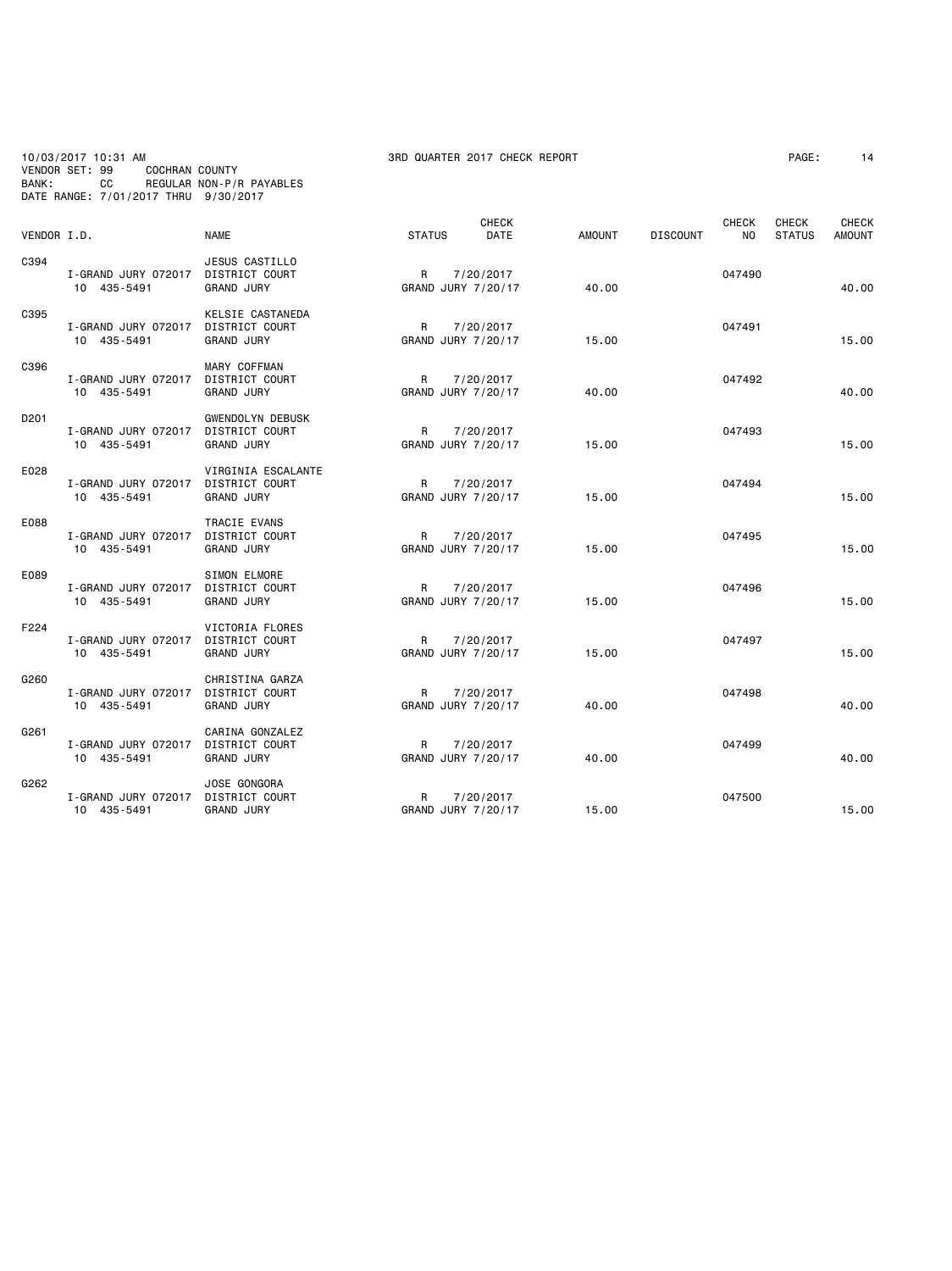10/03/2017 10:31 AM 3RD QUARTER 2017 CHECK REPORT PAGE: 15 VENDOR SET: 99 COCHRAN COUNTY BANK: CC REGULAR NON-P/R PAYABLES DATE RANGE: 7/01/2017 THRU 9/30/2017

| VENDOR I.D.      |                                    | <b>NAME</b>                                                       | <b>STATUS</b>            | <b>CHECK</b><br>DATE | <b>AMOUNT</b> | <b>DISCOUNT</b> | <b>CHECK</b><br>NO. | <b>CHECK</b><br><b>STATUS</b> | <b>CHECK</b><br><b>AMOUNT</b> |
|------------------|------------------------------------|-------------------------------------------------------------------|--------------------------|----------------------|---------------|-----------------|---------------------|-------------------------------|-------------------------------|
| G263             | I-GRAND JURY 072017<br>10 435-5491 | MARIO GONGORA<br>DISTRICT COURT<br><b>GRAND JURY</b>              | R<br>GRAND JURY 7/20/17  | 7/20/2017            | 15.00         |                 | 047501              |                               | 15.00                         |
| G264             | I-GRAND JURY 072017<br>10 435-5491 | ALEGANDRO GARCIA<br>DISTRICT COURT<br><b>GRAND JURY</b>           | R<br>GRAND JURY 7/20/17  | 7/20/2017            | 15.00         |                 | 047502              |                               | 15.00                         |
| H071             | I-GRAND JURY 072017<br>10 435-5491 | JANE HOYL<br>DISTRICT COURT<br><b>GRAND JURY</b>                  | R<br>GRAND JURY 7/20/17  | 7/20/2017            | 15.00         |                 | 047503              |                               | 15.00                         |
| H <sub>268</sub> | I-GRAND JURY 072017<br>10 435-5491 | JOHN HODGES<br><b>DISTRICT COURT</b><br><b>GRAND JURY</b>         | R.<br>GRAND JURY 7/20/17 | 7/20/2017            | 40.00         |                 | 047504              |                               | 40.00                         |
| H <sub>299</sub> | I-GRAND JURY 072017<br>10 435-5491 | ANNIE HOLLAND<br>DISTRICT COURT<br><b>GRAND JURY</b>              | R<br>GRAND JURY 7/20/17  | 7/20/2017            | 15.00         |                 | 047505              |                               | 15.00                         |
| H309             | I-GRAND JURY 072017<br>10 435-5491 | KARLIE HERRERA<br>DISTRICT COURT<br><b>GRAND JURY</b>             | R<br>GRAND JURY 7/20/17  | 7/20/2017            | 15.00         |                 | 047506              |                               | 15.00                         |
| H310             | I-GRAND JURY 072017<br>10 435-5491 | JAMES HALL<br>DISTRICT COURT<br><b>GRAND JURY</b>                 | R<br>GRAND JURY 7/20/17  | 7/20/2017            | 40.00         |                 | 047507              |                               | 40.00                         |
| H311             | I-GRAND JURY 072017<br>10 435-5491 | RICHARD HERNDON<br><b>DISTRICT COURT</b><br><b>GRAND JURY</b>     | R<br>GRAND JURY 7/20/17  | 7/20/2017            | 15.00         |                 | 047508              |                               | 15.00                         |
| L066             | I-GRAND JURY 072017<br>10 435-5491 | <b>JESSICA LYNCH</b><br>DISTRICT COURT<br><b>GRAND JURY</b>       | R<br>GRAND JURY 7/20/17  | 7/20/2017            | 15.00         |                 | 047509              |                               | 15.00                         |
| M250             | I-GRAND JURY 072017<br>10 435-5491 | TRINE GARZA MARQUEZ<br><b>DISTRICT COURT</b><br><b>GRAND JURY</b> | R<br>GRAND JURY 7/20/17  | 7/20/2017            | 40.00         |                 | 047510              |                               | 40.00                         |
| M258             | I-GRAND JURY 072017<br>10 435-5491 | DEARL MARTIN<br>DISTRICT COURT<br><b>GRAND JURY</b>               | R<br>GRAND JURY 7/20/17  | 7/20/2017            | 15.00         |                 | 047511              |                               | 15.00                         |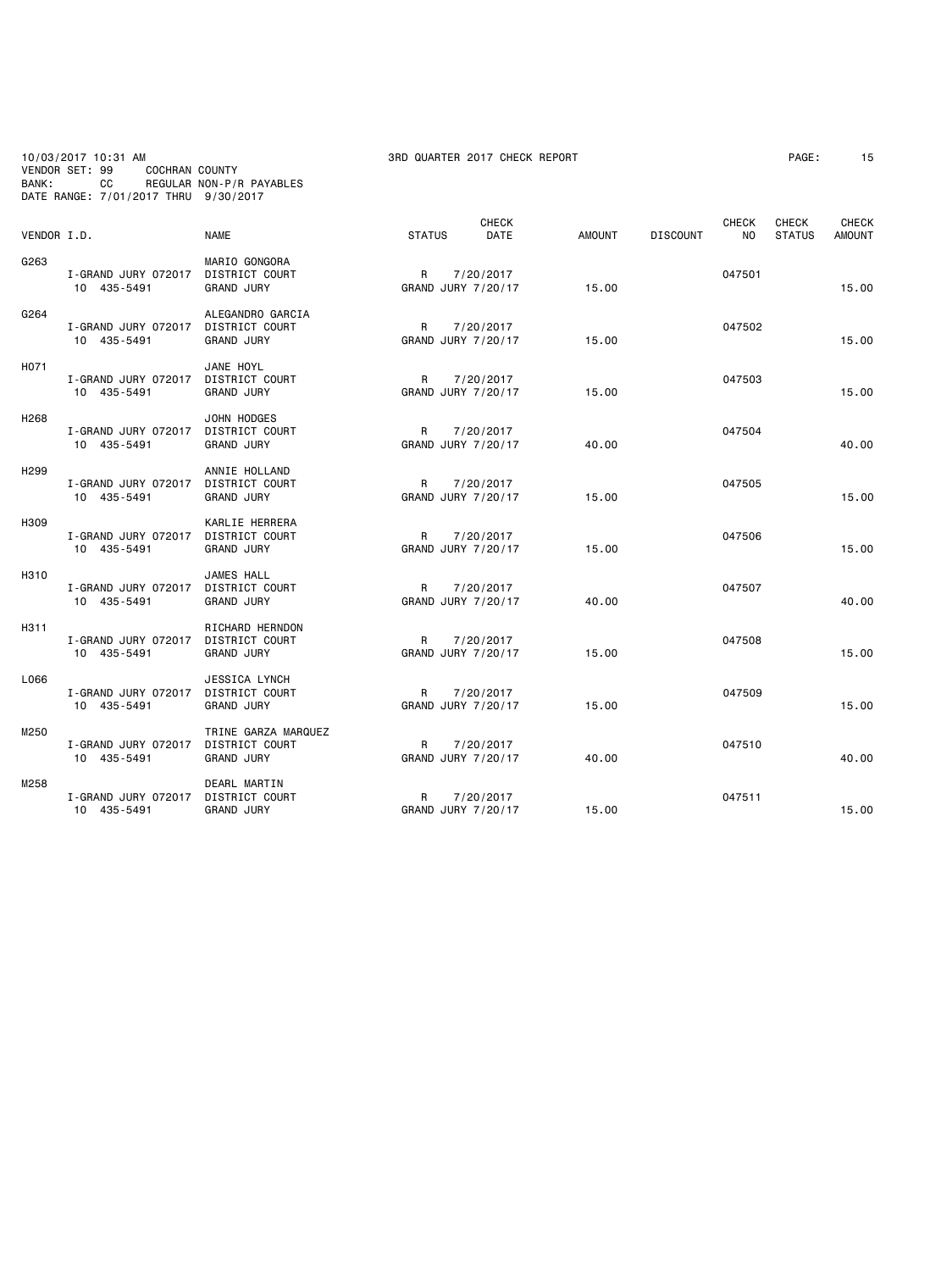10/03/2017 10:31 AM 3RD QUARTER 2017 CHECK REPORT PAGE: 16 VENDOR SET: 99 COCHRAN COUNTY BANK: CC REGULAR NON-P/R PAYABLES DATE RANGE: 7/01/2017 THRU 9/30/2017

| VENDOR I.D.      |                                    | <b>NAME</b>                                                  | <b>STATUS</b>           | <b>CHECK</b><br><b>DATE</b> | <b>AMOUNT</b> | <b>DISCOUNT</b> | <b>CHECK</b><br>NO. | <b>CHECK</b><br><b>STATUS</b> | <b>CHECK</b><br><b>AMOUNT</b> |
|------------------|------------------------------------|--------------------------------------------------------------|-------------------------|-----------------------------|---------------|-----------------|---------------------|-------------------------------|-------------------------------|
| M308             | I-GRAND JURY 072017<br>10 435-5491 | VICTORIA MORIN<br>DISTRICT COURT<br><b>GRAND JURY</b>        | R<br>GRAND JURY 7/20/17 | 7/20/2017                   | 40.00         |                 | 047512              |                               | 40.00                         |
| N <sub>100</sub> | I-GRAND JURY 072017<br>10 435-5491 | MARY JEAN NEW<br>DISTRICT COURT<br><b>GRAND JURY</b>         | R<br>GRAND JURY 7/20/17 | 7/20/2017                   | 15.00         |                 | 047513              |                               | 15.00                         |
| 0005             | I-GRAND JURY 072017<br>10 435-5491 | RAY O'BRIEN<br>DISTRICT COURT<br><b>GRAND JURY</b>           | R<br>GRAND JURY 7/20/17 | 7/20/2017                   | 40.00         |                 | 047514              |                               | 40.00                         |
| 0033             | I-GRAND JURY 072017<br>10 435-5491 | DALLAS O'BRIEN<br><b>DISTRICT COURT</b><br><b>GRAND JURY</b> | R<br>GRAND JURY 7/20/17 | 7/20/2017                   | 15.00         |                 | 047515              |                               | 15.00                         |
| 0039             | I-GRAND JURY 072017<br>10 435-5491 | NAOMIE OLGUIN<br>DISTRICT COURT<br><b>GRAND JURY</b>         | R<br>GRAND JURY 7/20/17 | 7/20/2017                   | 15.00         |                 | 047516              |                               | 15.00                         |
| P251             | I-GRAND JURY 072017<br>10 435-5491 | GINGER PEREZ<br>DISTRICT COURT<br><b>GRAND JURY</b>          | R<br>GRAND JURY 7/20/17 | 7/20/2017                   | 15.00         |                 | 047517              |                               | 15.00                         |
| P252             | I-GRAND JURY 072017<br>10 435-5491 | LEANNA PEREZ<br>DISTRICT COURT<br><b>GRAND JURY</b>          | R<br>GRAND JURY 7/20/17 | 7/20/2017                   | 15.00         |                 | 047518              |                               | 15.00                         |
| R051             | I-GRAND JURY 072017<br>10 435-5491 | BILLY JOE ROBERTS<br>DISTRICT COURT<br><b>GRAND JURY</b>     | R<br>GRAND JURY 7/20/17 | 7/20/2017                   | 15.00         |                 | 047519              |                               | 15.00                         |
| R061             | I-GRAND JURY 072017<br>10 435-5491 | THOMAS RICE<br>DISTRICT COURT<br><b>GRAND JURY</b>           | R<br>GRAND JURY 7/20/17 | 7/20/2017                   | 40.00         |                 | 047520              |                               | 40.00                         |
| R298             | I-GRAND JURY 072017<br>10 435-5491 | LESLIE ROBINSON<br>DISTRICT COURT<br><b>GRAND JURY</b>       | R<br>GRAND JURY 7/20/17 | 7/20/2017                   | 15.00         |                 | 047521              |                               | 15.00                         |
| S392             | I-GRAND JURY 072017<br>10 435-5491 | ERICA SOLIZ<br>DISTRICT COURT<br><b>GRAND JURY</b>           | R<br>GRAND JURY 7/20/17 | 7/20/2017                   | 15.00         |                 | 047522              |                               | 15.00                         |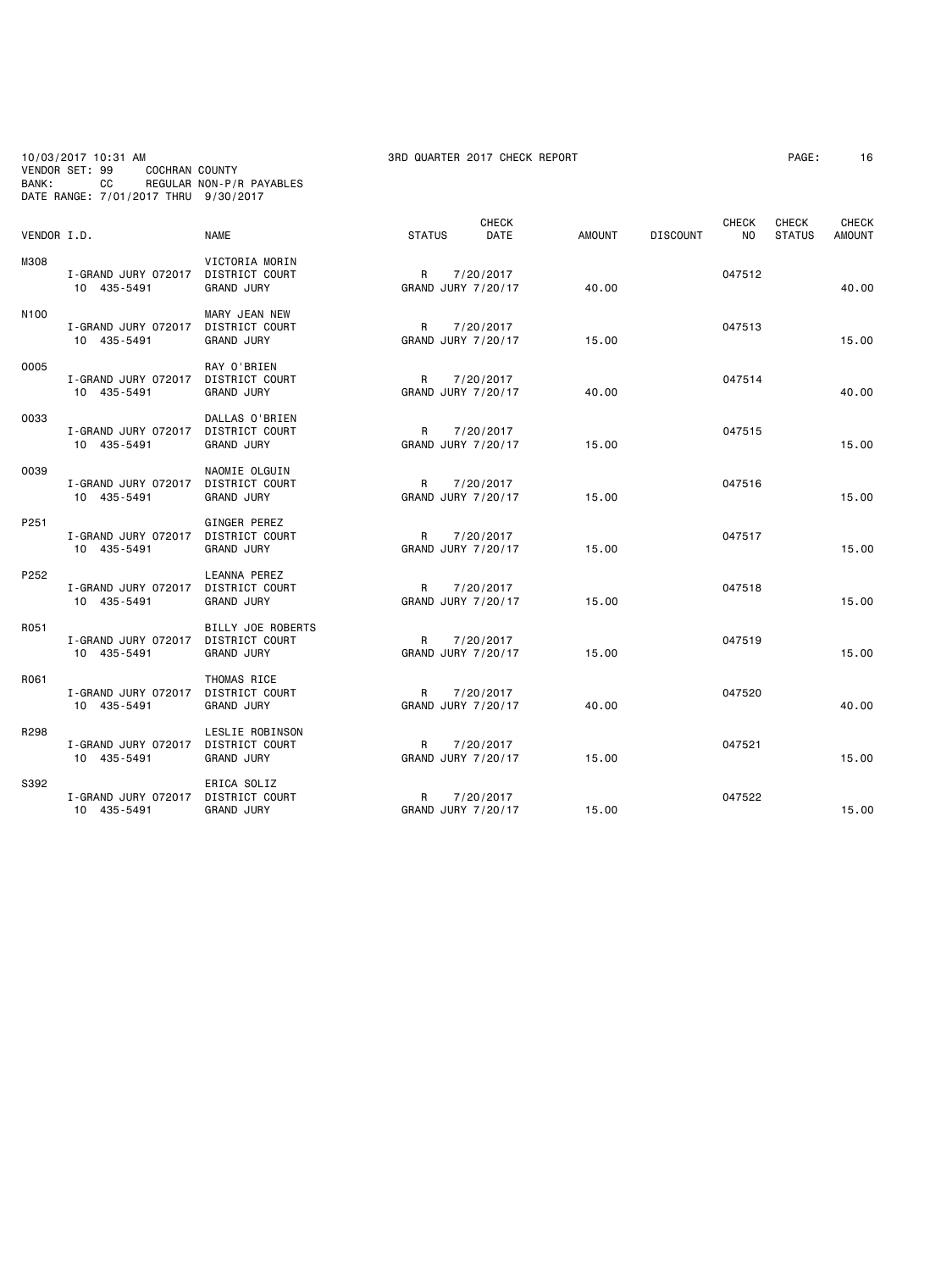10/03/2017 10:31 AM 3RD QUARTER 2017 CHECK REPORT PAGE: 17 VENDOR SET: 99 COCHRAN COUNTY BANK: CC REGULAR NON-P/R PAYABLES DATE RANGE: 7/01/2017 THRU 9/30/2017

| VENDOR I.D. |                                                                                                                                                                                                                | <b>NAME</b>                                                                                                                                                                             | <b>CHECK</b><br><b>STATUS</b><br>DATE                                                                                                                                                                                        | <b>AMOUNT</b>                                                                                 | <b>DISCOUNT</b> | <b>CHECK</b><br>NO. | <b>CHECK</b><br><b>STATUS</b> | <b>CHECK</b><br><b>AMOUNT</b> |
|-------------|----------------------------------------------------------------------------------------------------------------------------------------------------------------------------------------------------------------|-----------------------------------------------------------------------------------------------------------------------------------------------------------------------------------------|------------------------------------------------------------------------------------------------------------------------------------------------------------------------------------------------------------------------------|-----------------------------------------------------------------------------------------------|-----------------|---------------------|-------------------------------|-------------------------------|
| V046        | I-GRAND JURY 072017<br>10 435-5491                                                                                                                                                                             | PATRICIA VEJAR<br>DISTRICT COURT<br><b>GRAND JURY</b>                                                                                                                                   | 7/20/2017<br>R<br>GRAND JURY 7/20/17                                                                                                                                                                                         | 15.00                                                                                         |                 | 047523              |                               | 15.00                         |
| W236        | I-GRAND JURY 072017<br>10 435-5491                                                                                                                                                                             | <b>JESSICA WEST</b><br>DISTRICT COURT<br><b>GRAND JURY</b>                                                                                                                              | R<br>7/20/2017<br>GRAND JURY 7/20/17                                                                                                                                                                                         | 15.00                                                                                         |                 | 047524              |                               | 15.00                         |
| Z007        | I-GRAND JURY 072017<br>10 435-5491                                                                                                                                                                             | JOANN ZAPATA<br>DISTRICT COURT<br><b>GRAND JURY</b>                                                                                                                                     | R<br>7/20/2017<br>GRAND JURY 7/20/17                                                                                                                                                                                         | 15.00                                                                                         |                 | 047525              |                               | 15.00                         |
| A178        | I-275552008271                                                                                                                                                                                                 | AMAZON<br>LIBRARY                                                                                                                                                                       | R<br>7/28/2017                                                                                                                                                                                                               |                                                                                               |                 | 047552              |                               |                               |
|             | 10 650-5590<br>I-275554682554<br>650-5590<br>10<br>650-5590<br>10<br>650-5590<br>10<br>650-5590<br>10<br>650-5590<br>10<br>650-5590<br>10<br>650-5590<br>10<br>10<br>650-5590<br>650-5590<br>10<br>10 650-5590 | <b>BOOKS</b><br>LIBRARY<br><b>BOOKS</b><br><b>BOOKS</b><br><b>BOOKS</b><br><b>BOOKS</b><br><b>BOOKS</b><br><b>BOOKS</b><br><b>BOOKS</b><br><b>BOOKS</b><br><b>BOOKS</b><br><b>BOOKS</b> | DRAGON TEETH<br>R<br>7/28/2017<br>DOG MAN<br>FOREIGN AGENT<br>RISE OF THE ISLE OF<br><b>BLACK OBSIDIAN</b><br>THE MISADVENTURES OF<br>INIQUITOUS<br>NO MIDDLE NAME<br>INTO THE WATER<br>YOU WILL PAY<br><b>BLACK DIAMOND</b> | 16.11<br>8.48<br>16.49<br>11.95<br>11.69<br>9.29<br>14.99<br>15.97<br>16.80<br>17.09<br>11.69 |                 | 047552              |                               | 150.55                        |
| A206        | I-CR 210/FEMA GRANT<br>15 623-5356                                                                                                                                                                             | DAVID LYNN ALEXANDER<br>PREC <sub>3</sub><br>ROAD MATERIALS & SUPPLIES                                                                                                                  | 7/28/2017<br>R<br>49 LOADS CALICHE @ \$                                                                                                                                                                                      | 2,450.00                                                                                      |                 | 047553              |                               | 2,450.00                      |
| <b>B007</b> | I-UT1000422730<br>560-5205<br>10<br>560-5205<br>10<br>560-5205<br>10<br>560-5205<br>10<br>560-5205<br>10                                                                                                       | BOB BARKER COMPANY, INC.<br>SHERIFF<br>UNIFORMS<br>UNIFORMS<br>UNIFORMS<br>UNIFORMS<br><b>UNIFORMS</b>                                                                                  | 7/28/2017<br>R<br>4/BLK POLO XL<br>4/TAN POLO 3X<br>4/TAN POLO 2X<br>1/BLK POLO 2X<br>13/BADGE/IN GOD WE T                                                                                                                   | 61.96<br>61.96<br>61.96<br>15.49                                                              |                 | 047554              |                               |                               |
| B026        | 560-5205<br>10                                                                                                                                                                                                 | UNIFORMS<br>BLEDSOE WATER SUPPLY CORP                                                                                                                                                   | SHIPPING                                                                                                                                                                                                                     | 15.68                                                                                         |                 |                     |                               | 217.05                        |
|             | $I - 3004$ $7/17$<br>15 623-5440                                                                                                                                                                               | PREC <sub>3</sub><br>UTILITIES                                                                                                                                                          | R<br>7/28/2017<br>760GL WATER JULY 17                                                                                                                                                                                        | 20.10                                                                                         |                 | 047555              |                               | 20.10                         |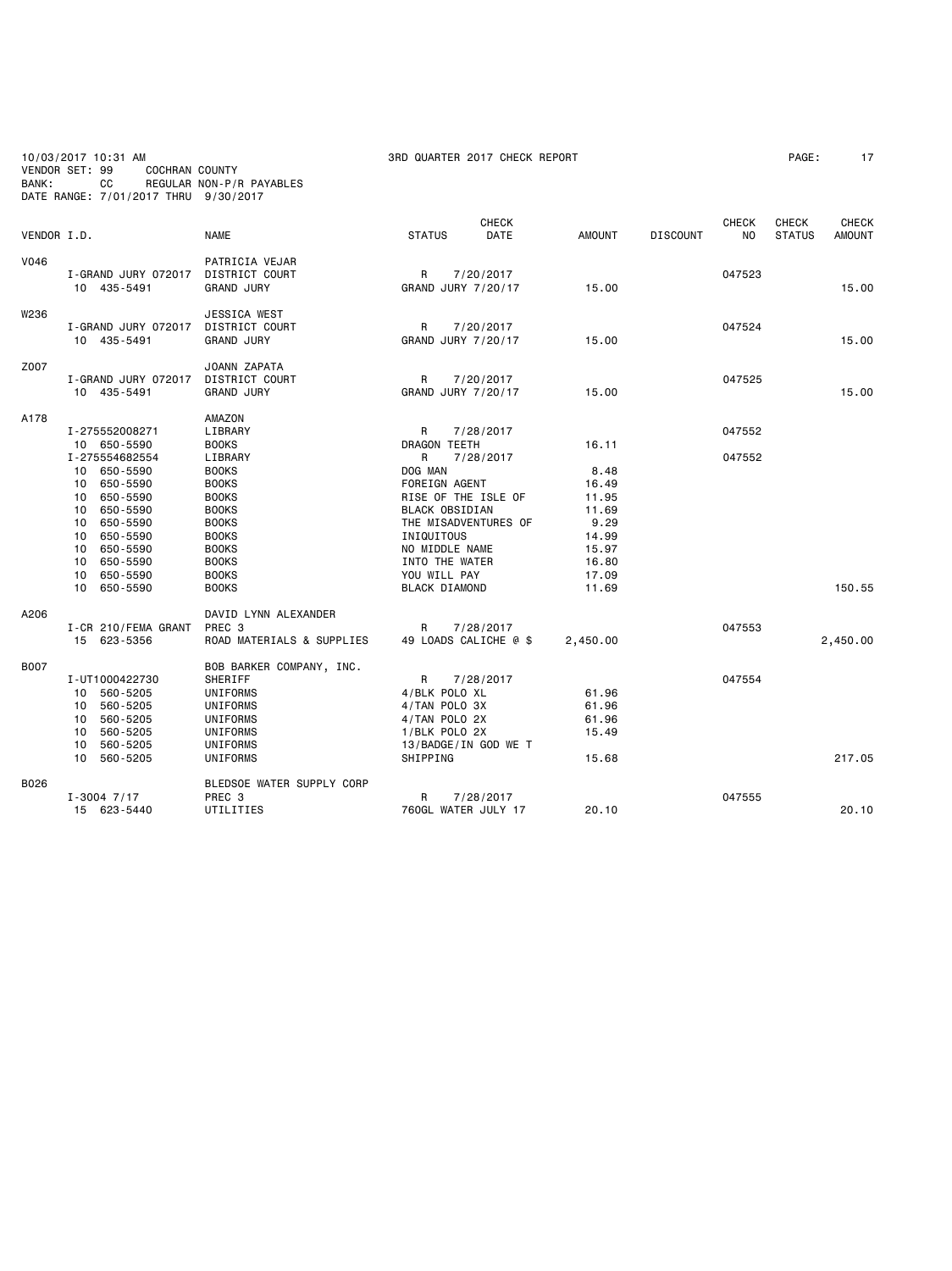10/03/2017 10:31 AM 3RD QUARTER 2017 CHECK REPORT PAGE: 18 VENDOR SET: 99 COCHRAN COUNTY BANK: CC REGULAR NON-P/R PAYABLES DATE RANGE: 7/01/2017 THRU 9/30/2017

|             |                                  |                                                        |                       | <b>CHECK</b>                                 |                  |                 | CHECK  | <b>CHECK</b>  | CHECK         |
|-------------|----------------------------------|--------------------------------------------------------|-----------------------|----------------------------------------------|------------------|-----------------|--------|---------------|---------------|
| VENDOR I.D. |                                  | <b>NAME</b>                                            | <b>STATUS</b>         | DATE                                         | <b>AMOUNT</b>    | <b>DISCOUNT</b> | NO.    | <b>STATUS</b> | <b>AMOUNT</b> |
| <b>B050</b> |                                  | BERRYHILL SEWER SERVICE, INC                           |                       |                                              |                  |                 |        |               |               |
|             | I-32244                          | NON-DEPT'L/RODEO GROUNDS                               | R                     | 7/28/2017                                    |                  |                 | 047556 |               |               |
|             | 10 409-5499                      | MISCELLANEOUS                                          |                       | TOILET RENTAL JULY 2                         | 400.00           |                 |        |               | 400.00        |
|             |                                  |                                                        |                       |                                              |                  |                 |        |               |               |
| <b>B198</b> |                                  | BLAINE INDUSTRIAL SUPPLY                               |                       |                                              |                  |                 |        |               |               |
|             | I-S3942918.001                   | <b>ACTIVITY BLDG</b>                                   | R                     | 7/28/2017                                    |                  |                 | 047557 |               |               |
|             | 10 662-5332                      | CUSTODIAL SUPPLIES                                     | 6/LG MOP HEADS        |                                              | 39.63            |                 |        |               |               |
|             | 10 662-5332                      | CUSTODIAL SUPPLIES                                     |                       | 1/FIBERGLASS MOP HAN                         | 14.90            |                 |        |               |               |
|             | 10 662-5332                      | CUSTODIAL SUPPLIES                                     | 1CS/TOWELS            |                                              | 85.34            |                 |        |               |               |
|             | 10 662-5332                      | CUSTODIAL SUPPLIES                                     |                       | 1CS/CORELESS TISSUE                          | 77.94            |                 |        |               |               |
|             | I-S3942918.002                   | ACTIVITY BLDG                                          | R                     | 7/28/2017                                    |                  |                 | 047557 |               |               |
|             | 10 662-5332                      | CUSTODIAL SUPPLIES                                     |                       | 4/BLK UTILITY PADS                           | 25.83            |                 |        |               |               |
|             | I-S3953188.001                   | <b>COURTHOUSE</b>                                      | R                     | 7/28/2017                                    |                  |                 | 047557 |               |               |
|             | 10 510-5332                      | CUSTODIAL SUPPLIES                                     | <b>1CS/BLK LINERS</b> |                                              | 56.19            |                 |        |               |               |
|             | I-S3970541.001                   | <b>COURTHOUSE</b>                                      | R                     | 7/28/2017                                    |                  |                 | 047557 |               |               |
|             | 10 510-5332                      | CUSTODIAL SUPPLIES                                     | 1CS/LYSOL             |                                              | 89.57            |                 |        |               |               |
|             | I-S3970543.001                   | ACTIVITY BLDG                                          | R                     | 7/28/2017                                    |                  |                 | 047557 |               |               |
|             | 10 662-5332                      | CUSTODIAL SUPPLIES                                     |                       | 1/GRAY PAD HOLDER W/                         | 12.25            |                 |        |               |               |
|             | 10 662-5332                      | CUSTODIAL SUPPLIES                                     |                       | 1/HNDLE METAL THREAD                         | 4.38             |                 |        |               |               |
|             | 662-5332<br>10                   | CUSTODIAL SUPPLIES                                     | 6/GUM RMVR CHASE      |                                              | 34.09            |                 |        |               |               |
|             | 10 662-5332                      | CUSTODIAL SUPPLIES                                     |                       | 2CS/DEO-GUARD TOILET                         | 123.21           |                 |        |               | 563.33        |
| C015        |                                  |                                                        |                       |                                              |                  |                 |        |               |               |
|             | I-JULY'17 INSTLMT                | COCHRAN COUNTY SENIOR<br>SENIOR CITIZENS               | R                     | 7/28/2017                                    |                  |                 | 047558 |               |               |
|             | 10 663-5418                      | SENIOR CITIZENS CONTRACT                               | <b>JULY 2017</b>      |                                              | 6,250.00         |                 |        |               | 6,250.00      |
|             |                                  |                                                        |                       |                                              |                  |                 |        |               |               |
| C031        |                                  | COUNTY & DISTRICT CLERKS ASSN                          |                       |                                              |                  |                 |        |               |               |
|             | I-DUES 7/17-18                   | CO/DIST CLERK                                          | R                     | 7/28/2017                                    |                  |                 | 047559 |               |               |
|             | 10 403-5481                      | DUES AND REGISTRATION                                  |                       | 17-18 DUES/SHANNA DE                         | 125.00           |                 |        |               | 125,00        |
|             |                                  |                                                        |                       |                                              |                  |                 |        |               |               |
| C057        |                                  | CITY BANK AS DEPOSITORY                                |                       |                                              |                  |                 |        |               |               |
|             | I-3RD QTR 2017                   | NON-DEPT'L/APPR DIST                                   | R                     | 7/28/2017                                    |                  |                 | 047560 |               |               |
|             | 10 409-5406                      | APPRAISAL DISTRICT                                     |                       | 3RD QTR ASSESSMENT-A                         | 24,902.23        |                 |        |               | 24,902.23     |
|             |                                  |                                                        |                       |                                              |                  |                 |        |               |               |
| C065        |                                  | CITY OF WHITEFACE F D                                  |                       |                                              |                  |                 |        |               |               |
|             | I-JUNE '17-JULY '17              | PUBLIC SAFETY*OTHER                                    | R                     | 7/28/2017                                    |                  |                 | 047561 |               |               |
|             | 10 580-5414                      | FIRE PROTECTION CONTRACTS                              |                       | 2MI SOUTH 1780/GRASS                         | 350.00           |                 |        |               |               |
|             | 580-5414<br>10                   | FIRE PROTECTION CONTRACTS                              |                       | 1780/301/LANDING ZON                         | 350.00           |                 |        |               |               |
|             | 10<br>580-5414<br>580-5414<br>10 | FIRE PROTECTION CONTRACTS<br>FIRE PROTECTION CONTRACTS |                       | 1585/1780 GRASS 6/27<br>1780/CR260 GRASS 7/3 | 350.00<br>350.00 |                 |        |               |               |
|             | 580-5414<br>10                   | FIRE PROTECTION CONTRACTS                              |                       | 1585/CR105 GRASS 7/4                         | 350.00           |                 |        |               |               |
|             | 10<br>580-5414                   | FIRE PROTECTION CONTRACTS                              |                       | 1585/SH214 GRASS 7/2                         | 350.00           |                 |        |               |               |
|             | 580-5414<br>10                   | FIRE PROTECTION CONTRACTS                              |                       | 1585/CR 197(N)GRASS                          | 350.00           |                 |        |               | 2,450.00      |
|             |                                  |                                                        |                       |                                              |                  |                 |        |               |               |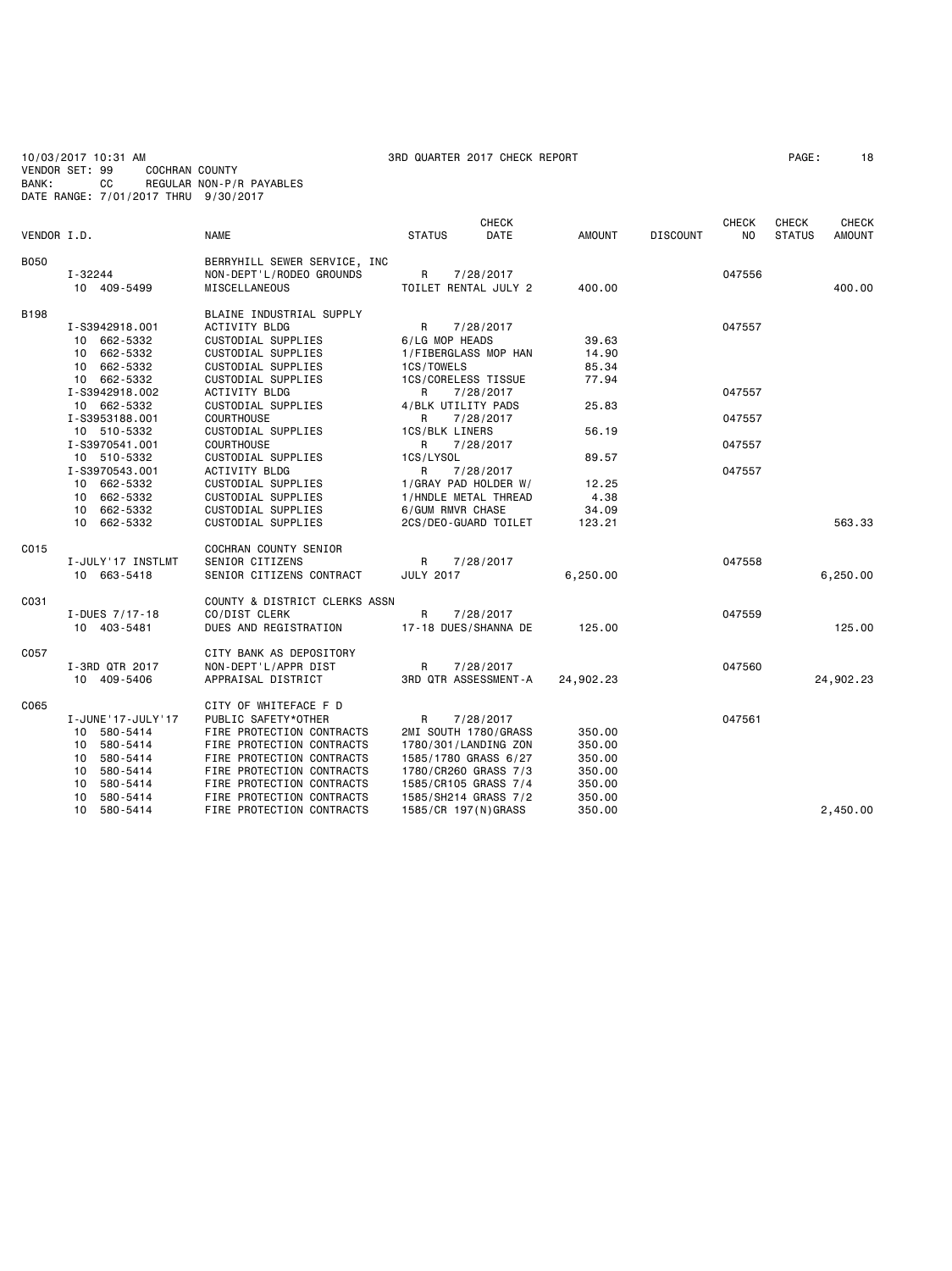| VENDOR SET: 99<br>BANK: |                                  | 10/03/2017 10:31 AM<br>CС                                                                                                                                        | COCHRAN COUNTY                             | REGULAR NON-P/R PAYABLES<br>DATE RANGE: 7/01/2017 THRU 9/30/2017                                                                                                                                                                        |                                                                                                                                                                                                                      | 3RD QUARTER 2017 CHECK REPORT                             |                                                                                      |                 |                    | PAGE:                         | 19                            |
|-------------------------|----------------------------------|------------------------------------------------------------------------------------------------------------------------------------------------------------------|--------------------------------------------|-----------------------------------------------------------------------------------------------------------------------------------------------------------------------------------------------------------------------------------------|----------------------------------------------------------------------------------------------------------------------------------------------------------------------------------------------------------------------|-----------------------------------------------------------|--------------------------------------------------------------------------------------|-----------------|--------------------|-------------------------------|-------------------------------|
| VENDOR I.D.             |                                  |                                                                                                                                                                  |                                            | <b>NAME</b>                                                                                                                                                                                                                             | <b>STATUS</b>                                                                                                                                                                                                        | <b>CHECK</b><br>DATE                                      | <b>AMOUNT</b>                                                                        | <b>DISCOUNT</b> | <b>CHECK</b><br>NO | <b>CHECK</b><br><b>STATUS</b> | <b>CHECK</b><br><b>AMOUNT</b> |
| C094                    |                                  | I-DW#017516<br>10 000-4370.101                                                                                                                                   |                                            | MICHELLE CARDENAS<br><b>ACTIVITY BLDG</b><br>RENT-ACTIVITY BUILDING                                                                                                                                                                     | R<br>REF DEP FOR 7/22/17                                                                                                                                                                                             | 7/28/2017                                                 | 150.00                                                                               |                 | 047562             |                               | 150.00                        |
| C165                    |                                  | $I - 7/12/17$<br>10 516-5486<br>10 516-5486                                                                                                                      |                                            | CITY OF MORTON<br><b>CEMETERY</b><br>CONTRACT LABOR-OPEN CLOSE<br>CONTRACT LABOR-OPEN CLOSE                                                                                                                                             | R<br>CARRIE WATERS 6/3/17<br>ERNESTINE DRENNAN 6/                                                                                                                                                                    | 7/28/2017                                                 | 300.00<br>300.00                                                                     |                 | 047563             |                               | 600.00                        |
| C260                    |                                  | $I-TAX A/C 6/23/17$<br>10 499-5310                                                                                                                               |                                            | <b>CITY BANK</b><br>TAX A/C<br>OFFICE SUPPLIES                                                                                                                                                                                          | R<br>PRINT CKS/HWY ACCT                                                                                                                                                                                              | 7/28/2017                                                 | 42.44                                                                                |                 | 047564             |                               | 42.44                         |
| C340                    |                                  | I-S0P007561<br>10 409-5420                                                                                                                                       |                                            | COUNTY INFORMATION RESOURCE AG<br>NON-DEPT'L<br>TELECOMMUNICATIONS                                                                                                                                                                      | R<br>25 EMAIL ACCOUNTS JU                                                                                                                                                                                            | 7/28/2017                                                 | 50.00                                                                                |                 | 047565             |                               | 50.00                         |
| C371                    |                                  | 15 624-5451<br>15 624-5451                                                                                                                                       | I-2017 INSP'11 F150<br>I-ST INSP/00 PTRBLT | COCHRAN COUNTY TAX A/C<br>PREC 4<br>REPAIRS<br>PREC 4<br>REPAIRS                                                                                                                                                                        | R<br>ST INSP FEE/'11 F150<br>R<br>ST INSP/2000 PETERBI                                                                                                                                                               | 7/28/2017<br>7/28/2017                                    | 7.50<br>7.50                                                                         |                 | 047566<br>047566   |                               | 15.00                         |
| C384                    |                                  | I-2788793<br>10 510-5411                                                                                                                                         |                                            | CHEMAQUA<br><b>COURTHOUSE</b><br>MAINTENANCE CONTRACTS                                                                                                                                                                                  | R<br>WATER TREATMENT JULY                                                                                                                                                                                            | 7/28/2017                                                 | 120.00                                                                               |                 | 047567             |                               | 120.00                        |
| D016                    | 10<br>10<br>10<br>10             | I-10177893787<br>10 495-5310<br>495-5310<br>495-5310<br>495-5310<br>495-5310                                                                                     |                                            | DELL MARKETING LP<br>AUDITOR<br>OFFICE SUPPLIES<br>OFFICE SUPPLIES<br>OFFICE SUPPLIES<br>OFFICE SUPPLIES<br>OFFICE SUPPLIES                                                                                                             | R<br>DELL SMART PRINTER/S<br>9JD63 CYAN TNR/HY<br>9MKKY MAGENTA TNR/HY<br>H6VRY YELLOW TNR/HY<br>W3GR6 BLACK TNR/HY                                                                                                  | 7/28/2017                                                 | 928.89<br>226.31<br>226.31<br>226.31<br>165.59                                       |                 | 047568             |                               | 1,773.41                      |
| D <sub>196</sub>        | 10<br>10<br>10<br>10<br>10<br>10 | $I - 7/20/17$<br>10 512-5333<br>10 512-5333<br>10 512-5333<br>10 512-5333<br>512-5333<br>512-5333<br>512-5333<br>512-5333<br>512-5333<br>512-5333<br>10 512-5333 |                                            | JORGE DE LA CRUZ, SHERIFF<br>JAIL<br>FOOD-PRISONERS<br>FOOD-PRISONERS<br>FOOD-PRISONERS<br>FOOD-PRISONERS<br>FOOD-PRISONERS<br>FOOD-PRISONERS<br>FOOD-PRISONERS<br>FOOD-PRISONERS<br>FOOD-PRISONERS<br>FOOD-PRISONERS<br>FOOD-PRISONERS | R<br>5/BANANAS/ALLSUPS 6/<br>LETTUCE/ALLSUPS 6/29<br>2/TOMATOES/ALLSUPS 6<br>COOKIES/FAM\$ 6/30<br>2/PUDDING/FAM\$ 6/30<br>MILK/ALLSUPS 7/4<br>4/WEENIES/ALLSUPS 7/<br>24/DRINK MIX/FAM\$ 7/<br>2/LEMONADE/FAM\$ 7/4 | 7/28/2017<br>2/TOMATOES/ALLSUPS 6<br>10/BREAD/ALLSUPS 6/3 | 1.25<br>2.59<br>1.98<br>7.95<br>1.98<br>1.00<br>2.00<br>2.99<br>5.16<br>2.00<br>5.80 |                 | 047569             |                               |                               |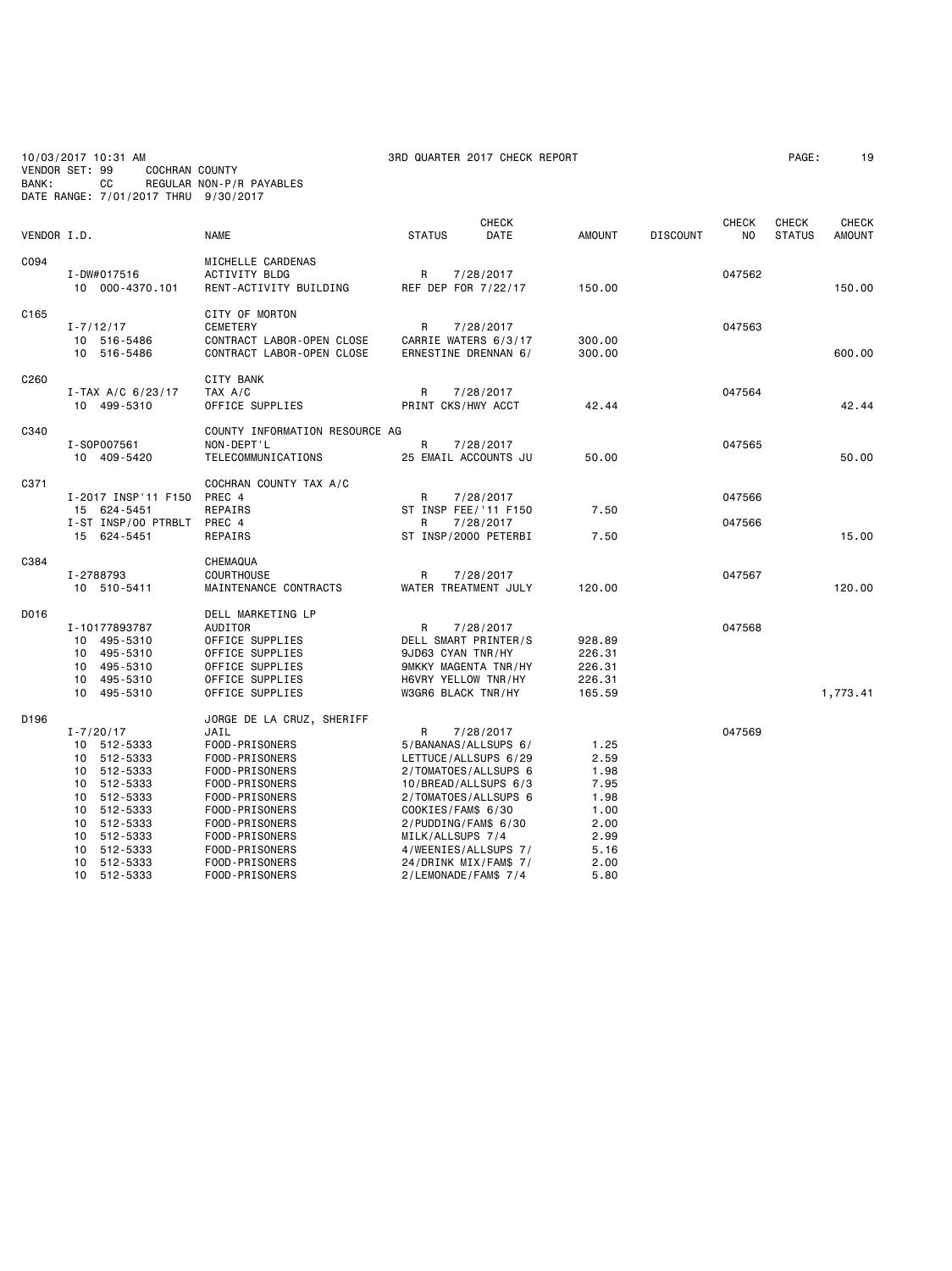10/03/2017 10:31 AM 3RD QUARTER 2017 CHECK REPORT PAGE: 20 VENDOR SET: 99 COCHRAN COUNTY BANK: CC REGULAR NON-P/R PAYABLES DATE RANGE: 7/01/2017 THRU 9/30/2017

|                  |                      |                           |                      | <b>CHECK</b>          |               |                 | <b>CHECK</b>   | <b>CHECK</b>  | CHECK         |
|------------------|----------------------|---------------------------|----------------------|-----------------------|---------------|-----------------|----------------|---------------|---------------|
| VENDOR I.D.      |                      | <b>NAME</b>               | <b>STATUS</b>        | DATE                  | <b>AMOUNT</b> | <b>DISCOUNT</b> | N <sub>0</sub> | <b>STATUS</b> | <b>AMOUNT</b> |
| D196             |                      | JORGE DE LA CRUZ, SHERIFF | *CONTINUED*          |                       |               |                 |                |               |               |
|                  | $I - 7/20/17$        | JAIL                      | R                    | 7/28/2017             |               |                 | 047569         |               |               |
|                  | 10 512-5333          | FOOD-PRISONERS            |                      | INST POTATOES/FAM\$ 7 | 2.00          |                 |                |               |               |
|                  | 10 512-5333          | FOOD-PRISONERS            |                      | 3/TOMATOES/ALLSUPS 7  | 2.97          |                 |                |               |               |
|                  | 10 512-5333          | FOOD-PRISONERS            | LETTUCE/ALLSUPS 7/6  |                       | 2.59          |                 |                |               |               |
|                  | 10 512-5333          | FOOD-PRISONERS            | TURKEY/ALLSUPS 7/8   |                       | 3.09          |                 |                |               |               |
|                  | 10 512-5333          | FOOD-PRISONERS            | BREAD/ALLSUPS 7/8    |                       | 1.19          |                 |                |               |               |
|                  | 512-5333<br>10       | FOOD-PRISONERS            | 4/BREAD/ALLSUPS 7/9  |                       | 3.18          |                 |                |               |               |
|                  | 10 512-5333          | FOOD-PRISONERS            | MILK/ALLSUPS 7/9     |                       | 2.99          |                 |                |               |               |
|                  | 10<br>512-5333       | FOOD-PRISONERS            |                      | 4/BREAD/ALLSUPS 7/12  | 3.18          |                 |                |               |               |
|                  | 10 512-5333          | FOOD-PRISONERS            | 3/EGGS/ALLSUPS 7/12  |                       | 3.87          |                 |                |               |               |
|                  | 10 512-5333          | FOOD-PRISONERS            | 2/MILK/ALLSUPS 7/12  |                       | 5.98          |                 |                |               |               |
|                  | 10 512-5333          | FOOD-PRISONERS            | EGGS/ALLSUPS 7/12    |                       | 1.89          |                 |                |               |               |
|                  | 512-5333<br>10       | FOOD-PRISONERS            | 2/MILK/ALLSUPS 7/17  |                       | 6.98          |                 |                |               |               |
|                  | 512-5333<br>10       | FOOD-PRISONERS            |                      | TOMATOES/ALLSUPS 7/1  | 0.99          |                 |                |               |               |
|                  | 10 512-5333          | FOOD-PRISONERS            |                      | LETTUCE/ALLSUPS 7/17  | 2.59          |                 |                |               |               |
|                  | 10<br>512-5333       | FOOD-PRISONERS            |                      | HB BUNS/ALLSUPS 7/17  | 1.49          |                 |                |               |               |
|                  | 10 512-5333          | FOOD-PRISONERS            | 3/BREAD/FAM\$ 7/17   |                       | 3.75          |                 |                |               |               |
|                  | 10 512-5333          | FOOD-PRISONERS            | 2/HD BUNS/FAM\$ 7/17 |                       | 5.60          |                 |                |               |               |
|                  | 10 512-5333          | FOOD-PRISONERS            | 2/EGGS/ALLSUPS 7/18  |                       | 3.78          |                 |                |               |               |
|                  | 10 512-5333          | FOOD-PRISONERS            |                      | 12/BREAD/ALLSUPS 7/1  | 9.54          |                 |                |               |               |
|                  | 512-5333<br>10       | FOOD-PRISONERS            |                      | 2/BANANAS/ALLSUPS 7/  | 0.50          |                 |                |               |               |
|                  | 10 512-5333          | FOOD-PRISONERS            | 2/COOKIES/FAM\$ 7/19 |                       | 2.00          |                 |                |               |               |
|                  | 10 512-5392          | MISCELLANEOUS SUPPLIES    | COLANDER/FAM\$ 7/19  |                       | 4.00          |                 |                |               | 108.85        |
|                  |                      |                           |                      |                       |               |                 |                |               |               |
| D197             |                      | DELUXE                    |                      |                       |               |                 |                |               |               |
|                  | I-2040164033         | CLERK                     | R                    | 7/28/2017             |               |                 | 047570         |               |               |
|                  | 10 403-5310          | OFFICE SUPPLIES           | IRC DEPOSIT BOOK/CO  |                       | 152.99        |                 |                |               |               |
|                  | 10 403-5310          | OFFICE SUPPLIES           | <b>DISC</b>          |                       | 76.50CR       |                 |                |               |               |
|                  | 10 403-5310          | OFFICE SUPPLIES           |                      | IRC DEPOSIT BOOK/DIS  | 152.99        |                 |                |               |               |
|                  | 403-5310<br>10       | OFFICE SUPPLIES           | DISC                 |                       | 76.50CR       |                 |                |               |               |
|                  | 10 403-5310          | OFFICE SUPPLIES           | SHIPPING             |                       | 30.94         |                 |                |               | 183.92        |
|                  |                      |                           |                      |                       |               |                 |                |               |               |
| D <sub>200</sub> |                      | AMY DUDLEY                |                      |                       |               |                 |                |               |               |
|                  | $I-OTRAT$ 7/13-14/17 | AUDITOR                   | R                    | 7/28/2017             |               |                 | 047571         |               |               |
|                  | 10 495-5427          | CONTINUING EDUCATION      |                      | MILEAGE TO/FR LBK(2)  | 128.40        |                 |                |               | 128,40        |
|                  |                      |                           |                      |                       |               |                 |                |               |               |
| E017             |                      | ELLIS AND SON INC         |                      |                       |               |                 |                |               |               |
|                  | I-OLIVAS/MILLS       | JUSTICE OF PEACE          | R                    | 7/28/2017             |               |                 | 047572         |               |               |
|                  | 10 455-5405          | <b>AUTOPSY</b>            | RMVL/SAMUEL OLIVAS   |                       | 95.00         |                 |                |               |               |
|                  | 10 455-5405          | <b>AUTOPSY</b>            | BODY BAG             |                       | 60.00         |                 |                |               |               |
|                  | 10 455-5405          | <b>AUTOPSY</b>            | TRANSPORT TO LBK     |                       | 87.50         |                 |                |               |               |
|                  | 10 455-5405          | <b>AUTOPSY</b>            | RMVL/CLIFFORD MILLS  |                       | 95.00         |                 |                |               |               |
|                  | 10 455-5405          | <b>AUTOPSY</b>            | BODY BAG             |                       | 60.00         |                 |                |               |               |
|                  | 10 455-5405          | <b>AUTOPSY</b>            | TRANSPORT TO LBK     |                       | 87.50         |                 |                |               | 485.00        |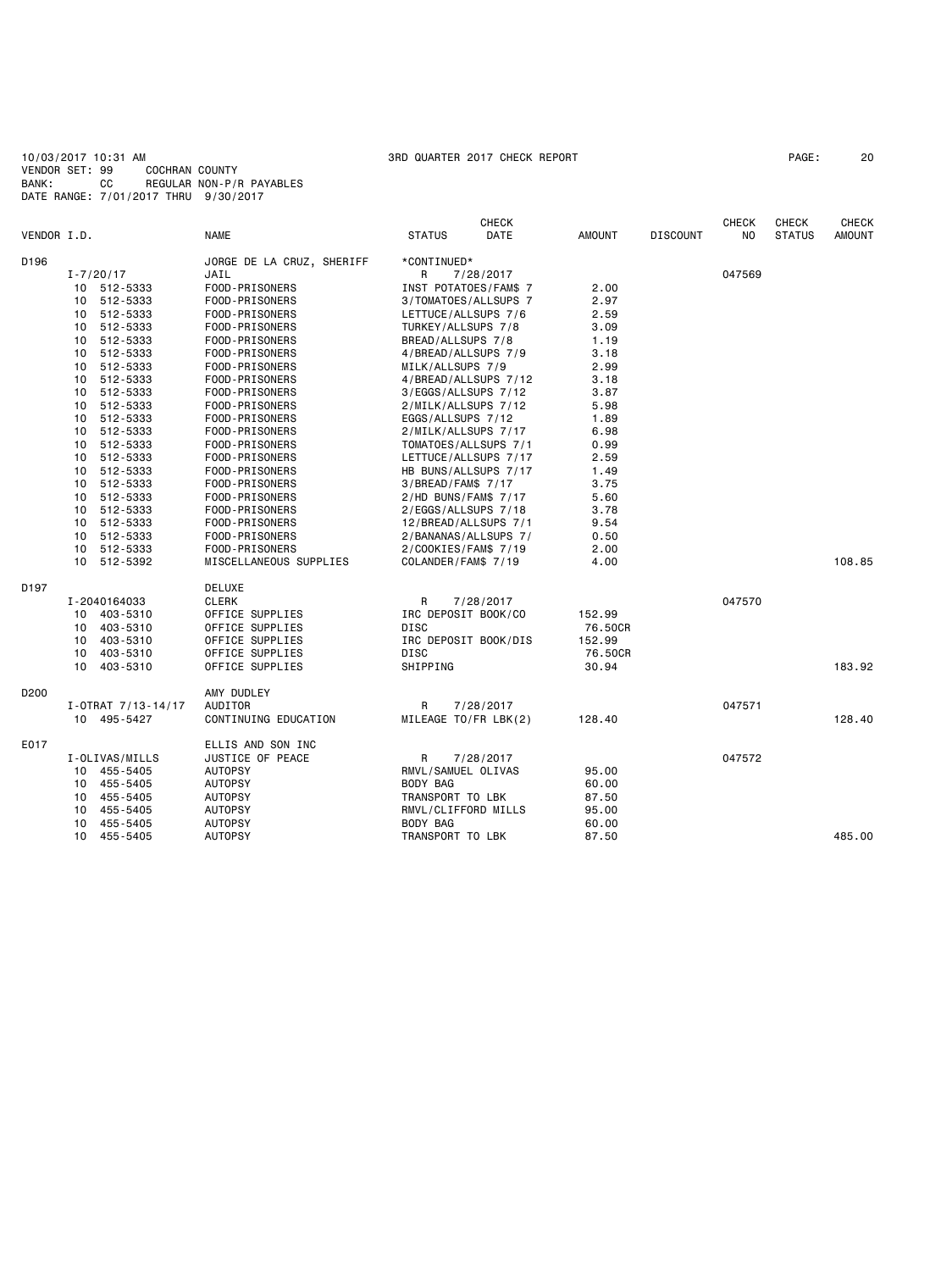| 10/03/2017 10:31 AM<br>3RD QUARTER 2017 CHECK REPORT<br>VENDOR SET: 99<br>COCHRAN COUNTY<br>СC<br>REGULAR NON-P/R PAYABLES<br>BANK:<br>DATE RANGE: 7/01/2017 THRU 9/30/2017 |                                                                                                                                                                                              |                                                                                                                                                                           |                                                                                                                                                                                                                                               |                                                                                                         |                 | PAGE:               | 21                     |                               |
|-----------------------------------------------------------------------------------------------------------------------------------------------------------------------------|----------------------------------------------------------------------------------------------------------------------------------------------------------------------------------------------|---------------------------------------------------------------------------------------------------------------------------------------------------------------------------|-----------------------------------------------------------------------------------------------------------------------------------------------------------------------------------------------------------------------------------------------|---------------------------------------------------------------------------------------------------------|-----------------|---------------------|------------------------|-------------------------------|
| VENDOR I.D.                                                                                                                                                                 |                                                                                                                                                                                              | <b>NAME</b>                                                                                                                                                               | <b>CHECK</b><br>DATE<br><b>STATUS</b>                                                                                                                                                                                                         | <b>AMOUNT</b>                                                                                           | <b>DISCOUNT</b> | <b>CHECK</b><br>NO. | CHECK<br><b>STATUS</b> | <b>CHECK</b><br><b>AMOUNT</b> |
| F223                                                                                                                                                                        | I-DW#017512<br>10 000-4370.101                                                                                                                                                               | ELENA FEHR<br><b>ACTIVITY BLDG</b><br>RENT-ACTIVITY BUILDING                                                                                                              | R<br>7/28/2017<br>REF DEP FOR 7/26/17                                                                                                                                                                                                         | 150.00                                                                                                  |                 | 047573              |                        | 150.00                        |
| G <sub>161</sub>                                                                                                                                                            | I-14981/E<br>15 621-5451<br>15 621-5451<br>15 621-5451<br>15 621-5451<br>15 621-5451                                                                                                         | GEBO'S CREDIT CORPORATION<br>PREC 1<br>REPAIRS<br>REPAIRS<br>REPAIRS<br>REPAIRS<br>REPAIRS                                                                                | R<br>7/28/2017<br>SPRAYER 25GL<br>QUAKER STATE 5W30<br>TOMCAT 4LB PAIL<br>SHUTOFF Y BRASS<br>NOZZLE, PISTOL COMPAC                                                                                                                            | 139.99<br>4.49<br>20.99<br>6.99<br>4.99                                                                 |                 | 047574              |                        | 177.45                        |
| G249                                                                                                                                                                        | I-2013043560<br>17 573-5413.004                                                                                                                                                              | GULF COAST TRADES CENTER<br>JUVENILE PROBATION<br>Other Placements                                                                                                        | R<br>7/28/2017<br>30 DAYS/POST(N)/JUV#                                                                                                                                                                                                        | 3,090.90                                                                                                |                 | 047575              |                        | 3,090.90                      |
| G259                                                                                                                                                                        | I - COCHRAN - 0617 - B<br>17 573-5413.001                                                                                                                                                    | G4S SERVICES, LLC<br>JUVENILE PROBATION<br>Inter-Cnty Contr TELECOUNSEL'GTele-couns'g June'17                                                                             | R<br>7/28/2017                                                                                                                                                                                                                                | 578.70                                                                                                  |                 | 047576              |                        | 578.70                        |
| H301                                                                                                                                                                        | $I - 7/7/17$ #1025<br>17 573-5413.004                                                                                                                                                        | HAYS COUNTY TREASURER<br>JUVENILE PROBATION<br>Other Placements                                                                                                           | R<br>7/28/2017<br>30 DAYS GO/POST(S)/J                                                                                                                                                                                                        | 3,300.00                                                                                                |                 | 047577              |                        | 3,300.00                      |
| J082                                                                                                                                                                        | I-537348<br>15 621-5451<br>15 621-5451<br>15 621-5451<br>15 621-5451<br>15 621-5451<br>15 621-5451<br>15 621-5451<br>15 621-5451<br>15 621-5451<br>15 621-5451<br>15 621-5451<br>15 621-5451 | JOHN DEERE FINANCIAL<br>PREC 1<br>REPAIRS<br>REPAIRS<br>REPAIRS<br>REPAIRS<br>REPAIRS<br>REPAIRS<br>REPAIRS<br>REPAIRS<br><b>REPAIRS</b><br>REPAIRS<br>REPAIRS<br>REPAIRS | R<br>7/28/2017<br>RPL FRICTION DISKS/J<br><b>SEALANT</b><br><b>EMERY CLOTH</b><br>0IL<br>LUBRICANT<br>12/CLUTCH DISK<br>3/DISK SPRING<br>3/U-JOINT LOCK PIN<br>2/BERRYMAN B12<br>3"ROLOC GREEN CORPS<br>14/3"ROLOC DISC<br>ENVIRONMENTAL FEES | 570.00<br>20.24<br>2.94<br>4.80<br>7.48<br>191.28<br>155.88<br>116.79<br>6.66<br>2.29<br>35.70<br>34.20 |                 | 047578              |                        | 1,148.26                      |
| K016                                                                                                                                                                        | I-12438<br>15 624-5356                                                                                                                                                                       | K BARNETT & SONS INC<br>PREC 4<br>ROAD MATERIALS & SUPPLIES                                                                                                               | R<br>7/28/2017<br>23.12TN HMCL @\$130 D                                                                                                                                                                                                       | 3,005.60                                                                                                |                 | 047579              |                        | 3,005.60                      |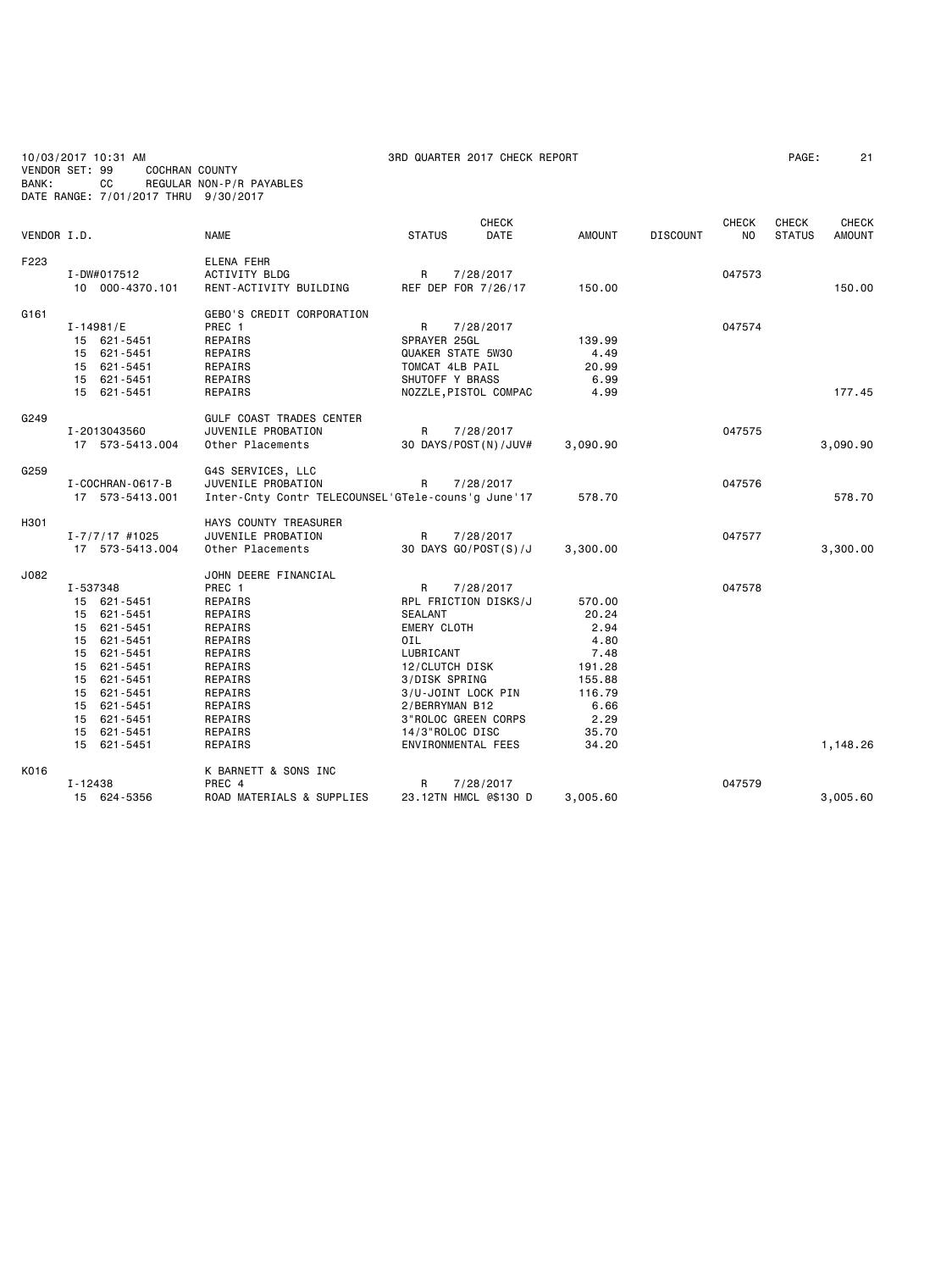10/03/2017 10:31 AM 3RD QUARTER 2017 CHECK REPORT PAGE: 22 VENDOR SET: 99 COCHRAN COUNTY BANK: CC REGULAR NON-P/R PAYABLES DATE RANGE: 7/01/2017 THRU 9/30/2017

| VENDOR I.D.      |                                                                      | <b>NAME</b>                                                                   | <b>STATUS</b>                 | <b>CHECK</b><br>DATE              | <b>AMOUNT</b> | <b>DISCOUNT</b> | <b>CHECK</b><br>NO. | CHECK<br><b>STATUS</b> | <b>CHECK</b><br><b>AMOUNT</b> |
|------------------|----------------------------------------------------------------------|-------------------------------------------------------------------------------|-------------------------------|-----------------------------------|---------------|-----------------|---------------------|------------------------|-------------------------------|
| L <sub>189</sub> | I-10874<br>15 610-5430                                               | HOCKLEY COUNTY PUBLISHING CO.I<br>COMMISSIONERS COURT<br><b>LEGAL NOTICES</b> | R                             | 7/28/2017<br>SALARY INCREASE JULY | 45.00         |                 | 047580              |                        | 45.00                         |
| M316             | I-N6634292<br>10 409-5411                                            | MAIL FINANCE<br>NON-DEPT'L<br>MAINTENANCE CONTRACTS                           | R                             | 7/28/2017<br>POSTG MCH LEASE 8/8- | 737.91        |                 | 047581              |                        | 737.91                        |
| M334             | $I - #1497/MUNGIA$<br>10 435-5400                                    | DOUGLAS H. FREITAG, PC<br>DISTRICT COURT<br>ATTORNEY AD LITEM                 | R                             | 7/28/2017<br>DISMISSAL(F)/ERICA M | 375.00        |                 | 047582              |                        | 375.00                        |
| N066             | I-8062660032 JUL 17 COMM'R CT/CO JUDGE<br>15 610-5420<br>15 610-5420 | NTS COMMUNICATIONS<br>TELECOMMUNICATIONS<br>TELECOMMUNICATIONS                | R<br>WATS LINE<br><b>FEES</b> | 7/28/2017                         | 4.99<br>7.43  |                 | 047583              |                        | 12.42                         |
| N095             | $I - 7/14/17$<br>10 403-5311                                         | NEOFUNDS BY NEOPOST<br><b>CLERK</b><br>POSTAL EXPENSES                        | R                             | 7/28/2017<br>POSTAGE ADDED TO MTR | 2,000.00      |                 | 047584              |                        | 2,000.00                      |
| 0013             | I-W150292317/SALAZAR SHERIFF<br>10 560-5480                          | OLD REPUBLIC SURETY COMPA<br><b>BONDS &amp; NOTARY FEES</b>                   | R                             | 7/28/2017<br>NOTARY BOND/17 REGIN | 50.00         |                 | 047585              |                        | 50.00                         |
| 0013             | I-W150292517/FIERRO<br>10 560-5480                                   | OLD REPUBLIC SURETY COMPA<br>SHERIFF<br><b>BONDS &amp; NOTARY FEES</b>        | R                             | 7/28/2017<br>NOTARY BOND/17 GREGO | 50.00         |                 | 047586              |                        | 50.00                         |
| 0013             | I-W150292518/MARQUEZ SHERIFF<br>10 560-5480                          | OLD REPUBLIC SURETY COMPA<br>BONDS & NOTARY FEES                              | R                             | 7/28/2017<br>NOTARY BOND/17 JUSTI | 50.00         |                 | 047587              |                        | 50.00                         |
| 0037             | I-CPS/4499 071317<br>10 435-5400                                     | ANGELA OVERMAN, ATTY AT LAW<br><b>DISTRICT COURT</b><br>ATTORNEY AD LITEM     | $\mathsf{R}$                  | 7/28/2017<br>CPS HRNG/(P)#17-03-4 | 300.00        |                 | 047588              |                        | 300.00                        |
| 0041             | I-2ND QTR FEES 2017<br>10 000-2206.003                               | OMNIBASE SERVICES OF TEXAS, LP<br>FTA FEES<br>Omni Collection Fee             | R                             | 7/28/2017<br>2ND QTR FEES 2017    | 30.00         |                 | 047589              |                        | 30.00                         |
| P017             | $I-SHERIFF 7/3/17$<br>10 560-5311                                    | <b>POSTMASTER</b><br><b>SHERIFF</b><br>POSTAL EXPENSES                        | R<br>2/ROLLS STAMPS           | 7/28/2017                         | 98,00         |                 | 047590              |                        | 98.00                         |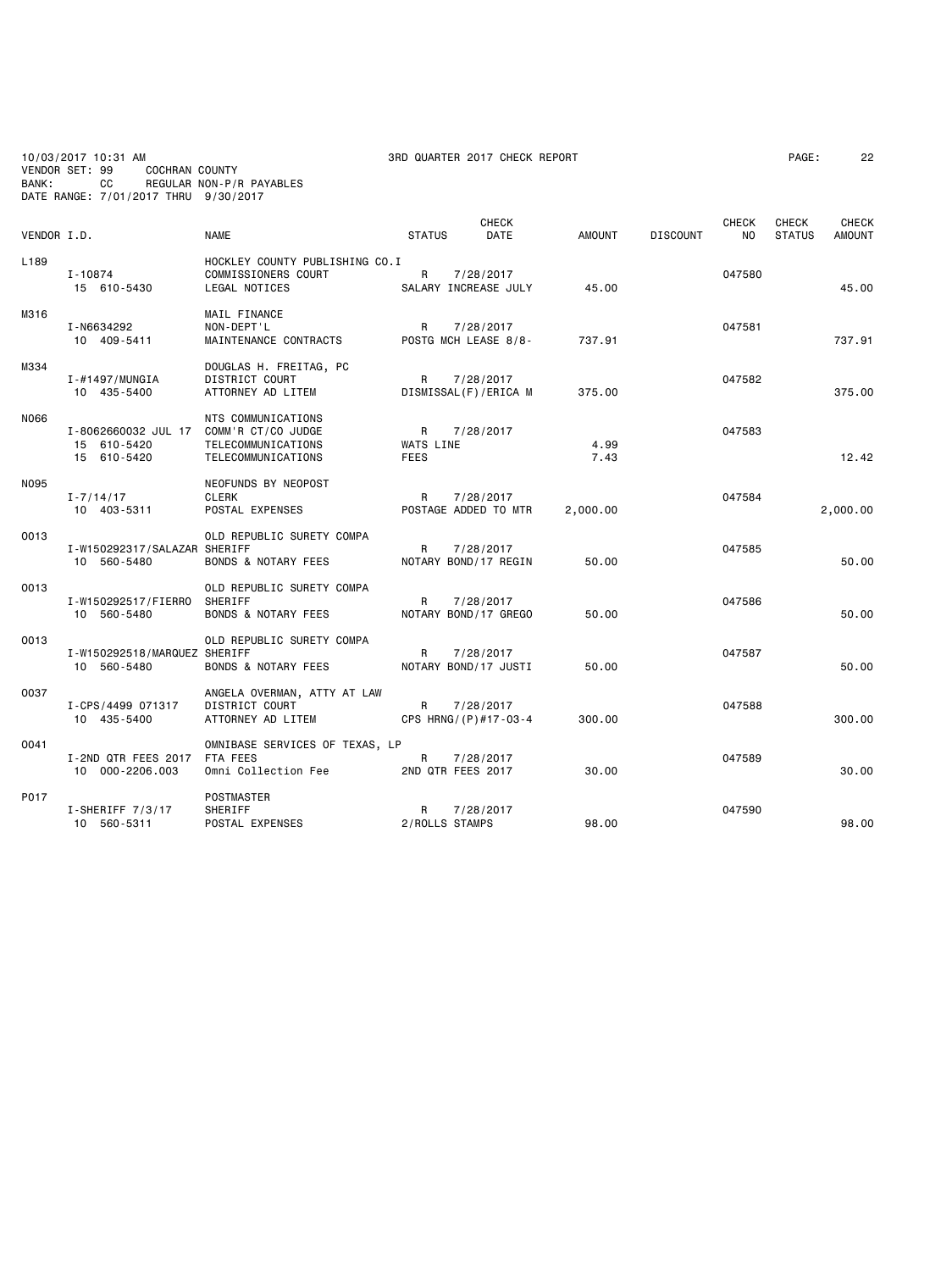10/03/2017 10:31 AM 3RD QUARTER 2017 CHECK REPORT PAGE: 23 VENDOR SET: 99 COCHRAN COUNTY BANK: CC REGULAR NON-P/R PAYABLES DATE RANGE: 7/01/2017 THRU 9/30/2017

|             |                     |                           |                     | <b>CHECK</b>          |               |                 | <b>CHECK</b> | CHECK         | <b>CHECK</b> |
|-------------|---------------------|---------------------------|---------------------|-----------------------|---------------|-----------------|--------------|---------------|--------------|
| VENDOR I.D. |                     | <b>NAME</b>               | <b>STATUS</b>       | DATE                  | <b>AMOUNT</b> | <b>DISCOUNT</b> | NO.          | <b>STATUS</b> | AMOUNT       |
| P073        |                     | THE PENWORTHY COMPANY     |                     |                       |               |                 |              |               |              |
|             | I-0530301-IN        | LIBRARY                   | R                   | 7/28/2017             |               |                 | 047591       |               |              |
|             | 10 650-5590         | <b>BOOKS</b>              | ALL PAWS ON DECK    |                       | 16.36         |                 |              |               |              |
|             | 10 650-5590         | <b>BOOKS</b>              |                     | BISCUIT FLIES A KITE  | 13.89         |                 |              |               |              |
|             | 650-5590<br>10      | <b>BOOKS</b>              |                     | DISNEY CARS 3 ESSENT  | 23.36         |                 |              |               |              |
|             | 650-5590<br>10      | <b>BOOKS</b>              | DRIVEN TO WIN       |                       | 13.89         |                 |              |               |              |
|             | 650-5590<br>10      | <b>BOOKS</b>              | FIN-TASTIC FINISH   |                       | 16.96         |                 |              |               |              |
|             | 650-5590<br>10      | <b>BOOKS</b>              | GILBERT THE GREAT   |                       | 17.96         |                 |              |               |              |
|             | 10<br>650-5590      | <b>BOOKS</b>              | GO OTTO GO          |                       | 13.89         |                 |              |               |              |
|             | 10 650-5590         | <b>BOOKS</b>              | HERO FOR ALL        |                       | 13.89         |                 |              |               |              |
|             | 10 650-5590         | <b>BOOKS</b>              |                     | PETE THE CAT; TREE HO | 13.89         |                 |              |               |              |
|             | 10 650-5590         | <b>BOOKS</b>              | WARRIOR FOR JUSTICE |                       | 13.89         |                 |              |               | 157.98       |
|             |                     |                           |                     |                       |               |                 |              |               |              |
| P216        |                     | PLAINS MOTOR SUPPLY       |                     |                       |               |                 |              |               |              |
|             | I-380411            | PREC <sub>2</sub>         | R                   | 7/28/2017             |               |                 | 047592       |               |              |
|             | 15 622-5451         | REPAIRS                   | FITTING             |                       | 6.89          |                 |              |               |              |
|             | 15 622-5451         | REPAIRS                   | FITTING             |                       | 6.48          |                 |              |               | 13.37        |
| Q001        |                     | QUILL CORPORATION         |                     |                       |               |                 |              |               |              |
|             | I-8107614           | LIBRARY                   | R                   | 7/28/2017             |               |                 | 047593       |               |              |
|             | 10 650-5499         | MISCELLANEOUS             | 5/CS WATER          |                       | 24.35         |                 |              |               |              |
|             | 10 650-5499         | MISCELLANEOUS             | RAINBOW KRAFT ROLL  |                       | 49.99         |                 |              |               |              |
|             | 10 650-5499         | MISCELLANEOUS             | WASHABLE PAINT      |                       | 52.55         |                 |              |               |              |
|             | I-8116599           | LIBRARY                   | R                   | 7/28/2017             |               |                 | 047593       |               |              |
|             | 10 650-5499         | MISCELLANEOUS             | 1000/WIGGLE EYES    |                       | 31.03         |                 |              |               |              |
|             | I-8196945           | LIBRARY                   | R                   | 7/28/2017             |               |                 | 047593       |               |              |
|             | 10 650-5499         | MISCELLANEOUS             | COLORED PENCILS     |                       | 12.79         |                 |              |               |              |
|             | I-8234829           | LIBRARY                   | R                   | 7/28/2017             |               |                 | 047593       |               |              |
|             | 10 650-5499         | MISCELLANEOUS             | CRAFT STICKS        |                       | 6.38          |                 |              |               |              |
|             | 10 650-5499         | MISCELLANEOUS             | JUMBO CRAFT STICKS  |                       | 7.19          |                 |              |               | 184.28       |
| R272        |                     | RICKER LAW FIRM, PC       |                     |                       |               |                 |              |               |              |
|             | I-CPS#4499 071317   | DISTRICT COURT            | R                   | 7/28/2017             |               |                 | 047594       |               |              |
|             | 10 435-5400         | ATTORNEY AD LITEM         | $CPS$ HRNG/ $(C)$   |                       | 325,00        |                 |              |               |              |
|             | I-CPS#4501 071317   | DISTRICT COURT            | R                   | 7/28/2017             |               |                 | 047594       |               |              |
|             | 10 435-5400         | ATTORNEY AD LITEM         | CPS HRNG/(C)        |                       | 325.00        |                 |              |               |              |
|             | I-CPS#4507          | DISTRICT COURT            | R                   | 7/28/2017             |               |                 | 047594       |               |              |
|             | 10 435-5400         | ATTORNEY AD LITEM         | CPS HRNG/(C)        |                       | 325.00        |                 |              |               | 975.00       |
| S005        |                     | DORIS SEALY, COUNTY TREAS |                     |                       |               |                 |              |               |              |
|             |                     |                           |                     |                       |               |                 |              |               |              |
|             | $I-R/B$ PSTG $7/17$ | TREASURER                 | R                   | 7/28/2017             |               |                 | 047595       |               |              |
|             | 10 497-5311         | POSTAL EXPENSES           | 941 FORM/CERT 3/31  |                       | 6.59          |                 |              |               |              |
|             | 10 497-5311         | POSTAL EXPENSES           | 941 FORM/CERT 7/6   |                       | 6.59          |                 |              |               |              |
|             | 10 497-5311         | POSTAL EXPENSES           | FMLA LTR/CERT 7/21  |                       | 6.10          |                 |              |               | 19.28        |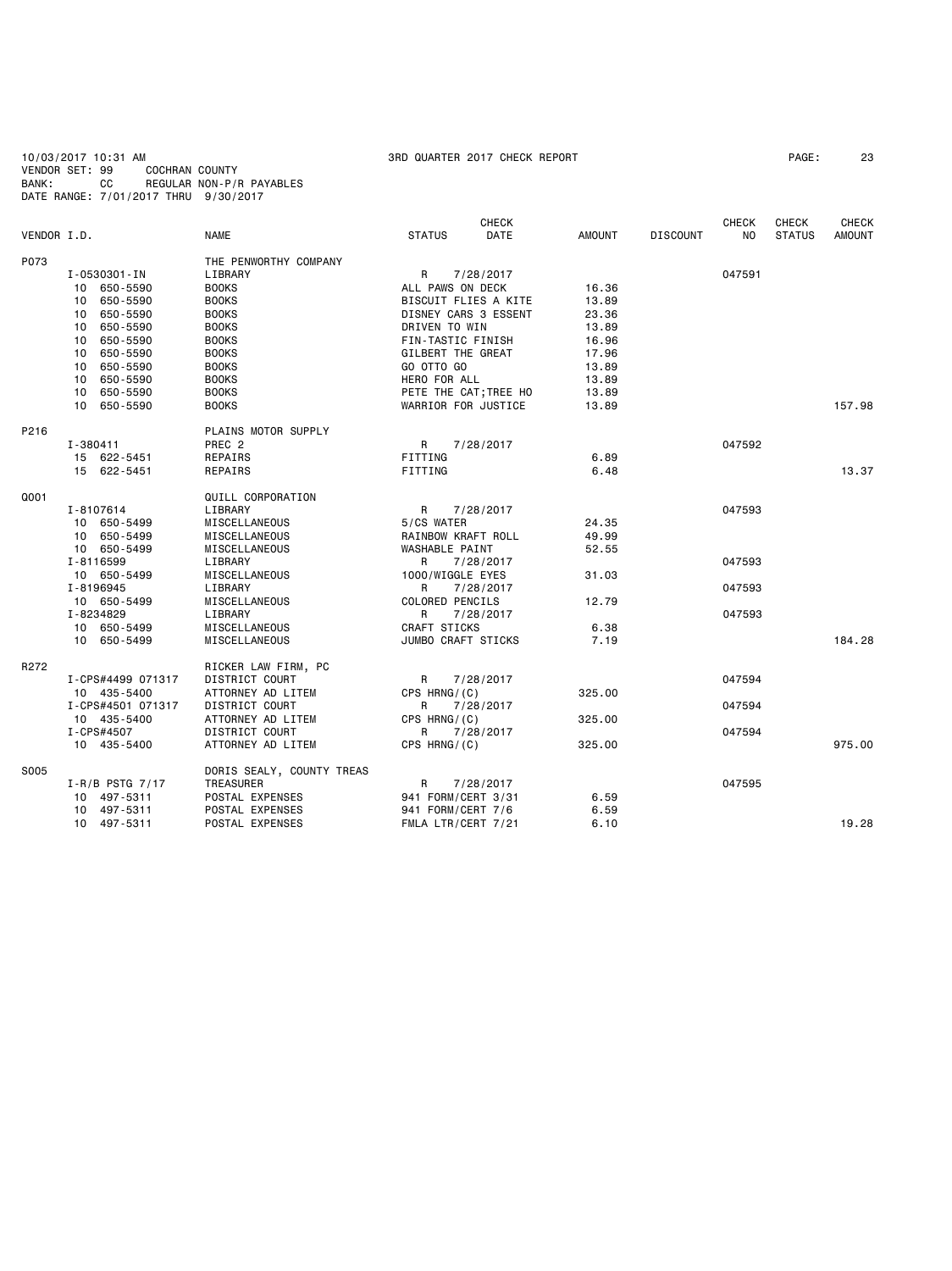10/03/2017 10:31 AM 3RD QUARTER 2017 CHECK REPORT PAGE: 24 VENDOR SET: 99 COCHRAN COUNTY BANK: CC REGULAR NON-P/R PAYABLES DATE RANGE: 7/01/2017 THRU 9/30/2017

| VENDOR I.D. |                                                                                                                                                                                                                                     | <b>NAME</b>                                                                                                                                                                                                                                     | <b>STATUS</b>                                                                                                                                                                                                                                                                                     | <b>CHECK</b><br>DATE   | <b>AMOUNT</b>                                                                                  | <b>DISCOUNT</b> | <b>CHECK</b><br>NO. | <b>CHECK</b><br><b>STATUS</b> | <b>CHECK</b><br><b>AMOUNT</b> |
|-------------|-------------------------------------------------------------------------------------------------------------------------------------------------------------------------------------------------------------------------------------|-------------------------------------------------------------------------------------------------------------------------------------------------------------------------------------------------------------------------------------------------|---------------------------------------------------------------------------------------------------------------------------------------------------------------------------------------------------------------------------------------------------------------------------------------------------|------------------------|------------------------------------------------------------------------------------------------|-----------------|---------------------|-------------------------------|-------------------------------|
| S222        | I-0112842-IN<br>10 580-5450<br>580-5450<br>10<br>580-5450<br>10<br>10 580-5450                                                                                                                                                      | SOUTH PLAINS COMMUNICATIONS<br>PUBLIC SAFETY*OTHER<br>REPAIR<br>REPAIR<br>REPAIR<br>REPAIR                                                                                                                                                      | R<br>TOWER LABOR/CHNG 5 L<br>MILEAGE TO/FR SITE<br>2/BEACON BULBS<br>2/SIDE MARKER BULBS                                                                                                                                                                                                          | 7/28/2017              | 900.00<br>97.50<br>118.00<br>38.00                                                             |                 | 047596              |                               | 1,153.50                      |
| S281        | I-1845826121<br>10 560-5310                                                                                                                                                                                                         | <b>STAPLES</b><br>SHERIFF<br>OFFICE SUPPLIES                                                                                                                                                                                                    | R<br>AVG ULTIMATE 2017 SO                                                                                                                                                                                                                                                                         | 7/28/2017              | 75.99                                                                                          |                 | 047597              |                               | 75.99                         |
| S379        | $I - 3801$<br>10 455-5405<br>I-3815<br>10 455-5405                                                                                                                                                                                  | SOUTH PLAINS FORENSIC PATHOLOG<br>JUSTICE OF PEACE<br><b>AUTOPSY</b><br>JUSTICE OF PEACE<br><b>AUTOPSY</b>                                                                                                                                      | R<br>LEV1/SAMUEL OLIVAS 6<br>R<br>LEV1/CLIFFORD MILLS                                                                                                                                                                                                                                             | 7/28/2017<br>7/28/2017 | 2,200.00<br>2,200.00                                                                           |                 | 047598<br>047598    |                               | 4,400.00                      |
| S398        | I-NOTR FEE/G FIERRO<br>10 560-5480                                                                                                                                                                                                  | SECRETARY OF STATE<br>SHERIFF<br><b>BONDS &amp; NOTARY FEES</b>                                                                                                                                                                                 | R<br>FILING FEE/GREGORIO                                                                                                                                                                                                                                                                          | 7/28/2017              | 21.00                                                                                          |                 | 047599              |                               | 21.00                         |
| S398        | I-NOTR FEE/J MARQUEZ SHERIFF<br>10 560-5480                                                                                                                                                                                         | SECRETARY OF STATE<br><b>BONDS &amp; NOTARY FEES</b>                                                                                                                                                                                            | R<br>FILING FEE/JUSTIN MA                                                                                                                                                                                                                                                                         | 7/28/2017              | 21.00                                                                                          |                 | 047600              |                               | 21.00                         |
| S398        | I-NOTR FEE/R SALAZAR SHERIFF<br>10 560-5480                                                                                                                                                                                         | SECRETARY OF STATE<br>BONDS & NOTARY FEES                                                                                                                                                                                                       | R<br>FILING FEE/REGINA SA                                                                                                                                                                                                                                                                         | 7/28/2017              | 21.00                                                                                          |                 | 047601              |                               | 21.00                         |
| S416        | $I - 5619$<br>15 623-5440<br>15 624-5440                                                                                                                                                                                            | SOS WASTE DISPOSAL, INC<br>PREC3/PREC4<br>UTILITIES<br>UTILITIES                                                                                                                                                                                | R<br>DUMPSTER SVC JULY 17<br>DUMPSTER SVC JULY 17                                                                                                                                                                                                                                                 | 7/28/2017              | 53.25<br>53.25                                                                                 |                 | 047602              |                               | 106.50                        |
| T050        | I-2ND QTR 2017<br>400-5206<br>10<br>403-5206<br>10<br>435-5206<br>10<br>455-5206<br>10<br>475-5206<br>10<br>476-5206<br>10<br>490-5206<br>10<br>10 495-5206<br>497-5206<br>10<br>499-5206<br>10<br>510-5206<br>10<br>10<br>512-5206 | TAC UNEMPLOYMENT FUND<br>UNEMPLOYMENT/ALL DEPTS<br>UNEMPLOYMENT<br>UNEMPLOYMENT<br>UNEMPLOYMENT<br>UNEMPLOYMENT<br>UNEMPLOYMENT<br>UNEMPLOYMENT<br>UNEMPLOYMENT<br>UNEMPLOYMENT<br>UNEMPLOYMENT<br>UNEMPLOYMENT<br>UNEMPLOYMENT<br>UNEMPLOYMENT | R<br>2ND QTR UNEMPLOYMENT<br>2ND QTR UNEMPLOYMENT<br>2ND QTR UNEMPLOYMENT<br>2ND QTR UNEMPLOYMENT<br>2ND QTR UNEMPLOYMENT<br>2ND QTR UNEMPLOYMENT<br>2ND QTR UNEMPLOYMENT<br>2ND QTR UNEMPLOYMENT<br>2ND QTR UNEMPLOYMENT<br>2ND QTR UNEMPLOYMENT<br>2ND QTR UNEMPLOYMENT<br>2ND QTR UNEMPLOYMENT | 7/28/2017              | 5.02<br>7.67<br>1.80<br>0.54<br>5.22<br>0.78<br>1.60<br>10.79<br>0.37<br>9.94<br>4.35<br>16.90 |                 | 047603              |                               |                               |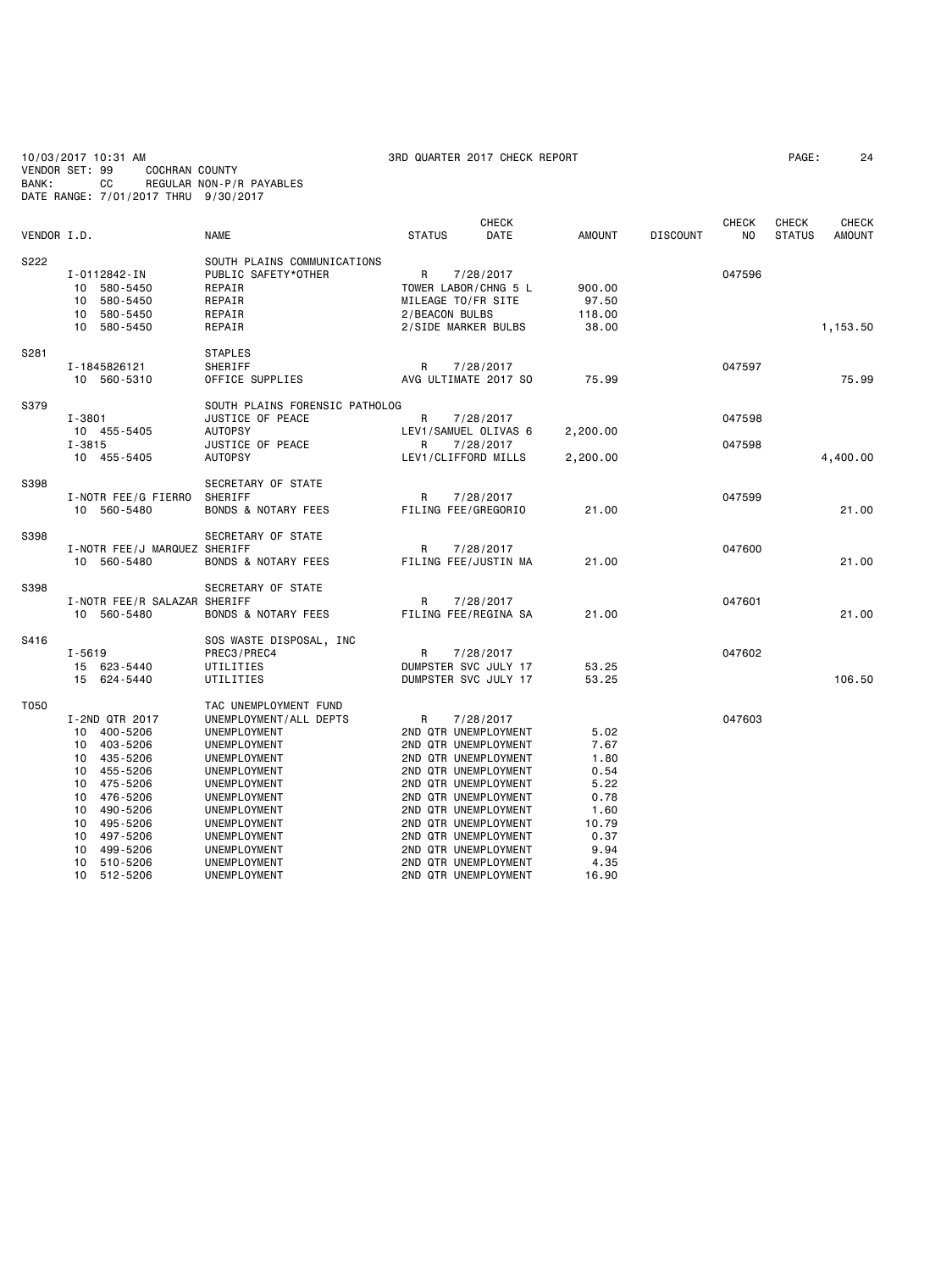10/03/2017 10:31 AM 3RD QUARTER 2017 CHECK REPORT PAGE: 25 VENDOR SET: 99 COCHRAN COUNTY BANK: CC REGULAR NON-P/R PAYABLES DATE RANGE: 7/01/2017 THRU 9/30/2017

|                                  |                                  | <b>CHECK</b>                 |               |                 | <b>CHECK</b>   | CHECK         | <b>CHECK</b>  |
|----------------------------------|----------------------------------|------------------------------|---------------|-----------------|----------------|---------------|---------------|
| VENDOR I.D.                      | <b>NAME</b>                      | <b>STATUS</b><br><b>DATE</b> | <b>AMOUNT</b> | <b>DISCOUNT</b> | N <sub>O</sub> | <b>STATUS</b> | <b>AMOUNT</b> |
| T050                             | TAC UNEMPLOYMENT FUND            | *CONTINUED*                  |               |                 |                |               |               |
| I-2ND QTR 2017                   | UNEMPLOYMENT/ALL DEPTS           | R<br>7/28/2017               |               |                 | 047603         |               |               |
| 10<br>516-5206                   | UNEMPLOYMENT                     | 2ND QTR UNEMPLOYMENT         | 5.29          |                 |                |               |               |
| 560-5206<br>10                   | UNEMPLOYMENT                     | 2ND QTR UNEMPLOYMENT         | 46.09         |                 |                |               |               |
| 650-5206<br>10                   | UNEMPLOYMENT                     | 2ND QTR UNEMPLOYMENT         | 5.61          |                 |                |               |               |
| 660-5206<br>10                   | UNEMPLOYMENT                     | 2ND QTR UNEMPLOYMENT         | 4.97          |                 |                |               |               |
| 662-5206<br>10                   | UNEMPLOYMENT                     | 2ND QTR UNEMPLOYMENT         | 5.36          |                 |                |               |               |
| 665-5206<br>10                   | UNEMPLOYMENT                     | 2ND QTR UNEMPLOYMENT         | 6.40          |                 |                |               |               |
| 621-5206<br>15                   | UNEMPLOYMENT                     | 2ND QTR UNEMPLOYMENT         | 10.43         |                 |                |               |               |
| 622-5206<br>15                   | UNEMPLOYMENT                     | 2ND QTR UNEMPLOYMENT         | 10.22         |                 |                |               |               |
| 623-5206<br>15                   | UNEMPLOYMENT                     | 2ND QTR UNEMPLOYMENT         | 10.77         |                 |                |               |               |
| 15<br>624-5206                   | UNEMPLOYMENT                     | 2ND QTR UNEMPLOYMENT         | 10.65         |                 |                |               |               |
| 17 573-5206                      | UNEMPLOYMENT INSURANCE           | 2ND QTR UNEMPLOYMENT         | 5.07          |                 |                |               | 185.84        |
| T083                             | TYLER TECHNOLOGIES, INC          |                              |               |                 |                |               |               |
| I-025-196502                     | NON-DEPT'L                       | R<br>7/28/2017               |               |                 | 047604         |               |               |
| 10 409-5411                      | MAINTENANCE CONTRACTS            | MONTHLY NETWORK MAIN         | 220.50        |                 |                |               | 220.50        |
| T087                             | TEXAS DEPARTMENT OF HEALTH       |                              |               |                 |                |               |               |
| I-2003475                        | <b>CLERK</b>                     | R<br>7/28/2017               |               |                 | 047605         |               |               |
| 10 403-5310                      | OFFICE SUPPLIES                  | 19/REMOTE BIRTH ACCE         | 34.77         |                 |                |               | 34.77         |
|                                  |                                  |                              |               |                 |                |               |               |
| T148                             | TASCOSA OFFICE MACHINES INC      |                              |               |                 |                |               |               |
| I-9GE312                         | CLERK                            | R<br>7/28/2017               |               |                 | 047606         |               |               |
| 10 403-5411                      | MAINTENANCE CONTRACTS            | 2501 COPIES 6/10-7/1         | 35.01         |                 |                |               | 35.01         |
| T175                             | TEXAS JAIL ASSOCIATION           |                              |               |                 |                |               |               |
| $I - 2017 / E$ . ALVAREZ         | <b>SHERIFF</b>                   | R<br>7/28/2017               |               |                 | 047607         |               |               |
| 10 560-5481                      | DUES AND REGISTRATION            | 2017 MEMBERSHIP/ELID         | 30.00         |                 |                |               | 30.00         |
| U019                             | UNITED SUPERMARKETS, INC         |                              |               |                 |                |               |               |
| $C$ -TELECON/7/19/17             | JAIL                             | R<br>7/28/2017               |               |                 | 047608         |               |               |
| 10 512-5391                      | MEDICAL CARE-PRISONERS           | APPLY CR/OVERPAYMENT         | 41.97CR       |                 |                |               |               |
| $I - 04807/19/17$                | JAIL                             | R<br>7/28/2017               |               |                 | 047608         |               |               |
| 10 512-5333                      | FOOD-PRISONERS                   | 4/ANGEL HAIR PASTA           | 4.36          |                 |                |               |               |
| 512-5333<br>10                   | FOOD-PRISONERS                   | 4/SUGAR                      | 23.96         |                 |                |               |               |
| 10 512-5333                      | FOOD-PRISONERS                   | SALAD                        | 3.99          |                 |                |               |               |
| 512-5333<br>10                   | FOOD-PRISONERS                   | SHREDDED LETTUCE             | 1.79          |                 |                |               |               |
| 512-5333<br>10                   | FOOD-PRISONERS                   | RED APPLES                   | 5.00          |                 |                |               |               |
| 10 512-5333                      | FOOD-PRISONERS                   | <b>ORANGES</b>               | 3.99          |                 |                |               |               |
| $I - 10897/9/17$                 | JAIL/MEDS                        | R<br>7/28/2017               |               |                 | 047608         |               |               |
| 10 512-5391                      | MEDICAL CARE-PRISONERS           | REYES RX                     | 18.17         |                 |                |               |               |
| $I - 2080$ 7/8/17                | JAIL                             | R<br>7/28/2017               |               |                 | 047608         |               |               |
| 10 512-5333                      | FOOD-PRISONERS                   | 2/MASHED POTATOES            | 7.58          |                 |                |               |               |
| 512-5333<br>10<br>512-5333<br>10 | FOOD-PRISONERS<br>FOOD-PRISONERS | 3/PUDDING<br>3/APPLESAUCE    | 2.97<br>8.97  |                 |                |               |               |
| 512-5333<br>10                   | FOOD-PRISONERS                   | 2/SALAD                      | 7.98          |                 |                |               |               |
| 10<br>512-5333                   | FOOD-PRISONERS                   | SHREDDED LETTUCE             | 1.79          |                 |                |               |               |
|                                  |                                  |                              |               |                 |                |               |               |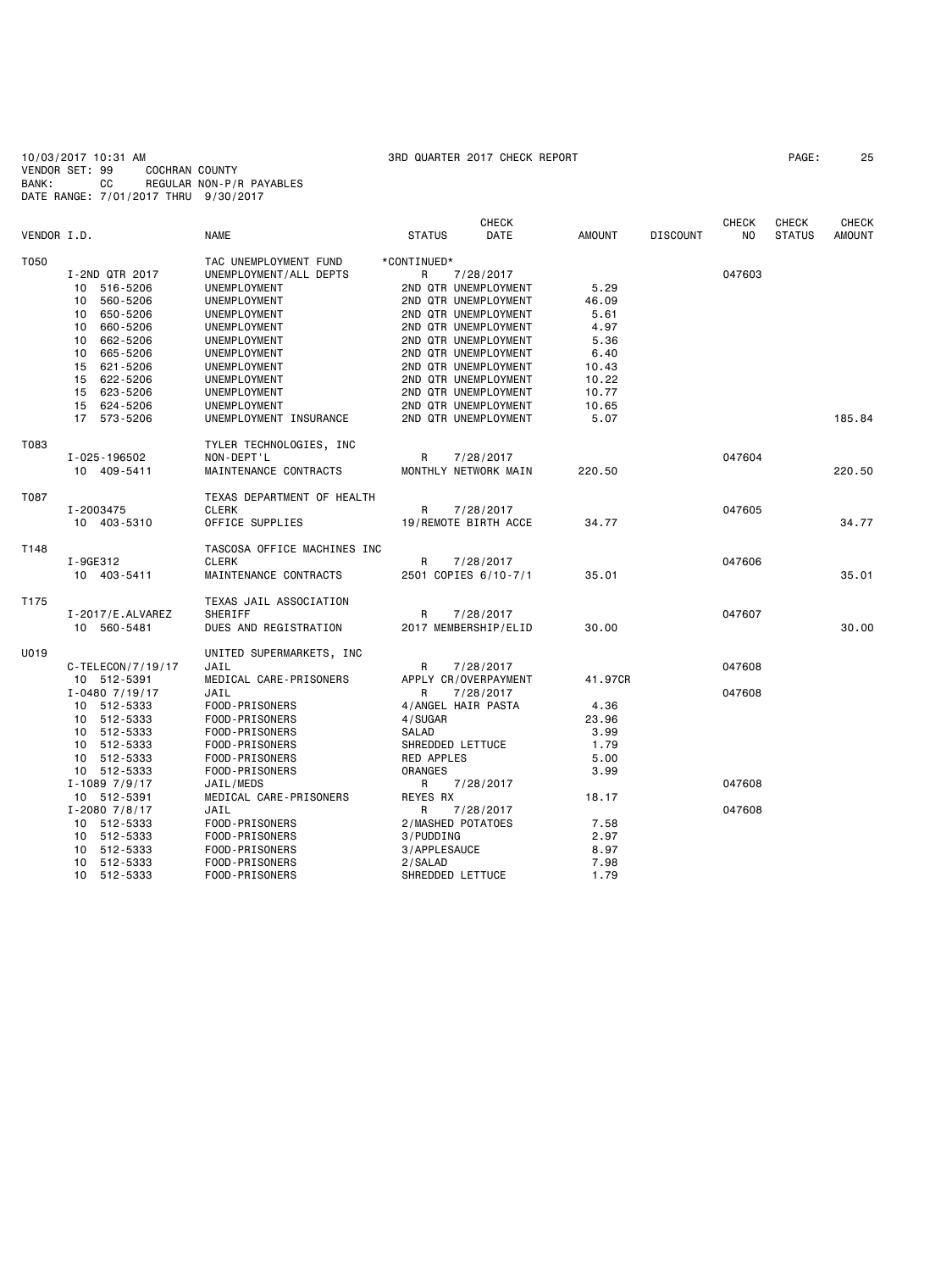10/03/2017 10:31 AM 3RD QUARTER 2017 CHECK REPORT PAGE: 26 VENDOR SET: 99 COCHRAN COUNTY BANK: CC REGULAR NON-P/R PAYABLES DATE RANGE: 7/01/2017 THRU 9/30/2017

|             | <b>CHECK</b>         |                          |                        |           |               | <b>CHECK</b>    | <b>CHECK</b> | <b>CHECK</b>  |               |
|-------------|----------------------|--------------------------|------------------------|-----------|---------------|-----------------|--------------|---------------|---------------|
| VENDOR I.D. |                      | <b>NAME</b>              | <b>STATUS</b>          | DATE      | <b>AMOUNT</b> | <b>DISCOUNT</b> | NO.          | <b>STATUS</b> | <b>AMOUNT</b> |
| U019        |                      | UNITED SUPERMARKETS, INC | *CONTINUED*            |           |               |                 |              |               |               |
|             | $I - 20807/8/17$     | JAIL                     | R                      | 7/28/2017 |               |                 | 047608       |               |               |
|             | 10 512-5333          | FOOD-PRISONERS           | 2/APPLES               |           | 10.00         |                 |              |               |               |
|             | 10 512-5333          | FOOD-PRISONERS           | <b>TOMATOES</b>        |           | 2.89          |                 |              |               |               |
|             | 10 512-5333          | FOOD-PRISONERS           | 2/ORANGES              |           | 7.98          |                 |              |               |               |
|             | 10 512-5333          | FOOD-PRISONERS           | 8/BEEF CHUBS           |           | 119.92        |                 |              |               |               |
|             | 512-5333<br>10       | FOOD-PRISONERS           | 9/CHOPPED HAM          |           | 22.50         |                 |              |               |               |
|             | 512-5333<br>10       | FOOD-PRISONERS           | 7/WEENIES              |           | 6.93          |                 |              |               |               |
|             | 512-5333<br>10       | FOOD-PRISONERS           | 2/CHEESE               |           | 25.98         |                 |              |               |               |
|             | 512-5333<br>10       | FOOD-PRISONERS           | SHREDDED CHEESE        |           | 6.00          |                 |              |               |               |
|             | 10<br>512-5333       | FOOD-PRISONERS           | 4/FLOUR TORTILLAS      |           | 14.76         |                 |              |               |               |
|             | 10<br>512-5333       | FOOD-PRISONERS           | <b>DRUMS</b>           |           | 4.41          |                 |              |               |               |
|             | 512-5333<br>10       | FOOD-PRISONERS           | <b>DRUMS</b>           |           | 4.25          |                 |              |               |               |
|             | 512-5333<br>10       | FOOD-PRISONERS           | THIGHS                 |           | 3.90          |                 |              |               |               |
|             | 512-5333<br>10       | FOOD-PRISONERS           | THIGHS                 |           | 4.25          |                 |              |               |               |
|             | 512-5333<br>10       | FOOD-PRISONERS           | 2/PORK CHOPS           |           | 28.91         |                 |              |               |               |
|             | 512-5333<br>10       | FOOD-PRISONERS           | <b>BOGO PORK CHOPS</b> |           | 14.03CR       |                 |              |               |               |
|             | 512-5333<br>10       | FOOD-PRISONERS           | 2/FROZEN BURRITOS      |           | 19.98         |                 |              |               |               |
|             | 10 512-5333          | FOOD-PRISONERS           | 2/HOT POCKETS          |           | 19.98         |                 |              |               |               |
|             | 10 512-5333          | FOOD-PRISONERS           | 2/CRINKL FRIES         |           | 11.98         |                 |              |               |               |
|             | 10 512-5333          | FOOD-PRISONERS           | 2/TATER TREATS         |           | 11.98         |                 |              |               |               |
|             | $I - 2613$ $7/19/17$ | JAIL/MEDS                | R                      | 7/28/2017 |               |                 | 047608       |               |               |
|             | 10 512-5391          | MEDICAL CARE-PRISONERS   | JOYCE RX               |           | 35.44         |                 |              |               |               |
|             | $I - 2886$ 6/28/17   | JAIL/MEDS                | R                      | 7/28/2017 |               |                 | 047608       |               |               |
|             | 10 512-5391          | MEDICAL CARE-PRISONERS   | MARIA REYES RX#1       |           |               |                 |              |               |               |
|             | 10 512-5391          | MEDICAL CARE-PRISONERS   | MARIA REYES RX#2       |           | 32.87         |                 |              |               |               |
|             | 10 512-5391          | MEDICAL CARE-PRISONERS   | MARIA REYES RX#3       |           | 34.93         |                 |              |               |               |
|             | 10 512-5391          | MEDICAL CARE-PRISONERS   | MARIA REYES RX#4       |           | 19.21         |                 |              |               |               |
|             | $I - 31897/6/17$     | JAIL/MEDS                | R                      | 7/28/2017 |               |                 | 047608       |               |               |
|             | 10 512-5391          | MEDICAL CARE-PRISONERS   | NAVARETTE RX           |           | 44.00         |                 |              |               | 527.60        |
| U036        |                      | UNIFIRST HOLDINGS, INC.  |                        |           |               |                 |              |               |               |
|             | I-831 2301056        | JAIL/SHERIFF             | R                      | 7/28/2017 |               |                 | 047610       |               |               |
|             | 10 512-5205          | UNIFORMS                 | UNIFORM SVC 7/10       |           | 22.60         |                 |              |               |               |
|             | 512-5392<br>10       | MISCELLANEOUS SUPPLIES   | <b>3RL/HAND TOWELS</b> |           | 27.00         |                 |              |               |               |
|             | 10 560-5205          | UNIFORMS                 | UNIFORM SVC 7/10       |           | 10.41         |                 |              |               |               |
|             | 10 560-5205          | UNIFORMS                 | DEFE CHG               |           | 9.60          |                 |              |               |               |
|             | I-831 2302418        | JAIL/SHERIFF             | R                      | 7/28/2017 |               |                 | 047610       |               |               |
|             | 10 512-5205          | UNIFORMS                 | UNIFORM SVC 7/17       |           | 22.60         |                 |              |               |               |
|             | 10 512-5392          | MISCELLANEOUS SUPPLIES   | 2RL/HAND TOWELS        |           | 18.00         |                 |              |               |               |
|             | 560-5205<br>10       | UNIFORMS                 | UNIFORM SVC 7/17       |           | 10.41         |                 |              |               |               |
|             | 560-5205<br>10       | UNIFORMS                 | DEFE CHARGE            |           | 9.60          |                 |              |               |               |
|             | 10 560-5205          | UNIFORMS                 | MIN CHARGE             |           | 0.99          |                 |              |               |               |
|             | I-831 2303772        | JAIL/SHERIFF             | R                      | 7/28/2017 |               |                 | 047610       |               |               |
|             | 10<br>512-5205       | UNIFORMS                 | UNIFORM SVC 7/24       |           | 22.60         |                 |              |               |               |
|             | 512-5392<br>10       | MISCELLANEOUS SUPPLIES   | 2RL/HAND TOWELS        |           | 18.00         |                 |              |               |               |
|             | 560-5205<br>10       | UNIFORMS                 | UNIFORM SVC 7/24       |           | 10.41         |                 |              |               |               |
|             | 10<br>560-5205       | UNIFORMS                 | DEFE CHARGE            |           | 9.60          |                 |              |               |               |
|             |                      |                          |                        |           |               |                 |              |               |               |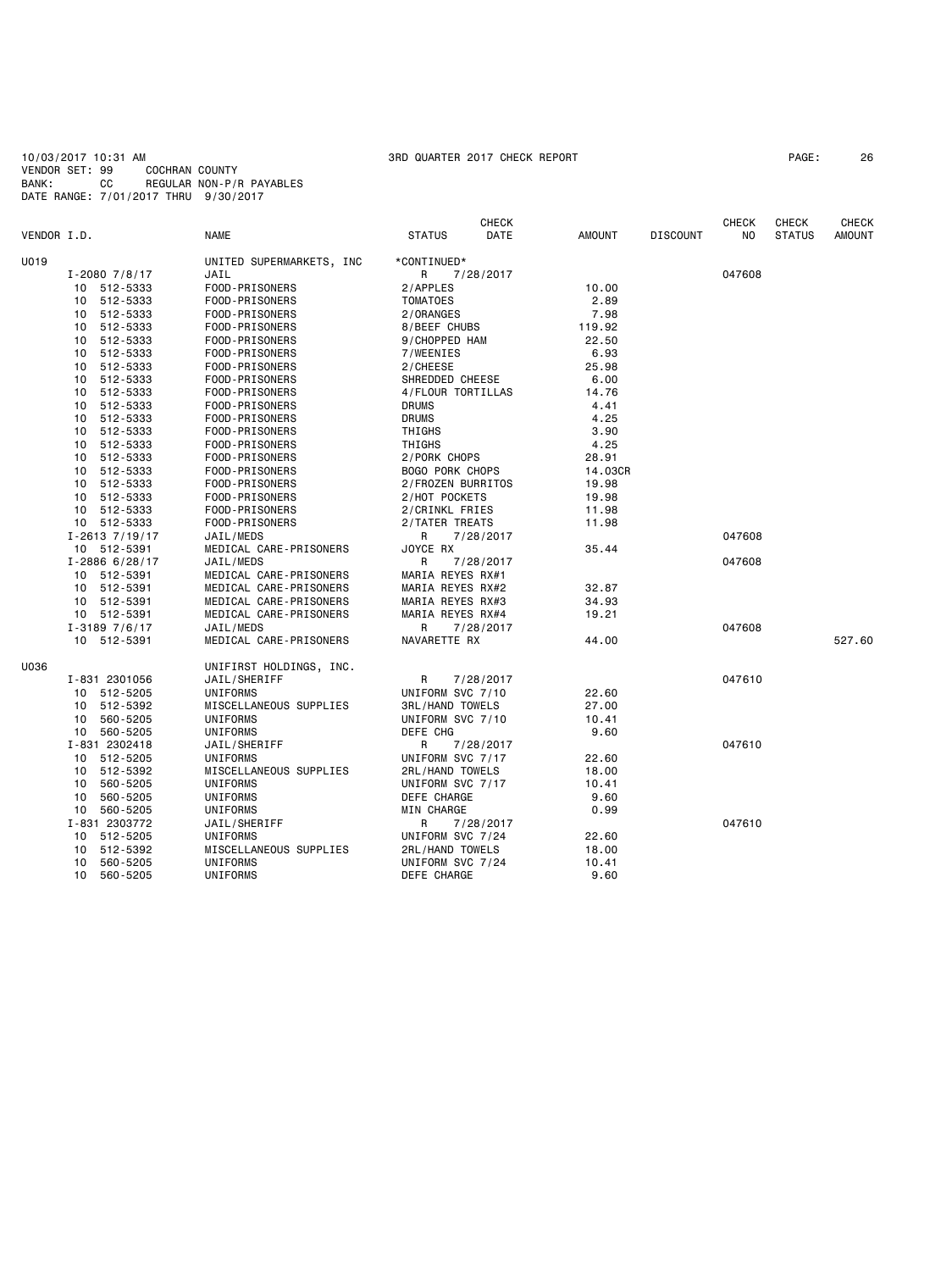10/03/2017 10:31 AM 3RD QUARTER 2017 CHECK REPORT PAGE: 27 VENDOR SET: 99 COCHRAN COUNTY BANK: CC REGULAR NON-P/R PAYABLES DATE RANGE: 7/01/2017 THRU 9/30/2017

|             |                                             |                                                   |                                        | <b>CHECK</b> |               |                 | <b>CHECK</b> | <b>CHECK</b>  | <b>CHECK</b>  |
|-------------|---------------------------------------------|---------------------------------------------------|----------------------------------------|--------------|---------------|-----------------|--------------|---------------|---------------|
| VENDOR I.D. |                                             | <b>NAME</b>                                       | <b>STATUS</b>                          | DATE         | <b>AMOUNT</b> | <b>DISCOUNT</b> | NO           | <b>STATUS</b> | <b>AMOUNT</b> |
| U036        |                                             | UNIFIRST HOLDINGS, INC                            | *CONTINUED*                            |              |               |                 |              |               |               |
|             | I-831 2303772<br>10 560-5205                | JAIL/SHERIFF<br>UNIFORMS                          | R<br>MIN CHARGE                        | 7/28/2017    | 0.99          |                 | 047610       |               | 192.81        |
|             |                                             |                                                   |                                        |              |               |                 |              |               |               |
| U040        |                                             | US FOODS INC                                      |                                        |              |               |                 |              |               |               |
|             | I-3180140                                   | NON-DEPT'L                                        | R<br>4CS/TEA                           | 7/28/2017    | 65.24         |                 | 047611       |               |               |
|             | 10 409-5300<br>10 409-5300                  | COUNTY-WIDE SUPPLIES<br>COUNTY-WIDE SUPPLIES      | 6CS/COFFEE HOUSE BLE                   |              | 208.08        |                 |              |               | 273.32        |
|             |                                             |                                                   |                                        |              |               |                 |              |               |               |
| <b>WOO7</b> |                                             | THOMSON REUTERS-WEST PAYMENT C                    |                                        |              |               |                 |              |               |               |
|             | I-836393801                                 | ATTORNEY/LAW LIBRARY                              | R                                      | 7/28/2017    |               |                 | 047612       |               |               |
|             | 10 475-5590<br>I-836471320                  | LAW LIBRARY MTRLS/UPDATES                         | DATABASE CHG 6/1-6/3<br>R              |              | 300.00        |                 | 047612       |               |               |
|             | 10 475-5590                                 | ATTORNEY/LAW LIBRARY<br>LAW LIBRARY MTRLS/UPDATES | BOOKS&BOUND VOLUMES                    | 7/28/2017    | 549.60        |                 |              |               |               |
|             | I-836484449                                 | ATTORNEY/LAW LIBRARY                              | R                                      | 7/28/2017    |               |                 | 047612       |               |               |
|             | 10 475-5590                                 | LAW LIBRARY MTRLS/UPDATES                         | BOOKS&BOUND VOLUMES                    |              | 109.80        |                 |              |               | 959.40        |
|             |                                             |                                                   |                                        |              |               |                 |              |               |               |
| <b>WO10</b> | I-004036001501 7/17                         | WEST TEXAS GAS INC<br>PARK/SHOP                   | R                                      | 7/28/2017    |               |                 | 047613       |               |               |
|             | 10 660-5440                                 | UTILITIES & IRRIGATION                            | GAS SVC 6/1-7/6                        |              | 10.00         |                 |              |               |               |
|             | 10 660-5440                                 | UTILITIES & IRRIGATION                            | GRIP CHARGE                            |              | 3.23          |                 |              |               |               |
|             | I-004036002501 7/16 PARK/SHOWBARN           |                                                   | R                                      | 7/28/2017    |               |                 | 047613       |               |               |
|             | 10 660-5440                                 | UTILITIES & IRRIGATION                            | GAS SVC 6/1-7/6                        |              | 10.00         |                 |              |               |               |
|             | 10 660-5440                                 | UTILITIES & IRRIGATION                            | GRIP CHARGE                            |              | 3.23          |                 |              |               |               |
|             | I-004049022001 7/17                         | PREC 3                                            | R                                      | 7/28/2017    | 13.70         |                 | 047613       |               |               |
|             | 15 623-5440<br>15 623-5440                  | UTILITIES<br>UTILITIES                            | GAS SVC 6/1-7/6<br><b>GRIP CHARGE</b>  |              | 8.59          |                 |              |               | 48.75         |
|             |                                             |                                                   |                                        |              |               |                 |              |               |               |
| <b>W055</b> |                                             | WINDSTREAM COMMUNICATIONS SW                      |                                        |              |               |                 |              |               |               |
|             | I-266-5051 JULY 17                          | LIBRARY                                           | R                                      | 7/28/2017    |               |                 | 047614       |               |               |
|             | 10 650-5420                                 | TELECOMMUNICATIONS                                | BASIC LOCAL SVC/2 LI                   |              | 109.84        |                 |              |               |               |
|             | 10 650-5420<br>650-5420<br>10               | TELECOMMUNICATIONS<br>TELECOMMUNICATIONS          | HI SPEED INTERNET<br>LONG DISTANCE SVC |              | 54.99<br>0.06 |                 |              |               |               |
|             | I-266-5074 JULY 17                          | ADULT PROBATION                                   | R                                      | 7/28/2017    |               |                 | 047614       |               |               |
|             | 10 570-5420                                 | TELECOMMUNICATIONS                                | BASIC LOCAL SVC                        |              | 48.84         |                 |              |               |               |
|             | 10<br>570-5420                              | TELECOMMUNICATIONS                                | OPTIONAL SVC                           |              | 11.97         |                 |              |               |               |
|             | I-266-5161 JULY 2017 TREASURER              |                                                   | R                                      | 7/28/2017    |               |                 | 047614       |               |               |
|             | 10 497-5420                                 | TELECOMMUNICATIONS                                | BASIC LOCAL SVC                        |              | 48.84         |                 |              |               |               |
|             | 10 497-5420<br>I-266-5171 JULY 2017 TAX A/C | TELECOMMUNICATIONS                                | LONG DISTANCE SVC<br>R                 | 7/28/2017    | 0.40          |                 | 047614       |               |               |
|             | 499-5420<br>10                              | TELECOMMUNICATIONS                                | BASIC LOCAL SVC/3 LI                   |              | 151.12        |                 |              |               |               |
|             | 499-5420<br>10                              | TELECOMMUNICATIONS                                | HI SPEED INTERNET                      |              | 194.99        |                 |              |               |               |
|             | 499-5420<br>10                              | TELECOMMUNICATIONS                                | OPTIONAL SVC                           |              | 103.83        |                 |              |               |               |
|             | 10 499-5420                                 | TELECOMMUNICATIONS                                | LONG DISTANCE SVC                      |              | 8.07          |                 |              |               |               |
|             | I-266-5181 JULY 17                          | ELECTIONS                                         | R                                      | 7/28/2017    |               |                 | 047614       |               |               |
|             | 490-5420<br>10                              | TELECOMMUNICATIONS                                | BASIC LOCAL SVC                        |              | 53.18         |                 |              |               |               |
|             | 490-5420<br>10<br>10 490-5420               | TELECOMMUNICATIONS<br>TELECOMMUNICATIONS          | OPTIONAL SVC<br>LONG DISTANCE SVC      |              | 3,00<br>6.07  |                 |              |               |               |
|             | I-266-5211 JULY 2017 SHERIFF                |                                                   | R                                      | 7/28/2017    |               |                 | 047614       |               |               |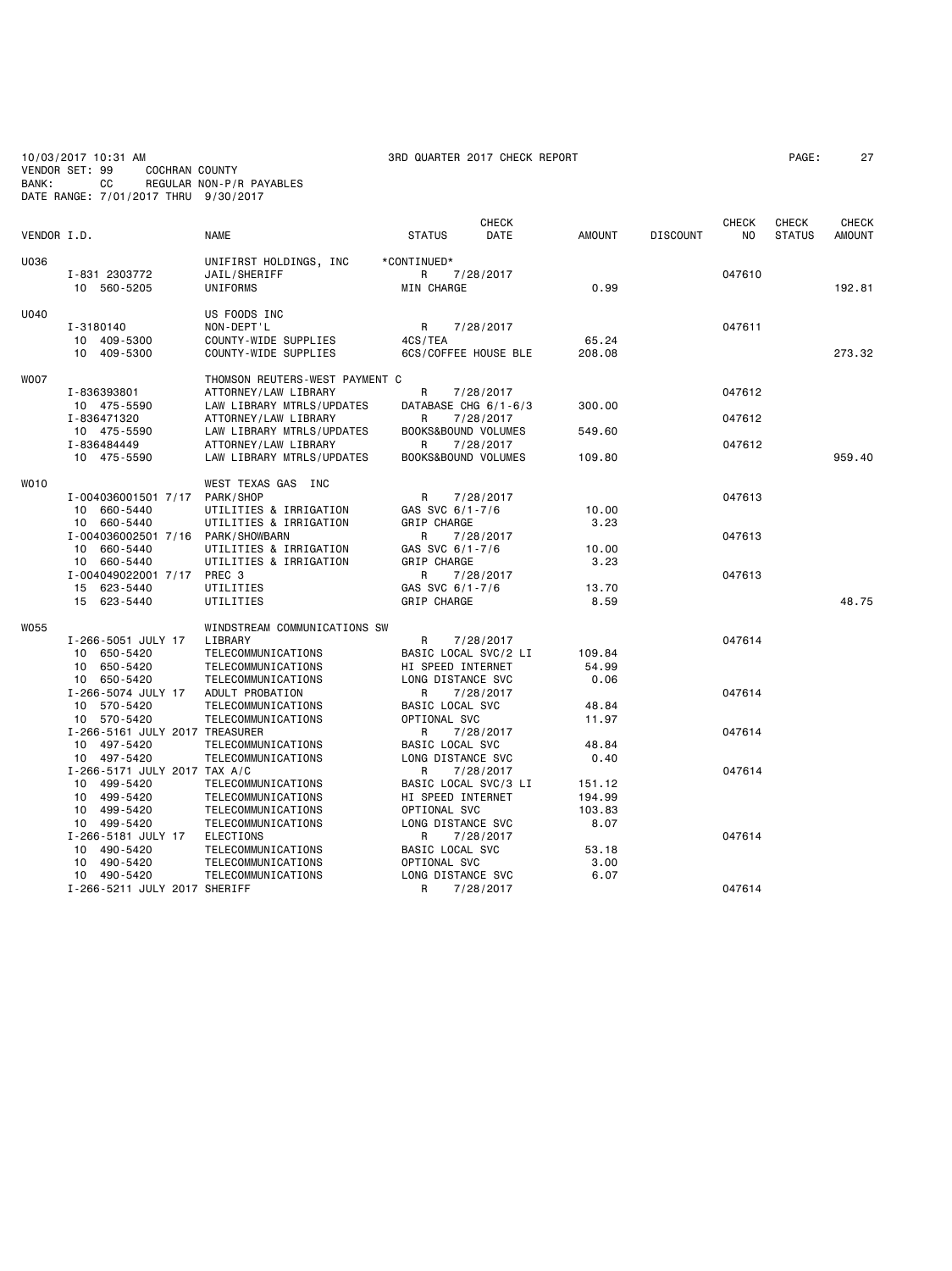10/03/2017 10:31 AM 3RD QUARTER 2017 CHECK REPORT PAGE: 28 VENDOR SET: 99 COCHRAN COUNTY BANK: CC REGULAR NON-P/R PAYABLES DATE RANGE: 7/01/2017 THRU 9/30/2017

|             |                                         |                                               | <b>CHECK</b>           |                   |               |                 | <b>CHECK</b> | <b>CHECK</b>  | <b>CHECK</b>  |
|-------------|-----------------------------------------|-----------------------------------------------|------------------------|-------------------|---------------|-----------------|--------------|---------------|---------------|
| VENDOR I.D. |                                         | <b>NAME</b>                                   | <b>STATUS</b>          | <b>DATE</b>       | <b>AMOUNT</b> | <b>DISCOUNT</b> | NO.          | <b>STATUS</b> | <b>AMOUNT</b> |
| <b>W055</b> |                                         | WINDSTREAM COMMUNICATIONS SW                  | *CONTINUED*            |                   |               |                 |              |               |               |
|             | I-266-5211 JULY 2017 SHERIFF            |                                               | R<br>7/28/2017         |                   |               |                 | 047614       |               |               |
|             | 10 560-5420                             | TELECOMMUNICATIONS                            | BASIC LOCAL SVC/3 LI   |                   | 169.60        |                 |              |               |               |
|             | 10 560-5420                             | TELECOMMUNICATIONS                            |                        | LONG DISTANCE SVC |               |                 |              |               |               |
|             | I-266-5215 JULY 2017 EXTENSION SVC      |                                               | R                      | 7/28/2017         | 4.86          |                 | 047614       |               |               |
|             | 10 665-5420                             | TELECOMMUNICATIONS                            | BASIC LOCAL SVC/3 LI   |                   | 164.45        |                 |              |               |               |
|             | 10 665-5420                             | TELECOMMUNICATIONS                            | HI SPEED INTERNET      |                   | 39.99         |                 |              |               |               |
|             | 10 665-5420                             | TELECOMMUNICATIONS                            | LONG DISTANCE SVC      |                   | 0.36          |                 |              |               |               |
|             | I-266-5302 JULY 2017 JUSTICE OF PEACE   |                                               | R                      | 7/28/2017         |               |                 | 047614       |               |               |
|             | 10 455-5420                             | TELECOMMUNICATIONS                            | <b>BASIC LOCAL SVC</b> |                   | 48.84         |                 |              |               |               |
|             | 10 455-5420                             | TELECOMMUNICATIONS                            | LONG DISTANCE SVC      |                   | 0.32          |                 |              |               |               |
|             | I-266-5411 JULY 2017 JUVENILE PROBATION |                                               | R                      | 7/28/2017         |               |                 | 047614       |               |               |
|             | 17 573-5499                             | OPERATING EXPENSES                            | BASIC LOCAL SVC        |                   | 48.84         |                 |              |               |               |
|             | 17 573-5499                             | OPERATING EXPENSES                            | LONG DISTANCE SVC      |                   | 5.17          |                 |              |               |               |
|             |                                         | I-266-5412 JULY 2017 DISTRICT COURT/CONSTABLE | R                      | 7/28/2017         |               |                 | 047614       |               |               |
|             | 435-5420<br>10                          | TELECOMMUNICATIONS                            | BASIC LOCAL SVC/266-   |                   | 42.91         |                 |              |               |               |
|             | 10 435-5420                             | TELECOMMUNICATIONS                            | 2/HI SPEED INTERNET    |                   | 220.00        |                 |              |               |               |
|             | 435-5420<br>10                          | TELECOMMUNICATIONS                            | OPTIONAL SVC           |                   | 20.00         |                 |              |               |               |
|             | 10 550-5420                             | TELECOMMUNICATIONS                            | BASIC LOCAL SVC/266-   |                   | 42.91         |                 |              |               |               |
|             | 10 550-5420                             | TELECOMMUNICATIONS                            | LONG DISTANCE SVC      |                   | 0.75          |                 |              |               |               |
|             | I-266-5450 JULY 2017 CLERK              |                                               | R<br>7/28/2017         |                   |               |                 | 047614       |               |               |
|             | 403-5420<br>10                          | TELECOMMUNICATIONS                            | BASIC LOCAL SVC/3 LI   |                   | 166.34        |                 |              |               |               |
|             | 10 403-5420                             | TELECOMMUNICATIONS                            | OPTIONAL SVC           |                   | 3,00          |                 |              |               |               |
|             | 10 403-5420                             | TELECOMMUNICATIONS                            | LONG DISTANCE SVC      |                   | 11.16         |                 |              |               |               |
|             | I-266-5508 JULY 2017 CO JUDGE/COMM'R CT |                                               | R                      | 7/28/2017         |               |                 | 047614       |               |               |
|             | 15 610-5420                             | TELECOMMUNICATIONS                            | BASIC LOCAL SVC/2 LI   |                   | 118.67        |                 |              |               |               |
|             | 15 610-5420                             | TELECOMMUNICATIONS                            | LONG DISTANCE SVC      |                   | 2.37          |                 |              |               |               |
|             | I-266-5700 JULY 2017 SHERIFF            |                                               | R                      | 7/28/2017         |               |                 | 047614       |               |               |
|             | 10 560-5420                             | TELECOMMUNICATIONS                            | BASIC LOCAL SVC        |                   | 57.20         |                 |              |               |               |
|             | 10 560-5420                             | TELECOMMUNICATIONS                            | LONG DISTANCE SVC      |                   | 0.61          |                 |              |               |               |
|             | I-266-5822 JULY 2017 AUDITOR/NON-DEPT'L |                                               | R                      | 7/28/2017         |               |                 | 047614       |               |               |
|             | 10 495-5420                             | TELECOMMUNICATIONS                            | BASIC LOCAL SVC/266-   |                   | 40.26         |                 |              |               |               |
|             | 495-5420<br>10                          | TELECOMMUNICATIONS                            | PREMIUM PLUS INTERNE   |                   | 120.00        |                 |              |               |               |
|             | 495-5420<br>10                          | TELECOMMUNICATIONS                            | LONG DISTANCE SVC      |                   | 0.51          |                 |              |               |               |
|             | 409-5420<br>10                          | TELECOMMUNICATIONS                            | FAX LINE 266-5629      |                   | 40.26         |                 |              |               |               |
|             | 10 409-5420                             | TELECOMMUNICATIONS                            | HI SPEED INTERNET      |                   | 154.99        |                 |              |               |               |
|             | 10 409-5420                             | TELECOMMUNICATIONS                            | LONG DISTANCE SVC      |                   | 0.17          |                 |              |               |               |
|             | I-266-8661 JULY 2017 ATTORNEY           |                                               | R<br>7/28/2017         |                   |               |                 | 047614       |               |               |
|             | 475-5420<br>10                          | TELECOMMUNICATIONS                            | BASIC LOCAL SVC/2 LI   |                   | 113.92        |                 |              |               |               |
|             | 10 475-5420                             | TELECOMMUNICATIONS                            | HI SPEED INTERNET      |                   | 79.99         |                 |              |               |               |
|             | 10 475-5420                             | TELECOMMUNICATIONS                            | LONG DISTANCE SVC      |                   | 1.20          |                 |              |               |               |
|             | I-266-8888 JULY 2017 SHERIFF            |                                               | R                      | 7/28/2017         |               |                 | 047614       |               |               |
|             | 560-5420<br>10                          | TELECOMMUNICATIONS                            | FAX LINE&CRIME CONTR   |                   | 46.18         |                 |              |               |               |
|             | 560-5420<br>10                          | TELECOMMUNICATIONS                            | LONG DISTANCE SVC      |                   | 0.32          |                 |              |               | 2,561.35      |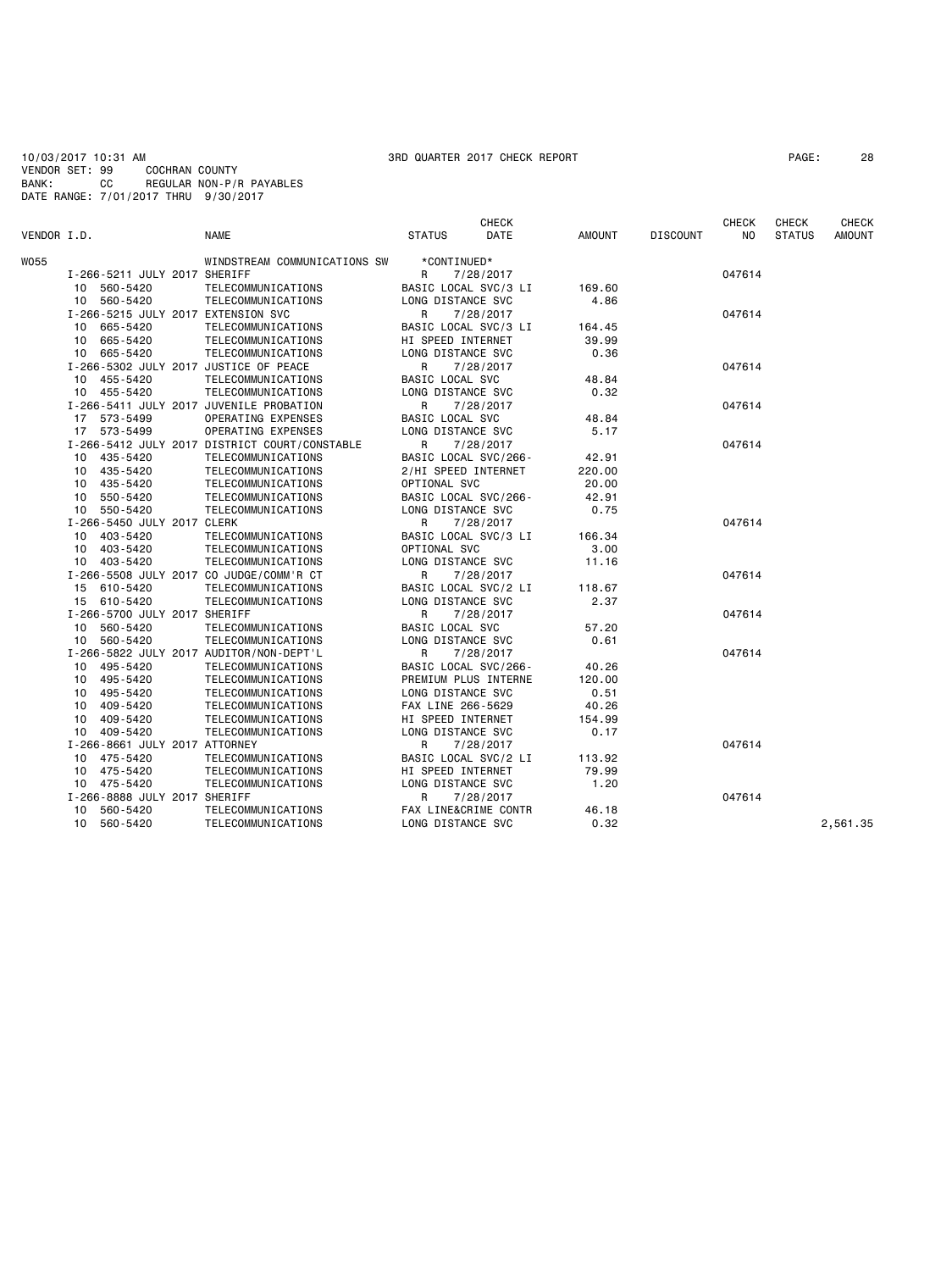| BANK:       | 10/03/2017 10:31 AM<br>VENDOR SET: 99<br><b>COCHRAN COUNTY</b><br>СC<br>DATE RANGE: 7/01/2017 THRU 9/30/2017                                                                                                                                                                                   | REGULAR NON-P/R PAYABLES                                                                                                                                                                                                                                                                                    | 3RD QUARTER 2017 CHECK REPORT                                                                                                                                                                                                                                                                                                                                                    |                                                                                                                                                      | PAGE:           | 29                  |                        |                        |
|-------------|------------------------------------------------------------------------------------------------------------------------------------------------------------------------------------------------------------------------------------------------------------------------------------------------|-------------------------------------------------------------------------------------------------------------------------------------------------------------------------------------------------------------------------------------------------------------------------------------------------------------|----------------------------------------------------------------------------------------------------------------------------------------------------------------------------------------------------------------------------------------------------------------------------------------------------------------------------------------------------------------------------------|------------------------------------------------------------------------------------------------------------------------------------------------------|-----------------|---------------------|------------------------|------------------------|
| VENDOR I.D. |                                                                                                                                                                                                                                                                                                | <b>NAME</b>                                                                                                                                                                                                                                                                                                 | <b>CHECK</b><br>DATE<br><b>STATUS</b>                                                                                                                                                                                                                                                                                                                                            | <b>AMOUNT</b>                                                                                                                                        | <b>DISCOUNT</b> | <b>CHECK</b><br>NO. | CHECK<br><b>STATUS</b> | <b>CHECK</b><br>AMOUNT |
| <b>W058</b> | I-#1454/PALMER<br>10 435-5400                                                                                                                                                                                                                                                                  | <b>BRIAN S WALSH</b><br>DISTRICT COURT<br>ATTORNEY AD LITEM                                                                                                                                                                                                                                                 | R<br>7/28/2017<br>PLEA HRNG(F)/XAVIER                                                                                                                                                                                                                                                                                                                                            | 350.00                                                                                                                                               |                 | 047616              |                        | 350.00                 |
| W193        | I-288/#9718 CNTY PU<br>10 409-5451<br>10 409-5451<br>10 409-5451<br>10 409-5451<br>I-299/'06 FORD F150<br>10 550-5451                                                                                                                                                                          | WESTWARD AUTOMOTIVE REPAIR LLC<br>NON-DEPT'L<br>REPAIRS<br>REPAIRS<br>REPAIRS<br>REPAIRS<br>CONSTABLE<br>REPAIR                                                                                                                                                                                             | R<br>7/28/2017<br>CHG OIL/CK FLUIDS/'1<br>OIL FILTER<br>AIR FILTER<br>0IL<br>R<br>7/28/2017<br>CHANGE OIL/CK FLUIDS                                                                                                                                                                                                                                                              | 15.00<br>9.98<br>33.98<br>29.78<br>15.00                                                                                                             |                 | 047617<br>047617    |                        | 103.74                 |
| W235        | $I - 2997$<br>10 510-5332<br>10 662-5332<br>10 650-5332                                                                                                                                                                                                                                        | VANDY NELSON dba<br>CRTHSE/LIBRARY/ACT BLDG<br>CUSTODIAL SUPPLIES<br><b>CUSTODIAL SUPPLIES</b><br>CUSTODIAL SUPPLIES                                                                                                                                                                                        | R<br>7/28/2017<br><b>SPRAY BUGS</b><br><b>SPRAY BUGS</b><br>SPRAY BUGS                                                                                                                                                                                                                                                                                                           | 70.00<br>45.00<br>35.00                                                                                                                              |                 | 047618              |                        | 150.00                 |
| X001        | I-54-1324315-7 JUL17 ALMOST ALL DEPTS<br>30 518-5440<br>10 510-5440<br>10 660-5440<br>10 580-5440<br>15 621-5440<br>10 650-5440<br>10 652-5440<br>10 662-5440<br>10<br>660-5440<br>660-5440<br>10<br>10 516-5440<br>10 660-5440<br>660-5440<br>10<br>10 409-5440<br>10 516-5440<br>10 516-5440 | <b>XCEL ENERGY</b><br>UTILITIES<br>UTILITIES<br>UTILITIES & IRRIGATION<br>UTILITIES [TOWER]<br>UTILITIES<br>UTILITIES<br>UTILITIES<br>UTILITIES<br>UTILITIES & IRRIGATION<br>UTILITIES & IRRIGATION<br>UTILITIES<br>UTILITIES & IRRIGATION<br>UTILITIES & IRRIGATION<br>UTILITIES<br>UTILITIES<br>UTILITIES | R<br>7/28/2017<br>300210167 RUNWAY LIG<br>300240736 COURTHOUSE<br>300265059 SOFTBALL P<br>300282806 TOWER<br>300294119 PREC 1 SHO<br>300338546 LIBRARY<br>300342232 MUSEUM<br>300390484 ACTIVITY B<br>300410370 PARK<br>300457515 PARK/SHOP<br>300555198 CEMETERY<br>300587052 SHOWBARN<br>300587753 RODEO GROU<br>300588989 ANNEX<br>300603417 CEMETERY<br>300637038 CEMETERY S | 28.21<br>1,834.43<br>11.96<br>81.77<br>86.56<br>348.25<br>223.33<br>848.50<br>89.03<br>11.36<br>51.07<br>275.41<br>84.20<br>19.52<br>52.22<br>287.76 |                 | 047619              |                        | 4,333.58               |
| X001        | I-54-1829977-7 JUL17 PREC 2                                                                                                                                                                                                                                                                    | <b>XCEL ENERGY</b>                                                                                                                                                                                                                                                                                          | R<br>7/28/2017                                                                                                                                                                                                                                                                                                                                                                   |                                                                                                                                                      |                 | 047620              |                        |                        |
|             | 622-5440<br>15<br>15 622-5440                                                                                                                                                                                                                                                                  | UTILITIES<br>UTILITIES                                                                                                                                                                                                                                                                                      | 123KWH 6/13-7/13<br>AREA LIGHT                                                                                                                                                                                                                                                                                                                                                   | 23.30<br>16.04                                                                                                                                       |                 |                     |                        | 39.34                  |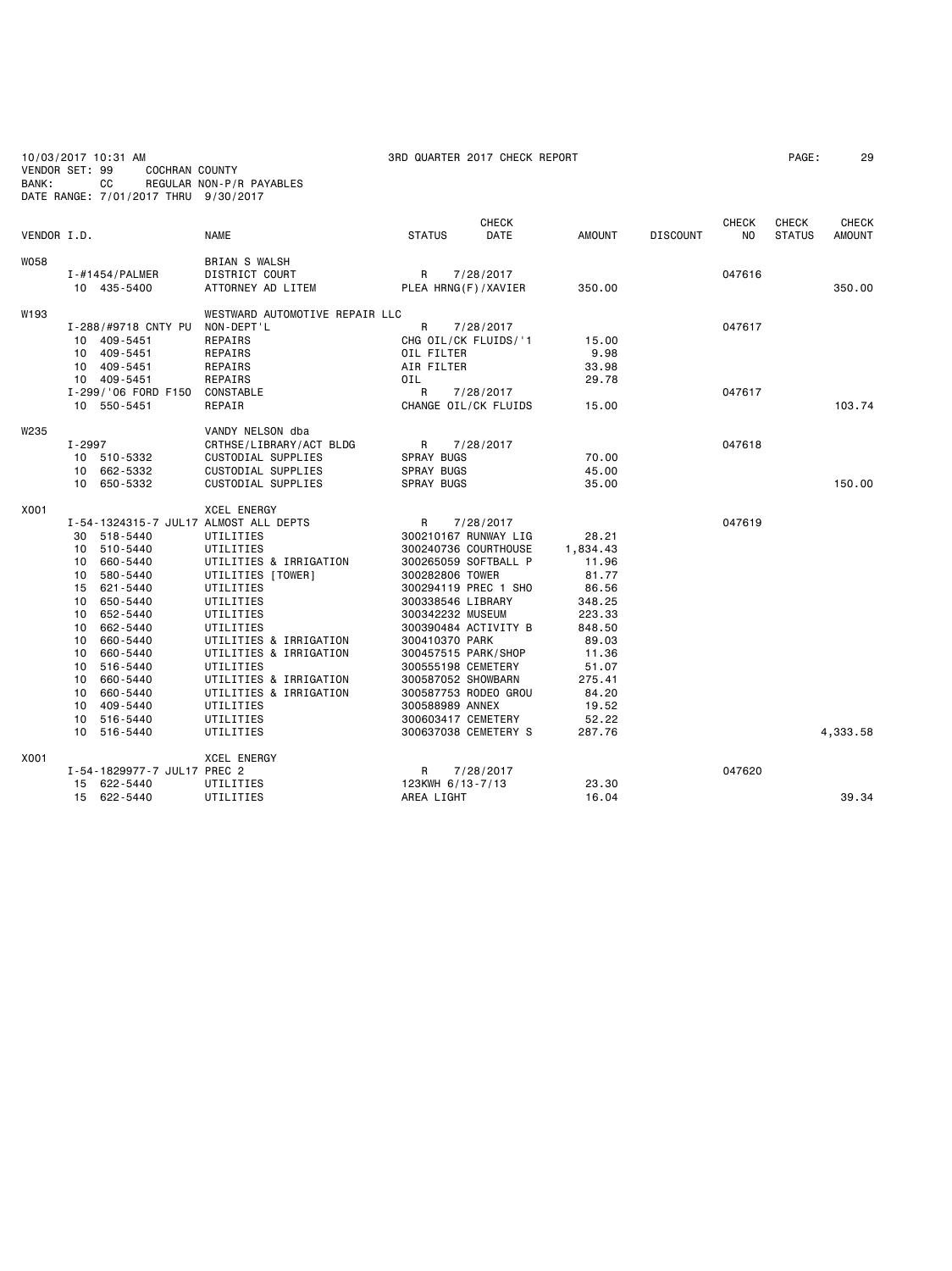10/03/2017 10:31 AM 3RD QUARTER 2017 CHECK REPORT PAGE: 30 VENDOR SET: 99 COCHRAN COUNTY BANK: CC REGULAR NON-P/R PAYABLES DATE RANGE: 7/01/2017 THRU 9/30/2017

|             |                         |                              |                     | <b>CHECK</b>                      |               |                 | <b>CHECK</b> | <b>CHECK</b>  | <b>CHECK</b>  |
|-------------|-------------------------|------------------------------|---------------------|-----------------------------------|---------------|-----------------|--------------|---------------|---------------|
|             | VENDOR I.D.             | <b>NAME</b>                  | <b>STATUS</b>       | DATE                              | <b>AMOUNT</b> | <b>DISCOUNT</b> | NO           | <b>STATUS</b> | <b>AMOUNT</b> |
| Y001        |                         | YELLOWHOUSE MACHINERY CO.    |                     |                                   |               |                 |              |               |               |
|             | I-256031                | PREC 1                       | $\mathsf{R}$        |                                   |               |                 | 047621       |               |               |
|             | 15 621-5451             | REPAIRS                      |                     | 7/28/2017<br>FUEL LINE/JD 770G #8 | 52.46         |                 |              |               |               |
|             | 15 621-5451             | REPAIRS                      | FREIGHT             |                                   | 18.65         |                 |              |               | 71.11         |
|             |                         |                              |                     |                                   |               |                 |              |               |               |
| X001        |                         | <b>XCEL ENERGY</b>           |                     |                                   |               |                 |              |               |               |
|             | I-54-0011605057-3       | <b>WELFARE</b>               | V                   | 7/28/2017                         |               |                 | 047623       |               | 111.71        |
| X001        |                         | XCEL ENERGY                  |                     |                                   |               |                 |              |               |               |
|             | M-CHECK                 | <b>XCEL ENERGY</b><br>VOIDED | <b>V</b>            | 7/28/2017                         |               |                 | 047623       |               | 111.71CR      |
|             |                         |                              |                     |                                   |               |                 |              |               |               |
| X001        |                         | <b>XCEL ENERGY</b>           |                     |                                   |               |                 |              |               |               |
|             | I-0011605057-3 0717     | WELFARE                      | R                   | 7/28/2017                         |               |                 | 047624       |               |               |
|             | 10 640-5440             | UTILITIES                    |                     | ELOY NAVARRETTE JULY              | 42.23         |                 |              |               | 42.23         |
| K083        |                         | LAURIE L KEY                 |                     |                                   |               |                 |              |               |               |
|             | I-#1519/ORDER           | DISTRICT COURT               | R                   | 8/07/2017                         |               |                 | 047625       |               |               |
|             | 10 435-5499             | MISCELLANEOUS                |                     | EXPERT WITNESS/SEALE              | 2,500.00      |                 |              |               | 2,500.00      |
|             |                         |                              |                     |                                   |               |                 |              |               |               |
| A178        |                         | <b>AMAZON</b>                |                     |                                   |               |                 |              |               |               |
|             | I-055220286128          | <b>PARK</b>                  | R                   | 8/14/2017                         |               |                 | 047626       |               |               |
|             | 10 660-5332             | CUSTODIAL SUPPLIES           | VOLLEYBALL NET      |                                   | 52.94         |                 |              |               |               |
|             | I-102381406334          | NON-DEPT'L/AUDITOR           | R                   | 8/14/2017                         |               |                 | 047626       |               |               |
|             | 10 409-5420             | TELECOMMUNICATIONS           | 2PK/PHONE BATTERY   |                                   | 7.33          |                 |              |               |               |
|             | 10 495-5310             | OFFICE SUPPLIES              | MOUSE PAD           |                                   | 5.99          |                 |              |               |               |
|             | 10 409-5420             | TELECOMMUNICATIONS           |                     | BT183342 PHONE BATTE              | 6.98          |                 |              |               |               |
|             | 10 409-5420             | TELECOMMUNICATIONS           |                     | ELB 20K HI PERFORMAN              | 6.49          |                 |              |               |               |
|             | 10 409-5420             | TELECOMMUNICATIONS           |                     | 2/BT162342 PHONE BAT              | 23.90         |                 |              |               |               |
|             | I-126783949598          | SHERIFF                      | R.                  | 8/14/2017                         |               |                 | 047626       |               |               |
|             | 10 560-5334             | OTHER SUPPLIES               | 5/MAXIMAL POWER RHF |                                   | 51.95         |                 |              |               | 155.58        |
| A249        |                         | ANTELOPE TIRE & SUPPLY, INC  |                     |                                   |               |                 |              |               |               |
|             | I-3419                  | PREC 4                       | R                   | 8/14/2017                         |               |                 | 047627       |               |               |
|             | 15 624-5454             | TIRES                        | MAINTAINER FLAT     |                                   | 70.00         |                 |              |               |               |
|             | 15 624-5454             | TIRES                        | ORING               |                                   | 20.00         |                 |              |               | 90.00         |
| <b>B001</b> |                         | BAILEY CO. ELECTRIC COOP     |                     |                                   |               |                 |              |               |               |
|             |                         | PREC 4                       | R                   | 8/14/2017                         |               |                 | 047628       |               |               |
|             | I-384794<br>15 624-5440 | UTILITIES                    | 660 KWH 6/23-7/24   |                                   | 81.33         |                 |              |               |               |
|             | 15 624-5440             | UTILITIES                    | AREA LIGHT          |                                   | 11.98         |                 |              |               |               |
|             | I-384795                | PREC <sub>3</sub>            | R                   | 8/14/2017                         |               |                 | 047628       |               |               |
|             | 15 623-5440             | UTILITIES                    | 124KWH 6/20-7/19    |                                   | 27.46         |                 |              |               |               |
|             | 15 623-5440             | UTILITIES                    | 2/AREA LIGHTS       |                                   | 24.66         |                 |              |               |               |
|             | I-384796                | NON-DEPT'L/SHERIFF POSSE     | R                   | 8/14/2017                         |               |                 | 047628       |               |               |
|             | 10 409-5440             | UTILITIES                    | ELEC SVC 6/8-7/7    |                                   | 23.91         |                 |              |               | 169.34        |
|             |                         |                              |                     |                                   |               |                 |              |               |               |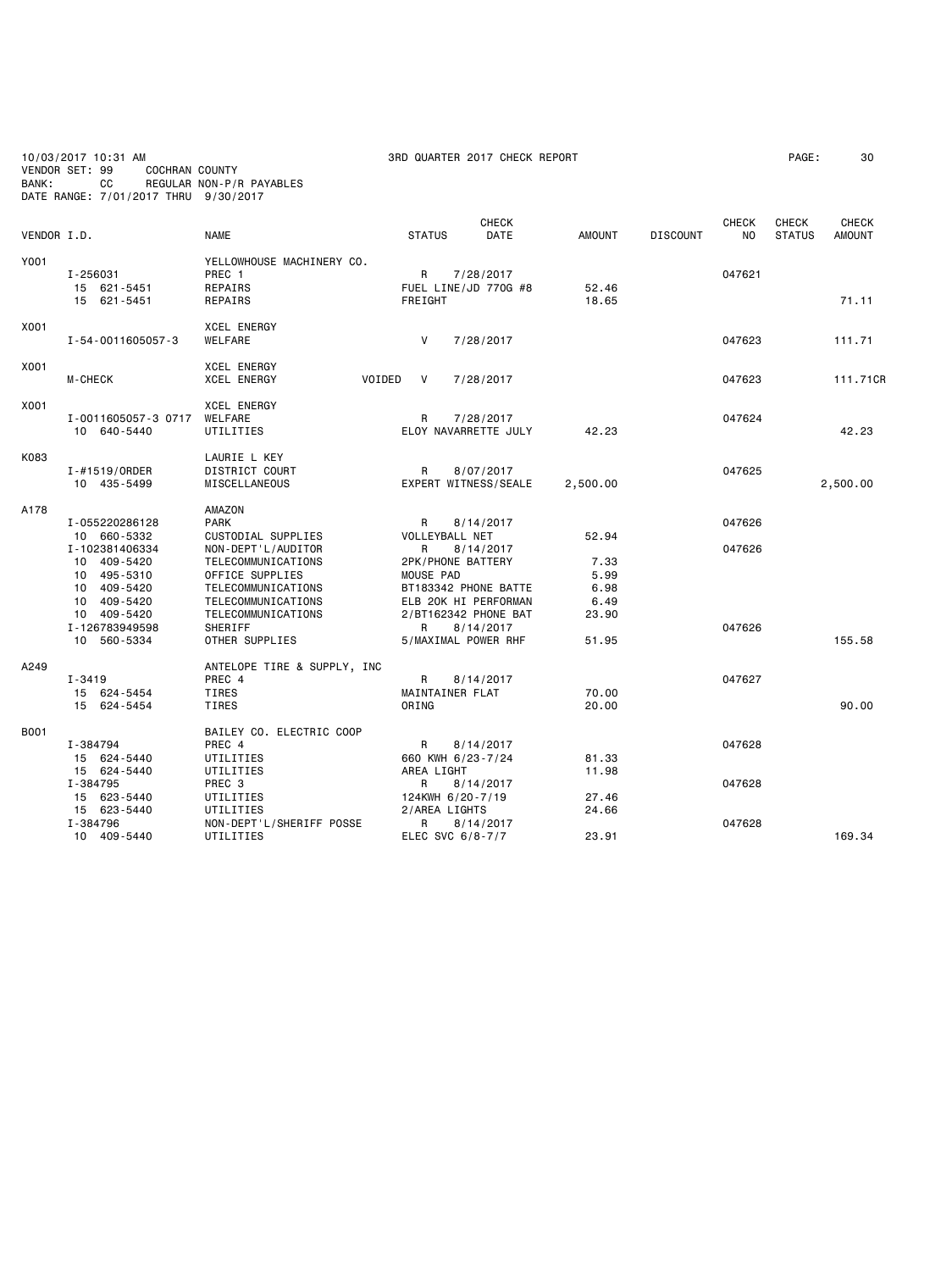10/03/2017 10:31 AM 3RD QUARTER 2017 CHECK REPORT PAGE: 31 VENDOR SET: 99 COCHRAN COUNTY BANK: CC REGULAR NON-P/R PAYABLES DATE RANGE: 7/01/2017 THRU 9/30/2017

| VENDOR I.D. |                                                                                                                                                                                                                                                                                                                                                             | <b>NAME</b>                                                                                                                                                                                                                                                                                           | <b>STATUS</b>                                                                                                                                                                                                                                                                                                                                                                                                    | <b>CHECK</b><br>DATE              | AMOUNT                                                                                                                                                                    | <b>DISCOUNT</b> | <b>CHECK</b><br>NO. | <b>CHECK</b><br><b>STATUS</b> | <b>CHECK</b><br><b>AMOUNT</b> |
|-------------|-------------------------------------------------------------------------------------------------------------------------------------------------------------------------------------------------------------------------------------------------------------------------------------------------------------------------------------------------------------|-------------------------------------------------------------------------------------------------------------------------------------------------------------------------------------------------------------------------------------------------------------------------------------------------------|------------------------------------------------------------------------------------------------------------------------------------------------------------------------------------------------------------------------------------------------------------------------------------------------------------------------------------------------------------------------------------------------------------------|-----------------------------------|---------------------------------------------------------------------------------------------------------------------------------------------------------------------------|-----------------|---------------------|-------------------------------|-------------------------------|
| B026        | $I - 3004$ 8/17<br>15 623-5440                                                                                                                                                                                                                                                                                                                              | BLEDSOE WATER SUPPLY CORP<br>PREC <sub>3</sub><br>UTILITIES                                                                                                                                                                                                                                           | R<br>890GL WATER JULY 17                                                                                                                                                                                                                                                                                                                                                                                         | 8/14/2017                         | 20.10                                                                                                                                                                     |                 | 047629              |                               | 20.10                         |
| B119        | I-ELEC LAW SEM'17<br>10 490-5427<br>490-5427<br>10<br>490-5427<br>10 <sup>1</sup><br>10 490-5427                                                                                                                                                                                                                                                            | CHERYL BUTLER<br><b>ELECTIONS</b><br>CONTINUING EDUCATION<br>CONTINUING EDUCATION<br>CONTINUING EDUCATION<br>CONTINUING EDUCATION                                                                                                                                                                     | R.<br>838 MI TO/FR AUSTIN<br>MEALS 7/30-8/1<br>LODGING TAX                                                                                                                                                                                                                                                                                                                                                       | 8/14/2017<br>3 NITES/DOUBLETREE @ | 448.33<br>60.24<br>423.00<br>63.45                                                                                                                                        |                 | 047630              |                               | 995.02                        |
| B214        | $I - R/B$ ST INSP#0069<br>15 623-5451                                                                                                                                                                                                                                                                                                                       | LARRY BIHL<br>PREC 3<br>REPAIRS                                                                                                                                                                                                                                                                       | R<br>RB STATE FEE/08 FORD                                                                                                                                                                                                                                                                                                                                                                                        | 8/14/2017                         | 7.50                                                                                                                                                                      |                 | 047631              |                               | 7.50                          |
| C007        | I-073117<br>10 650-5440<br>650-5440<br>10<br>650-5440<br>10<br>650-5440<br>10<br>652-5440<br>10<br>652-5440<br>10<br>652-5440<br>10<br>652-5440<br>10<br>662-5440<br>10<br>662-5440<br>10<br>10<br>662-5440<br>662-5440<br>10<br>510-5440<br>10<br>510-5440<br>10<br>510-5440<br>10<br>510-5440<br>10<br>15<br>621-5440<br>15<br>621-5440<br>15<br>621-5440 | CITY OF MORTON<br>LIB/MUS/ACT BLDG/CRHSE/PREC1<br>UTILITIES<br>UTILITIES<br>UTILITIES<br>UTILITIES<br>UTILITIES<br>UTILITIES<br>UTILITIES<br>UTILITIES<br>UTILITIES<br>UTILITIES<br>UTILITIES<br>UTILITIES<br>UTILITIES<br>UTILITIES<br>UTILITIES<br>UTILITIES<br>UTILITIES<br>UTILITIES<br>UTILITIES | R<br>LIBRARY GAS<br>LIBRARY WATER<br>LIBRARY GARBAGE<br>LIBRARY SEWER<br><b>MUSEUM GAS</b><br><b>MUSEUM WATER</b><br><b>MUSEUM GARBAGE</b><br><b>MUSEUM SEWER</b><br><b>ACTIVITY BLDG GAS</b><br>ACT. BLDG WATER<br>ACT. BLDG GARBAGE<br>ACT. BLDG SEWER<br><b>COURTHOUSE GAS</b><br><b>COURTHOUSE WATER</b><br><b>CRTHSE GARBAGE</b><br><b>COURTHOUSE SEWER</b><br>PREC 1 GAS<br>PREC 1 WATER<br>PREC 1 GARBAGE | 8/14/2017                         | 19.00<br>28.00<br>50.50<br>17.00<br>19.00<br>28.00<br>27.00<br>15.00<br>36.00<br>58.50<br>76.00<br>45.00<br>36.00<br>966.25<br>328.50<br>51.00<br>19.00<br>28.00<br>50.50 |                 | 047632              |                               | 1,898.25                      |
| C008        | $I - 409$ $7/17$<br>15 622-5440<br>622-5440<br>15<br>15<br>622-5440                                                                                                                                                                                                                                                                                         | CITY OF WHITEFACE<br>PREC <sub>2</sub><br>UTILITIES<br>UTILITIES<br>UTILITIES                                                                                                                                                                                                                         | R<br>GAS SVC 6/14-7/17<br><b>WATER SVC</b><br>GARBAGE SVC                                                                                                                                                                                                                                                                                                                                                        | 8/14/2017                         | 16.25<br>14.00<br>50.10                                                                                                                                                   |                 | 047633              |                               |                               |
|             | 15<br>622-5440                                                                                                                                                                                                                                                                                                                                              | UTILITIES                                                                                                                                                                                                                                                                                             | SEWER SVC                                                                                                                                                                                                                                                                                                                                                                                                        |                                   | 22.50                                                                                                                                                                     |                 |                     |                               | 102.85                        |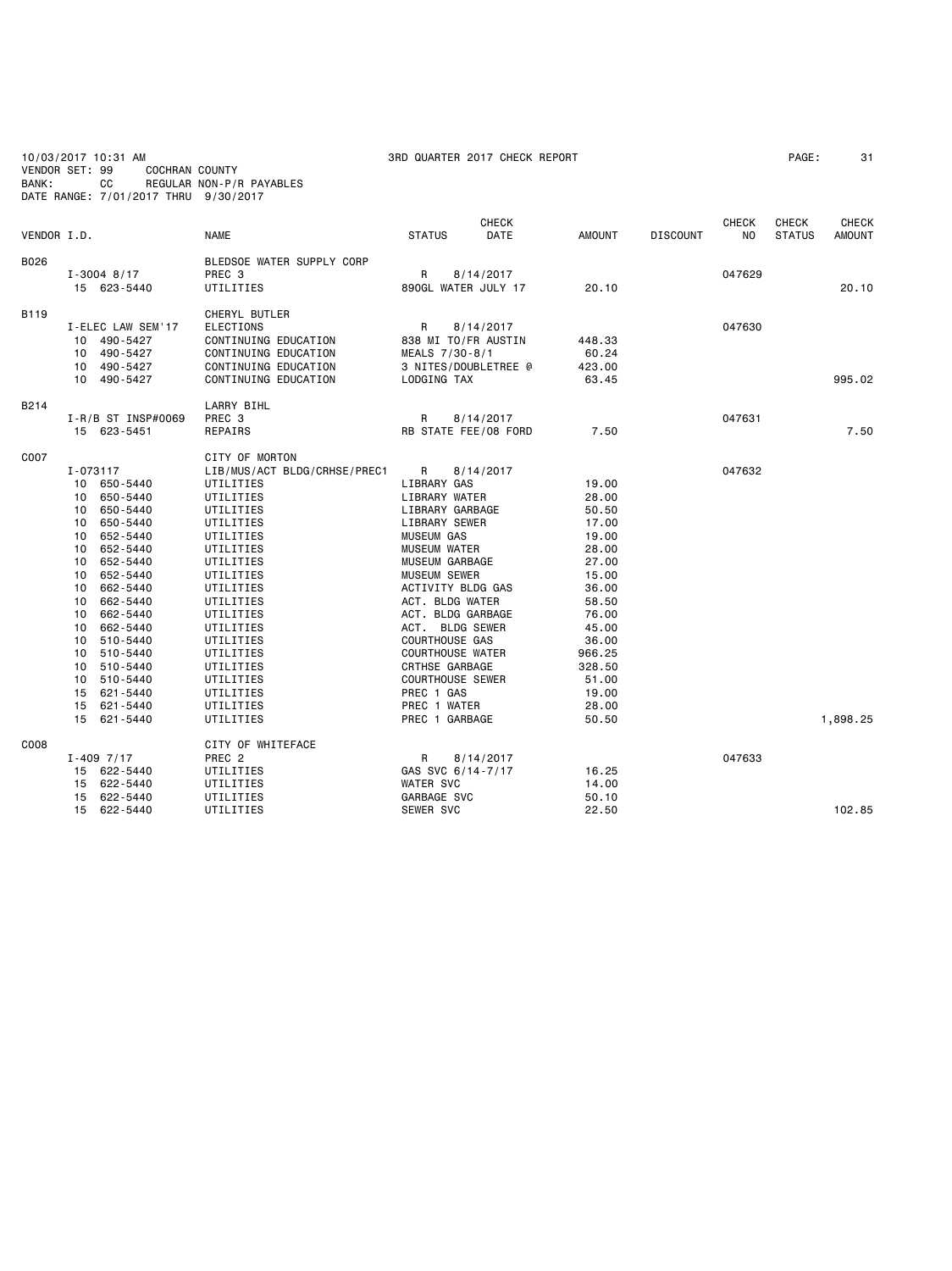10/03/2017 10:31 AM 3RD QUARTER 2017 CHECK REPORT PAGE: 32 VENDOR SET: 99 COCHRAN COUNTY BANK: CC REGULAR NON-P/R PAYABLES DATE RANGE: 7/01/2017 THRU 9/30/2017

| COX AUTO SUPPLY CO<br>PREC <sub>2</sub><br>047634<br>I-370486<br>8/14/2017<br>R<br>ROAD MATERIALS & SUPPLIES<br>4/BLUE SHOP TOWELS<br>15.96<br>15 622-5356<br>2.78<br>15 622-5356<br>ROAD MATERIALS & SUPPLIES<br>2/PAPER TOWELS<br>I-370538<br>PREC 4<br>R<br>8/14/2017<br>047634<br>15 624-5451<br><b>REPAIRS</b><br>2/MCRO CLAMP<br>1.78<br>15 624-5451<br>REPAIRS<br>2/38x2 NIPPLE<br>1.98<br>15 624-5451<br>REPAIRS<br>SHUT OFF VALVE<br>10.99<br>61.65<br>15 624-5451<br>REPAIRS<br>1CS/PENSOIL 5/20<br>I-370814<br>CONSTABLE<br>047634<br>R<br>8/14/2017<br>REARVIEW MIRROR<br>3.99<br>10 550-5451<br>REPAIR<br>I-371020<br>PREC 4<br>047634<br>8/14/2017<br>R<br>15 624-5356<br>ROAD MATERIALS & SUPPLIES<br>11.98<br>2/AIR FRESH<br>I-371231<br>PREC 4<br>8/14/2017<br>047634<br>R<br>15 624-5451<br>REPAIRS<br>12-V-PUMP<br>56.99<br>REPAIRS<br><b>FAUCET PASTE</b><br>2.79<br>15 624-5451<br>2.39<br><b>30AMP TEST CLIP</b><br>15 624-5451<br>REPAIRS<br>I-371683<br>PREC 3<br>8/14/2017<br>047634<br>R<br>15 623-5356<br>ROAD MATERIALS & SUPPLIES<br>2/CHOP SAW BLADE<br>16.98<br>15 623-5356<br>ROAD MATERIALS & SUPPLIES<br>5/CUT OFF WHL<br>8.45<br>I-371923<br>CONSTABLE<br>R<br>8/14/2017<br>047634<br>REPAIR<br>7/MOTORCRAFT 5W20<br>10 550-5451<br>48.23<br>18.99<br>10 550-5451<br>REPAIR<br>ELMNT ASY<br>6.29<br>10 550-5451<br>REPAIR<br>OIL FILTER<br>I-372228<br>PREC 4<br>R<br>047634<br>8/14/2017<br>15 624-5451<br>19.99<br>REPAIRS<br>DIESEL KLEEN<br>I-372516<br>PREC 1<br>047634<br>R<br>8/14/2017<br>22.98<br>15 621-5451<br>REPAIRS<br>AIR FILTER<br>6.98<br>15 621-5451<br>REPAIRS<br>OIL FILTER<br>23.95<br>REPAIRS<br>5/PENSOIL 5/30<br>15 621-5451<br>I-372525<br>PREC 1<br>047634<br>R<br>8/14/2017<br>ROAD MATERIALS & SUPPLIES<br>CUTTING BLADE<br>15 621-5356<br>2.99<br>15 621-5356<br>ROAD MATERIALS & SUPPLIES<br>DRY FLOOR ABSORB<br>7.99<br>I-372600<br>PREC 4<br>047634<br>8/14/2017<br>R<br>AIR FILTER<br>24.87<br>15 624-5451<br>REPAIRS<br><b>FILTER</b><br>6.49<br>15 624-5451<br>REPAIRS<br>I-372613<br>PREC 1<br>R<br>047634<br>8/14/2017<br>15 621-5356<br>ROAD MATERIALS & SUPPLIES<br>2/SPRAY BOTTLES<br>5.98<br>I-372816<br>047634<br><b>CEMETERY</b><br>R<br>8/14/2017<br>CUSTODIAL SUPPLIES<br>CABLE TIES<br>10.99<br>10 660-5332<br>10 660-5332<br><b>REPAIR REFILLS</b><br>9.99<br>CUSTODIAL SUPPLIES<br>7.19<br>10 660-5332<br>CUSTODIAL SUPPLIES<br><b>MASTER LOCK</b><br>422.61 | VENDOR I.D. | <b>NAME</b> | <b>STATUS</b> | <b>CHECK</b><br>DATE | AMOUNT | <b>DISCOUNT</b> | <b>CHECK</b><br>NO. | <b>CHECK</b><br><b>STATUS</b> | <b>CHECK</b><br><b>AMOUNT</b> |
|-------------------------------------------------------------------------------------------------------------------------------------------------------------------------------------------------------------------------------------------------------------------------------------------------------------------------------------------------------------------------------------------------------------------------------------------------------------------------------------------------------------------------------------------------------------------------------------------------------------------------------------------------------------------------------------------------------------------------------------------------------------------------------------------------------------------------------------------------------------------------------------------------------------------------------------------------------------------------------------------------------------------------------------------------------------------------------------------------------------------------------------------------------------------------------------------------------------------------------------------------------------------------------------------------------------------------------------------------------------------------------------------------------------------------------------------------------------------------------------------------------------------------------------------------------------------------------------------------------------------------------------------------------------------------------------------------------------------------------------------------------------------------------------------------------------------------------------------------------------------------------------------------------------------------------------------------------------------------------------------------------------------------------------------------------------------------------------------------------------------------------------------------------------------------------------------------------------------------------------------------------------------------------------------------------------------------------------------------------------------------------------------------------------------------------------------------|-------------|-------------|---------------|----------------------|--------|-----------------|---------------------|-------------------------------|-------------------------------|
|                                                                                                                                                                                                                                                                                                                                                                                                                                                                                                                                                                                                                                                                                                                                                                                                                                                                                                                                                                                                                                                                                                                                                                                                                                                                                                                                                                                                                                                                                                                                                                                                                                                                                                                                                                                                                                                                                                                                                                                                                                                                                                                                                                                                                                                                                                                                                                                                                                                 | C035        |             |               |                      |        |                 |                     |                               |                               |
|                                                                                                                                                                                                                                                                                                                                                                                                                                                                                                                                                                                                                                                                                                                                                                                                                                                                                                                                                                                                                                                                                                                                                                                                                                                                                                                                                                                                                                                                                                                                                                                                                                                                                                                                                                                                                                                                                                                                                                                                                                                                                                                                                                                                                                                                                                                                                                                                                                                 |             |             |               |                      |        |                 |                     |                               |                               |
|                                                                                                                                                                                                                                                                                                                                                                                                                                                                                                                                                                                                                                                                                                                                                                                                                                                                                                                                                                                                                                                                                                                                                                                                                                                                                                                                                                                                                                                                                                                                                                                                                                                                                                                                                                                                                                                                                                                                                                                                                                                                                                                                                                                                                                                                                                                                                                                                                                                 |             |             |               |                      |        |                 |                     |                               |                               |
|                                                                                                                                                                                                                                                                                                                                                                                                                                                                                                                                                                                                                                                                                                                                                                                                                                                                                                                                                                                                                                                                                                                                                                                                                                                                                                                                                                                                                                                                                                                                                                                                                                                                                                                                                                                                                                                                                                                                                                                                                                                                                                                                                                                                                                                                                                                                                                                                                                                 |             |             |               |                      |        |                 |                     |                               |                               |
|                                                                                                                                                                                                                                                                                                                                                                                                                                                                                                                                                                                                                                                                                                                                                                                                                                                                                                                                                                                                                                                                                                                                                                                                                                                                                                                                                                                                                                                                                                                                                                                                                                                                                                                                                                                                                                                                                                                                                                                                                                                                                                                                                                                                                                                                                                                                                                                                                                                 |             |             |               |                      |        |                 |                     |                               |                               |
|                                                                                                                                                                                                                                                                                                                                                                                                                                                                                                                                                                                                                                                                                                                                                                                                                                                                                                                                                                                                                                                                                                                                                                                                                                                                                                                                                                                                                                                                                                                                                                                                                                                                                                                                                                                                                                                                                                                                                                                                                                                                                                                                                                                                                                                                                                                                                                                                                                                 |             |             |               |                      |        |                 |                     |                               |                               |
|                                                                                                                                                                                                                                                                                                                                                                                                                                                                                                                                                                                                                                                                                                                                                                                                                                                                                                                                                                                                                                                                                                                                                                                                                                                                                                                                                                                                                                                                                                                                                                                                                                                                                                                                                                                                                                                                                                                                                                                                                                                                                                                                                                                                                                                                                                                                                                                                                                                 |             |             |               |                      |        |                 |                     |                               |                               |
|                                                                                                                                                                                                                                                                                                                                                                                                                                                                                                                                                                                                                                                                                                                                                                                                                                                                                                                                                                                                                                                                                                                                                                                                                                                                                                                                                                                                                                                                                                                                                                                                                                                                                                                                                                                                                                                                                                                                                                                                                                                                                                                                                                                                                                                                                                                                                                                                                                                 |             |             |               |                      |        |                 |                     |                               |                               |
|                                                                                                                                                                                                                                                                                                                                                                                                                                                                                                                                                                                                                                                                                                                                                                                                                                                                                                                                                                                                                                                                                                                                                                                                                                                                                                                                                                                                                                                                                                                                                                                                                                                                                                                                                                                                                                                                                                                                                                                                                                                                                                                                                                                                                                                                                                                                                                                                                                                 |             |             |               |                      |        |                 |                     |                               |                               |
|                                                                                                                                                                                                                                                                                                                                                                                                                                                                                                                                                                                                                                                                                                                                                                                                                                                                                                                                                                                                                                                                                                                                                                                                                                                                                                                                                                                                                                                                                                                                                                                                                                                                                                                                                                                                                                                                                                                                                                                                                                                                                                                                                                                                                                                                                                                                                                                                                                                 |             |             |               |                      |        |                 |                     |                               |                               |
|                                                                                                                                                                                                                                                                                                                                                                                                                                                                                                                                                                                                                                                                                                                                                                                                                                                                                                                                                                                                                                                                                                                                                                                                                                                                                                                                                                                                                                                                                                                                                                                                                                                                                                                                                                                                                                                                                                                                                                                                                                                                                                                                                                                                                                                                                                                                                                                                                                                 |             |             |               |                      |        |                 |                     |                               |                               |
|                                                                                                                                                                                                                                                                                                                                                                                                                                                                                                                                                                                                                                                                                                                                                                                                                                                                                                                                                                                                                                                                                                                                                                                                                                                                                                                                                                                                                                                                                                                                                                                                                                                                                                                                                                                                                                                                                                                                                                                                                                                                                                                                                                                                                                                                                                                                                                                                                                                 |             |             |               |                      |        |                 |                     |                               |                               |
|                                                                                                                                                                                                                                                                                                                                                                                                                                                                                                                                                                                                                                                                                                                                                                                                                                                                                                                                                                                                                                                                                                                                                                                                                                                                                                                                                                                                                                                                                                                                                                                                                                                                                                                                                                                                                                                                                                                                                                                                                                                                                                                                                                                                                                                                                                                                                                                                                                                 |             |             |               |                      |        |                 |                     |                               |                               |
|                                                                                                                                                                                                                                                                                                                                                                                                                                                                                                                                                                                                                                                                                                                                                                                                                                                                                                                                                                                                                                                                                                                                                                                                                                                                                                                                                                                                                                                                                                                                                                                                                                                                                                                                                                                                                                                                                                                                                                                                                                                                                                                                                                                                                                                                                                                                                                                                                                                 |             |             |               |                      |        |                 |                     |                               |                               |
|                                                                                                                                                                                                                                                                                                                                                                                                                                                                                                                                                                                                                                                                                                                                                                                                                                                                                                                                                                                                                                                                                                                                                                                                                                                                                                                                                                                                                                                                                                                                                                                                                                                                                                                                                                                                                                                                                                                                                                                                                                                                                                                                                                                                                                                                                                                                                                                                                                                 |             |             |               |                      |        |                 |                     |                               |                               |
|                                                                                                                                                                                                                                                                                                                                                                                                                                                                                                                                                                                                                                                                                                                                                                                                                                                                                                                                                                                                                                                                                                                                                                                                                                                                                                                                                                                                                                                                                                                                                                                                                                                                                                                                                                                                                                                                                                                                                                                                                                                                                                                                                                                                                                                                                                                                                                                                                                                 |             |             |               |                      |        |                 |                     |                               |                               |
|                                                                                                                                                                                                                                                                                                                                                                                                                                                                                                                                                                                                                                                                                                                                                                                                                                                                                                                                                                                                                                                                                                                                                                                                                                                                                                                                                                                                                                                                                                                                                                                                                                                                                                                                                                                                                                                                                                                                                                                                                                                                                                                                                                                                                                                                                                                                                                                                                                                 |             |             |               |                      |        |                 |                     |                               |                               |
|                                                                                                                                                                                                                                                                                                                                                                                                                                                                                                                                                                                                                                                                                                                                                                                                                                                                                                                                                                                                                                                                                                                                                                                                                                                                                                                                                                                                                                                                                                                                                                                                                                                                                                                                                                                                                                                                                                                                                                                                                                                                                                                                                                                                                                                                                                                                                                                                                                                 |             |             |               |                      |        |                 |                     |                               |                               |
|                                                                                                                                                                                                                                                                                                                                                                                                                                                                                                                                                                                                                                                                                                                                                                                                                                                                                                                                                                                                                                                                                                                                                                                                                                                                                                                                                                                                                                                                                                                                                                                                                                                                                                                                                                                                                                                                                                                                                                                                                                                                                                                                                                                                                                                                                                                                                                                                                                                 |             |             |               |                      |        |                 |                     |                               |                               |
|                                                                                                                                                                                                                                                                                                                                                                                                                                                                                                                                                                                                                                                                                                                                                                                                                                                                                                                                                                                                                                                                                                                                                                                                                                                                                                                                                                                                                                                                                                                                                                                                                                                                                                                                                                                                                                                                                                                                                                                                                                                                                                                                                                                                                                                                                                                                                                                                                                                 |             |             |               |                      |        |                 |                     |                               |                               |
|                                                                                                                                                                                                                                                                                                                                                                                                                                                                                                                                                                                                                                                                                                                                                                                                                                                                                                                                                                                                                                                                                                                                                                                                                                                                                                                                                                                                                                                                                                                                                                                                                                                                                                                                                                                                                                                                                                                                                                                                                                                                                                                                                                                                                                                                                                                                                                                                                                                 |             |             |               |                      |        |                 |                     |                               |                               |
|                                                                                                                                                                                                                                                                                                                                                                                                                                                                                                                                                                                                                                                                                                                                                                                                                                                                                                                                                                                                                                                                                                                                                                                                                                                                                                                                                                                                                                                                                                                                                                                                                                                                                                                                                                                                                                                                                                                                                                                                                                                                                                                                                                                                                                                                                                                                                                                                                                                 |             |             |               |                      |        |                 |                     |                               |                               |
|                                                                                                                                                                                                                                                                                                                                                                                                                                                                                                                                                                                                                                                                                                                                                                                                                                                                                                                                                                                                                                                                                                                                                                                                                                                                                                                                                                                                                                                                                                                                                                                                                                                                                                                                                                                                                                                                                                                                                                                                                                                                                                                                                                                                                                                                                                                                                                                                                                                 |             |             |               |                      |        |                 |                     |                               |                               |
|                                                                                                                                                                                                                                                                                                                                                                                                                                                                                                                                                                                                                                                                                                                                                                                                                                                                                                                                                                                                                                                                                                                                                                                                                                                                                                                                                                                                                                                                                                                                                                                                                                                                                                                                                                                                                                                                                                                                                                                                                                                                                                                                                                                                                                                                                                                                                                                                                                                 |             |             |               |                      |        |                 |                     |                               |                               |
|                                                                                                                                                                                                                                                                                                                                                                                                                                                                                                                                                                                                                                                                                                                                                                                                                                                                                                                                                                                                                                                                                                                                                                                                                                                                                                                                                                                                                                                                                                                                                                                                                                                                                                                                                                                                                                                                                                                                                                                                                                                                                                                                                                                                                                                                                                                                                                                                                                                 |             |             |               |                      |        |                 |                     |                               |                               |
|                                                                                                                                                                                                                                                                                                                                                                                                                                                                                                                                                                                                                                                                                                                                                                                                                                                                                                                                                                                                                                                                                                                                                                                                                                                                                                                                                                                                                                                                                                                                                                                                                                                                                                                                                                                                                                                                                                                                                                                                                                                                                                                                                                                                                                                                                                                                                                                                                                                 |             |             |               |                      |        |                 |                     |                               |                               |
|                                                                                                                                                                                                                                                                                                                                                                                                                                                                                                                                                                                                                                                                                                                                                                                                                                                                                                                                                                                                                                                                                                                                                                                                                                                                                                                                                                                                                                                                                                                                                                                                                                                                                                                                                                                                                                                                                                                                                                                                                                                                                                                                                                                                                                                                                                                                                                                                                                                 |             |             |               |                      |        |                 |                     |                               |                               |
|                                                                                                                                                                                                                                                                                                                                                                                                                                                                                                                                                                                                                                                                                                                                                                                                                                                                                                                                                                                                                                                                                                                                                                                                                                                                                                                                                                                                                                                                                                                                                                                                                                                                                                                                                                                                                                                                                                                                                                                                                                                                                                                                                                                                                                                                                                                                                                                                                                                 |             |             |               |                      |        |                 |                     |                               |                               |
|                                                                                                                                                                                                                                                                                                                                                                                                                                                                                                                                                                                                                                                                                                                                                                                                                                                                                                                                                                                                                                                                                                                                                                                                                                                                                                                                                                                                                                                                                                                                                                                                                                                                                                                                                                                                                                                                                                                                                                                                                                                                                                                                                                                                                                                                                                                                                                                                                                                 |             |             |               |                      |        |                 |                     |                               |                               |
|                                                                                                                                                                                                                                                                                                                                                                                                                                                                                                                                                                                                                                                                                                                                                                                                                                                                                                                                                                                                                                                                                                                                                                                                                                                                                                                                                                                                                                                                                                                                                                                                                                                                                                                                                                                                                                                                                                                                                                                                                                                                                                                                                                                                                                                                                                                                                                                                                                                 |             |             |               |                      |        |                 |                     |                               |                               |
|                                                                                                                                                                                                                                                                                                                                                                                                                                                                                                                                                                                                                                                                                                                                                                                                                                                                                                                                                                                                                                                                                                                                                                                                                                                                                                                                                                                                                                                                                                                                                                                                                                                                                                                                                                                                                                                                                                                                                                                                                                                                                                                                                                                                                                                                                                                                                                                                                                                 |             |             |               |                      |        |                 |                     |                               |                               |
|                                                                                                                                                                                                                                                                                                                                                                                                                                                                                                                                                                                                                                                                                                                                                                                                                                                                                                                                                                                                                                                                                                                                                                                                                                                                                                                                                                                                                                                                                                                                                                                                                                                                                                                                                                                                                                                                                                                                                                                                                                                                                                                                                                                                                                                                                                                                                                                                                                                 |             |             |               |                      |        |                 |                     |                               |                               |
|                                                                                                                                                                                                                                                                                                                                                                                                                                                                                                                                                                                                                                                                                                                                                                                                                                                                                                                                                                                                                                                                                                                                                                                                                                                                                                                                                                                                                                                                                                                                                                                                                                                                                                                                                                                                                                                                                                                                                                                                                                                                                                                                                                                                                                                                                                                                                                                                                                                 |             |             |               |                      |        |                 |                     |                               |                               |
|                                                                                                                                                                                                                                                                                                                                                                                                                                                                                                                                                                                                                                                                                                                                                                                                                                                                                                                                                                                                                                                                                                                                                                                                                                                                                                                                                                                                                                                                                                                                                                                                                                                                                                                                                                                                                                                                                                                                                                                                                                                                                                                                                                                                                                                                                                                                                                                                                                                 |             |             |               |                      |        |                 |                     |                               |                               |
|                                                                                                                                                                                                                                                                                                                                                                                                                                                                                                                                                                                                                                                                                                                                                                                                                                                                                                                                                                                                                                                                                                                                                                                                                                                                                                                                                                                                                                                                                                                                                                                                                                                                                                                                                                                                                                                                                                                                                                                                                                                                                                                                                                                                                                                                                                                                                                                                                                                 |             |             |               |                      |        |                 |                     |                               |                               |
|                                                                                                                                                                                                                                                                                                                                                                                                                                                                                                                                                                                                                                                                                                                                                                                                                                                                                                                                                                                                                                                                                                                                                                                                                                                                                                                                                                                                                                                                                                                                                                                                                                                                                                                                                                                                                                                                                                                                                                                                                                                                                                                                                                                                                                                                                                                                                                                                                                                 |             |             |               |                      |        |                 |                     |                               |                               |
|                                                                                                                                                                                                                                                                                                                                                                                                                                                                                                                                                                                                                                                                                                                                                                                                                                                                                                                                                                                                                                                                                                                                                                                                                                                                                                                                                                                                                                                                                                                                                                                                                                                                                                                                                                                                                                                                                                                                                                                                                                                                                                                                                                                                                                                                                                                                                                                                                                                 |             |             |               |                      |        |                 |                     |                               |                               |
|                                                                                                                                                                                                                                                                                                                                                                                                                                                                                                                                                                                                                                                                                                                                                                                                                                                                                                                                                                                                                                                                                                                                                                                                                                                                                                                                                                                                                                                                                                                                                                                                                                                                                                                                                                                                                                                                                                                                                                                                                                                                                                                                                                                                                                                                                                                                                                                                                                                 |             |             |               |                      |        |                 |                     |                               |                               |
|                                                                                                                                                                                                                                                                                                                                                                                                                                                                                                                                                                                                                                                                                                                                                                                                                                                                                                                                                                                                                                                                                                                                                                                                                                                                                                                                                                                                                                                                                                                                                                                                                                                                                                                                                                                                                                                                                                                                                                                                                                                                                                                                                                                                                                                                                                                                                                                                                                                 |             |             |               |                      |        |                 |                     |                               |                               |
|                                                                                                                                                                                                                                                                                                                                                                                                                                                                                                                                                                                                                                                                                                                                                                                                                                                                                                                                                                                                                                                                                                                                                                                                                                                                                                                                                                                                                                                                                                                                                                                                                                                                                                                                                                                                                                                                                                                                                                                                                                                                                                                                                                                                                                                                                                                                                                                                                                                 |             |             |               |                      |        |                 |                     |                               |                               |
|                                                                                                                                                                                                                                                                                                                                                                                                                                                                                                                                                                                                                                                                                                                                                                                                                                                                                                                                                                                                                                                                                                                                                                                                                                                                                                                                                                                                                                                                                                                                                                                                                                                                                                                                                                                                                                                                                                                                                                                                                                                                                                                                                                                                                                                                                                                                                                                                                                                 |             |             |               |                      |        |                 |                     |                               |                               |
|                                                                                                                                                                                                                                                                                                                                                                                                                                                                                                                                                                                                                                                                                                                                                                                                                                                                                                                                                                                                                                                                                                                                                                                                                                                                                                                                                                                                                                                                                                                                                                                                                                                                                                                                                                                                                                                                                                                                                                                                                                                                                                                                                                                                                                                                                                                                                                                                                                                 |             |             |               |                      |        |                 |                     |                               |                               |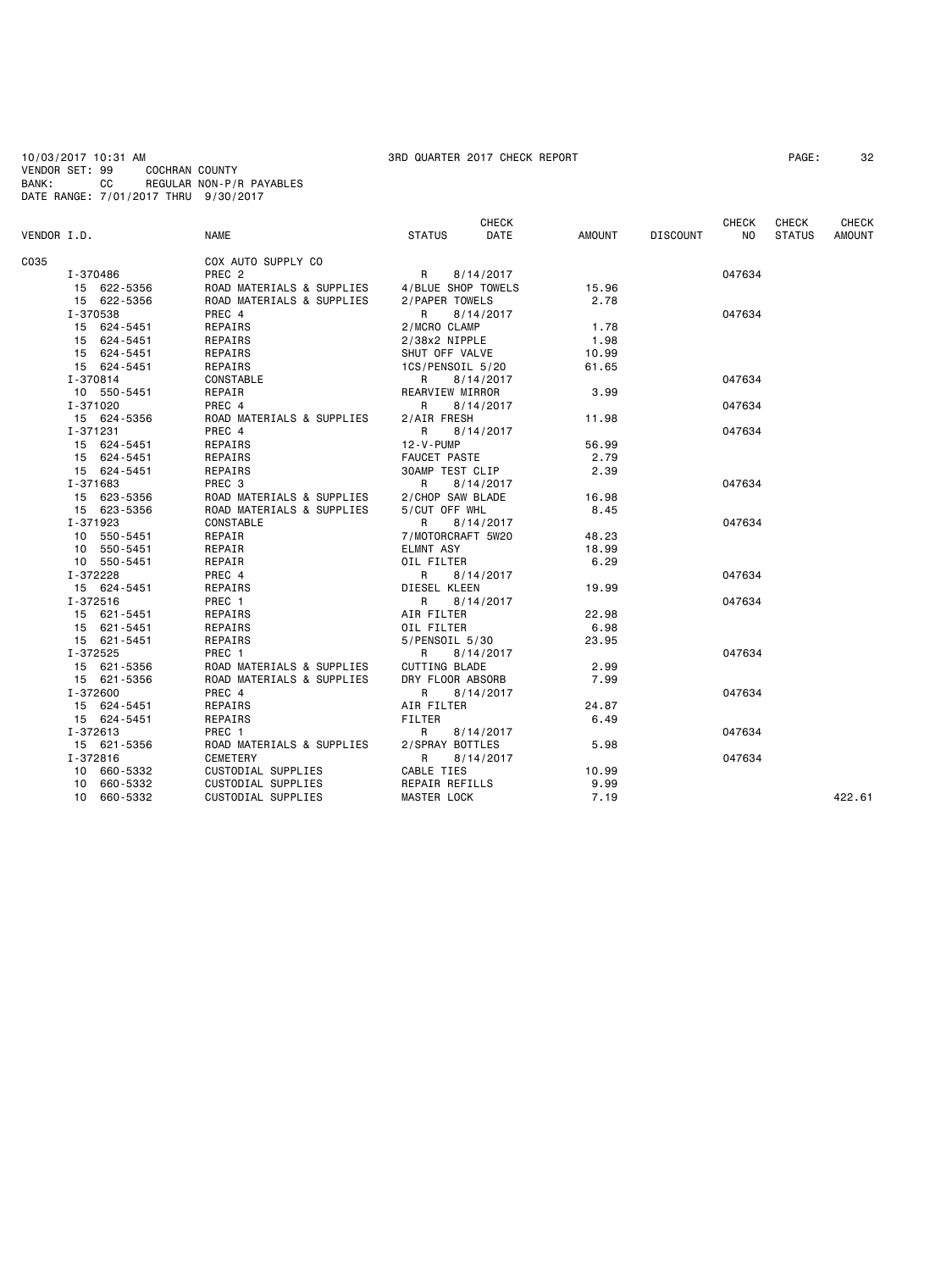10/03/2017 10:31 AM 3RD QUARTER 2017 CHECK REPORT PAGE: 33 VENDOR SET: 99 COCHRAN COUNTY BANK: CC REGULAR NON-P/R PAYABLES DATE RANGE: 7/01/2017 THRU 9/30/2017

|             |                    |                                              | <b>CHECK</b>           |               |                 | <b>CHECK</b> | <b>CHECK</b>  | <b>CHECK</b>  |
|-------------|--------------------|----------------------------------------------|------------------------|---------------|-----------------|--------------|---------------|---------------|
| VENDOR I.D. |                    | <b>NAME</b>                                  | DATE<br><b>STATUS</b>  | <b>AMOUNT</b> | <b>DISCOUNT</b> | NO.          | <b>STATUS</b> | <b>AMOUNT</b> |
| C064        |                    | CITY OF MORTON F D                           |                        |               |                 |              |               |               |
|             | I-JUL 2017         | PUBLIC SAFETY*OTHER                          | 8/14/2017<br>R         |               |                 | 047636       |               |               |
|             | 10<br>580-5414     | FIRE PROTECTION CONTRACTS                    | MTR ASSIST SH214/FM1   |               |                 |              |               |               |
|             | 10 580-5414        | FIRE PROTECTION CONTRACTS                    | S214/CR240; GRASS 7/3  | 350.00        |                 |              |               |               |
|             | 10 580-5414        | FIRE PROTECTION CONTRACTS                    | W FM1585/CR105, GRASS  | 350.00        |                 |              |               |               |
|             | 10 580-5414        | FIRE PROTECTION CONTRACTS                    | N 214/FM597, GRASS 7/  | 350.00        |                 |              |               |               |
|             | 580-5414<br>10     | FIRE PROTECTION CONTRACTS                    | S 214/1585, CURVES; GR | 350.00        |                 |              |               |               |
|             | 10 580-5414        | FIRE PROTECTION CONTRACTS                    | E 1585/CR197, GRASS 7  | 350.00        |                 |              |               |               |
|             | 10 580-5414        | FIRE PROTECTION CONTRACTS                    | W SH125/FM1169;FIRE    | 350.00        |                 |              |               |               |
|             | I-JUN 2017         | PUBLIC SAFETY*OTHER                          | 8/14/2017<br>R         |               |                 | 047636       |               |               |
|             | 10<br>580-5414     | FIRE PROTECTION CONTRACTS                    | CR130/FM2195, GRASS 6  | 350.00        |                 |              |               |               |
|             | 10 580-5414        | FIRE PROTECTION CONTRACTS                    | 2100BK S1780, GRASS 6  | 350.00        |                 |              |               |               |
|             | 10 580-5414        | FIRE PROTECTION CONTRACTS                    |                        | 350.00        |                 |              |               |               |
|             | 10                 | FIRE PROTECTION CONTRACTS                    | 1585/1780, GRASS; NOT  | 350.00        |                 |              |               |               |
|             | 580-5414           | FIRE PROTECTION CONTRACTS                    | 3238 FM596, CAR 6/22   | 350.00        |                 |              |               |               |
|             | 10 580-5414<br>10  |                                              | 700BK CR45, GRASS 6/2  |               |                 |              |               |               |
|             | 580-5414           | FIRE PROTECTION CONTRACTS                    | 2500BK 1780, GRASS 6/  | 350.00        |                 |              |               | 4,200.00      |
| C084        |                    | CLERK, SEVENTH COURT OF APPEAL               |                        |               |                 |              |               |               |
|             | I-JULY 17          | STATE FEES                                   | R<br>8/14/2017         |               |                 | 047637       |               |               |
|             | 000-2379.002<br>90 | 7th Crt of Appeal Gov't22.2081COUNTY COURT   |                        | 5.00          |                 |              |               |               |
|             | 90<br>000-2379.002 | 7th Crt of Appeal Gov't22.2081DISTRICT COURT |                        | 10.00         |                 |              |               | 15.00         |
| C379        |                    | CHS, INC.                                    |                        |               |                 |              |               |               |
|             | I-FK2 IL9954       | PREC <sub>2</sub>                            | R<br>8/14/2017         |               |                 | 047638       |               |               |
|             | 15 622-5356        | ROAD MATERIALS & SUPPLIES                    | 2.5GL/SITKA HERBACID   | 50.00         |                 |              |               | 50.00         |
| C392        |                    | CONDUENT GOVERNMENT RECORDS SV               |                        |               |                 |              |               |               |
|             | I-1391318          | CO/DIST CLERK                                | R<br>8/14/2017         |               |                 | 047639       |               |               |
|             | 10 403-5416        | FILMING & INDEXING                           | 20/20 LAND REC         | 1,250.00      |                 |              |               |               |
|             | 10 403-5416        | FILMING & INDEXING                           | FREIGHT                | 14.10         |                 |              |               | 1,264.10      |
| D001        |                    | DACO FIRE EQUIPMENT                          |                        |               |                 |              |               |               |
|             | $I - 15199$        | JAIL                                         | R<br>8/14/2017         |               |                 | 047640       |               |               |
|             | 10 512-5499        | MISCELLANEOUS                                | 3/5# RECHARGE          | 81.00         |                 |              |               | 81.00         |
|             |                    |                                              |                        |               |                 |              |               |               |
| D048        |                    | DATA-LINE OFFICE SYSTEMS                     |                        |               |                 |              |               |               |
|             | I-IN70016          | LIBRARY                                      | R<br>8/14/2017         |               |                 | 047641       |               |               |
|             | 10 650-5411        | MAINTENANCE CONTRACTS                        | COPIER MAINT 7/21-8/   | 37.50         |                 |              |               |               |
|             | 10 650-5411        | MAINTENANCE CONTRACTS                        | 108 COLOR COPIES 6/2   | 10.80         |                 |              |               |               |
|             | I-IN70536          | <b>EXTENSION SVC</b>                         | R<br>8/14/2017         |               |                 | 047641       |               |               |
|             | 10 665-5411        | MAINTENANCE CONTRACTS                        | COPIER MAINT 8/5-9/4   | 30.00         |                 |              |               | 78.30         |
| D196        |                    | JORGE DE LA CRUZ, SHERIFF                    |                        |               |                 |              |               |               |
|             | I-072617           | JAIL                                         | R<br>8/14/2017         |               |                 | 047642       |               |               |
|             | 10 512-5499        | MISCELLANEOUS                                | MEALS/TRNSPRT REYES    | 14.22         |                 |              |               |               |
|             | 10 512-5333        | FOOD-PRISONERS                               | BUTTER/ALLSUP'S 7/20   | 2.39          |                 |              |               |               |
|             | 512-5333<br>10     | FOOD-PRISONERS                               | 1GL ALLSUP'S MILK 6/   | 3.49          |                 |              |               |               |
|             | 10<br>512-5333     | FOOD-PRISONERS                               | ALLSUP'S BREAD 6/10    | 0.89          |                 |              |               |               |
|             |                    |                                              |                        |               |                 |              |               |               |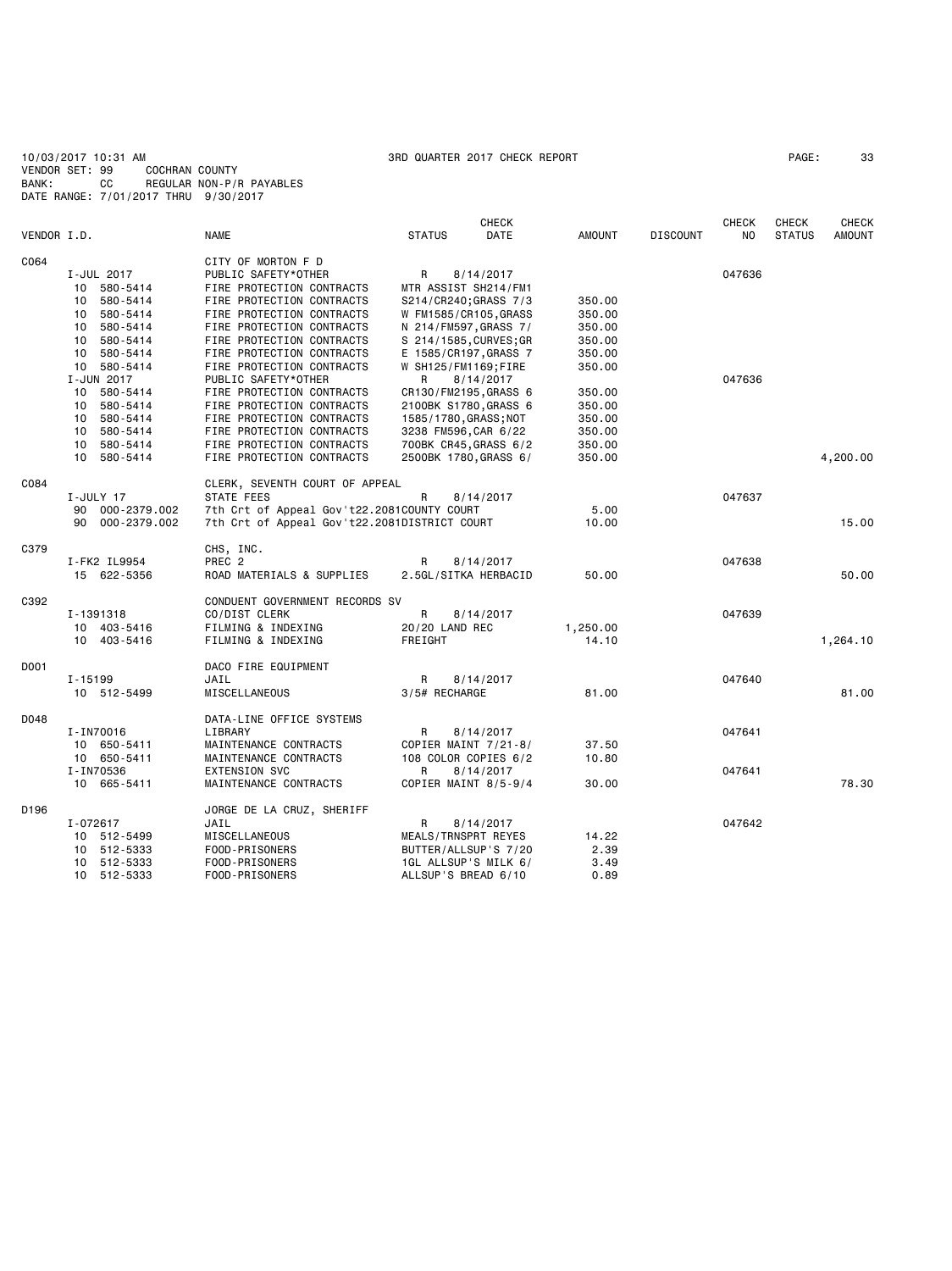10/03/2017 10:31 AM 3RD QUARTER 2017 CHECK REPORT PAGE: 34 VENDOR SET: 99 COCHRAN COUNTY BANK: CC REGULAR NON-P/R PAYABLES DATE RANGE: 7/01/2017 THRU 9/30/2017

|             |                 |             |                           | <b>CHECK</b>          |                        |        |                 | <b>CHECK</b> | CHECK         | <b>CHECK</b> |
|-------------|-----------------|-------------|---------------------------|-----------------------|------------------------|--------|-----------------|--------------|---------------|--------------|
| VENDOR I.D. |                 |             | <b>NAME</b>               | <b>STATUS</b>         | DATE                   | AMOUNT | <b>DISCOUNT</b> | NO           | <b>STATUS</b> | AMOUNT       |
| D196        |                 |             | JORGE DE LA CRUZ, SHERIFF | *CONTINUED*           |                        |        |                 |              |               |              |
|             |                 | I-072617    | JAIL                      | R                     | 8/14/2017              |        |                 | 047642       |               |              |
|             |                 | 10 512-5333 | FOOD-PRISONERS            |                       | 1GL ALLSUP'S MILK 6/   | 3.49   |                 |              |               |              |
|             |                 | 10 512-5333 | FOOD-PRISONERS            |                       | BANANAS/ALLSUP'S 7/2   | 0.50   |                 |              |               |              |
|             |                 | 10 512-5333 | FOOD-PRISONERS            |                       | 1GL ALLSUP'S MILK 7/   | 3.49   |                 |              |               |              |
|             |                 | 10 512-5333 | FOOD-PRISONERS            |                       | TOMATOES/ALLSUP'S 7/   | 1.98   |                 |              |               |              |
|             | 10              | 512-5333    | FOOD-PRISONERS            | 2PK ONIONS/ALLSUP'S   |                        | 0.99   |                 |              |               |              |
|             | 10              | 512-5333    | FOOD-PRISONERS            |                       | JALAPENOS/ALLSUP'S 7   | 0.50   |                 |              |               |              |
|             |                 | 10 512-5333 | FOOD-PRISONERS            | FRUIT/FAM \$7/25      |                        | 3.00   |                 |              |               |              |
|             |                 | 10 512-5333 | FOOD-PRISONERS            |                       | 3 PK TORTILLAS/ALLSU   | 4.17   |                 |              |               |              |
|             |                 | 10 512-5333 | FOOD-PRISONERS            |                       | LETTUCE/ALLSUP'S 7/2   | 1.59   |                 |              |               |              |
|             |                 | 10 512-5333 | FOOD-PRISONERS            |                       | 2 PK TOSTADAS/ALLSUP   | 4.98   |                 |              |               | 45.68        |
| D196        |                 |             | JORGE DE LA CRUZ, SHERIFF |                       |                        |        |                 |              |               |              |
|             |                 | I-081117    | JAIL                      | R                     | 8/14/2017              |        |                 | 047643       |               |              |
|             |                 | 10 512-5333 | FOOD-PRISONERS            |                       | POTATO CHIPS/FAM \$ 8  | 3.50   |                 |              |               |              |
|             |                 | 10 512-5333 | FOOD-PRISONERS            |                       | 3 MARGARINE, FAM \$ 7/ | 3.75   |                 |              |               |              |
|             |                 | 10 512-5333 | FOOD-PRISONERS            |                       | 2 APPLESAUCE, FAM \$7  | 4.00   |                 |              |               |              |
|             | 10              | 512-5333    | FOOD-PRISONERS            |                       | VAN PUDDING, FAM \$ 8/ | 1.00   |                 |              |               |              |
|             |                 | 10 512-5333 | FOOD-PRISONERS            | VAN WAFER, FAM \$ 8/4 |                        | 1.00   |                 |              |               |              |
|             | 10              | 512-5333    | FOOD-PRISONERS            | 2 PINTO BEANS, FAM \$ |                        | 1.70   |                 |              |               |              |
|             |                 | 10 512-5333 | FOOD-PRISONERS            | RICE, FAM \$8/4       |                        | 4.25   |                 |              |               |              |
|             | 10              | 512-5333    | FOOD-PRISONERS            |                       | PARTY WINGS, FAM \$ 8/ | 5.00   |                 |              |               |              |
|             |                 | 10 512-5333 | FOOD-PRISONERS            |                       | GR BEEF, ALLSUP'S 8/1  | 3.79   |                 |              |               |              |
|             |                 | 10 512-5333 | FOOD-PRISONERS            |                       | MEAT FRANKS, FAM \$ 8/ | 2.50   |                 |              |               |              |
|             |                 | 10 512-5333 | FOOD-PRISONERS            | CHIPS, FAM $$8/2$     |                        | 5.25   |                 |              |               |              |
|             |                 | 10 512-5333 | FOOD-PRISONERS            | 2DZ EGGS, FAM \$ 8/2  |                        | 3.30   |                 |              |               |              |
|             |                 | 10 512-5333 | FOOD-PRISONERS            |                       | 1GL ALLSUP'S MILK 8/   | 3.49   |                 |              |               |              |
|             | 10              | 512-5333    | FOOD-PRISONERS            |                       | JALAPENOS, ALLSUP'S 8  | 3.70   |                 |              |               |              |
|             |                 | 10 512-5333 | FOOD-PRISONERS            | EGGS, ALLSUP'S 7/30   |                        | 1.29   |                 |              |               |              |
|             |                 | 10 512-5333 | FOOD-PRISONERS            |                       | LETTUCE, ALLSUP'S 7/3  | 2.59   |                 |              |               |              |
|             | 10              | 512-5333    | FOOD-PRISONERS            | SALAD, ALLSUP'S 7/31  |                        | 1.29   |                 |              |               |              |
|             | 10              | 512-5333    | FOOD-PRISONERS            | 2PK TOMATO, ALLSUP'S  |                        | 1.98   |                 |              |               |              |
|             |                 | 10 512-5333 | FOOD-PRISONERS            |                       | LETTUCE, ALLSUP'S 8/1  | 1.59   |                 |              |               |              |
|             |                 | 10 512-5333 | FOOD-PRISONERS            |                       | SHRED LETTUCE, ALLSUP  | 1.59   |                 |              |               |              |
|             |                 | 10 512-5333 | FOOD-PRISONERS            |                       | BAR-S HAM, ALLSUP'S 8  | 2.89   |                 |              |               |              |
|             | 10              | 512-5333    | FOOD-PRISONERS            | 2PK TOMATO, ALLSUP'S  |                        | 0.99   |                 |              |               |              |
|             |                 | 10 512-5333 | FOOD-PRISONERS            |                       | LETTUCE, ALLSUP'S 8/8  | 1.59   |                 |              |               |              |
|             | 10              | 512-5333    | FOOD-PRISONERS            |                       | 10 ALLSUP'S BREAD 8/   | 7.95   |                 |              |               |              |
|             | 10              | 512-5333    | FOOD-PRISONERS            | JALAPENOS             |                        | 0.40   |                 |              |               |              |
|             | 10              | 512-5333    | FOOD-PRISONERS            | 2PK ONIONS            |                        | 0.99   |                 |              |               |              |
|             | 10              | 512-5333    | FOOD-PRISONERS            | 2GL ALLSUP'S MILK     |                        | 6.98   |                 |              |               |              |
|             | 10 <sup>1</sup> | 512-5333    | FOOD-PRISONERS            | <b>BANANAS</b>        |                        | 0.75   |                 |              |               | 79.10        |
|             |                 |             |                           |                       |                        |        |                 |              |               |              |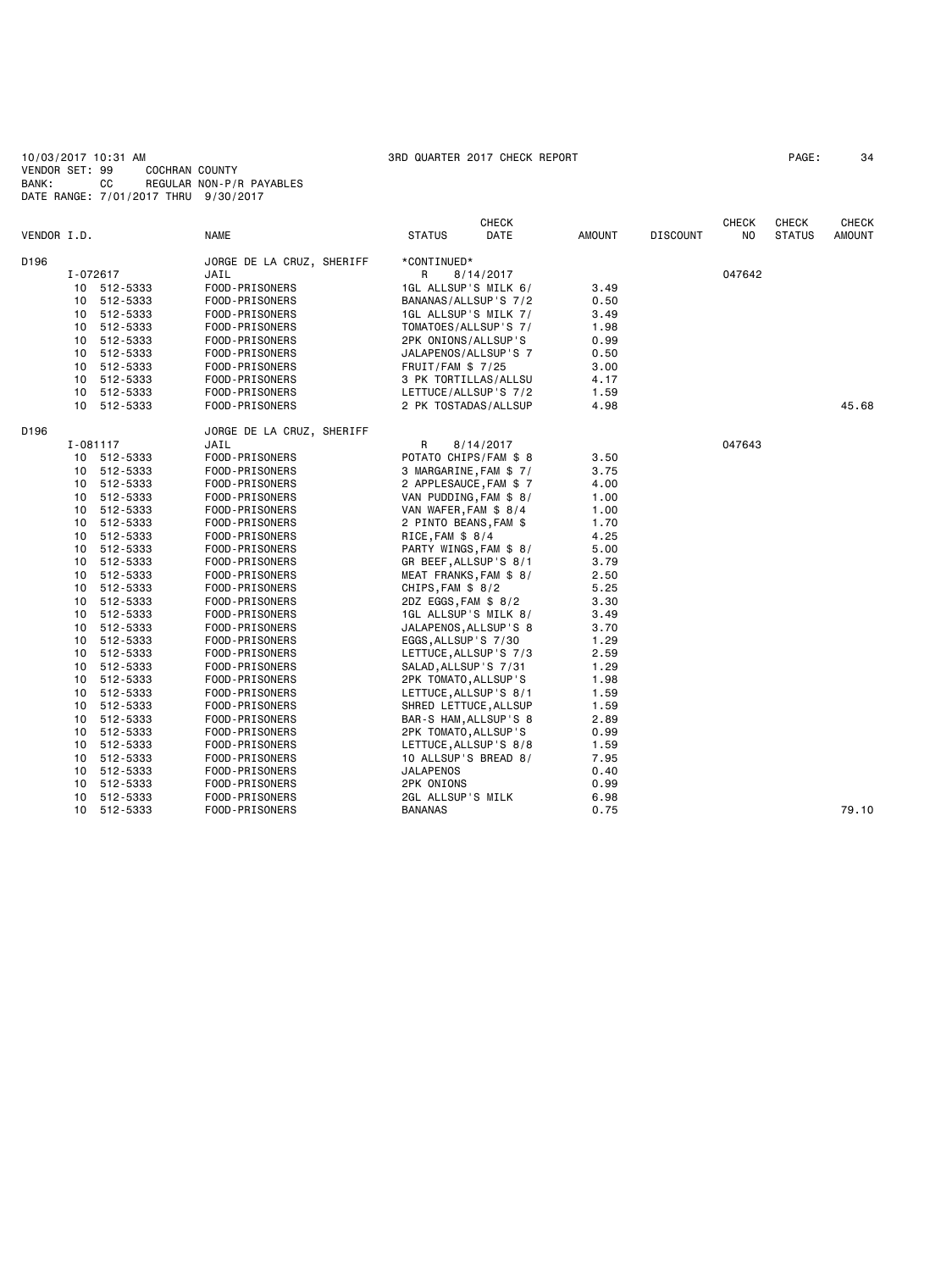10/03/2017 10:31 AM 3RD QUARTER 2017 CHECK REPORT PAGE: 35 VENDOR SET: 99 COCHRAN COUNTY BANK: CC REGULAR NON-P/R PAYABLES DATE RANGE: 7/01/2017 THRU 9/30/2017

|             |                                       |                               |                      | <b>CHECK</b> |               |                 | <b>CHECK</b>   | CHECK         | CHECK         |
|-------------|---------------------------------------|-------------------------------|----------------------|--------------|---------------|-----------------|----------------|---------------|---------------|
| VENDOR I.D. |                                       | <b>NAME</b>                   | <b>STATUS</b>        | <b>DATE</b>  | <b>AMOUNT</b> | <b>DISCOUNT</b> | N <sub>0</sub> | <b>STATUS</b> | <b>AMOUNT</b> |
| D196        |                                       | JORGE DE LA CRUZ, SHERIFF     |                      |              |               |                 |                |               |               |
|             | I-SHERIFF CONF 2017                   | SHERIFF                       | R                    | 8/14/2017    |               |                 | 047644         |               |               |
|             | 10 560-5427                           | CONTINUING EDUCATION          | REGIS SHERIFF CONF;7 |              | 300.00        |                 |                |               |               |
|             | 10 560-5427                           | CONTINUING EDUCATION          | 4 NITES 7/29-8/1 201 |              | 608.00        |                 |                |               |               |
|             | 560-5427<br>10                        | CONTINUING EDUCATION          | LODGING TAX          |              | 79.04         |                 |                |               |               |
|             | 10 560-5427                           | CONTINUING EDUCATION          | <b>MEALS</b>         |              | 51.78         |                 |                |               |               |
|             | 10 560-5427                           | CONTINUING EDUCATION          | 784 MI TO/FR GRAPEVI |              | 419.44        |                 |                |               | 1,458.26      |
|             |                                       |                               |                      |              |               |                 |                |               |               |
| E017        |                                       | ELLIS AND SON INC             |                      |              |               |                 |                |               |               |
|             | I-TRNSP OLIVAS/MILLS JUSTICE OF PEACE |                               | $\mathsf{R}$         | 8/14/2017    |               |                 | 047645         |               |               |
|             | 10 455-5405                           | <b>AUTOPSY</b>                | TRANSPORT FROM LBK/O |              | 87.50         |                 |                |               |               |
|             | 10 455-5405                           | <b>AUTOPSY</b>                | TRANSPORT FROM LBK/M |              | 87.50         |                 |                |               | 175.00        |
|             |                                       |                               |                      |              |               |                 |                |               |               |
| E069        |                                       | ENCARTELE, INC                |                      |              |               |                 |                |               |               |
|             | I-7101                                | JAIL                          | R                    | 8/14/2017    |               |                 | 047646         |               |               |
|             | 10 000-4380.200                       | OTHER [MISCELLANEOUS]         | 100 PHONE CARDS      |              | 500.00        |                 |                |               | 500.00        |
| E075        |                                       | WEX BANK                      |                      |              |               |                 |                |               |               |
|             | I-50674608                            | SHERIFF/CONSTABLE/JUV PROB    | $\mathsf{R}$         | 8/14/2017    |               |                 | 047647         |               |               |
|             | 10 550-5330                           | FUEL & OIL                    | 24.062GL UNL/MORTON  |              | 48.10         |                 |                |               |               |
|             | 17 573-5499                           | OPERATING EXPENSES            | 15.89GL UNL/LEVELLAN |              | 29.70         |                 |                |               |               |
|             | 17 573-5499                           | OPERATING EXPENSES            | 16.234GL UNL/COMANCH |              | 33.26         |                 |                |               |               |
|             | 10 560-5330                           | FUEL AND OIL                  | 48.31GL UNL/LBK 7/28 |              | 48.31         |                 |                |               | 159.37        |
|             |                                       |                               |                      |              |               |                 |                |               |               |
| F010        |                                       | FIVE-AREA TELEPHONE CO-OP     |                      |              |               |                 |                |               |               |
|             | I-9275510 AUG 17                      | PREC 4                        | R                    | 8/14/2017    |               |                 | 047648         |               |               |
|             | 15 624-5420                           | TELECOMMUNICATIONS            | BASIC LOCAL SVC      |              | 32.25         |                 |                |               |               |
|             | 15 624-5420                           | TELECOMMUNICATIONS            | <b>FEES</b>          |              | 9.93          |                 |                |               |               |
|             | 15 624-5420                           | TELECOMMUNICATIONS            | LONG DISTANCE SVC    |              | 2.13          |                 |                |               | 44.31         |
| F033        |                                       |                               |                      |              |               |                 |                |               |               |
|             |                                       | FLEETPRIDE, INC<br>PREC 4     | R                    | 8/14/2017    |               |                 | 047649         |               |               |
|             | I-84213143<br>15 624-5451             | REPAIRS                       | 2/SLICK DISK W/RING  |              | 46.14         |                 |                |               | 46.14         |
|             |                                       |                               |                      |              |               |                 |                |               |               |
| F073        |                                       | FRONTIER VALLEY INC.          |                      |              |               |                 |                |               |               |
|             | I-377083                              | COURTHOUSE                    | R                    | 8/14/2017    |               |                 | 047650         |               |               |
|             | 10 510-5451                           | REPAIR                        | CK A/C, FAX/SRVR ROO |              | 109.00        |                 |                |               | 109.00        |
|             |                                       |                               |                      |              |               |                 |                |               |               |
| F093        |                                       | FARMERS CO-OPERATIVE ELEVATOR |                      |              |               |                 |                |               |               |
|             | $I - 31607/17$                        | PREC <sub>2</sub>             | R                    | 8/14/2017    |               |                 | 047651         |               |               |
|             | 15 622-5330                           | FUEL AND OIL                  | 17.13GL UNL 7/17     |              | 36.47         |                 |                |               |               |
|             | 15 622-5330                           | FUEL AND OIL                  | 23.04GL UNL 7/27     |              | 49.05         |                 |                |               | 85.52         |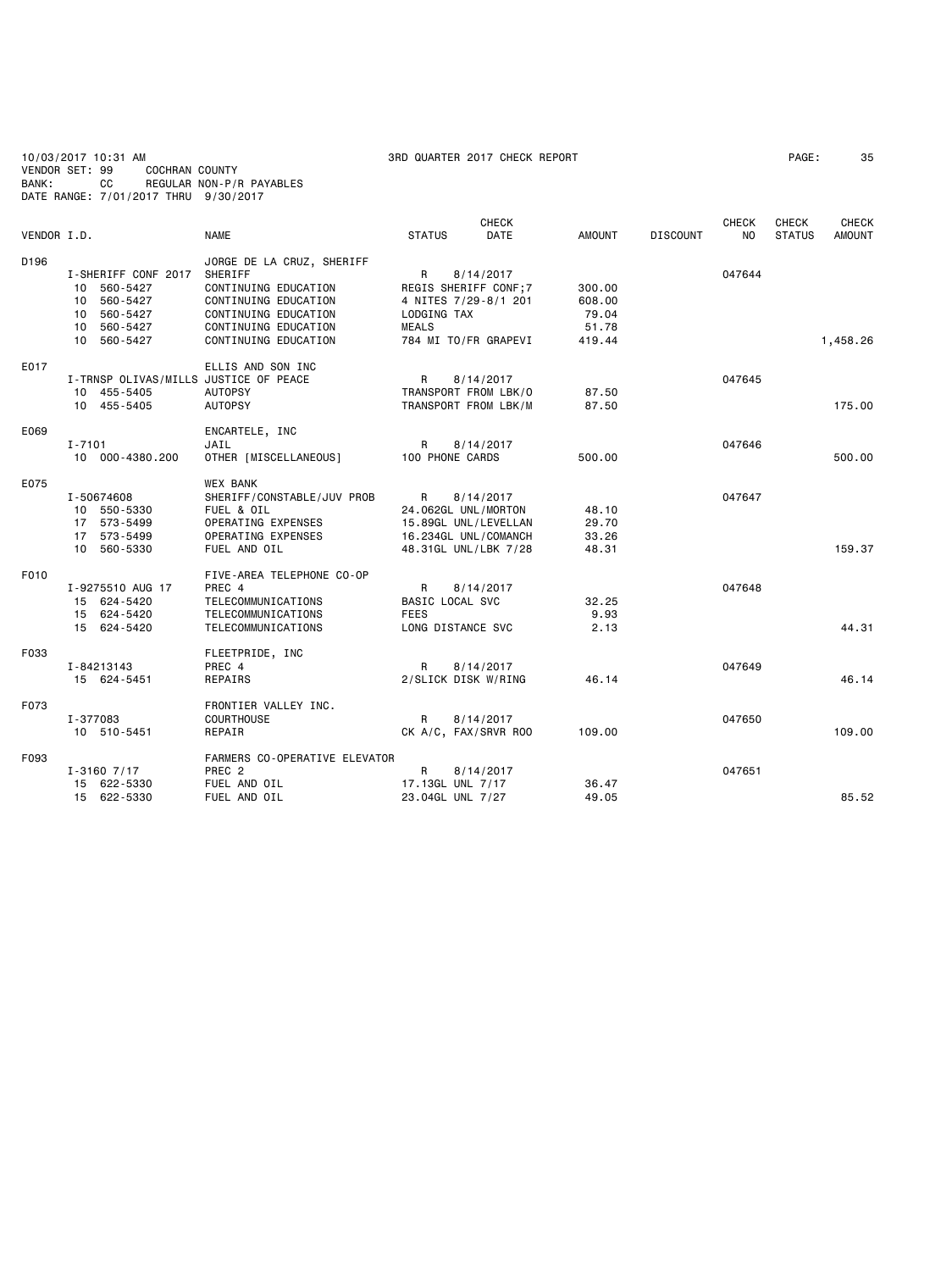10/03/2017 10:31 AM 3RD QUARTER 2017 CHECK REPORT PAGE: 36 VENDOR SET: 99 COCHRAN COUNTY BANK: CC REGULAR NON-P/R PAYABLES DATE RANGE: 7/01/2017 THRU 9/30/2017

|             |                 |                               |                       | <b>CHECK</b> |               |                 | <b>CHECK</b>   | <b>CHECK</b>  | <b>CHECK</b>  |
|-------------|-----------------|-------------------------------|-----------------------|--------------|---------------|-----------------|----------------|---------------|---------------|
| VENDOR I.D. |                 | <b>NAME</b>                   | <b>STATUS</b>         | DATE         | <b>AMOUNT</b> | <b>DISCOUNT</b> | N <sub>O</sub> | <b>STATUS</b> | <b>AMOUNT</b> |
| F097        |                 | NATHAN D FOOS dba             |                       |              |               |                 |                |               |               |
|             | I-0192          | <b>COURTHOUSE</b>             | R                     | 8/14/2017    |               |                 | 047652         |               |               |
|             | 10 510-5451     | REPAIR                        | RPL AIR LINE, CK AC F |              | 255.00        |                 |                |               |               |
|             | 10 510-5451     | REPAIR                        | 6IN VINYL TUBING      |              | 6.00          |                 |                |               |               |
|             | I-0196          | ACTIVITY BLDG                 | R                     | 8/14/2017    |               |                 | 047652         |               |               |
|             | 10 662-5451     | REPAIR                        | CK AC FSA, NRCA, 2 HR |              | 170.00        |                 |                |               |               |
|             | $I - 0201$      | <b>COURTHOUSE</b>             | R                     | 8/14/2017    |               |                 | 047652         |               |               |
|             | 10 510-5451     | REPAIR                        | RPR AC DISPATCH, ELI  |              | 255.00        |                 |                |               |               |
|             | 10 510-5451     | REPAIR                        | CLN COILS             |              | 20.00         |                 |                |               |               |
|             | 10 510-5451     | REPAIR                        | INSULATION/TAPE       |              | 2.50          |                 |                |               |               |
|             | $I - 200$       | COURTHOUSE                    | R                     | 8/14/2017    |               |                 | 047652         |               |               |
|             | 10 510-5451     | REPAIR                        | INSTL WTR ALARM, COND |              | 170.00        |                 |                |               |               |
|             | 10 510-5451     | REPAIR                        | COND PUMP/CONSTABLE   |              | 87.99         |                 |                |               |               |
|             | 10 510-5451     | REPAIR                        | WATER ALARM           |              | 43.79         |                 |                |               |               |
|             | 10 510-5451     | REPAIR                        | MISC PARTS            |              | 5.00          |                 |                |               | 1,015.28      |
| G031        |                 | GRAINGER                      |                       |              |               |                 |                |               |               |
|             | I-9521762402    | <b>COURTHOUSE</b>             | R                     | 8/14/2017    |               |                 | 047653         |               |               |
|             | 10 510-5332     | CUSTODIAL SUPPLIES            | 1CS/FILTERS/2W233/20  |              | 32.88         |                 |                |               |               |
|             | I-9522049932    | SHERIFF                       | R                     | 8/14/2017    |               |                 | 047653         |               |               |
|             | 10 560-5334     | OTHER SUPPLIES                | 6V BATTERIES/A544     |              | 10.42         |                 |                |               | 43.30         |
| G074        |                 | GRAVES, HUMPHRIES, STAHL, LTD |                       |              |               |                 |                |               |               |
|             | I-FEES JULY 17  | JUSTICE OF PEACE              | R                     | 8/14/2017    |               |                 | 047654         |               |               |
|             | 10 000-2206.002 | COLLECTION AGENCY FEES        | COLLECTION FEES FOR   |              | 9.42          |                 |                |               | 9.42          |
| J082        |                 | JOHN DEERE FINANCIAL          |                       |              |               |                 |                |               |               |
|             | I-543985        | PREC 4                        | R                     | 8/14/2017    |               |                 | 047655         |               |               |
|             | 15 624-5451     | REPAIRS                       | <b>FILTER ELEMENT</b> |              | 44.58         |                 |                |               |               |
|             | 15 624-5451     | REPAIRS                       | FUEL FILTER           |              | 116.88        |                 |                |               |               |
|             | 15 624-5451     | REPAIRS                       | FILTER ELEMENT        |              | 91.19         |                 |                |               |               |
|             | I-544086        | PREC 4                        | R                     | 8/14/2017    |               |                 | 047655         |               |               |
|             | 15 624-5451     | REPAIRS                       | FILTER ELEMENT        |              | 81.44         |                 |                |               |               |
|             | 15 624-5451     | REPAIRS                       | AIR FILTER            |              | 147.82        |                 |                |               |               |
|             | $I - 547411$    | PREC 4                        | R                     | 8/14/2017    |               |                 | 047655         |               |               |
|             | 15 624-5451     | REPAIRS                       | RPL DOOR GLASS/PREC   |              | 380.00        |                 |                |               |               |
|             | 15 624-5451     | REPAIRS                       | <b>DOOR</b>           |              | 502.90        |                 |                |               |               |
|             | 15 624-5451     | REPAIRS                       | 13/WEATHERSTRIP       |              | 52.26         |                 |                |               |               |
|             | 15 624-5451     | REPAIRS                       | <b>GREASE</b>         |              | 4.35          |                 |                |               |               |
|             | 15 624-5451     | REPAIRS                       | MISC                  |              | 63.30         |                 |                |               | 1,484.72      |
| L010        |                 | LEWIS FARM & RANCH STORE INC  |                       |              |               |                 |                |               |               |
|             | I-54008         | ACTIVITY BLDG                 | R                     | 8/14/2017    |               |                 | 047656         |               |               |
|             | 10 662-5332     | CUSTODIAL SUPPLIES            | TRASH BAGS            |              | 19.99         |                 |                |               |               |
|             | 10 662-5332     | CUSTODIAL SUPPLIES            | 2/SOAP                |              | 5.18          |                 |                |               |               |
|             | 10 662-5332     | CUSTODIAL SUPPLIES            | DISC                  |              | 2.52CR        |                 |                |               |               |
|             | $I - 54015$     | PREC <sub>3</sub>             | R                     | 8/14/2017    |               |                 | 047656         |               |               |
|             | 15 623-5356     | ROAD MATERIALS & SUPPLIES     | 3/MOSQUITO SPRAY      |              | 18.57         |                 |                |               |               |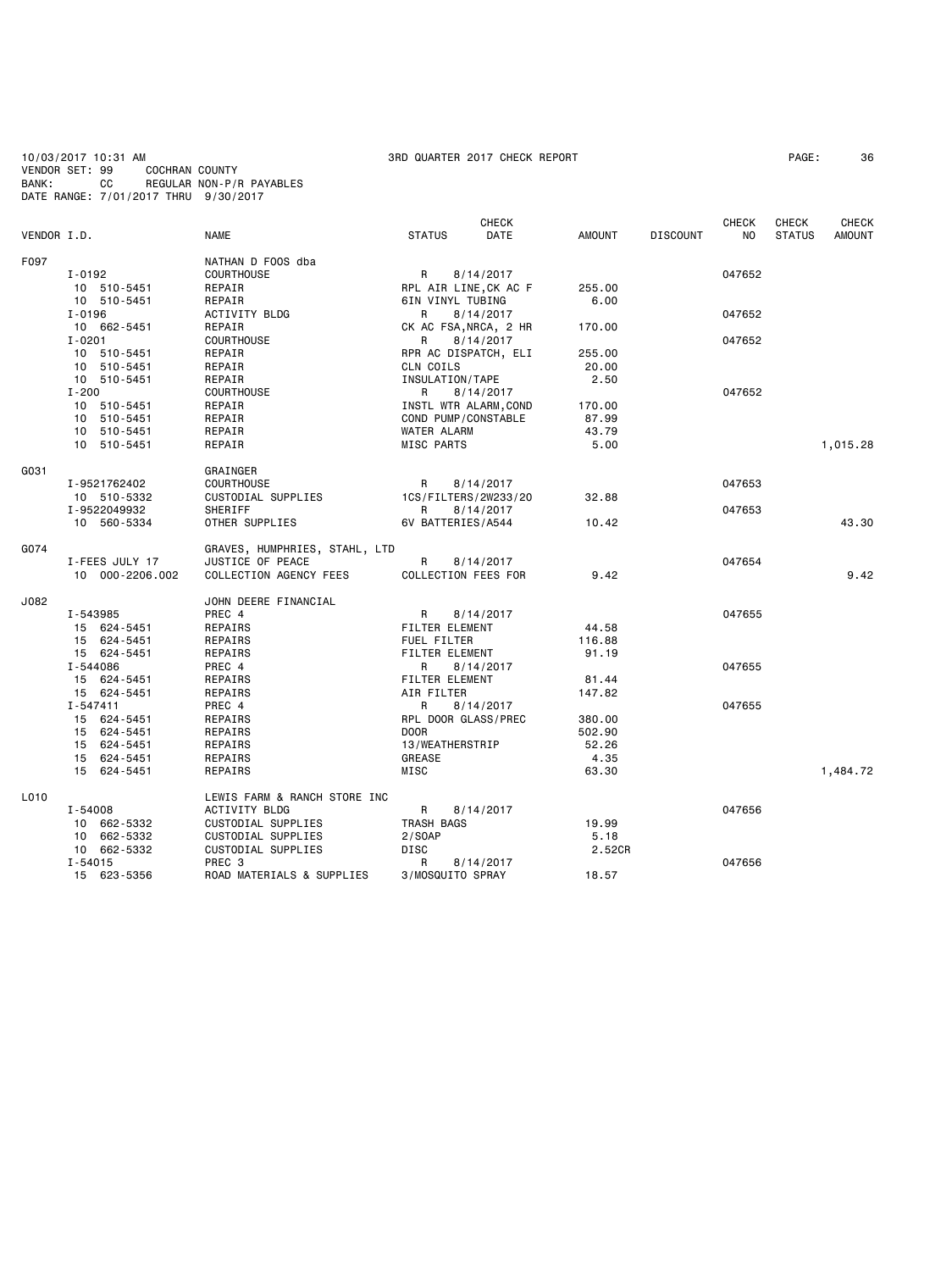10/03/2017 10:31 AM<br>10/03/2017 10:31 AM 37<br>VENDOR SET: 99 COCHRAN COUNTY VENDOR SET: 99<br>BANK: CC BANK: CC REGULAR NON-P/R PAYABLES DATE RANGE: 7/01/2017 THRU 9/30/2017

## **CHECK CHECK CHECK CHECK CHECK CHECK** VENDOR I.D. NAME STATUS DATE AMOUNT DISCOUNT NO STATUS AMOUNT LO10 LEWIS FARM & RANCH STORE INC \*CONTINUED\*<br>I-54015 PREC 3 R 8/14/2017 I-54015 PREC 3 R 8/14/2017 047656 15 623-5356 ROAD MATERIALS & SUPPLIES DISC 1.86CR I-54322 ACTIVITY BLDG R 8/14/2017 047656 10 87 FENCE RAILS<br>10 662 SCREWS 12.900 BEPAIR 10 662-5451 REPAIR SCREWS 1.25 10 662-5451 REPAIR DISC<br>1-54332 PREC 3 R 8/14/2017 I-54332 PREC 3 R 8/14/2017 047656 15 623-5451 REPAIRS BATTERY 109.95 15 623-5451 REPAIRS SBF 6.00 I-54339 LIBRARY R 8/14/2017 047656 10 650-5451 REPAIR 2x4x8 3.59 10 650-5451 REPAIR 2/PICKETS 3.90 10 650-5451 REPAIR DISC 0.75CR I-54392 JAIL R 8/14/2017 047656 10 512-5451 REPAIR FAUCET 49.99 10 512-5451 REPAIR DISC<br>1-54516 PREC 4 R 8/14/2017 I-54516 PREC 4 R 8/14/2017 047656 15 624-5356 ROAD MATERIALS & SUPPLIES COFFEE FILTERS 2.39 15 624-5356 ROAD MATERIALS & SUPPLIES SUGAR 1.95 15 624-5356 ROAD MATERIALS & SUPPLIES TOWELS 4.79 15 624-5356 ROAD MATERIALS & SUPPLIES COFFEE 13.95<br>15 624-5356 ROAD MATERIALS & SUPPLIES SUGAR 15 624-5356 ROAD MATERIALS & SUPPLIES SUGAR 1.95 15 624-5356 ROAD MATERIALS & SUPPLIES 2/WINDSHIELD WASH 5.98 15 624-5356 ROAD MATERIALS & SUPPLIES TISSUE PAPER 11.99 15 624-5356 ROAD MATERIALS & SUPPLIES 2/DEEPWOOD OFF 13.18 15 624-5356 ROAD MATERIALS & SUPPLIES SOAP 1.99 15 624-5356 ROAD MATERIALS & SUPPLIES DISC 5.82CR I-54738 COURTHOUSE R 8/14/2017 047656 10 510-5332 CUSTODIAL SUPPLIES GLOVES 5.95 10 510-5332 CUSTODIAL SUPPLIES DISC<br>1-55281 PREC 1 R 8/14/2017 I-55281 PREC 1 R 8/14/2017 047656 15 621-5451 REPAIRS RELIEF VALVE 9.49<br>15 621-5451 REPAIRS RELIEF VALVE 9.49 15 621-5451 REPAIRS DISC 0.95CR I-55410 ACTIVITY BLDG R 8/14/2017 047656 10 662-5332 CUSTODIAL SUPPLIES GARDEN HOSE 7.99 10 662-5332 CUSTODIAL SUPPLIES DISC 0.80CR I-55468 CEMETERY R 8/14/2017 047656 10 516-5451 REPAIR NAILS 1.70 10 516-5451 REPAIR DISC 0.17CR I-55577 JAIL R 8/14/2017 047656 10 512-5392 MISCELLANEOUS SUPPLIES 2CS/BLEACH 44.64 10 512-5392 MISCELLANEOUS SUPPLIES DISC<br>1-55749 CEMETERY 4.46CREERY 4.46CREERY I-55749 CEMETERY R 8/14/2017 047656 10 516-5451 REPAIR GATE VALVE 74.99 10 516-5451 REPAIR DISC 7.50CR 402.41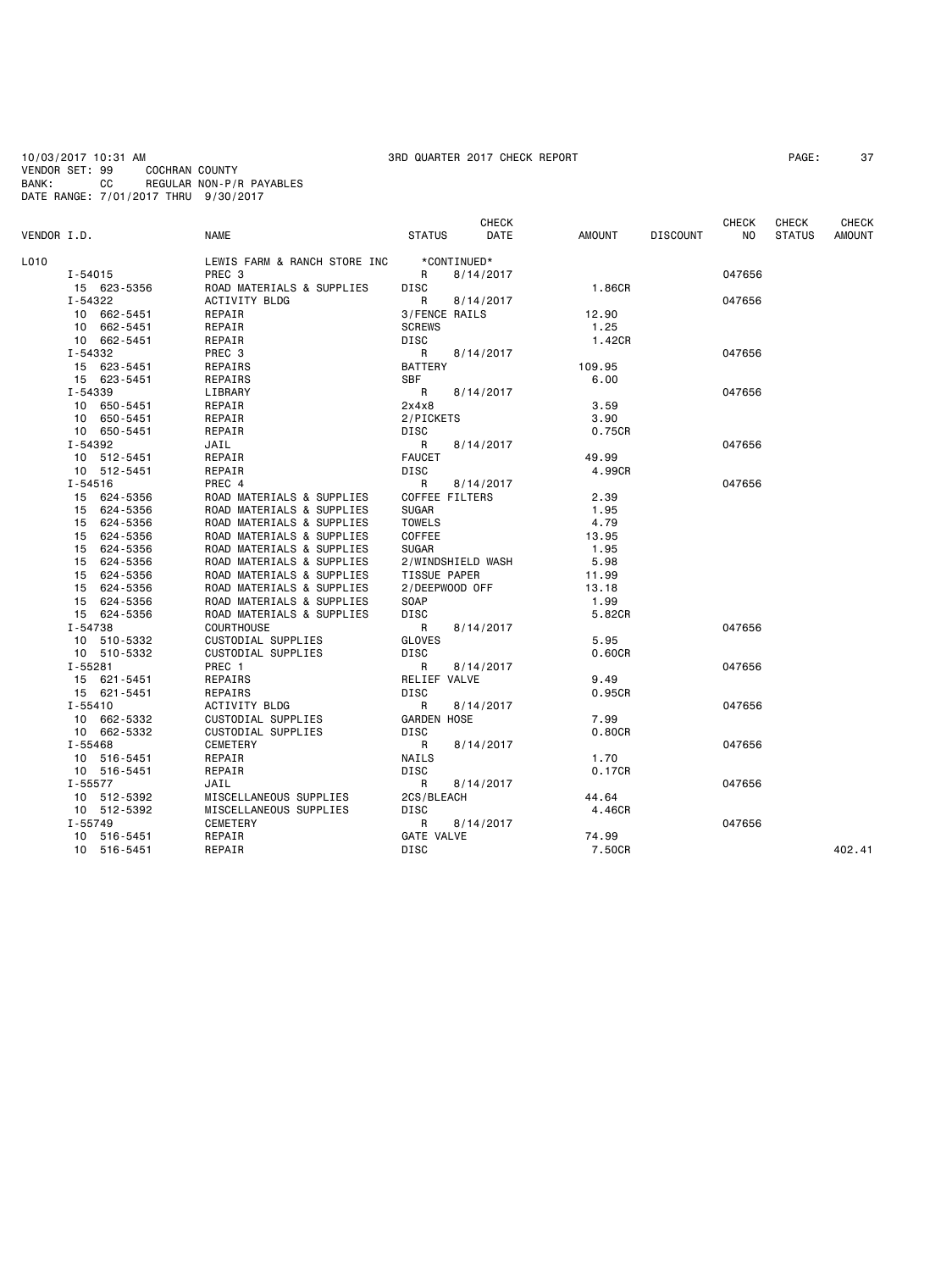| BANK:       | 10/03/2017 10:31 AM<br>VENDOR SET: 99<br><b>COCHRAN COUNTY</b><br>CС<br>DATE RANGE: 7/01/2017 THRU 9/30/2017 | REGULAR NON-P/R PAYABLES                                                                                           | 3RD QUARTER 2017 CHECK REPORT                                                                                   |                                              |                 |                     | PAGE:                         | 38                            |
|-------------|--------------------------------------------------------------------------------------------------------------|--------------------------------------------------------------------------------------------------------------------|-----------------------------------------------------------------------------------------------------------------|----------------------------------------------|-----------------|---------------------|-------------------------------|-------------------------------|
| VENDOR I.D. |                                                                                                              | <b>NAME</b>                                                                                                        | <b>CHECK</b><br><b>STATUS</b><br>DATE                                                                           | <b>AMOUNT</b>                                | <b>DISCOUNT</b> | <b>CHECK</b><br>NO. | <b>CHECK</b><br><b>STATUS</b> | <b>CHECK</b><br><b>AMOUNT</b> |
| N082        | I-iTICKET JULY 17<br>10 455-5499                                                                             | NETDATA<br>JUSTICE OF PEACE<br>MISCELLANEOUS                                                                       | R<br>8/14/2017<br><b>JULY 2017</b>                                                                              | 12.00                                        |                 | 047658              |                               | 12.00                         |
| P232        | I-96240<br>10 560-5310<br>560-5310<br>10                                                                     | THE POLICE AND SHERIFFS PRESS,<br>SHERIFF<br>OFFICE SUPPLIES<br>OFFICE SUPPLIES                                    | R<br>8/14/2017<br>ID CARD<br>SHIPPING                                                                           | 15.00<br>2.49                                |                 | 047659              |                               | 17.49                         |
| R047        | I-DW#017309<br>10 000-4370.101                                                                               | MARCELO RODRIGUEZ<br>ACTIVITY BLDG<br>RENT-ACTIVITY BUILDING                                                       | R<br>8/14/2017<br>REF DEP FOR 7/29                                                                              | 150.00                                       |                 | 047660              |                               | 150.00                        |
| S010        | I-CEMETERY 7/17<br>10 516-5451<br>I-CONSTABLE 7/17                                                           | SILVERS COMPANY<br>CEMETERY<br>REPAIR<br>CONSTABLE                                                                 | 8/14/2017<br>R<br>ST INSP/10 FORD #790<br>R<br>8/14/2017                                                        | 10.00                                        |                 | 047661<br>047661    |                               |                               |
|             | 10 550-5330<br>I-EXT SVC 7/17<br>10 665-5330<br>665-5330<br>10                                               | FUEL & OIL<br><b>EXTENSION SVC</b><br>FUEL AND OIL<br>FUEL AND OIL                                                 | 20.01GL/UNL 7/21<br>8/14/2017<br>R<br>16.46GL/UNL 7/7<br>26.46GL/UNL 7/12                                       | 37.94<br>33.83<br>54.38                      |                 | 047661              |                               |                               |
|             | 10 665-5330<br>$I$ -JUV PROB 7/17<br>17 573-5499<br>573-5499<br>17                                           | FUEL AND OIL<br>JUVENILE PROBATION<br>OPERATING EXPENSES<br>OPERATING EXPENSES                                     | 28GL/UNL 7/21<br>R<br>8/14/2017<br>17.08GL/UNL 7/1<br>ST INSP 7/3                                               | 57.54<br>37.56<br>10.00                      |                 | 047661              |                               |                               |
|             | 17 573-5499<br>17 573-5499<br>17 573-5499<br>17 573-5499<br>$I - NON - DEPTL$ 7/17                           | OPERATING EXPENSES<br>OPERATING EXPENSES<br>OPERATING EXPENSES<br>OPERATING EXPENSES<br>NON-DEPT'L/AUDITOR/TAX A/C | 15.81GL/UNL 7/7<br>19.21GL/UNL 7/11<br>14.35GL/UNL 7/17<br>11.68GL/UNL 7/26<br>8/14/2017<br>R                   | 32.49<br>39.48<br>29.49<br>24.00             |                 | 047661              |                               |                               |
|             | 10 409-5451<br>10 495-5427<br>10 499-5427<br>I-PREC 1 7/17                                                   | REPAIRS<br>CONTINUING EDUCATION<br>CONTINUING EDUCATION<br>PREC 1                                                  | ST INSP/11 FORD #971<br>1/2 17.43 UNL/TNT TR<br>1/2 17.43 UNL/TNT TR<br>R<br>8/14/2017                          | 10.00<br>17.91<br>17.91                      |                 | 047661              |                               |                               |
|             | 15 621-5330<br>621-5330<br>15<br>15 621-5330<br>621-5330<br>15<br>15<br>621-5330                             | FUEL & OIL<br>FUEL & OIL<br>FUEL & OIL<br>FUEL & OIL<br>FUEL & OIL                                                 | 64.5GL/HS DIESEL 7/1<br>142GL/HS DIESEL 7/18<br>6/BLUE DEF 7/24<br>CTN JT6 HI TEMP 7/24<br>43.1GL/HS DIESEL 7/2 | 116.10<br>255.60<br>60.00<br>31.14<br>79.74  |                 |                     |                               |                               |
|             | 621-5330<br>15<br>621-5330<br>15<br>621-5330<br>15<br>15<br>621-5330                                         | FUEL & OIL<br>FUEL & OIL<br>FUEL & OIL<br>FUEL & OIL                                                               | 19.1GL/UNL 7/25<br>83.4GL/HS DIESEL 7/2<br>56.5GL/HS DIESEL 7/2<br>11GL/HS DIESEL 7/20                          | 36.21<br>154.29<br>104.53<br>20.35           |                 |                     |                               |                               |
|             | 15<br>621-5330<br>621-5330<br>15<br>621-5330<br>15<br>621-5330<br>15<br>15<br>621-5330                       | FUEL & OIL<br>FUEL & OIL<br>FUEL & OIL<br>FUEL & OIL<br>FUEL & OIL                                                 | 63GL/HS DIESEL 7/20<br>43.7GL/HS DIESEL 7/1<br>69.9GL/HS DIESEL 7/5<br>130GL/HS DIESEL 6/28<br>DEF 6/29         | 116.55<br>78.66<br>122.33<br>227.50<br>10,00 |                 |                     |                               |                               |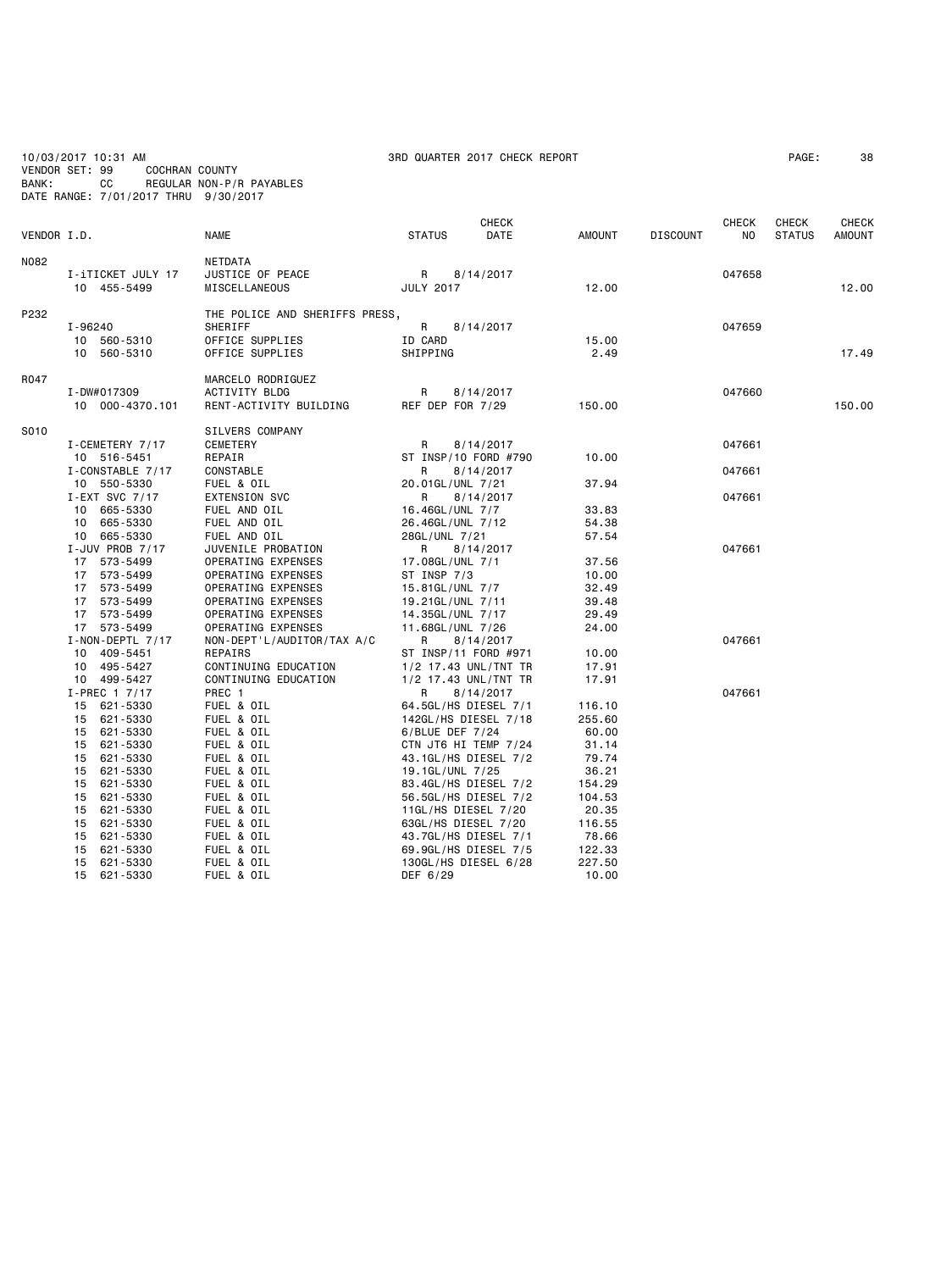|             |    |                 |                                |                 | <b>CHECK</b>          |               |                 | <b>CHECK</b> | CHECK         | <b>CHECK</b>  |
|-------------|----|-----------------|--------------------------------|-----------------|-----------------------|---------------|-----------------|--------------|---------------|---------------|
| VENDOR I.D. |    |                 | <b>NAME</b>                    | <b>STATUS</b>   | DATE                  | <b>AMOUNT</b> | <b>DISCOUNT</b> | NO.          | <b>STATUS</b> | <b>AMOUNT</b> |
| S010        |    |                 | SILVERS COMPANY<br>*CONTINUED* |                 |                       |               |                 |              |               |               |
|             |    | $I-PREC$ 1 7/17 | PREC 1                         | R               | 8/14/2017             |               |                 | 047661       |               |               |
|             |    | 15 621-5330     | FUEL & OIL                     |                 | 72GL/HS DIESEL 6/29   | 126.00        |                 |              |               |               |
|             |    | 15 621-5330     | FUEL & OIL                     | 28.3GL/UNL 7/6  |                       | 53.66         |                 |              |               |               |
|             | 15 | 621-5330        | FUEL & OIL                     |                 | 88GL/HS DIESEL 7/6    | 154.00        |                 |              |               |               |
|             | 15 | 621-5330        | FUEL & OIL                     | 4/DEF 7/7       |                       | 40.00         |                 |              |               |               |
|             | 15 | 621-5330        | FUEL & OIL                     |                 | 53GL/HS DIESEL 7/10   | 95.40         |                 |              |               |               |
|             | 15 | 621-5330        | FUEL & OIL                     |                 | 80GL/HS DIESEL 7/11   | 144.00        |                 |              |               |               |
|             |    | 15 621-5330     | FUEL & OIL                     |                 | 92GL/HS DIESEL 7/12   | 165.60        |                 |              |               |               |
|             | 15 | 621-5330        | FUEL & OIL                     |                 | 78.8GL/HS DIESEL 7/1  | 141.84        |                 |              |               |               |
|             |    | 15 621-5330     | FUEL & OIL                     |                 | 39.5GL/HS DIESEL 7/1  | 71.10         |                 |              |               |               |
|             | 15 | 621-5330        | FUEL & OIL                     |                 | 70GL/HS DIESEL 7/26   | 129.50        |                 |              |               |               |
|             |    | 15 621-5330     | FUEL & OIL                     |                 | 86.1GL/HS DIESEL 7/2  | 159.29        |                 |              |               |               |
|             |    | I-PREC 2 7/17   | PREC <sub>2</sub>              | R               | 8/14/2017             |               |                 | 047661       |               |               |
|             |    | 15 622-5330     | FUEL AND OIL                   |                 | 3/POWER SVC 7/18      | 44.52         |                 |              |               |               |
|             | 15 | 622-5330        | FUEL AND OIL                   |                 | 831.2GL/HS DIESEL 7/  | 1,537.72      |                 |              |               |               |
|             |    | 15 622-5330     | FUEL AND OIL                   |                 | 3/POWER SVC 7/18      | 44.52         |                 |              |               |               |
|             | 15 | 622-5330        | FUEL AND OIL                   | 6/BLUE DEF 7/20 |                       | 60.00         |                 |              |               |               |
|             |    | 15 622-5330     | FUEL AND OIL                   |                 | 218.3GL/HS DIESEL 6/  | 390.76        |                 |              |               |               |
|             | 15 | 622-5451        | REPAIRS                        |                 | 8/ROTELLA 15W-40 7/5  | 143.84        |                 |              |               |               |
|             | 15 | 622-5330        | FUEL AND OIL                   | 23.24GL/UNL 7/7 |                       | 47.76         |                 |              |               |               |
|             | 15 | 622-5330        | FUEL AND OIL                   | 14.99GL/UNL 7/5 |                       | 29.02         |                 |              |               |               |
|             |    | 15 622-5330     | FUEL AND OIL                   | 14GL/UNL 7/7    |                       | 26.54         |                 |              |               |               |
|             |    | 15 622-5330     | FUEL AND OIL                   | 19.02GL/UNL 7/7 |                       | 36.06         |                 |              |               |               |
|             |    | 15 622-5330     | FUEL AND OIL                   |                 | 22.01GL/UNL 7/17      | 41.73         |                 |              |               |               |
|             |    | 15 622-5330     | FUEL AND OIL                   |                 | 20.06GL/UNL 7/26      | 38.03         |                 |              |               |               |
|             |    | I-PREC 3 7/17   | PREC <sub>3</sub>              | R               | 8/14/2017             |               |                 | 047661       |               |               |
|             |    | 15 623-5330     | FUEL AND OIL                   | POWER SVC 7/20  |                       | 14.84         |                 |              |               |               |
|             |    | 15 623-5330     | FUEL AND OIL                   | 8/DEF 7/19      |                       | 80.00         |                 |              |               |               |
|             |    | 15 623-5356     | ROAD MATERIALS & SUPPLIES      |                 | 4GL/WASHER FLUID 7/1  | 12.00         |                 |              |               |               |
|             | 15 | 623-5451        | REPAIRS                        |                 | 2CS/ROTELLA 7/19      | 98.16         |                 |              |               |               |
|             | 15 | 623-5451        | REPAIRS                        |                 | 2GL/ROTELLA 7/19      | 35.96         |                 |              |               |               |
|             | 15 | 623-5330        | FUEL AND OIL                   |                 | 329.5GL/HS DIESEL 7/  | 626.05        |                 |              |               |               |
|             | 15 | 623-5330        | FUEL AND OIL                   |                 | 435GL/HS DIESEL 6/28  | 778.65        |                 |              |               |               |
|             |    | 15 623-5330     | FUEL AND OIL                   | POWER SVC 7/11  |                       | 14.84         |                 |              |               |               |
|             |    | 15 623-5330     | FUEL AND OIL                   |                 | 283GL/HS DIESEL 7/11  | 523.55        |                 |              |               |               |
|             |    | $I-PREC$ 4 7/17 | PREC 4                         | R               | 8/14/2017             |               |                 | 047661       |               |               |
|             |    | 15 624-5451     | REPAIRS                        | ST INSP/11 FORD |                       | 10.00         |                 |              |               |               |
|             |    | 15 624-5330     | FUEL AND OIL                   |                 | 13.6GL HS DIESEL 7/6  | 23.80         |                 |              |               |               |
|             |    | 15 624-5451     | REPAIRS                        |                 | ST INSP/00 PTRBLT, 07 | 20.00         |                 |              |               |               |
|             |    | I-SHERIFF 7/17  | SHERIFF                        | R               | 8/14/2017             |               |                 | 047661       |               |               |
|             | 10 | 560-5451        | MACHINERY-NON-OFFICE REPAIR    | ST INSP/#105    |                       | 10.00         |                 |              |               |               |
|             |    | 10 560-5330     | FUEL AND OIL                   |                 | 114.95GL/UNL JULY 20  | 217.94        |                 |              |               | 8,012.21      |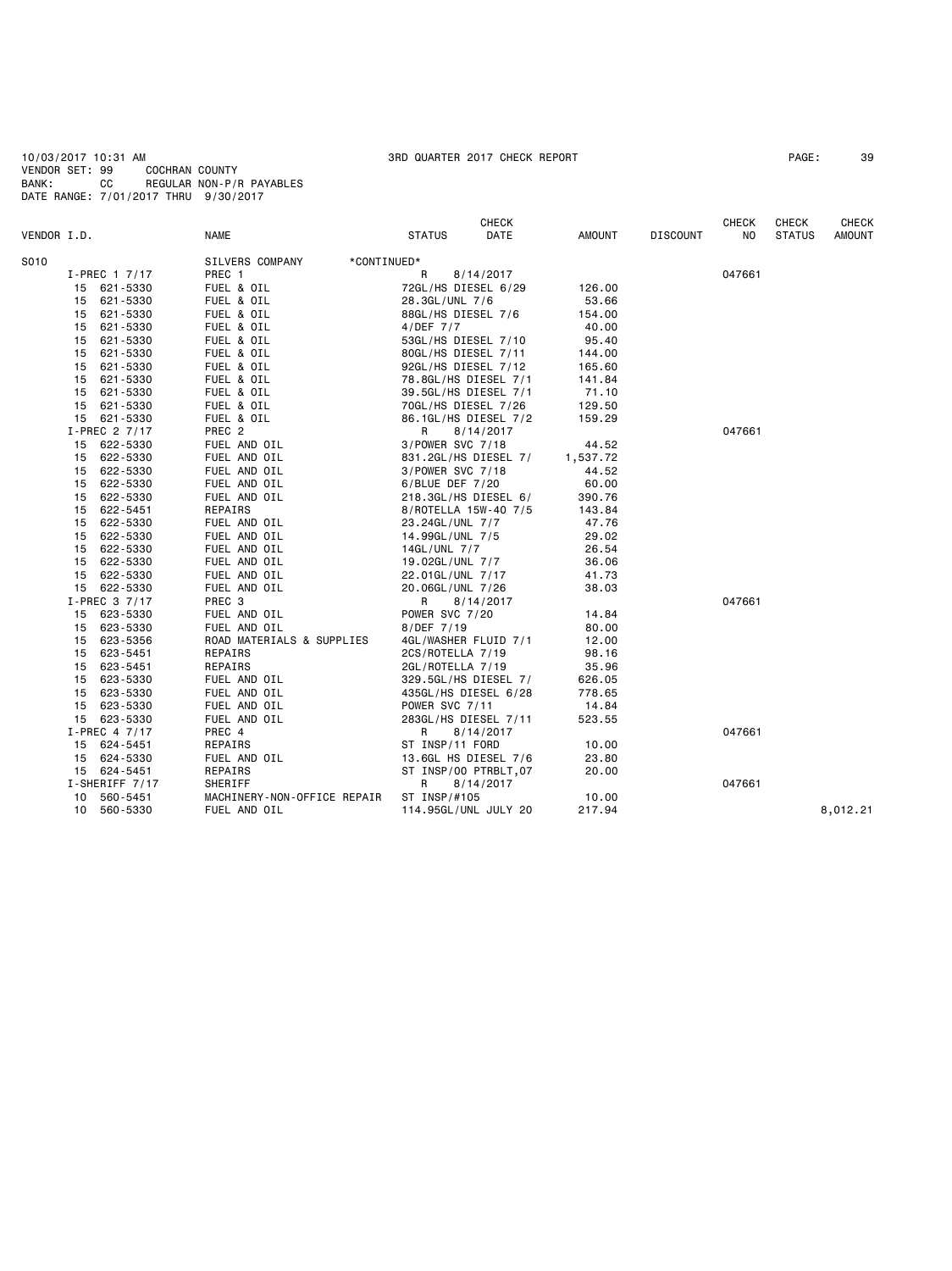10/03/2017 10:31 AM 3RD QUARTER 2017 CHECK REPORT PAGE: 40 VENDOR SET: 99 COCHRAN COUNTY BANK: CC REGULAR NON-P/R PAYABLES DATE RANGE: 7/01/2017 THRU 9/30/2017

| VENDOR I.D. |                    | <b>NAME</b>                  | <b>STATUS</b>        | <b>CHECK</b><br>DATE | AMOUNT | <b>DISCOUNT</b> | CHECK<br>NO. | <b>CHECK</b><br><b>STATUS</b> | CHECK<br><b>AMOUNT</b> |
|-------------|--------------------|------------------------------|----------------------|----------------------|--------|-----------------|--------------|-------------------------------|------------------------|
|             |                    |                              |                      |                      |        |                 |              |                               |                        |
| S071        |                    | SCRIPT OFFICE PRODUCTS, INC. |                      |                      |        |                 |              |                               |                        |
|             | I-53250            | AUDITOR                      | R<br>8/14/2017       |                      |        |                 | 047662       |                               |                        |
|             | 10 495-5310        | OFFICE SUPPLIES              | 2BX/COPY PAPER       |                      | 79.00  |                 |              |                               |                        |
|             | 10 495-5310        | OFFICE SUPPLIES              | 6/9x12 ENVELOPES     |                      | 1.50   |                 |              |                               |                        |
|             | I-53251            | CLERK                        | 8/14/2017<br>R.      |                      |        |                 | 047662       |                               |                        |
|             | 10 403-5310        | OFFICE SUPPLIES              | 3/CORRECTION TAPE    |                      | 11.85  |                 |              |                               |                        |
|             | 10 403-5310        | OFFICE SUPPLIES              | <b>STAPLES</b>       |                      | 3.95   |                 |              |                               |                        |
|             | 10 403-5310        | OFFICE SUPPLIES              | 2/TAPE STRIPS        |                      | 22.00  |                 |              |                               |                        |
|             | 10 403-5310        | OFFICE SUPPLIES              | 1DZ/MECHANICAL PENCI |                      | 21.48  |                 |              |                               |                        |
|             | 10 403-5310        | OFFICE SUPPLIES              | FINGERTIP MOISTENER  |                      | 5.15   |                 |              |                               |                        |
|             | I-53255            | CO JUDGE/COMM'R CT           | 8/14/2017<br>R       |                      |        |                 | 047662       |                               |                        |
|             | 15 610-5310        | OFFICE SUPPLIES              | BROTHER INK C/M/Y    |                      | 39.99  |                 |              |                               |                        |
|             | I-53305            | TAX A/C                      | R<br>8/14/2017       |                      |        |                 | 047662       |                               |                        |
|             | 10 499-5310        | OFFICE SUPPLIES              | STORAGE BOXES        |                      | 39.95  |                 |              |                               |                        |
|             | I-53335            | AUDITOR                      | R<br>8/14/2017       |                      |        |                 | 047662       |                               |                        |
|             | 10 495-5310        | OFFICE SUPPLIES              | MONTHLY DIVIDERS     |                      | 2.95   |                 |              |                               |                        |
|             | 10 495-5310        | OFFICE SUPPLIES              | 6/3" BINDERS         |                      | 119.70 |                 |              |                               |                        |
|             | I-53348            | AUDITOR                      | 8/14/2017<br>R       |                      |        |                 | 047662       |                               |                        |
|             | 10 495-5310        | OFFICE SUPPLIES              | RED ENERGEL REFILL   |                      | 1.29   |                 |              |                               |                        |
|             | 10 495-5310        | OFFICE SUPPLIES              | 2/16GB USB DRIVES    |                      | 29.90  |                 |              |                               |                        |
|             | I-53359            | AUDITOR                      | R<br>8/14/2017       |                      |        |                 | 047662       |                               |                        |
|             | 10 495-5310        | OFFICE SUPPLIES              | 1DZ/BLUE HIGHLIGHTER |                      | 5.95   |                 |              |                               |                        |
|             | 10 495-5310        | OFFICE SUPPLIES              | 1PK/LIQUID HIGHLIGHT |                      | 4.95   |                 |              |                               |                        |
|             | 10 495-5310        | OFFICE SUPPLIES              | 2RL/PACKING TAPE     |                      | 9.90   |                 |              |                               |                        |
|             | I-53381            | TAX A/C                      | 8/14/2017<br>R       |                      |        |                 | 047662       |                               |                        |
|             | 10 499-5310        | OFFICE SUPPLIES              | HP78A TONER          |                      | 84.95  |                 |              |                               |                        |
|             | 10 499-5310        | OFFICE SUPPLIES              | 3/TYPEWRITER RIBBON  |                      | 29.85  |                 |              |                               |                        |
|             | 10 499-5310        | OFFICE SUPPLIES              | 2/3" BINDERS         |                      | 15.90  |                 |              |                               |                        |
|             | I-53422            | TAX A/C                      | 8/14/2017<br>R       |                      |        |                 | 047662       |                               |                        |
|             | 10 499-5310        | OFFICE SUPPLIES              | <b>BLK CRTDG</b>     |                      | 161.95 |                 |              |                               |                        |
|             | 10 495-5310        | OFFICE SUPPLIES              | 4/5"BINDERS          |                      | 198.32 |                 |              |                               | 890.48                 |
|             |                    |                              |                      |                      |        |                 |              |                               |                        |
| S081        |                    | SIGNS ON THE GO              |                      |                      |        |                 |              |                               |                        |
|             | I-111837/CONSTABLE | CONSTABLE                    | R<br>8/14/2017       |                      |        |                 | 047663       |                               |                        |
|             | 10 550-5451        | REPAIR                       | 2/DOOR BADGES/05 FOR |                      | 95.00  |                 |              |                               | 95.00                  |
| S316        |                    | <b>BRYANT SEARS</b>          |                      |                      |        |                 |              |                               |                        |
|             | I-NORTON '17-'18   | JUVENILE PROBATION           | 8/14/2017<br>R       |                      |        |                 | 047664       |                               |                        |
|             | 17 573-5499        | OPERATING EXPENSES           | R/B NORTON A/V RNWL  |                      | 49.99  |                 |              |                               |                        |
|             | 17 573-5499        | OPERATING EXPENSES           | R/B SALES TAX        |                      | 3.12   |                 |              |                               |                        |
|             | I-POST LEGS 08/17  | JUVENILE PROBATION           | R<br>8/14/2017       |                      |        |                 | 047664       |                               |                        |
|             | 17 573-5427        | TRAVEL & TRAINING            | MEALS 7/30-8/2       |                      | 62.74  |                 |              |                               |                        |
|             | 17 573-5427        | TRAVEL & TRAINING            | 3 NITES/AUSTIN 7/30- |                      | 372.00 |                 |              |                               |                        |
|             | 17 573-5427        | TRAVEL & TRAINING            | LODGING TAX          |                      | 55.80  |                 |              |                               |                        |
|             | 17 573-5427        | TRAVEL & TRAINING            | MILEAGE TO/FR NOT PA |                      |        |                 |              |                               | 543.65                 |
|             |                    |                              |                      |                      |        |                 |              |                               |                        |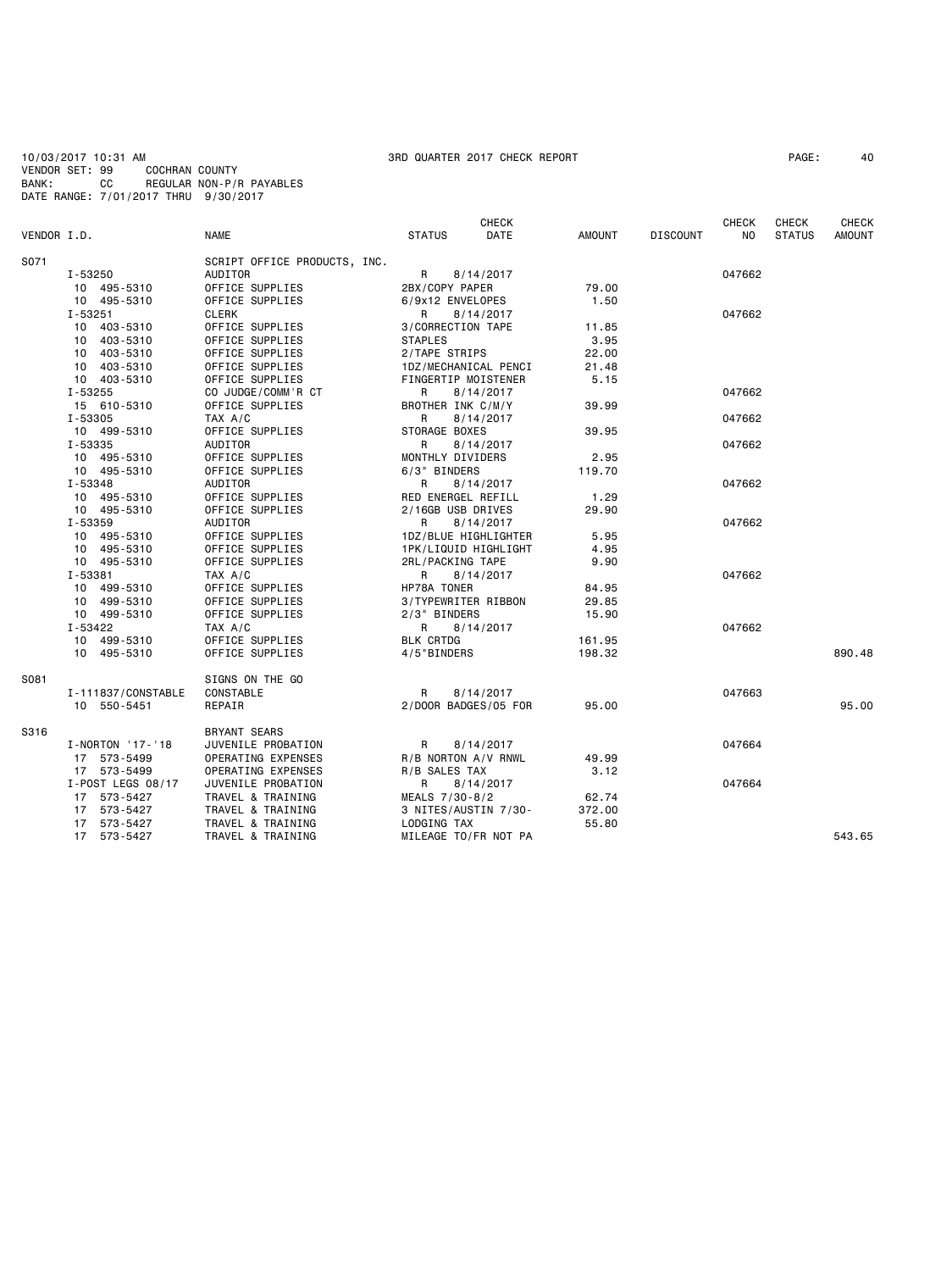| BANK:       | 10/03/2017 10:31 AM<br>VENDOR SET: 99<br>COCHRAN COUNTY<br>REGULAR NON-P/R PAYABLES<br>CС<br>DATE RANGE: 7/01/2017 THRU 9/30/2017 |                                                                                                                                          |                                                                                                         | 3RD QUARTER 2017 CHECK REPORT                  |                                          |                 |                     |                               | 41                            |
|-------------|-----------------------------------------------------------------------------------------------------------------------------------|------------------------------------------------------------------------------------------------------------------------------------------|---------------------------------------------------------------------------------------------------------|------------------------------------------------|------------------------------------------|-----------------|---------------------|-------------------------------|-------------------------------|
| VENDOR I.D. |                                                                                                                                   | <b>NAME</b>                                                                                                                              | <b>STATUS</b>                                                                                           | <b>CHECK</b><br>DATE                           | <b>AMOUNT</b>                            | <b>DISCOUNT</b> | <b>CHECK</b><br>NO. | <b>CHECK</b><br><b>STATUS</b> | <b>CHECK</b><br><b>AMOUNT</b> |
| S325        | I-TREND MICRO '17<br>10 455-5310<br>10 455-5310                                                                                   | DONNA SCHMIDT<br>JUSTICE OF PEACE<br>OFFICE SUPPLIES<br>OFFICE SUPPLIES                                                                  | R<br>R/B TREND MICRO A/V<br>R/B SALES TAX                                                               | 8/14/2017                                      | 31.48<br>1.95                            |                 | 047665              |                               | 33.43                         |
| T087        | I-2003704<br>10 403-5310                                                                                                          | TEXAS DEPARTMENT OF HEALTH<br><b>CLERK</b><br>OFFICE SUPPLIES                                                                            | R                                                                                                       | 8/14/2017<br>14/REMOTE BIRTH ACCE              | 25.62                                    |                 | 047666              |                               | 25.62                         |
| T148        | I-9GH768<br>10 403-5411                                                                                                           | TASCOSA OFFICE MACHINES INC<br><b>CLERK</b><br>MAINTENANCE CONTRACTS                                                                     | R                                                                                                       | 8/14/2017<br>2943 COPIES 6/9-7/10              | 41.20                                    |                 | 047667              |                               | 41.20                         |
| T280        | I-2945620173 2017<br>10 650-5590                                                                                                  | TIME<br>LIBRARY<br><b>BOOKS</b>                                                                                                          | R<br>52 ISSUE                                                                                           | 8/14/2017                                      | 30.00                                    |                 | 047668              |                               | 30.00                         |
| U036        | I-831 2305152<br>10 512-5205<br>10 560-5205<br>10 512-5392<br>10 560-5205<br>I-831 2306496<br>10 512-5205                         | UNIFIRST HOLDINGS, INC.<br>JAIL/SHERIFF<br><b>UNIFORMS</b><br>UNIFORMS<br>MISCELLANEOUS SUPPLIES<br>UNIFORMS<br>JAIL/SHERIFF<br>UNIFORMS | R<br>UNIFORM SVC 7/31<br>UNIFORM SVC 7/31<br><b>3RL/HAND TOWELS</b><br>DEFE CHG<br>R<br>UNIFORM SVC 8/7 | 8/14/2017<br>8/14/2017                         | 21.45<br>10.41<br>27.00<br>9.60<br>21.45 |                 | 047669<br>047669    |                               |                               |
|             | 10 560-5205<br>10 512-5392<br>10 560-5205                                                                                         | UNIFORMS<br>MISCELLANEOUS SUPPLIES<br>UNIFORMS                                                                                           | UNIFORM SVC 8/7<br><b>3RL/HAND TOWELS</b><br>DEFE CHG                                                   |                                                | 10.41<br>27.00<br>9.60                   |                 |                     |                               | 136.92                        |
| <b>V039</b> | I-051017 0009<br>10 512-5333                                                                                                      | HIGINIO VASQUEZ JR. dba<br>JAIL<br>FOOD-PRISONERS                                                                                        | R<br><b>GROCERY</b>                                                                                     | 8/14/2017                                      | 3.18                                     |                 | 047670              |                               |                               |
|             | I-060517 0025<br>10 512-5333<br>10 512-5333<br>I-070917 0012<br>10 512-5333                                                       | JAIL<br>FOOD-PRISONERS<br>FOOD-PRISONERS<br>JAIL<br>FOOD-PRISONERS                                                                       | R<br>2/LETTUCE<br>3.14LB/APPLES<br>R<br>3/SUGAR                                                         | 8/14/2017<br>8/14/2017                         | 3.98<br>4.05<br>8.97                     |                 | 047670<br>047670    |                               | 20.18                         |
| <b>WO70</b> | I-12520010 JULY 17<br>10 516-5330<br>10 516-5330                                                                                  | R D WALLACE OIL CO INC<br>CEMETERY<br>FUEL & OIL<br>FUEL & OIL                                                                           | R<br>30 GL REG ETH 7/21                                                                                 | 8/14/2017<br>26.503 GL REG ETH 7/              | 49.73<br>56.28                           |                 | 047671              |                               |                               |
|             | I-12520021 JULY 17<br>15 623-5330<br>I-12520041 JULY 17<br>15 624-5330<br>15 624-5330<br>15 624-5330                              | PREC 3<br>FUEL AND OIL<br>PREC 4<br>FUEL AND OIL<br>FUEL AND OIL<br>FUEL AND OIL                                                         | R<br>R<br>$6/2.5$ DEF<br>846.1GL DYED DIESEL<br>3/POWER SVC                                             | 8/14/2017<br>106.9GL REG ETH 7/31<br>8/14/2017 | 200.54<br>82.50<br>1,556.82<br>35.85     |                 | 047671<br>047671    |                               |                               |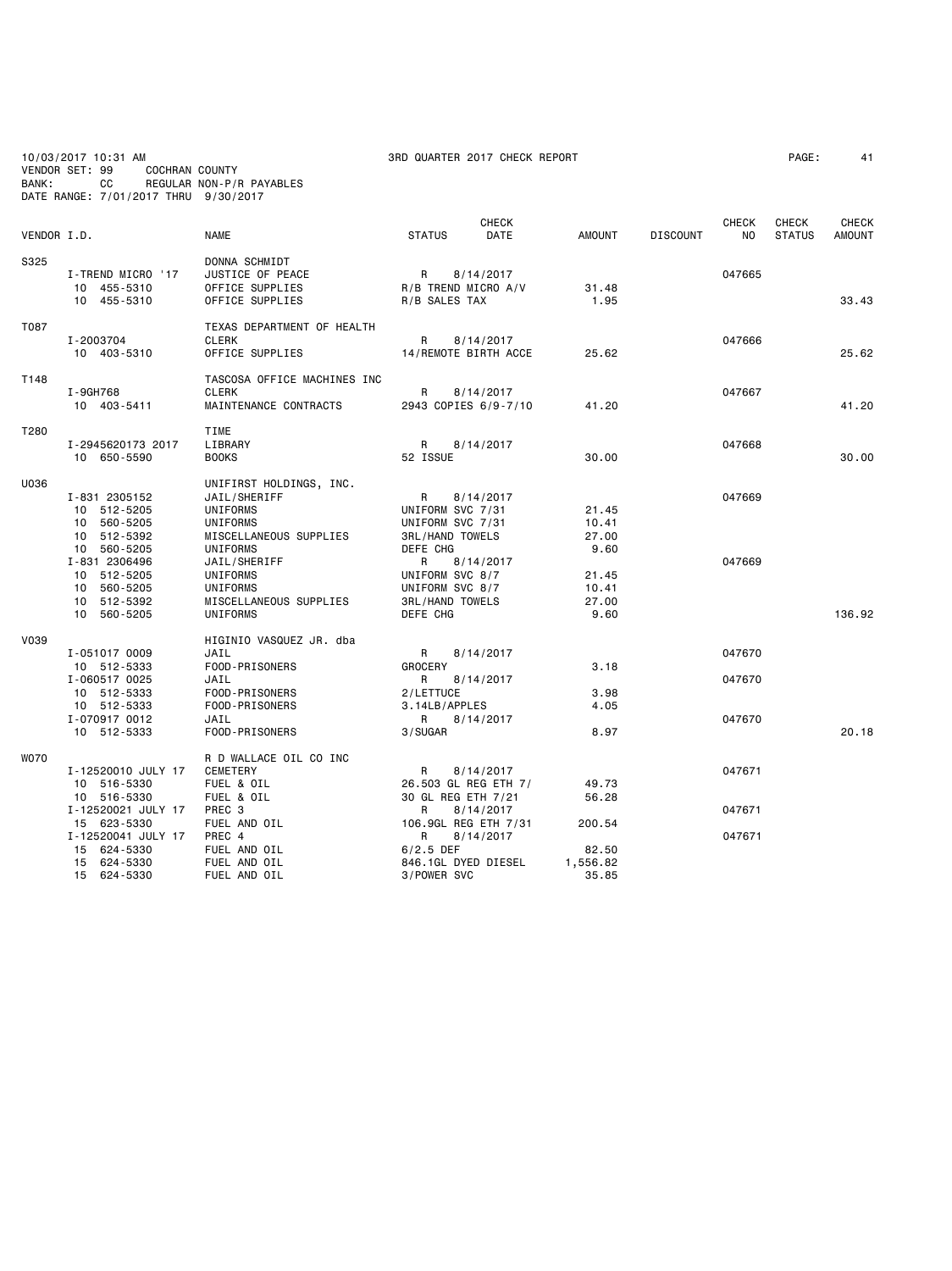10/03/2017 10:31 AM 3RD QUARTER 2017 CHECK REPORT PAGE: 42 VENDOR SET: 99 COCHRAN COUNTY BANK: CC REGULAR NON-P/R PAYABLES DATE RANGE: 7/01/2017 THRU 9/30/2017

|             |                                 |                           | <b>CHECK</b>           |               |                 | <b>CHECK</b>   | CHECK         | <b>CHECK</b>  |
|-------------|---------------------------------|---------------------------|------------------------|---------------|-----------------|----------------|---------------|---------------|
| VENDOR I.D. |                                 | <b>NAME</b>               | <b>STATUS</b><br>DATE  | <b>AMOUNT</b> | <b>DISCOUNT</b> | N <sub>O</sub> | <b>STATUS</b> | <b>AMOUNT</b> |
| WO70        |                                 | R D WALLACE OIL CO INC    | *CONTINUED*            |               |                 |                |               |               |
|             | I-12520041 JULY 17              | PREC 4                    | R<br>8/14/2017         |               |                 | 047671         |               |               |
|             | 15 624-5330                     | FUEL AND OIL              | POWER SVC              | 6.35          |                 |                |               |               |
|             | 15 624-5451                     | REPAIRS                   | 12/AC DELCO 5/20       | 63.48         |                 |                |               |               |
|             | 15 624-5330                     | FUEL AND OIL              | 22.833GL PREMIUM ETH   | 51.97         |                 |                |               |               |
|             | 15 624-5330                     | FUEL AND OIL              | 30.002GL PREMIUM ETH   | 68.28         |                 |                |               |               |
|             | I-12520043 JULY 17              | SHERIFF                   | 8/14/2017<br>R         |               |                 | 047671         |               |               |
|             | 15 623-5330                     | FUEL AND OIL              | 606.868GL/UNL JULY 2   | 1,227.61      |                 |                |               |               |
|             | I-12520043 JUN17                | SHERIFF                   | R<br>8/14/2017         |               |                 | 047671         |               |               |
|             | 10 560-5330                     | FUEL AND OIL              | 543.48GL REG ETH       | 1,117.06      |                 |                |               | 4,516.47      |
| W235        |                                 | VANDY NELSON dba          |                        |               |                 |                |               |               |
|             | I-2929                          | CRTHSE/LIBRARY/ACT BLDG   | <b>R</b><br>8/14/2017  |               |                 | 047672         |               |               |
|             | 10 510-5332                     | CUSTODIAL SUPPLIES        | SPRAY BUGS             | 70.00         |                 |                |               |               |
|             | 10 662-5332                     | CUSTODIAL SUPPLIES        | SPRAY BUGS             | 45.00         |                 |                |               |               |
|             | 10 650-5332                     | CUSTODIAL SUPPLIES        | SPRAY BUGS             | 35.00         |                 |                |               | 150.00        |
|             |                                 |                           |                        |               |                 |                |               |               |
| T184        |                                 | THYSSENKRUPP ELEVATOR COR |                        |               |                 |                |               |               |
|             | I-ELEV RPR DN 082417 COURTHOUSE |                           | R<br>8/24/2017         |               |                 | 047701         |               |               |
|             | 10 510-5451                     | REPAIR                    | 50% DN/2 ELECTRONIC    | 4,482.50      |                 |                |               | 4,482.50      |
| D196        |                                 | JORGE DE LA CRUZ, SHERIFF |                        |               |                 |                |               |               |
|             | I-LTR 082317                    | SHERIFF                   | 8/29/2017<br>R         |               |                 | 047702         |               |               |
|             | 93 560-5499                     | MISCELLANEOUS             | INVESTIGATIONS/LTR 0   | 3,000.00      |                 |                |               | 3,000.00      |
| J049        |                                 | JUVENILE PROBATION FUND   |                        |               |                 |                |               |               |
|             | I-CLOSEOUT 2017                 | JUVENILE PROBATION        | 8/30/2017<br>R         |               |                 | 047703         |               |               |
|             | 10 571-5472                     | LOCAL SUPPORT-JUV BOARD   | LOCAL FUNDS TO CLOSE   | 15,409.32     |                 |                |               | 15,409.32     |
|             |                                 |                           |                        |               |                 |                |               |               |
| A007        |                                 | ALBERT GONZALEZ, dba      |                        |               |                 |                |               |               |
|             | I-29081                         | SHERIFF                   | R<br>8/30/2017         |               |                 | 047704         |               |               |
|             | 10 560-5454                     | <b>TIRES</b>              | P265-17 FLAT ON L/F    | 17.00         |                 |                |               |               |
|             | I-29087                         | SHERIFF                   | R<br>8/30/2017         |               |                 | 047704         |               |               |
|             | 10 560-5454                     | TIRES                     | $LT265-17$ FLAT ON R/R | 17.00         |                 |                |               | 34,00         |
| A133        |                                 | ALLIED COMPLIANCE SERVICE |                        |               |                 |                |               |               |
|             | I-LB43319                       | COMMISSIONERS COURT       | R<br>8/30/2017         |               |                 | 047705         |               |               |
|             | 15 610-5499                     | MISCELLANEOUS             | 1 DOT RANDOM TEST PR   |               |                 |                |               |               |
|             | 15 610-5499                     | MISCELLANEOUS             | ON SITE FEE            | 65.00         |                 |                |               | 65.00         |
| A178        |                                 | AMAZON                    |                        |               |                 |                |               |               |
|             | I-146686013400                  | LIBRARY                   | R<br>8/30/2017         |               |                 | 047706         |               |               |
|             | 10 650-5590                     | <b>BOOKS</b>              | BE THE ONE:SIX TRUE    | 11.89         |                 |                |               |               |
|             | 10 650-5590                     | <b>BOOKS</b>              | THE DAY THE WORLD WE   | 13.51         |                 |                |               |               |
|             | 10 650-5590                     | <b>BOOKS</b>              | DANGEROUS MINDS        | 17.62         |                 |                |               |               |
|             | 10 650-5590                     | <b>BOOKS</b>              | NOW I RISE(AND I DAR   | 13.29         |                 |                |               |               |
|             | 10 650-5590                     | <b>BOOKS</b>              | WE'RE ALL WONDERS      | 11.40         |                 |                |               |               |
|             | I-146686121915                  | LIBRARY                   | R<br>8/30/2017         |               |                 | 047706         |               |               |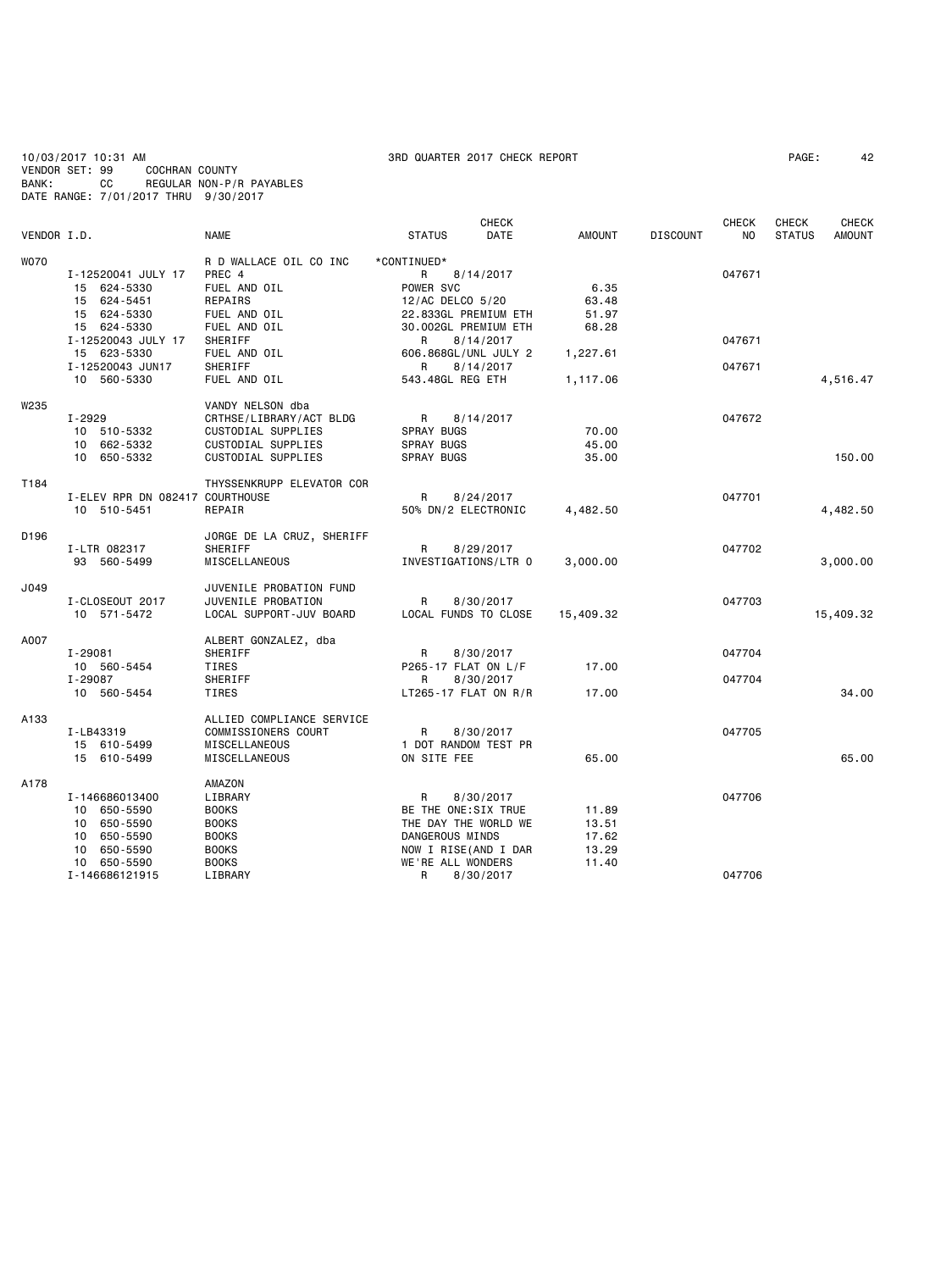10/03/2017 10:31 AM 3RD QUARTER 2017 CHECK REPORT PAGE: 43 VENDOR SET: 99 COCHRAN COUNTY BANK: CC REGULAR NON-P/R PAYABLES DATE RANGE: 7/01/2017 THRU 9/30/2017

| VENDOR I.D. |                | <b>NAME</b>                  | <b>STATUS</b>             | <b>CHECK</b><br><b>DATE</b> | <b>AMOUNT</b> | <b>DISCOUNT</b> | <b>CHECK</b><br>N <sub>O</sub> | CHECK<br><b>STATUS</b> | <b>CHECK</b><br><b>AMOUNT</b> |
|-------------|----------------|------------------------------|---------------------------|-----------------------------|---------------|-----------------|--------------------------------|------------------------|-------------------------------|
| A178        |                | AMAZON<br>*CONTINUED*        |                           |                             |               |                 |                                |                        |                               |
|             | I-146686121915 | LIBRARY                      | R                         | 8/30/2017                   |               |                 | 047706                         |                        |                               |
|             | 10 650-5310    | OFFICE SUPPLIES              | 3/PANASONIC HEAD PHO      |                             | 22.44         |                 |                                |                        |                               |
|             | I-146686520429 | LIBRARY                      | R                         | 8/30/2017                   |               |                 | 047706                         |                        |                               |
|             | 650-5590<br>10 | <b>BOOKS</b>                 | RETURN TO THE ISLE O      |                             | 10.00         |                 |                                |                        |                               |
|             | 650-5590<br>10 | <b>BOOKS</b>                 | CHICKEN, PIG, COW'S FI    |                             | 19.95         |                 |                                |                        |                               |
|             | 650-5590<br>10 | <b>BOOKS</b>                 | TRU&NELLE                 |                             | 9.58          |                 |                                |                        |                               |
|             | 10<br>650-5590 | <b>BOOKS</b>                 | AUGGIE&ME                 |                             | 10.82         |                 |                                |                        |                               |
|             | 10<br>650-5590 | <b>BOOKS</b>                 | THE ISLE OF THE LOST      |                             | 10.00         |                 |                                |                        |                               |
|             | I-185565699528 | LIBRARY                      | R                         | 8/30/2017                   |               |                 | 047706                         |                        |                               |
|             | 650-5590<br>10 | <b>BOOKS</b>                 | P.S. I LIKE YOU           |                             | 10.58         |                 |                                |                        |                               |
|             | 650-5590<br>10 | <b>BOOKS</b>                 | USE OF FORCE              |                             | 16.74         |                 |                                |                        |                               |
|             | 650-5590<br>10 | <b>BOOKS</b>                 | THIS MAN                  |                             | 9.45          |                 |                                |                        |                               |
|             | 650-5590<br>10 | <b>BOOKS</b>                 | PLAYING FOR KEEPS         |                             | 15.99         |                 |                                |                        |                               |
|             | 10<br>650-5590 | <b>BOOKS</b>                 | GLITTERING PROMISES       |                             | 14.99         |                 |                                |                        |                               |
|             | 10<br>650-5590 | <b>BOOKS</b>                 | THIS PRESENT DARKNES      |                             | 7.30          |                 |                                |                        |                               |
|             | 650-5590<br>10 | <b>BOOKS</b>                 | <b>GRAVE CONSEQUENCES</b> |                             | 14.99         |                 |                                |                        |                               |
|             | 650-5590<br>10 | <b>BOOKS</b>                 | SWEET ADDICTION           |                             | 13.97         |                 |                                |                        |                               |
|             | 10<br>650-5590 | <b>BOOKS</b>                 | ON THE FENCE              |                             | 5.90          |                 |                                |                        |                               |
|             | 650-5590<br>10 | <b>BOOKS</b>                 | LOVED                     |                             | 12.91         |                 |                                |                        |                               |
|             | 650-5590<br>10 | <b>BOOKS</b>                 | THE CATCH                 |                             | 13.49         |                 |                                |                        |                               |
|             | 650-5590<br>10 | <b>BOOKS</b>                 | TWO NIGHTS                |                             | 17.79         |                 |                                |                        |                               |
|             | 10<br>650-5590 | <b>BOOKS</b>                 | THE SECRET OF SPELLS      |                             | 13.49         |                 |                                |                        |                               |
|             | 10<br>650-5590 | <b>BOOKS</b>                 | GREAT NORTHERN POPCO      |                             | 14.32         |                 |                                |                        |                               |
|             | 650-5590<br>10 | <b>BOOKS</b>                 | <b>BLACK FOREVER</b>      |                             | 11.69         |                 |                                |                        |                               |
|             | 650-5590<br>10 | <b>BOOKS</b>                 | REAL                      |                             | 9.00          |                 |                                |                        |                               |
|             | 10<br>650-5590 | <b>BOOKS</b>                 | WIRED                     |                             | 17.20         |                 |                                |                        |                               |
|             | 10<br>650-5590 | <b>BOOKS</b>                 | <b>BLACK PROMISE</b>      |                             | 12.99         |                 |                                |                        |                               |
|             | 650-5310<br>10 | OFFICE SUPPLIES              | <b>USB</b>                |                             | 13.99         |                 |                                |                        |                               |
|             | 10<br>650-5590 | <b>BOOKS</b>                 | THE SILENT CORNER         |                             | 16.76         |                 |                                |                        |                               |
|             | 10<br>650-5590 | <b>BOOKS</b>                 | THE PLAYER                |                             | 14.99         |                 |                                |                        | 429.03                        |
|             |                |                              |                           |                             |               |                 |                                |                        |                               |
| <b>B050</b> |                | BERRYHILL SEWER SERVICE, INC |                           |                             |               |                 |                                |                        |                               |
|             | I-32450        | NON-DEPT'L/RODEO GROUNDS     | R                         | 8/30/2017                   |               |                 | 047707                         |                        |                               |
|             | 10 409-5499    | <b>MISCELLANEOUS</b>         | TOILET RENTAL AUGUST      |                             | 400.00        |                 |                                |                        | 400.00                        |
|             |                |                              |                           |                             |               |                 |                                |                        |                               |
| <b>B198</b> |                | BLAINE INDUSTRIAL SUPPLY     |                           |                             |               |                 |                                |                        |                               |
|             | C-S3942918.003 | <b>ACTIVITY BLDG</b>         | R                         | 8/30/2017                   |               |                 | 047708                         |                        |                               |
|             | 10 660-5332    | CUSTODIAL SUPPLIES           | RET/FIBERGLASS HANDL      |                             | 14,90CR       |                 |                                |                        |                               |
|             | I-S3942919.002 | <b>COURTHOUSE</b>            | R                         | 8/30/2017                   |               |                 | 047708                         |                        |                               |
|             | 10 510-5332    | CUSTODIAL SUPPLIES           | 1CS/PINESOL               |                             | 43.01         |                 |                                |                        |                               |
|             | I-S3970543.002 | <b>ACTIVITY BLDG</b>         | R                         | 8/30/2017                   |               |                 | 047708                         |                        |                               |
|             | 10 662-5332    | CUSTODIAL SUPPLIES           | 3CS/RED SPRAY BUFF P      |                             | 69.54         |                 |                                |                        |                               |
|             | I-S3999739.001 | <b>ACTIVITY BLDG</b>         | R                         | 8/30/2017                   |               |                 | 047708                         |                        |                               |
|             | 10 662-5332    | CUSTODIAL SUPPLIES           | 2CS/DISINFECTANT CLN      |                             | 107.08        |                 |                                |                        |                               |
|             | I-S3999740.001 | <b>COURTHOUSE</b>            | R                         | 8/30/2017                   |               |                 | 047708                         |                        |                               |
|             | 10 510-5332    | CUSTODIAL SUPPLIES           | 1CS/LYSOL                 |                             | 89.57         |                 |                                |                        |                               |
|             | 10 510-5332    | CUSTODIAL SUPPLIES           | WRINGER/YELLOW            |                             | 91.23         |                 |                                |                        | 385.53                        |
|             |                |                              |                           |                             |               |                 |                                |                        |                               |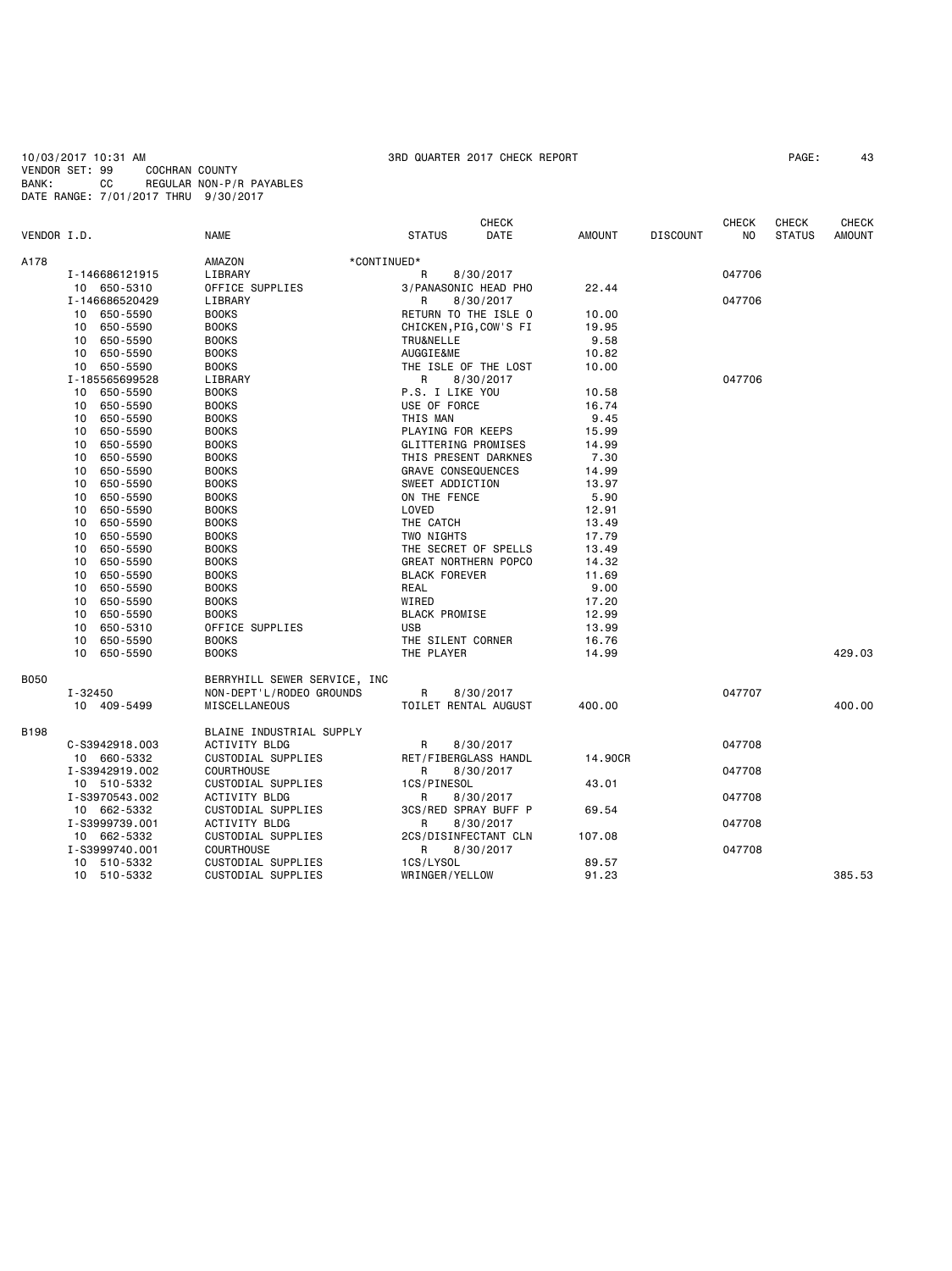| BANK:       | 10/03/2017 10:31 AM<br>VENDOR SET: 99<br><b>COCHRAN COUNTY</b><br>СC<br>DATE RANGE: 7/01/2017 THRU 9/30/2017                                                                                           | REGULAR NON-P/R PAYABLES                                                                                                                                                                                                                      | 3RD QUARTER 2017 CHECK REPORT                                                                                                                                                                                                                                                               |                                                                                       |                            | PAGE:         | 44            |
|-------------|--------------------------------------------------------------------------------------------------------------------------------------------------------------------------------------------------------|-----------------------------------------------------------------------------------------------------------------------------------------------------------------------------------------------------------------------------------------------|---------------------------------------------------------------------------------------------------------------------------------------------------------------------------------------------------------------------------------------------------------------------------------------------|---------------------------------------------------------------------------------------|----------------------------|---------------|---------------|
|             |                                                                                                                                                                                                        |                                                                                                                                                                                                                                               | CHECK                                                                                                                                                                                                                                                                                       |                                                                                       | <b>CHECK</b>               | CHECK         | <b>CHECK</b>  |
| VENDOR I.D. |                                                                                                                                                                                                        | <b>NAME</b>                                                                                                                                                                                                                                   | <b>STATUS</b><br>DATE                                                                                                                                                                                                                                                                       | <b>AMOUNT</b>                                                                         | <b>DISCOUNT</b><br>NO.     | <b>STATUS</b> | <b>AMOUNT</b> |
| <b>B279</b> | I-TAE4-HA CONF/'17<br>10 665-5427                                                                                                                                                                      | KENDRA BILBREY<br><b>EXTENSION SVC</b><br>CO AGENT-TRAVEL-OUT OF COUNTY 3 NITES/OVERTON LBK                                                                                                                                                   | 8/30/2017<br>R                                                                                                                                                                                                                                                                              | 273.00                                                                                | 047709                     |               | 273.00        |
| C015        | I-AUG'17 INSTLMT<br>10 663-5418                                                                                                                                                                        | COCHRAN COUNTY SENIOR<br>SENIOR CITIZENS<br>SENIOR CITIZENS CONTRACT                                                                                                                                                                          | R<br>8/30/2017<br>AUGUST 2017                                                                                                                                                                                                                                                               | 6,250.00                                                                              | 047710                     |               | 6,250.00      |
| C340        | I-S0P007693<br>10 409-5420                                                                                                                                                                             | COUNTY INFORMATION RESOURCE AG<br>NON-DEPT'L<br>TELECOMMUNICATIONS                                                                                                                                                                            | R<br>8/30/2017<br>25 EMAIL ACCOUNTS AU                                                                                                                                                                                                                                                      | 50.00                                                                                 | 047711                     |               | 50.00         |
| C367        | $I - 160116$<br>10 409-5451<br>10 409-5451<br>10 409-5451<br>10 409-5451<br>10 409-5451<br>10 409-5451<br>I-160117/EVAL<br>10 409-5411<br>I-160177/TRAVEL<br>10 409-5411<br>10 409-5411<br>10 409-5411 | COMPUTER TRANSITION SERVICES,<br>NON-DEPT'L<br>REPAIRS<br>REPAIRS<br>REPAIRS<br>REPAIRS<br>REPAIRS<br>REPAIRS<br>NON-DEPT'L<br>MAINTENANCE CONTRACTS<br>NON-DEPT'L<br>MAINTENANCE CONTRACTS<br>MAINTENANCE CONTRACTS<br>MAINTENANCE CONTRACTS | R<br>8/30/2017<br>.25HRS/RPR INTERNET<br>2HR/TRAVEL 8/21<br>.75HR/RPR INTRNT/AFT<br>.5HRS/OFF SITE SPRT<br>3.25HRS/ON SITE SUPP<br>136MI TO/FR MORTON@.<br>R<br>8/30/2017<br>NETWORK ANALYSIS/FIX<br>R<br>8/30/2017<br>2.5HR/TRAVEL JACOB P<br>2.5HR/TRAVEL JACKSON<br>136MI TO/FR MORTON 7 | 27.50<br>110.00<br>123.75<br>357.50<br>72.76<br>1,500.00<br>111.26<br>137.50<br>72.76 | 047712<br>047712<br>047712 |               | 2,513.03      |
| C379        | I-FK2 IM0352<br>15 622-5356                                                                                                                                                                            | CHS, INC.<br>PREC <sub>2</sub><br>ROAD MATERIALS & SUPPLIES                                                                                                                                                                                   | R<br>8/30/2017<br>1GL/POWER MAX ROUNDU                                                                                                                                                                                                                                                      | 22.00                                                                                 | 047713                     |               | 22,00         |
| C384        | I-2825614<br>10 510-5411                                                                                                                                                                               | CHEMAQUA<br><b>COURTHOUSE</b><br>MAINTENANCE CONTRACTS                                                                                                                                                                                        | R<br>8/30/2017<br>WATER TREATMENT AUG                                                                                                                                                                                                                                                       | 120.00                                                                                | 047714                     |               | 120.00        |
| C392        | I-1399819<br>10 403-5416<br>10 403-5416<br>I-1400205<br>10 403-5416                                                                                                                                    | CONDUENT GOVERNMENT RECORDS SV<br>CO/DIST CLERK<br>FILMING & INDEXING<br>FILMING & INDEXING<br>CO/DIST CLERK<br>FILMING & INDEXING                                                                                                            | R<br>8/30/2017<br>3/PERMALIFE ARCHIVAL<br>FREIGHT<br>R<br>8/30/2017<br>20/20 LAND REC                                                                                                                                                                                                       | 75.00<br>20.39<br>1,250.00                                                            | 047715<br>047715           |               |               |
|             | 10 403-5416                                                                                                                                                                                            | FILMING & INDEXING                                                                                                                                                                                                                            | FREIGHT                                                                                                                                                                                                                                                                                     | 27.50                                                                                 |                            |               | 1,372.89      |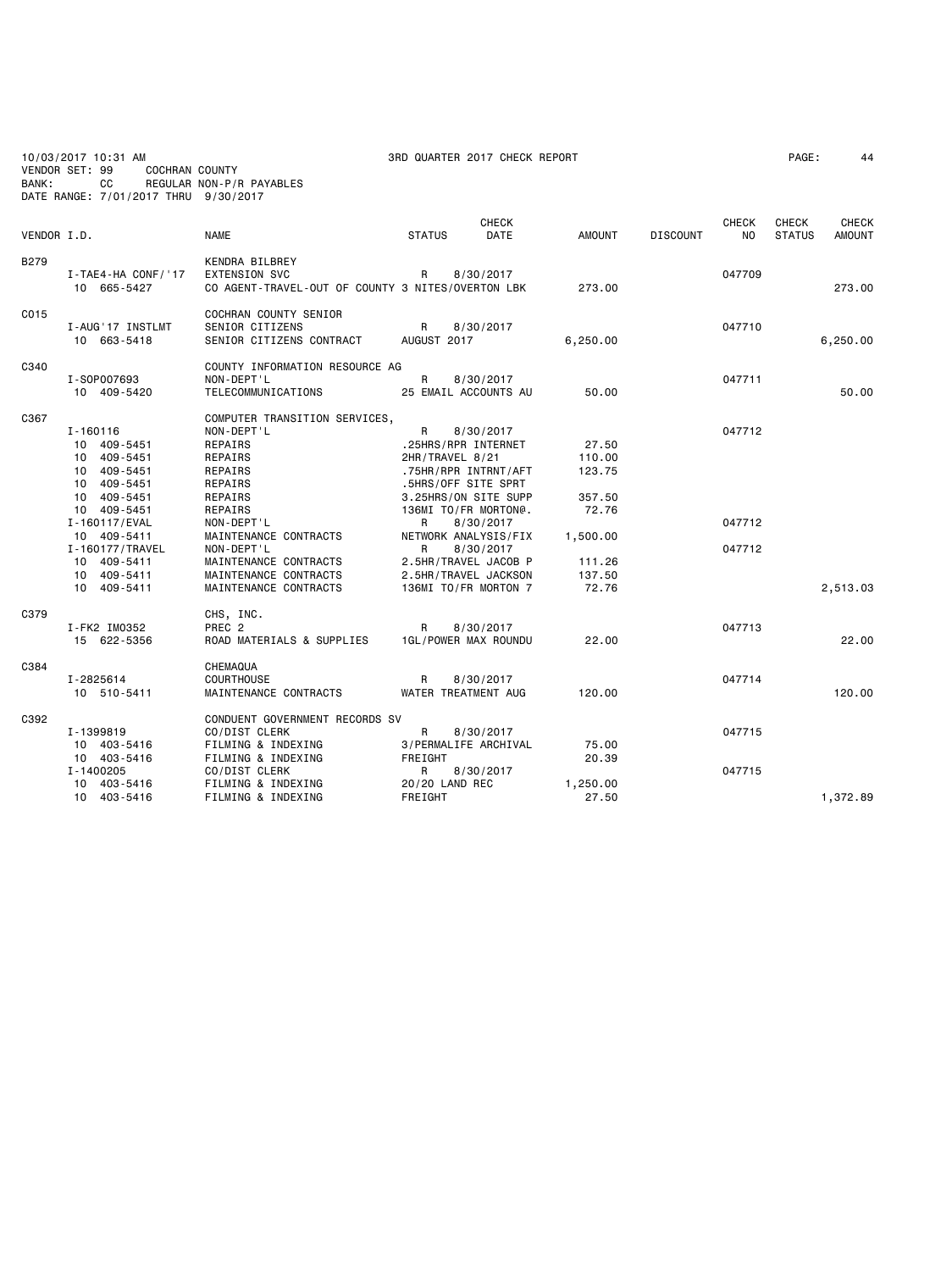10/03/2017 10:31 AM 3RD QUARTER 2017 CHECK REPORT PAGE: 45 VENDOR SET: 99 COCHRAN COUNTY BANK: CC REGULAR NON-P/R PAYABLES DATE RANGE: 7/01/2017 THRU 9/30/2017

| VENDOR I.D. |                               | <b>NAME</b>                            | <b>STATUS</b>                               | <b>CHECK</b><br>DATE | <b>AMOUNT</b> | <b>DISCOUNT</b> | <b>CHECK</b><br>NO. | <b>CHECK</b><br><b>STATUS</b> | <b>CHECK</b><br>AMOUNT |
|-------------|-------------------------------|----------------------------------------|---------------------------------------------|----------------------|---------------|-----------------|---------------------|-------------------------------|------------------------|
| D153        |                               | SHANNA DEWBRE                          |                                             |                      |               |                 |                     |                               |                        |
|             | I-TREND MICRO '17             | <b>CLERK</b>                           | R                                           | 8/30/2017            |               |                 | 047716              |                               |                        |
|             | 10 403-5310                   | OFFICE SUPPLIES                        | R/B TREND MICRO A/V                         |                      | 49.95         |                 |                     |                               |                        |
|             | 10 403-5310                   | OFFICE SUPPLIES                        | R/B SALES TAX                               |                      | 3.87          |                 |                     |                               | 53.82                  |
| D196        |                               | JORGE DE LA CRUZ, SHERIFF              |                                             |                      |               |                 |                     |                               |                        |
|             | $I - 8/21/17$                 | SHERIFF/JAIL                           | R                                           | 8/30/2017            |               |                 | 047717              |                               |                        |
|             | 10 560-5499                   | MISCELLANEOUS                          | THEO TRNSP/MEAL 8/16                        |                      | 8.91          |                 |                     |                               |                        |
|             | 10 512-5333                   | FOOD-PRISONERS                         | 2/PEACHES FAM\$ 8/11                        |                      | 2.00          |                 |                     |                               |                        |
|             | 10 512-5333                   | FOOD-PRISONERS                         | $2/PEARS$ FAM\$ 8/11                        |                      | 2.00          |                 |                     |                               |                        |
|             | 10 512-5333                   | FOOD-PRISONERS                         | 3/TUNA FAM\$ 8/11                           |                      | 2.40          |                 |                     |                               |                        |
|             | 10 512-5333                   | FOOD-PRISONERS                         | 2/MILK ALLSUPS 8/14                         |                      | 6.98          |                 |                     |                               |                        |
|             | 10 512-5333                   | FOOD-PRISONERS                         | 6/BREAD ALLSUPS 8/14                        |                      | 4.77          |                 |                     |                               |                        |
|             | I-8/21/17/REVA TRNG           | SHERIFF                                | R                                           | 8/30/2017            |               |                 | 047717              |                               |                        |
|             | 10 560-5427                   | CONTINUING EDUCATION                   | CRIMINAL INVESTIGATI                        |                      | 25.00         |                 |                     |                               |                        |
|             | $I - 8/24/17$                 | JAIL/SHERIFF                           | R                                           | 8/30/2017            |               |                 | 047717              |                               |                        |
|             | 10 512-5333                   | FOOD-PRISONERS                         | MILK/ALLSUPS 7/28                           |                      | 3.49          |                 |                     |                               |                        |
|             | 10 512-5333                   | FOOD-PRISONERS                         | CPN MILK                                    |                      | 3.49CR        |                 |                     |                               |                        |
|             | 10 512-5333                   | FOOD-PRISONERS                         | EGGS/ALLSUPS 7/28                           |                      | 1.89          |                 |                     |                               |                        |
|             | 10 560-5427                   | CONTINUING EDUCATION                   | 2.276GL/REVA, MLSHE 8                       |                      | 5.00          |                 |                     |                               |                        |
|             | 560-5427<br>10                | CONTINUING EDUCATION                   | REVA MEAL/SCHOOL 8/2                        |                      | 9.41          |                 |                     |                               |                        |
|             | 10 512-5392                   | MISCELLANEOUS SUPPLIES                 | SCOURING SPONGE FAM\$                       |                      | 1.00          |                 |                     |                               |                        |
|             | 512-5392<br>10                | MISCELLANEOUS SUPPLIES                 | OVEN CLNR FAM\$ 8/22                        |                      | 4.25          |                 |                     |                               |                        |
|             | 10 512-5333                   | FOOD-PRISONERS                         | $3/CHIPS$ FAM\$ 8/22                        |                      | 5.25          |                 |                     |                               |                        |
|             | 512-5333<br>10                | FOOD-PRISONERS                         | 2/CHILE PEPPER MS 8/                        |                      | 3.18          |                 |                     |                               |                        |
|             | 10 512-5333                   | FOOD-PRISONERS                         | GROCERY MS 8/23                             |                      | 1.29          |                 |                     |                               |                        |
|             | 10 512-5333<br>512-5333<br>10 | FOOD-PRISONERS<br>FOOD-PRISONERS       | 2/TOMATO ALLSUPS 8/2                        |                      | 1.98<br>1.29  |                 |                     |                               |                        |
|             | 10<br>512-5333                | FOOD-PRISONERS                         | LETTUCE ALLSUPS 8/22<br>2/MILK ALLSUPS 8/22 |                      | 6.98          |                 |                     |                               |                        |
|             | 10 512-5333                   | FOOD-PRISONERS                         | 8/BREAD ALLSUPS 8/22                        |                      | 6.36          |                 |                     |                               | 99.94                  |
|             |                               |                                        |                                             |                      |               |                 |                     |                               |                        |
| E057        |                               | ELECTION SYSTEMS & SOFTWARE            |                                             |                      |               |                 |                     |                               |                        |
|             | C-10015698/CREDIT             | <b>ELECTIONS</b>                       | R                                           | 8/30/2017            |               |                 | 047718              |                               |                        |
|             | 10 490-5335                   | ELECTION SUPPLIES                      | OVER PAYMENT 9/4/201                        |                      | 45.10CR       |                 |                     |                               |                        |
|             | C-10039582/CREDIT             | <b>ELECTIONS</b>                       | R                                           | 8/30/2017            |               |                 | 047718              |                               |                        |
|             | 10 490-5335                   | ELECTION SUPPLIES                      | PROMPT PAY DISC 10/5                        |                      | 6.00CR        |                 |                     |                               |                        |
|             | I-939670                      | <b>ELECTIONS</b>                       | R                                           | 8/30/2017            |               |                 | 047718              |                               |                        |
|             | 10 490-5335                   | ELECTION SUPPLIES                      | 470/ABSENTEE BALLOTS                        |                      | 126.90        |                 |                     |                               |                        |
|             | 10 490-5335                   | ELECTION SUPPLIES                      | 1300/ELECTION DAY BA                        |                      | 351.00        |                 |                     |                               |                        |
|             | 10 490-5335                   | ELECTION SUPPLIES                      | 39/CODING BALLOTS                           |                      | 10.53         |                 |                     |                               |                        |
|             | 10 490-5335<br>490-5335<br>10 | ELECTION SUPPLIES                      | 25/SAMPLE BALLOTS                           |                      | 6.75<br>6.75  |                 |                     |                               |                        |
|             | 10<br>490-5335                | ELECTION SUPPLIES<br>ELECTION SUPPLIES | 25/TEST BALLOTS<br>ADMIN COLLECTION SUR     |                      | 38.00         |                 |                     |                               |                        |
|             | 490-5335<br>10                | ELECTION SUPPLIES                      | FREIGHT                                     |                      | 23.05         |                 |                     |                               |                        |
|             | 10 490-5335                   | ELECTION SUPPLIES                      | PROMPT PAY DISC                             |                      | 38.00CR       |                 |                     |                               |                        |
|             | I-943263                      | <b>ELECTIONS</b>                       | R                                           | 8/30/2017            |               |                 | 047718              |                               |                        |
|             | 10 490-5335                   | ELECTION SUPPLIES                      | 500/PRECINCT KIT-ABS                        |                      | 520.00        |                 |                     |                               |                        |
|             | 10 490-5335                   | ELECTION SUPPLIES                      | FREIGHT                                     |                      | 67.36         |                 |                     |                               |                        |
|             | I-986011                      | ELECTIONS                              | R                                           | 8/30/2017            |               |                 | 047718              |                               |                        |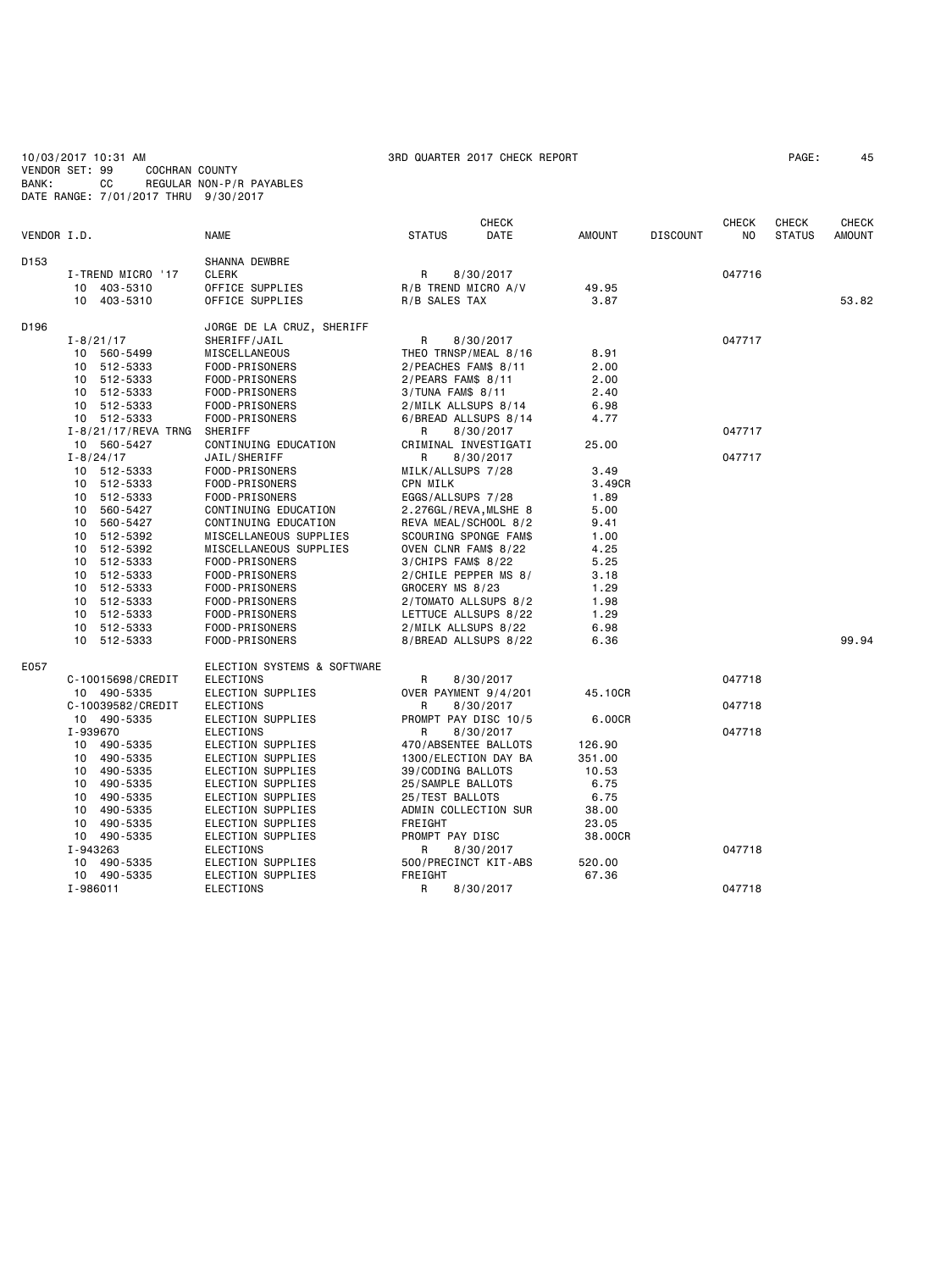10/03/2017 10:31 AM 3RD QUARTER 2017 CHECK REPORT PAGE: 46 VENDOR SET: 99 COCHRAN COUNTY BANK: CC REGULAR NON-P/R PAYABLES DATE RANGE: 7/01/2017 THRU 9/30/2017

|             |    |                  |                                                    |                      | <b>CHECK</b> |               |                 | <b>CHECK</b> | <b>CHECK</b>  | <b>CHECK</b>  |
|-------------|----|------------------|----------------------------------------------------|----------------------|--------------|---------------|-----------------|--------------|---------------|---------------|
| VENDOR I.D. |    |                  | <b>NAME</b>                                        | <b>STATUS</b>        | <b>DATE</b>  | <b>AMOUNT</b> | <b>DISCOUNT</b> | NO.          | <b>STATUS</b> | <b>AMOUNT</b> |
| E057        |    |                  | ELECTION SYSTEMS & SOFTWARE                        | *CONTINUED*          |              |               |                 |              |               |               |
|             |    | I-986011         | <b>ELECTIONS</b>                                   | R                    | 8/30/2017    |               |                 | 047718       |               |               |
|             |    | 10 490-5335      | ELECTION SUPPLIES                                  | BASE CHARGE/PREC TAB |              | 371.88        |                 |              |               |               |
|             | 10 | 490-5335         | ELECTION SUPPLIES                                  | BALLOT TYPES/GENERAL |              | 53.13         |                 |              |               |               |
|             | 10 | 490-5335         | ELECTION SUPPLIES                                  | 5/PRECINCTS          |              | 26.55         |                 |              |               |               |
|             | 10 | 490-5335         | ELECTION SUPPLIES                                  | 5/BALLOT FACES       |              | 53.15         |                 |              |               |               |
|             | 10 | 490-5335         | ELECTION SUPPLIES                                  | 20/CONTESTS ISSUES   |              | 255.00        |                 |              |               |               |
|             | 10 | 490-5335         | ELECTION SUPPLIES                                  | 49/CANDIATE RESPONSE |              | 260.19        |                 |              |               |               |
|             | 10 | 490-5335         | ELECTION SUPPLIES                                  | 4/MEDIA BURN/THUMB D |              | 40.00         |                 |              |               |               |
|             | 10 | 490-5335         | ELECTION SUPPLIES                                  | ELECTION SVS LEV 2   |              |               |                 |              |               |               |
|             | 10 | 490-5335         | ELECTION SUPPLIES                                  | ADMIN COLLECTION SUR |              | 79.00         |                 |              |               |               |
|             | 10 | 490-5335         | ELECTION SUPPLIES                                  | FREIGHT              |              | 33.96         |                 |              |               |               |
|             |    | 10 490-5335      | ELECTION SUPPLIES                                  | PROMPT PAY DISC      |              | 79,00CR       |                 |              |               |               |
|             |    | I-986125         | <b>ELECTIONS</b>                                   | R                    | 8/30/2017    |               |                 | 047718       |               |               |
|             |    | 10 490-5335      | ELECTION SUPPLIES                                  | PREC KIT/AUTOMARK EA |              | 39.25         |                 |              |               |               |
|             | 10 | 490-5335         | ELECTION SUPPLIES                                  | 5/PREC KIT/AUTOMARK  |              | 172.00        |                 |              |               |               |
|             |    | 10 490-5335      | ELECTION SUPPLIES                                  | 6/M100 PAPER ROLL/TH |              | 4.80          |                 |              |               |               |
|             |    | 10 490-5335      | ELECTION SUPPLIES                                  | <b>FREIGHT</b>       |              | 17.35         |                 |              |               |               |
|             |    | I-986929         | <b>ELECTIONS</b>                                   | R                    | 8/30/2017    |               |                 | 047718       |               |               |
|             |    | 10 490-5335      | ELECTION SUPPLIES                                  | 5/LAYOUT CHARGE/GEN  |              | 75.00         |                 |              |               |               |
|             |    | 10 490-5335      | ELECTION SUPPLIES                                  | ADMIN COLLECTION SUR |              | 6.00          |                 |              |               |               |
|             |    | 10 490-5335      | ELECTION SUPPLIES                                  | PROMPT PAY DISC      |              | 6.00CR        |                 |              |               |               |
|             |    | I-990645         | <b>ELECTIONS</b>                                   | R                    | 8/30/2017    |               |                 | 047718       |               |               |
|             | 10 | 490-5335         | ELECTION SUPPLIES                                  | 850/ABSENTEE BALLOTS |              | 238.00        |                 |              |               |               |
|             | 10 | 490-5335         | ELECTION SUPPLIES                                  | 1310/ELECTION DAY BA |              | 366.80        |                 |              |               |               |
|             | 10 | 490-5335         | ELECTION SUPPLIES                                  | 25/CODING BALLOTS    |              | 7.00          |                 |              |               |               |
|             | 10 | 490-5335         | <b>ELECTION SUPPLIES</b>                           | 25/SAMPLE BALLOTS    |              | 7.00          |                 |              |               |               |
|             | 10 | 490-5335         | ELECTION SUPPLIES                                  | 25/TEST BALLOTS      |              | 7.00          |                 |              |               |               |
|             | 10 | 490-5335         | ELECTION SUPPLIES                                  | 14/OTHER BALLOTS     |              | 3.92          |                 |              |               |               |
|             | 10 | 490-5335         | ELECTION SUPPLIES                                  | ADMIN COLLECTION SUR |              | 47.00         |                 |              |               |               |
|             | 10 | 490-5335         | ELECTION SUPPLIES                                  | FREIGHT              |              | 41.20         |                 |              |               |               |
|             | 10 | 490-5335         | ELECTION SUPPLIES                                  | PROMPT PAY DISC      |              | 47.00CR       |                 |              |               | 3,134.42      |
| G031        |    |                  | GRAINGER                                           |                      |              |               |                 |              |               |               |
|             |    | I-9527930748     | PARK                                               | R                    | 8/30/2017    |               |                 | 047720       |               |               |
|             |    | 10 660-5332      | CUSTODIAL SUPPLIES                                 | 6/DEEP WOODS OFF     |              | 31.02         |                 |              |               | 31.02         |
| G249        |    |                  | GULF COAST TRADES CENTER                           |                      |              |               |                 |              |               |               |
|             |    | I-2013043609     | JUVENILE PROBATION                                 | R                    | 8/30/2017    |               |                 | 047721       |               |               |
|             |    | 17 573-5413.004  | Other Placements                                   | 31 DAYS/POST(N)/JUV# |              | 3,193.93      |                 |              |               | 3,193.93      |
| G259        |    |                  | G4S SERVICES, LLC                                  |                      |              |               |                 |              |               |               |
|             |    | I-COCHRAN-0717-B | JUVENILE PROBATION                                 | R                    | 8/30/2017    |               |                 | 047722       |               |               |
|             |    | 17 573-5413.001  | Inter-Cnty Contr TELECOUNSEL'GTele-couns'g July'17 |                      |              | 578.70        |                 |              |               | 578.70        |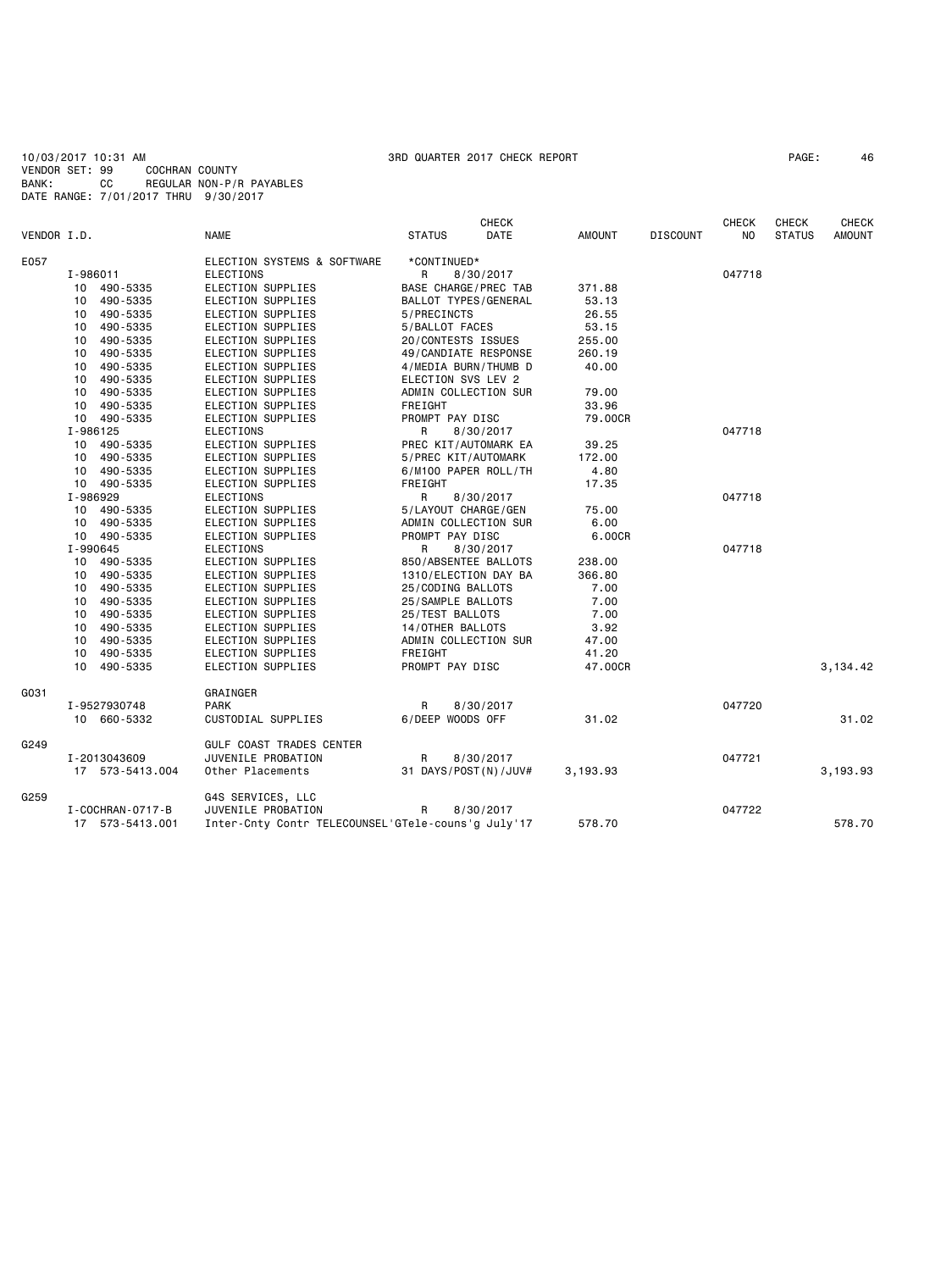10/03/2017 10:31 AM 3RD QUARTER 2017 CHECK REPORT PAGE: 47 VENDOR SET: 99 COCHRAN COUNTY BANK: CC REGULAR NON-P/R PAYABLES DATE RANGE: 7/01/2017 THRU 9/30/2017

| VENDOR I.D. |                                                                                                                         | <b>NAME</b>                                                                                                                                        | <b>STATUS</b>                                                                                                        | <b>CHECK</b><br>DATE | <b>AMOUNT</b>                                                      | <b>DISCOUNT</b> | <b>CHECK</b><br>NO. | <b>CHECK</b><br><b>STATUS</b> | <b>CHECK</b><br><b>AMOUNT</b> |
|-------------|-------------------------------------------------------------------------------------------------------------------------|----------------------------------------------------------------------------------------------------------------------------------------------------|----------------------------------------------------------------------------------------------------------------------|----------------------|--------------------------------------------------------------------|-----------------|---------------------|-------------------------------|-------------------------------|
| H152        | I-MN00008190<br>10 499-5411<br>10 499-5411                                                                              | HARRIS LOCAL GOVERNMENT<br>TAX A/C<br>MAINTENANCE CONTRACTS<br>MAINTENANCE CONTRACTS                                                               | R<br>4TH QTR ONLINE COLL<br>4TH QTR MAINT/ONLINE                                                                     | 8/30/2017            | 6,734.31<br>338.00                                                 |                 | 047723              |                               | 7,072.31                      |
| H242        | I-DATABASE TRNG<br>10 650-5427                                                                                          | DANA HEFLIN<br>LIBRARY<br>CONTINUING EDUCATION                                                                                                     | R<br>268MI TO/FR AMA@53.5                                                                                            | 8/30/2017            | 143.38                                                             |                 | 047724              |                               | 143.38                        |
| H301        | $I - 8/4/17$ #1025<br>17 573-5413.004                                                                                   | HAYS COUNTY TREASURER<br>JUVENILE PROBATION<br>Other Placements                                                                                    | R<br>9 DAYS GO/POST(S)/JU                                                                                            | 8/30/2017            | 990.00                                                             |                 | 047725              |                               | 990.00                        |
| J057        | I-372178<br>10 650-5590<br>10 650-5590<br>10 650-5590<br>650-5590<br>10<br>10 650-5590<br>650-5590<br>10<br>10 650-5590 | MT LIBRARY SERVICES dba<br>LIBRARY<br><b>BOOKS</b><br><b>BOOKS</b><br><b>BOOKS</b><br><b>BOOKS</b><br><b>BOOKS</b><br><b>BOOKS</b><br><b>BOOKS</b> | R<br>INTERMEDIATE RDRS<br>UPPR ELEM, JR HI<br>INDEP RDRS<br>KINDER<br>PRIMARY<br>MATURE YOUNG ADULTS<br>YOUNG ADULTS | 8/30/2017            | 221.20<br>221.20<br>177.60<br>221.20<br>189.60<br>228.20<br>195.60 |                 | 047726              |                               | 1,454.60                      |
| M335        | I-1457/081517<br>10 435-5499                                                                                            | ROBERT MORGAN, Ph.D.<br><b>DISTRICT COURT</b><br>MISCELLANEOUS                                                                                     | R<br>MENTAL EVAL/#14-03-1                                                                                            | 8/30/2017            | 1,200.00                                                           |                 | 047727              |                               | 1,200.00                      |
| N004        | I-1YR AUG 17-18<br>10 650-5590                                                                                          | NATIONAL GEOGRAPHIC SOCIETY<br>LIBRARY<br><b>BOOKS</b>                                                                                             | R<br>10 ISSUES/KIDS AUG 2                                                                                            | 8/30/2017            | 15.00                                                              |                 | 047728              |                               | 15.00                         |
| N066        | I-8062660032 AUG 17<br>15 610-5420<br>15 610-5420                                                                       | <b>NTS COMMUNICATIONS</b><br>COMM'R CT/CO JUDGE<br>TELECOMMUNICATIONS<br>TELECOMMUNICATIONS                                                        | R<br><b>WATS LINE</b><br><b>FEES</b>                                                                                 | 8/30/2017            | 4.99<br>7.43                                                       |                 | 047729              |                               | 12.42                         |
| N082        | I-iTICKET AUG 17<br>10 455-5499                                                                                         | <b>NETDATA</b><br>JUSTICE OF PEACE<br>MISCELLANEOUS                                                                                                | R<br>AUGUST 2017                                                                                                     | 8/30/2017            | 12.00                                                              |                 | 047730              |                               | 12.00                         |
| 0013        | I-LP002133875<br>10 403-5480                                                                                            | OLD REPUBLIC SURETY COMPANY<br><b>DISTRICT CLERK</b><br><b>BONDS &amp; NOTARY FEES</b>                                                             | R<br>DIST CLK RNWL/SHANNA                                                                                            | 8/30/2017            | 50.00                                                              |                 | 047731              |                               | 50.00                         |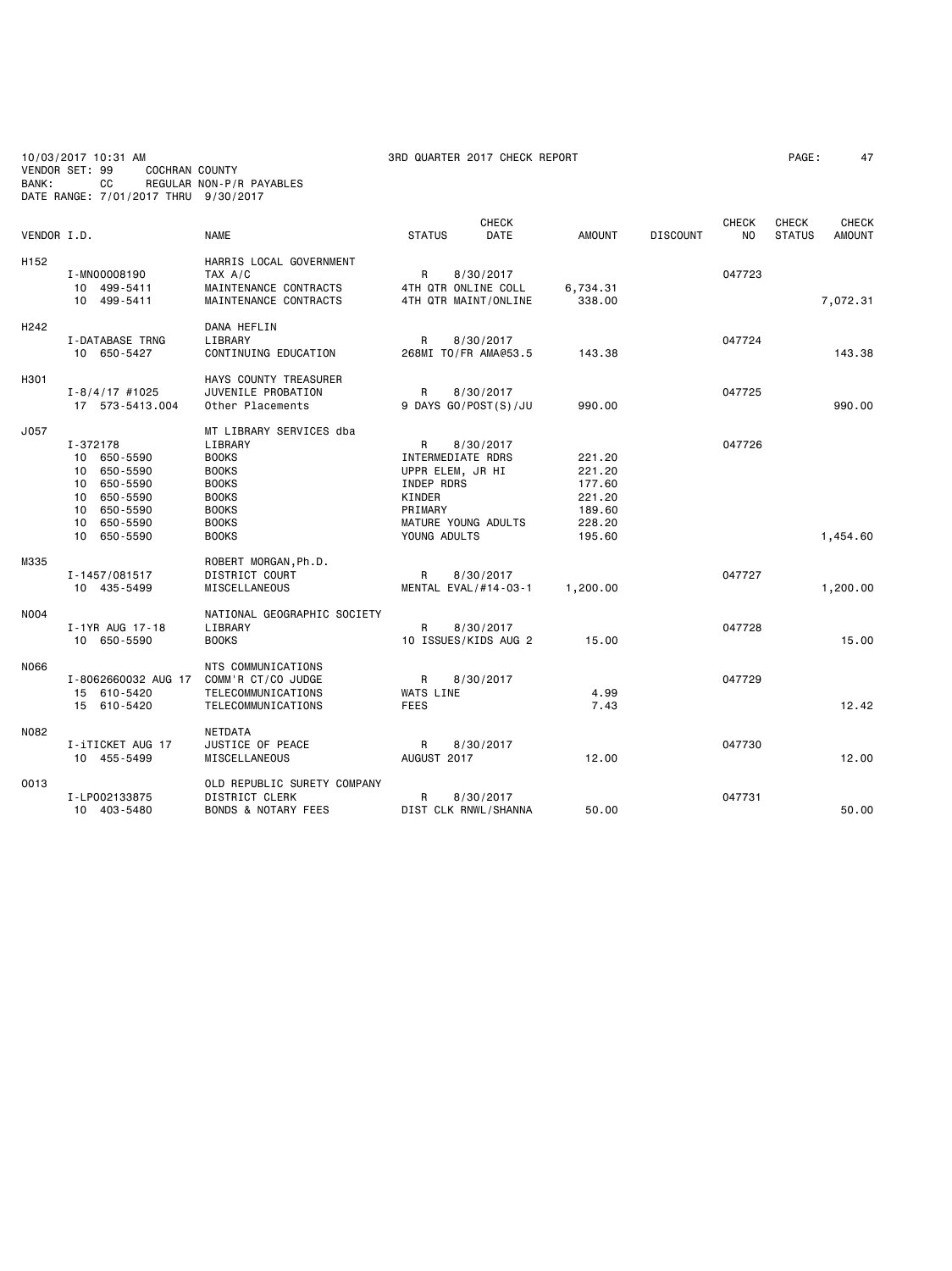| 10/03/2017 10:31 AM                  |     |                |                          |
|--------------------------------------|-----|----------------|--------------------------|
| VENDOR SET: 99                       |     | COCHRAN COUNTY |                          |
| BANK:                                | CC. |                | REGULAR NON-P/R PAYABLES |
| DATE RANGE: 7/01/2017 THRU 9/30/2017 |     |                |                          |

| VENDOR I.D. |                                                                                                                                                                                                                                                                                                                                                | <b>NAME</b>                                                                                                                                                                                                                                                                                                                                                                                                     | <b>CHECK</b><br><b>STATUS</b><br>DATE                                                                                                                                                                                                                                                   | <b>AMOUNT</b>                                                                                                                                           | <b>DISCOUNT</b> | <b>CHECK</b><br>NO. | CHECK<br><b>STATUS</b> | <b>CHECK</b><br><b>AMOUNT</b> |
|-------------|------------------------------------------------------------------------------------------------------------------------------------------------------------------------------------------------------------------------------------------------------------------------------------------------------------------------------------------------|-----------------------------------------------------------------------------------------------------------------------------------------------------------------------------------------------------------------------------------------------------------------------------------------------------------------------------------------------------------------------------------------------------------------|-----------------------------------------------------------------------------------------------------------------------------------------------------------------------------------------------------------------------------------------------------------------------------------------|---------------------------------------------------------------------------------------------------------------------------------------------------------|-----------------|---------------------|------------------------|-------------------------------|
| 0013        | I-LP02133874 C017<br>10 403-5480                                                                                                                                                                                                                                                                                                               | OLD REPUBLIC SURETY COMPANY<br><b>COUNTY CLERK</b><br><b>BONDS &amp; NOTARY FEES</b>                                                                                                                                                                                                                                                                                                                            | *CONTINUED*<br>R<br>8/30/2017<br>CO CLRK RNWL/SHANNA                                                                                                                                                                                                                                    | 50.00                                                                                                                                                   |                 | 047732              |                        | 50.00                         |
| R092        | I-REG II MTG 9/29/17 CO/DIST CLERK<br>10 403-5427                                                                                                                                                                                                                                                                                              | CDCAT - REGION II<br>CONTINUING EDUCATION                                                                                                                                                                                                                                                                                                                                                                       | R<br>8/30/2017<br>REG II MTG 9/29/17/B                                                                                                                                                                                                                                                  | 50.00                                                                                                                                                   |                 | 047733              |                        | 50.00                         |
| R269        | I-2018 AGRMT/PUB DEF DISTRICT COURT<br>10 435-5400                                                                                                                                                                                                                                                                                             | REGIONAL PUBLIC DEFENDER<br>ATTORNEY AD LITEM                                                                                                                                                                                                                                                                                                                                                                   | R<br>8/30/2017<br>CO SHARE 2018 REGION                                                                                                                                                                                                                                                  | 1,000.00                                                                                                                                                |                 | 047734              |                        | 1,000.00                      |
| S063        | I-010848<br>15 621-5454<br>15 621-5454<br>15 621-5454                                                                                                                                                                                                                                                                                          | ANGEL RAMIREZ, dba<br>PREC 1<br>TIRES<br>TIRES<br>TIRES                                                                                                                                                                                                                                                                                                                                                         | 8/30/2017<br>R<br>SVC CALL/MILEAGE/675<br>DISMT/MT<br>OIL RING                                                                                                                                                                                                                          | 24.00<br>80.00<br>15.00                                                                                                                                 |                 | 047735              |                        | 119,00                        |
| S222        | I-0113117-IN<br>550-5451<br>10<br>550-5451<br>10<br>10 550-5451                                                                                                                                                                                                                                                                                | SOUTH PLAINS COMMUNICATIONS<br>CONSTABLE<br>REPAIR<br>REPAIR<br>REPAIR                                                                                                                                                                                                                                                                                                                                          | 8/30/2017<br>R<br>5HRS/RMV/RPL LITE BA<br>PCC6W/SWITCH BOX<br>ATC INLINE FUSE ASSE                                                                                                                                                                                                      | 375.00<br>175.00<br>14.85                                                                                                                               |                 | 047736              |                        | 564.85                        |
| S242        | I-1062 082517<br>10 512-5333<br>512-5392<br>10<br>512-5333<br>10<br>409-5300<br>10<br>512-5333<br>10<br>512-5392<br>10<br>512-5333<br>10<br>512-5392<br>10<br>512-5392<br>10<br>512-5333<br>10<br>512-5333<br>10<br>512-5333<br>10<br>512-5333<br>10<br>512-5392<br>10<br>512-5333<br>10<br>512-5333<br>10<br>512-5333<br>10<br>512-5333<br>10 | SAM'S CLUB<br>JAIL/NON-DEPT'L<br>FOOD-PRISONERS<br>MISCELLANEOUS SUPPLIES<br>FOOD-PRISONERS<br>COUNTY-WIDE SUPPLIES<br>FOOD-PRISONERS<br>MISCELLANEOUS SUPPLIES<br>FOOD-PRISONERS<br>MISCELLANEOUS SUPPLIES<br>MISCELLANEOUS SUPPLIES<br>FOOD-PRISONERS<br>FOOD-PRISONERS<br>FOOD-PRISONERS<br>FOOD-PRISONERS<br>MISCELLANEOUS SUPPLIES<br>FOOD-PRISONERS<br>FOOD-PRISONERS<br>FOOD-PRISONERS<br>FOOD-PRISONERS | R<br>8/30/2017<br>2/MILK<br>3/TOILET PAPER<br>EGGS<br>HALF&HALF<br><b>OATMEAL</b><br>FOAM CUPS<br>6/JUICE BOX<br>3/DISINFECTANT<br>2/PINE SOL<br>SHREDDED CHEESE<br>SHREDDED LETTUCE<br>SALAD<br>2/PATTIES<br>WINDFRESH<br>GALA APPLES<br>2/LAYS CHIPS<br>CLEMENTINES<br>DISC JUICE BOX | 5.18<br>56.04<br>3.43<br>8.72<br>7.98<br>18.78<br>59.88<br>19.08<br>21.16<br>11.98<br>1.98<br>1.98<br>21.96<br>16.24<br>8.98<br>9.96<br>8.48<br>12.00CR |                 | 047737              |                        | 267.81                        |
|             | 10 512-5333                                                                                                                                                                                                                                                                                                                                    | FOOD-PRISONERS                                                                                                                                                                                                                                                                                                                                                                                                  | DISC CHIPS                                                                                                                                                                                                                                                                              | 2.00CR                                                                                                                                                  |                 |                     |                        |                               |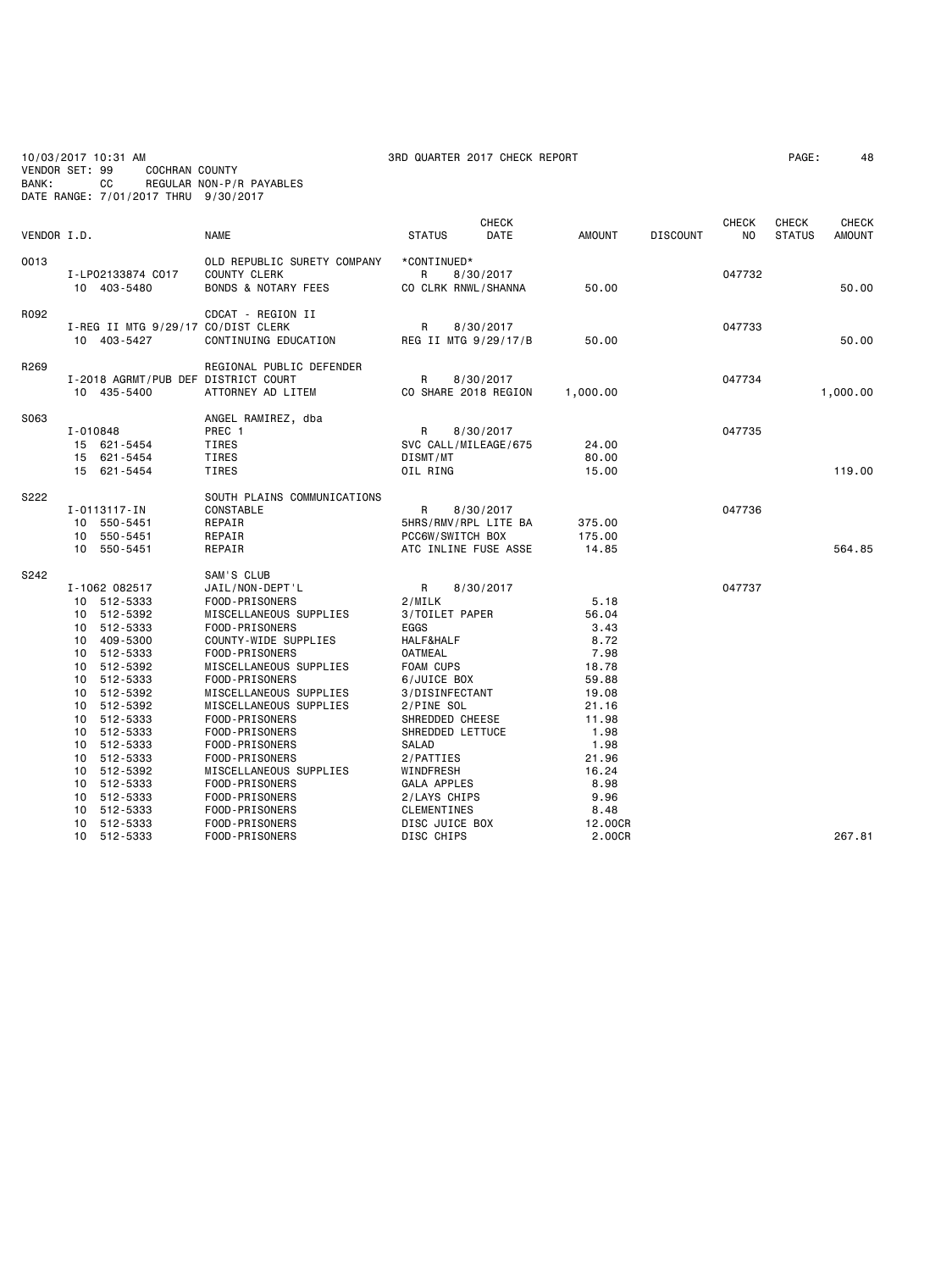10/03/2017 10:31 AM 3RD QUARTER 2017 CHECK REPORT PAGE: 49 VENDOR SET: 99 COCHRAN COUNTY BANK: CC REGULAR NON-P/R PAYABLES DATE RANGE: 7/01/2017 THRU 9/30/2017

| VENDOR I.D.      |                                                                                                                              | <b>NAME</b>                                                                                                                                                               | <b>STATUS</b>                                                                                                                      | CHECK<br><b>DATE</b>   | <b>AMOUNT</b>                                            | <b>DISCOUNT</b> | <b>CHECK</b><br>NO. | <b>CHECK</b><br><b>STATUS</b> | <b>CHECK</b><br><b>AMOUNT</b> |
|------------------|------------------------------------------------------------------------------------------------------------------------------|---------------------------------------------------------------------------------------------------------------------------------------------------------------------------|------------------------------------------------------------------------------------------------------------------------------------|------------------------|----------------------------------------------------------|-----------------|---------------------|-------------------------------|-------------------------------|
| S281             | I-1873907601<br>10 560-5310<br>560-5310<br>10<br>10 560-5310<br>560-5310<br>10<br>10 560-5310<br>10 560-5310<br>I-1874941861 | <b>STAPLES</b><br>SHERIFF<br>OFFICE SUPPLIES<br>OFFICE SUPPLIES<br>OFFICE SUPPLIES<br>OFFICE SUPPLIES<br>OFFICE SUPPLIES<br>OFFICE SUPPLIES<br>SHERIFF<br>OFFICE SUPPLIES | $\mathsf{R}$<br><b>PAPER</b><br>2/POSTIT NOTES<br><b>PAPER</b><br><b>DISC</b><br><b>DISC</b><br><b>DISC</b><br>R<br>2/YELLOW TONER | 8/30/2017<br>8/30/2017 | 20.99<br>37.98<br>48.99<br>11.50CR<br>14.60CR<br>24.00CR |                 | 047738<br>047738    |                               |                               |
|                  | 10 560-5310<br>10 560-5310<br>10 560-5310<br>10 560-5310                                                                     | OFFICE SUPPLIES<br>OFFICE SUPPLIES<br>OFFICE SUPPLIES                                                                                                                     | 2/MAGENTA TONER<br>2/CYAN TONER<br>4/BLK TONER                                                                                     |                        | 129.98<br>129.98<br>129.98<br>291.96                     |                 |                     |                               | 739.76                        |
| S325             | I-LEGIS UPDT 2017<br>10 455-5427                                                                                             | DONNA SCHMIDT<br>JUSTICE OF PEACE<br>CONTINUING EDUCATION                                                                                                                 | R<br>120MI TO/FR LBK @53.                                                                                                          | 8/30/2017              | 64.20                                                    |                 | 047739              |                               | 64.20                         |
| S347             | I-70247795<br>15 624-5454<br>15 624-5454                                                                                     | SOUTHERN TIRE MART, LLC<br>PREC 4<br>TIRES<br>TIRES                                                                                                                       | $\mathsf{R}$<br>$3/14.00 - 24$<br>6/24IN O RINGS                                                                                   | 8/30/2017              | 1,494.99<br>90.00                                        |                 | 047740              |                               | 1,584.99                      |
| S416             | $I - 6182$<br>15 623-5440<br>15 624-5440                                                                                     | SOS WASTE DISPOSAL, INC<br>PREC 3/PREC 4<br>UTILITIES<br>UTILITIES                                                                                                        | $\mathsf{R}$<br>DUMPSTER SVC AUG 17<br>DUMPSTER SVC AUG 17                                                                         | 8/30/2017              | 53.25<br>53.25                                           |                 | 047741              |                               | 106.50                        |
| T083             | I-025-199536<br>10 409-5411                                                                                                  | TYLER TECHNOLOGIES, INC<br>NON-DEPT'L<br>MAINTENANCE CONTRACTS                                                                                                            | $\mathsf{R}$<br>MONYHLY NETWORK MAIN                                                                                               | 8/30/2017              | 220.50                                                   |                 | 047742              |                               | 220.50                        |
| T174             | $I - 17TH$ ANN W/S'17<br>10 403-5427                                                                                         | TEXAS DIST COURT ALLIANCE<br>CO/DIST CLERK<br>CONTINUING EDUCATION                                                                                                        | R<br>ANNUAL W/S; KERRVILLE                                                                                                         | 8/30/2017              | 50.00                                                    |                 | 047743              |                               | 50.00                         |
| T <sub>175</sub> | I-DUES/2017 ROSA<br>10 560-5481                                                                                              | TEXAS JAIL ASSOCIATION<br>SHERIFF<br>DUES AND REGISTRATION                                                                                                                | R<br>MEMBERSHIP FEE/ROSA                                                                                                           | 8/30/2017              | 30.00                                                    |                 | 047744              |                               | 30.00                         |
| T293             | I-17P265<br>10 512-5499                                                                                                      | TOM GREEN COUNTY<br>JAIL<br><b>MISCELLANEOUS</b>                                                                                                                          | R<br>COMMITMENT HEARING/F                                                                                                          | 8/30/2017              | 476.00                                                   |                 | 047745              |                               | 476.00                        |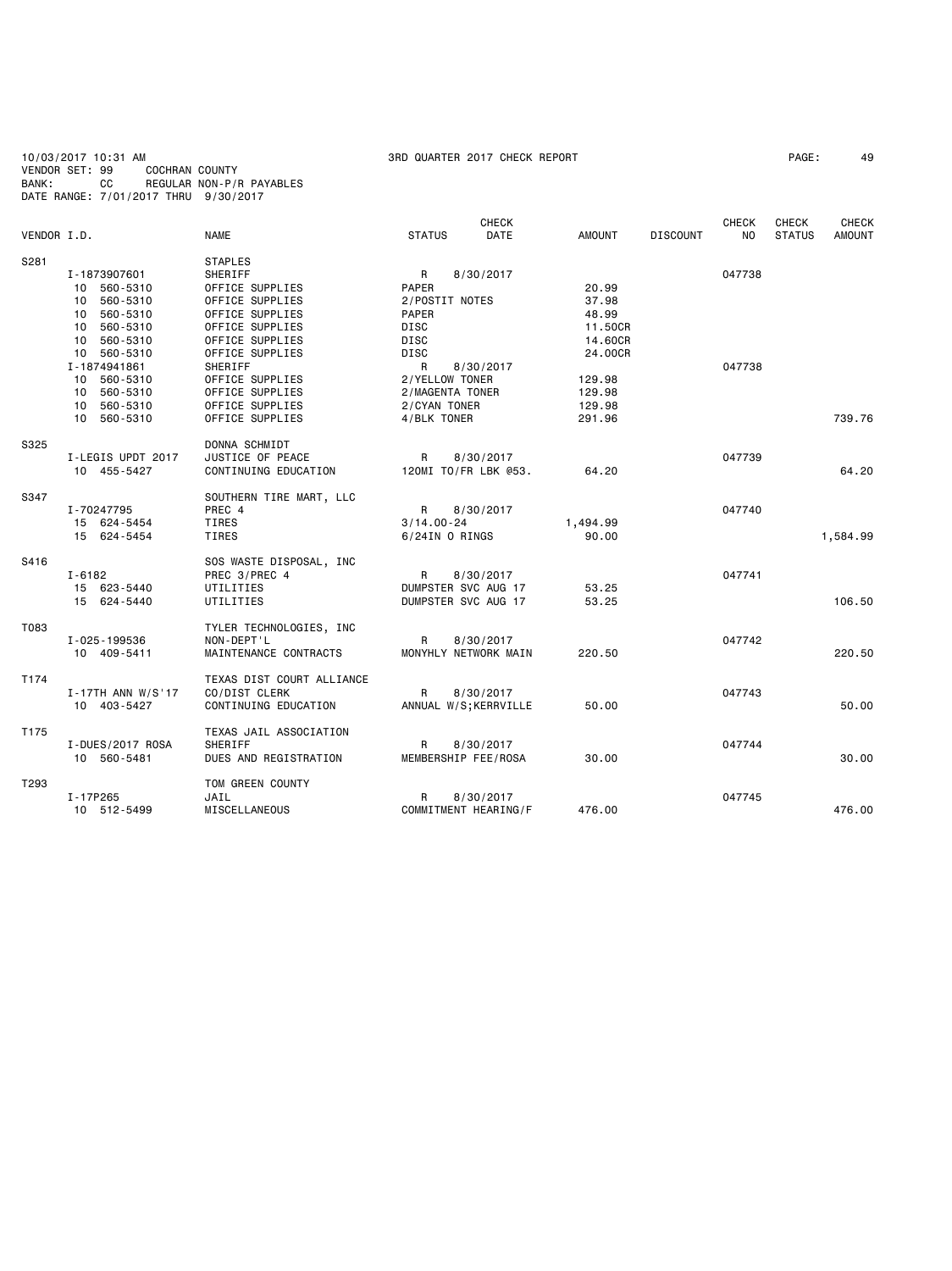10/03/2017 10:31 AM 3RD QUARTER 2017 CHECK REPORT PAGE: 50 VENDOR SET: 99 COCHRAN COUNTY BANK: CC REGULAR NON-P/R PAYABLES DATE RANGE: 7/01/2017 THRU 9/30/2017

| VENDOR I.D.    | <b>NAME</b>              | <b>STATUS</b>       | <b>CHECK</b><br><b>DATE</b> | <b>AMOUNT</b> | <b>DISCOUNT</b> | <b>CHECK</b><br>NO. | CHECK<br><b>STATUS</b> | <b>CHECK</b><br><b>AMOUNT</b> |
|----------------|--------------------------|---------------------|-----------------------------|---------------|-----------------|---------------------|------------------------|-------------------------------|
| U019           | UNITED SUPERMARKETS, INC |                     |                             |               |                 |                     |                        |                               |
| I-9897 081117  | JAIL                     | R<br>8/30/2017      |                             |               |                 | 047746              |                        |                               |
| 512-5333<br>10 | FOOD-PRISONERS           | 2PK/CRACKERS        |                             | 5.00          |                 |                     |                        |                               |
| 512-5333<br>10 | FOOD-PRISONERS           | 2/BAKED BEANS       |                             | 8.38          |                 |                     |                        |                               |
| 512-5333<br>10 | FOOD-PRISONERS           | 8/CAMPBELLS SOUP    |                             | 9.52          |                 |                     |                        |                               |
| 512-5333<br>10 | FOOD-PRISONERS           | <b>PINTO BEANS</b>  |                             | 12.49         |                 |                     |                        |                               |
| 512-5333<br>10 | FOOD-PRISONERS           | 6/TUNA FISH         |                             | 4.14          |                 |                     |                        |                               |
| 512-5333<br>10 | FOOD-PRISONERS           | 3/MASHED POTATOES   |                             | 11.37         |                 |                     |                        |                               |
| 512-5333<br>10 | FOOD-PRISONERS           | 6/PUDDING           |                             | 8.94          |                 |                     |                        |                               |
| 512-5333<br>10 | FOOD-PRISONERS           | PANCAKE MIX         |                             | 4.49          |                 |                     |                        |                               |
| 512-5333<br>10 | FOOD-PRISONERS           | 2/CONSTENA PEPPERS  |                             | 3.98          |                 |                     |                        |                               |
| 10<br>512-5333 | FOOD-PRISONERS           | 2/CRACKERS          |                             | 2.00          |                 |                     |                        |                               |
| 10<br>512-5333 | FOOD-PRISONERS           | 24/CORN             |                             | 12.00         |                 |                     |                        |                               |
| 512-5333<br>10 | FOOD-PRISONERS           | 24/GREEN BEANS      |                             | 12.00         |                 |                     |                        |                               |
| 512-5333<br>10 | FOOD-PRISONERS           | 24/PEAS             |                             | 12.00         |                 |                     |                        |                               |
| 512-5333<br>10 | FOOD-PRISONERS           | 2/RICE              |                             | 7.98          |                 |                     |                        |                               |
| 512-5333<br>10 | FOOD-PRISONERS           | MIRACLE WHIP        |                             | 3.99          |                 |                     |                        |                               |
| 512-5333<br>10 | FOOD-PRISONERS           | PICKLES             |                             | 4.99          |                 |                     |                        |                               |
| 512-5333<br>10 | FOOD-PRISONERS           | NON SCAN FS GROC    |                             | 7.99          |                 |                     |                        |                               |
| 512-5333<br>10 | FOOD-PRISONERS           | 8/CAKE MIX          |                             | 9.52          |                 |                     |                        |                               |
| 10<br>512-5333 | FOOD-PRISONERS           | FROSTING            |                             | 1.79          |                 |                     |                        |                               |
| 512-5333<br>10 | FOOD-PRISONERS           | 3/VERMICELLI        |                             | 1.00          |                 |                     |                        |                               |
| 512-5333<br>10 | FOOD-PRISONERS           | 2/ANGEL HAIR PASTA  |                             | 1.78          |                 |                     |                        |                               |
| 512-5333<br>10 | FOOD-PRISONERS           | 4/APPLESAUCE        |                             | 11.96         |                 |                     |                        |                               |
| 512-5333<br>10 | FOOD-PRISONERS           | 4/CANOLA OIL        |                             | 31.96         |                 |                     |                        |                               |
| 512-5333<br>10 | FOOD-PRISONERS           | 3/FRUIT COCKTAIL    |                             | 7.47          |                 |                     |                        |                               |
| 512-5333<br>10 | FOOD-PRISONERS           | 3/MAC N CHEESE      |                             | 2.00          |                 |                     |                        |                               |
| 512-5333<br>10 | FOOD-PRISONERS           | PASTA SAUCE         |                             | 1.50          |                 |                     |                        |                               |
| 512-5333<br>10 | FOOD-PRISONERS           | 3/PEACHES           |                             | 6.57          |                 |                     |                        |                               |
| 512-5333<br>10 | FOOD-PRISONERS           | 3/PEARS             |                             | 7.47          |                 |                     |                        |                               |
| 512-5333<br>10 | FOOD-PRISONERS           | SNACK CRACKERS      |                             | 1.99          |                 |                     |                        |                               |
| 512-5333<br>10 | FOOD-PRISONERS           | <b>SUGAR</b>        |                             | 13.99         |                 |                     |                        |                               |
| 512-5333<br>10 | FOOD-PRISONERS           | 6/VELVEETA SKILLET  |                             | 11.94         |                 |                     |                        |                               |
| 512-5333<br>10 | FOOD-PRISONERS           | 3/CHILI             |                             | 11.97         |                 |                     |                        |                               |
| 512-5333<br>10 | FOOD-PRISONERS           | 2/SALAD             |                             | 5.18          |                 |                     |                        |                               |
| 512-5333<br>10 | FOOD-PRISONERS           | SHREDDED LETTUCE    |                             | 1.79          |                 |                     |                        |                               |
| 10<br>512-5333 | FOOD-PRISONERS           | 2/APPLES            |                             | 10.00         |                 |                     |                        |                               |
| 512-5333<br>10 | FOOD-PRISONERS           | <b>POTATOES</b>     |                             | 4.99          |                 |                     |                        |                               |
| 512-5333<br>10 | FOOD-PRISONERS           | 2/ORANGES           |                             | 7.98          |                 |                     |                        |                               |
| 512-5333<br>10 | FOOD-PRISONERS           | 7/GROUND BEEF CHUB  |                             | 104.93        |                 |                     |                        |                               |
| 512-5333<br>10 | FOOD-PRISONERS           | 9/CHOPPED HAM       |                             | 22.50         |                 |                     |                        |                               |
| 10<br>512-5333 | FOOD-PRISONERS           | 9/BAR S FRANKS      |                             | 8.91          |                 |                     |                        |                               |
| 10<br>512-5333 | FOOD-PRISONERS           | 4/PORK CHOPS        |                             | 5.16          |                 |                     |                        |                               |
| 10<br>512-5333 | FOOD-PRISONERS           | 2/FAMILY PK SAUSAGE |                             | 16.98         |                 |                     |                        |                               |
| 512-5333<br>10 | FOOD-PRISONERS           | 2/CORN TORTILLAS    |                             | 6.78          |                 |                     |                        |                               |
| 10<br>512-5333 | FOOD-PRISONERS           | 2/KRFT CHEESE       |                             | 25.98         |                 |                     |                        |                               |
| 512-5333<br>10 | FOOD-PRISONERS           | 2/AMERICAN CHEESE   |                             | 10.00         |                 |                     |                        |                               |
| 512-5333<br>10 | FOOD-PRISONERS           | SHREDDED CHEESE     |                             | 8.99          |                 |                     |                        |                               |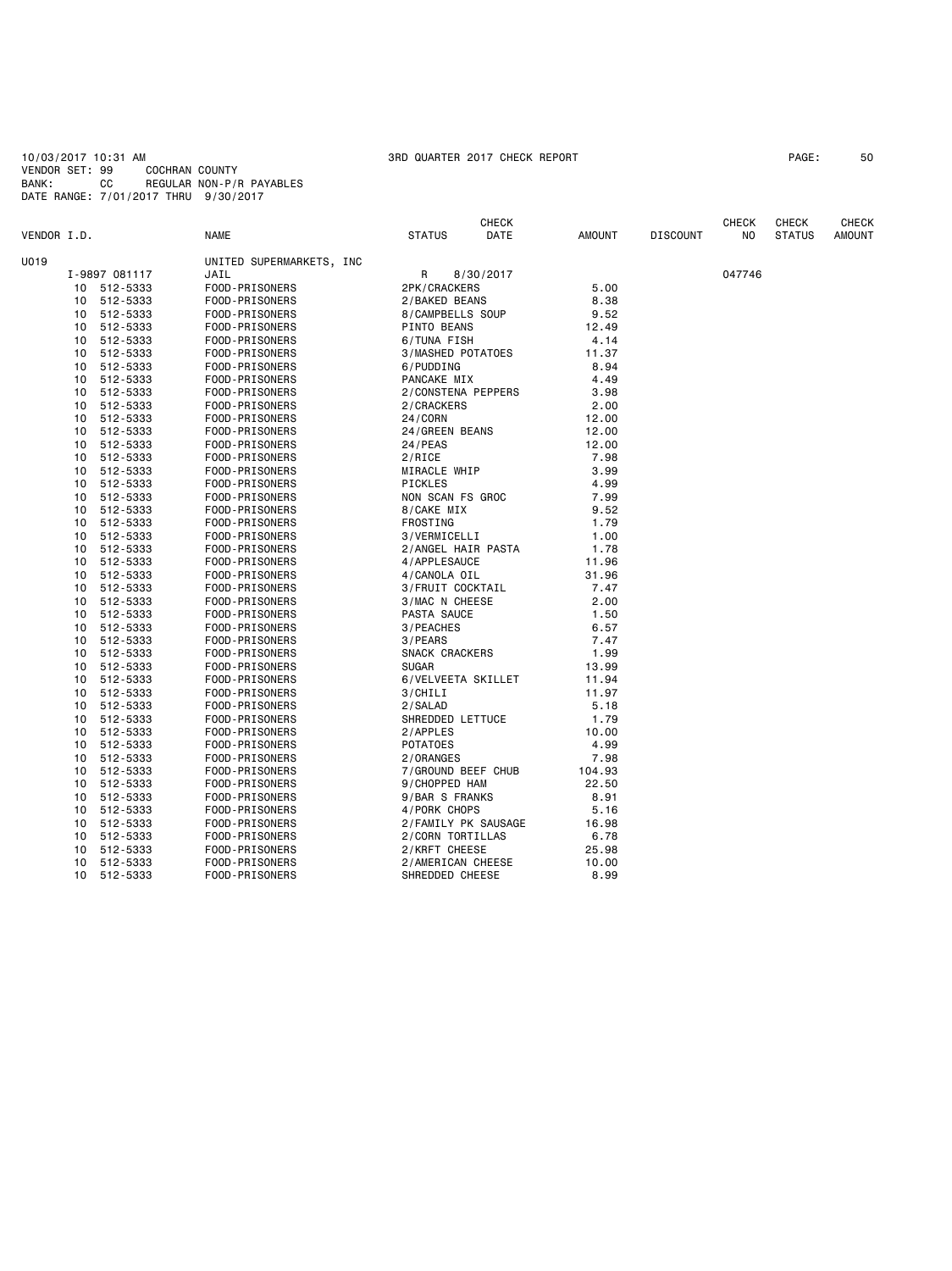10/03/2017 10:31 AM 3RD QUARTER 2017 CHECK REPORT PAGE: 51 VENDOR SET: 99 COCHRAN COUNTY BANK: CC REGULAR NON-P/R PAYABLES DATE RANGE: 7/01/2017 THRU 9/30/2017

|                               |                                  |                          |                        | <b>CHECK</b> |               |                 | <b>CHECK</b> | <b>CHECK</b>  | <b>CHECK</b>  |
|-------------------------------|----------------------------------|--------------------------|------------------------|--------------|---------------|-----------------|--------------|---------------|---------------|
| VENDOR I.D.                   |                                  | <b>NAME</b>              | <b>STATUS</b>          | DATE         | <b>AMOUNT</b> | <b>DISCOUNT</b> | NO           | <b>STATUS</b> | <b>AMOUNT</b> |
| U019                          |                                  | UNITED SUPERMARKETS, INC | *CONTINUED*            |              |               |                 |              |               |               |
|                               | I-9897 081117                    | JAIL                     | R<br>8/30/2017         |              |               |                 | 047746       |               |               |
|                               | 10 512-5333                      | FOOD-PRISONERS           | <b>CHICKEN DRUMS</b>   |              | 2.84          |                 |              |               |               |
|                               | 10 512-5333                      | FOOD-PRISONERS           | CHICKEN DRUMS          |              | 3.38          |                 |              |               |               |
|                               | 10 512-5333                      | FOOD-PRISONERS           | <b>CHICKEN DRUMS</b>   |              | 3.41          |                 |              |               |               |
|                               | 10 512-5333                      | FOOD-PRISONERS           | <b>CHICKEN THIGHS</b>  |              | 3.93          |                 |              |               |               |
|                               | 10 512-5333                      | FOOD-PRISONERS           | <b>CHICKEN THIGHS</b>  |              | 3.90          |                 |              |               |               |
| 10 512-5333<br>512-5333<br>10 |                                  | FOOD-PRISONERS           | 3/FLOUR TORTILLAS      |              | 11.07         |                 |              |               |               |
|                               |                                  | FOOD-PRISONERS           | <b>CHICKEN BREAST</b>  |              | 8.99          |                 |              |               |               |
|                               | 10 512-5333<br>FOOD-PRISONERS    |                          | <b>CHICKEN BREAST</b>  |              | 8.99          |                 |              |               |               |
|                               | 10 512-5333                      | FOOD-PRISONERS           | BONE IN SIRLOIN        |              | 10.12         |                 |              |               |               |
|                               | 10 512-5333                      | FOOD-PRISONERS           | BONE IN SIRLOIN        |              | 8.72          |                 |              |               |               |
|                               | 10 512-5333                      | FOOD-PRISONERS           | BONE IN SIRLOIN        |              | 9.86          |                 |              |               |               |
|                               | 512-5333<br>10                   | FOOD-PRISONERS           | 2/HICKORY STACK        |              | 31.98         |                 |              |               |               |
|                               | 10 512-5333                      | FOOD-PRISONERS           | <b>GREEN CHILE</b>     |              | 5.49          |                 |              |               |               |
|                               | 10 512-5333                      | FOOD-PRISONERS           | 4/EL MONTEREY BURRIT   |              | 39.96         |                 |              |               |               |
|                               | 10 512-5333                      | FOOD-PRISONERS           | 3/HOT POCKETS          |              | 29.97         |                 |              |               |               |
|                               | 10 512-5333                      | FOOD-PRISONERS           | PIZZA                  |              | 6.49          |                 |              |               |               |
|                               | 512-5333<br>10<br>FOOD-PRISONERS |                          | 2/HUSH PUPPYS          |              | 5.00          |                 |              |               |               |
|                               | 10 512-5333                      | FOOD-PRISONERS           | 3/BROC CUTS            |              | 8.07          |                 |              |               |               |
|                               | 10 512-5333                      | FOOD-PRISONERS           | 3/MIX VEGGIES          |              | 8.07          |                 |              |               |               |
|                               | 10 512-5333                      | FOOD-PRISONERS           | 2/FRIES                |              | 11.98         |                 |              |               |               |
|                               | 10 512-5333                      | FOOD-PRISONERS           | <b>HASHBROWNS</b>      |              | 3.99          |                 |              |               |               |
|                               | 10 512-5333                      | FOOD-PRISONERS           | 2/TATER TOTS           |              | 11.98         |                 |              |               |               |
|                               | 10 512-5333                      | FOOD-PRISONERS           | 2/FISH SANDWICH        |              | 11.98         |                 |              |               |               |
|                               | 10 512-5333                      | FOOD-PRISONERS           | 4/IMPERIAL SPREAD      |              | 11.96         |                 |              |               |               |
|                               | 10 512-5333                      | FOOD-PRISONERS           | 2/EGGS                 |              | 7.98          |                 |              |               | 764.45        |
| U036                          |                                  | UNIFIRST HOLDINGS, INC.  |                        |              |               |                 |              |               |               |
|                               | I-831 2307839                    | JAIL/SHERIFF             | R<br>8/30/2017         |              |               |                 | 047747       |               |               |
|                               | 10 512-5205                      | UNIFORMS                 | UNIFORM SVC 8/14       |              | 21.45         |                 |              |               |               |
|                               | 10 560-5205                      | UNIFORMS                 | UNIFORM SVC 8/14       |              | 10.41         |                 |              |               |               |
|                               | 10 512-5392                      | MISCELLANEOUS SUPPLIES   | <b>3RL/HAND TOWELS</b> |              | 27.00         |                 |              |               |               |
|                               | 10 560-5205                      | UNIFORMS                 | DEFE CHG               |              | 9.60          |                 |              |               |               |
|                               | I-831 2309188                    | JAIL/SHERIFF             | 8/30/2017<br>R         |              |               |                 | 047747       |               |               |
|                               | 10 512-5205                      | UNIFORMS                 | UNIFORM SVC 8/21       |              | 21.45         |                 |              |               |               |
|                               | 10 560-5205                      | UNIFORMS                 | UNIFORM SVC 8/21       |              | 9.26          |                 |              |               |               |
|                               | 10 512-5392                      | MISCELLANEOUS SUPPLIES   | <b>3RL/HAND TOWELS</b> |              | 27.00         |                 |              |               |               |
|                               | 10 560-5205                      | UNIFORMS                 | DEFE CHG               |              | 9.60          |                 |              |               |               |
|                               | I-831 2310546                    | JAIL/SHERIFF             | R<br>8/30/2017         |              |               |                 | 047747       |               |               |
|                               | 10 512-5205                      | UNIFORMS                 | UNIFORM SVC 8/28       |              | 21.45         |                 |              |               |               |
|                               | 10 560-5205                      | UNIFORMS                 | UNIFORM SVC 8/28       |              | 9.26          |                 |              |               |               |
|                               | 512-5392<br>10                   | MISCELLANEOUS SUPPLIES   | <b>3RL/HAND TOWEL</b>  |              | 27.00         |                 |              |               |               |
|                               | 560-5205<br>10                   | UNIFORMS                 | DEFE CHARGE            |              | 9.60          |                 |              |               | 203.08        |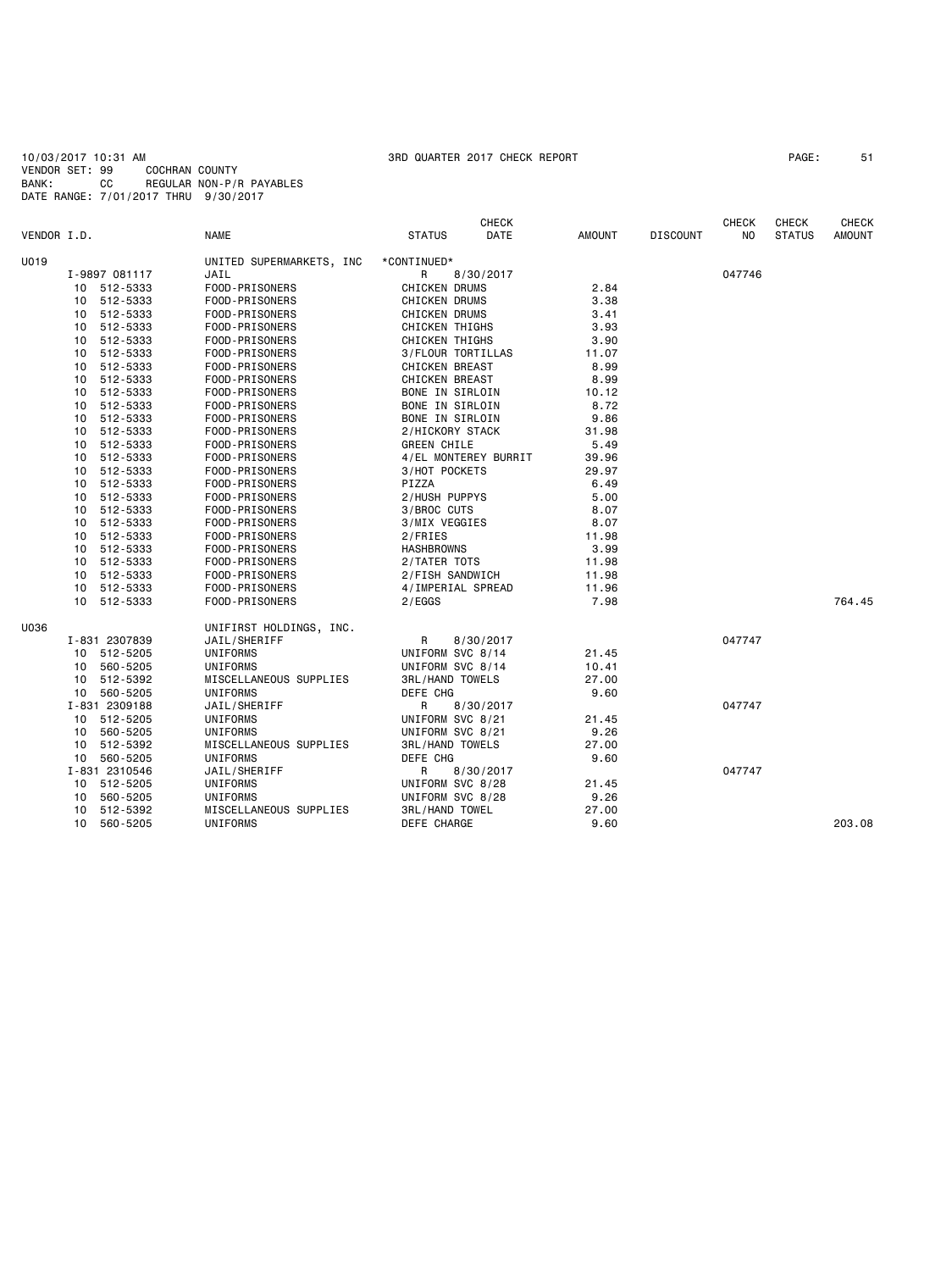10/03/2017 10:31 AM 3RD QUARTER 2017 CHECK REPORT PAGE: 52 VENDOR SET: 99 COCHRAN COUNTY BANK: CC REGULAR NON-P/R PAYABLES DATE RANGE: 7/01/2017 THRU 9/30/2017

|             |                     |                                |                          | CHECK     |               |                 | <b>CHECK</b> | <b>CHECK</b>  | CHECK         |
|-------------|---------------------|--------------------------------|--------------------------|-----------|---------------|-----------------|--------------|---------------|---------------|
| VENDOR I.D. |                     | <b>NAME</b>                    | <b>STATUS</b>            | DATE      | <b>AMOUNT</b> | <b>DISCOUNT</b> | NO.          | <b>STATUS</b> | <b>AMOUNT</b> |
| <b>WOO7</b> |                     | THOMSON REUTERS-WEST PAYMENT C |                          |           |               |                 |              |               |               |
|             | I-836565399         | ATTORNEY/LAW LIBRARY           | R                        | 8/30/2017 |               |                 | 047748       |               |               |
|             | 10 475-5590         | LAW LIBRARY MTRLS/UPDATES      | DATABASE CHG 7/1-7/3     |           | 300.00        |                 |              |               |               |
|             | I-836645364         | ATTORNEY/LAW LIBRARY           | R                        | 8/30/2017 |               |                 | 047748       |               |               |
|             | 10 475-5590         | LAW LIBRARY MTRLS/UPDATES      | BOOKS&BOUND VOLUMES      |           | 549.60        |                 |              |               |               |
|             | I-836656415         | ATTORNEY/LAW LIBRARY           | R                        | 8/30/2017 |               |                 | 047748       |               |               |
|             | 10 475-5590         | LAW LIBRARY MTRLS/UPDATES      | BOOKS&BOUND VOLUMES      |           | 109.80        |                 |              |               | 959.40        |
|             |                     |                                |                          |           |               |                 |              |               |               |
| WO10        |                     | WEST TEXAS GAS INC             |                          |           |               |                 |              |               |               |
|             | I-004036002501 8/17 | PARK/SHOWBARN                  | R                        | 8/30/2017 |               |                 | 047749       |               |               |
|             | 10 660-5440         | UTILITIES & IRRIGATION         | GAS SVC 7/6-8/11         |           | 10.00         |                 |              |               |               |
|             | 10 660-5440         | UTILITIES & IRRIGATION         | GRIP CHARGE              |           | 3.23          |                 |              |               |               |
|             | I-004049022001 8/17 | PREC 3                         | R                        | 8/30/2017 |               |                 | 047749       |               |               |
|             | 15 623-5440         | UTILITIES                      | GAS SVC 7/6-8/11         |           | 13.70         |                 |              |               |               |
|             | 15 623-5440         | UTILITIES                      | GRIP CHARGE              |           | 8.59          |                 |              |               |               |
|             | I-00436001501 8/17  | PARK/SHOP                      | R                        | 8/30/2017 |               |                 | 047749       |               |               |
|             | 10 660-5440         | UTILITIES & IRRIGATION         | GAS SVC 7/6-8/11         |           | 10.00         |                 |              |               |               |
|             | 10 660-5440         | UTILITIES & IRRIGATION         | GRIP CHARGE              |           | 3.23          |                 |              |               | 48.75         |
|             |                     |                                |                          |           |               |                 |              |               |               |
| W055        |                     | WINDSTREAM COMMUNICATIONS SW   |                          |           |               |                 |              |               |               |
|             | I-266-0638 AUG 17   | <b>MUSEUM</b>                  | R                        | 8/30/2017 |               |                 | 047750       |               |               |
|             | 10 652-5420         | TELECOMMUNICATIONS             | <b>BASIC LOCAL SVC</b>   |           | 47.52         |                 |              |               |               |
|             | 10 652-5420         | TELECOMMUNICATIONS             | HI SPEED INTERNET        |           | 100.00        |                 |              |               |               |
|             | 10 652-5420         | TELECOMMUNICATIONS             | CR/HI SPEED INTERNET     |           | 25.00CR       |                 |              |               |               |
|             | 652-5420<br>10      | TELECOMMUNICATIONS             | OPTIONAL SVC             |           | 9.37          |                 |              |               |               |
|             | 10 652-5420         | TELECOMMUNICATIONS             | LONG DISTANCE SVC        |           | 7.17          |                 |              |               |               |
|             | 10 652-5420         | TELECOMMUNICATIONS             | LATE CHARGE/JULY 201     |           | 6.91          |                 |              |               |               |
|             | I-266-0638 JULY 17  | <b>MUSEUM</b>                  | R                        | 8/30/2017 |               |                 | 047750       |               |               |
|             | 10 652-5420         | TELECOMMUNICATIONS             | BASIC LOCAL SVC          |           | 48.21         |                 |              |               |               |
|             | 10 652-5420         | TELECOMMUNICATIONS             | HI SPEED INTERNET        |           | 100.00        |                 |              |               |               |
|             | 10 652-5420         | TELECOMMUNICATIONS             | CR/HI SPEED INTERNET     |           | 25,00CR       |                 |              |               |               |
|             | 10 652-5420         | TELECOMMUNICATIONS             | OPTIONAL SVC             |           | 8.70          |                 |              |               |               |
|             | 10 652-5420         | TELECOMMUNICATIONS             | LONG DISTANCE SVC        |           | 6.63          |                 |              |               |               |
|             | I-266-5051 AUG 17   | LIBRARY                        | R                        | 8/30/2017 |               |                 | 047750       |               |               |
|             | 10 650-5420         | TELECOMMUNICATIONS             | BASIC LOCAL SVC/2 LI     |           | 109.84        |                 |              |               |               |
|             | 10 650-5420         | TELECOMMUNICATIONS             | <b>HI SPEED INTERNET</b> |           | 54.99         |                 |              |               |               |
|             | 10 650-5420         | TELECOMMUNICATIONS             | LONG DISTANCE SVC        |           | 0.61          |                 |              |               |               |
|             | I-266-5074 AUG 17   | ADULT PROBATION                | R                        | 8/30/2017 |               |                 | 047750       |               |               |
|             | 10 570-5420         | TELECOMMUNICATIONS             | BASIC LOCAL SVC          |           | 48.84         |                 |              |               |               |
|             | 10 570-5420         | TELECOMMUNICATIONS             | OPTIONAL SVC             |           | 11.97         |                 |              |               |               |
|             | I-266-5161 AUG 17   | <b>TREASURER</b>               | R                        | 8/30/2017 |               |                 | 047750       |               |               |
|             | 10 497-5420         | TELECOMMUNICATIONS             | BASIC LOCAL SVC          |           | 48.84         |                 |              |               |               |
|             | I-266-5171 AUG 17   | TAX A/C                        | R                        | 8/30/2017 |               |                 | 047750       |               |               |
|             | 10 499-5420         | TELECOMMUNICATIONS             | BASIC LOCAL SVC/3 LI     |           | 151.12        |                 |              |               |               |
|             | 10 499-5420         | TELECOMMUNICATIONS             | HI SPEED INTERNET        |           | 194.99        |                 |              |               |               |
|             | 10 499-5420         | TELECOMMUNICATIONS             | OPTIONAL SVC             |           | 38.72         |                 |              |               |               |
|             | 10 499-5420         | TELECOMMUNICATIONS             | LONG DISTANCE SVC        |           | 10.30         |                 |              |               |               |
|             | I-266-5181 AUG 17   | <b>ELECTIONS</b>               | R                        | 8/30/2017 |               |                 | 047750       |               |               |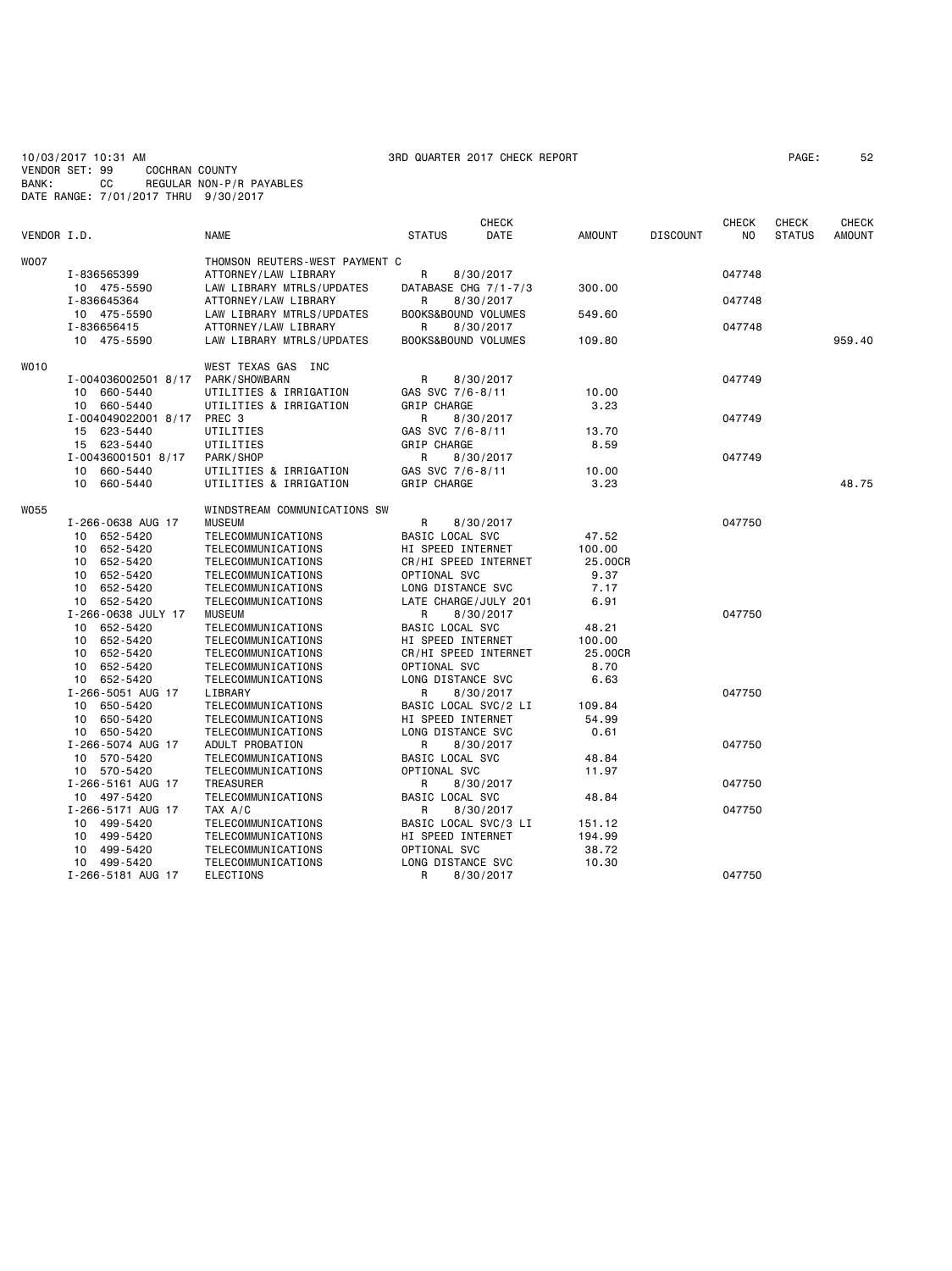10/03/2017 10:31 AM 3RD QUARTER 2017 CHECK REPORT PAGE: 53 VENDOR SET: 99 COCHRAN COUNTY BANK: CC REGULAR NON-P/R PAYABLES DATE RANGE: 7/01/2017 THRU 9/30/2017

| VENDOR I.D. |                   | <b>NAME</b>                  | <b>CHECK</b><br><b>STATUS</b><br>DATE | AMOUNT | <b>DISCOUNT</b> | <b>CHECK</b><br>NO. | <b>CHECK</b><br><b>STATUS</b> | <b>CHECK</b><br><b>AMOUNT</b> |
|-------------|-------------------|------------------------------|---------------------------------------|--------|-----------------|---------------------|-------------------------------|-------------------------------|
| W055        |                   | WINDSTREAM COMMUNICATIONS SW | *CONTINUED*                           |        |                 |                     |                               |                               |
|             | I-266-5181 AUG 17 | <b>ELECTIONS</b>             | R<br>8/30/2017                        |        |                 | 047750              |                               |                               |
|             | 490-5420<br>10    | TELECOMMUNICATIONS           | BASIC LOCAL SVC                       | 53.18  |                 |                     |                               |                               |
|             | 490-5420<br>10    | TELECOMMUNICATIONS           | OPTIONAL SVC                          | 3,00   |                 |                     |                               |                               |
|             | 10 490-5420       | TELECOMMUNICATIONS           | LONG DISTANCE SVC                     | 6.09   |                 |                     |                               |                               |
|             | I-266-5211 AUG 17 | SHERIFF                      | R<br>8/30/2017                        |        |                 | 047750              |                               |                               |
|             | 560-5420<br>10    | TELECOMMUNICATIONS           | BASIC LOCAL SVC/3 LI                  | 169.60 |                 |                     |                               |                               |
|             | 10 560-5420       | TELECOMMUNICATIONS           | LONG DISTANCE SVC                     | 11.71  |                 |                     |                               |                               |
|             | I-266-5215 AUG 17 | <b>EXTENSION SVC</b>         | R<br>8/30/2017                        |        |                 | 047750              |                               |                               |
|             | 10 665-5420       | TELECOMMUNICATIONS           | BASIC LOCAL SVC/3 LI                  | 165.95 |                 |                     |                               |                               |
|             | 10 665-5420       | TELECOMMUNICATIONS           | HI SPEED INTERNET                     | 39.99  |                 |                     |                               |                               |
|             | 10 665-5420       | TELECOMMUNICATIONS           | LONG DISTANCE SVC                     | 0.04   |                 |                     |                               |                               |
|             | I-266-5302 AUG 17 | JUSTICE OF PEACE             | R<br>8/30/2017                        |        |                 | 047750              |                               |                               |
|             | 10 455-5420       | TELECOMMUNICATIONS           | BASIC LOCAL SVC                       | 48.84  |                 |                     |                               |                               |
|             | 10 455-5420       | TELECOMMUNICATIONS           | LONG DISTANCE SVC                     | 2.46   |                 |                     |                               |                               |
|             | I-266-5411 AUG 17 | JUVENILE PROBATION           | R                                     |        |                 | 047750              |                               |                               |
|             | 17 573-5499       | OPERATING EXPENSES           | 8/30/2017<br>BASIC LOCAL SVC          | 48.84  |                 |                     |                               |                               |
|             | 17 573-5499       | OPERATING EXPENSES           | LONG DISTANCE SVC                     | 10.28  |                 |                     |                               |                               |
|             |                   |                              |                                       |        |                 |                     |                               |                               |
|             | I-266-5412 AUG 17 | DISTRICT COURT/CONSTABLE     | R<br>8/30/2017                        |        |                 | 047750              |                               |                               |
|             | 435-5420<br>10    | TELECOMMUNICATIONS           | BASIC LOCAL SVC/266-                  | 42.96  |                 |                     |                               |                               |
|             | 435-5420<br>10    | TELECOMMUNICATIONS           | 2/HI SPEED INTERNET                   | 220.00 |                 |                     |                               |                               |
|             | 435-5420<br>10    | TELECOMMUNICATIONS           | OPTIONAL SVC                          | 20,00  |                 |                     |                               |                               |
|             | 550-5420<br>10    | TELECOMMUNICATIONS           | BASIC LOCAL SVC/266-                  | 42.96  |                 |                     |                               |                               |
|             | 10 550-5420       | TELECOMMUNICATIONS           | LONG DISTANCE SVC                     | 0.02   |                 |                     |                               |                               |
|             | I-266-5450 AUG 17 | <b>CLERK</b>                 | R<br>8/30/2017                        |        |                 | 047750              |                               |                               |
|             | 10 403-5420       | TELECOMMUNICATIONS           | BASIC LOCAL SVC/3 LI                  | 166.34 |                 |                     |                               |                               |
|             | 10 403-5420       | TELECOMMUNICATIONS           | OPTIONAL SVC                          | 3.00   |                 |                     |                               |                               |
|             | 10 403-5420       | TELECOMMUNICATIONS           | LONG DISTANCE SVC                     | 10.24  |                 |                     |                               |                               |
|             | I-266-5508 AUG 17 | CO JUDGE/COMM'R CT           | R<br>8/30/2017                        |        |                 | 047750              |                               |                               |
|             | 610-5420<br>15    | TELECOMMUNICATIONS           | BASIC LOCAL SVC/2 LI                  | 118.67 |                 |                     |                               |                               |
|             | 15 610-5420       | TELECOMMUNICATIONS           | LONG DISTANCE SVC                     | 1.81   |                 |                     |                               |                               |
|             | I-266-5700 AUG 17 | SHERIFF                      | 8/30/2017<br>R                        |        |                 | 047750              |                               |                               |
|             | 10 560-5420       | TELECOMMUNICATIONS           | BASIC LOCAL SVC                       | 57.20  |                 |                     |                               |                               |
|             | 10 560-5420       | TELECOMMUNICATIONS           | LONG DISTANCE SVC                     | 1.53   |                 |                     |                               |                               |
|             | I-266-5822 AUG 17 | AUDITOR/NON-DEPT'L           | R<br>8/30/2017                        |        |                 | 047750              |                               |                               |
|             | 495-5420<br>10    | TELECOMMUNICATIONS           | BASIC LOCAL SVC/266-                  | 40.26  |                 |                     |                               |                               |
|             | 495-5420<br>10    | TELECOMMUNICATIONS           | PREMIUM PLUS INTERNE                  | 120.00 |                 |                     |                               |                               |
|             | 495-5420<br>10    | TELECOMMUNICATIONS           | LONG DISTANCE SVC                     | 1.02   |                 |                     |                               |                               |
|             | 409-5420<br>10    | TELECOMMUNICATIONS           | FAX LINE/266-5629                     | 40.26  |                 |                     |                               |                               |
|             | 409-5420<br>10    | TELECOMMUNICATIONS           | HI SPEED INTERNET                     | 140.34 |                 |                     |                               |                               |
|             | 409-5420<br>10    | TELECOMMUNICATIONS           | LONG DISTANCE SVC                     | 0.19   |                 |                     |                               |                               |
|             | I-266-8661 AUG 17 | ATTORNEY                     | R<br>8/30/2017                        |        |                 | 047750              |                               |                               |
|             | 475-5420<br>10    | TELECOMMUNICATIONS           | BASIC LOCAL SVC/2 LI                  | 113.92 |                 |                     |                               |                               |
|             | 10<br>475-5420    | TELECOMMUNICATIONS           | HI SPEED INTERNET                     | 79.99  |                 |                     |                               |                               |
|             | 10 475-5420       | TELECOMMUNICATIONS           | LONG DISTANCE SVC                     | 1.11   |                 |                     |                               |                               |
|             | I-266-8888 AUG 17 | SHERIFF                      | R<br>8/30/2017                        |        |                 | 047750              |                               |                               |
|             | 560-5420<br>10    | TELECOMMUNICATIONS           | FAX LINE&CRIME CONTR                  | 46.18  |                 |                     |                               |                               |
|             | 10<br>560-5420    | TELECOMMUNICATIONS           | LONG DISTANCE SVC                     | 0.48   |                 |                     |                               | 2,783.19                      |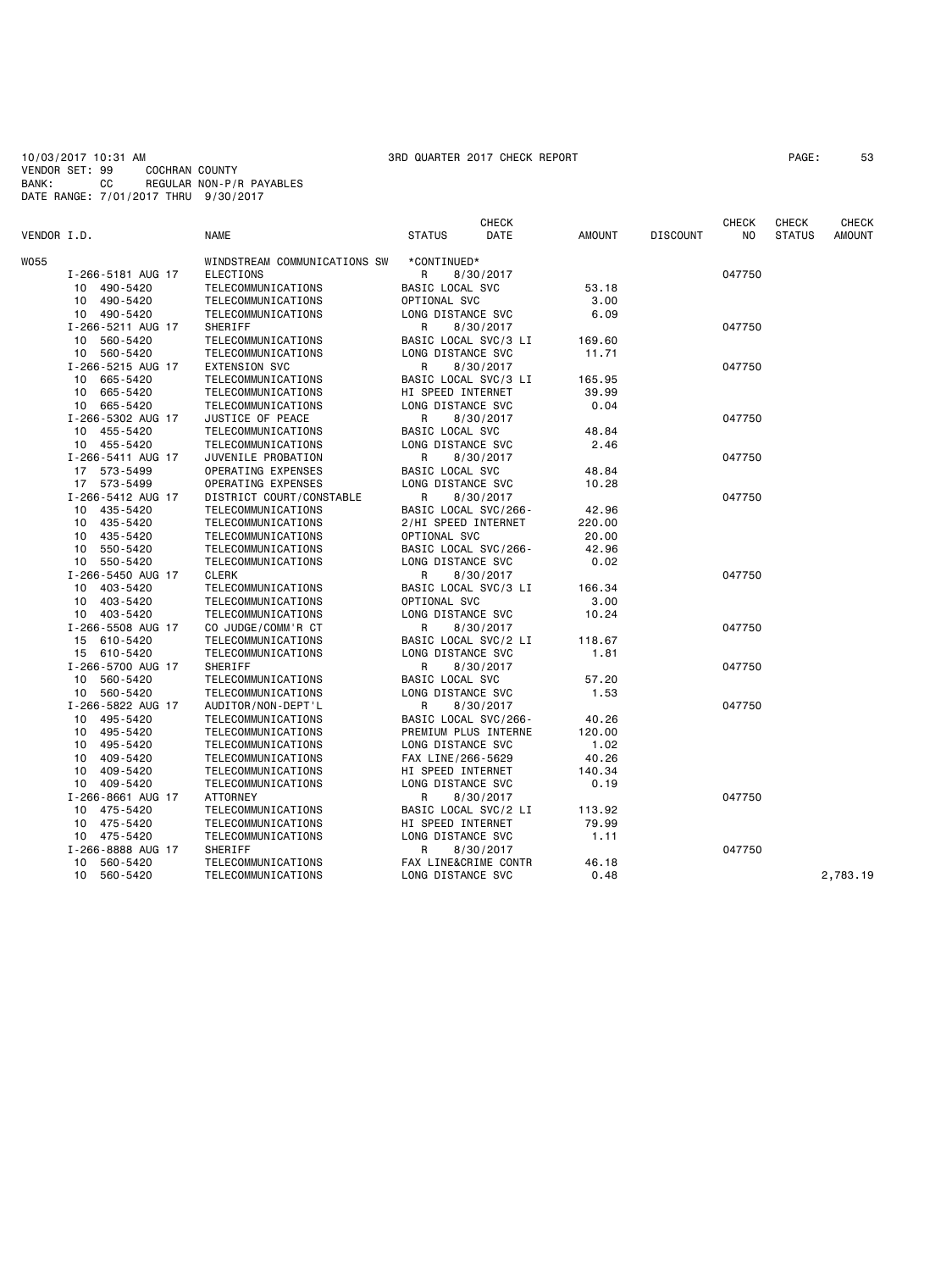**CHECK CHECK CHECK CHECK CHECK CHECK** VENDOR I.D. NAME STATUS DATE AMOUNT DISCOUNT NO STATUS AMOUNT

W164

| W164 |                    | <b>WARREN CAT</b> |                    |          |        |  |
|------|--------------------|-------------------|--------------------|----------|--------|--|
|      | C-CS020037270      | PREC <sub>2</sub> | 8/30/2017<br>R     |          | 047752 |  |
|      | 622-5451<br>15     | REPAIRS           | 50/SEAL-BULK       | 42.00CR  |        |  |
|      | C-CS020037318      | PREC <sub>2</sub> | 8/30/2017<br>R     |          | 047752 |  |
|      | 622-5451<br>$15 -$ | REPAIRS           | CONTROL PAIN       | 267.74CR |        |  |
|      | I-PS020335717      | PREC <sub>2</sub> | 8/30/2017<br>R     |          | 047752 |  |
|      | 622-5451<br>15     | REPAIRS           | 2/5GL 30W T/DT OIL | 176.04   |        |  |
|      | 622-5451<br>15     | REPAIRS           | DISC               | 17,60CR  |        |  |
|      |                    |                   |                    |          |        |  |

|      | I-PS020335718      | PREC 2                                                 | R            | 8/30/2017                     |        | 047752 |          |
|------|--------------------|--------------------------------------------------------|--------------|-------------------------------|--------|--------|----------|
|      | 15 622-5451        | REPAIRS                                                |              | 5GL/30W T/DT OIL              | 88.02  |        |          |
|      | 15 622-5451        | REPAIRS                                                | DISC         |                               | 8.80CR |        |          |
|      | I-PS020335805      | PREC 2                                                 |              | R 8/30/2017                   |        | 047752 |          |
|      | 15 622-5451        | REPAIRS                                                | ELEMENT      |                               | 79.56  |        |          |
|      | I-PS020336479      | PREC 2                                                 |              | R 8/30/2017                   |        | 047752 |          |
|      | 15 622-5451        | REPAIRS                                                | FILTER AS-LU |                               | 31.97  |        |          |
|      | 15 622-5451        | REPAIRS                                                |              | 2/FILTER AS F                 | 50.86  |        |          |
|      | 15 622-5451        | REPAIRS                                                | ELEMENT      |                               | 94.97  |        | 185.28   |
| W193 |                    | WESTWARD AUTOMOTIVE REPAIR LLC                         |              |                               |        |        |          |
|      | $I - 325$          | SHERIFF                                                |              | R 8/30/2017                   |        | 047753 |          |
|      | 10 560-5451        |                                                        |              |                               |        |        |          |
|      | 10 560-5451        | MACHINERY-NON-OFFICE REPAIR  OIL CHANGE/UNIT 922 15.00 |              |                               |        |        | 30.00    |
| W206 |                    | WEST TEXAS RURAL COUNTIES ASSN                         |              |                               |        |        |          |
|      | I-'17 PROF ED CONF |                                                        |              |                               |        | 047754 |          |
|      | 15 610-5427        |                                                        |              |                               |        |        | 190.00   |
| X001 |                    | XCEL ENERGY                                            |              |                               |        |        |          |
|      |                    | I-54-1324315-7 AUG17 ALMOST ALL DEPTS R 8/30/2017      |              |                               |        | 047755 |          |
|      | 30 518-5440        | UTILITIES                                              |              | 300210167 RUNWAY LIG          | 50.72  |        |          |
|      | 10 510-5440        | UTILITIES                                              |              | 300240736 COURTHOUSE 1,789.64 |        |        |          |
|      | 10 660-5440        | UTILITIES & IRRIGATION                                 |              | 300265059 SOFTBALL P          | 12.76  |        |          |
|      | 10 580-5440        | UTILITIES [TOWER]                                      |              | 300282806 TOWER               | 85.92  |        |          |
|      | 15 621-5440        | UTILITIES                                              |              | 300294119 PREC 1 SHO          | 70.91  |        |          |
|      | 650-5440<br>10     | UTILITIES                                              |              | 300338546 LIBRARY             | 330.66 |        |          |
|      | 10 652-5440        | UTILITIES                                              |              | 300342232 MUSEUM              | 201.62 |        |          |
|      | 10 662-5440        | UTILITIES                                              |              | 300390484 ACTIVITY B          | 802.60 |        |          |
|      | 660-5440<br>10     | UTILITIES & IRRIGATION                                 |              | 300410370 PARK                | 299.10 |        |          |
|      | 660-5440<br>10     | UTILITIES & IRRIGATION                                 |              | 300457515 PARK/SHOP           | 25.80  |        |          |
|      | 516-5440<br>10     | UTILITIES                                              |              | 300555198 CEMETERY            | 116.61 |        |          |
|      | 660-5440<br>10     | UTILITIES & IRRIGATION                                 |              | 300587052 SHOWBARN            | 136.69 |        |          |
|      | 660-5440<br>10     | UTILITIES & IRRIGATION                                 |              | 300587753 RODEO GROU          | 28.57  |        |          |
|      | 10 409-5440        | UTILITIES                                              |              | 300588989 ANNEX               | 21.14  |        |          |
|      | 10 516-5440        | UTILITIES                                              |              | 300603417 CEMETERY            | 84.03  |        |          |
|      | 10 516-5440        | UTILITIES                                              |              | 300637038 CEMETERY S          | 174.84 |        | 4,231.61 |
|      |                    |                                                        |              |                               |        |        |          |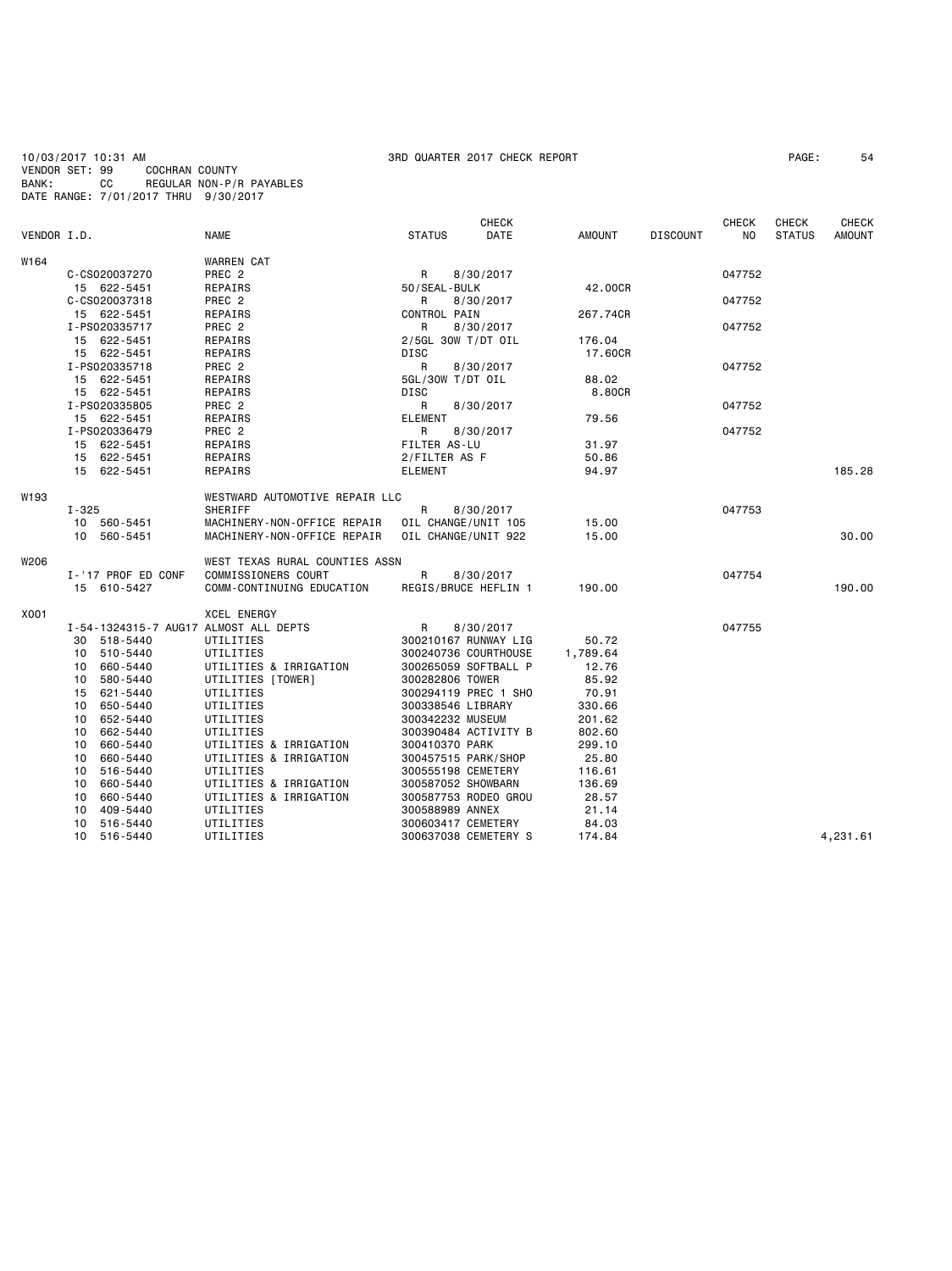| BANK:            | 10/03/2017 10:31 AM<br><b>COCHRAN COUNTY</b><br>VENDOR SET: 99<br>CC<br>DATE RANGE: 7/01/2017 THRU 9/30/2017                                                                                                                                                                              | REGULAR NON-P/R PAYABLES                                                                                                                                                                                                                                                    | 3RD QUARTER 2017 CHECK REPORT                                                                                                                                                                                                                                                                                                               |                        |                                                                                                                                                         |                 |                                |                        | 55                            |
|------------------|-------------------------------------------------------------------------------------------------------------------------------------------------------------------------------------------------------------------------------------------------------------------------------------------|-----------------------------------------------------------------------------------------------------------------------------------------------------------------------------------------------------------------------------------------------------------------------------|---------------------------------------------------------------------------------------------------------------------------------------------------------------------------------------------------------------------------------------------------------------------------------------------------------------------------------------------|------------------------|---------------------------------------------------------------------------------------------------------------------------------------------------------|-----------------|--------------------------------|------------------------|-------------------------------|
| VENDOR I.D.      |                                                                                                                                                                                                                                                                                           | <b>NAME</b>                                                                                                                                                                                                                                                                 | <b>STATUS</b>                                                                                                                                                                                                                                                                                                                               | CHECK<br>DATE          | <b>AMOUNT</b>                                                                                                                                           | <b>DISCOUNT</b> | <b>CHECK</b><br>N <sub>O</sub> | CHECK<br><b>STATUS</b> | <b>CHECK</b><br><b>AMOUNT</b> |
| X001             | I-54-1829977-7 AUG17 PREC 2<br>15 622-5440<br>15 622-5440                                                                                                                                                                                                                                 | XCEL ENERGY<br>UTILITIES<br>UTILITIES                                                                                                                                                                                                                                       | R<br>107KWH 7/13-8/11<br>64KWH AREA LIGHT                                                                                                                                                                                                                                                                                                   | 8/30/2017              | 24.25<br>14.15                                                                                                                                          |                 | 047756                         |                        | 38.40                         |
| C <sub>255</sub> | I-ADDL/ENG FEE RAMP<br>10 516-5571                                                                                                                                                                                                                                                        | COCHRAN COUNTY AIRPORT FUND<br>AIRPORT FUND<br>CAPITAL OUTLAY                                                                                                                                                                                                               | R<br>XFR TO AIRPORT FUND                                                                                                                                                                                                                                                                                                                    | 8/31/2017              | 4,000.00                                                                                                                                                |                 | 047757                         |                        | 4,000.00                      |
| A249             | $I - 3085$<br>15 624-5454<br>15 624-5454                                                                                                                                                                                                                                                  | ANTELOPE TIRE & SUPPLY, INC<br>PREC 4<br>TIRES<br><b>TIRES</b>                                                                                                                                                                                                              | R<br>MAINTAINER FLAT<br>ORING                                                                                                                                                                                                                                                                                                               | 9/08/2017              | 70.00<br>20,00                                                                                                                                          |                 | 047758                         |                        | 90.00                         |
| <b>B001</b>      | I-386794<br>15 624-5440<br>15 624-5440                                                                                                                                                                                                                                                    | BAILEY CO. ELECTRIC COOP<br>PREC 4<br>UTILITIES<br>UTILITIES                                                                                                                                                                                                                | R<br>700KWH 7/24-8/24<br>AREA LIGHT                                                                                                                                                                                                                                                                                                         | 9/08/2017              | 88.85<br>12.30                                                                                                                                          |                 | 047759                         |                        |                               |
|                  | I-386795<br>15 623-5440<br>15 623-5440<br>I-386796                                                                                                                                                                                                                                        | PREC 3<br>UTILITIES<br>UTILITIES<br>NON-DEPT'L/SHERIFF POSSE                                                                                                                                                                                                                | R<br>130KWH 7/19-8/16<br>2/AREA LIGHTS<br>R.                                                                                                                                                                                                                                                                                                | 9/08/2017<br>9/08/2017 | 28.72<br>25.20                                                                                                                                          |                 | 047759<br>047759               |                        |                               |
|                  | 10 409-5440                                                                                                                                                                                                                                                                               | UTILITIES                                                                                                                                                                                                                                                                   | ELEC SVC 7/7-8/3                                                                                                                                                                                                                                                                                                                            |                        | 23.91                                                                                                                                                   |                 |                                |                        | 178.98                        |
| <b>B290</b>      | I-6063860<br>10 550-5451                                                                                                                                                                                                                                                                  | BATTERY JOE<br>CONSTABLE<br>REPAIR                                                                                                                                                                                                                                          | R<br>KENWOOD BATT/KNB-32                                                                                                                                                                                                                                                                                                                    | 9/08/2017              | 53.99                                                                                                                                                   |                 | 047760                         |                        | 53.99                         |
| C007             | I-083117<br>10 650-5440<br>650-5440<br>10<br>650-5440<br>10<br>10 650-5440<br>10<br>652-5440<br>10 652-5440<br>10 652-5440<br>10 652-5440<br>10 662-5440<br>662-5440<br>10<br>10 662-5440<br>10 662-5440<br>10<br>510-5440<br>10 510-5440<br>10 510-5440<br>510-5440<br>10<br>15 621-5440 | CITY OF MORTON<br>LIB/MUS/ACT BLDG/CRHSE/PREC1<br>UTILITIES<br>UTILITIES<br>UTILITIES<br>UTILITIES<br>UTILITIES<br>UTILITIES<br>UTILITIES<br>UTILITIES<br>UTILITIES<br>UTILITIES<br>UTILITIES<br>UTILITIES<br>UTILITIES<br>UTILITIES<br>UTILITIES<br>UTILITIES<br>UTILITIES | R<br>LIBRARY GAS<br>LIBRARY WATER<br>LIBRARY GARBAGE<br>LIBRARY SEWER<br><b>MUSEUM GAS</b><br><b>MUSEUM WATER</b><br>MUSEUM GARBAGE<br>MUSEUM SEWER<br>ACTIVITY BLDG GAS<br>ACT. BLDG WATER<br>ACT. BLDG GARBAGE<br>ACT. BLDG SEWER<br>COURTHOUSE GAS<br><b>COURTHOUSE WATER</b><br>CRTHSE GARBAGE<br><b>COURTHOUSE SEWER</b><br>PREC 1 GAS | 9/08/2017              | 19.00<br>28.00<br>50.50<br>17.00<br>19.00<br>28,00<br>27.00<br>15.00<br>44.50<br>34.00<br>76.00<br>45.00<br>27.50<br>473.25<br>328.50<br>51.00<br>19.00 |                 | 047761                         |                        |                               |
|                  | 621-5440<br>15                                                                                                                                                                                                                                                                            | UTILITIES                                                                                                                                                                                                                                                                   | PREC 1 WATER                                                                                                                                                                                                                                                                                                                                |                        | 28,00                                                                                                                                                   |                 |                                |                        |                               |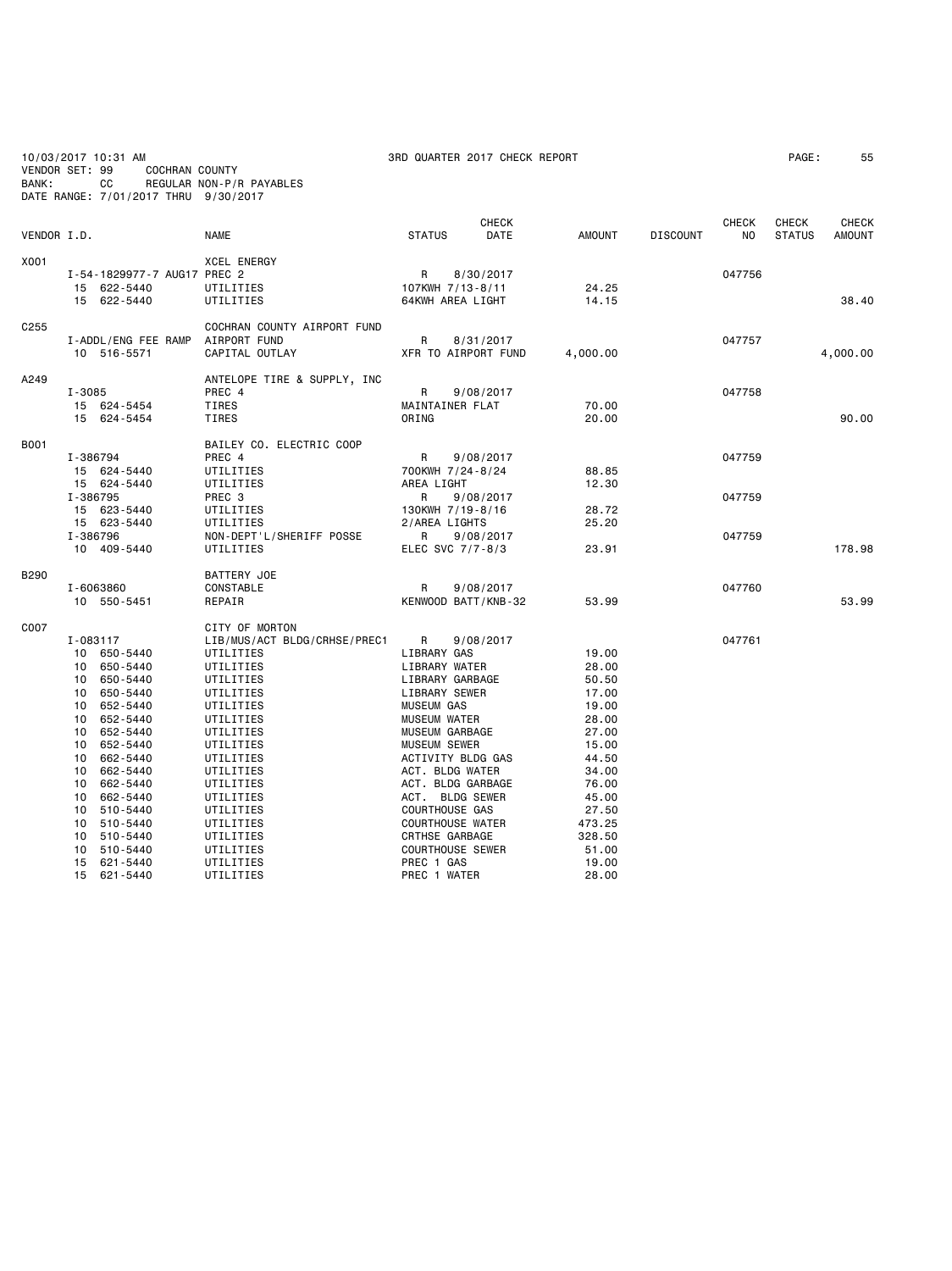| BANK:       | CC<br>DATE RANGE: 7/01/2017 THRU 9/30/2017 | REGULAR NON-P/R PAYABLES                                   |                          |                |                 |              |               |              |
|-------------|--------------------------------------------|------------------------------------------------------------|--------------------------|----------------|-----------------|--------------|---------------|--------------|
|             |                                            |                                                            | CHECK                    |                |                 | <b>CHECK</b> | <b>CHECK</b>  | <b>CHECK</b> |
| VENDOR I.D. |                                            | <b>NAME</b>                                                | DATE<br><b>STATUS</b>    | AMOUNT         | <b>DISCOUNT</b> | NO.          | <b>STATUS</b> | AMOUNT       |
| C007        |                                            | CITY OF MORTON<br>*CONTINUED*                              |                          |                |                 |              |               |              |
|             | I-083117                                   | LIB/MUS/ACT BLDG/CRHSE/PREC1                               | R<br>9/08/2017           |                |                 | 047761       |               |              |
|             | 15 621-5440                                | UTILITIES                                                  | PREC 1 GARBAGE           | 50.50          |                 |              |               | 1,380.75     |
| C008        |                                            | CITY OF WHITEFACE                                          |                          |                |                 |              |               |              |
|             | $I - 409$ 8/17                             | PREC <sub>2</sub>                                          | R<br>9/08/2017           |                |                 | 047762       |               |              |
|             | 15 622-5440                                | UTILITIES                                                  | GAS SVC 7/17-8/15        | 16.25          |                 |              |               |              |
|             | 15 622-5440                                | UTILITIES                                                  | <b>WATER SVC</b>         | 14.00          |                 |              |               |              |
|             | 15 622-5440                                | UTILITIES                                                  | GARBAGE SVC              | 50.10          |                 |              |               |              |
|             | 15 622-5440                                | UTILITIES                                                  | SEWER SVC                | 22.50          |                 |              |               | 102.85       |
| C035        |                                            | COX AUTO SUPPLY CO                                         |                          |                |                 |              |               |              |
|             | I-372971                                   | PREC <sub>2</sub>                                          | R<br>9/08/2017           |                |                 | 047763       |               |              |
|             | 15 622-5451                                | REPAIRS                                                    | 2CS/OIL 15/40            | 107.54         |                 |              |               |              |
|             | I-372977                                   | CEMETERY                                                   | R<br>9/08/2017           |                |                 | 047763       |               |              |
|             | 10 516-5451                                | REPAIR                                                     | OIL FILTER               | 6.29           |                 |              |               |              |
|             | 10 516-5451                                | REPAIR                                                     | 12/MOTORCRAFT 5W30       | 59.40          |                 |              |               |              |
|             | I-373068                                   | PREC 4                                                     | 9/08/2017<br>R           |                |                 | 047763       |               |              |
|             | 15 624-5451                                | REPAIRS                                                    | BLUE GASKET MAKER        | 7.15           |                 |              |               |              |
|             | 15 624-5451                                | REPAIRS                                                    | WEATHERSTRIP             | 4.49           |                 |              |               |              |
|             | 15 624-5451                                | REPAIRS                                                    | WIRE DRIER               | 2.29           |                 |              |               |              |
|             | I-373124                                   | PREC <sub>2</sub>                                          | R<br>9/08/2017           |                |                 | 047763       |               |              |
|             | 15 622-5356                                | ROAD MATERIALS & SUPPLIES                                  | RUBBER GLOVES            | 9.99           |                 |              |               |              |
|             | I-373503                                   | PREC 4                                                     | R<br>9/08/2017           |                |                 | 047763       |               |              |
|             | 15 624-5451                                | REPAIRS                                                    | LIQUID FIRE              | 5.79           |                 |              |               |              |
|             | 15 624-5451                                | REPAIRS                                                    | <b>PLUNGER</b>           | 5.79           |                 |              |               |              |
|             | I-373700                                   | PREC 1                                                     | R<br>9/08/2017           |                |                 | 047763       |               |              |
|             | 15 621-5451                                | REPAIRS                                                    | MCRO CLAMP               | 0.57           |                 |              |               |              |
|             | 15 621-5451                                | REPAIRS                                                    | KNOT CUP BRUSH           | 19.29          |                 |              |               |              |
|             | I-374646                                   | PREC 2                                                     | 9/08/2017<br>R           |                |                 | 047763       |               |              |
|             | 15 622-5451                                | REPAIRS                                                    | MINI LAMP                | 1.09           |                 |              |               |              |
|             | I-374695                                   | CEMETERY                                                   | R<br>9/08/2017           |                |                 | 047763       |               |              |
|             | 10 516-5451                                | REPAIR                                                     | JB WELD                  | 6.99           |                 |              |               |              |
|             | I-374707                                   | ACTIVITY BLDG                                              | R<br>9/08/2017           |                |                 | 047763       |               |              |
|             | 10 662-5332                                | CUSTODIAL SUPPLIES                                         | 2/REPLACEMENT BLADES     | 17.98          |                 |              |               |              |
|             | I-374793                                   | SHERIFF                                                    | 9/08/2017<br>R           | 6.65           |                 | 047763       |               |              |
|             | 10 560-5451                                | MACHINERY-NON-OFFICE REPAIR                                | OIL FILTER               |                |                 |              |               |              |
|             | 560-5451<br>10 <sup>1</sup>                | MACHINERY-NON-OFFICE REPAIR                                | AIR FILTER               | 34.89          |                 |              |               |              |
|             | 10 560-5451<br>10 560-5451                 | MACHINERY-NON-OFFICE REPAIR<br>MACHINERY-NON-OFFICE REPAIR | 3/AMSOIL                 | 26.97<br>47.96 |                 |              |               |              |
|             |                                            |                                                            | 4/AMSOIL                 |                |                 |              |               |              |
|             | 560-5451<br>10<br>10 560-5451              | MACHINERY-NON-OFFICE REPAIR<br>MACHINERY-NON-OFFICE REPAIR | AIR FILTER<br>OIL FILTER | 34.89<br>6.98  |                 |              |               |              |
|             | 10 <sub>1</sub><br>560-5451                | MACHINERY-NON-OFFICE REPAIR                                | 7/AMSOIL                 | 97.93          |                 |              |               |              |
|             | 560-5451<br>10                             | MACHINERY-NON-OFFICE REPAIR                                | OIL FILTER               | 7.98           |                 |              |               |              |
|             | 10 560-5451                                | MACHINERY-NON-OFFICE REPAIR                                | AIR FILTER               | 24.87          |                 |              |               |              |
|             | 10 560-5451                                | MACHINERY-NON-OFFICE REPAIR                                | 6/AMSOIL                 | 83.94          |                 |              |               |              |
|             | I-374933                                   | <b>ACTIVITY BLDG</b>                                       | 9/08/2017<br>R           |                |                 | 047763       |               |              |
|             | 10 662-5451                                | REPAIR                                                     | CARB CLEANER             | 3.39           |                 |              |               | 631.10       |
|             |                                            |                                                            |                          |                |                 |              |               |              |

10/03/2017 10:31 AM 3RD QUARTER 2017 CHECK REPORT PAGE: 56

VENDOR SET: 99 COCHRAN COUNTY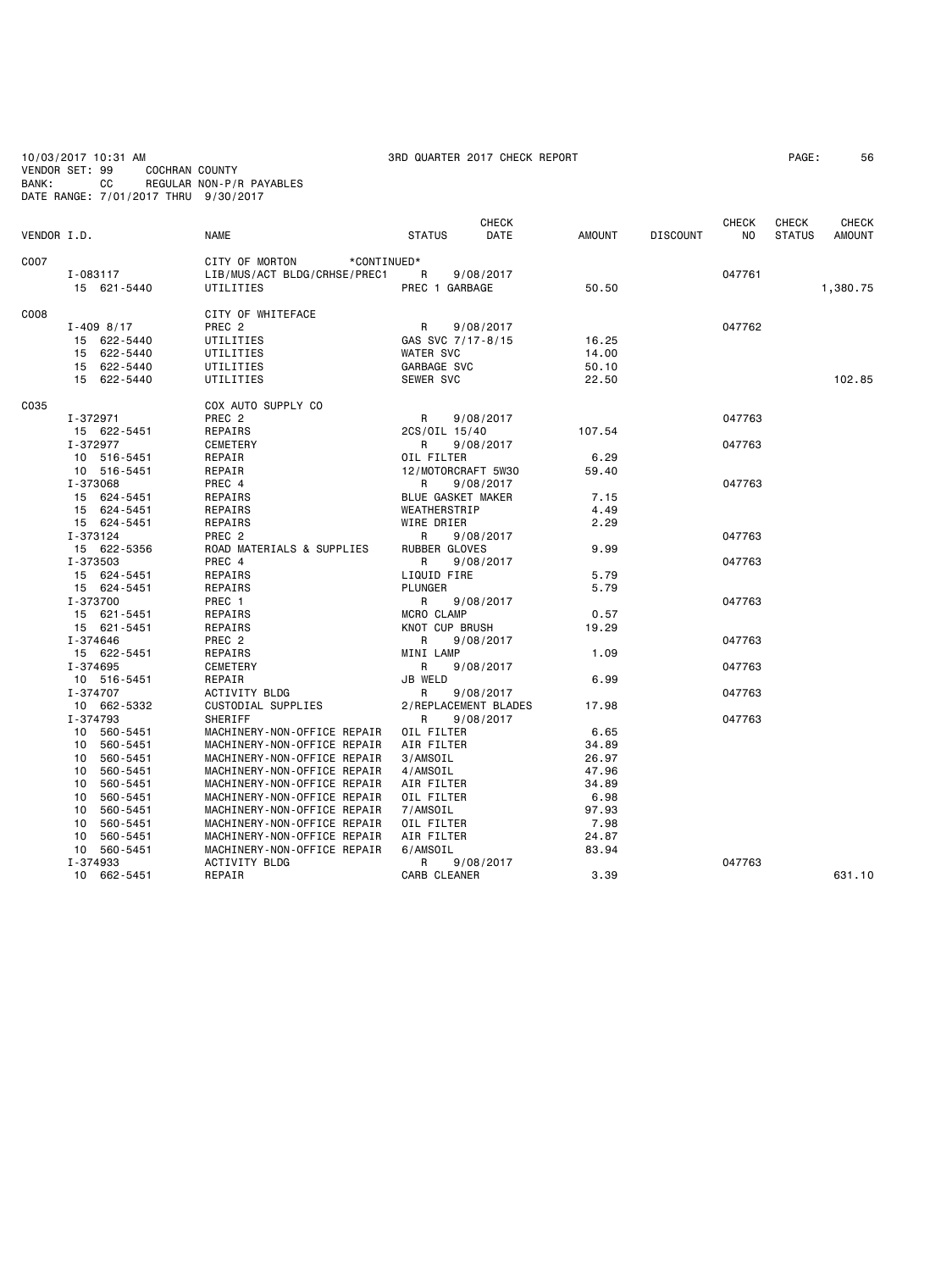10/03/2017 10:31 AM 3RD QUARTER 2017 CHECK REPORT PAGE: 57 VENDOR SET: 99 COCHRAN COUNTY BANK: CC REGULAR NON-P/R PAYABLES DATE RANGE: 7/01/2017 THRU 9/30/2017

|             |                  |                                              |                             | <b>CHECK</b> |               |                 | <b>CHECK</b> | <b>CHECK</b>  | <b>CHECK</b>  |
|-------------|------------------|----------------------------------------------|-----------------------------|--------------|---------------|-----------------|--------------|---------------|---------------|
| VENDOR I.D. |                  | <b>NAME</b>                                  | <b>STATUS</b>               | DATE         | <b>AMOUNT</b> | <b>DISCOUNT</b> | NO.          | <b>STATUS</b> | <b>AMOUNT</b> |
| C084        |                  | CLERK, SEVENTH COURT OF APPEAL               |                             |              |               |                 |              |               |               |
|             | I-AUG 17         | STATE FEES                                   | R                           | 9/08/2017    |               |                 | 047764       |               |               |
|             | 90 000-2379.002  | 7th Crt of Appeal Gov't22.2081DISTRICT COURT |                             |              | 10.00         |                 |              |               | 10.00         |
| D196        |                  | JORGE DE LA CRUZ, SHERIFF                    |                             |              |               |                 |              |               |               |
|             | I-083117         | JAIL                                         | R                           | 9/08/2017    |               |                 | 047765       |               |               |
|             | 10 512-5333      | FOOD-PRISONERS                               | LETTUCE/ALLSUPS 8/24        |              | 1.59          |                 |              |               |               |
|             | 10 512-5333      | FOOD-PRISONERS                               | RAGU/FAM\$ 8/25             |              | 3.50          |                 |              |               |               |
|             | 10 512-5333      | FOOD-PRISONERS                               | 4/TACO SEASON FAM\$ 8       |              | 4.00          |                 |              |               |               |
|             | 10 512-5333      | FOOD-PRISONERS                               | 2/SOUR CREAM FAM\$ 8/       |              | 4.30          |                 |              |               |               |
|             | 10 512-5333      | FOOD-PRISONERS                               | 4/TUNA FAM\$ 8/30           |              | 3.20          |                 |              |               |               |
|             | 10 512-5333      | FOOD-PRISONERS                               | 6/BREAD ALLSUPS 8/31        |              | 9.54          |                 |              |               | 26.13         |
| E075        |                  | <b>WEX BANK</b>                              |                             |              |               |                 |              |               |               |
|             | I-51063453       | JAIL/CONSTABLE                               | R                           | 9/08/2017    |               |                 | 047766       |               |               |
|             | 10 550-5330      | FUEL & OIL                                   | 24.003GL/UNL MORTON         |              | 51.82         |                 |              |               |               |
|             | 10 550-5330      | FUEL & OIL                                   | 19.008GL/UNL WHITEFA        |              | 41.04         |                 |              |               |               |
|             | 10 560-5330      | FUEL AND OIL                                 | 20.852GL/UNL MORTON,        |              | 45.02         |                 |              |               | 137.88        |
| F010        |                  |                                              |                             |              |               |                 |              |               |               |
|             | I-9275510 SEP 17 | FIVE-AREA TELEPHONE CO-OP<br>PREC 4          | R                           | 9/08/2017    |               |                 | 047767       |               |               |
|             | 15 624-5420      | TELECOMMUNICATIONS                           | BASIC LOCAL SVC             |              | 32.25         |                 |              |               |               |
|             | 15 624-5420      | TELECOMMUNICATIONS                           | <b>FEES</b>                 |              | 9.93          |                 |              |               |               |
|             | 15 624-5420      | TELECOMMUNICATIONS                           | LONG DISTANCE SVC           |              | 0.66          |                 |              |               | 42.84         |
|             |                  |                                              |                             |              |               |                 |              |               |               |
| F093        |                  | FARMERS CO-OPERATIVE ELEVATOR                |                             |              |               |                 |              |               |               |
|             | $I - 3160$ 8/17  | PREC <sub>2</sub>                            | R                           | 9/08/2017    |               |                 | 047768       |               |               |
|             | 15 622-5330      | FUEL AND OIL                                 | 7.17GL/UNL 8/8              |              | 15.48         |                 |              |               |               |
|             | 15 622-5330      | FUEL AND OIL                                 | 22.85GL/UNL 8/17            |              | 49.33         |                 |              |               | 64.81         |
| F097        |                  | NATHAN D FOOS dba                            |                             |              |               |                 |              |               |               |
|             | $I - 0202$       | COURTHOUSE                                   | R                           | 9/08/2017    |               |                 | 047769       |               |               |
|             | 10 510-5451      | REPAIR                                       | <b>3HRS/CK MITSUBISHI A</b> |              | 255.00        |                 |              |               |               |
|             | 10 510-5451      | REPAIR                                       | 2HRS/INSTL CNTRL BOA        |              | 170.00        |                 |              |               |               |
|             | 10 510-5451      | REPAIR                                       | MITSUBISHI LOGIC CON        |              | 250.54        |                 |              |               |               |
|             | 10 510-5451      | REPAIR                                       | MITSUBISHI THERMISTO        |              | 28.80         |                 |              |               |               |
|             | 10 510-5451      | REPAIR                                       | SHIPPING                    |              | 35.00         |                 |              |               | 739.34        |
| G098        |                  | GALL'S, LLC                                  |                             |              |               |                 |              |               |               |
|             | I-008089742      | SHERIFF                                      | R                           | 9/08/2017    |               |                 | 047770       |               |               |
|             | 10 560-5205      | UNIFORMS                                     | LAW PRO POLYESTER (XS       |              | 14.40         |                 |              |               |               |
|             | 10 560-5205      | UNIFORMS                                     | LAW PRO POLYESTER (SM       |              | 14.40         |                 |              |               |               |
|             | 10 560-5205      | <b>UNIFORMS</b>                              | 2/LAW PRO POLYESTER(        |              | 28.80         |                 |              |               |               |
|             | 10 560-5205      | UNIFORMS                                     | 2/LAW PRO POLYESTER(        |              | 28.80         |                 |              |               | 86.40         |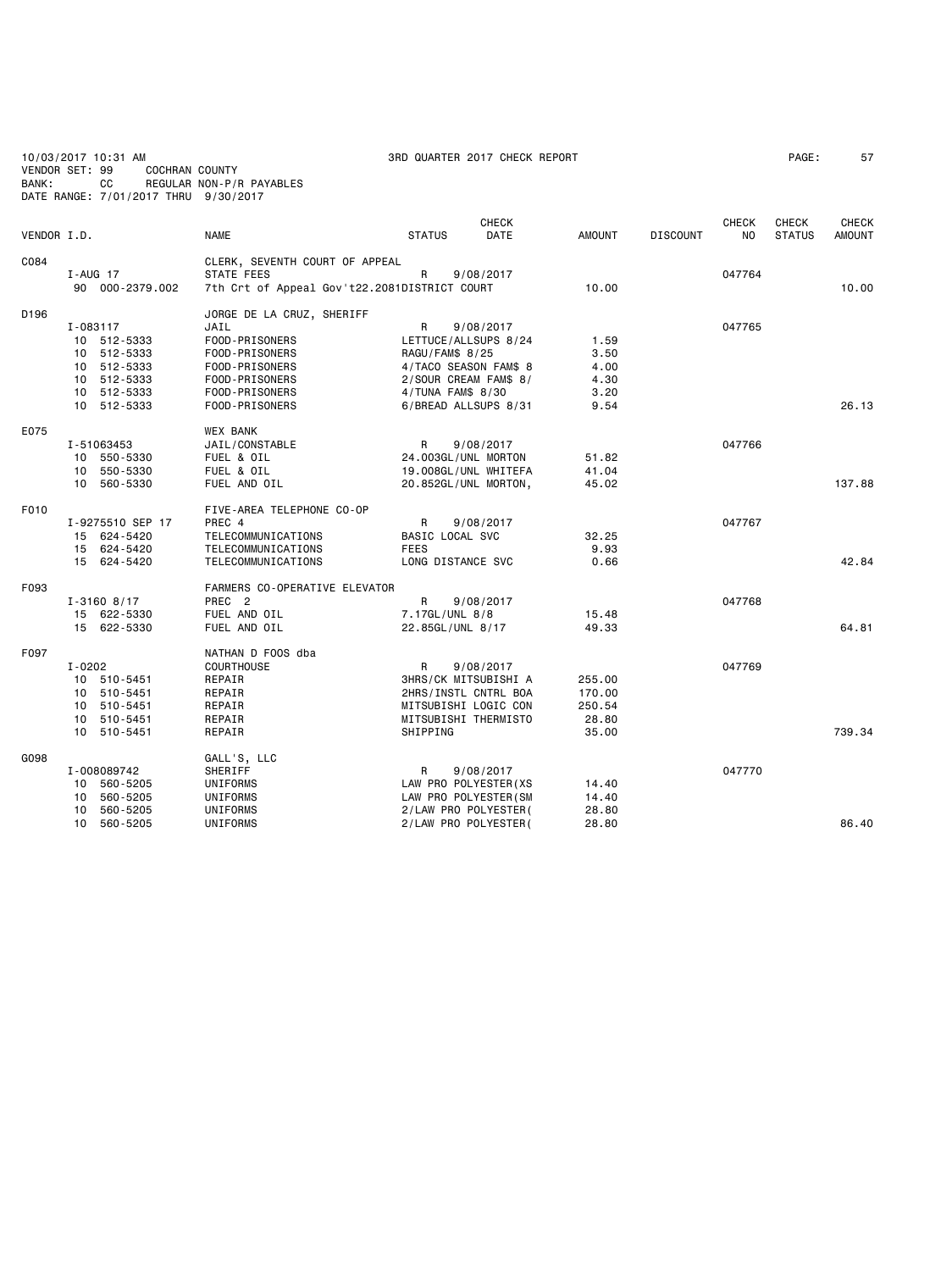10/03/2017 10:31 AM 3RD QUARTER 2017 CHECK REPORT PAGE: 58 VENDOR SET: 99 COCHRAN COUNTY

BANK: CC REGULAR NON-P/R PAYABLES

DATE RANGE: 7/01/2017 THRU 9/30/2017

|                  |                                                                                                   |                                                                                                                                                   |                                                                                                 | <b>CHECK</b>           |                                                 |                 | CHECK            | CHECK         | CHECK         |
|------------------|---------------------------------------------------------------------------------------------------|---------------------------------------------------------------------------------------------------------------------------------------------------|-------------------------------------------------------------------------------------------------|------------------------|-------------------------------------------------|-----------------|------------------|---------------|---------------|
| VENDOR I.D.      |                                                                                                   | NAME                                                                                                                                              | <b>STATUS</b>                                                                                   | DATE                   | <b>AMOUNT</b>                                   | <b>DISCOUNT</b> | NO.              | <b>STATUS</b> | <b>AMOUNT</b> |
| G265             | I-0306317<br>10 403-5310<br>10 403-5310                                                           | GOVERNMENT FORMS AND SUPPLIES,<br>CO/DIST CLERK<br>OFFICE SUPPLIES<br>OFFICE SUPPLIES                                                             | R<br>4/OPR BINDER VOL 347<br>SHIPPING                                                           | 9/08/2017              | 550.00<br>29.07                                 |                 | 047771           |               | 579.07        |
| H <sub>026</sub> | I-#1536/HERRERA<br>10 435-5400                                                                    | RICHARD L. HUSEN, ATTY.<br>DISTRICT COURT<br>ATTORNEY AD LITEM                                                                                    | R<br>PLEA HRNG(F)/MARIBEL                                                                       | 9/08/2017              | 375.00                                          |                 | 047772           |               | 375.00        |
| J082             | I-548714<br>15 624-5451<br>15 624-5451<br>15 624-5451<br>15 624-5451                              | JOHN DEERE FINANCIAL<br>PREC 4<br>REPAIRS<br>REPAIRS<br>REPAIRS<br>REPAIRS                                                                        | R<br>12/PLUS-50 II OIL 15<br>4/HYDRAULIC FILTERS<br>2/OIL FILTERS<br>2/FILTER KITS              | 9/08/2017              | 192.48<br>330.08<br>155.88<br>52.92             |                 | 047773           |               |               |
|                  | I-548965<br>10 516-5451<br>I-549152                                                               | CEMETERY<br>REPAIR<br>PREC 1                                                                                                                      | R<br>2/OIL FILTERS<br>R                                                                         | 9/08/2017<br>9/08/2017 | 20.62                                           |                 | 047773<br>047773 |               |               |
|                  | 15 621-5451<br>I-550812<br>15 621-5451                                                            | REPAIRS<br>PREC 1<br>REPAIRS                                                                                                                      | 6/PLUS-50 II OIL 15W<br>R<br>12/PLUS-50 II OIL 15                                               | 9/08/2017              | 96.24<br>192.48                                 |                 | 047773           |               | 1,040.70      |
| L010             | $I - 55911$<br>15 624-5451<br>15 624-5451                                                         | LEWIS FARM & RANCH STORE INC<br>PREC 4<br>REPAIRS<br>REPAIRS                                                                                      | R<br>REF FILTER<br>DISC                                                                         | 9/08/2017              | 33.99<br>3.40CR                                 |                 | 047774           |               |               |
|                  | I-55972<br>10 652-5332<br>10 652-5332<br>10 652-5332<br>10 652-5332<br>10 652-5332<br>10 652-5332 | <b>MUSEUM</b><br>CUSTODIAL SUPPLIES<br>CUSTODIAL SUPPLIES<br>CUSTODIAL SUPPLIES<br>CUSTODIAL SUPPLIES<br>CUSTODIAL SUPPLIES<br>CUSTODIAL SUPPLIES | R<br>PAPER TOWELS<br>2/LYSOL<br><b>BAR KEEPERS FRIEND</b><br>PINESOL<br>3/SCRUBBER PADS<br>DISC | 9/08/2017              | 13.99<br>5.98<br>2.39<br>9.99<br>4.77<br>3.71CR |                 | 047774           |               |               |
|                  | $I - 56007$<br>10 512-5392<br>10 512-5392                                                         | JAIL<br>MISCELLANEOUS SUPPLIES<br>MISCELLANEOUS SUPPLIES                                                                                          | R<br><b>GARDEN HOSE</b><br><b>DISC</b>                                                          | 9/08/2017              | 35.99<br>3.59CR                                 |                 | 047774           |               |               |
|                  | I-56064<br>15 623-5356<br>15 623-5356                                                             | PREC 3<br>ROAD MATERIALS & SUPPLIES<br>ROAD MATERIALS & SUPPLIES                                                                                  | R<br>3/OFF SPRAY<br>DISC                                                                        | 9/08/2017              | 17.97<br>1.80CR                                 |                 | 047774           |               |               |
|                  | $I - 56067$<br>15 623-5451<br>15 623-5451                                                         | PREC 3<br>REPAIRS<br>REPAIRS                                                                                                                      | R<br>HYDRAULIC OIL/FIRE T<br><b>DISC</b>                                                        | 9/08/2017              | 60.95<br>6.10CR                                 |                 | 047774           |               |               |
|                  | I-56695<br>10 662-5332<br>10 662-5332                                                             | ACTIVITY BLDG<br>CUSTODIAL SUPPLIES<br>CUSTODIAL SUPPLIES                                                                                         | R<br>OFF SPRAY<br><b>DISC</b>                                                                   | 9/08/2017              | 6.59<br>0.66CR                                  |                 | 047774           |               |               |
|                  | I-56857<br>15 624-5451                                                                            | PREC 4<br>REPAIRS                                                                                                                                 | R<br>DRAIN OPENER                                                                               | 9/08/2017              | 7.99                                            |                 | 047774           |               |               |
|                  | I-56927                                                                                           | PREC 4                                                                                                                                            | R                                                                                               | 9/08/2017              |                                                 |                 | 047774           |               |               |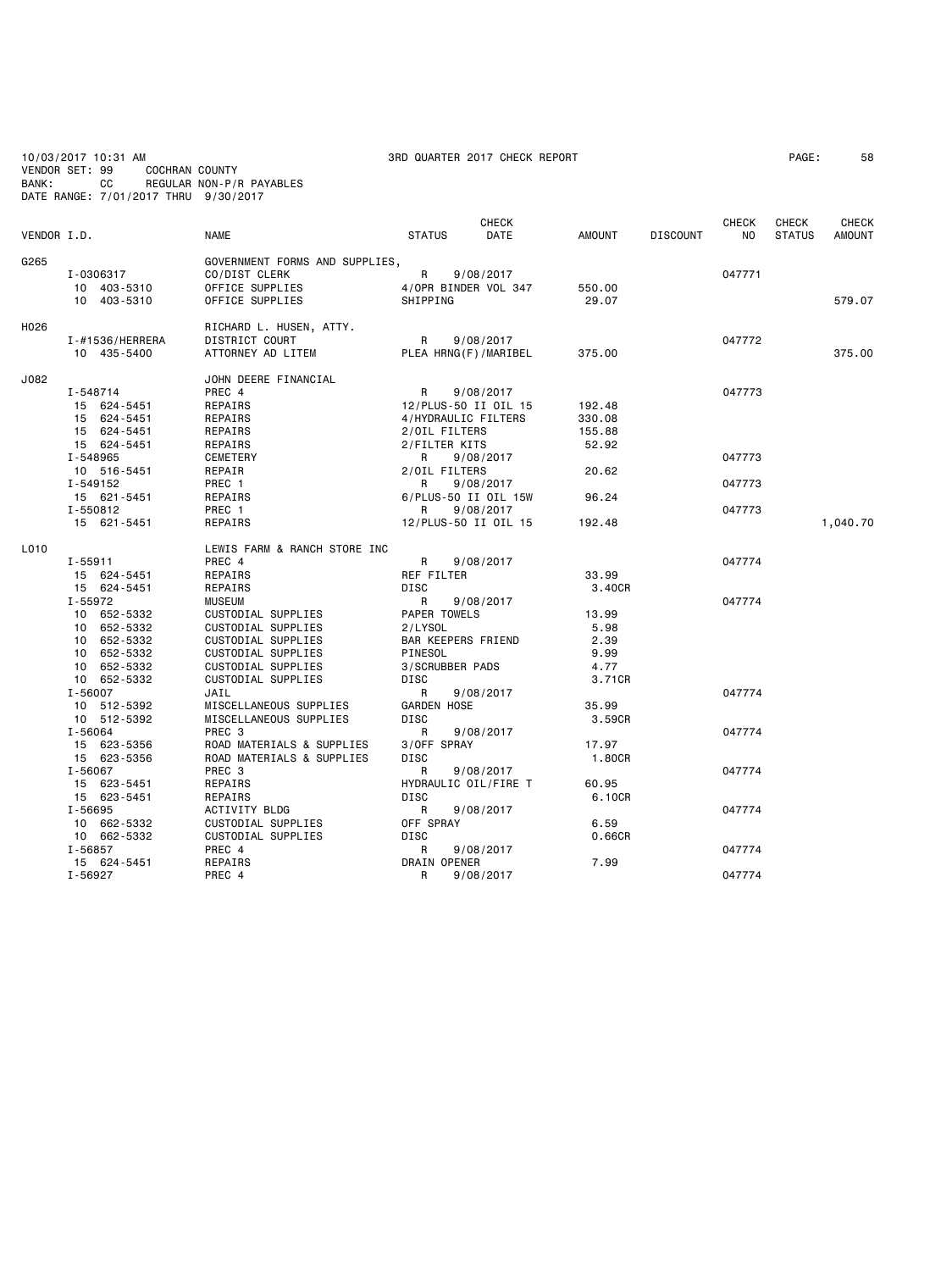10/03/2017 10:31 AM<br>10/03/2017 10:31 AM 3PAGE: 59<br>VENDOR SET: 99 COCHRAN COUNTY VENDOR SET: 99<br>BANK: CC BANK: CC REGULAR NON-P/R PAYABLES DATE RANGE: 7/01/2017 THRU 9/30/2017

# **CHECK CHECK CHECK CHECK CHECK CHECK** VENDOR I.D. NAME STATUS DATE AMOUNT DISCOUNT NO STATUS AMOUNT LO10 LEWIS FARM & RANCH STORE INC \*CONTINUED\*<br>2008 I-56927 PREC 4 I-56927 PREC 4 R 9/08/2017 047774 15 624-5451 REPAIRS LIQUID FIRE 7.99 15 624-5451 REPAIRS DISC<br>I-57002 COURTHOUSE/ACTIVITY BLDG R 9/08/2017 I-57002 COURTHOUSE/ACTIVITY BLDG R 9/08/2017 047774 10 510-5332 CUSTODIAL SUPPLIES 1/2 CRAFTMAN 0-TURN 1,125.00 10 662-5332 CUSTODIAL SUPPLIES 1/2 CRAFTMAN 0-TURN<br>1-57216 1.12 JAIL 1,2 CRAFTMAN 0-TURN I-57216 JAIL R 9/08/2017 047774 10 512-5392 MISCELLANEOUS SUPPLIES 2CS/BLEACH 47.84 10 512-5392 MISCELLANEOUS SUPPLIES DISC 4.78CR I-57270 ACTIVITY BLDG R 9/08/2017 047774 10 662-5332 CUSTODIAL SUPPLIES 2/PALMOLIVE 5.18 10 662-5332 CUSTODIAL SUPPLIES DISC 0.52CR I-57280 CEMETERY R 9/08/2017 047774 10 516-5451 REPAIR PINS 2.29 10 516-5451 REPAIR DISC 0.23CR I-57328 ACTIVITY BLDG R 9/08/2017 047774 10 662-5332 CUSTODIAL SUPPLIES LIGHTER 7.59 10 662-5332 CUSTODIAL SUPPLIES DISC 0.76CR I-57420 ACTIVITY BLDG R 9/08/2017 047774 10 662-5332 CUSTODIAL SUPPLIES WASP SPRAY 3.99 10 662-5332 CUSTODIAL SUPPLIES DISC 0.40CR I-57483 ACTIVITY BLDG R 9/08/2017 047774 10 662-5332 CUSTODIAL SUPPLIES 2/HAND SOAP 3.98<br>10 662-5332 CUSTODIAL SUPPLIES DISC DISC 3.40CR 10 662-5332 CUSTODIAL SUPPLIES DISC 0.40CR I-57600 PREC 3 R 9/08/2017 047774 15 623-5356 ROAD MATERIALS & SUPPLIES 5/OFF 27.95 15 623-5356 ROAD MATERIALS & SUPPLIES AIR FRESHNER DISPENS 56.98 15 623-5356 ROAD MATERIALS & SUPPLIES TAPE 6.98 15 623-5356 ROAD MATERIALS & SUPPLIES DISC 9.19CR I-58575 JAIL R 9/08/2017 047774 10 512-5392 MISCELLANEOUS SUPPLIES 16GL/BLEACH 47.84 2,632.87 1.018 LUBBOCK GRADER BLADE, INC I-61067 PREC 2 R 9/08/2017 047776 15 622-5451 REPAIRS 30/BOLT W/NUT 3/4"x2 41.40 41.40 L189 HOCKLEY COUNTY PUBLISHING CO.I I-071617 COMMISSIONERS COURT R 9/08/2017 047777 15 610-5430 LEGAL NOTICES TREAS QTRLY REPORT 7 207.90 I-073017 COMMISSIONERS COURT R 9/08/2017 047777 15 610-5430 LEGAL NOTICES TNT NOTICE 7/30/17 495.00 I-082317 COMMISSIONERS COURT R 9/08/2017 047777 15 610-5430 LEGAL NOTICES NTC EFF TAX RATE 207.90 910.80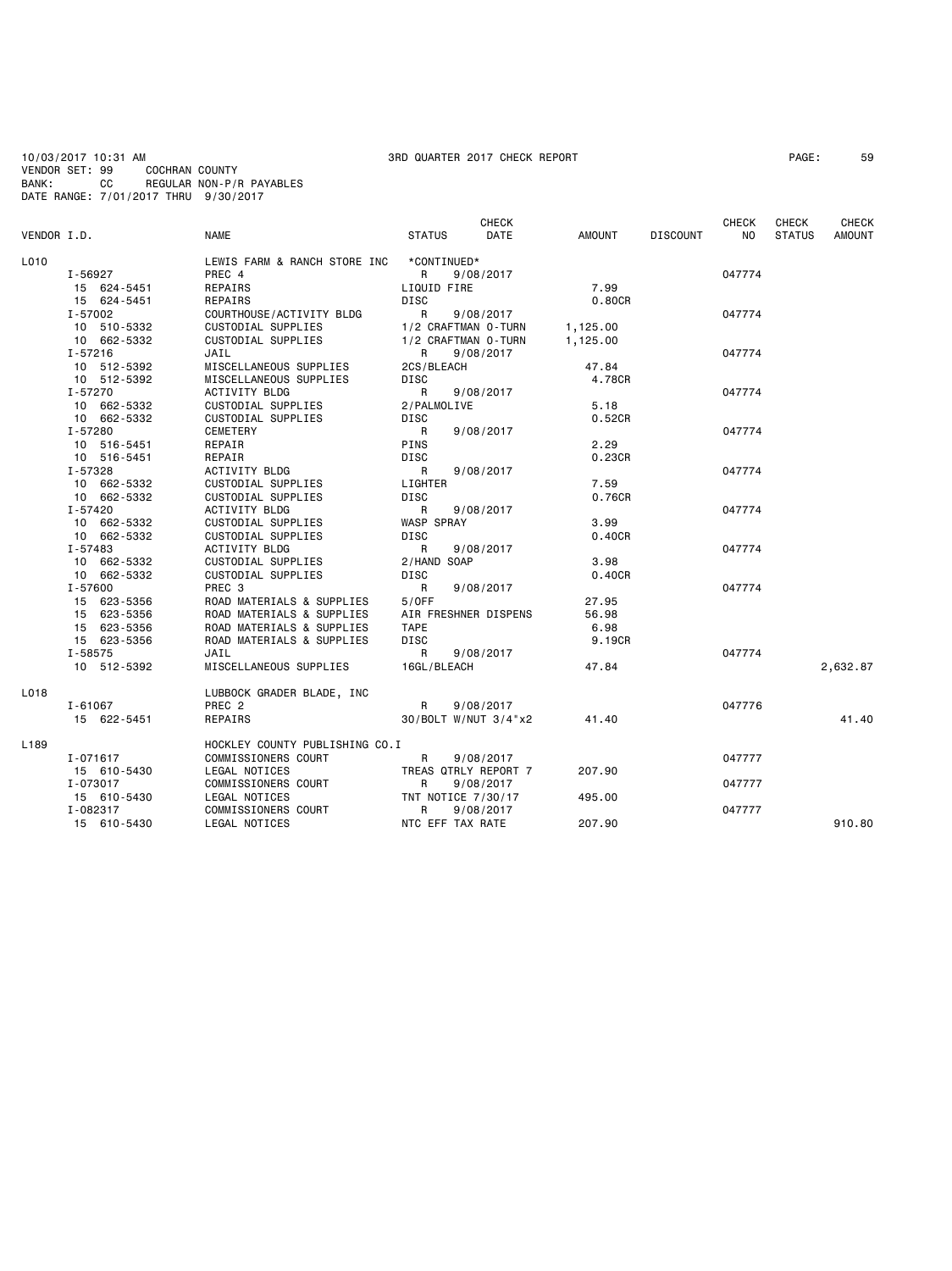10/03/2017 10:31 AM 3RD QUARTER 2017 CHECK REPORT PAGE: 60 VENDOR SET: 99 COCHRAN COUNTY BANK: CC REGULAR NON-P/R PAYABLES DATE RANGE: 7/01/2017 THRU 9/30/2017

|             |                                   | <b>NAME</b>                                                        |                          | <b>CHECK</b><br>DATE | <b>AMOUNT</b> |                 | <b>CHECK</b><br>NO | <b>CHECK</b>  | CHECK<br><b>AMOUNT</b> |
|-------------|-----------------------------------|--------------------------------------------------------------------|--------------------------|----------------------|---------------|-----------------|--------------------|---------------|------------------------|
|             | VENDOR I.D.                       |                                                                    | <b>STATUS</b>            |                      |               | <b>DISCOUNT</b> |                    | <b>STATUS</b> |                        |
| <b>NO15</b> | I-2017 ASSESSMENT<br>10 435-5415  | NINTH ADM. JUDICIAL REGION<br>DISTRICT COURT<br>ASSESSMENT         | R<br>2017 ASSESSMENT     | 9/08/2017            | 330.75        |                 | 047778             |               | 330.75                 |
| <b>N098</b> | I-DW#017548<br>10 000-4370.101    | HENRY NEUFELD<br><b>ACTIVITY BLDG</b><br>RENT-ACTIVITY BUILDING    | R<br>REF DEP FOR 8/26/17 | 9/08/2017            | 150.00        |                 | 047779             |               | 150.00                 |
| 0037        | I-#1530/LOPEZ 8/25<br>10 435-5400 | ANGELA OVERMAN, ATTY AT LAW<br>DISTRICT COURT<br>ATTORNEY AD LITEM | R<br>DISM(F)/JOEL LOPEZ  | 9/08/2017            | 375.00        |                 | 047780             |               |                        |
|             | I-#1537/LOPEZ                     | <b>DISTRICT COURT</b>                                              | R                        | 9/08/2017            |               |                 | 047780             |               |                        |
|             | 10 435-5400                       | ATTORNEY AD LITEM                                                  | DISM(F)GUILTY PLEA/J     |                      | 375.00        |                 |                    |               | 750.00                 |
| S010        | I-CEMETERY 8/17                   | SILVERS COMPANY<br>CEMETERY                                        | R                        | 9/08/2017            |               |                 | 047781             |               |                        |
|             | 10 516-5330                       | FUEL & OIL                                                         | 24.01GL/UNL 8/16         |                      | 47.92         |                 |                    |               |                        |
|             | I-CONSTABLE 8/17                  | CONSTABLE                                                          | R                        | 9/08/2017            |               |                 | 047781             |               |                        |
|             | 10 550-5330                       | FUEL & OIL                                                         | 21GL/UNL 8/16            |                      | 41.92         |                 |                    |               |                        |
|             | 10 550-5330                       | FUEL & OIL                                                         | 22.52GL/UNL 8/23         |                      | 44.95         |                 |                    |               |                        |
|             | $I-EXT$ SVC 8/17                  | <b>EXTENSION SVC</b>                                               | R                        | 9/08/2017            |               |                 | 047781             |               |                        |
|             | 10 665-5330                       | FUEL AND OIL                                                       | 31.2GL/UNL 8/1           |                      | 60.40         |                 |                    |               |                        |
|             | 665-5330<br>10                    | FUEL AND OIL                                                       | 23.4GL/UNL 8/16          |                      | 46.71         |                 |                    |               |                        |
|             | 665-5330<br>10                    | FUEL AND OIL                                                       | 28.54GL/UNL 8/16         |                      | 56.97         |                 |                    |               |                        |
|             | 665-5330<br>10                    | FUEL AND OIL                                                       | 21.45GL/UNL 8/23         |                      | 42.81         |                 |                    |               |                        |
|             | 10 665-5330                       | FUEL AND OIL                                                       | 31.28GL/UNL 8/25         |                      | 62.43         |                 |                    |               |                        |
|             | I-NON-DEPTL 8/17                  | TAX A/C/CLERK                                                      | R                        | 9/08/2017            |               |                 | 047781             |               |                        |
|             | 499-5427<br>10                    | CONTINUING EDUCATION                                               |                          | 5.75GL/UNL 8/16 TRNG | 11.48         |                 |                    |               |                        |
|             | 10 403-5427                       | CONTINUING EDUCATION<br><b>PARK</b>                                | 7.3GL/UNL 8/16 TRNG<br>R |                      | 14.57         |                 | 047781             |               |                        |
|             | $I-PARK 8/17$<br>10 660-5330      | FUEL AND OIL                                                       | 310GL/HS DIESEL          | 9/08/2017            | 635.50        |                 |                    |               |                        |
|             | 10 660-5330                       | FUEL AND OIL                                                       | 25.01GL/UNL 8/1          |                      | 48.42         |                 |                    |               |                        |
|             | I-PREC 1 8/17                     | PREC 1                                                             | R                        | 9/08/2017            |               |                 | 047781             |               |                        |
|             | 15 621-5330                       | FUEL & OIL                                                         | 91GL/HS DIESEL 8/2       |                      | 175.63        |                 |                    |               |                        |
|             | 15 621-5330                       | FUEL & OIL                                                         | 24.9GL/UNL 8/2           |                      | 48.21         |                 |                    |               |                        |
|             | 621-5330<br>15                    | FUEL & OIL                                                         | 22GL/HS DIESEL 7/27      |                      | 42.46         |                 |                    |               |                        |
|             | 15<br>621-5330                    | FUEL & OIL                                                         | 43GL/HS DIESEL 7/27      |                      | 79.55         |                 |                    |               |                        |
|             | 621-5330<br>15                    | FUEL & OIL                                                         | 21.8GL/HS DIESEL 8/1     |                      | 42.51         |                 |                    |               |                        |
|             | 15<br>621-5330                    | FUEL & OIL                                                         | 51GL/HS DIESEL 8/9       |                      | 99.45         |                 |                    |               |                        |
|             | 621-5330<br>15                    | FUEL & OIL                                                         |                          | 39.3GL/HS DIESEL 8/8 | 76.64         |                 |                    |               |                        |
|             | 621-5330<br>15                    | FUEL & OIL                                                         | 137GL/HS DIESEL 8/8      |                      | 267.15        |                 |                    |               |                        |
|             | 621-5330<br>15                    | FUEL & OIL                                                         | 2.5GL/UNL 8/7            |                      | 4.99          |                 |                    |               |                        |
|             | 15 621-5330                       | FUEL & OIL                                                         |                          | 50.7GL/HS DIESEL 8/4 | 97.85         |                 |                    |               |                        |
|             | 15<br>621-5330                    | FUEL & OIL                                                         | 52GL/HS DIESEL 8/5       |                      | 100.36        |                 |                    |               |                        |
|             | 15 621-5330                       | FUEL & OIL                                                         | 4.4GL/UNL 8/23           |                      | 8.83          |                 |                    |               |                        |
|             | 15<br>621-5330                    | FUEL & OIL                                                         | 53GL/HS DIESEL 8/26      |                      | 106.00        |                 |                    |               |                        |
|             | 621-5330<br>15                    | FUEL & OIL                                                         | 53GL/HS DIESEL 8/22      |                      | 106.00        |                 |                    |               |                        |
|             | 15<br>621-5330                    | FUEL & OIL                                                         |                          | 55.1GL/HS DIESEL 8/2 | 110.20        |                 |                    |               |                        |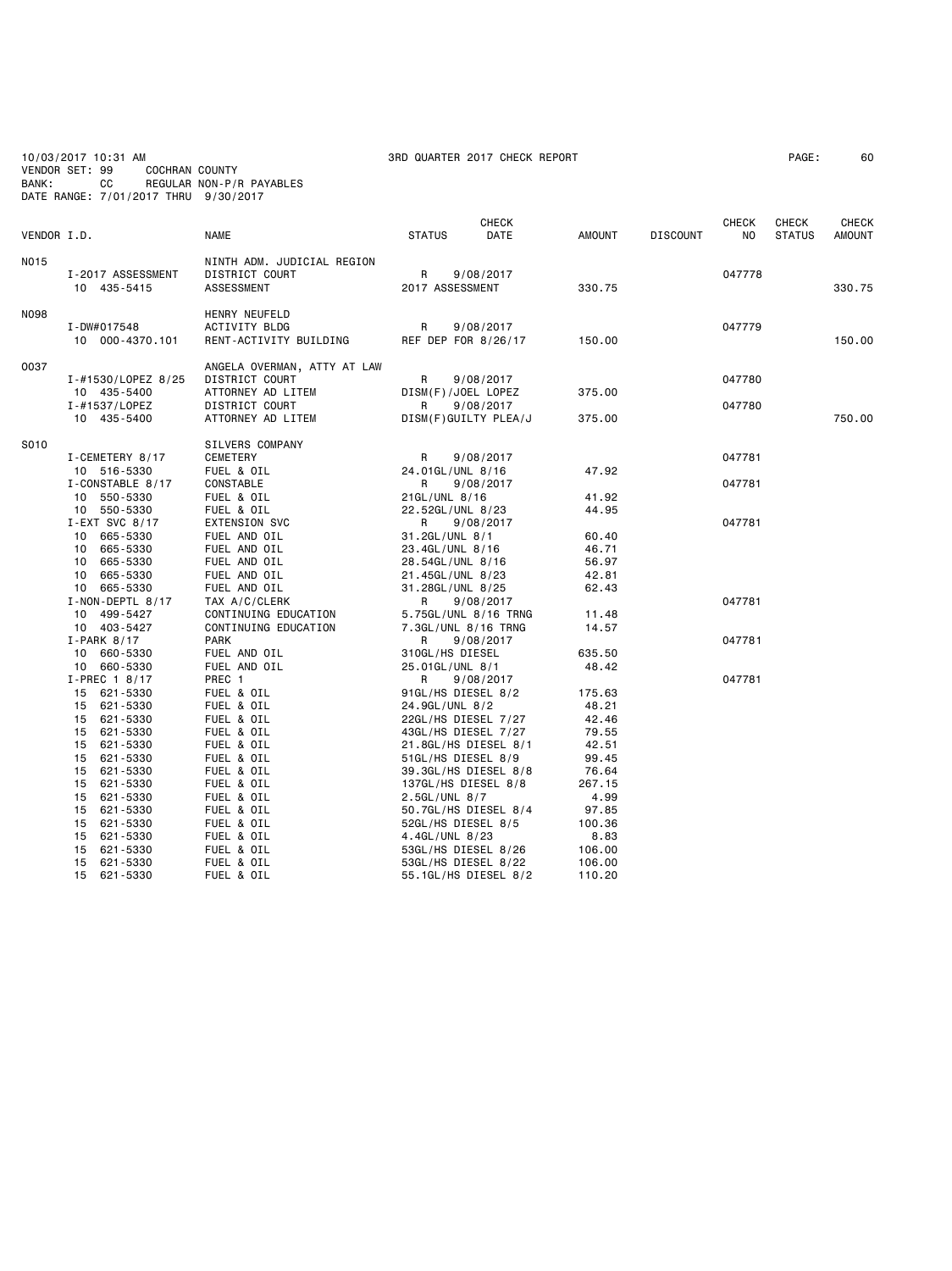10/03/2017 10:31 AM 3RD QUARTER 2017 CHECK REPORT PAGE: 61 VENDOR SET: 99 COCHRAN COUNTY BANK: CC REGULAR NON-P/R PAYABLES DATE RANGE: 7/01/2017 THRU 9/30/2017

| VENDOR I.D.         | <b>NAME</b>                  | <b>CHECK</b><br><b>STATUS</b><br>DATE | AMOUNT   | <b>DISCOUNT</b> | <b>CHECK</b><br>N <sub>0</sub> | <b>CHECK</b><br><b>STATUS</b> | <b>CHECK</b><br><b>AMOUNT</b> |
|---------------------|------------------------------|---------------------------------------|----------|-----------------|--------------------------------|-------------------------------|-------------------------------|
| S010                | SILVERS COMPANY              | *CONTINUED*                           |          |                 |                                |                               |                               |
| I-PREC 1 8/17       | PREC 1                       | 9/08/2017<br>R                        |          |                 | 047781                         |                               |                               |
| 15 621-5330         | FUEL & OIL                   | 99.9GL/HS DIESEL 8/1                  | 199.80   |                 |                                |                               |                               |
| 15 621-5330         | FUEL & OIL                   | 28.5GL/UNL 8/21                       | 57.17    |                 |                                |                               |                               |
| 15 621-5330         | FUEL & OIL                   | 43GL/HS DIESEL 8/21                   | 86.00    |                 |                                |                               |                               |
| 15 621-5330         | FUEL & OIL                   | 130GL/HS DIESEL 8/17                  | 260.00   |                 |                                |                               |                               |
| 15 621-5330         | FUEL & OIL                   | 58GL/HS DIESEL 8/24                   | 116.00   |                 |                                |                               |                               |
| I-PREC 2 8/17       | PREC <sub>2</sub>            | R<br>9/08/2017                        |          |                 | 047781                         |                               |                               |
| 15 622-5330         | FUEL AND OIL                 | 857GL/HS DIESEL 8/16                  | 1,756.85 |                 |                                |                               |                               |
| 15 622-5330         | FUEL AND OIL                 | 4/POWER SVC                           | 59.36    |                 |                                |                               |                               |
| 15 622-5330         | FUEL AND OIL                 | 29.22GL/UNL 8/3                       | 56.57    |                 |                                |                               |                               |
| 15 622-5330         | FUEL AND OIL                 | 20.01GL/UNL 8/16                      | 39.94    |                 |                                |                               |                               |
| 15 622-5330         | FUEL AND OIL                 | 13.02GL/UNL 8/21                      | 25.99    |                 |                                |                               |                               |
| 15 622-5330         | FUEL AND OIL                 | 30.02GL/UNL 8/23                      | 59.92    |                 |                                |                               |                               |
| 15 622-5330         | FUEL AND OIL                 | 10.01GL/UNL 8/28                      | 19.98    |                 |                                |                               |                               |
| $I-PREC$ 3 8/17     | PREC 3                       | R<br>9/08/2017                        |          |                 | 047781                         |                               |                               |
| 15 623-5330         | FUEL AND OIL                 | 29.5GL/UNL 8/2                        | 57.11    |                 |                                |                               |                               |
| 15 623-5330         | FUEL AND OIL                 | ST INSP/'08 FORD #00                  | 10.00    |                 |                                |                               |                               |
| 15 623-5330         | FUEL AND OIL                 | 379GL/HS DIESEL 8/9                   | 758.00   |                 |                                |                               |                               |
| 15 623-5330         | FUEL AND OIL                 | POWER SVC                             | 14.84    |                 |                                |                               |                               |
| 15 623-5330         | FUEL AND OIL                 | 354GL/HS DIESEL 8/18                  | 725.70   |                 |                                |                               |                               |
| 15 623-5330         | FUEL AND OIL                 | 2/POWER SVC                           | 29.68    |                 |                                |                               |                               |
| I-PREC 4 8/17       | PREC 4                       | 9/08/2017<br>R                        |          |                 | 047781                         |                               |                               |
| 15 624-5330         | FUEL AND OIL                 | 17.3GL/HS DIESEL 8/8                  | 33.74    |                 |                                |                               |                               |
| I-SHERIFF 8/17      | SHERIFF                      | R<br>9/08/2017                        |          |                 | 047781                         |                               |                               |
| 10 560-5330         | FUEL AND OIL                 | 306.56GL/UNL AUG 201                  | 611.07   |                 |                                |                               |                               |
| $I - VET$ VAN 8/17  | <b>VETERANS SVC</b>          | 9/08/2017<br>R                        |          |                 | 047781                         |                               |                               |
| 10 405-5330         | FUEL AND OIL                 | 16.3GL/UNL 8/1                        | 31.56    |                 |                                |                               |                               |
| 10 405-5330         | FUEL AND OIL                 | 17.5GL/UNL 8/16                       | 34.93    |                 |                                |                               | 7,524.12                      |
| S047                | SHELL FLEET PLUS             |                                       |          |                 |                                |                               |                               |
| I-065177891708 8/17 | <b>EXTENSION SVC</b>         | $\mathsf{R}$<br>9/08/2017             |          |                 | 047782                         |                               |                               |
| 10 665-5330         | FUEL AND OIL                 | 19.564GL/UNL/RUIDOSO                  | 44.00    |                 |                                |                               |                               |
| 10 665-5330         | FUEL AND OIL                 | CR FED TAX                            | 3.58CR   |                 |                                |                               | 40.42                         |
| S071                | SCRIPT OFFICE PRODUCTS, INC. |                                       |          |                 |                                |                               |                               |
| I-53452             | TREASURER                    | 9/08/2017<br>R                        |          |                 | 047783                         |                               |                               |
| 10 497-5310         | OFFICE SUPPLIES              | 1BX/COPY PAPER                        | 39.50    |                 |                                |                               |                               |
| I-53457             | AUDITOR                      | 9/08/2017<br>R.                       |          |                 | 047783                         |                               |                               |
| 10 495-5310         | OFFICE SUPPLIES              | 1BX/SMD11948 FOLDERS                  | 37.95    |                 |                                |                               |                               |
| I-53458             | CLERK                        | R<br>9/08/2017                        |          |                 | 047783                         |                               |                               |
| 10 403-5310         | OFFICE SUPPLIES              | 1BX/10x15 CLASP ENVE                  | 24.95    |                 |                                |                               |                               |
| $I - 53514$         | <b>CLERK</b>                 | R<br>9/08/2017                        |          |                 | 047783                         |                               |                               |
| 10 403-5310         | OFFICE SUPPLIES              | 2BX/COPY PAPER                        | 79.00    |                 |                                |                               |                               |
| I-53566             | SHERIFF                      | R<br>9/08/2017                        |          |                 | 047783                         |                               |                               |
| 10 560-5310         | OFFICE SUPPLIES              | NOTARY STAMP/SALAZAR                  | 22.15    |                 |                                |                               |                               |
| 560-5310<br>10      | OFFICE SUPPLIES              | NOTARY STAMP/FIERRO                   | 22.15    |                 |                                |                               |                               |
| 10 560-5310         | OFFICE SUPPLIES              | NOTARY STAMP/MARQUEZ                  | 22.15    |                 |                                |                               | 247.85                        |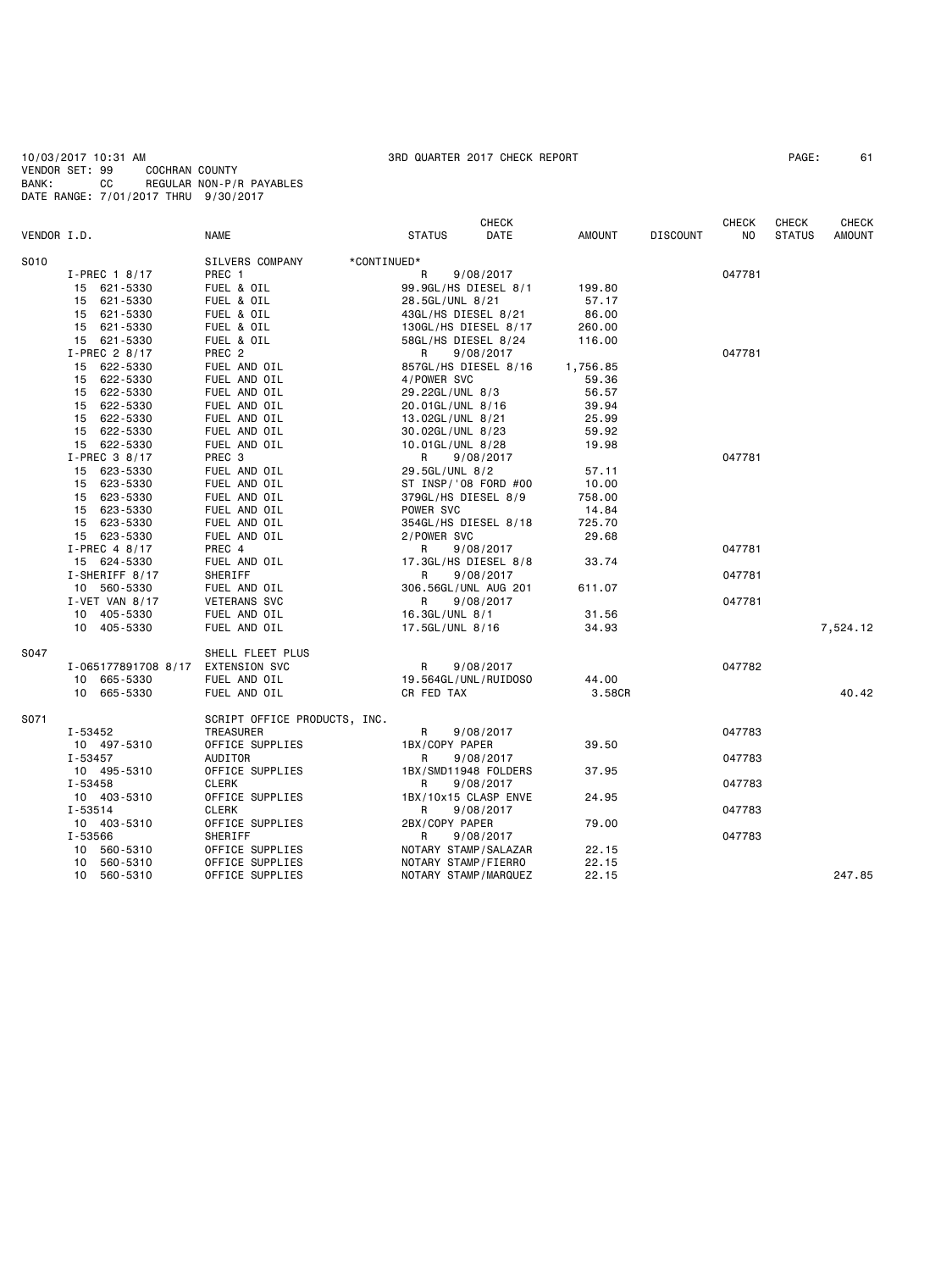10/03/2017 10:31 AM 3RD QUARTER 2017 CHECK REPORT PAGE: 62 VENDOR SET: 99 COCHRAN COUNTY BANK: CC REGULAR NON-P/R PAYABLES DATE RANGE: 7/01/2017 THRU 9/30/2017

|             |                   |                                                  |                      | <b>CHECK</b> |               |                 | <b>CHECK</b> | CHECK         | CHECK    |
|-------------|-------------------|--------------------------------------------------|----------------------|--------------|---------------|-----------------|--------------|---------------|----------|
| VENDOR I.D. |                   | <b>NAME</b>                                      | <b>STATUS</b>        | DATE         | <b>AMOUNT</b> | <b>DISCOUNT</b> | NO.          | <b>STATUS</b> | AMOUNT   |
| S210        |                   | SHAMBURGER AUTO & FARM SUPPLY                    |                      |              |               |                 |              |               |          |
|             | I-353540          | PREC <sub>2</sub>                                | R                    | 9/08/2017    |               |                 | 047784       |               |          |
|             | 15 622-5356       | ROAD MATERIALS & SUPPLIES                        | OIL DRY              |              | 11.49         |                 |              |               |          |
|             | 15 622-5356       | ROAD MATERIALS & SUPPLIES                        | DISP GLOVES          |              | 17.99         |                 |              |               |          |
|             | 15 622-5356       | ROAD MATERIALS & SUPPLIES                        | SHOP TOWELS          |              | 6.38          |                 |              |               |          |
|             | I-354209          | PREC <sub>2</sub>                                | R                    | 9/08/2017    |               |                 | 047784       |               |          |
|             | 15 622-5356       | ROAD MATERIALS & SUPPLIES                        | GRINDING WHEEL       |              | 5.69          |                 |              |               |          |
|             | 15 622-5356       | ROAD MATERIALS & SUPPLIES                        | FLAP DISCS           |              | 12.49         |                 |              |               | 54.04    |
| S222        |                   | SOUTH PLAINS COMMUNICATIONS                      |                      |              |               |                 |              |               |          |
|             | I-0113146-IN      | PUBLIC SAFETY*OTHER                              | R                    | 9/08/2017    |               |                 | 047785       |               |          |
|             | 10 580-5450       | REPAIR                                           | RPR/GTWY MVFD CHNL   |              | 180.00        |                 |              |               |          |
|             | 10 580-5450       | REPAIR                                           | L3484AC/DIGITAL GATE |              | 795.00        |                 |              |               | 975.00   |
| S400        |                   | STUEART'S PIT STOP KWIK LUBE                     |                      |              |               |                 |              |               |          |
|             | I-77212           | <b>EXTENSION SVC</b>                             | R                    | 9/08/2017    |               |                 | 047786       |               |          |
|             | 10 665-5451       | REPAIRS                                          | OIL CHANGE/'15 CHEVY |              | 43.98         |                 |              |               | 43.98    |
|             |                   |                                                  |                      |              |               |                 |              |               |          |
| T051        |                   | TAC RISK MANAGEMENT POOL                         |                      |              |               |                 |              |               |          |
|             | I-4TH QTR 2017    | WORKERS COMP/ALL DEPTS                           | R                    | 9/08/2017    |               |                 | 047787       |               |          |
|             | 10 000-2500.10    | RESERVE FOR W/C, UNEMPLYMNT 4TH QTR WORKERS COMP |                      |              | 6,011.00      |                 |              |               | 6,011.00 |
| T087        |                   | TEXAS DEPARTMENT OF HEALTH                       |                      |              |               |                 |              |               |          |
|             | I-2003920         | CLERK                                            | R                    | 9/08/2017    |               |                 | 047788       |               |          |
|             | 10 403-5310       | OFFICE SUPPLIES                                  | 23/REMOTE BIRTH ACCE |              | 42.09         |                 |              |               | 42.09    |
| T148        |                   | TASCOSA OFFICE MACHINES INC                      |                      |              |               |                 |              |               |          |
|             | I-9GM151          | <b>CLERK</b>                                     | R                    | 9/08/2017    |               |                 | 047789       |               |          |
|             | 10 403-5411       | MAINTENANCE CONTRACTS                            | 2610 COPIES 7/10-8/1 |              | 36.54         |                 |              |               | 36.54    |
|             |                   |                                                  |                      |              |               |                 |              |               |          |
| T225        |                   | TEXAS STATE LIBRARY AND ARCHIV                   |                      |              |               |                 |              |               |          |
|             | I-TS18754         | LIBRARY                                          | R                    | 9/08/2017    |               |                 | 047790       |               |          |
|             | 10 650-5499       | MISCELLANEOUS                                    | FY18 TEXSHARE MEMBER |              | 81.00         |                 |              |               | 81.00    |
| U019        |                   | UNITED SUPERMARKETS, INC                         |                      |              |               |                 |              |               |          |
|             | $I-0803$ 8/11/17  | JAIL/MEDS                                        | R                    | 9/08/2017    |               |                 | 047791       |               |          |
|             | 10 512-5391       | MEDICAL CARE-PRISONERS                           | REYNA RX             |              | 27.59         |                 |              |               |          |
|             | $I - 4933$ 8/8/17 | JAIL/MEDS                                        | R                    | 9/08/2017    |               |                 | 047791       |               |          |
|             | 10 512-5391       | MEDICAL CARE-PRISONERS                           | RX #1/REYNA          |              | 17.68         |                 |              |               |          |
|             | 10 512-5391       | MEDICAL CARE-PRISONERS                           | RX #2/REYNA          |              | 20.19         |                 |              |               |          |
|             | 10 512-5391       | MEDICAL CARE-PRISONERS                           | RX #3/REYNA          |              | 26.78         |                 |              |               |          |
|             | 10 512-5391       | MEDICAL CARE-PRISONERS                           | RX #4/REYNA          |              | 12.32         |                 |              |               | 104.56   |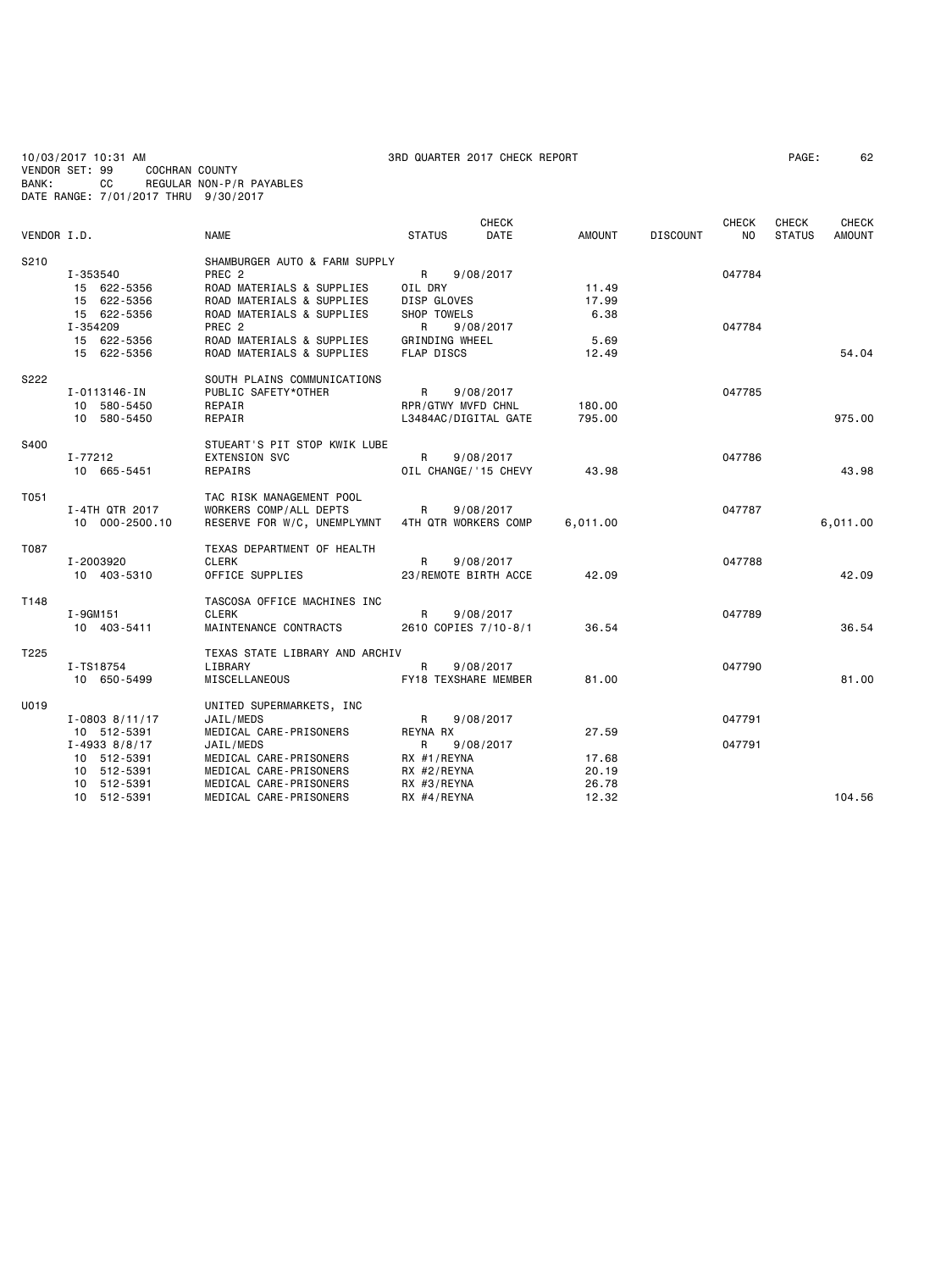10/03/2017 10:31 AM 3RD QUARTER 2017 CHECK REPORT PAGE: 63 VENDOR SET: 99 COCHRAN COUNTY BANK: CC REGULAR NON-P/R PAYABLES DATE RANGE: 7/01/2017 THRU 9/30/2017

| VENDOR I.D. |                               | <b>NAME</b>                     | <b>STATUS</b>              | <b>CHECK</b><br><b>DATE</b> | <b>AMOUNT</b>  | <b>DISCOUNT</b> | <b>CHECK</b><br>NO. | <b>CHECK</b><br><b>STATUS</b> | <b>CHECK</b><br>AMOUNT |
|-------------|-------------------------------|---------------------------------|----------------------------|-----------------------------|----------------|-----------------|---------------------|-------------------------------|------------------------|
|             |                               |                                 |                            |                             |                |                 |                     |                               |                        |
| U036        |                               | UNIFIRST HOLDINGS, INC.         |                            |                             |                |                 |                     |                               |                        |
|             | I-831 2311910<br>10 512-5205  | JAIL/SHERIFF<br><b>UNIFORMS</b> | R<br>UNIFORM SVC 9/4       | 9/08/2017                   | 20.30          |                 | 047792              |                               |                        |
|             | 10 512-5392                   | MISCELLANEOUS SUPPLIES          | <b>3RL/HAND TOWEL</b>      |                             | 27.00          |                 |                     |                               |                        |
|             | 10 560-5205                   | UNIFORMS                        | UNIFORM SVC 9/4            |                             | 9.26           |                 |                     |                               |                        |
|             | 10 560-5205                   | UNIFORMS                        | DEFE CHG                   |                             | 9.60           |                 |                     |                               | 66.16                  |
| <b>V035</b> |                               | VARIVERGE, LLC                  |                            |                             |                |                 |                     |                               |                        |
|             | I-17987                       | TAX A/C                         | R                          | 9/08/2017                   |                |                 | 047793              |                               |                        |
|             | 10 499-5311                   | POSTAL EXPENSES                 | POSTAGE DEPOSIT/2017       |                             | 3,000.00       |                 |                     |                               | 3,000.00               |
|             |                               |                                 |                            |                             |                |                 |                     |                               |                        |
| W062        |                               | WAL-MART COMMUNITY              |                            |                             |                |                 |                     |                               |                        |
|             | I-0299 083017                 | JAIL                            | R                          | 9/08/2017                   |                |                 | 047794              |                               |                        |
|             | 10 512-5391                   | MEDICAL CARE-PRISONERS          | <b>GLUCOSE TEST STRIPS</b> |                             | 122,00         |                 |                     |                               | 122,00                 |
| <b>WO70</b> |                               | R D WALLACE OIL CO INC          |                            |                             |                |                 |                     |                               |                        |
|             | I-12520019                    | PARK/AIRPORT                    | R                          | 9/08/2017                   |                |                 | 047795              |                               |                        |
|             | 30 518-5330                   | FUEL & OIL                      | 25GL/REG ETH 8/23          |                             | 49.40          |                 |                     |                               |                        |
|             | I-12520021 AUG 17             | PREC 3                          | R                          | 9/08/2017                   |                |                 | 047795              |                               |                        |
|             | 15 623-5330                   | FUEL AND OIL                    | 503.2GL/DYED DIESEL        |                             | 961.11         |                 |                     |                               |                        |
|             | 15 623-5330                   | FUEL AND OIL                    | 2/POWER SVC                |                             | 23.90          |                 |                     |                               |                        |
|             | 15 623-5330                   | FUEL AND OIL                    | 182.0GL/DYED DIESEL        |                             | 356.72         |                 |                     |                               |                        |
|             | 623-5330<br>15                | FUEL AND OIL                    | POWER SVC                  |                             | 11.95          |                 |                     |                               |                        |
|             | 15 623-5330                   | FUEL AND OIL                    | 369.1GL/DYED DIESEL        |                             | 723.44         |                 |                     |                               |                        |
|             | 623-5330<br>15                | FUEL AND OIL                    | 3/POWER SVC                |                             | 24.65          |                 |                     |                               |                        |
|             | 15<br>623-5330                | FUEL AND OIL                    | 219.2GL/DYED DIESEL        |                             | 429.63         |                 |                     |                               |                        |
|             | 15 623-5330                   | FUEL AND OIL                    | POWER SVC                  |                             | 11.95          |                 |                     |                               |                        |
|             | 15 623-5330                   | FUEL AND OIL                    | 149.2GL/REG ETH 8/31       |                             | 294.82         |                 |                     |                               |                        |
|             | I-12520030 AUG 17             | PREC 1                          | R.                         | 9/08/2017                   |                |                 | 047795              |                               |                        |
|             | 15 621-5330                   | FUEL & OIL                      | 37GL/DYED DIESEL 8/2       |                             | 70.67          |                 |                     |                               |                        |
|             | I-12520041 AUG 17             | PREC 4                          | R                          | 9/08/2017                   |                |                 | 047795              |                               |                        |
|             | 15 624-5330                   | FUEL AND OIL                    | 810.1GL/DYED DIESEL        |                             | 1,587.80       |                 |                     |                               |                        |
|             | 15 624-5330                   | FUEL AND OIL<br>FUEL AND OIL    | 3/POWER SVC                |                             | 35.85<br>52.22 |                 |                     |                               |                        |
|             | 15 624-5330                   | FUEL AND OIL                    | 24GL/PREMIUM ETH 8/2       |                             |                |                 |                     |                               |                        |
|             | 624-5330<br>15<br>15 624-5330 | FUEL AND OIL                    | 26GL/PREMIUM ETH 8/2       |                             | 56.58<br>53.19 |                 |                     |                               |                        |
|             | I-12520043 AUG 17             | SHERIFF                         | 24.449GL/PREMIUM ETH<br>R  | 9/08/2017                   |                |                 | 047795              |                               |                        |
|             | 10 560-5330                   | FUEL AND OIL                    | 398.887GL/UNL AUG 20       |                             | 862.09         |                 |                     |                               | 5,605.97               |
|             |                               |                                 |                            |                             |                |                 |                     |                               |                        |
| A007        |                               | ALBERT GONZALEZ, dba            |                            |                             |                |                 |                     |                               |                        |
|             | I-29147                       | SHERIFF                         | R                          | 9/28/2017                   |                |                 | 047821              |                               |                        |
|             | 10 560-5454                   | TIRES                           | $LT265-17$ FLAT ON $L/R$   |                             | 17.00          |                 |                     |                               | 17.00                  |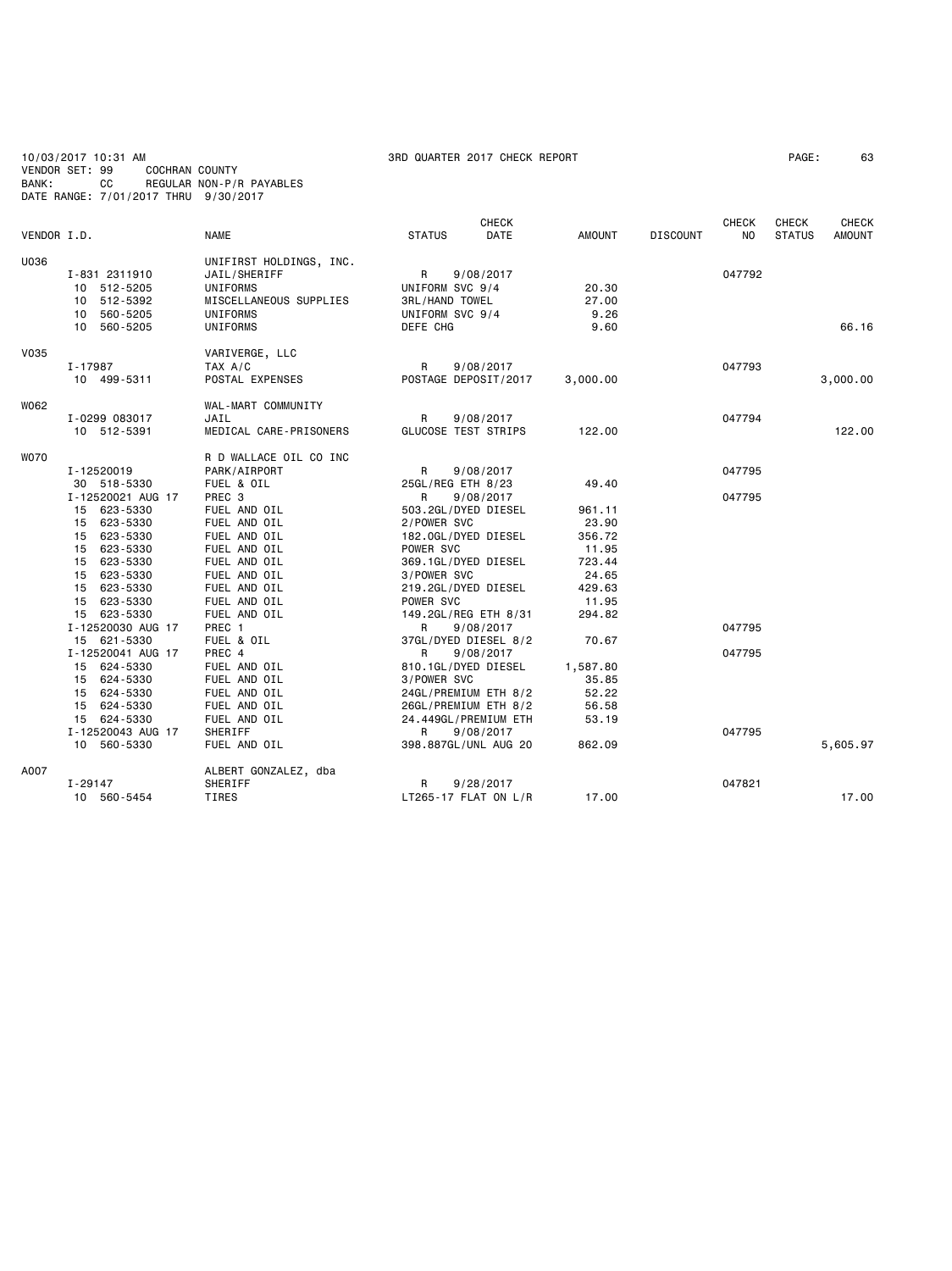10/03/2017 10:31 AM 3RD QUARTER 2017 CHECK REPORT PAGE: 64 VENDOR SET: 99 COCHRAN COUNTY BANK: CC REGULAR NON-P/R PAYABLES DATE RANGE: 7/01/2017 THRU 9/30/2017

| VENDOR I.D. |                                                                                                                                        | <b>NAME</b>                                                                                                                                                                                      | <b>STATUS</b>                                                                                                                                       | <b>CHECK</b><br>DATE   | <b>AMOUNT</b>                                               | <b>DISCOUNT</b> | <b>CHECK</b><br>NO. | CHECK<br><b>STATUS</b> | <b>CHECK</b><br><b>AMOUNT</b> |
|-------------|----------------------------------------------------------------------------------------------------------------------------------------|--------------------------------------------------------------------------------------------------------------------------------------------------------------------------------------------------|-----------------------------------------------------------------------------------------------------------------------------------------------------|------------------------|-------------------------------------------------------------|-----------------|---------------------|------------------------|-------------------------------|
| A042        | $I - 8/23 - 25/17$ TRNG<br>10 475-5427<br>10 475-5427<br>10 475-5427<br>10 475-5427                                                    | J C ADAMS JR<br><b>ATTORNEY</b><br>CONTINUING EDUCATION<br>CONTINUING EDUCATION<br>CONTINUING EDUCATION<br>CONTINUING EDUCATION                                                                  | R<br>CAPITAL&NON-CAPITAL<br>LODGING 3 NITES/PLAN<br>LODGING TAX<br><b>MEAL 8/22</b>                                                                 | 9/28/2017              | 75.00<br>362.00<br>47.06<br>7.57                            |                 | 047822              |                        | 491.63                        |
| A178        | I-05832 083117<br>10 435-5310<br>10 435-5310<br>I-223040571604<br>10 435-5310                                                          | AMAZON<br>DISTRICT COURT<br>OFFICE SUPPLIES<br>OFFICE SUPPLIES<br>DISTRICT COURT<br>OFFICE SUPPLIES                                                                                              | R<br>HDMI TO VGA ADAPT CB<br>SHIPPING<br>R<br>2/VGA TO S-VIDEO CAB                                                                                  | 9/28/2017<br>9/28/2017 | 21.98<br>8.25<br>11.70                                      |                 | 047823<br>047823    |                        |                               |
|             | I-353062 082117<br>10 580-5499                                                                                                         | PUBLIC SAFETY*OTHER<br>MISCELLANEOUS                                                                                                                                                             | R<br>12V 7Ah RCHG BATT/UP                                                                                                                           | 9/28/2017              | 31.99                                                       |                 | 047823              |                        | 73.92                         |
| A261        | I-707010<br>15 621-5451<br>15 621-5451                                                                                                 | OSCAR ALVARADO<br>PREC 1<br>REPAIRS<br>REPAIRS                                                                                                                                                   | R<br>RMV/RPL HYDRAULIC HO<br>RPR ELECTRICAL SHORT                                                                                                   | 9/28/2017              | 300.00<br>125.00                                            |                 | 047824              |                        | 425.00                        |
| <b>B007</b> | I-UT1000429410<br>10 512-5205<br>560-5205<br>10<br>560-5205<br>10<br>560-5205<br>10<br>10<br>560-5205<br>10 560-5205                   | BOB BARKER COMPANY, INC.<br>SHERIFF/JAIL<br>UNIFORMS<br>UNIFORMS<br>UNIFORMS<br><b>UNIFORMS</b><br>UNIFORMS<br>UNIFORMS                                                                          | R<br>4/XL POLO SILVER TAN<br>4/M POLO SILVER TAN/<br>4/M SILVER TAN/MARQU<br>4/4XL SILVER TAN/FRE<br>16/COCHRAN CNTY STAR<br>FREIGHT                | 9/28/2017              | 61.96<br>61.96<br>61.96<br>79.96<br>16.76                   |                 | 047825              |                        | 282.60                        |
| B026        | $I - 3004$ 9/17<br>15 623-5440                                                                                                         | BLEDSOE WATER SUPPLY CORP<br>PREC 3<br>UTILITIES                                                                                                                                                 | R<br>1500GL WATER AUG 201                                                                                                                           | 9/28/2017              | 20.10                                                       |                 | 047826              |                        | 20.10                         |
| B197        | I-31668<br>10 560-5452                                                                                                                 | <b>BRETT BUTLER</b><br>SHERIFF<br>OFFICE EQUIPMENT REPAIR                                                                                                                                        | R<br>RELOAD SYS/NEW CMPTR                                                                                                                           | 9/28/2017              | 150.00                                                      |                 | 047827              |                        | 150.00                        |
| B198        | I-S4028244.001<br>10 510-5332<br>510-5332<br>10<br>510-5332<br>10<br>510-5332<br>10<br>510-5332<br>10<br>510-5332<br>10<br>10 510-5332 | BLAINE INDUSTRIAL SUPPLY<br>COURTHOUSE<br>CUSTODIAL SUPPLIES<br>CUSTODIAL SUPPLIES<br>CUSTODIAL SUPPLIES<br>CUSTODIAL SUPPLIES<br>CUSTODIAL SUPPLIES<br>CUSTODIAL SUPPLIES<br>CUSTODIAL SUPPLIES | R<br>5/PUMICE STICKS<br>1CS/PINE SOL<br>1CS/TOILET PAPER<br>1CS/DISINFECTANT CLN<br>2PK/URINAL SCREEN/LA<br>1PK/URINAL SCREEN/MA<br>1CS/PAPER TOWEL | 9/28/2017              | 13.04<br>43.01<br>57.17<br>49.71<br>43.60<br>21.80<br>56.41 |                 | 047828              |                        | 284.74                        |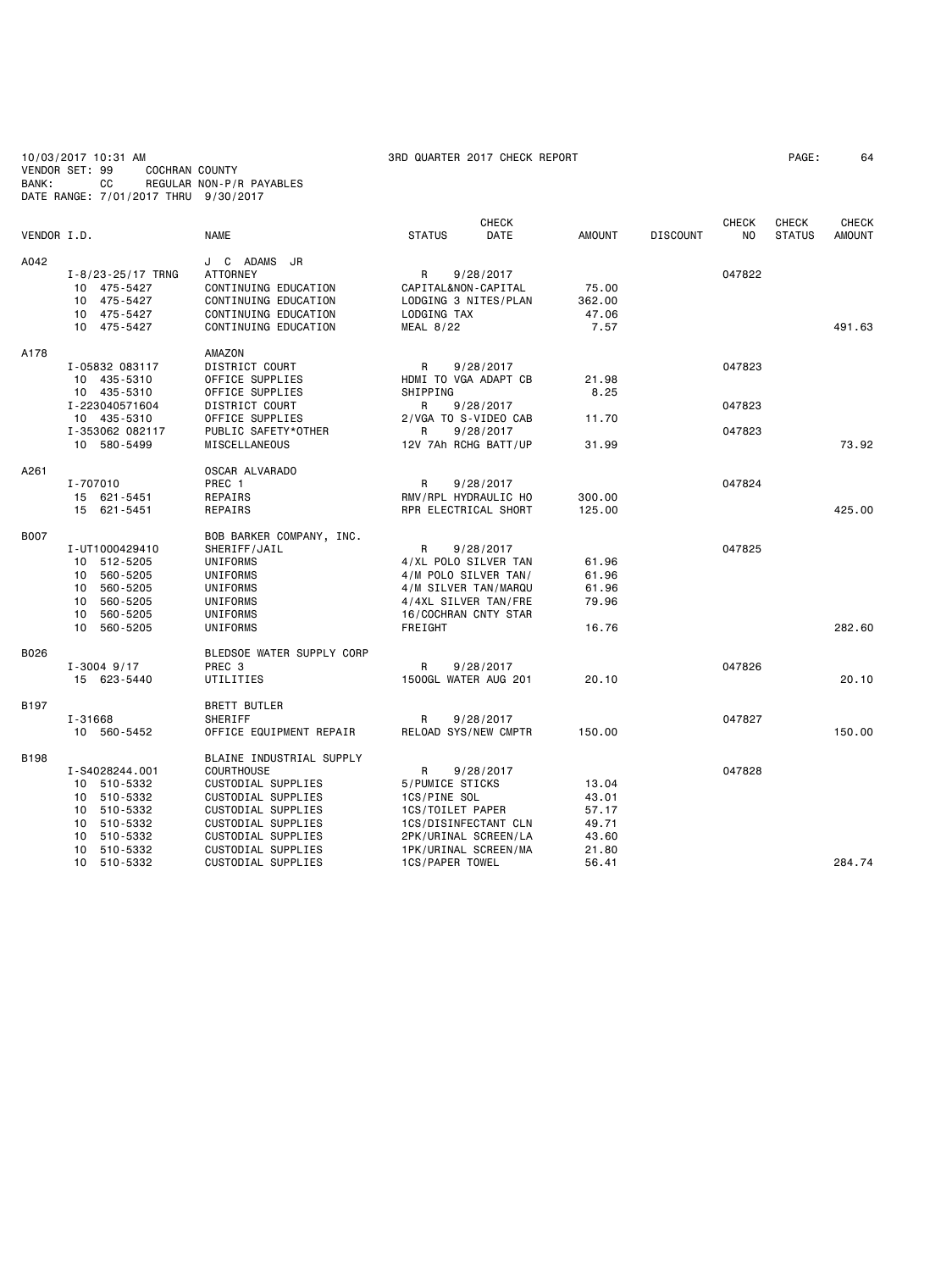10/03/2017 10:31 AM 3RD QUARTER 2017 CHECK REPORT PAGE: 65 VENDOR SET: 99 COCHRAN COUNTY BANK: CC REGULAR NON-P/R PAYABLES DATE RANGE: 7/01/2017 THRU 9/30/2017

| VENDOR I.D. |                   | <b>NAME</b>                    | <b>STATUS</b>      | <b>CHECK</b><br>DATE | <b>AMOUNT</b> | <b>DISCOUNT</b> | <b>CHECK</b><br>N <sub>O</sub> | <b>CHECK</b><br><b>STATUS</b> | <b>CHECK</b><br><b>AMOUNT</b> |
|-------------|-------------------|--------------------------------|--------------------|----------------------|---------------|-----------------|--------------------------------|-------------------------------|-------------------------------|
|             |                   |                                |                    |                      |               |                 |                                |                               |                               |
| <b>B279</b> |                   | KENDRA BILBREY                 |                    |                      |               |                 |                                |                               |                               |
|             | $I - 09/20/17$    | <b>EXTENSION SVC</b>           | $\mathsf{R}$       | 9/28/2017            |               |                 | 047829                         |                               |                               |
|             | 10 665-5334       | OTHER SUPPLIES                 |                    | 9/TABLECLOTHS FOR EV | 164.91        |                 |                                |                               | 164.91                        |
| C015        |                   | COCHRAN COUNTY SENIOR          |                    |                      |               |                 |                                |                               |                               |
|             | I-SEP'17 INSTLMT  | <b>SENIOR CITIZENS</b>         | R                  | 9/28/2017            |               |                 | 047830                         |                               |                               |
|             | 10 663-5418       | SENIOR CITIZENS CONTRACT       | SEPTEMBER 2017     |                      | 6,250.00      |                 |                                |                               | 6,250.00                      |
| C019        |                   | COCHRAN MEMORIAL HOSPITAL      |                    |                      |               |                 |                                |                               |                               |
|             | I-11279-0001/RACE | SHERIFF                        | R                  | 9/28/2017            |               |                 | 047831                         |                               |                               |
|             | 10 560-5499       | MISCELLANEOUS                  |                    | EMPL PHYS/MATTHEW RA | 60.00         |                 |                                |                               |                               |
|             | I-11279-0002/RACE | SHERIFF                        | R                  | 9/28/2017            |               |                 | 047831                         |                               |                               |
|             | 10 560-5499       | MISCELLANEOUS                  |                    | EMP DRUG SCREEN/MATT | 50.00         |                 |                                |                               | 110.00                        |
| C057        |                   | CITY BANK AS DEPOSITORY        |                    |                      |               |                 |                                |                               |                               |
|             | I-4TH QTR 2017    | NON-DEPT'L/APPR DIST           | R                  | 9/28/2017            |               |                 | 047832                         |                               |                               |
|             | 10 409-5406       | APPRAISAL DISTRICT             |                    | 4TH QTR ASSESSMENT-A | 24,902.23     |                 |                                |                               | 24,902.23                     |
| C062        |                   | CHIEF SUPPLY, INC              |                    |                      |               |                 |                                |                               |                               |
|             | I-230986          | SHERIFF                        | R                  | 9/28/2017            |               |                 | 047833                         |                               |                               |
|             | 10 560-5334       | OTHER SUPPLIES                 |                    | 2/TINT METERS W/CASE | 150.00        |                 |                                |                               |                               |
|             | 10 560-5334       | OTHER SUPPLIES                 | FREIGHT            |                      | 10.95         |                 |                                |                               | 160.95                        |
| C165        |                   | CITY OF MORTON                 |                    |                      |               |                 |                                |                               |                               |
|             | $I - 9/11/17$     | <b>CEMETERY</b>                | R                  | 9/28/2017            |               |                 | 047834                         |                               |                               |
|             | 10 516-5486       | CONTRACT LABOR-OPEN CLOSE      | LEON PHILLIPS 8/5  |                      | 300.00        |                 |                                |                               |                               |
|             | 10 516-5486       | CONTRACT LABOR-OPEN CLOSE      |                    | OPHELIA HINOJOS 8/12 | 300.00        |                 |                                |                               |                               |
|             | 10 516-5486       | CONTRACT LABOR-OPEN CLOSE      | RAYMOND HALL 8/12  |                      | 300.00        |                 |                                |                               |                               |
|             | 10 516-5486       | CONTRACT LABOR-OPEN CLOSE      | JERRY KENNEDY 8/26 |                      | 300.00        |                 |                                |                               |                               |
|             | 10 516-5486       | CONTRACT LABOR-OPEN CLOSE      | HUGH HANSEN 8/26   |                      | 300.00        |                 |                                |                               | 1,500.00                      |
| C321        |                   | CLEAR- VU                      |                    |                      |               |                 |                                |                               |                               |
|             | $I - 100058$      | SHERIFF                        | R                  | 9/28/2017            |               |                 | 047835                         |                               |                               |
|             | 10 560-5451       | MACHINERY-NON-OFFICE REPAIR    |                    | DRIVER DOOR(F)/#1606 | 119.99        |                 |                                |                               |                               |
|             | 10 560-5451       | MACHINERY-NON-OFFICE REPAIR    | LABOR              |                      | 100.00        |                 |                                |                               | 219.99                        |
| C340        |                   | COUNTY INFORMATION RESOURCE AG |                    |                      |               |                 |                                |                               |                               |
|             | I-S0P007824       | NON-DEPT'L                     | R                  | 9/28/2017            |               |                 | 047836                         |                               |                               |
|             | 10 409-5420       | TELECOMMUNICATIONS             |                    | 25 EMAIL ACCOUNTS SE | 50.00         |                 |                                |                               | 50.00                         |
| C371        |                   | COCHRAN COUNTY TAX A/C         |                    |                      |               |                 |                                |                               |                               |
|             | I-2017 INSP/#6845 | PREC 4                         | R                  | 9/28/2017            |               |                 | 047837                         |                               |                               |
|             | 15 624-5451       | REPAIRS                        |                    | ST INSP FEE/'05 MACK | 7.50          |                 |                                |                               | 7.50                          |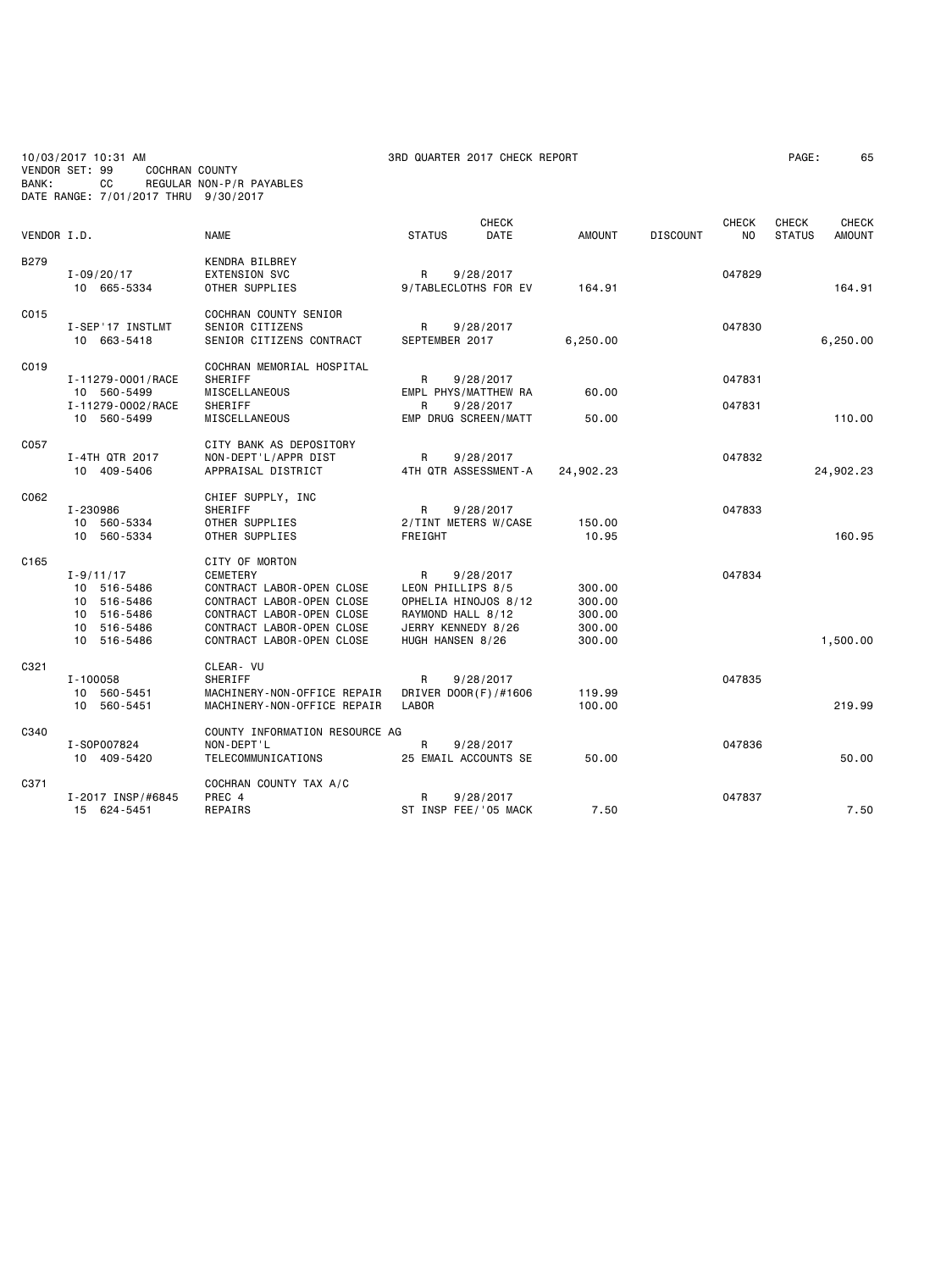## 10/03/2017 10:31 AM 3RD QUARTER 2017 CHECK REPORT PAGE: 66 VENDOR SET: 99 COCHRAN COUNTY BANK: CC REGULAR NON-P/R PAYABLES DATE RANGE: 7/01/2017 THRU 9/30/2017

| VENDOR I.D. |               |                      | <b>NAME</b>                                  | <b>STATUS</b>       | <b>CHECK</b><br>DATE                         | <b>AMOUNT</b>  | <b>DISCOUNT</b> | <b>CHECK</b><br>NO. | <b>CHECK</b><br><b>STATUS</b> | <b>CHECK</b><br><b>AMOUNT</b> |
|-------------|---------------|----------------------|----------------------------------------------|---------------------|----------------------------------------------|----------------|-----------------|---------------------|-------------------------------|-------------------------------|
|             |               |                      |                                              |                     |                                              |                |                 |                     |                               |                               |
| C384        |               |                      | CHEMAQUA                                     |                     |                                              |                |                 |                     |                               |                               |
|             | I-2861663     |                      | COURTHOUSE                                   | R                   | 9/28/2017                                    |                |                 | 047838              |                               |                               |
|             |               | 10 510-5411          | MAINTENANCE CONTRACTS                        |                     | WATER TREATMENT SEP                          | 120.00         |                 |                     |                               | 120,00                        |
| D048        |               |                      | DATA-LINE OFFICE SYSTEMS                     |                     |                                              |                |                 |                     |                               |                               |
|             | I-IN71613     |                      | LIBRARY                                      | R                   | 9/28/2017                                    |                |                 | 047839              |                               |                               |
|             |               | 10 650-5411          | MAINTENANCE CONTRACTS                        |                     | COPIER MAINT 8/21-9/                         | 37.50          |                 |                     |                               |                               |
|             |               | 10 650-5411          | MAINTENANCE CONTRACTS                        |                     | 312/COLOR COPIES 7/2                         | 31.20          |                 |                     |                               |                               |
|             | I-IN72261     |                      | <b>EXTENSION SVC</b>                         | R                   | 9/28/2017                                    |                |                 | 047839              |                               |                               |
|             |               | 10 665-5411          | MAINTENANCE CONTRACTS                        |                     | COPIER MAINT 9/5-10/                         | 30.00          |                 |                     |                               | 98.70                         |
| D196        |               |                      | JORGE DE LA CRUZ, SHERIFF                    |                     |                                              |                |                 |                     |                               |                               |
|             | $I - 9/21/17$ |                      | JAIL                                         | R                   | 9/28/2017                                    |                |                 | 047840              |                               |                               |
|             |               | 10 512-5333          | FOOD-PRISONERS                               | MILK/ALLSUPS 9/3    |                                              | 3.49           |                 |                     |                               |                               |
|             |               | 10 512-5333          | FOOD-PRISONERS                               | 2/MILK/ALLSUPS 9/5  |                                              | 6.98           |                 |                     |                               |                               |
|             |               | 10 512-5333          | FOOD-PRISONERS                               |                     | LETTUCE/ALLSUPS 9/6                          | 1.59           |                 |                     |                               |                               |
|             |               | 10 512-5333          | FOOD-PRISONERS                               |                     | 2/TOMATOES/ALLSUPS 9                         | 1.98           |                 |                     |                               |                               |
|             |               | 10 512-5333          | FOOD-PRISONERS                               |                     | 3/REFRIED BEANS/FAM\$                        | 3.00           |                 |                     |                               |                               |
|             |               | 10 512-5392          | MISCELLANEOUS SUPPLIES                       | $Q-TIPS/FAMS$ 9/6   |                                              | 3.85           |                 |                     |                               |                               |
|             |               | 10 512-5333          | FOOD-PRISONERS                               | 2/MILK/ALLSUPS 9/7  |                                              | 6.98           |                 |                     |                               |                               |
|             |               | 10 512-5333          | FOOD-PRISONERS                               |                     | 10/BREAD/ALLSUPS 9/9                         | 7.95           |                 |                     |                               |                               |
|             |               | 10 512-5333          | FOOD-PRISONERS                               | SUGAR/FAM\$ 9/10    |                                              | 2.25           |                 |                     |                               |                               |
|             |               | 10 512-5333          | FOOD-PRISONERS                               | MILK/ALLSUPS 9/11   |                                              | 2.49           |                 |                     |                               |                               |
|             |               | 10 560-5499          | MISCELLANEOUS                                |                     | 2/CANDY MIX/FARMFAIR                         | 7.50           |                 |                     |                               |                               |
|             | 10            | 512-5333             | FOOD-PRISONERS                               |                     | 8/EGGS/ALLSUPS 9/14                          | 6.32           |                 |                     |                               |                               |
|             |               | 10 512-5333          | FOOD-PRISONERS                               |                     | TOMATOES/ALLSUPS 9/1                         | 0.99           |                 |                     |                               |                               |
|             |               | 10 512-5333          | FOOD-PRISONERS                               |                     | 2/JALAPENOS/ALLSUPS                          | 0.20           |                 |                     |                               |                               |
|             |               | 10 512-5333          | FOOD-PRISONERS                               | MILK/ALLSUPS 9/16   |                                              | 2.49           |                 |                     |                               |                               |
|             |               | 10 512-5333          | FOOD-PRISONERS                               |                     | 12/BREAD/ALLSUPS 9/1                         | 6.00           |                 |                     |                               |                               |
|             | 10            | 512-5333             | FOOD-PRISONERS                               |                     | 8/WEENIES/ALLSUPS 9/                         | 4.00           |                 |                     |                               |                               |
|             |               | 10 512-5333          | FOOD-PRISONERS                               | $3/CHIPS/FAMS$ 9/18 |                                              | 5.25           |                 |                     |                               |                               |
|             | $I - 9/25/17$ |                      | SHERIFF/JAIL                                 | R                   | 9/28/2017                                    |                |                 | 047840              |                               |                               |
|             |               | 10 560-5427          | CONTINUING EDUCATION                         |                     | RIVA/GREG MEAL 9/7;L                         | 19.25<br>18.00 |                 |                     |                               |                               |
|             |               | 10 560-5427          | CONTINUING EDUCATION                         |                     | ELIDA/ROSA MEAL 9/8;                         |                |                 |                     |                               |                               |
|             | 10            | 560-5427             | CONTINUING EDUCATION                         |                     | REGINA MEAL 9/18;LBK<br>REGINA MEAL 9/19;LBK | 15.89          |                 |                     |                               |                               |
|             | 10<br>10      | 560-5427<br>560-5427 | CONTINUING EDUCATION<br>CONTINUING EDUCATION |                     | REGINA MEAL 9/20;LBK                         | 16.69<br>33.51 |                 |                     |                               |                               |
|             | 10            | 560-5427             | CONTINUING EDUCATION                         |                     | REGINA/JUSTIN MEAL 9                         | 11.00          |                 |                     |                               |                               |
|             |               | 10 560-5427          | CONTINUING EDUCATION                         |                     |                                              | 21.33          |                 |                     |                               |                               |
|             |               | 10 512-5333          | FOOD-PRISONERS                               |                     | REGINA/MEAL 9/22;LBK<br>LETTUCE/ALLSUPS 9/22 | 1.59           |                 |                     |                               |                               |
|             |               | 10 512-5333          | FOOD-PRISONERS                               |                     | 2/MILK/ALLSUPS 9/25                          | 4.98           |                 |                     |                               |                               |
|             |               | 10 512-5333          | FOOD-PRISONERS                               |                     | 14/BREAD/ALLSUPS 9/2                         | 6.00           |                 |                     |                               |                               |
|             | 10            | 512-5333             | FOOD-PRISONERS                               |                     | 2/SHRD LETTUCE/ALLSU                         | 3.18           |                 |                     |                               |                               |
|             |               | 10 512-5333          | FOOD-PRISONERS                               | <b>TOMATOES</b>     |                                              | 0.99           |                 |                     |                               | 225.72                        |
|             |               |                      |                                              |                     |                                              |                |                 |                     |                               |                               |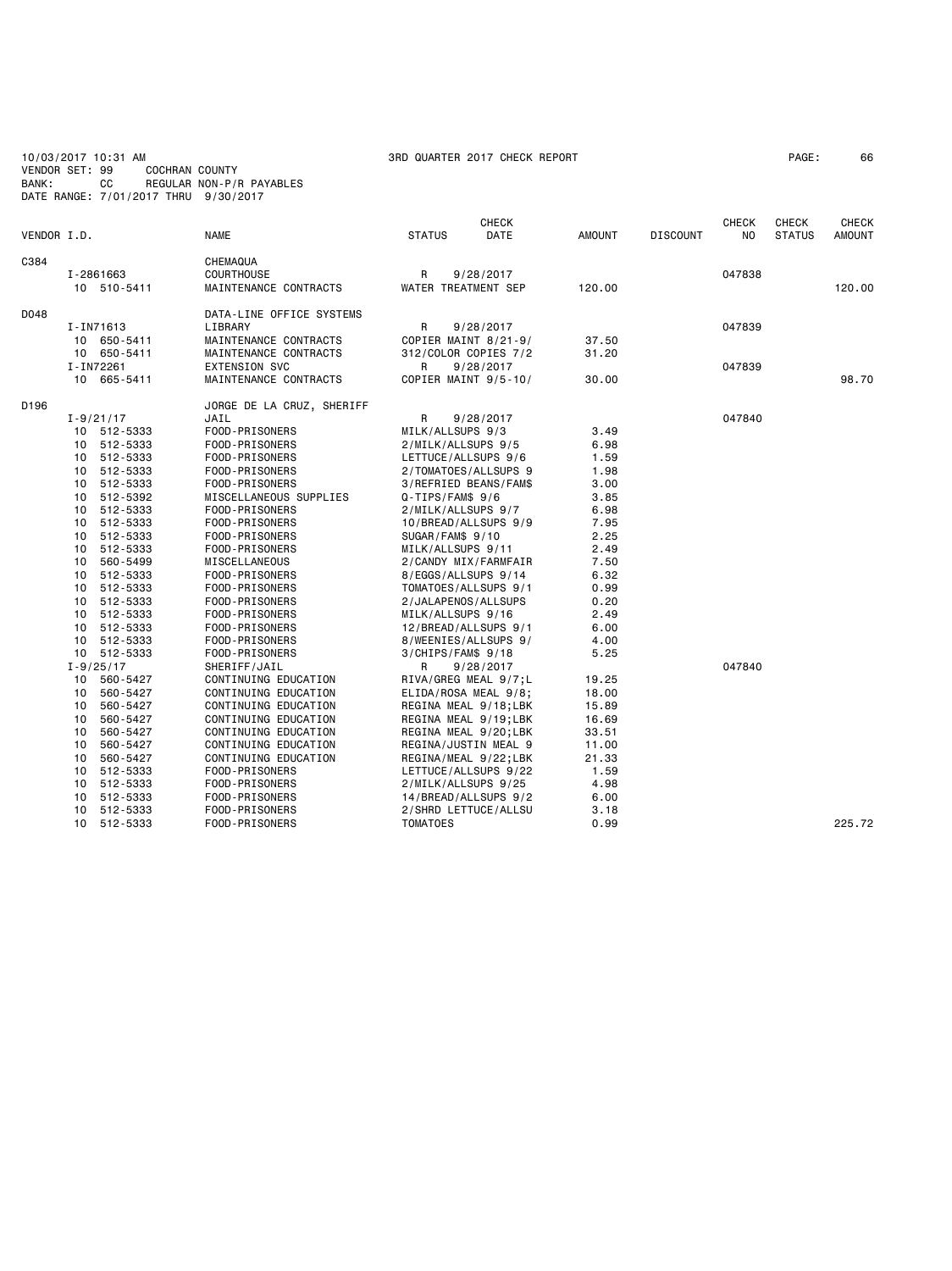10/03/2017 10:31 AM 3RD QUARTER 2017 CHECK REPORT PAGE: 67 VENDOR SET: 99 COCHRAN COUNTY BANK: CC REGULAR NON-P/R PAYABLES DATE RANGE: 7/01/2017 THRU 9/30/2017

| VENDOR I.D. |                                                                      | <b>NAME</b>                                                                                   | <b>STATUS</b>                                                        | <b>CHECK</b><br><b>DATE</b> | AMOUNT                           | <b>DISCOUNT</b> | <b>CHECK</b><br><b>NO</b> | <b>CHECK</b><br><b>STATUS</b> | <b>CHECK</b><br><b>AMOUNT</b> |
|-------------|----------------------------------------------------------------------|-----------------------------------------------------------------------------------------------|----------------------------------------------------------------------|-----------------------------|----------------------------------|-----------------|---------------------------|-------------------------------|-------------------------------|
| F073        | I-377797<br>10 512-5451                                              | FRONTIER VALLEY INC.<br>JAIL<br>REPAIR                                                        | R<br>RPR LIGHT IN KITCHEN                                            | 9/28/2017                   | 109.00                           |                 | 047841                    |                               | 109.00                        |
| F097        | $I - 0204$<br>10 662-5451                                            | NATHAN D FOOS dba<br><b>ACTIVITY BLDG</b><br>REPAIR                                           | R<br>1.5HRS/CK A/C;EXT OF                                            | 9/28/2017                   | 127.50                           |                 | 047842                    |                               | 127.50                        |
| F226        | I-5694679<br>93 560-5334<br>93 560-5334<br>93 560-5334               | 4IMPRINT, INC.<br><b>SHERIFF</b><br>OTHER SUPPLIES<br>OTHER SUPPLIES<br>OTHER SUPPLIES        | R<br>POLYESTER TABLE THRO<br>CARRY CASE<br>FREIGHT                   | 9/28/2017                   | 165.00<br>25.00<br>8.01          |                 | 047843                    |                               | 198.01                        |
| G249        | I-2013043658<br>17 573-5413.004                                      | GULF COAST TRADES CENTER<br>JUVENILE PROBATION<br>Other Placements                            | R<br>31 DAYS/POST(N)/JUV#                                            | 9/28/2017                   | 3,193.93                         |                 | 047844                    |                               | 3,193.93                      |
| G259        | I-COCHRAN-0817-B<br>17 573-5413.001                                  | G4S SERVICES, LLC<br>JUVENILE PROBATION<br>Inter-Cnty Contr TELECOUNSEL'GTele-couns'g Aug'17F | R                                                                    | 9/28/2017                   | 578.74                           |                 | 047845                    |                               | 578.74                        |
| J069        | I-17 FALL CONF/SEARS JUVENILE PROBATION<br>17 573-5427               | JUVENILE JUSTICE ASS'N OF TEXA<br>TRAVEL & TRAINING                                           | R<br>REGIS FALL CONF/SEAR                                            | 9/28/2017                   | 130.00                           |                 | 047846                    |                               | 130.00                        |
| J082        | I-553020<br>10 516-5451<br>I-553139<br>10 516-5451<br>10 516-5451    | JOHN DEERE FINANCIAL<br><b>CEMETERY</b><br>REPAIR<br>CEMETERY/BY PREC 3<br>REPAIR<br>REPAIR   | R<br>8/SPACERS<br>R<br>2/PLUS 50 15W40 CJ4/<br>$2/PLUS$ 50 II        | 9/28/2017<br>9/28/2017      | 71.92<br>32.08<br>8.06           |                 | 047847<br>047847          |                               |                               |
|             | 10 516-5451<br>10 516-5451<br>I-554619<br>10 516-5451<br>10 516-5451 | REPAIR<br>REPAIR<br>CEMETERY/BY PREC 3<br>REPAIR<br>REPAIR                                    | OIL FILTER<br>FILTER ELEMENT<br>R<br>PACKING<br>GAS OPERATED CYLINDE | 9/28/2017                   | 16.48<br>22.09<br>21.83<br>30.10 |                 | 047847                    |                               | 202.56                        |
| M239        | I-423580<br>10 650-5590                                              | MIDAMERICA BOOKS<br>LIBRARY<br><b>BOOKS</b>                                                   | R<br>36/BOOKS ANIMALS@18.                                            | 9/28/2017                   | 682.20                           |                 | 047848                    |                               | 682.20                        |
| <b>NO04</b> | I-1YR AUG 18-19<br>10 650-5590                                       | NATIONAL GEOGRAPHIC SOCIETY<br>LIBRARY<br><b>BOOKS</b>                                        | R<br>10 ISSUES/KIDS AUG 2                                            | 9/28/2017                   | 15.00                            |                 | 047849                    |                               | 15.00                         |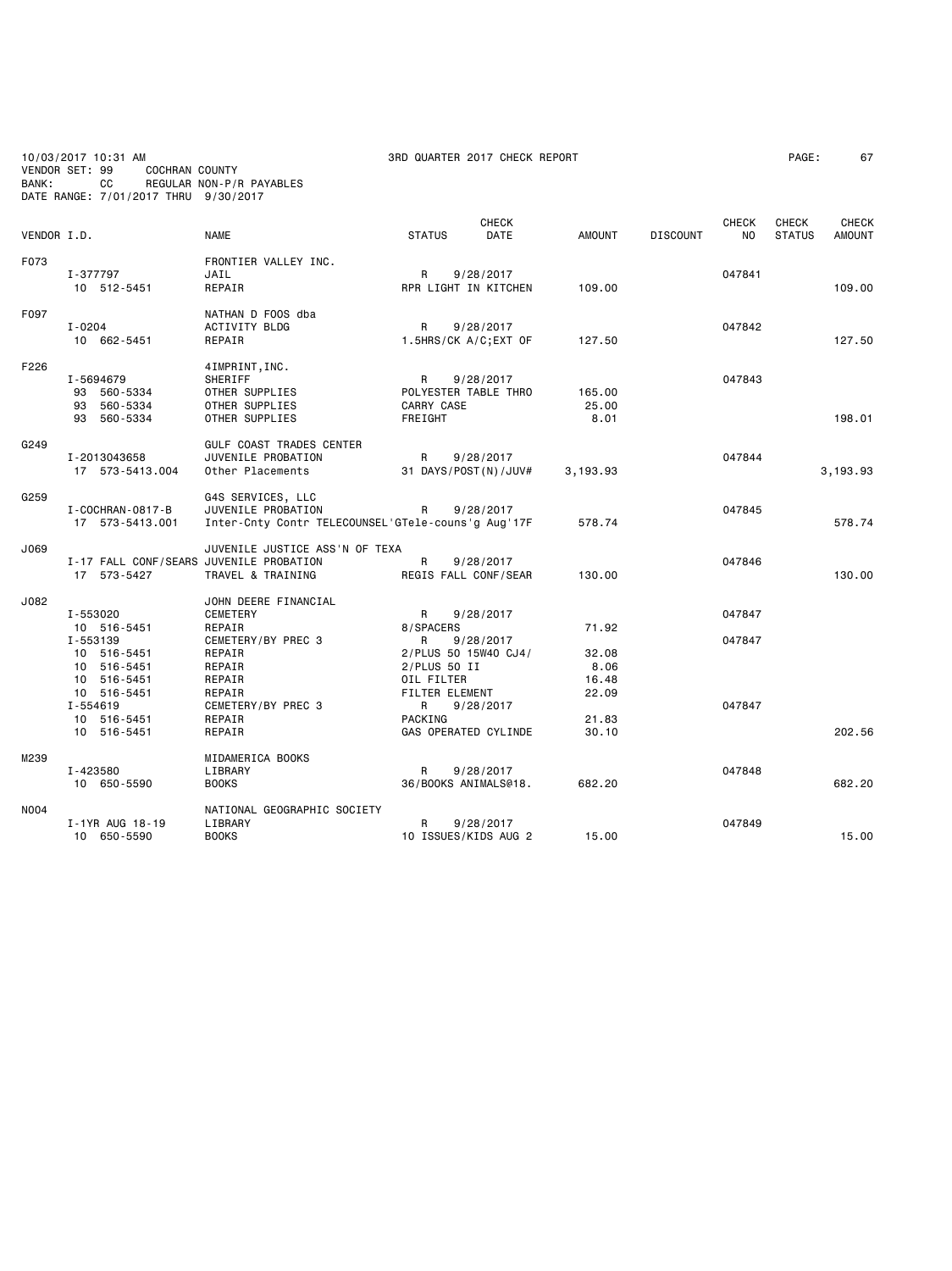| 10/03/2017 10:31 AM<br>VENDOR SET: 99<br>BANK:<br>CC<br>DATE RANGE: 7/01/2017 THRU 9/30/2017                                                                                                                                                                                                                                                                                                                                                                                                                                 | <b>COCHRAN COUNTY</b><br>REGULAR NON-P/R PAYABLES                                                                                                                                                                                                                                                                                                                                                                                                                                                                                                                                                                                                                                                                                                 | 3RD QUARTER 2017 CHECK REPORT                                                                                                                                                                                                                                                                                                                                                                                                                                                                                                                                                                                                                                                          |                                                                                                                                                                                                                                                             | PAGE:           | 68                         |                               |                               |
|------------------------------------------------------------------------------------------------------------------------------------------------------------------------------------------------------------------------------------------------------------------------------------------------------------------------------------------------------------------------------------------------------------------------------------------------------------------------------------------------------------------------------|---------------------------------------------------------------------------------------------------------------------------------------------------------------------------------------------------------------------------------------------------------------------------------------------------------------------------------------------------------------------------------------------------------------------------------------------------------------------------------------------------------------------------------------------------------------------------------------------------------------------------------------------------------------------------------------------------------------------------------------------------|----------------------------------------------------------------------------------------------------------------------------------------------------------------------------------------------------------------------------------------------------------------------------------------------------------------------------------------------------------------------------------------------------------------------------------------------------------------------------------------------------------------------------------------------------------------------------------------------------------------------------------------------------------------------------------------|-------------------------------------------------------------------------------------------------------------------------------------------------------------------------------------------------------------------------------------------------------------|-----------------|----------------------------|-------------------------------|-------------------------------|
| VENDOR I.D.                                                                                                                                                                                                                                                                                                                                                                                                                                                                                                                  | <b>NAME</b>                                                                                                                                                                                                                                                                                                                                                                                                                                                                                                                                                                                                                                                                                                                                       | <b>CHECK</b><br><b>STATUS</b><br>DATE                                                                                                                                                                                                                                                                                                                                                                                                                                                                                                                                                                                                                                                  | <b>AMOUNT</b>                                                                                                                                                                                                                                               | <b>DISCOUNT</b> | <b>CHECK</b><br>NO         | <b>CHECK</b><br><b>STATUS</b> | <b>CHECK</b><br><b>AMOUNT</b> |
| N066<br>I-8062660032 SEP 17<br>15 610-5420<br>610-5420<br>15                                                                                                                                                                                                                                                                                                                                                                                                                                                                 | NTS COMMUNICATIONS<br>COMM'R CT/CO JUDGE<br>TELECOMMUNICATIONS<br>TELECOMMUNICATIONS                                                                                                                                                                                                                                                                                                                                                                                                                                                                                                                                                                                                                                                              | R<br>9/28/2017<br>WATS LINE<br><b>FEES</b>                                                                                                                                                                                                                                                                                                                                                                                                                                                                                                                                                                                                                                             | 4.99<br>7.43                                                                                                                                                                                                                                                |                 | 047850                     |                               | 12.42                         |
| N082<br>I-18364<br>10<br>403-5411<br>403-5411<br>10<br>10<br>560-5411<br>10<br>560-5411<br>455-5411<br>10<br>10<br>455-5411<br>I-18398<br>10 403-5411<br>I-iTICKET SEP 17<br>455-5499<br>10                                                                                                                                                                                                                                                                                                                                  | NETDATA<br>CLERK/SHERIFF/JUSTICE OF PEACE<br>MAINTENANCE CONTRACTS<br>MAINTENANCE CONTRACTS<br>MAINTENANCE CONTRACTS<br>MAINTENANCE CONTRACTS<br>MAINTENANCE CONTRACTS<br>MAINTENANCE CONTRACTS<br><b>CLERK</b><br>MAINTENANCE CONTRACTS<br>JUSTICE OF PEACE<br>MISCELLANEOUS                                                                                                                                                                                                                                                                                                                                                                                                                                                                     | R<br>9/28/2017<br>ANN SFWR 1/1/18-12/3<br>3% EARLY PAY DISC<br>LAW ENF/MUG SFWR 1/1<br>3% EARLY PAY DISC<br>ANN MAINT SFWR 1/1/1<br>3% EARLY PAY DISC<br>R<br>9/28/2017<br>IT/HRDW MAINT 10/1/1<br>R<br>9/28/2017<br>SEPTEMBER 2017                                                                                                                                                                                                                                                                                                                                                                                                                                                    | 6,025.00<br>180.75CR<br>9,100.00<br>273.00CR<br>4,250.00<br>127.50CR<br>6,000.00<br>12.00                                                                                                                                                                   |                 | 047851<br>047851<br>047851 |                               | 24,805.75                     |
| P007<br>I-3RD QTR 2017<br>10<br>400-5204<br>403-5204<br>10<br>435-5204<br>10<br>455-5204<br>10<br>10<br>475-5204<br>476-5204<br>10<br>10<br>490-5204<br>10<br>495-5204<br>497-5204<br>10<br>10<br>499-5204<br>10<br>510-5204<br>512-5204<br>10<br>516-5204<br>10<br>10<br>550-5204<br>560-5204<br>10<br>17<br>573-5204<br>650-5204<br>10<br>652-5204<br>10<br>10<br>660-5204<br>10<br>662-5204<br>10<br>665-5204<br>15<br>610-5204<br>621-5204<br>15<br>622-5204<br>15<br>15<br>623-5204<br>15<br>624-5204<br>30<br>518-5204 | PAYROLL CLEARING ACCT<br>WORKERS COMP/ALL DEPT'S<br>WORKERS' COMPENSATION<br>WORKERS' COMPENSATION<br>WORKERS' COMPENSATION<br>WORKERS' COMPENSATION<br>WORKERS' COMPENSATION<br>WORKERS' COMPENSATION<br>WORKERS' COMPENSATION<br>WORKERS' COMPENSATION<br>WORKERS' COMPENSATION<br>WORKERS' COMPENSATION<br>WORKERS' COMPENSATION<br>WORKERS' COMPENSATION<br>WORKERS' COMPENSATION<br>WORKERS' COMPENSATION<br>WORKERS' COMPENSATION<br>WORKERS COMPENSATION<br>WORKERS' COMPENSATION<br>WORKERS' COMPENSATION<br>WORKERS' COMPENSATION<br>WORKERS' COMPENSATION<br>WORKERS' COMPENSATION<br>WORKERS' COMPENSATION<br>WORKERS' COMPENSATION<br>WORKERS' COMPENSATION<br>WORKERS' COMPENSATION<br>WORKERS' COMPENSATION<br>WORKERS COMPENSATION | R<br>9/28/2017<br>W/C QTRLY DEPOSIT-CN<br>W/C QTRLY DEPOSIT-CL<br>W/C QTRLY DEPOSIT-DI<br>W/C QRTRLY DEPOSIT-J<br>W/C QTRLY DEPOSIT-CN<br>W/C QTRLY DEPOSIT-DI<br>W/C QTRLY DEPOSIT-EL<br>W/C QTRLY DEPOSIT-AU<br>W/C QTRLY DEPOSIT-TR<br>W/C QTRLY DEPOSIT-TA<br>W/C QTRLY DEPOSIT-CO<br>W/C QTRLY DEPOSIT-JA<br>W/C QTRLY DEPOSIT-CE<br>W/C QTRLY DEPOSIT-CO<br>W/C QTRLY DEPOSIT-SH<br>W/C QTRLY DEPOSIT-JU<br>W/C QTRLY DEPOSIT-LI<br>W/C QTRLY DEPOSIT-MU<br>W/C QTRLY DEPOSIT-PA<br>W/C QTRLY DEPOSIT-AC<br>W/C QTRLY DEPOSIT-EX<br>W/C QTRLY DEPOSIT-CO<br>W/C QTRLY DEPOSIT-PR<br>W/C QTRLY DEPOSIT-PR<br>W/C QTRLY DEPOSIT-PR<br>W/C QTRLY DEPOSIT-PR<br>W/C QTRLY DEPOSIT-AI | 71.37<br>70.69<br>12.67<br>31.73<br>12.53<br>1.24<br>8.81<br>55.59<br>32.92<br>81.01<br>225.08<br>583.19<br>353.00<br>124.14<br>1,397.58<br>52.19<br>42.16<br>13.01<br>231.53<br>257.67<br>25.01<br>195.75<br>514.29<br>491.46<br>528.59<br>524.89<br>99.23 |                 | 047852                     |                               | 6.037.33                      |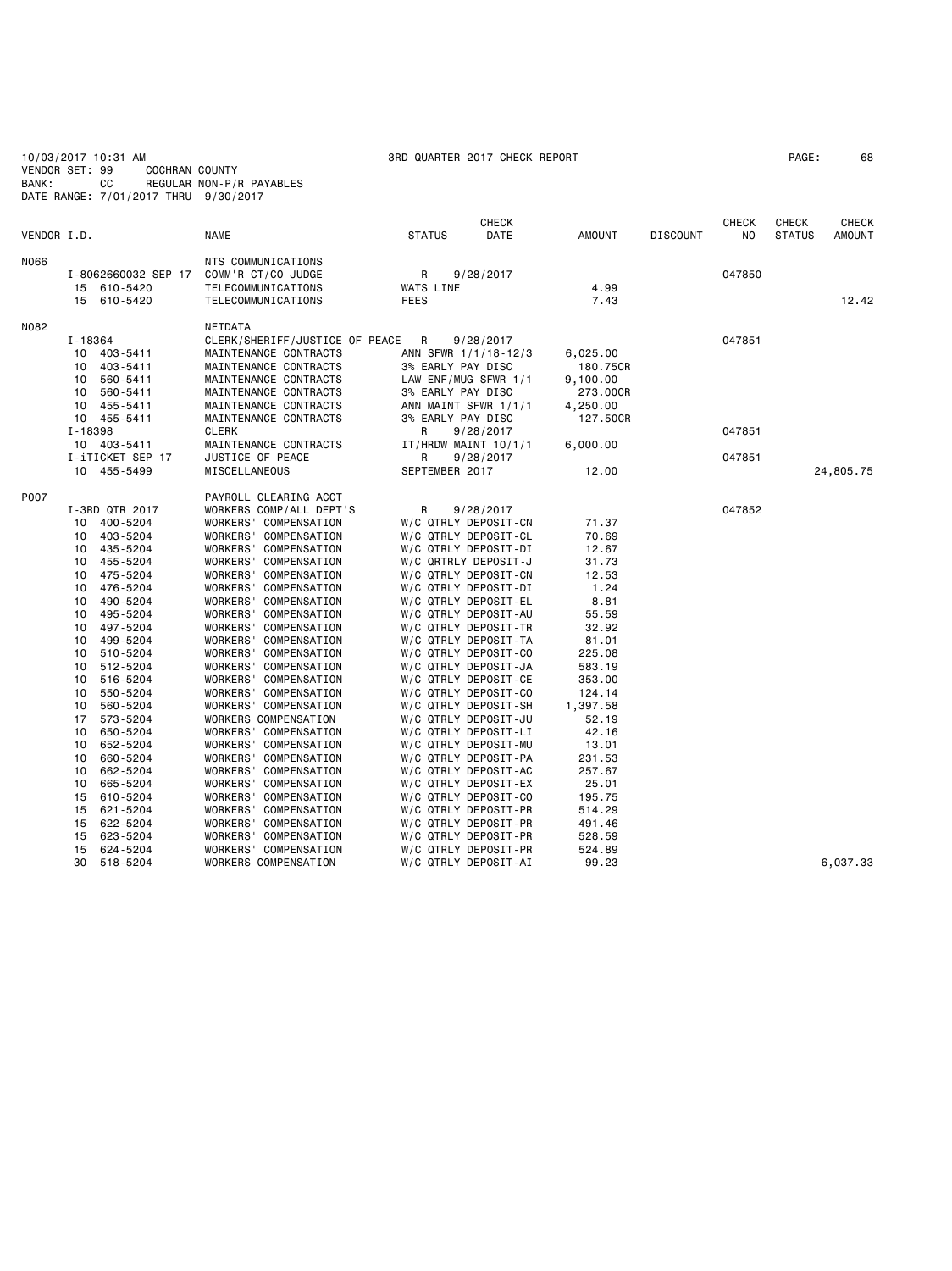10/03/2017 10:31 AM<br>10/03/2017 10:31 AM 3RD QUARTER 2017 CHECK REPORT PAGE: 69<br>VENDOR SET: 99 COCHRAN COUNTY VENDOR SET: 99<br>BANK: CC BANK: CC REGULAR NON-P/R PAYABLES DATE RANGE: 7/01/2017 THRU 9/30/2017

**CHECK CHECK CHECK CHECK CHECK CHECK** VENDOR I.D. NAME STATUS DATE AMOUNT DISCOUNT NO STATUS AMOUNT P229 PANHANDLE AREA JUVENILE PROBATION<br>I-DUES '17-'18 JUVENILE PROBATION I-DUES '17-'18 JUVENILE PROBATION R 9/28/2017 047853 17 573-5499 OPERATING EXPENSES ANNUAL DUES/BRYANT S 20.00 20.00 ROBERTSON HEATING & AIR, INC<br>I-47115 ACTIVITY BLDG I-47115 ACTIVITY BLDG R 9/28/2017 047854 10 662-5451 REPAIR **INSTL 5TN/1HP MOD#NH**<br>10 662-5451 REPAIR 5682-5451 REPAIR 5,687.1HP MOD#NH 10 662-5451 REPAIR CMPRSR/5YR;PARTS,LBR 10 662-5451 REPAIR SER#E173329441 5,686.00 S010 SILVERS COMPANY<br>I-JUV PROB 8/17 JUVENILE PROBATI I-JUV PROB 8/17 JUVENILE PROBATION R 9/28/2017 047855 0PERATING EXPENSES 16.37GL/UNL 8/16 32.67<br>0PERATING EXPENSES 15.5GL/UNL 8/25 30.94 0PERATING EXPENSES 15.5GL/UNL 8/25 30.94 63.61 S281 STAPLES<br>SHERIFF I-1883793531 SHERIFF R 9/28/2017 047856 10 560-5310 OFFICE SUPPLIES STARTECH USB HDMI<br>1-1885358951 SHERIFF R 9/28/2017 I-1885358951 SHERIFF R 9/28/2017 047856 10 11 10 560-5410 OFFICE SUPPLIES 2/VERBATIM 47GB<br>10 562.7810 OFFICE SUPPLIES 82.49 10 560-5310 OFFICE SUPPLIES HANGING FILE FOLDERS 18.49 10 560-5310 OFFICE SUPPLIES DISC 0.81CR I-1889346671 SHERIFF R 9/28/2017 047856 10 560-5310 OFFICE SUPPLIES HP PAVILION 24BO16 A 649.99 10 560-5310 OFFICE SUPPLIES DISC/INVESTIGATOR CO 115.00CR 0 11 560.24 OFFICE SUPPLIES DISC 24 OFFICE SUPPLIES And DISC 35.00CR S316 BRYANT SEARS<br>I-15162 JUVENILE PROE I-15162 JUVENILE PROBATION R 9/28/2017 047857 ASP PALM DEFENDER SP 34.95 34.95 34.95 S416 SOS WASTE DISPOSAL, INC<br>I-6720 PREC3/PREC4 I-6720 PREC3/PREC4 R 9/28/2017 047858 15 623-5440 UTILITIES DUMPSTER SVC SEP 17 53.25<br>15 624-5440 UTILITIES DUMPSTER SVC SEP 17 53.25 15 624-5440 UTILITIES DUMPSTER SVC SEP 17 53.25 106.50 T050 TAC UNEMPLOYMENT FUND I-3RD QTR 2017 UNEMPLOYMENT/ALL DEPT'S R 9/28/2017 047859 10 400-5206 UNEMPLOYMENT QTRLY UNEMPLYMNT-CO 5.02 10 403-5206 UNEMPLOYMENT QTRLY UNEMPLYMNT-CLE 7.98

0 499-5206 UNEMPLYMNT-TAX 9.95

 10 435-5206 UNEMPLOYMENT QTRLY UNEMPLYMNT-DIS 1.80 10 455-5206 UNEMPLOYMENT QTRLY UNEMPLYMNT-JP 0.41 10 475-5206 UNEMPLOYMENT QTRLY UNEMPLYMNT-CO 5.21

 10 490-5206 UNEMPLOYMENT QTRLY UNEMPLYMNT-ELE 1.72 10 495-5206 UNEMPLOYMENT QTRLY UNEMPLYMNT-CO 10.86<br>10 497-5206 UNEMPLOYMENT QTRLY UNEMPLYMNT-TRE 0.42 10 497-5206 UNEMPLOYMENT QTRLY UNEMPLYMNT-TRE 0.42

10 476-5206 UNEMPLOYMENT (1999) UNEMPLOYMENT (1999-5206 UNEMPLOYMENT (1999-1999) UNEMPLOYMENT (1999-1999) UNEMPLOYMENT (1999-1999)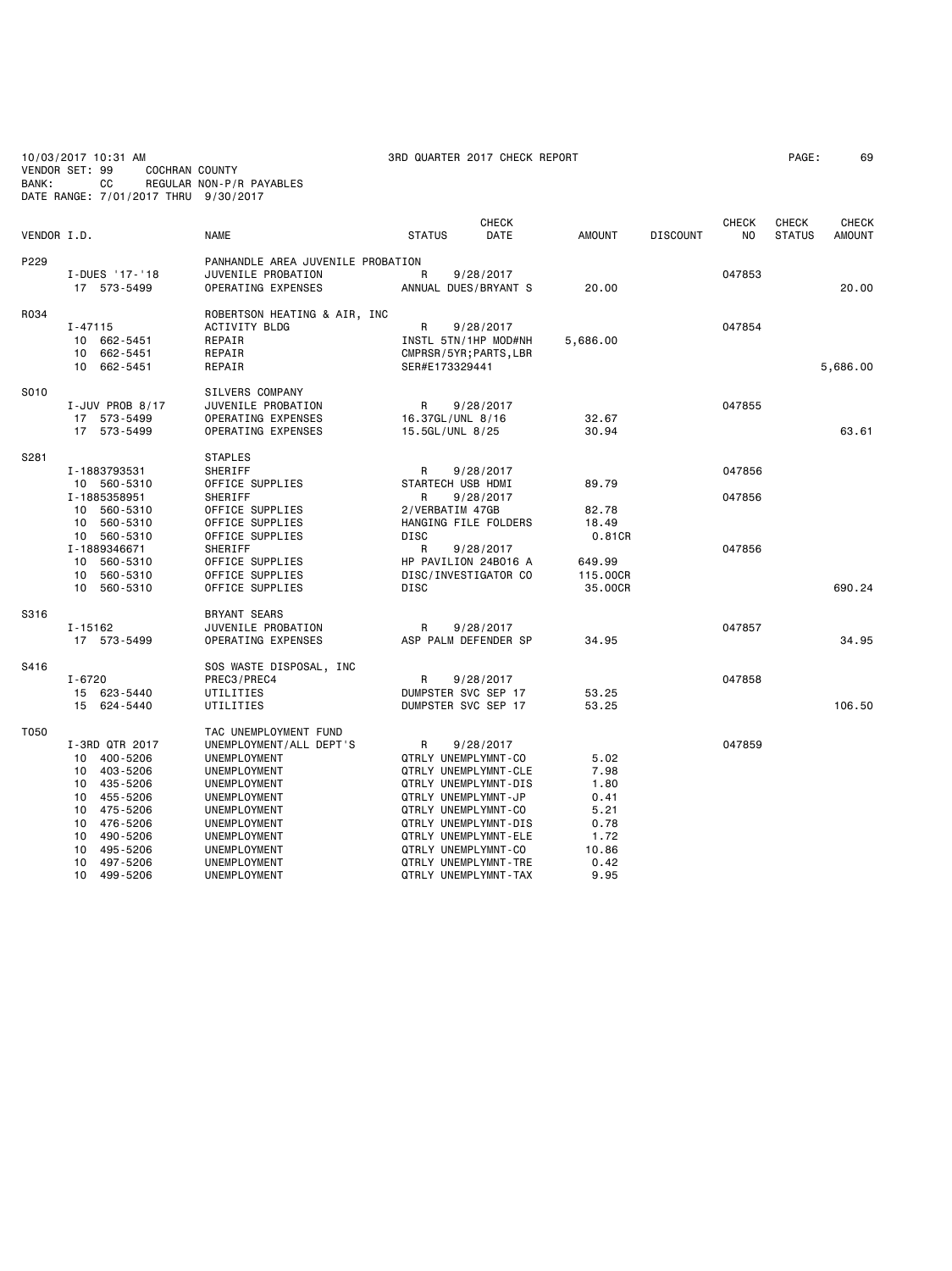10/03/2017 10:31 AM 3RD QUARTER 2017 CHECK REPORT PAGE: 70 VENDOR SET: 99 COCHRAN COUNTY BANK: CC REGULAR NON-P/R PAYABLES DATE RANGE: 7/01/2017 THRU 9/30/2017

|             |                                     |                           |                      | <b>CHECK</b> |               |                 | <b>CHECK</b> | <b>CHECK</b>  | CHECK         |
|-------------|-------------------------------------|---------------------------|----------------------|--------------|---------------|-----------------|--------------|---------------|---------------|
| VENDOR I.D. |                                     | <b>NAME</b>               | <b>STATUS</b>        | <b>DATE</b>  | <b>AMOUNT</b> | <b>DISCOUNT</b> | NO.          | <b>STATUS</b> | <b>AMOUNT</b> |
| T050        |                                     | TAC UNEMPLOYMENT FUND     | *CONTINUED*          |              |               |                 |              |               |               |
|             | I-3RD QTR 2017                      | UNEMPLOYMENT/ALL DEPT'S   | R                    | 9/28/2017    |               |                 | 047859       |               |               |
|             | 10 510-5206                         | UNEMPLOYMENT              | QTRLY UNEMPLYMNT-CRT |              | 4.45          |                 |              |               |               |
|             | 10 512-5206                         | UNEMPLOYMENT              | QTRLY UNEMPLYMNT-JAI |              | 19.92         |                 |              |               |               |
|             | 10 516-5206                         | UNEMPLOYMENT              | QTRLY UNEMPLYMNT-CEM |              | 5.30          |                 |              |               |               |
|             | 10 560-5206                         | UNEMPLOYMENT              | QTRLY UNEMPLYMNT-SHE |              | 42.77         |                 |              |               |               |
|             |                                     |                           |                      |              |               |                 |              |               |               |
|             | 10 650-5206                         | UNEMPLOYMENT              | QTRLY UNEMPLYMNT-LIB |              | 5.14          |                 |              |               |               |
|             | 10<br>660-5206                      | UNEMPLOYMENT              | QTRLY UNEMPLYMNT-PAR |              | 4.97          |                 |              |               |               |
|             | 10 662-5206                         | UNEMPLOYMENT              | QTRLY UNEMPLYMNT-ACT |              | 5.60          |                 |              |               |               |
|             | 665-5206<br>10                      | UNEMPLOYMENT              | QTRLY UNEMPLYMNT-EXT |              | 6.40          |                 |              |               |               |
|             | 15 621-5206                         | UNEMPLOYMENT              | QTRLY UNEMPLYMNT-PRE |              | 10.44         |                 |              |               |               |
|             | 15 622-5206                         | UNEMPLOYMENT              | QTRLY UNEMPLYMNT-PRE |              | 10.03         |                 |              |               |               |
|             | 15 623-5206                         | UNEMPLOYMENT              | QTRLY UNEMPLYMNT-PRE |              | 10.73         |                 |              |               |               |
|             | 15 624-5206                         | UNEMPLOYMENT              | QTRLY UNEMPLYMNT-PRE |              | 10.65         |                 |              |               |               |
|             | 17 573-5206                         | UNEMPLOYMENT INSURANCE    | QTRLY UNEMPLYMNT-JUV |              | 5.07          |                 |              |               | 185.62        |
| T083        |                                     | TYLER TECHNOLOGIES, INC   |                      |              |               |                 |              |               |               |
|             | I-025-201926                        | NON-DEPT'L                | R                    | 9/28/2017    |               |                 | 047860       |               |               |
|             | 10 409-5411                         | MAINTENANCE CONTRACTS     | MONTHLY NETWORK MAIN |              | 220.50        |                 |              |               | 220.50        |
| T092        |                                     | TEXAS TECH UNIVERSITY     |                      |              |               |                 |              |               |               |
|             | I-1457/REYES 9/19/17 DISTRICT COURT |                           | R                    | 9/28/2017    |               |                 | 047861       |               |               |
|             | 10 435-5400                         | ATTORNEY AD LITEM         | REV HRNG(F)/MARIA RE |              | 300.00        |                 |              |               | 300.00        |
| T170        |                                     | TEXAS DEPARTMENT OF TRANS |                      |              |               |                 |              |               |               |
|             | I-ZZ1040475                         | PUBLIC SAFETY*OTHER       | R                    | 9/28/2017    |               |                 | 047862       |               |               |
|             | 10 580-5499                         | MISCELLANEOUS             | 20 VORTEX TWO-WAY RA |              | 100.00        |                 |              |               | 100.00        |
| T184        |                                     | THYSSENKRUPP ELEVATOR COR |                      |              |               |                 |              |               |               |
|             | I-ELEV RPR BAL 91417 COURTHOUSE     |                           | R                    | 9/28/2017    |               |                 | 047863       |               |               |
|             | 10 510-5451                         | REPAIR                    | FINAL PMT ELECTRONIC |              | 4,482.50      |                 |              |               | 4,482.50      |
| T192        |                                     | <b>TEXAS HIGHWAYS</b>     |                      |              |               |                 |              |               |               |
|             | I-OCT17-18/12 ISSUES LIBRARY        |                           | R                    | 9/28/2017    |               |                 | 047864       |               |               |
|             | 10 650-5590                         | <b>BOOKS</b>              | 12 ISSUES OCT 2017-1 |              | 24.95         |                 |              |               | 24.95         |
| U019        |                                     | UNITED SUPERMARKETS, INC  |                      |              |               |                 |              |               |               |
|             | $I - 4585$ 9/12/17                  | JAIL                      | R                    | 9/28/2017    |               |                 | 047865       |               |               |
|             | 10 512-5333                         | FOOD-PRISONERS            | 4/BAKED BEANS        |              | 7.96          |                 |              |               |               |
|             | 10 512-5333                         | FOOD-PRISONERS            | 4/HOT DOG BUNS       |              | 3.96          |                 |              |               |               |
|             |                                     |                           |                      |              |               |                 |              |               |               |
|             | 10 512-5333                         | FOOD-PRISONERS            | <b>BLACK PEPPER</b>  |              | 10.99         |                 |              |               |               |
|             | 10 512-5333                         | FOOD-PRISONERS            | 10/MANWICH           |              | 10.00         |                 |              |               |               |
|             | 10 512-5333                         | FOOD-PRISONERS            | 2/RANCH DRESSING     |              | 15.98         |                 |              |               |               |
|             | 10 512-5333                         | FOOD-PRISONERS            | PANCAKE MIX          |              | 4.49          |                 |              |               |               |
|             | 10 512-5333                         | FOOD-PRISONERS            | 3/PREGO SAUCE        |              | 5.31          |                 |              |               |               |
|             | 10 512-5333                         | FOOD-PRISONERS            | 6/RANCH STYLE BEANS  |              | 5.94          |                 |              |               |               |
|             | 10 512-5333                         | FOOD-PRISONERS            | 5/APPLE SAUCE        |              | 14.95         |                 |              |               |               |
|             | 10 512-5333                         | FOOD-PRISONERS            | 20/CORN              |              | 10.00         |                 |              |               |               |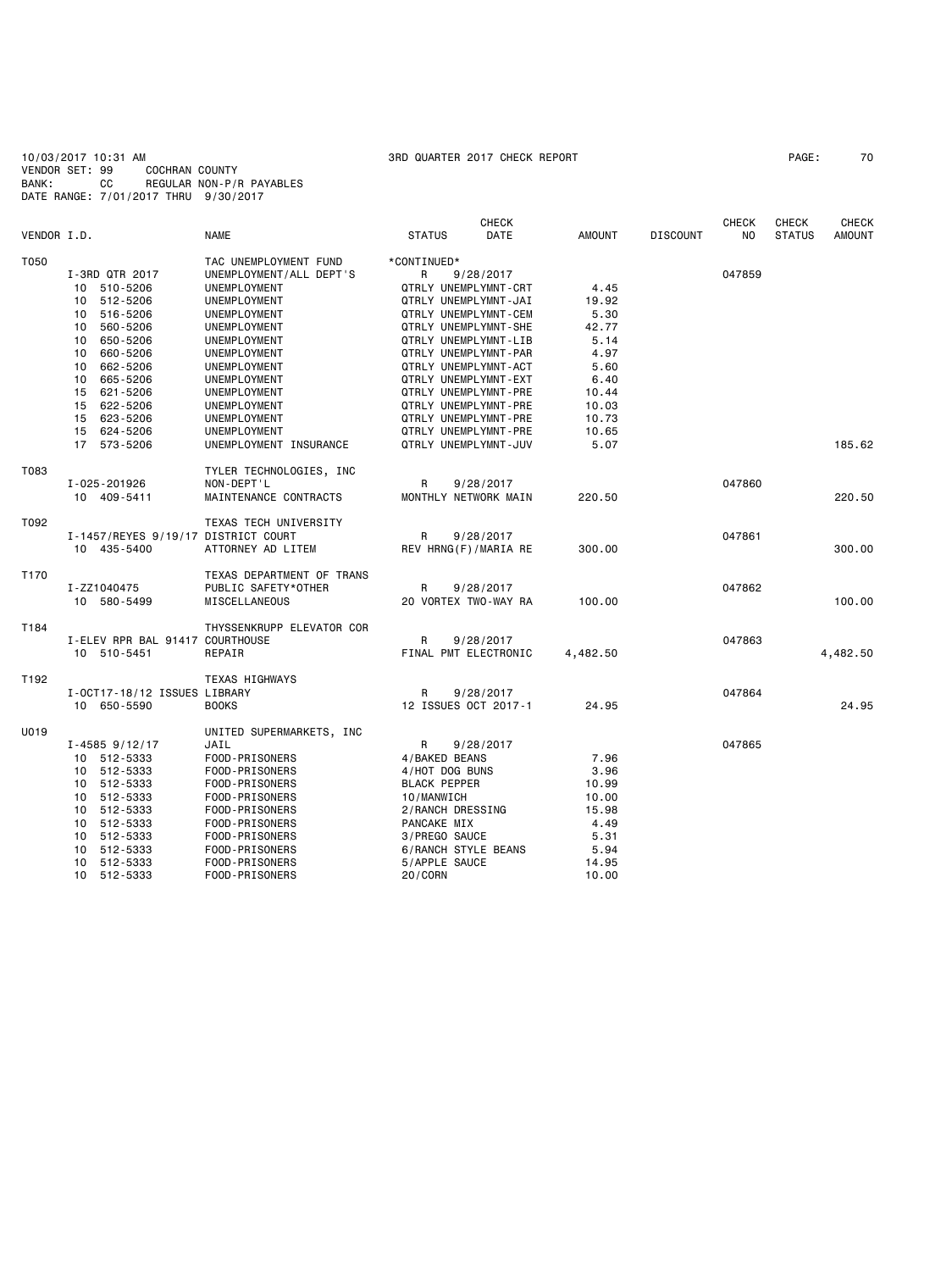10/03/2017 10:31 AM 3RD QUARTER 2017 CHECK REPORT PAGE: 71 VENDOR SET: 99 COCHRAN COUNTY BANK: CC REGULAR NON-P/R PAYABLES DATE RANGE: 7/01/2017 THRU 9/30/2017

|             |                    |                          | <b>CHECK</b>           |           |               |                 | <b>CHECK</b> | <b>CHECK</b>  | <b>CHECK</b>  |
|-------------|--------------------|--------------------------|------------------------|-----------|---------------|-----------------|--------------|---------------|---------------|
| VENDOR I.D. |                    | <b>NAME</b>              | <b>STATUS</b>          | DATE      | <b>AMOUNT</b> | <b>DISCOUNT</b> | NO.          | <b>STATUS</b> | <b>AMOUNT</b> |
| U019        |                    | UNITED SUPERMARKETS, INC | *CONTINUED*            |           |               |                 |              |               |               |
|             | $I - 4585$ 9/12/17 | JAIL                     | R                      | 9/28/2017 |               |                 | 047865       |               |               |
|             | 10 512-5333        | FOOD-PRISONERS           | 6/MAC-N-CHEESE         |           | 4.74          |                 |              |               |               |
|             | 10 512-5333        | FOOD-PRISONERS           | 2/PEACHES              |           | 4.38          |                 |              |               |               |
|             | 10 512-5333        | FOOD-PRISONERS           | 2/PEARS                |           | 4.98          |                 |              |               |               |
| 10          | 512-5333           | FOOD-PRISONERS           | 5/SUGAR                |           | 29.95         |                 |              |               |               |
| 10          | 512-5333           | FOOD-PRISONERS           | 20/GREEN BEANS         |           | 10.00         |                 |              |               |               |
| 10          | 512-5333           | FOOD-PRISONERS           | 8/VELVEETA SKILLET     |           | 16.00         |                 |              |               |               |
| 10          | 512-5333           | FOOD-PRISONERS           | 6/WOLF CHILI           |           | 15.00         |                 |              |               |               |
| 10          | 512-5333           | FOOD-PRISONERS           | CLEMENTINES            |           | 2.97          |                 |              |               |               |
| 10          | 512-5333           | FOOD-PRISONERS           | 2/SALAD                |           | 3.38          |                 |              |               |               |
| 10          | 512-5333           | FOOD-PRISONERS           | LETTUCE                |           | 2.99          |                 |              |               |               |
| 10          | 512-5333           | FOOD-PRISONERS           | 2/BELL PEPPERS         |           | 1.98          |                 |              |               |               |
| 10          | 512-5333           | FOOD-PRISONERS           | 2/APPLES               |           | 10.00         |                 |              |               |               |
| 10          | 512-5333           | FOOD-PRISONERS           | <b>TOMATOES</b>        |           | 3.78          |                 |              |               |               |
| 10          | 512-5333           | FOOD-PRISONERS           | ORANGES                |           | 4.99          |                 |              |               |               |
|             | 10 512-5333        | FOOD-PRISONERS           | 9/GROUND BEEF          |           | 116.91        |                 |              |               |               |
|             | 10 512-5333        | FOOD-PRISONERS           | 6/CHOPPED HAM          |           | 15.00         |                 |              |               |               |
|             | 10 512-5333        |                          | 2/WT CORN TORTILLAS    |           | 6.58          |                 |              |               |               |
|             | 10 512-5333        | FOOD-PRISONERS           | 2/KFT CHEESE           |           | 25.98         |                 |              |               |               |
|             |                    | FOOD-PRISONERS           |                        |           | 3.53          |                 |              |               |               |
|             | 10 512-5333        | FOOD-PRISONERS           | <b>CHICKEN DRUM</b>    |           |               |                 |              |               |               |
| 10          | 512-5333           | FOOD-PRISONERS           | CHICKEN DRUM           |           | 3.65          |                 |              |               |               |
|             | 10 512-5333        | FOOD-PRISONERS           | CHICKEN DRUM           |           | 3.55          |                 |              |               |               |
| 10          | 512-5333           | FOOD-PRISONERS           | <b>CHICKEN DRUM</b>    |           | 3.70          |                 |              |               |               |
| 10          | 512-5333           | FOOD-PRISONERS           | CHICKEN THIGH          |           | 3.46          |                 |              |               |               |
| 10          | 512-5333           | FOOD-PRISONERS           | CHICKEN THIGH          |           | 3.07          |                 |              |               |               |
| 10          | 512-5333           | FOOD-PRISONERS           | CHICKEN THIGH          |           | 3.24          |                 |              |               |               |
| 10          | 512-5333           | FOOD-PRISONERS           | CHICKEN THIGH          |           | 3.32          |                 |              |               |               |
| 10          | 512-5333           | FOOD-PRISONERS           | 2/FLOUR TROTILLAS      |           | 7.38          |                 |              |               |               |
| 10          | 512-5333           | FOOD-PRISONERS           | 2CS/CORNDOGS           |           | 16.00         |                 |              |               |               |
| 10          | 512-5333           | FOOD-PRISONERS           | PORK CHOPS             |           | 46.13         |                 |              |               |               |
| 10          | 512-5333           | FOOD-PRISONERS           | <b>BOGO PORK CHOPS</b> |           | 22.33CR       |                 |              |               |               |
| 10          | 512-5333           | FOOD-PRISONERS           | SOUR CREAM             |           | 3.29          |                 |              |               |               |
|             | 512-5333<br>10     | FOOD-PRISONERS           | 2/BUTTER               |           | 5.98          |                 |              |               |               |
| 10          | 512-5333           | FOOD-PRISONERS           | 3/MILK                 |           | 5.91          |                 |              |               |               |
|             | 10 512-5333        | FOOD-PRISONERS           | EGGS                   |           | 3.99          |                 |              |               | 463.06        |
| U036        |                    | UNIFIRST HOLDINGS, INC.  |                        |           |               |                 |              |               |               |
|             | I-831 2313273      | JAIL/SHERIFF             | R                      | 9/28/2017 |               |                 | 047866       |               |               |
|             | 10 512-5205        | UNIFORMS                 | UNIFORM SVC 9/11       |           | 20.30         |                 |              |               |               |
|             | 10 512-5392        | MISCELLANEOUS SUPPLIES   | <b>3RL/HAND TOWEL</b>  |           | 27.00         |                 |              |               |               |
| 10          | 560-5205           | UNIFORMS                 | UNIFORM SVC 9/11       |           | 2.18          |                 |              |               |               |
| 10          | 560-5205           | UNIFORMS                 | LOST UNIFORMS/DAVIS    |           | 129.96        |                 |              |               |               |
| 10          | 560-5205           | UNIFORMS                 | MIN CHARGE             |           | 4.70          |                 |              |               |               |
|             | 10 560-5205        | UNIFORMS                 | DEFE CHARGE            |           | 9.60          |                 |              |               |               |
|             | I-831 2314641      | JAIL/SHERIFF             | R                      | 9/28/2017 |               |                 | 047866       |               |               |
| 10          | 512-5205           | UNIFORMS                 | UNIFORM SVC 9/18       |           | 11.78         |                 |              |               |               |
| 10          | 560-5205           | UNIFORMS                 | UNIFORM SVC 9/18       |           | 0.46          |                 |              |               |               |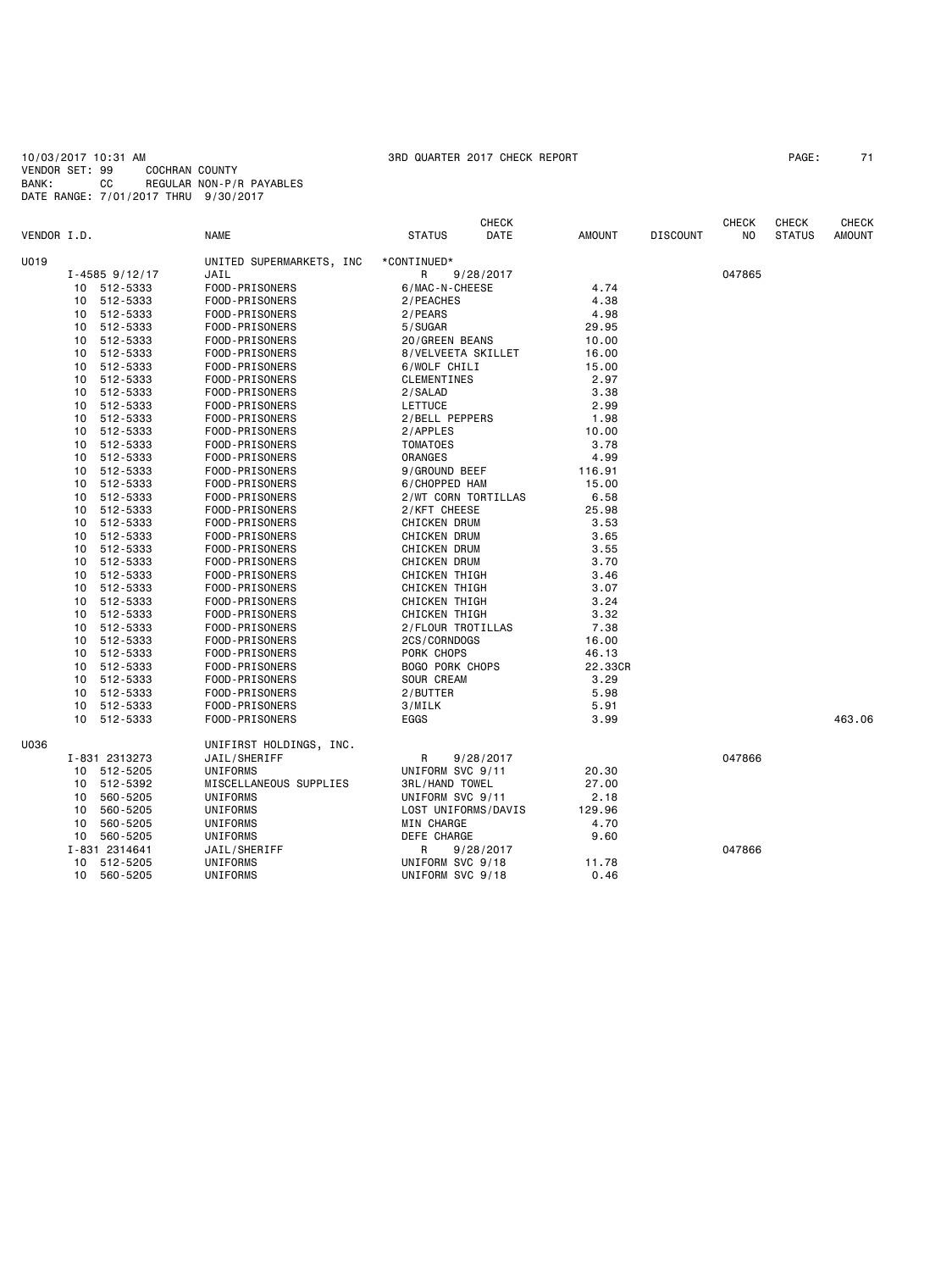10/03/2017 10:31 AM 3RD QUARTER 2017 CHECK REPORT PAGE: 72 VENDOR SET: 99 COCHRAN COUNTY BANK: CC REGULAR NON-P/R PAYABLES DATE RANGE: 7/01/2017 THRU 9/30/2017

| VENDOR I.D. |                     | <b>NAME</b>                    | <b>STATUS</b>        | <b>CHECK</b><br>DATE | <b>AMOUNT</b> | <b>DISCOUNT</b> | <b>CHECK</b><br>N <sub>O</sub> | CHECK<br><b>STATUS</b> | <b>CHECK</b><br><b>AMOUNT</b> |
|-------------|---------------------|--------------------------------|----------------------|----------------------|---------------|-----------------|--------------------------------|------------------------|-------------------------------|
| U036        |                     | UNIFIRST HOLDINGS, INC         | *CONTINUED*          |                      |               |                 |                                |                        |                               |
|             | I-831 2314641       | JAIL/SHERIFF                   | R                    | 9/28/2017            |               |                 | 047866                         |                        |                               |
|             | 10 512-5392         | MISCELLANEOUS SUPPLIES         | 5RL/HAND TOWELS      |                      | 48.75         |                 |                                |                        |                               |
|             | 10 560-5205         | UNIFORMS                       | <b>DEFE CHARGE</b>   |                      | 11.10         |                 |                                |                        |                               |
|             | I-831 2316020       | JAIL/SHERIFF                   | R                    | 9/28/2017            |               |                 | 047866                         |                        |                               |
|             | 512-5205<br>10      | UNIFORMS                       | UNIFORM SVC 9/25     |                      | 11.78         |                 |                                |                        |                               |
|             | 560-5205<br>10      | UNIFORMS                       | UNIFORM SVC 9/25     |                      | 0.46          |                 |                                |                        |                               |
|             | 10 512-5392         | MISCELLANEOUS SUPPLIES         | 1CS/TOILET PAPER     |                      | 62.00         |                 |                                |                        |                               |
|             | 10 560-5205         | UNIFORMS                       | DEFE CHARGE          |                      | 11.10         |                 |                                |                        | 351.17                        |
| <b>WOO7</b> |                     | THOMSON REUTERS-WEST PAYMENT C |                      |                      |               |                 |                                |                        |                               |
|             | I-836738710         | ATTORNEY/LAW LIBRARY           | R                    | 9/28/2017            |               |                 | 047867                         |                        |                               |
|             | 10 475-5590         | LAW LIBRARY MTRLS/UPDATES      | DATABASE CHG 8/1-8/3 |                      | 300.00        |                 |                                |                        |                               |
|             | I-836821365         | ATTORNEY/LAW LIBRARY           | R                    | 9/28/2017            |               |                 | 047867                         |                        |                               |
|             | 10 475-5590         | LAW LIBRARY MTRLS/UPDATES      | BOOKS&BOUND VOLUMES  |                      | 549.60        |                 |                                |                        |                               |
|             | I-836833224         | ATTORNEY/LAW LIBRARY           | R                    | 9/28/2017            |               |                 | 047867                         |                        |                               |
|             | 10 475-5590         | LAW LIBRARY MTRLS/UPDATES      | BOOKS&BOUNDS VOLUMES |                      | 109.80        |                 |                                |                        | 959.40                        |
| <b>WO10</b> |                     | WEST TEXAS GAS INC             |                      |                      |               |                 |                                |                        |                               |
|             | I-004036001501 9/17 | PARK/SHOP                      | R                    | 9/28/2017            |               |                 | 047868                         |                        |                               |
|             | 10 660-5440         | UTILITIES & IRRIGATION         | GAS SVC 8/11-9/7     |                      | 10.00         |                 |                                |                        |                               |
|             | 660-5440<br>10      | UTILITIES & IRRIGATION         | GRIP CHARGE          |                      | 3.23          |                 |                                |                        |                               |
|             | I-004036002501 9/17 | PARK/SHOWBARN                  | R                    | 9/28/2017            |               |                 | 047868                         |                        |                               |
|             | 10 660-5440         | UTILITIES & IRRIGATION         | GAS SVC 8/11-9/7     |                      | 10.00         |                 |                                |                        |                               |
|             | 10 660-5440         | UTILITIES & IRRIGATION         | <b>GRIP CHARGE</b>   |                      | 3.23          |                 |                                |                        |                               |
|             | I-004049022001 9/17 | PREC 3                         | R                    | 9/28/2017            |               |                 | 047868                         |                        |                               |
|             | 15 623-5440         | UTILITIES                      | GAS SVC 8/11-9/6     |                      | 13.70         |                 |                                |                        |                               |
|             | 15 623-5440         | UTILITIES                      | GRIP CHARGE          |                      | 8.59          |                 |                                |                        | 48.75                         |
| W014        |                     | WHITEFACE CEMETERY ASSOCI      |                      |                      |               |                 |                                |                        |                               |
|             | I-2017 CONTRACT     | CEMETERY - - WHITEFACE         | R                    | 9/28/2017            |               |                 | 047869                         |                        |                               |
|             | 10 516-5471         | CARE OF WHFC CEMETERY          | 2017 CONTRACT        |                      | 3,000.00      |                 |                                |                        | 3,000.00                      |
| <b>W055</b> |                     | WINDSTREAM COMMUNICATIONS SW   |                      |                      |               |                 |                                |                        |                               |
|             | I-266-5181 SEP 17   | <b>ELECTIONS</b>               | R                    | 9/28/2017            |               |                 | 047870                         |                        |                               |
|             | 10 490-5420         | TELECOMMUNICATIONS             | BASIC LOCAL SVC      |                      | 53.18         |                 |                                |                        |                               |
|             | 10 490-5420         | TELECOMMUNICATIONS             | OPTIONAL SVC         |                      | 3.00          |                 |                                |                        |                               |
|             | 10 490-5420         | TELECOMMUNICATIONS             | LONG DISTANCE SVC    |                      | 6.09          |                 |                                |                        | 62.27                         |
| W062        |                     | WAL-MART COMMUNITY             |                      |                      |               |                 |                                |                        |                               |
|             | C-8175 091017/JUV   | JUVENILE PROBATION             | R                    | 9/28/2017            |               |                 | 047871                         |                        |                               |
|             | 17 573-5499         | OPERATING EXPENSES             | RET EPSON INK        |                      | 36.97CR       |                 |                                |                        |                               |
|             | I-8175 083017       | JAIL/SHERIFF/JUV PROB          | R                    | 9/28/2017            |               |                 | 047871                         |                        |                               |
|             | 10 512-5333         | FOOD-PRISONERS                 | 2/APPLES             |                      | 11.44         |                 |                                |                        |                               |
|             | 512-5333<br>10      | FOOD-PRISONERS                 | 2/ORANGES            |                      | 13.96         |                 |                                |                        |                               |
|             | 512-5333<br>10      | FOOD-PRISONERS                 | 10LB GROUND BEEF     |                      | 19.92         |                 |                                |                        |                               |
|             | 512-5333<br>10      | FOOD-PRISONERS                 | 2/POTATOES           |                      | 5.76          |                 |                                |                        |                               |
|             | 10 512-5333         | FOOD-PRISONERS                 | 4/WOLF CHILI         |                      | 11.92         |                 |                                |                        |                               |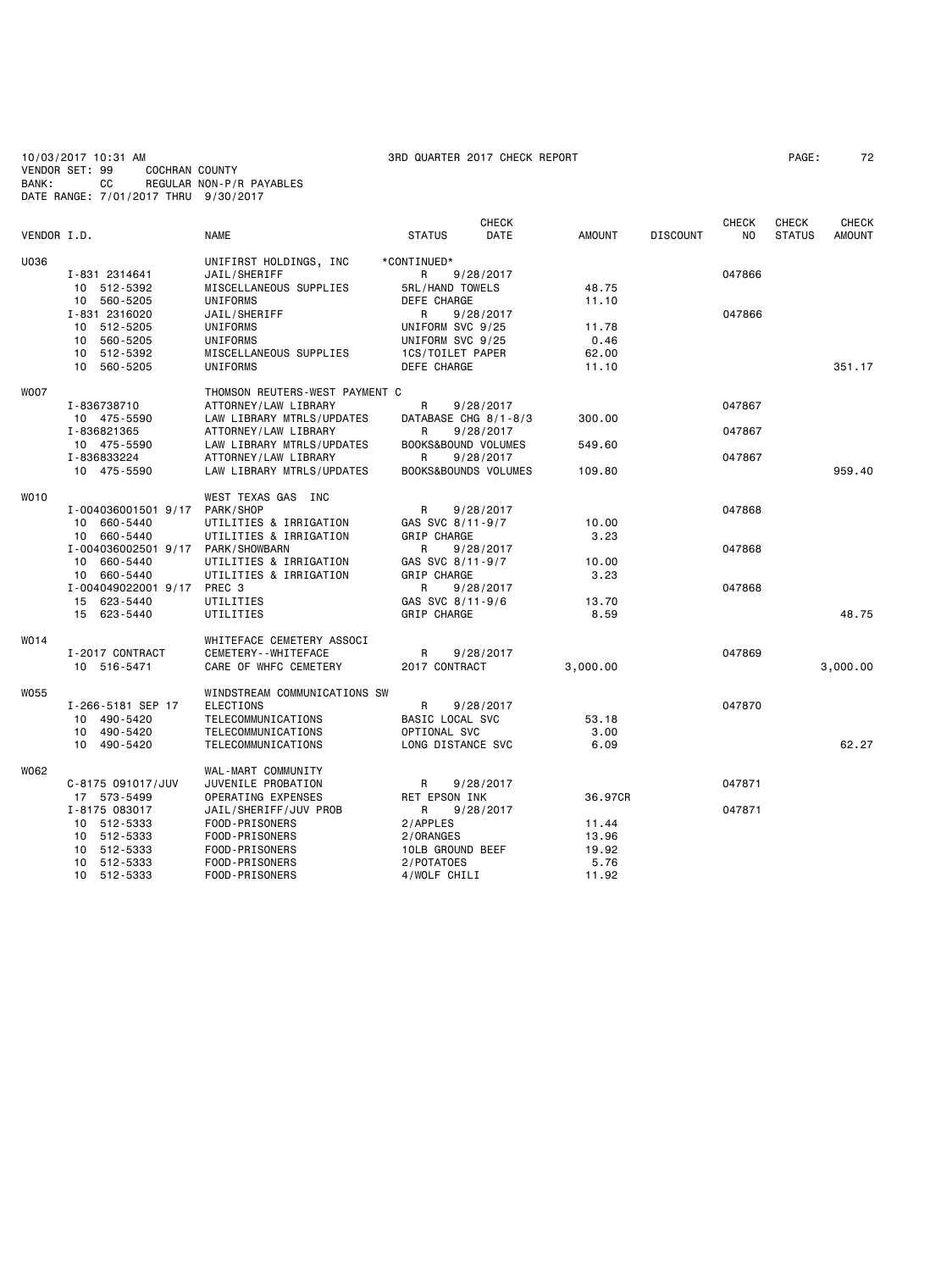10/03/2017 10:31 AM 3RD QUARTER 2017 CHECK REPORT PAGE: 73 VENDOR SET: 99 COCHRAN COUNTY BANK: CC REGULAR NON-P/R PAYABLES DATE RANGE: 7/01/2017 THRU 9/30/2017

| VENDOR I.D. |                 |               | <b>NAME</b>            | <b>STATUS</b>              | <b>CHECK</b><br>DATE | AMOUNT | <b>DISCOUNT</b> | <b>CHECK</b><br>NO. | <b>CHECK</b><br><b>STATUS</b> | <b>CHECK</b><br><b>AMOUNT</b> |
|-------------|-----------------|---------------|------------------------|----------------------------|----------------------|--------|-----------------|---------------------|-------------------------------|-------------------------------|
| W062        |                 |               | WAL-MART COMMUNITY     | *CONTINUED*                |                      |        |                 |                     |                               |                               |
|             |                 | I-8175 083017 | JAIL/SHERIFF/JUV PROB  | R                          | 9/28/2017            |        |                 | 047871              |                               |                               |
|             |                 | 10 512-5333   | FOOD-PRISONERS         | <b>6/RANCH STYLE BEANS</b> |                      | 5.88   |                 |                     |                               |                               |
|             |                 | 10 512-5333   | FOOD-PRISONERS         | TACO MIX                   |                      | 4.48   |                 |                     |                               |                               |
|             |                 | 10 512-5333   | FOOD-PRISONERS         | <b>BROWN GRAVY</b>         |                      | 6.68   |                 |                     |                               |                               |
|             | 10              | 512-5333      | FOOD-PRISONERS         | 5/BOUILLON CUBES           |                      | 6.10   |                 |                     |                               |                               |
|             | 10              | 512-5333      | FOOD-PRISONERS         | 2/MILK                     |                      | 6.34   |                 |                     |                               |                               |
|             | 10              | 512-5333      | FOOD-PRISONERS         | 2/SPAGHETTI                |                      | 1.76   |                 |                     |                               |                               |
|             | 10              | 512-5333      | FOOD-PRISONERS         | 6/TUNA FISH                |                      | 4.68   |                 |                     |                               |                               |
|             |                 | 10 512-5333   | FOOD-PRISONERS         | ITALIAN SEASONING          |                      | 4.94   |                 |                     |                               |                               |
|             |                 | 10 512-5333   | FOOD-PRISONERS         | 2/SHREDDED CHEESE          |                      | 27.94  |                 |                     |                               |                               |
|             |                 | 10 512-5333   | FOOD-PRISONERS         | 2/18CT EGGS                |                      | 4.36   |                 |                     |                               |                               |
|             |                 | 10 512-5333   | FOOD-PRISONERS         | 2/COTTAGE CHEESE           |                      | 5.24   |                 |                     |                               |                               |
|             | 10              | 512-5333      | FOOD-PRISONERS         | 2/GV PWD SUGAR             |                      | 3.48   |                 |                     |                               |                               |
|             | 10 <sup>1</sup> | 512-5392      | MISCELLANEOUS SUPPLIES | FEM PROD                   |                      | 3.76   |                 |                     |                               |                               |
|             |                 | 10 512-5391   | MEDICAL CARE-PRISONERS | 2/EYE DROPS                |                      | 3.76   |                 |                     |                               |                               |
|             |                 | 10 512-5391   | MEDICAL CARE-PRISONERS | LIDOCAINE                  |                      | 6.98   |                 |                     |                               |                               |
|             |                 | 10 512-5391   | MEDICAL CARE-PRISONERS |                            | 2/ANTI PAIN/FIRST AI | 7.74   |                 |                     |                               |                               |
|             | 10              | 512-5333      | FOOD-PRISONERS         | 2/CHILI MIX                |                      | 2.96   |                 |                     |                               |                               |
|             |                 | 10 512-5391   | MEDICAL CARE-PRISONERS | 2/BANDAGES                 |                      | 5.96   |                 |                     |                               |                               |
|             |                 | 10 512-5391   | MEDICAL CARE-PRISONERS | 3/BENADRYL                 |                      | 20.91  |                 |                     |                               |                               |
|             |                 | 10 512-5391   | MEDICAL CARE-PRISONERS | ASP PATCH                  |                      | 7.88   |                 |                     |                               |                               |
|             | 10              | 512-5391      | MEDICAL CARE-PRISONERS | ALEVE                      |                      | 14.92  |                 |                     |                               |                               |
|             | 10              | 512-5391      | MEDICAL CARE-PRISONERS | PAIN PATCH                 |                      | 4.78   |                 |                     |                               |                               |
|             | 10              | 512-5333      | FOOD-PRISONERS         | 4/BELL PEPPER              |                      | 2.32   |                 |                     |                               |                               |
|             | 10              | 512-5392      | MISCELLANEOUS SUPPLIES | CAN OPENER                 |                      | 6.97   |                 |                     |                               |                               |
|             | 10              | 512-5391      | MEDICAL CARE-PRISONERS | 2/IBU                      |                      | 25.94  |                 |                     |                               |                               |
|             | 10              | 512-5391      | MEDICAL CARE-PRISONERS | ROLAIDS                    |                      | 3.84   |                 |                     |                               |                               |
|             | 10              | 560-5334      | OTHER SUPPLIES         | ABSORBER / SHAMMY          |                      | 12.97  |                 |                     |                               |                               |
|             | 10              | 512-5333      | FOOD-PRISONERS         | 2/LASAGNA MIX              |                      | 3.36   |                 |                     |                               |                               |
|             |                 | 10 512-5333   | FOOD-PRISONERS         | TACO MIX                   |                      | 4.48   |                 |                     |                               |                               |
|             | 10              | 512-5392      | MISCELLANEOUS SUPPLIES | FEM PROD                   |                      | 4.98   |                 |                     |                               |                               |
|             |                 | 10 512-5391   | MEDICAL CARE-PRISONERS | <b>PAIN CREAM</b>          |                      | 3.84   |                 |                     |                               |                               |
|             | 10              | 512-5391      | MEDICAL CARE-PRISONERS | <b>OMEPRAZOLE</b>          |                      | 12.87  |                 |                     |                               |                               |
|             |                 | 17 573-5499   | OPERATING EXPENSES     | EPS T069 INK               |                      | 62.97  |                 |                     |                               |                               |
|             | 17              | 573-5499      | OPERATING EXPENSES     | EPSON INK                  |                      | 36.97  |                 |                     |                               | 369.07                        |
| W164        |                 |               | <b>WARREN CAT</b>      |                            |                      |        |                 |                     |                               |                               |
|             |                 | I-PS020338362 | PREC <sub>2</sub>      | R                          | 9/28/2017            |        |                 | 047872              |                               |                               |
|             |                 | 15 622-5451   | REPAIRS                | 2/LUBE FILTERS             |                      | 33.34  |                 |                     |                               |                               |
|             |                 | I-PS020338692 | PREC <sub>2</sub>      | R                          | 9/28/2017            |        |                 | 047872              |                               |                               |
|             |                 | 15 622-5451   | REPAIRS                | FILTER-LUBE                |                      | 13.69  |                 |                     |                               |                               |
|             | 15              | 622-5451      | REPAIRS                | ELEMENT AS-P               |                      | 40.61  |                 |                     |                               |                               |
|             |                 | 15 622-5451   | REPAIRS                | ELEMENT AS-S               |                      | 32.29  |                 |                     |                               | 119.93                        |
|             |                 |               |                        |                            |                      |        |                 |                     |                               |                               |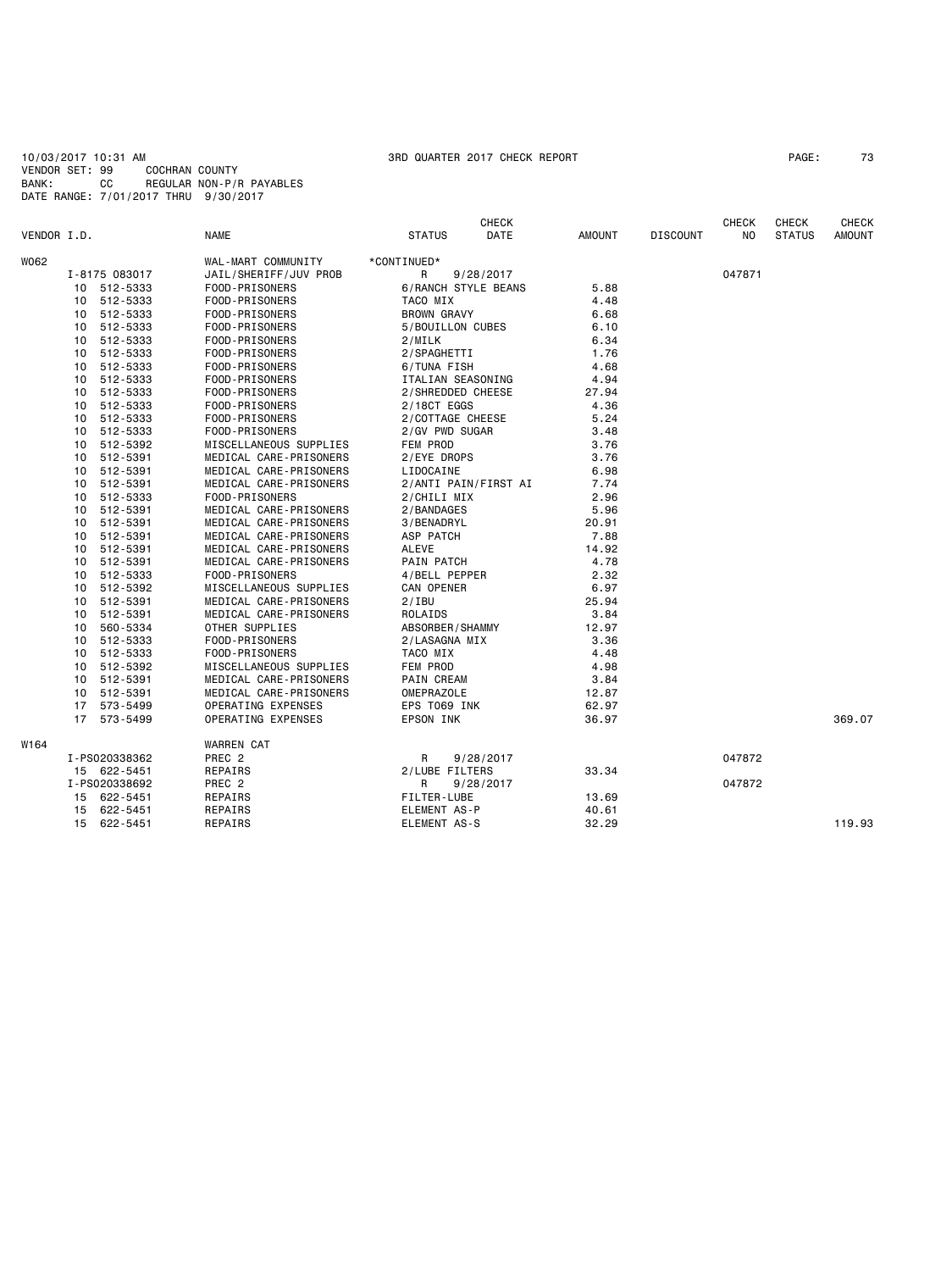10/03/2017 10:31 AM 378 AM 3RD QUARTER 2017 CHECK REPORT<br>VENDOR SET: 99 COCHRAN COUNTY VENDOR SET: 99<br>BANK: CC BANK: CC REGULAR NON-P/R PAYABLES DATE RANGE: 7/01/2017 THRU 9/30/2017

### **CHECK CHECK CHECK CHECK CHECK CHECK** VENDOR I.D. NAME STATUS DATE AMOUNT DISCOUNT NO STATUS AMOUNT W193 **WESTWARD AUTOMOTIVE REPAIR LLC**<br>
T-327 SHERTEE I-327 SHERIFF R 9/28/2017 047873 10 560-5451 MACHINERY-NON-OFFICE REPAIR OIL CHG/JAIL PU #785 15.00<br>I-348 PREC 2 R 9/28/2017 I-348 PREC 2 R 9/28/2017 047873 ابة 622-5451 REPAIRS 1.8hrs/WHEEL BEARING 122-5451 REPAIRS<br>1522-5451 REPAIRS 1.8hrs/WHEEL BEARING/FRONT 15 622-5451 REPAIRS WHEEL BEARING/FRONT 39.14 15 622-5451 REPAIRS WHEEL BEARING/FRONT 84.12 15 621.89 MHEEL BEARING SEAL 21.89<br>1.89 REPAIRS 8 BREAK CLNR 21.89  $15 \quad 622 - 5451$  15 622-5451 REPAIRS DISC BRAKE PAD/FRONT 83.90  $I-353$  PREC 2 PREC 2 R 9/28/2017<br>15 622-5451 REPATRS TIRN ROTORS@COX AUTO 57 00 15 622-5451 REPAIRS TURN ROTORS@COX AUTO 57.00 432.02 W216 CHRISTINA WOODS<br>I-6382/GRADO 9/13 COUNTY COURT I-6382/GRADO 9/13 COUNTY COURT R 9/28/2017 047874 10 426-5400 ATTORNEY AD LITEM 6382/PLEA HRNG(M)JES 200.00 I-6404/GARCIA COUNTY COURT R 9/28/2017 047874 10 426-5400 ATTORNEY AD LITEM 6404/PLEA HRNG(M)JOS 200.00 400.00 W<sub>235</sub> VANDY NELSON dba I-2515 CRTHSE/LIBRARY/ACT BLDG R 9/28/2017 047875 10 510-5332 CUSTODIAL SUPPLIES SPRAY BUGS<br>10 662-5332 CUSTODIAL SUPPLIES SPRAY BUGS 10 662-5332 CUSTODIAL SUPPLIES SPRAY BUGS 45.00 10 650-5332 CUSTODIAL SUPPLIES SPRAY BUGS 35.00 150.00 X001 XCEL ENERGY I-54-1324315-7 SEP17 ALMOST ALL DEPT'S 9/28/2017<br>30 518-5440 UTILITIES 300210167 RUNWAY LIG 56.86 30 518-5440 UTILITIES 300210167 RUNWAY LIG 56.86 10-5440 UTILITIES 300240736 COURTHOUSE 1,796.78<br>660-5440 UTILITIES & IRRIGATION 300265059 SOFTBALL P 12.76 10 660-5440 UTILITIES & IRRIGATION 300265059 SOFTBALL P 12.76 10 580-5440 UTILITIES [TOWER] 300282806 TOWER 91.63<br>10 621-5440 UTILITIES 91.63 300294119 PREC 1 SHO 15 621-5440 UTILITIES 300294119 PREC 1 SHO 63.61 10 650-5440 UTILITIES 300338546 LIBRARY 282.31<br>10 652-5440 UTILITIES 300338546 LIBRARY 282.31 10 652-5440 UTILITIES 300342232 MUSEUM<br>10 662-5440 UTILITIES 300390484 ACTIVIT 10 662-5440 UTILITIES 300390484 ACTIVITY B 765.98 10 660-5440 UTILITIES & IRRIGATION 300410370 PARK 222.19 10 660-5440 UTILITIES & IRRIGATION 300457515 PARK/SHOP 26.01 10 516-5440 UTILITIES 300555198 CEMETERY 86.24 10 660-5440 UTILITIES & IRRIGATION 300587052 SHOWBARN 107.94 10 660-5440 UTILITIES & IRRIGATION 300587753 RODEO GROU 28.57 10 409-5440 UTILITIES 300588989 ANNEX 21.77 10 516-5440 UTILITIES 300603417 CEMETERY<br>10 516-5440 UTILITIES 300637038 CEMETERY 10 516-5440 UTILITIES 300637038 CEMETERY S 121.06 3,924.56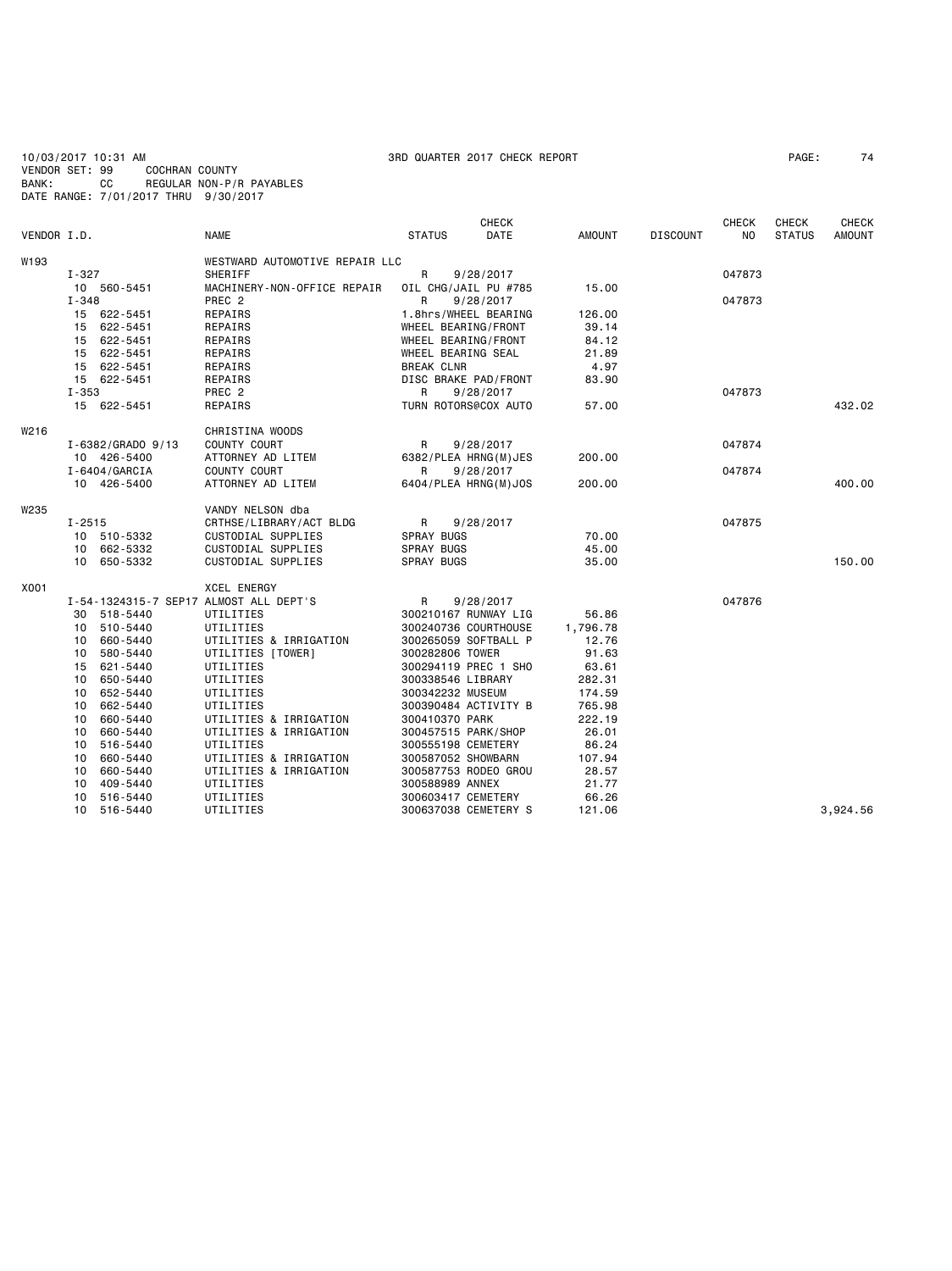| 10/03/2017 10:31 AM<br>VENDOR SET: 99<br>BANK:<br>CC | <b>COCHRAN COUNTY</b><br>REGULAR NON-P/R PAYABLES<br>DATE RANGE: 7/01/2017 THRU 9/30/2017 |                                      | 3RD QUARTER 2017 CHECK REPORT |                |                                        | PAGE:                                                   | 75 |
|------------------------------------------------------|-------------------------------------------------------------------------------------------|--------------------------------------|-------------------------------|----------------|----------------------------------------|---------------------------------------------------------|----|
| VENDOR I.D.                                          | <b>NAME</b>                                                                               | <b>STATUS</b>                        | <b>CHECK</b><br><b>DATE</b>   | <b>AMOUNT</b>  | <b>CHECK</b><br><b>DISCOUNT</b><br>NO. | <b>CHECK</b><br>CHECK<br><b>STATUS</b><br><b>AMOUNT</b> |    |
|                                                      |                                                                                           |                                      |                               |                |                                        |                                                         |    |
| X001                                                 | <b>XCEL ENERGY</b>                                                                        |                                      |                               |                |                                        |                                                         |    |
|                                                      | I-54-1829977-7 SEP17 PREC 2                                                               | R                                    | 9/28/2017                     |                | 047877                                 |                                                         |    |
| 15 622-5440                                          | UTILITIES                                                                                 |                                      | 112KWH 8/11-9/12              | 24.77          |                                        |                                                         |    |
| 622-5440<br>15                                       | UTILITIES                                                                                 |                                      | 71KWH AREA LIGHT              | 14.35          |                                        | 39.12                                                   |    |
| Y001                                                 | YELLOWHOUSE MACHINERY CO.                                                                 |                                      |                               |                |                                        |                                                         |    |
| I-269296                                             | PREC 1                                                                                    | R                                    | 9/28/2017                     |                | 047878                                 |                                                         |    |
| 15 621-5451                                          | REPAIRS                                                                                   |                                      | HYDRAULIC HOSE                | 100.14         |                                        | 100.14                                                  |    |
| ** TOTALS **                                         |                                                                                           | N <sub>0</sub>                       |                               | INVOICE AMOUNT | <b>DISCOUNTS</b>                       | CHECK AMOUNT                                            |    |
| REGULAR CHECKS:                                      |                                                                                           | 354                                  |                               | 352, 174.19    | 0.00                                   | 352,062.48                                              |    |
| HAND CHECKS:                                         |                                                                                           | 0                                    |                               | 0.00           | 0.00                                   | 0.00                                                    |    |
| DRAFTS:                                              |                                                                                           | 0                                    |                               | 0.00           | 0.00                                   | 0.00                                                    |    |
| EFT:                                                 |                                                                                           | 0                                    |                               | 0.00           | 0.00                                   | 0.00                                                    |    |
| NON CHECKS:                                          |                                                                                           | 0                                    |                               | 0.00           | 0.00                                   | 0.00                                                    |    |
|                                                      |                                                                                           |                                      |                               |                |                                        |                                                         |    |
| <b>VOID CHECKS:</b>                                  |                                                                                           | 1 VOID DEBITS<br><b>VOID CREDITS</b> | 0.00<br>111.71CR              | 111.71CR       | 0.00                                   |                                                         |    |

## TOTAL ERRORS: 0

|                 | G/L ACCOUNT  | NAME                           | AMOUNT    |
|-----------------|--------------|--------------------------------|-----------|
|                 |              |                                |           |
| 10              | 000-2206.002 | COLLECTION AGENCY FEES         | 130.52    |
| 10              | 000-2206.003 | Omni Collection Fee            | 30.00     |
| 10              | 000-2500.10  | RESERVE FOR W/C, UNEMPLYMNT    | 12,022.00 |
| 10              | 000-4340.900 | JUVENILE PROBATION FEES        | 553.30    |
| 10              | 000-4370.101 | RENT-ACTIVITY BUILDING         | 900.00    |
| 10              | 000-4380.200 | OTHER [MISCELLANEOUS]          | 500.00    |
| 10              | 400-5204     | WORKERS' COMPENSATION          | 142.24    |
| 10              | 400-5206     | UNEMPLOYMENT                   | 10.04     |
| 10              | 403-5204     | WORKERS' COMPENSATION          | 140.14    |
| 10 <sup>1</sup> | 403-5206     | UNEMPLOYMENT                   | 15.65     |
| 10              | 403-5310     | OFFICE SUPPLIES                | 1,103.17  |
| 10              | 403-5311     | POSTAL EXPENSES                | 2,000.00  |
| 10 <sup>1</sup> | 403-5411     | MAINTENANCE CONTRACTS          | 11,957.00 |
| 10              | 403-5416     | FILMING & INDEXING             | 8,287.99  |
| 10              | 403-5420     | TELECOMMUNICATIONS             | 360.08    |
| 10              | 403-5427     | CONTINUING EDUCATION           | 114.57    |
| 10              | 403-5480     | <b>BONDS &amp; NOTARY FEES</b> | 100.00    |
| 10              | 403-5481     | DUES AND REGISTRATION          | 125,00    |
| 10              | 405-5310     | OFFICE SUPPLIES                | 10.75     |
| 10              | 405-5330     | FUEL AND OIL                   | 103.16    |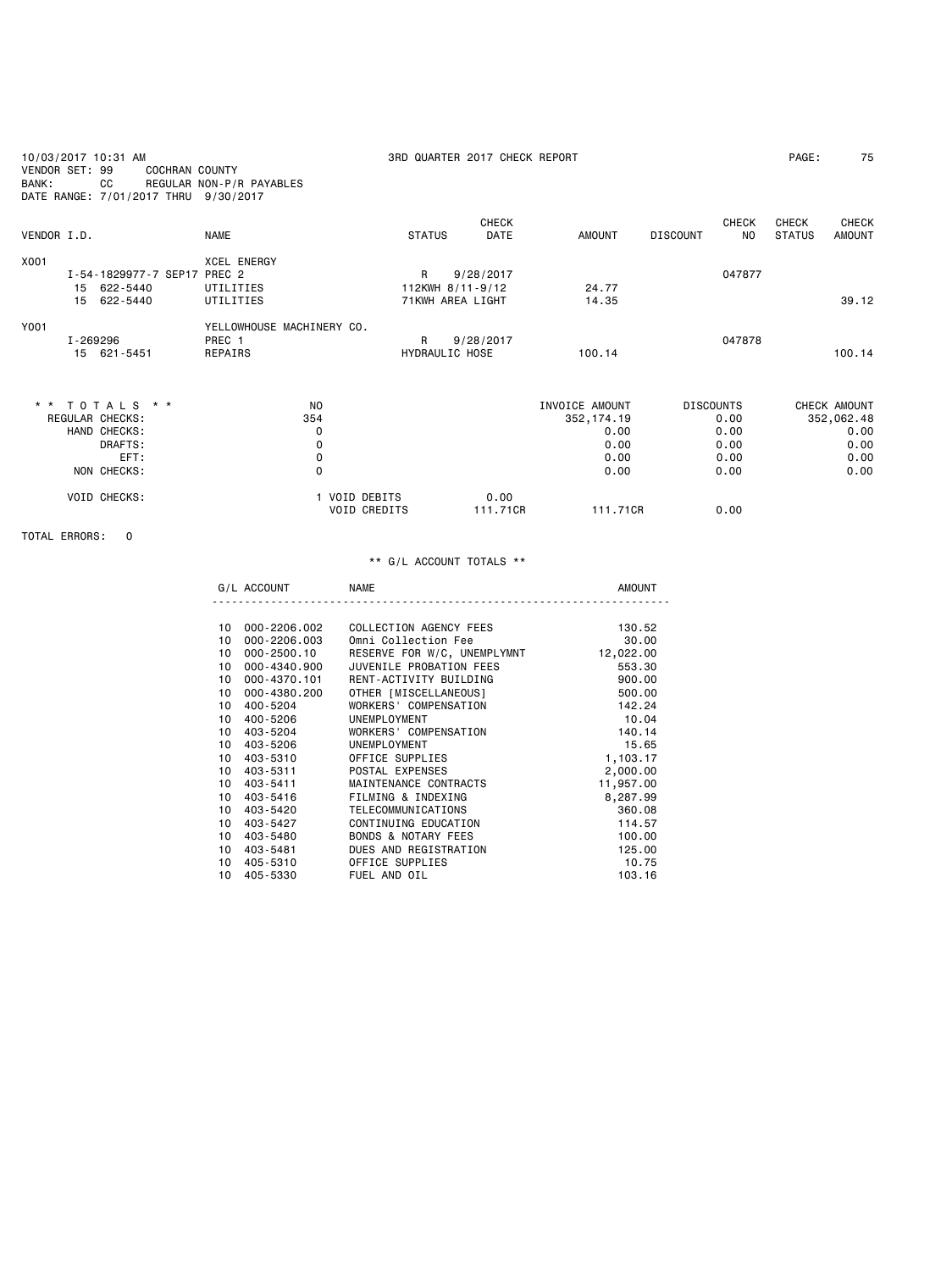| G/L ACCOUNT |                            | <b>NAME</b>                                 | <b>AMOUNT</b>      |
|-------------|----------------------------|---------------------------------------------|--------------------|
|             |                            |                                             |                    |
|             | 10 409-5300                | COUNTY-WIDE SUPPLIES                        | 282.04             |
|             | 10 409-5406                | APPRAISAL DISTRICT                          | 49,804.46          |
|             | 10 409-5411                | MAINTENANCE CONTRACTS                       | 3,220.93           |
|             | 10 409-5420                | TELECOMMUNICATIONS                          | 570.91             |
|             | 10 409-5440                | UTILITIES                                   | 134.16             |
|             | 10 409-5451                | REPAIRS                                     | 797.75             |
|             | 10 409-5499                | <b>MISCELLANEOUS</b>                        | 800.00             |
|             | 10 426-5400                | ATTORNEY AD LITEM                           | 400.00             |
|             | 10 435-5204                | WORKERS' COMPENSATION                       | 25.34              |
|             | 10 435-5206                | UNEMPLOYMENT                                | 3.60               |
|             | 10 435-5310                | OFFICE SUPPLIES                             | 41.93              |
| $10-10$     | 435-5400                   | ATTORNEY AD LITEM                           | 4,425.00           |
|             | 10 435-5415                | ASSESSMENT                                  | 330.75             |
|             | 10 435-5420                | TELECOMMUNICATIONS                          | 565.87             |
|             | 10 435-5491                | <b>GRAND JURY</b>                           | 1,120.00           |
|             | 10 435-5499                | MISCELLANEOUS                               | 4,455.99           |
|             | 10 455-5204                | WORKERS' COMPENSATION                       | 64.12              |
| $10-10$     | 455-5206                   | UNEMPLOYMENT                                | 0.95               |
|             | 10 455-5310                | OFFICE SUPPLIES                             | 33.43              |
|             | 10 455-5405                | <b>AUTOPSY</b>                              | 7,260.00           |
|             | 10 455-5411<br>10 455-5420 | MAINTENANCE CONTRACTS<br>TELECOMMUNICATIONS | 4,122.50<br>100.46 |
|             | 10 455-5427                | CONTINUING EDUCATION                        | 64.20              |
|             | 10 455-5499                | MISCELLANEOUS                               | 54.00              |
|             | 10 475-5204                | WORKERS' COMPENSATION                       | 25.05              |
|             | 10 475-5206                | UNEMPLOYMENT                                | 10.43              |
|             | 10 475-5420                | TELECOMMUNICATIONS                          | 390.13             |
|             | 10 475-5427                | CONTINUING EDUCATION                        | 491.63             |
|             | 10 475-5590                | LAW LIBRARY MTRLS/UPDATES                   | 2,878.20           |
|             | 10 476-5204                | WORKERS' COMPENSATION                       | 2.48               |
| $10-10$     | 476-5206                   | UNEMPLOYMENT                                | 1.56               |
|             | 10 490-5204                | WORKERS' COMPENSATION                       | 17.00              |
| $10-10$     | 490-5206                   | UNEMPLOYMENT                                | 3.32               |
|             | 10 490-5335                | ELECTION SUPPLIES                           | 3,134.42           |
| $10-10$     | 490-5420                   | TELECOMMUNICATIONS                          | 186.79             |
|             | 10 490-5427                | CONTINUING EDUCATION                        | 995.02             |
| $10-10$     | 495-5204                   | WORKERS' COMPENSATION                       | 110.95             |
|             | 10 495-5206                | UNEMPLOYMENT                                | 21.65              |
| $10-10$     | 495-5310                   | OFFICE SUPPLIES                             | 2,270.81           |
|             | 10 495-5420                | TELECOMMUNICATIONS                          | 322.05             |
| 10          | 495-5427                   | CONTINUING EDUCATION                        | 246.31             |
|             | 10 497-5204                | WORKERS' COMPENSATION                       | 65.57              |
| 10          | 497-5206                   | UNEMPLOYMENT                                | 0.79               |
| 10          | 497-5310                   | OFFICE SUPPLIES                             | 39.50              |
| 10          | 497-5311                   | POSTAL EXPENSES                             | 19.28              |
| 10          | 497-5420                   | TELECOMMUNICATIONS                          | 98.08              |
|             |                            |                                             |                    |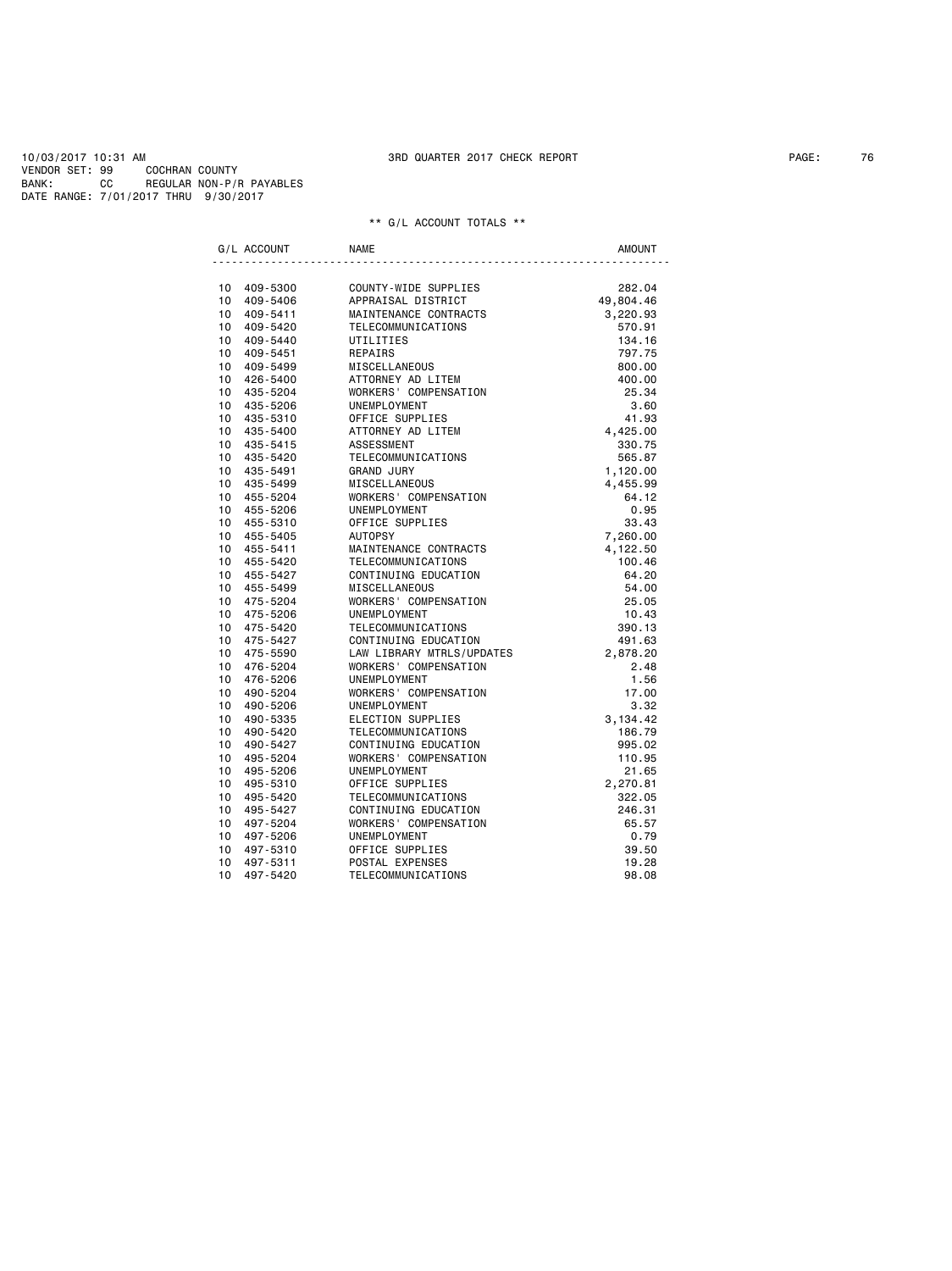|         | G/L ACCOUNT | <b>NAME</b>                                                                            | <b>AMOUNT</b>            |
|---------|-------------|----------------------------------------------------------------------------------------|--------------------------|
|         |             |                                                                                        |                          |
|         | 10 499-5204 | WORKERS' COMPENSATION                                                                  | 161.95                   |
|         | 10 499-5206 | UNEMPLOYMENT<br>OFFICE SUPPLIES<br>DOGTAL EXPENSES                                     | 19.89                    |
|         | 10 499-5310 |                                                                                        | 375.04                   |
|         | 10 499-5311 | POSTAL EXPENSES                                                                        | 3,000.00                 |
|         | 10 499-5411 | MAINTENANCE CONTRACTS<br>TELECOMMUNICATIONS 7,072.31                                   |                          |
|         | 10 499-5420 |                                                                                        |                          |
|         | 10 499-5427 | TELECOMMUNICATIONS<br>CONTINUING EDUCATION<br>WORKERS' COMPENSATION                    | 29.39                    |
|         | 10 510-5204 |                                                                                        | 445.30                   |
|         | 10 510-5206 | UNEMPLOYMENT                                                                           | 8.80                     |
|         | 10 510-5332 | CUSTODIAL SUPPLIES                                                                     | 2,179.44                 |
|         | 10 510-5411 | MAINTENANCE CONTRACTS                                                                  | 2,372.80                 |
|         | 10 510-5440 | UTILITIES                                                                              | 8,839.35                 |
|         | 10 510-5451 | REPAIR                                                                                 | 10,819.46                |
|         | 10 512-5204 | WORKERS' COMPENSATION                                                                  | 1,071.88                 |
|         | 10 512-5205 | UNIFORMS                                                                               | 323.77                   |
|         | 10 512-5206 |                                                                                        | 36.82                    |
|         | 10 512-5333 |                                                                                        | 2,285.04                 |
|         | 10 512-5391 | UNEMPLOYMENT<br>FOOD-PRISONERS<br>MEDICAL CARE-PRISONERS<br>WEDICAL CHEOLOGIC SUPPLIFS | 488.63                   |
|         | 10 512-5392 | MISCELLANEOUS SUPPLIES                                                                 | 817.70                   |
|         | 10 512-5451 | REPAIR                                                                                 | 525.98                   |
|         | 10 512-5499 | MISCELLANEOUS<br>WORKERS' COMPENSATION                                                 | 571.22                   |
|         | 10 516-5204 |                                                                                        | 705.28                   |
|         | 10 516-5206 | UNEMPLOYMENT                                                                           | 10.59                    |
|         | 10 516-5330 | FUEL & OIL                                                                             | 253.56                   |
|         | 10 516-5440 | UTILITIES                                                                              | 1,040.09                 |
|         | 10 516-5451 | REPAIR                                                                                 | 946.88                   |
|         | 10 516-5471 | CARE OF WHFC CEMETERY                                                                  | $3,000.00$<br>$2,100.00$ |
|         | 10 516-5486 | CONTRACT LABOR-OPEN CLOSE                                                              |                          |
|         | 10 516-5571 | CAPITAL OUTLAY                                                                         | 4,000.00                 |
|         | 10 550-5204 | WORKERS' COMPENSATION                                                                  | 248.28                   |
|         | 10 550-5330 | FUEL & OIL                                                                             | 358.48                   |
|         | 10 550-5420 | TELECOMMUNICATIONS                                                                     | 86.64                    |
|         | 10 550-5451 | REPAIR                                                                                 | 806.34                   |
|         | 10 560-5204 | WORKERS' COMPENSATION                                                                  | 2,917.72                 |
|         | 10 560-5205 | UNIFORMS                                                                               | 893.27                   |
|         | 10 560-5206 | UNEMPLOYMENT                                                                           | 88.86                    |
|         | 10 560-5310 | UNEMFLU.<br>OFFICE SUPPLIES<br>POSTAL EXPENSES<br>TILL AND OIL                         | 1,589.93                 |
|         | 10 560-5311 |                                                                                        | 98.00                    |
|         | 10 560-5330 |                                                                                        | 3,371.70                 |
|         | 10 560-5334 |                                                                                        | 561.49                   |
| 10      | 560-5411    | MAINTENANCE CONTRACTS                                                                  | 8,827.00                 |
| 10      | 560-5420    | TELECOMMUNICATIONS                                                                     | 565.47                   |
| $10-10$ | 560-5427    | CONTINUING EDUCATION                                                                   | 1,633.34                 |
| 10      | 560-5451    | MACHINERY-NON-OFFICE REPAIR                                                            | 655.55                   |
| 10      | 560-5452    | OFFICE EQUIPMENT REPAIR                                                                | 150.00                   |
| 10      | 560-5454    | <b>TIRES</b>                                                                           | 51.00                    |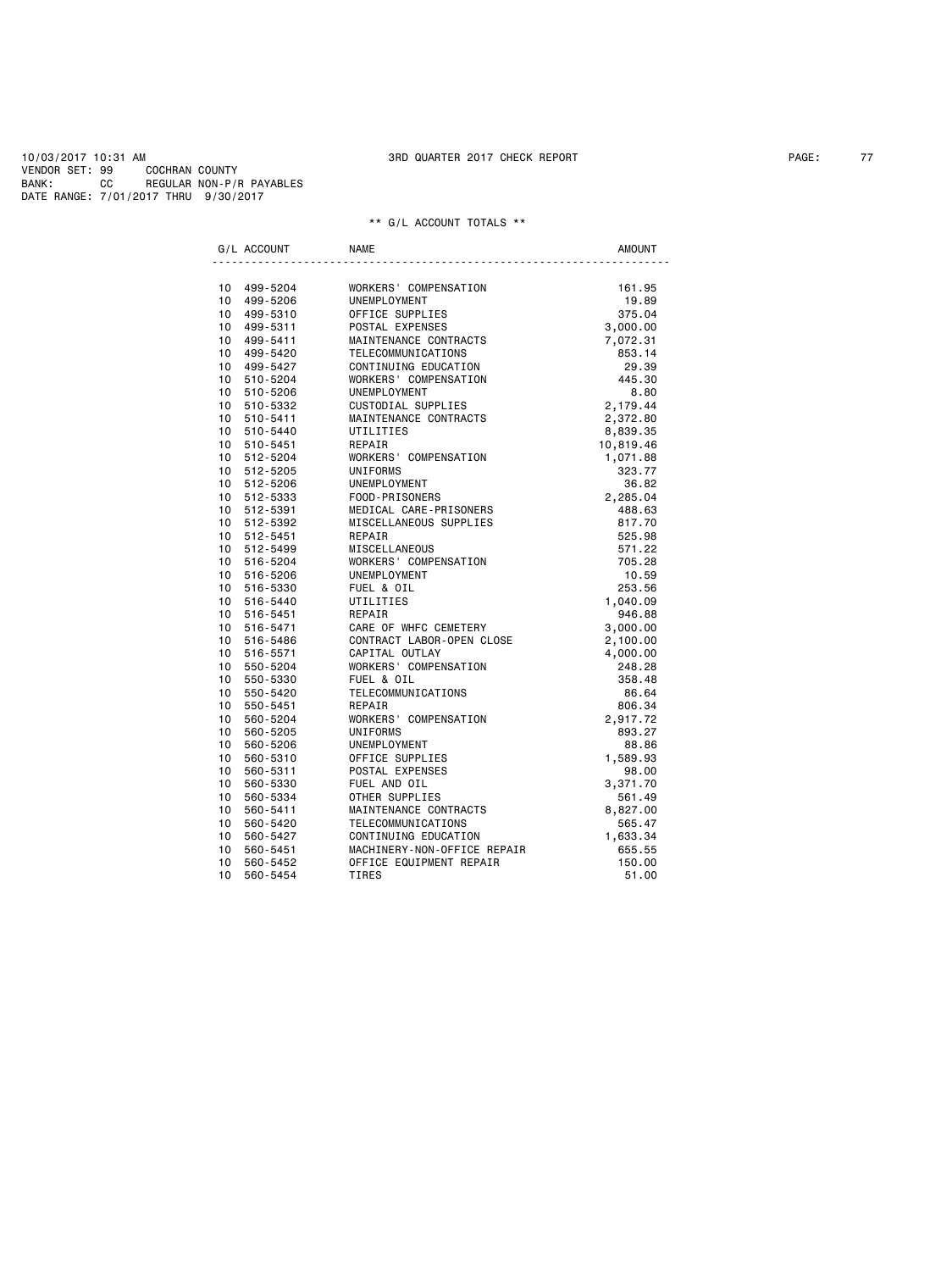|                 | G/L ACCOUNT | <b>NAME</b>                   | <b>AMOUNT</b> |
|-----------------|-------------|-------------------------------|---------------|
|                 |             |                               |               |
|                 | 10 560-5480 | BONDS & NOTARY FEES           | 213,00        |
|                 | 10 560-5481 | DUES AND REGISTRATION         | 60.00         |
|                 | 10 560-5499 | MISCELLANEOUS                 | 126.41        |
|                 | 10 570-5420 | TELECOMMUNICATIONS            | 121.62        |
|                 | 10 571-5472 | LOCAL SUPPORT-JUV BOARD       | 15,409.32     |
|                 | 10 580-5414 | FIRE PROTECTION CONTRACTS     | 6,650.00      |
| 10 <sup>1</sup> | 580-5440    | UTILITIES [TOWER]             | 259.32        |
|                 | 10 580-5450 | REPAIR                        | 2,128.50      |
|                 | 10 580-5499 | MISCELLANEOUS                 | 131.99        |
| 10              | 640-5440    | UTILITIES                     | 42.23         |
| 10              | 650-5204    | WORKERS' COMPENSATION         | 86.96         |
| 10              | 650-5206    | UNEMPLOYMENT                  | 10.75         |
| 10 <sup>1</sup> | 650-5310    | OFFICE SUPPLIES               | 36.43         |
| 10              | 650-5332    | CUSTODIAL SUPPLIES            | 105.00        |
| 10              | 650-5411    | MAINTENANCE CONTRACTS         | 173.40        |
| 10              | 650-5420    | TELECOMMUNICATIONS            | 330.33        |
| 10              | 650-5427    | CONTINUING EDUCATION          | 143.38        |
|                 | 10 650-5440 | UTILITIES                     | 1,304.72      |
| 10              | 650-5451    | REPAIR                        | 6.74          |
| 10              | 650-5499    | MISCELLANEOUS                 | 265.28        |
| 10              | 650-5590    | <b>BOOKS</b>                  | 2,922.88      |
|                 | 10 652-5204 | WORKERS' COMPENSATION         | 26.02         |
| 10              | 652-5332    | CUSTODIAL SUPPLIES            | 33.41         |
| 10              | 652-5420    | TELECOMMUNICATIONS            | 284.51        |
| 10              | 652-5440    | UTILITIES                     | 866.54        |
| 10              | 660-5204    | WORKERS' COMPENSATION         | 462.82        |
| 10 <sup>1</sup> | 660-5206    | UNEMPLOYMENT                  | 9.94          |
| 10 <sup>1</sup> | 660-5330    | FUEL AND OIL                  | 735.08        |
| 10              | 660-5332    | CUSTODIAL SUPPLIES            | 214.97        |
| 10              | 660-5440    | UTILITIES & IRRIGATION        | 1,451.73      |
| 10              | 660-5451    | REPAIR                        | 177.10        |
| 10              | 662-5204    | WORKERS' COMPENSATION         | 503.19        |
|                 | 10 662-5206 | UNEMPLOYMENT                  | 10.96         |
| 10              | 662-5332    | CUSTODIAL SUPPLIES            | 2,098.35      |
|                 | 10 662-5440 | UTILITIES                     | 3,046.08      |
| 10              | 662-5451    | REPAIR                        | 6,044.11      |
| 10              | 663-5418    | SENIOR CITIZENS CONTRACT      | 18,750.00     |
| 10              | 665-5204    | WORKERS' COMPENSATION         | 50.02         |
| 10 <sup>1</sup> | 665-5206    | UNEMPLOYMENT                  | 12.80         |
| 10              | 665-5330    | FUEL AND OIL                  | 706.99        |
| 10 <sup>1</sup> | 665-5334    | OTHER SUPPLIES                | 164.91        |
| 10 <sup>1</sup> | 665-5411    | MAINTENANCE CONTRACTS         | 90.00         |
| 10              | 665-5420    | TELECOMMUNICATIONS            | 410.78        |
| 10              | 665-5427    | CO AGENT-TRAVEL-OUT OF COUNTY | 273.00        |
| 10 <sup>1</sup> | 665-5451    | REPAIRS                       | 43.98         |
|                 |             | *** FUND TOTAL ***            | 272,867.95    |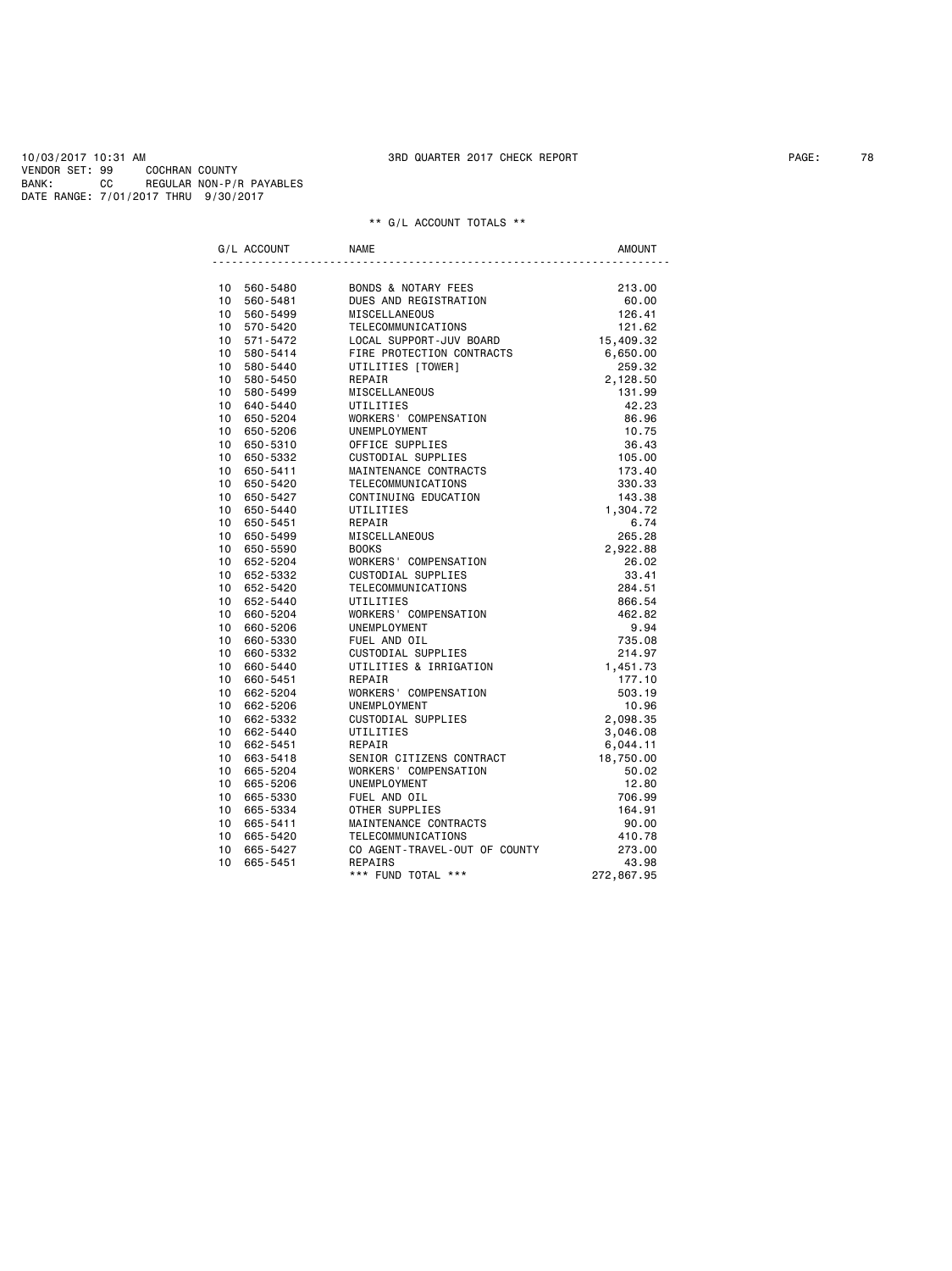DATE RANGE: 7/01/2017 THRU 9/30/2017

|  | G/L ACCOUNT                                                                                 | <b>NAME</b>                                                                                                         | <b>AMOUNT</b>                 |
|--|---------------------------------------------------------------------------------------------|---------------------------------------------------------------------------------------------------------------------|-------------------------------|
|  |                                                                                             |                                                                                                                     |                               |
|  | 15 610-5204                                                                                 | WORKERS' COMPENSATION<br>OFFICE SUPPLIES<br>TELECOMMUNICATIONS<br>COMM-CONTINUING EDUCATION<br>LEGAL NOTTCFS        | 391.50                        |
|  | 15 610-5310                                                                                 |                                                                                                                     | 39.99                         |
|  | 15 610-5420                                                                                 |                                                                                                                     | 278.78                        |
|  | 15 610-5427                                                                                 |                                                                                                                     | 190.00                        |
|  | 15 610-5430                                                                                 | LEGAL NOTICES                                                                                                       | 955.80                        |
|  | 15 610-5499                                                                                 | MISCELLANEOUS                                                                                                       | 65.00                         |
|  | 15 621-5204                                                                                 | WORKERS' COMPENSATION                                                                                               | 1,028.10                      |
|  | 15 621-5206                                                                                 | UNEMPLOYMENT                                                                                                        | 20.87                         |
|  | 15 621-5330                                                                                 | FUEL & OIL                                                                                                          | 6,312.31                      |
|  | 15 621-5356                                                                                 | ROAD MATERIALS & SUPPLIES                                                                                           | 16.96                         |
|  | 15 621-5440                                                                                 | UTILITIES                                                                                                           | 513.58                        |
|  | 15 621-5451                                                                                 | REPAIRS                                                                                                             | 2,333.63                      |
|  | 15 621-5454                                                                                 | TIRES                                                                                                               | 119.00                        |
|  | 15 622-5204                                                                                 | WORKERS' COMPENSATION                                                                                               | 989.40                        |
|  | 15 622-5206                                                                                 | UNEMPLOYMENT                                                                                                        | 20.25                         |
|  | 15 622-5330                                                                                 | FUEL AND OIL                                                                                                        | 5,300.29                      |
|  | 15 622-5356                                                                                 | ROAD MATERIALS & SUPPLIES                                                                                           | 266.52                        |
|  | 15 622-5440                                                                                 | UTILITIES                                                                                                           | 425.41                        |
|  | 15 622-5451                                                                                 | REPAIRS                                                                                                             | 1,265.70                      |
|  | 15 622-5454                                                                                 | TIRES                                                                                                               | 65.00                         |
|  | 15 623-5204                                                                                 | WORKERS' COMPENSATION                                                                                               | 1,059.35                      |
|  | 15 623-5206                                                                                 | UNEMPLOYMENT                                                                                                        | 21.50                         |
|  | 15 623-5330                                                                                 | FUEL AND OIL                                                                                                        | 11,193.86                     |
|  | 15 623-5356                                                                                 | ROAD MATERIALS & SUPPLIES                                                                                           | 2,997.79                      |
|  | 15 623-5440                                                                                 | UTILITIES                                                                                                           | 442.76                        |
|  | 15 623-5451                                                                                 | REPAIRS                                                                                                             | 808.73                        |
|  | 15 624-5204                                                                                 | WORKERS' COMPENSATION                                                                                               | ی. ون<br>1,049.78             |
|  | 15     624-5206<br>15     624-5330                                                          | UNEMPLOYMENT                                                                                                        | 21.30                         |
|  | 15 624-5330                                                                                 | FUEL AND OIL                                                                                                        | 4,973.46                      |
|  |                                                                                             | ROAD MATERIALS & SUPPLIES                                                                                           | 3,088.90                      |
|  | 15 624-5356<br>15 624-5420<br>15 624-5440                                                   | TELECOMMUNICATIONS                                                                                                  | 130.65                        |
|  |                                                                                             | UTILITIES                                                                                                           | 439.12                        |
|  | 15 624-5451                                                                                 |                                                                                                                     | 2,658.39                      |
|  | 15 624-5454                                                                                 |                                                                                                                     | 2,081.39                      |
|  |                                                                                             | REPAIRS<br>TIRES<br>*** FUND TOTAL ***                                                                              | 51,565.07                     |
|  | 17 573-5204                                                                                 | WORKERS COMPENSATION                                                                                                | 104.38                        |
|  | $17 \quad 573 - 5206$<br>$17 \quad 573 - 5413 \cdot 001$<br>$17 \quad 573 - 5413 \cdot 004$ | UNEMPLOYMENT INSURANCE                                                                                              | $10.14$<br>2,314.84<br>13.760 |
|  |                                                                                             | Inter-Cnty Contr TELECOUNSEL'G                                                                                      |                               |
|  |                                                                                             |                                                                                                                     |                               |
|  | 17 573-5427                                                                                 |                                                                                                                     |                               |
|  | 17 573-5499                                                                                 |                                                                                                                     |                               |
|  |                                                                                             | 0ther Placements 13,768.76<br>TRAVEL & TRAINING 660.54<br>OPERATING EXPENSES 742.78<br>*** FUND TOTAL *** 17,601.44 |                               |
|  | 30 518-5204                                                                                 | WORKERS COMPENSATION                                                                                                | 198.36                        |
|  | 30 518-5330                                                                                 | FUEL & OIL                                                                                                          | 49.40                         |
|  |                                                                                             |                                                                                                                     |                               |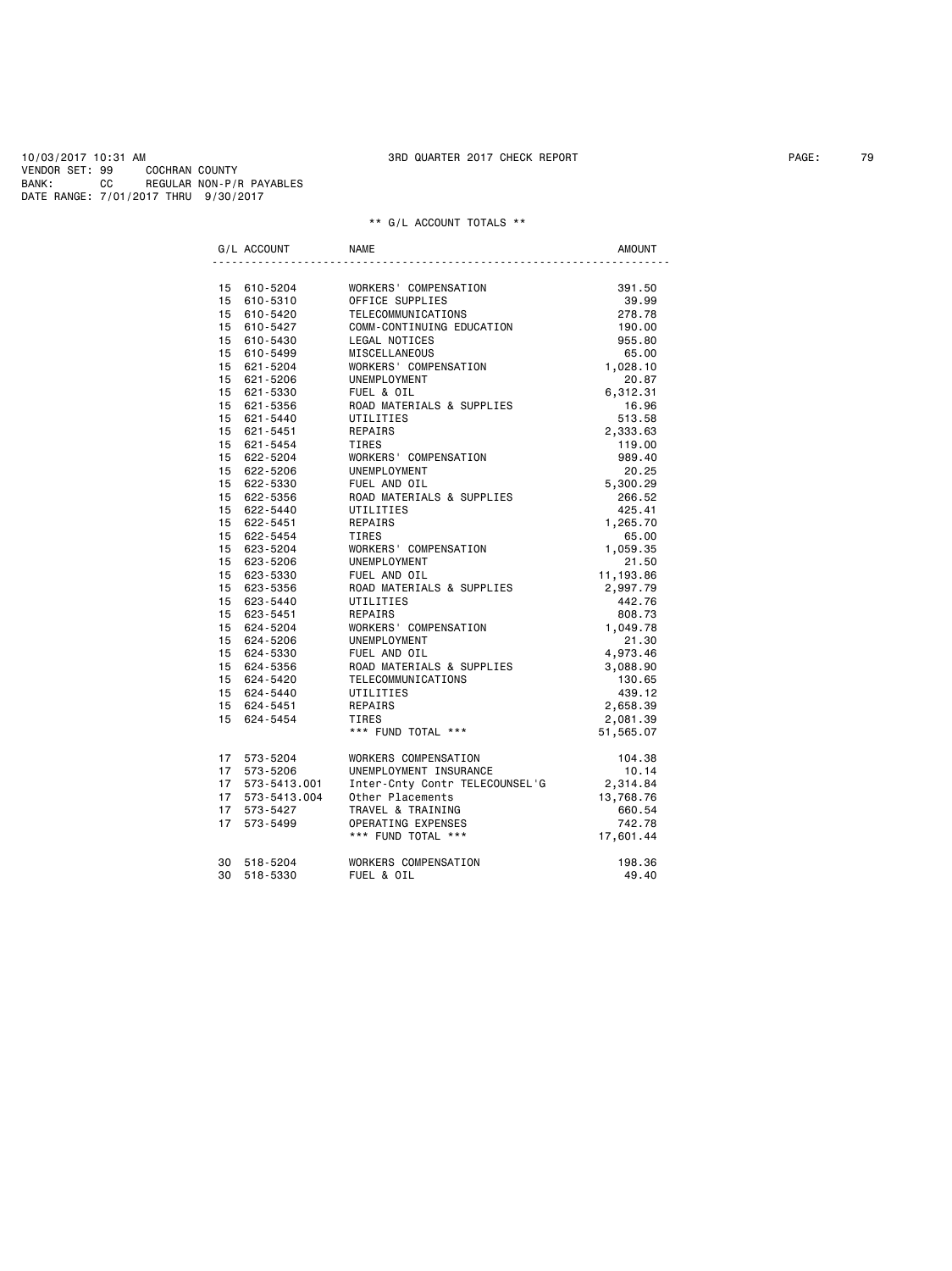|                         |         | G/L ACCOUNT     | <b>NAME</b>                    | <b>AMOUNT</b>  |                  |              |
|-------------------------|---------|-----------------|--------------------------------|----------------|------------------|--------------|
|                         |         |                 |                                |                |                  |              |
|                         |         | 30 518-5440     | UTILITIES                      | 135.79         |                  |              |
|                         |         |                 | *** FUND TOTAL ***             | 383.55         |                  |              |
|                         |         | 31 652-5499     | MISCELLANEOUS                  | 34.74          |                  |              |
|                         |         |                 | *** FUND TOTAL ***             | 34.74          |                  |              |
|                         |         | 90 000-2342     | Arrest Fees - State Officers   | 7.00           |                  |              |
|                         |         | 90 000-2342.001 | Omni FTA                       | 120.00         |                  |              |
|                         |         | 90 000-2347     | Juvenile Probation Diversion   | 20.00          |                  |              |
|                         | 90      | 000-2347.001    | Truancy Prvtn & Diver. 102.015 | 82.32          |                  |              |
|                         | 90      | 000-2355        | MVF CCP 102.002                | 2.25           |                  |              |
|                         |         | 90 000-2358.001 | State CCC Date 010104 Forward  | 2,221.60       |                  |              |
|                         | 90      | 000-2361        | 50% of Time Payment to State   | 96.54          |                  |              |
|                         | 90      | 000-2363.001    | Divorce & Family Gov't 133.151 | 150.00         |                  |              |
|                         | 90      | 000-2363.002    | Other Than Divorce/Family 10B  | 170.00         |                  |              |
|                         | 90      | 000-2363.003    | Indigent Defense Fee           | 113.98         |                  |              |
|                         |         |                 |                                |                |                  |              |
|                         | 90      | 000-2363.004    | Co Filing Fee Ind Lgl Serv.    | 225.09         |                  |              |
|                         | 90      | 000-2363.005    | ELE. FILING FEE DIS CLK        | 185.00         |                  |              |
|                         |         | 90 000-2363.006 | ELE FILING FEE COUNTY CLERK    | 120.00         |                  |              |
|                         |         | 90 000-2363.007 | ELE FILING FEE JP              | 100.00         |                  |              |
|                         | 90      | 000-2364        | Juror Donations                | 30.00          |                  |              |
|                         | 90      | 000-2367        | STF-Sub 95% C(Trans CD542.40   | 611.76         |                  |              |
|                         | 90      | 000-2368        | BB Bond Fee (Gov CD 41.258)    | 585.00         |                  |              |
|                         | 90      | 000-2369        | EMS Trauma Sec49.02 SB1131     | 212.75         |                  |              |
|                         | 90      | 000-2372        | Birth Cert. Gov118.015         | 57.60          |                  |              |
|                         | 90      | 000-2373        | Marriage License Gov 118.011   | 60.00          |                  |              |
|                         | 90      | 000-2376        | Co. CrtCriminal Judicial Fund  | 160.00         |                  |              |
|                         | 90      | 000-2376.001    | CRIM ELECTRONIC EFF DIS CLK    | 5.74           |                  |              |
|                         | 90      | 000-2376.002    | CRIMINAL ELECTRONIC EFF CO.    | 35.01          |                  |              |
|                         |         | 90 000-2378     | JRF Jury Reimb Fee CCP102.0045 | 184.67         |                  |              |
|                         |         | 90 000-2379     | Judicial Support Fee/L133.105  | 719.64         |                  |              |
|                         | 90      | 000-2379.001    | Drug Court Fee CCP102.0178     | 95.77          |                  |              |
|                         | 90      | 000-2379.002    | 7th Crt of Appeal Gov't22.2081 | 40.00          |                  |              |
|                         |         |                 | *** FUND TOTAL ***             | 6,411.72       |                  |              |
|                         |         |                 |                                |                |                  |              |
|                         |         | 93 560-5334     | OTHER SUPPLIES                 | 198.01         |                  |              |
|                         |         | 93 560-5499     | MISCELLANEOUS                  | 3,000.00       |                  |              |
|                         |         |                 | *** FUND TOTAL ***             | 3,198.01       |                  |              |
|                         |         | NO.             |                                | INVOICE AMOUNT | <b>DISCOUNTS</b> | CHECK AMOUNT |
| VENDOR SET: 99 BANK: CC | TOTALS: | 355             |                                | 352,062.48     | 0.00             | 352,062.48   |
| BANK: CC<br>TOTALS:     |         | 355             |                                | 352,062.48     | 0.00             | 352,062.48   |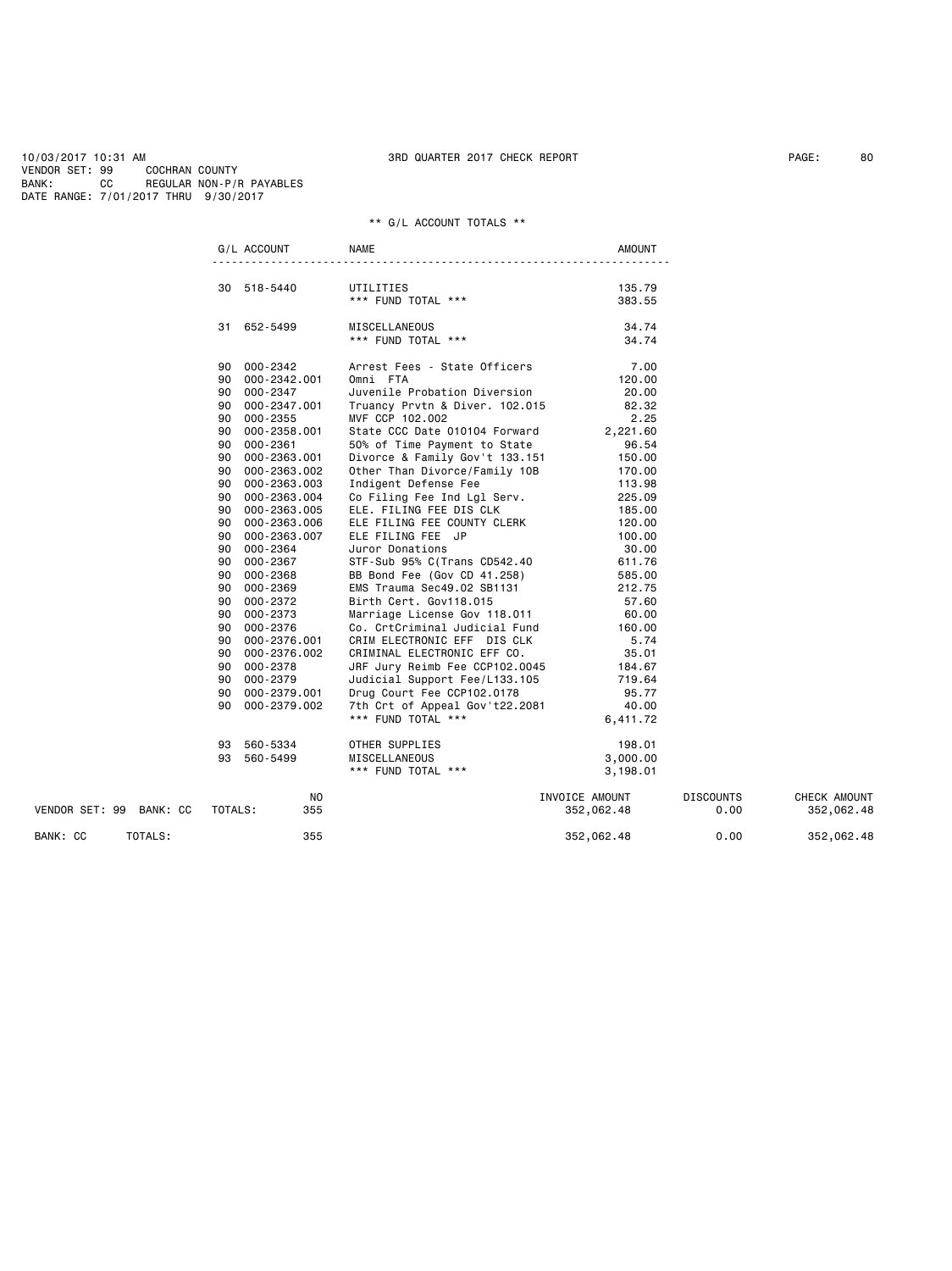| VENDOR SET: 99   |    | 10/03/2017 10:31 AM<br><b>COCHRAN COUNTY</b> |                                | 3RD QUARTER 2017 CHECK REPORT |              |               |                 |              | PAGE:         | 81            |
|------------------|----|----------------------------------------------|--------------------------------|-------------------------------|--------------|---------------|-----------------|--------------|---------------|---------------|
| BANK:            |    | PR                                           | PAYROLL PAYABLES               |                               |              |               |                 |              |               |               |
|                  |    | DATE RANGE: 7/01/2017 THRU 9/30/2017         |                                |                               |              |               |                 |              |               |               |
|                  |    |                                              |                                |                               |              |               |                 |              |               |               |
|                  |    |                                              |                                |                               | <b>CHECK</b> |               |                 | <b>CHECK</b> | <b>CHECK</b>  | <b>CHECK</b>  |
| VENDOR I.D.      |    |                                              | <b>NAME</b>                    | <b>STATUS</b>                 | DATE         | <b>AMOUNT</b> | <b>DISCOUNT</b> | NO.          | <b>STATUS</b> | <b>AMOUNT</b> |
|                  |    |                                              |                                |                               |              |               |                 |              |               |               |
| A067             |    |                                              | AMERICAN FAMILY LIFE ASSURANCE |                               |              |               |                 |              |               |               |
|                  |    | I-08 201707240626                            | MONTHLY PREMIUM                | R                             | 7/31/2017    |               |                 | 047540       |               |               |
|                  |    | 10 000-2500.4                                | INSURANCE PAYABLE              | MONTHLY PREMIUM               |              | 601.66        |                 |              |               |               |
|                  |    | 15 000-2500.4                                | INSURANCE PAYABLE              | MONTHLY PREMIUM               |              | 354.90        |                 |              |               |               |
|                  |    | I-08A201707240626                            | MONTHLY PREMIUM                | R                             | 7/31/2017    |               |                 | 047540       |               |               |
|                  | 10 | 000-2500.4                                   | INSURANCE PAYABLE              | MONTHLY PREMIUM               |              | 200.46        |                 |              |               | 1,157.02      |
|                  |    |                                              |                                |                               |              |               |                 |              |               |               |
| C091             |    |                                              | COMPBENEFITS                   |                               |              |               |                 |              |               |               |
|                  |    | I-17A201707240626                            | VISION MONTHLY PREMIUM         | R                             | 7/31/2017    |               |                 | 047541       |               |               |
|                  |    | 10 000-2500.4                                | INSURANCE PAYABLE              | VISION MONTHLY PREMI          |              | 38.14         |                 |              |               | 38.14         |
|                  |    |                                              |                                |                               |              |               |                 |              |               |               |
| C <sub>253</sub> |    |                                              | COCHRAN COUNTY MONEY MKT       |                               |              |               |                 |              |               |               |
|                  |    | I-01 201707240626                            | RETIREMENT CONTRIBUTIONS       | R                             | 7/31/2017    |               |                 | 047542       |               |               |
|                  | 10 | $000 - 2500.3$                               | <b>TCDRS PAYABLE</b>           | RETIREMENT CONTRIBUT          |              | 8,786.79      |                 |              |               |               |
|                  | 10 | 400-5203                                     | RETIREMENT                     | RETIREMENT CONTRIBUT          |              | 1,191.59      |                 |              |               |               |
|                  | 10 | 403-5203                                     | RETIREMENT                     | RETIREMENT CONTRIBUT          |              | 1,176.09      |                 |              |               |               |
|                  | 10 | 435-5203                                     | RETIREMENT                     | RETIREMENT CONTRIBUT          |              | 220.51        |                 |              |               |               |
|                  | 10 | 455-5203                                     | RETIREMENT                     | RETIREMENT CONTRIBUT          |              | 547.77        |                 |              |               |               |
|                  | 10 | 475-5203                                     | RETIREMENT                     | RETIREMENT CONTRIBUT          |              | 1,342.16      |                 |              |               |               |
|                  | 10 | 476-5203                                     | RETIREMENT                     | RETIREMENT CONTRIBUT          |              | 132.34        |                 |              |               |               |
|                  | 10 | 490-5203.001                                 | RETIREMENT                     | RETIREMENT CONTRIBUT          |              | 152.21        |                 |              |               |               |
|                  | 10 | 495-5203                                     | RETIREMENT                     | RETIREMENT CONTRIBUT          |              | 937.00        |                 |              |               |               |
|                  | 10 | 497-5203                                     | RETIREMENT                     | RETIREMENT CONTRIBUT          |              | 576.02        |                 |              |               |               |
|                  | 10 | 499-5203                                     | RETIREMENT                     | RETIREMENT CONTRIBUT          |              | 1,370.25      |                 |              |               |               |
|                  | 10 | 510-5203                                     | RETIREMENT                     | RETIREMENT CONTRIBUT          |              | 377.00        |                 |              |               |               |
|                  | 10 | 512-5203                                     | RETIREMENT                     | RETIREMENT CONTRIBUT          |              | 1,482.59      |                 |              |               |               |
|                  | 10 | 516-5203                                     | RETIREMENT                     | RETIREMENT CONTRIBUT          |              | 458.49        |                 |              |               |               |
|                  | 10 | 550-5203                                     | RETIREMENT                     | RETIREMENT CONTRIBUT          |              | 354.17        |                 |              |               |               |
|                  | 10 | 560-5203                                     | RETIREMENT                     | RETIREMENT CONTRIBUT          |              | 4,354.29      |                 |              |               |               |
|                  | 10 | 650-5203                                     | RETIREMENT                     | RETIREMENT CONTRIBUT          |              | 472.41        |                 |              |               |               |
|                  | 10 | 652-5203                                     | RETIREMENT                     | RETIREMENT CONTRIBUT          |              | 22.27         |                 |              |               |               |
|                  | 10 | 660-5203                                     | RETIREMENT                     | RETIREMENT CONTRIBUT          |              | 308.19        |                 |              |               |               |
|                  | 10 | 662-5203                                     | RETIREMENT                     | RETIREMENT CONTRIBUT          |              | 420.39        |                 |              |               |               |
|                  | 10 | 665-5203                                     | RETIREMENT                     | RETIREMENT CONTRIBUT          |              | 422.60        |                 |              |               |               |
|                  | 15 | $000 - 2500.3$                               | <b>TCDRS PAYABLE</b>           | RETIREMENT CONTRIBUT          |              | 3,171.68      |                 |              |               |               |
|                  | 15 | 610-5203                                     | RETIREMENT                     | RETIREMENT CONTRIBUT          |              | 2,238.42      |                 |              |               |               |
|                  | 15 | 621-5203                                     | RETIREMENT                     | RETIREMENT CONTRIBUT          |              | 912.83        |                 |              |               |               |
|                  | 15 | 622-5203                                     | RETIREMENT                     | RETIREMENT CONTRIBUT          |              | 874.70        |                 |              |               |               |
|                  | 15 | 623-5203                                     | RETIREMENT                     | RETIREMENT CONTRIBUT          |              | 940.20        |                 |              |               |               |
|                  | 15 | 624-5203                                     | RETIREMENT                     | RETIREMENT CONTRIBUT          |              | 924.14        |                 |              |               |               |
|                  | 17 | $000 - 2500.3$                               | <b>TCDRS PAYABLE</b>           | RETIREMENT CONTRIBUT          |              | 240.86        |                 |              |               |               |
|                  | 17 | 573-5203                                     | RETIREMENT                     | RETIREMENT CONTRIBUT          |              | 447.31        |                 |              |               |               |
|                  | 30 | $000 - 2500.3$                               | <b>TCDRS</b>                   | RETIREMENT CONTRIBUT          |              | 71.13         |                 |              |               |               |
|                  | 30 | 518-5203                                     | RETIREMENT                     | RETIREMENT CONTRIBUT          |              | 132.08        |                 |              |               | 35,058.48     |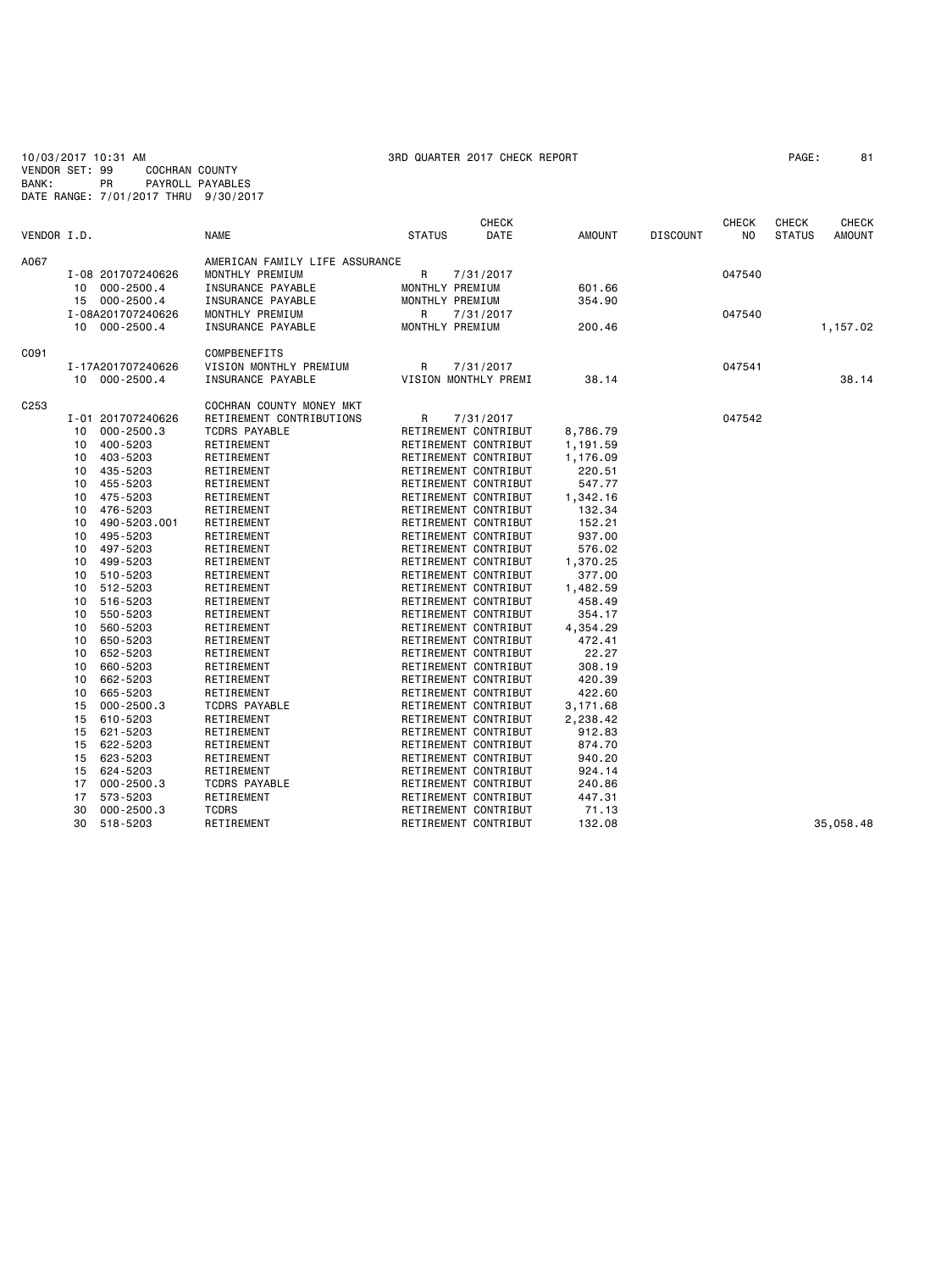10/03/2017 10:31 AM 3RD QUARTER 2017 CHECK REPORT PAGE: 82 VENDOR SET: 99 COCHRAN COUNTY BANK: PR PAYROLL PAYABLES DATE RANGE: 7/01/2017 THRU 9/30/2017

|             |                                                               | <b>NAME</b>                                                                                 |                      | <b>CHECK</b>                                    |                      |                 | <b>CHECK</b> | <b>CHECK</b>  | <b>CHECK</b>  |
|-------------|---------------------------------------------------------------|---------------------------------------------------------------------------------------------|----------------------|-------------------------------------------------|----------------------|-----------------|--------------|---------------|---------------|
| VENDOR I.D. |                                                               |                                                                                             | <b>STATUS</b>        | DATE                                            | AMOUNT               | <b>DISCOUNT</b> | NO.          | <b>STATUS</b> | <b>AMOUNT</b> |
| C300        | I-18A201707240626<br>000-2500.4<br>10<br>$000 - 2500.4$<br>15 | COCHRAN COUNTY SCHOOLS FEDERAL<br>MONTHLY PREMUIM<br>INSURANCE PAYABLE<br>INSURANCE PAYABLE | R                    | 7/31/2017<br>MONTHLY PREMUIM<br>MONTHLY PREMUIM | 8,767.09<br>3,052.13 |                 | 047543       |               |               |
|             | $000 - 2500.4$<br>30                                          | <b>AFLAC</b>                                                                                |                      | MONTHLY PREMUIM                                 | 70.28                |                 |              |               | 11,889.50     |
| <b>NO17</b> |                                                               | NATIONAL FARM LIFE                                                                          |                      |                                                 |                      |                 |              |               |               |
|             | I-05 201707240626<br>10 000-2500.4                            | NFL PREMIUM<br>INSURANCE PAYABLE                                                            | R<br>NFL PREMIUM     | 7/31/2017                                       | 40.90                |                 | 047544       |               |               |
|             | I-05A201707240626                                             | AFTER TAX PREM                                                                              | R                    | 7/31/2017                                       |                      |                 | 047544       |               |               |
|             | 10 000-2500.4                                                 | INSURANCE PAYABLE                                                                           | AFTER TAX PREM       |                                                 | 114.21               |                 |              |               |               |
|             | 15<br>000-2500.4                                              | INSURANCE PAYABLE                                                                           |                      | AFTER TAX PREM                                  | 127.67               |                 |              |               | 282.78        |
|             |                                                               |                                                                                             |                      |                                                 |                      |                 |              |               |               |
| N060        |                                                               | NATIONWIDE RETIREMENT SOL                                                                   |                      |                                                 |                      |                 |              |               |               |
|             | I-04 201707240626                                             | DEFERRED COMP WITHHELD                                                                      | R                    | 7/31/2017                                       |                      |                 | 047545       |               |               |
|             | 000-2500.7<br>10                                              | PEBSCO DEF COMP PAYABLE                                                                     |                      | DEFERRED COMP WITHHE                            | 2,500.00             |                 |              |               |               |
|             | 000-2500.7<br>15                                              | PEBSCO DEF COMP PAYABLE                                                                     |                      | DEFERRED COMP WITHHE                            | 25.00                |                 |              |               | 2,525.00      |
| N081        |                                                               | NATIONAL FAMILY CARE LIFE INSU                                                              |                      |                                                 |                      |                 |              |               |               |
|             | I-21 201707240626                                             | NATIONAL FAMILY CARE                                                                        | R                    | 7/31/2017                                       |                      |                 | 047546       |               |               |
|             | 10 000-2500.4                                                 | INSURANCE PAYABLE                                                                           |                      | NATIONAL FAMILY CARE                            | 59.00                |                 |              |               | 59.00         |
|             |                                                               |                                                                                             |                      |                                                 |                      |                 |              |               |               |
| 0029        |                                                               | OFFICE OF THE ATTORNEY GE                                                                   |                      |                                                 |                      |                 |              |               |               |
|             | I-09 201707240626                                             | CAUSE# 2002517527 &2003521159                                                               | R                    | 7/31/2017                                       |                      |                 | 047547       |               |               |
|             | 10 000-2500.8                                                 | CHILD SUPPORT PAYABLE                                                                       |                      | CAUSE# 2002517527 &2                            | 1,362.00             |                 |              |               | 1,362.00      |
| 0029        |                                                               | OFFICE OF THE ATTORNEY GE                                                                   |                      |                                                 |                      |                 |              |               |               |
|             | I-CDH201707240626                                             | CAUSE#233-534019-13                                                                         | R                    | 7/31/2017                                       |                      |                 | 047548       |               |               |
|             | 10 000-2500.8                                                 | CHILD SUPPORT PAYABLE                                                                       |                      | CAUSE#233-534019-13                             | 570.00               |                 |              |               | 570.00        |
|             |                                                               |                                                                                             |                      |                                                 |                      |                 |              |               |               |
| P187        |                                                               | COCHRAN COUNTY PAYROLL TA                                                                   |                      |                                                 |                      |                 |              |               |               |
|             | I-T1 201707240626                                             | FEDERAL INCOME TAX W/H                                                                      | R                    | 7/31/2017                                       |                      |                 | 047549       |               |               |
|             | $000 - 2500.1$<br>10                                          | WITHHOLDING TAX PAYABLE                                                                     |                      | FEDERAL INCOME TAX W                            | 11,804.55            |                 |              |               |               |
|             | $000 - 2500.1$<br>15                                          | WITHHOLDING TAX PAYABLE                                                                     |                      | FEDERAL INCOME TAX W                            | 4,323.06             |                 |              |               |               |
|             | $000 - 2500.1$<br>17                                          | WITHHOLDING TAX PAYABLE                                                                     |                      | FEDERAL INCOME TAX W                            | 302.22               |                 |              |               |               |
|             | $000 - 2500.1$<br>30                                          | FEDERAL WITHOLDING                                                                          |                      | FEDERAL INCOME TAX W                            | 140.91               |                 |              |               |               |
|             | I-T3 201707240626                                             | <b>FICA TAX</b>                                                                             | R                    | 7/31/2017                                       |                      |                 | 047549       |               |               |
|             | $000 - 2500.2$<br>10 <sup>1</sup><br>400-5201<br>10           | FICA PAYABLE<br>SOCIAL SECURITY                                                             | FICA TAX<br>FICA TAX |                                                 | 7,652.44<br>568.30   |                 |              |               |               |
|             | 403-5201<br>10                                                | SOCIAL SECURITY                                                                             | FICA TAX             |                                                 | 493.60               |                 |              |               |               |
|             | 435-5201<br>10 <sup>1</sup>                                   | SOCIAL SECURITY                                                                             | FICA TAX             |                                                 | 105.17               |                 |              |               |               |
|             | 455-5201<br>10                                                | SOCIAL SECURITY                                                                             | FICA TAX             |                                                 | 261.25               |                 |              |               |               |
|             | 475-5201<br>10                                                | SOCIAL SECURITY                                                                             | FICA TAX             |                                                 | 640.11               |                 |              |               |               |
|             | 476-5201<br>10                                                | SOCIAL SECURITY                                                                             | FICA TAX             |                                                 | 63.12                |                 |              |               |               |
|             | 10<br>490-5201.001                                            | SOCIAL SECURITY FICA                                                                        | FICA TAX             |                                                 | 72.59                |                 |              |               |               |
|             | 495-5201<br>10                                                | SOCIAL SECURITY                                                                             | FICA TAX             |                                                 | 411.63               |                 |              |               |               |
|             | 10<br>497-5201                                                | SOCIAL SECURITY                                                                             | FICA TAX             |                                                 | 274.72               |                 |              |               |               |

10 499-5201 SOCIAL SECURITY FICA TAX 646.74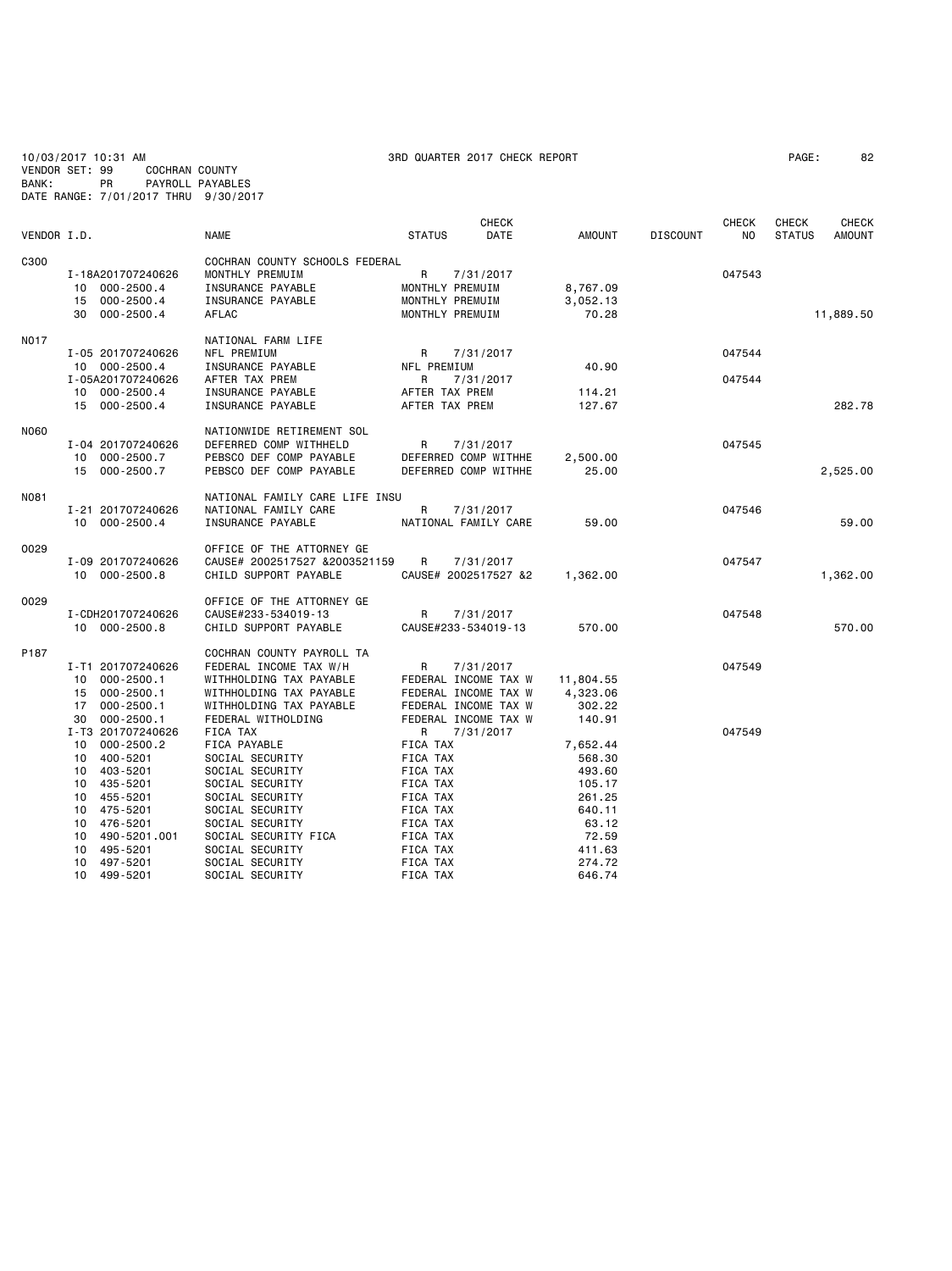10/03/2017 10:31 AM 3RD QUARTER 2017 CHECK REPORT PAGE: 83 VENDOR SET: 99 COCHRAN COUNTY BANK: PR PAYROLL PAYABLES DATE RANGE: 7/01/2017 THRU 9/30/2017

| VENDOR I.D.               | <b>NAME</b>                           | <b>STATUS</b> | CHECK<br>DATE | <b>AMOUNT</b> | <b>DISCOUNT</b> | CHECK<br>NO. | CHECK<br><b>STATUS</b> | <b>CHECK</b><br><b>AMOUNT</b> |
|---------------------------|---------------------------------------|---------------|---------------|---------------|-----------------|--------------|------------------------|-------------------------------|
|                           |                                       |               |               |               |                 |              |                        |                               |
| P187<br>I-T3 201707240626 | COCHRAN COUNTY PAYROLL TA<br>FICA TAX | *CONTINUED*   |               |               |                 | 047549       |                        |                               |
| 510-5201<br>10            | SOCIAL SECURITY                       | R<br>FICA TAX | 7/31/2017     | 179.80        |                 |              |                        |                               |
| 512-5201<br>10            | SOCIAL SECURITY                       | FICA TAX      |               | 652.82        |                 |              |                        |                               |
| 516-5201<br>10            | SOCIAL SECURITY                       | FICA TAX      |               | 223.22        |                 |              |                        |                               |
| 550-5201<br>10            | SOCIAL SECURITY                       | FICA TAX      |               | 168.91        |                 |              |                        |                               |
| 560-5201<br>10            | SOCIAL SECURITY                       | FICA TAX      |               | 2,041.41      |                 |              |                        |                               |
| 650-5201<br>10            | SOCIAL SECURITY                       | FICA TAX      |               | 225.30        |                 |              |                        |                               |
| 652-5201<br>10            | SOCIAL SECURITY                       | FICA TAX      |               | 10.62         |                 |              |                        |                               |
| 660-5201<br>10            | SOCIAL SECURITY                       | FICA TAX      |               | 150.05        |                 |              |                        |                               |
| 10<br>662-5201            | SOCIAL SECURITY                       | FICA TAX      |               | 200.49        |                 |              |                        |                               |
| 665-5201<br>10            | SOCIAL SECURITY                       | FICA TAX      |               | 262.60        |                 |              |                        |                               |
| 15<br>$000 - 2500.2$      | FICA PAYABLE                          | FICA TAX      |               | 2,787.21      |                 |              |                        |                               |
| 610-5201<br>15            | SOCIAL SECURITY                       | FICA TAX      |               | 1,067.56      |                 |              |                        |                               |
| 621-5201<br>15            | SOCIAL SECURITY                       | FICA TAX      |               | 435.35        |                 |              |                        |                               |
| 622-5201<br>15            | SOCIAL SECURITY                       | FICA TAX      |               | 412.40        |                 |              |                        |                               |
| 623-5201<br>15            | SOCIAL SECURITY                       | FICA TAX      |               | 445.58        |                 |              |                        |                               |
| 624-5201<br>15            | SOCIAL SECURITY                       | FICA TAX      |               | 426.32        |                 |              |                        |                               |
| $000 - 2500.2$<br>17      | FICA PAYABLE                          | FICA TAX      |               | 216.68        |                 |              |                        |                               |
| 17<br>573-5201            | SOCIAL SECURITY                       | FICA TAX      |               | 216.68        |                 |              |                        |                               |
| $000 - 2500.2$<br>30      | FICA                                  | FICA TAX      |               | 64.31         |                 |              |                        |                               |
| 518-5201<br>30            | SOCIAL SECURITY                       | FICA TAX      |               | 64.30         |                 |              |                        |                               |
| I-T4 201707240626         | MEDICARE TAX                          | R             | 7/31/2017     |               |                 | 047549       |                        |                               |
| 10<br>$000 - 2500.2$      | FICA PAYABLE                          | MEDICARE TAX  |               | 1,789.68      |                 |              |                        |                               |
| 400-5201<br>10            | SOCIAL SECURITY                       | MEDICARE TAX  |               | 132.92        |                 |              |                        |                               |
| 10<br>403-5201            | SOCIAL SECURITY                       | MEDICARE TAX  |               | 115.44        |                 |              |                        |                               |
| 435-5201<br>10            | SOCIAL SECURITY                       | MEDICARE TAX  |               | 24.59         |                 |              |                        |                               |
| 455-5201<br>10            | SOCIAL SECURITY                       | MEDICARE TAX  |               | 61.10         |                 |              |                        |                               |
| 475-5201<br>10            | SOCIAL SECURITY                       | MEDICARE TAX  |               | 149.70        |                 |              |                        |                               |
| 476-5201<br>10            | SOCIAL SECURITY                       | MEDICARE TAX  |               | 14.76         |                 |              |                        |                               |
| 490-5201.001<br>10        | SOCIAL SECURITY FICA                  | MEDICARE TAX  |               | 16.98         |                 |              |                        |                               |
| 495-5201<br>10            | SOCIAL SECURITY                       | MEDICARE TAX  |               | 96.27         |                 |              |                        |                               |
| 10<br>497-5201            | SOCIAL SECURITY                       | MEDICARE TAX  |               | 64.25         |                 |              |                        |                               |
| 10<br>499-5201            | SOCIAL SECURITY                       | MEDICARE TAX  |               | 151.25        |                 |              |                        |                               |
| 10<br>510-5201            | SOCIAL SECURITY                       | MEDICARE TAX  |               | 42.05         |                 |              |                        |                               |
| 10<br>512-5201            | SOCIAL SECURITY                       | MEDICARE TAX  |               | 152.68        |                 |              |                        |                               |
| 10<br>516-5201            | SOCIAL SECURITY                       | MEDICARE TAX  |               | 52.20         |                 |              |                        |                               |
| 550-5201<br>10            | SOCIAL SECURITY                       | MEDICARE TAX  |               | 39.50         |                 |              |                        |                               |
| 560-5201<br>10            | SOCIAL SECURITY                       | MEDICARE TAX  |               | 477.43        |                 |              |                        |                               |
| 650-5201<br>10            | SOCIAL SECURITY                       | MEDICARE TAX  |               | 52.68         |                 |              |                        |                               |
| 652-5201<br>10            | SOCIAL SECURITY                       | MEDICARE TAX  |               | 2.48          |                 |              |                        |                               |
| 660-5201<br>10            | SOCIAL SECURITY                       | MEDICARE TAX  |               | 35.09         |                 |              |                        |                               |
| 10<br>662-5201            | SOCIAL SECURITY                       | MEDICARE TAX  |               | 46.90         |                 |              |                        |                               |
| 10<br>665-5201            | SOCIAL SECURITY                       | MEDICARE TAX  |               | 61.41         |                 |              |                        |                               |
| $000 - 2500.2$<br>15      | FICA PAYABLE                          | MEDICARE TAX  |               | 651.86        |                 |              |                        |                               |
| 610-5201<br>15            | SOCIAL SECURITY                       | MEDICARE TAX  |               | 249.67        |                 |              |                        |                               |
| 15<br>621-5201            | SOCIAL SECURITY                       | MEDICARE TAX  |               | 101.82        |                 |              |                        |                               |
| 15<br>622-5201            | SOCIAL SECURITY                       | MEDICARE TAX  |               | 96.45         |                 |              |                        |                               |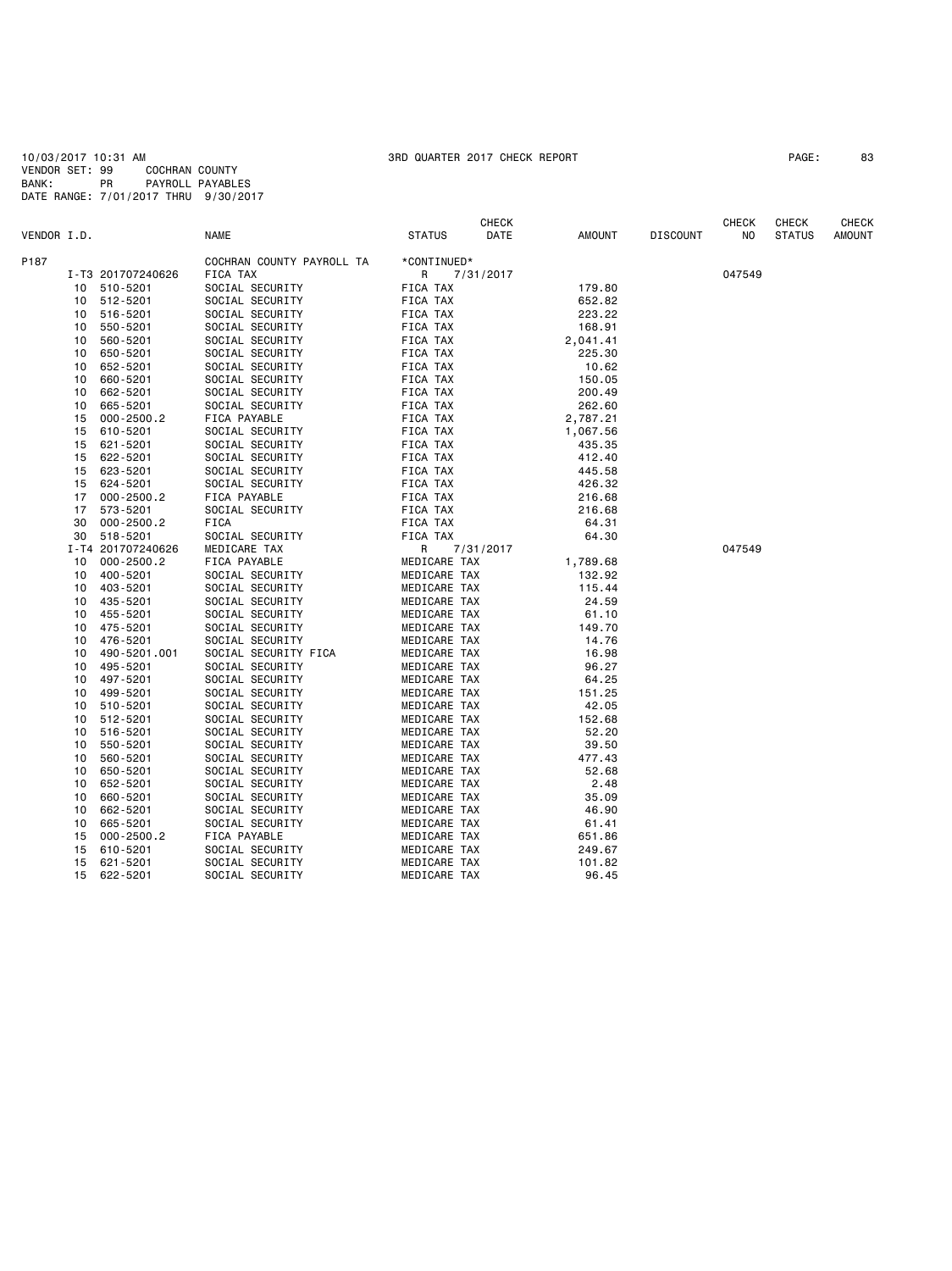10/03/2017 10:31 AM 3RD QUARTER 2017 CHECK REPORT PAGE: 84 VENDOR SET: 99 COCHRAN COUNTY BANK: PR PAYROLL PAYABLES DATE RANGE: 7/01/2017 THRU 9/30/2017

|             |    |                   |                            |                      | <b>CHECK</b> |          |                 | <b>CHECK</b> | <b>CHECK</b>  | <b>CHECK</b>  |
|-------------|----|-------------------|----------------------------|----------------------|--------------|----------|-----------------|--------------|---------------|---------------|
| VENDOR I.D. |    |                   | <b>NAME</b>                | <b>STATUS</b>        | DATE         | AMOUNT   | <b>DISCOUNT</b> | NO.          | <b>STATUS</b> | <b>AMOUNT</b> |
| P187        |    |                   | COCHRAN COUNTY PAYROLL TAX | *CONTINUED*          |              |          |                 |              |               |               |
|             |    | I-T4 201707240626 | MEDICARE TAX               | R                    | 7/31/2017    |          |                 | 047549       |               |               |
|             |    | 15 623-5201       | SOCIAL SECURITY            | MEDICARE TAX         |              | 104.21   |                 |              |               |               |
|             | 15 | 624-5201          | SOCIAL SECURITY            | MEDICARE TAX         |              | 99.70    |                 |              |               |               |
|             | 17 | $000 - 2500.2$    | FICA PAYABLE               | MEDICARE TAX         |              | 50.67    |                 |              |               |               |
|             | 17 | 573-5201          | SOCIAL SECURITY            | MEDICARE TAX         |              | 50.67    |                 |              |               |               |
|             | 30 | 000-2500.2        | FICA                       | MEDICARE TAX         |              | 15.04    |                 |              |               |               |
|             | 30 | 518-5201          | SOCIAL SECURITY            | MEDICARE TAX         |              | 15.05    |                 |              |               | 43,026.52     |
| T218        |    |                   | TEXAS ASS'N OF COUNTIES    |                      |              |          |                 |              |               |               |
|             |    | I-11 201707240626 | EMPLOYEE PREMIUMS          | R                    | 7/31/2017    |          |                 | 047550       |               |               |
|             |    | 10 400-5202       | GROUP INSURANCE            | EMPLOYEE PREMIUMS    |              | 1,454.29 |                 |              |               |               |
|             | 10 | 403-5202          | GROUP INSURANCE            | EMPLOYEE PREMIUMS    |              | 1,561.72 |                 |              |               |               |
|             | 10 | 455-5202          | GROUP INSURANCE            | EMPLOYEE PREMIUMS    |              | 780.86   |                 |              |               |               |
|             | 10 | 475-5202          | GROUP INSURANCE            | EMPLOYEE PREMIUMS    |              | 1,561.72 |                 |              |               |               |
|             | 10 | 495-5202          | GROUP INSURANCE            | EMPLOYEE PREMIUMS    |              | 1,561.72 |                 |              |               |               |
|             | 10 | 497-5202          | GROUP INSURANCE            | EMPLOYEE PREMIUMS    |              | 780.86   |                 |              |               |               |
|             | 10 | 499-5202          | GROUP INSURANCE            | EMPLOYEE PREMIUMS    |              | 2,342.58 |                 |              |               |               |
|             | 10 | 510-5202          | GROUP INSURANCE            | EMPLOYEE PREMIUMS    |              | 780.86   |                 |              |               |               |
|             | 10 | 512-5202          | GROUP INSURANCE            | EMPLOYEE PREMIUMS    |              | 3,123.44 |                 |              |               |               |
|             | 10 | 516-5202          | GROUP INSURANCE [50%]      | EMPLOYEE PREMIUMS    |              | 796.06   |                 |              |               |               |
|             | 10 | 550-5202          | GROUP INSURANCE            | EMPLOYEE PREMIUMS    |              | 780.86   |                 |              |               |               |
|             | 10 | 560-5202          | GROUP INSURANCE            | EMPLOYEE PREMIUMS    |              | 7,027.74 |                 |              |               |               |
|             | 10 | 650-5202          | GROUP INSURANCE            | EMPLOYEE PREMIUMS    |              | 818.26   |                 |              |               |               |
|             | 10 | 652-5202          | GROUP INSURANCE            | EMPLOYEE PREMIUMS    |              | 37.40    |                 |              |               |               |
|             | 10 | 660-5202          | GROUP INSURANCE [35%]      | EMPLOYEE PREMIUMS    |              | 535.96   |                 |              |               |               |
|             | 10 | 662-5202          | GROUP INSURANCE            | EMPLOYEE PREMIUMS    |              | 706.06   |                 |              |               |               |
|             | 10 | 665-5202          | GROUP INSURANCE            | EMPLOYEE PREMIUMS    |              | 780.86   |                 |              |               |               |
|             | 15 | 610-5202          | GROUP INSURANCE            | EMPLOYEE PREMIUMS    |              | 3,230.87 |                 |              |               |               |
|             | 15 | 621-5202          | GROUP INSURANCE            | EMPLOYEE PREMIUMS    |              | 1,561.72 |                 |              |               |               |
|             | 15 | 622-5202          | GROUP INSURANCE            | EMPLOYEE PREMIUMS    |              | 1,561.72 |                 |              |               |               |
|             |    | 15 623-5202       | GROUP INSURANCE            | EMPLOYEE PREMIUMS    |              | 1,561.72 |                 |              |               |               |
|             | 15 | 624-5202          | GROUP INSURANCE            | EMPLOYEE PREMIUMS    |              | 1,561.72 |                 |              |               |               |
|             | 17 | 573-5202          | GROUP HEALTH INSURANCE     | EMPLOYEE PREMIUMS    |              | 780.86   |                 |              |               |               |
|             | 30 | 518-5202          | GROUP INSURANCE [15%]      | EMPLOYEE PREMIUMS    |              | 229.70   |                 |              |               |               |
|             |    | I-12 201707240626 | GROUP LIFE INSURANCE       | R                    | 7/31/2017    |          |                 | 047550       |               |               |
|             |    | 10 400-5202       | GROUP INSURANCE            | GROUP LIFE INSURANCE |              | 5.39     |                 |              |               |               |
|             | 10 | 403-5202          | GROUP INSURANCE            | GROUP LIFE INSURANCE |              | 5.78     |                 |              |               |               |
|             | 10 | 455-5202          | GROUP INSURANCE            | GROUP LIFE INSURANCE |              | 2.89     |                 |              |               |               |
|             | 10 | 475-5202          | GROUP INSURANCE            | GROUP LIFE INSURANCE |              | 5.78     |                 |              |               |               |
|             | 10 | 495-5202          | GROUP INSURANCE            | GROUP LIFE INSURANCE |              | 5.78     |                 |              |               |               |
|             | 10 | 497-5202          | GROUP INSURANCE            | GROUP LIFE INSURANCE |              | 2.89     |                 |              |               |               |
|             | 10 | 499-5202          | GROUP INSURANCE            | GROUP LIFE INSURANCE |              | 8.67     |                 |              |               |               |
|             | 10 | 510-5202          | GROUP INSURANCE            | GROUP LIFE INSURANCE |              | 2.89     |                 |              |               |               |
|             | 10 | 512-5202          | GROUP INSURANCE            | GROUP LIFE INSURANCE |              | 11.56    |                 |              |               |               |
|             | 10 | 516-5202          | GROUP INSURANCE [50%]      | GROUP LIFE INSURANCE |              | 2.95     |                 |              |               |               |
|             | 10 | 550-5202          | GROUP INSURANCE            | GROUP LIFE INSURANCE |              | 2.89     |                 |              |               |               |
|             | 10 | 560-5202          | GROUP INSURANCE            | GROUP LIFE INSURANCE |              | 26.05    |                 |              |               |               |
|             |    |                   |                            |                      |              |          |                 |              |               |               |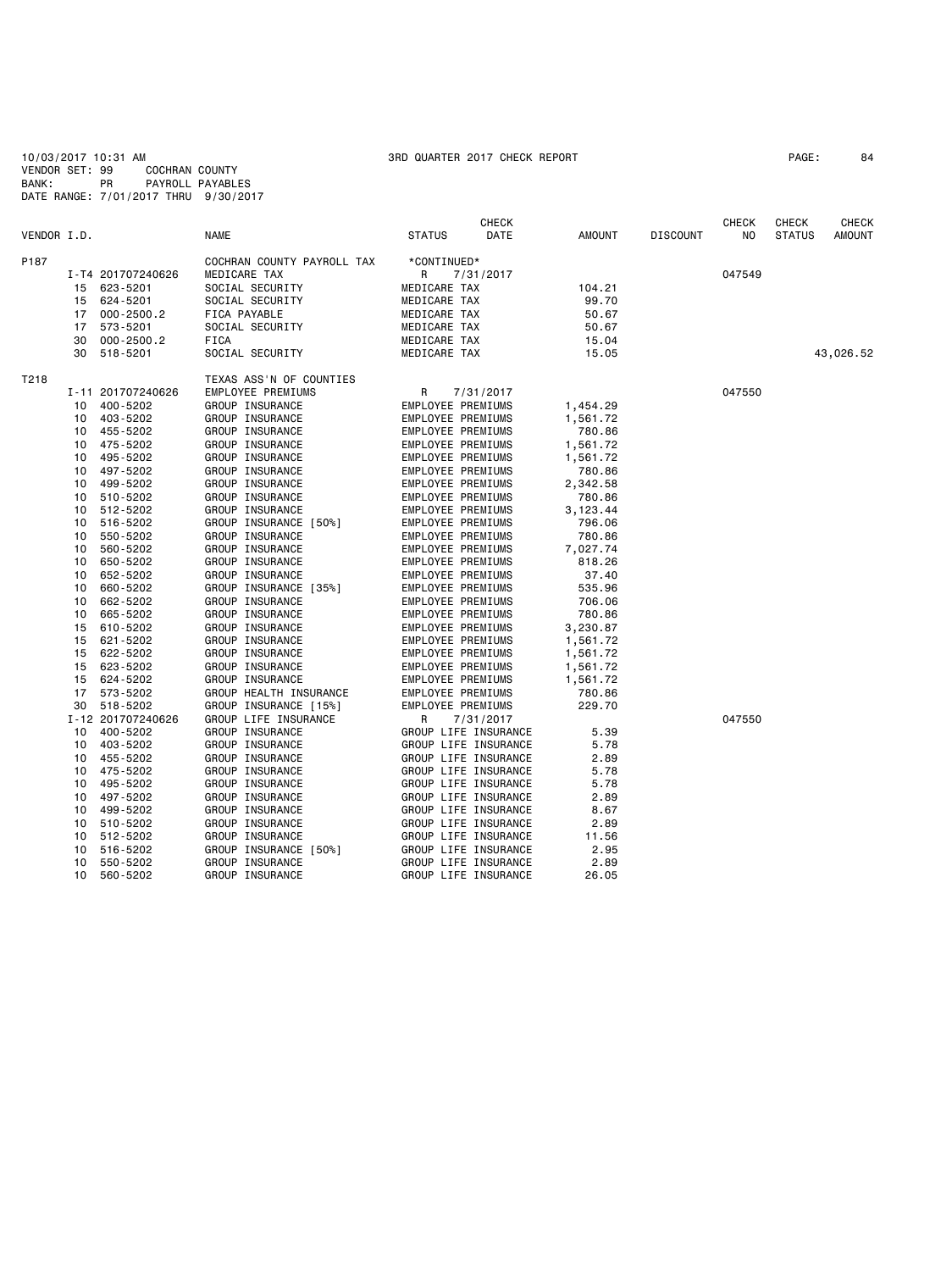10/03/2017 10:31 AM 3RD QUARTER 2017 CHECK REPORT PAGE: 85 VENDOR SET: 99 COCHRAN COUNTY BANK: PR PAYROLL PAYABLES DATE RANGE: 7/01/2017 THRU 9/30/2017

| VENDOR I.D.      |                             | <b>NAME</b>                    | <b>CHECK</b><br><b>DATE</b><br><b>STATUS</b> | <b>AMOUNT</b> | <b>DISCOUNT</b> | <b>CHECK</b><br>NO. | CHECK<br><b>STATUS</b> | <b>CHECK</b><br><b>AMOUNT</b> |
|------------------|-----------------------------|--------------------------------|----------------------------------------------|---------------|-----------------|---------------------|------------------------|-------------------------------|
| T218             |                             | TEXAS ASS'N OF COUNTIES TAX    | *CONTINUED*                                  |               |                 |                     |                        |                               |
|                  | I-12 201707240626           | GROUP LIFE INSURANCE           | R<br>7/31/2017                               |               |                 | 047550              |                        |                               |
|                  | 650-5202<br>10              | GROUP INSURANCE                | GROUP LIFE INSURANCE                         | 3.03          |                 |                     |                        |                               |
|                  | 652-5202<br>10 <sup>1</sup> | GROUP INSURANCE                | GROUP LIFE INSURANCE                         | 0.14          |                 |                     |                        |                               |
|                  | 660-5202<br>10              | GROUP INSURANCE [35%]          | GROUP LIFE INSURANCE                         | 1.98          |                 |                     |                        |                               |
|                  | 662-5202<br>10              | GROUP INSURANCE                | GROUP LIFE INSURANCE                         | 2.61          |                 |                     |                        |                               |
|                  | 665-5202<br>10              | GROUP INSURANCE                | GROUP LIFE INSURANCE                         | 2.89          |                 |                     |                        |                               |
|                  | 610-5202<br>15              | GROUP INSURANCE                | GROUP LIFE INSURANCE                         | 11.95         |                 |                     |                        |                               |
|                  | 621-5202<br>15              | GROUP INSURANCE                | GROUP LIFE INSURANCE                         | 5.78          |                 |                     |                        |                               |
|                  | 622-5202<br>15              | GROUP INSURANCE                | GROUP LIFE INSURANCE                         | 5.78          |                 |                     |                        |                               |
|                  | 623-5202<br>15              | GROUP INSURANCE                | GROUP LIFE INSURANCE                         | 5.78          |                 |                     |                        |                               |
|                  | 624-5202<br>15              | GROUP INSURANCE                | GROUP LIFE INSURANCE                         | 4.77          |                 |                     |                        |                               |
|                  | 573-5202<br>17              | GROUP HEALTH INSURANCE         | GROUP LIFE INSURANCE                         | 2.89          |                 |                     |                        |                               |
|                  | 518-5202<br>30              | GROUP INSURANCE [15%]          | GROUP LIFE INSURANCE                         | 0.85          |                 |                     |                        |                               |
|                  | I-15 201707240626           | DEPENDENT HEALTH PREM WITHHELD | R<br>7/31/2017                               |               |                 | 047550              |                        |                               |
|                  | 000-2500.4<br>10            | INSURANCE PAYABLE              | DEPENDENT HEALTH PRE                         | 2,564.42      |                 |                     |                        | 38,615.95                     |
|                  |                             |                                |                                              |               |                 |                     |                        |                               |
| C <sub>253</sub> |                             | COCHRAN COUNTY MONEY MKT       |                                              |               |                 |                     |                        |                               |
|                  | I-201707250627              | NON-DEPT SUPP DEATH            | R<br>7/31/2017                               |               |                 | 047551              |                        |                               |
|                  | 10 409-5207                 | SUPPLEMENTAL DEATH BENEFITS    | NON-DEPT SUPP DEATH                          | 1,402.34      |                 |                     |                        | 1,402.34                      |
|                  |                             |                                |                                              |               |                 |                     |                        |                               |
| A067             |                             | AMERICAN FAMILY LIFE ASSURANCE |                                              |               |                 |                     |                        |                               |
|                  | I-08 201708230628           | MONTHLY PREMIUM                | R<br>8/31/2017                               |               |                 | 047689              |                        |                               |
|                  | 10 000-2500.4               | INSURANCE PAYABLE              | MONTHLY PREMIUM                              | 601.66        |                 |                     |                        |                               |
|                  | 15 000-2500.4               | INSURANCE PAYABLE              | MONTHLY PREMIUM                              | 335.39        |                 |                     |                        |                               |
|                  | I-08A201708230628           | MONTHLY PREMIUM                | R<br>8/31/2017                               |               |                 | 047689              |                        |                               |
|                  | 10 000-2500.4               | INSURANCE PAYABLE              | MONTHLY PREMIUM                              | 200.46        |                 |                     |                        | 1,137.51                      |
|                  |                             |                                |                                              |               |                 |                     |                        |                               |
| C091             |                             | COMPBENEFITS                   |                                              |               |                 |                     |                        |                               |
|                  | I-17A201708230628           | VISION MONTHLY PREMIUM         | R<br>8/31/2017                               |               |                 | 047690              |                        |                               |
|                  | 10 000-2500.4               | INSURANCE PAYABLE              | VISION MONTHLY PREMI                         | 38.14         |                 |                     |                        | 38.14                         |
|                  |                             |                                |                                              |               |                 |                     |                        |                               |
| C <sub>253</sub> |                             | COCHRAN COUNTY MONEY MKT       |                                              |               |                 |                     |                        |                               |
|                  | I-01 201708230628           | RETIREMENT CONTRIBUTIONS       | R<br>8/31/2017                               |               |                 | 047691              |                        |                               |
|                  | 10 000-2500.3               | <b>TCDRS PAYABLE</b>           | RETIREMENT CONTRIBUT                         | 9,268.04      |                 |                     |                        |                               |
|                  | 10 400-5203                 | RETIREMENT                     | RETIREMENT CONTRIBUT                         | 1,165.59      |                 |                     |                        |                               |
|                  | 403-5203<br>10              | RETIREMENT                     | RETIREMENT CONTRIBUT                         | 1,155.49      |                 |                     |                        |                               |
|                  | 435-5203<br>10              | RETIREMENT                     | RETIREMENT CONTRIBUT                         | 220.51        |                 |                     |                        |                               |
|                  | 455-5203<br>10              | RETIREMENT                     | RETIREMENT CONTRIBUT                         | 511.04        |                 |                     |                        |                               |
|                  | 475-5203<br>10              | RETIREMENT                     | RETIREMENT CONTRIBUT                         | 1,351.59      |                 |                     |                        |                               |
|                  | 476-5203<br>10              | RETIREMENT                     | RETIREMENT CONTRIBUT                         | 132.34        |                 |                     |                        |                               |
|                  | 490-5203.001<br>10          | RETIREMENT                     | RETIREMENT CONTRIBUT                         | 161.66        |                 |                     |                        |                               |
|                  | 495-5203<br>10              | RETIREMENT                     | RETIREMENT CONTRIBUT                         | 953.08        |                 |                     |                        |                               |
|                  | 497-5203<br>10              | RETIREMENT                     | RETIREMENT CONTRIBUT                         | 573.63        |                 |                     |                        |                               |
|                  | 499-5203<br>10              |                                | RETIREMENT CONTRIBUT                         |               |                 |                     |                        |                               |
|                  |                             | RETIREMENT                     |                                              | 1,371.97      |                 |                     |                        |                               |
|                  | 510-5203<br>10              | RETIREMENT                     | RETIREMENT CONTRIBUT                         | 377.00        |                 |                     |                        |                               |
|                  | 10<br>512-5203              | RETIREMENT                     | RETIREMENT CONTRIBUT                         | 2,329.04      |                 |                     |                        |                               |

10 516-5203 RETIREMENT RETIREMENT CONTRIBUT 456.50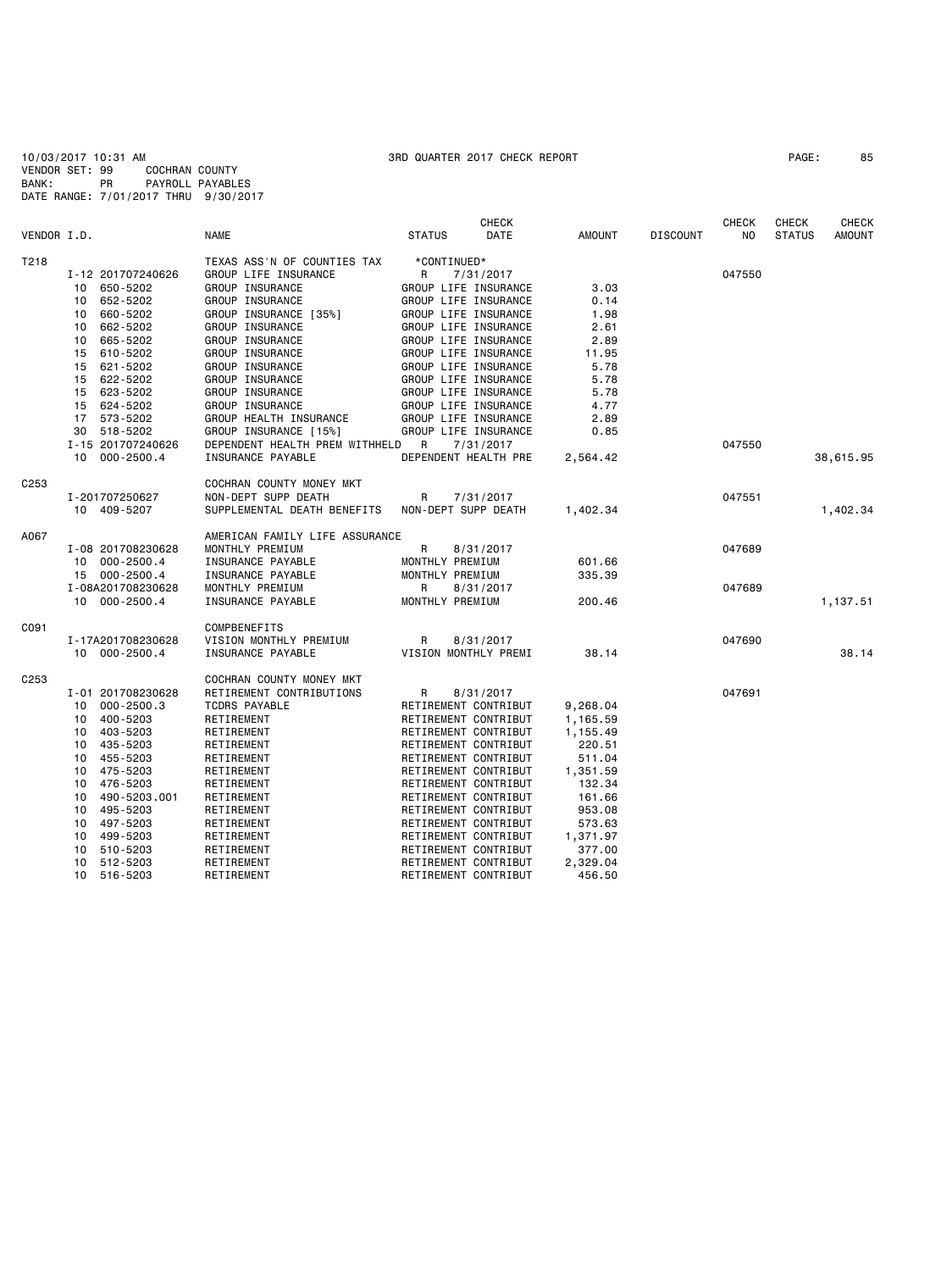10/03/2017 10:31 AM 3RD QUARTER 2017 CHECK REPORT PAGE: 86 VENDOR SET: 99 COCHRAN COUNTY BANK: PR PAYROLL PAYABLES DATE RANGE: 7/01/2017 THRU 9/30/2017

|             |    |                   |                                |                      | <b>CHECK</b> |               |                 | <b>CHECK</b> | <b>CHECK</b>  | <b>CHECK</b>  |
|-------------|----|-------------------|--------------------------------|----------------------|--------------|---------------|-----------------|--------------|---------------|---------------|
| VENDOR I.D. |    |                   | <b>NAME</b>                    | <b>STATUS</b>        | DATE         | <b>AMOUNT</b> | <b>DISCOUNT</b> | NO.          | <b>STATUS</b> | <b>AMOUNT</b> |
| C253        |    |                   | COCHRAN COUNTY MONEY MKT       | *CONTINUED*          |              |               |                 |              |               |               |
|             |    | I-01 201708230628 | RETIREMENT CONTRIBUTIONS       | R                    | 8/31/2017    |               |                 | 047691       |               |               |
|             | 10 | 550-5203          | RETIREMENT                     | RETIREMENT CONTRIBUT |              | 354.17        |                 |              |               |               |
|             | 10 | 560-5203          | RETIREMENT                     | RETIREMENT CONTRIBUT |              | 4,467.77      |                 |              |               |               |
|             | 10 | 650-5203          | RETIREMENT                     | RETIREMENT CONTRIBUT |              | 458.66        |                 |              |               |               |
|             | 10 | 652-5203          | RETIREMENT                     | RETIREMENT CONTRIBUT |              | 22.27         |                 |              |               |               |
|             | 10 | 660-5203          | RETIREMENT                     | RETIREMENT CONTRIBUT |              | 306.81        |                 |              |               |               |
|             | 10 | 662-5203          | RETIREMENT                     | RETIREMENT CONTRIBUT |              | 420.39        |                 |              |               |               |
|             | 10 | 665-5203          | RETIREMENT                     | RETIREMENT CONTRIBUT |              | 422.60        |                 |              |               |               |
|             | 15 | $000 - 2500.3$    | <b>TCDRS PAYABLE</b>           | RETIREMENT CONTRIBUT |              | 3,178.98      |                 |              |               |               |
|             | 15 | 610-5203          | RETIREMENT                     | RETIREMENT CONTRIBUT |              | 2,238.42      |                 |              |               |               |
|             | 15 | 621-5203          | RETIREMENT                     | RETIREMENT CONTRIBUT |              | 908.97        |                 |              |               |               |
|             | 15 | 622-5203          | RETIREMENT                     | RETIREMENT CONTRIBUT |              | 897.30        |                 |              |               |               |
|             | 15 | 623-5203          | RETIREMENT                     | RETIREMENT CONTRIBUT |              | 935.00        |                 |              |               |               |
|             | 15 | 624-5203          | RETIREMENT                     | RETIREMENT CONTRIBUT |              | 924.14        |                 |              |               |               |
|             | 17 | $000 - 2500.3$    | <b>TCDRS PAYABLE</b>           | RETIREMENT CONTRIBUT |              | 239.59        |                 |              |               |               |
|             | 17 | 573-5203          | RETIREMENT                     | RETIREMENT CONTRIBUT |              | 444.95        |                 |              |               |               |
|             | 30 | $000 - 2500.3$    | <b>TCDRS</b>                   | RETIREMENT CONTRIBUT |              | 70.81         |                 |              |               |               |
|             |    | 518-5203          |                                |                      |              |               |                 |              |               | 36,449.79     |
|             | 30 |                   | RETIREMENT                     | RETIREMENT CONTRIBUT |              | 131.48        |                 |              |               |               |
| C300        |    |                   | COCHRAN COUNTY SCHOOLS FEDERAL |                      |              |               |                 |              |               |               |
|             |    | I-18A201708230628 | MONTHLY PREMUIM                | R                    | 8/31/2017    |               |                 | 047692       |               |               |
|             |    | 10 000-2500.4     | INSURANCE PAYABLE              | MONTHLY PREMUIM      |              | 8,279.38      |                 |              |               |               |
|             | 15 | $000 - 2500.4$    | INSURANCE PAYABLE              | MONTHLY PREMUIM      |              | 3,052.13      |                 |              |               |               |
|             | 30 | $000 - 2500.4$    | <b>AFLAC</b>                   | MONTHLY PREMUIM      |              | 70.26         |                 |              |               | 11,401.77     |
| N017        |    |                   | NATIONAL FARM LIFE             |                      |              |               |                 |              |               |               |
|             |    | I-05 201708230628 | NFL PREMIUM                    | R                    | 8/31/2017    |               |                 | 047693       |               |               |
|             |    | 10 000-2500.4     | INSURANCE PAYABLE              | NFL PREMIUM          |              | 40.90         |                 |              |               |               |
|             |    | I-05A201708230628 | AFTER TAX PREM                 | R                    | 8/31/2017    |               |                 | 047693       |               |               |
|             |    | 10 000-2500.4     | INSURANCE PAYABLE              | AFTER TAX PREM       |              | 114.21        |                 |              |               |               |
|             |    | 15 000-2500.4     | INSURANCE PAYABLE              | AFTER TAX PREM       |              | 127.67        |                 |              |               | 282.78        |
|             |    |                   |                                |                      |              |               |                 |              |               |               |
| N060        |    |                   | NATIONWIDE RETIREMENT SOL      |                      |              |               |                 |              |               |               |
|             |    | I-04 201708230628 | DEFERRED COMP WITHHELD         | R                    | 8/31/2017    |               |                 | 047694       |               |               |
|             |    | 10 000-2500.7     | PEBSCO DEF COMP PAYABLE        | DEFERRED COMP WITHHE |              | 2,100.00      |                 |              |               |               |
|             |    | 15 000-2500.7     | PEBSCO DEF COMP PAYABLE        | DEFERRED COMP WITHHE |              | 25.00         |                 |              |               | 2,125.00      |
| NO81        |    |                   | NATIONAL FAMILY CARE LIFE INSU |                      |              |               |                 |              |               |               |
|             |    | I-21 201708230628 | NATIONAL FAMILY CARE           | R                    | 8/31/2017    |               |                 | 047695       |               |               |
|             |    | 10 000-2500.4     | INSURANCE PAYABLE              | NATIONAL FAMILY CARE |              | 59.00         |                 |              |               | 59.00         |
|             |    |                   |                                |                      |              |               |                 |              |               |               |
| 0029        |    |                   | OFFICE OF THE ATTORNEY GENERAL | $\mathsf{R}$         |              |               |                 | 047696       |               |               |
|             |    | I-09 201708230628 | CAUSE# 2002517527 &2003521159  |                      | 8/31/2017    |               |                 |              |               |               |
|             |    | 10 000-2500.8     | CHILD SUPPORT PAYABLE          | CAUSE# 2002517527 &2 |              | 1,362.00      |                 |              |               | 1,362.00      |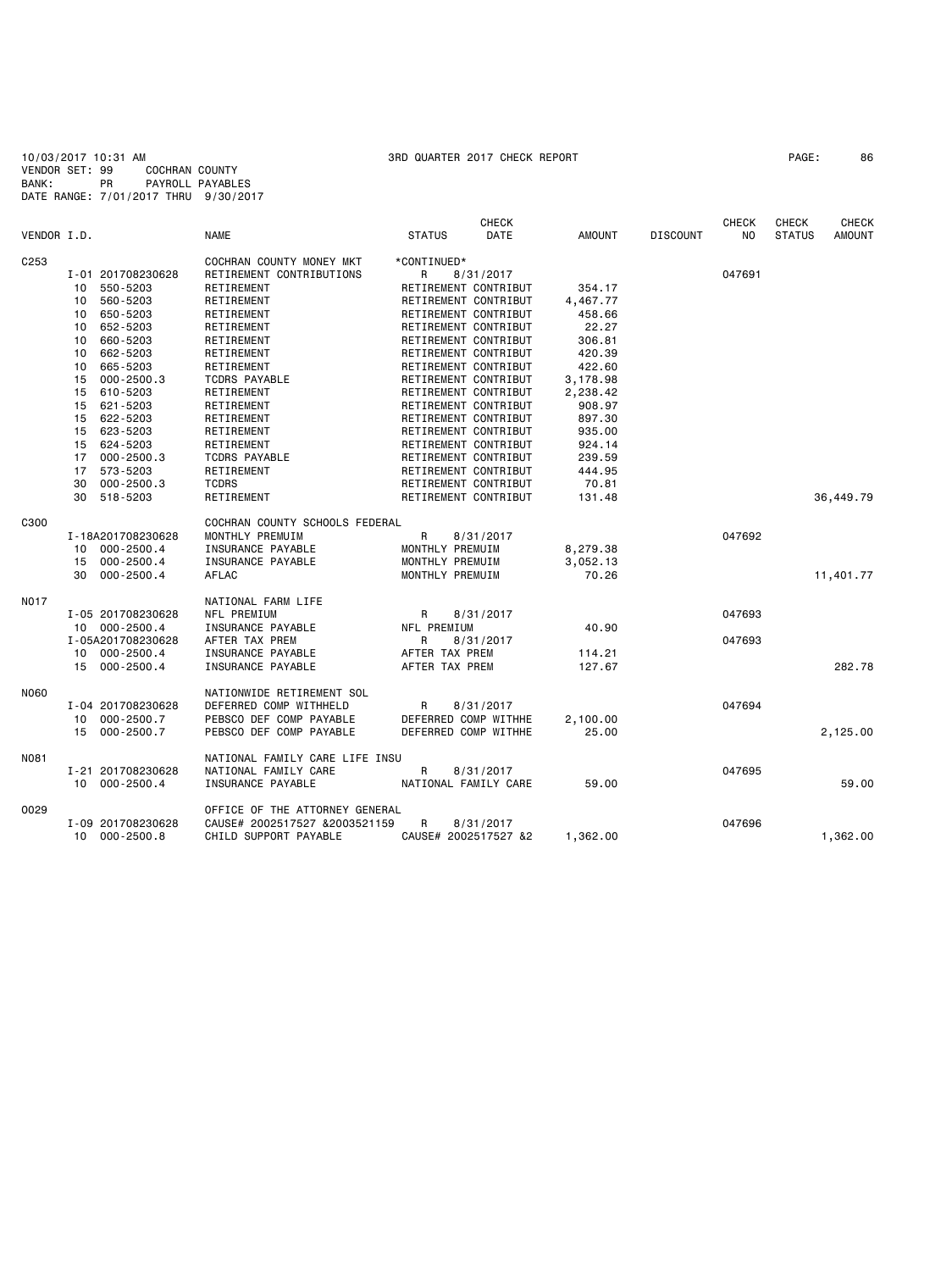10/03/2017 10:31 AM 3RD QUARTER 2017 CHECK REPORT PAGE: 87 VENDOR SET: 99 COCHRAN COUNTY BANK: PR PAYROLL PAYABLES DATE RANGE: 7/01/2017 THRU 9/30/2017

|             |               |                   |                                |                 | CHECK                |           |                 | <b>CHECK</b> | CHECK         | <b>CHECK</b>  |
|-------------|---------------|-------------------|--------------------------------|-----------------|----------------------|-----------|-----------------|--------------|---------------|---------------|
| VENDOR I.D. |               |                   | <b>NAME</b>                    | <b>STATUS</b>   | DATE                 | AMOUNT    | <b>DISCOUNT</b> | NO.          | <b>STATUS</b> | <b>AMOUNT</b> |
| 0029        |               |                   | OFFICE OF THE ATTORNEY GENERAL |                 | *CONTINUED*          |           |                 |              |               |               |
|             |               | I-CDH201708230628 | CAUSE#233-534019-13            | R               | 8/31/2017            |           |                 | 047697       |               |               |
|             | 10 000-2500.8 |                   | CHILD SUPPORT PAYABLE          |                 | CAUSE#233-534019-13  | 570.00    |                 |              |               | 570.00        |
|             |               |                   |                                |                 |                      |           |                 |              |               |               |
| P187        |               |                   | COCHRAN COUNTY PAYROLL TA      |                 |                      |           |                 |              |               |               |
|             |               | I-T1 201708230628 | FEDERAL INCOME TAX W/H         | R               | 8/31/2017            |           |                 | 047698       |               |               |
|             | 10            | $000 - 2500.1$    | WITHHOLDING TAX PAYABLE        |                 | FEDERAL INCOME TAX W | 13,100.65 |                 |              |               |               |
|             | 15            | $000 - 2500.1$    | WITHHOLDING TAX PAYABLE        |                 | FEDERAL INCOME TAX W | 4,340.52  |                 |              |               |               |
|             | 17            | $000 - 2500.1$    | WITHHOLDING TAX PAYABLE        |                 | FEDERAL INCOME TAX W | 298.80    |                 |              |               |               |
|             | 30            | $000 - 2500.1$    | FEDERAL WITHOLDING             |                 | FEDERAL INCOME TAX W | 138.94    |                 |              |               |               |
|             |               | I-T3 201708230628 | FICA TAX                       | R               | 8/31/2017            |           |                 | 047698       |               |               |
|             | 10            | $000 - 2500.2$    | FICA PAYABLE                   | FICA TAX        |                      | 8,119.50  |                 |              |               |               |
|             | 10            | 400-5201          | SOCIAL SECURITY                | FICA TAX        |                      | 555.90    |                 |              |               |               |
|             | 10            | 403-5201          | SOCIAL SECURITY                | FICA TAX        |                      | 483.77    |                 |              |               |               |
|             | 10            | 435-5201          | SOCIAL SECURITY                | FICA TAX        |                      | 105.17    |                 |              |               |               |
|             | 10            | 455-5201          | SOCIAL SECURITY                | FICA TAX        |                      | 243.73    |                 |              |               |               |
|             | 10            | 475-5201          | SOCIAL SECURITY                | FICA TAX        |                      | 644.60    |                 |              |               |               |
|             | 10            | 476-5201          | SOCIAL SECURITY                | FICA TAX        |                      | 63.12     |                 |              |               |               |
|             | 10            | 490-5201.001      | SOCIAL SECURITY FICA           | FICA TAX        |                      | 77.10     |                 |              |               |               |
|             | 10            | 495-5201          | SOCIAL SECURITY                | FICA TAX        |                      | 419.30    |                 |              |               |               |
|             | 10            | 497-5201          | SOCIAL SECURITY                | FICA TAX        |                      | 273.58    |                 |              |               |               |
|             | 10            | 499-5201          | SOCIAL SECURITY                | FICA TAX        |                      | 647.56    |                 |              |               |               |
|             | 10            | 510-5201          | SOCIAL SECURITY                | FICA TAX        |                      | 191.70    |                 |              |               |               |
|             | 10            | 512-5201          | SOCIAL SECURITY                | FICA TAX        |                      | 1,056.51  |                 |              |               |               |
|             | 10            | 516-5201          | SOCIAL SECURITY                | FICA TAX        |                      | 221.31    |                 |              |               |               |
|             | 10            | 550-5201          | SOCIAL SECURITY                | FICA TAX        |                      | 168.91    |                 |              |               |               |
|             | 10            | 560-5201          | SOCIAL SECURITY                | <b>FICA TAX</b> |                      | 2,095.53  |                 |              |               |               |
|             | 10            | 650-5201          | SOCIAL SECURITY                | FICA TAX        |                      | 218.75    |                 |              |               |               |
|             | 10            | 652-5201          | SOCIAL SECURITY                | FICA TAX        |                      | 10.62     |                 |              |               |               |
|             | 10            | 660-5201          | SOCIAL SECURITY                | FICA TAX        |                      | 148.75    |                 |              |               |               |
|             | 10            | 662-5201          | SOCIAL SECURITY                | FICA TAX        |                      | 230.25    |                 |              |               |               |
|             | 10            | 665-5201          | SOCIAL SECURITY                | FICA TAX        |                      | 263.34    |                 |              |               |               |
|             | 15            | $000 - 2500.2$    | FICA PAYABLE                   | FICA TAX        |                      | 2,794.88  |                 |              |               |               |
|             | 15            | 610-5201          | SOCIAL SECURITY                | FICA TAX        |                      | 1,067.56  |                 |              |               |               |
|             | 15            | 621-5201          | SOCIAL SECURITY                | FICA TAX        |                      | 433.51    |                 |              |               |               |
|             | 15            | 622-5201          | SOCIAL SECURITY                | FICA TAX        |                      | 424.39    |                 |              |               |               |
|             | 15            | 623-5201          | SOCIAL SECURITY                | FICA TAX        |                      | 443.10    |                 |              |               |               |
|             | 15            | 624-5201          | SOCIAL SECURITY                | FICA TAX        |                      | 426.32    |                 |              |               |               |
|             | 17            | $000 - 2500.2$    | FICA PAYABLE                   | FICA TAX        |                      | 215.18    |                 |              |               |               |
|             | 17            | 573-5201          | SOCIAL SECURITY                | FICA TAX        |                      | 215.18    |                 |              |               |               |
|             | 30            | $000 - 2500.2$    | <b>FICA</b>                    | FICA TAX        |                      | 63.75     |                 |              |               |               |
|             | 30            | 518-5201          | SOCIAL SECURITY                | FICA TAX        |                      | 63.75     |                 |              |               |               |
|             |               | I-T4 201708230628 | MEDICARE TAX                   | R               | 8/31/2017            |           |                 | 047698       |               |               |
|             | 10            | $000 - 2500.2$    | FICA PAYABLE                   | MEDICARE TAX    |                      | 1,898.92  |                 |              |               |               |
|             | 10 400-5201   |                   | SOCIAL SECURITY                | MEDICARE TAX    |                      | 130.02    |                 |              |               |               |
|             | 10            | 403-5201          | SOCIAL SECURITY                | MEDICARE TAX    |                      | 113.14    |                 |              |               |               |
|             | 10            | 435-5201          | SOCIAL SECURITY                | MEDICARE TAX    |                      | 24.59     |                 |              |               |               |
|             | 10 455-5201   |                   | SOCIAL SECURITY                | MEDICARE TAX    |                      | 57.00     |                 |              |               |               |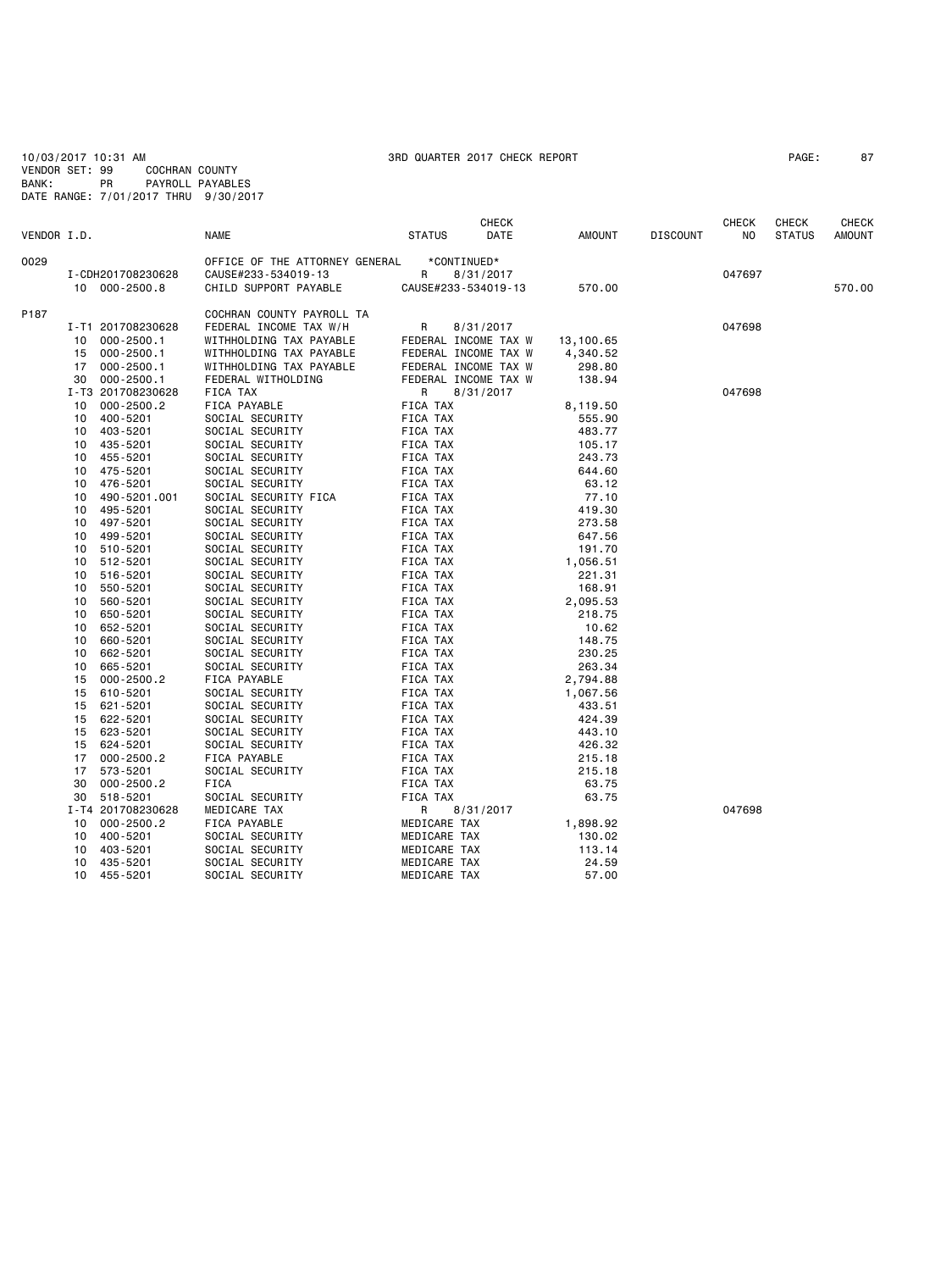10/03/2017 10:31 AM 3RD QUARTER 2017 CHECK REPORT PAGE: 88 VENDOR SET: 99 COCHRAN COUNTY BANK: PR PAYROLL PAYABLES DATE RANGE: 7/01/2017 THRU 9/30/2017

|             |    |                   |                            |                   | <b>CHECK</b> |          |                 | CHECK  | CHECK         | CHECK     |
|-------------|----|-------------------|----------------------------|-------------------|--------------|----------|-----------------|--------|---------------|-----------|
| VENDOR I.D. |    |                   | <b>NAME</b>                | <b>STATUS</b>     | DATE         | AMOUNT   | <b>DISCOUNT</b> | NO     | <b>STATUS</b> | AMOUNT    |
| P187        |    |                   | COCHRAN COUNTY PAYROLL TAX | *CONTINUED*       |              |          |                 |        |               |           |
|             |    | I-T4 201708230628 | MEDICARE TAX               | R                 | 8/31/2017    |          |                 | 047698 |               |           |
|             | 10 | 475-5201          | SOCIAL SECURITY            | MEDICARE TAX      |              | 150.75   |                 |        |               |           |
|             | 10 | 476-5201          | SOCIAL SECURITY            | MEDICARE TAX      |              | 14.76    |                 |        |               |           |
|             | 10 | 490-5201.001      | SOCIAL SECURITY FICA       | MEDICARE TAX      |              | 18.03    |                 |        |               |           |
|             | 10 | 495-5201          | SOCIAL SECURITY            | MEDICARE TAX      |              | 98.06    |                 |        |               |           |
|             | 10 | 497-5201          | SOCIAL SECURITY            | MEDICARE TAX      |              | 63.99    |                 |        |               |           |
|             | 10 | 499-5201          | SOCIAL SECURITY            | MEDICARE TAX      |              | 151.45   |                 |        |               |           |
|             | 10 | 510-5201          | SOCIAL SECURITY            | MEDICARE TAX      |              | 44.83    |                 |        |               |           |
|             | 10 | 512-5201          | SOCIAL SECURITY            | MEDICARE TAX      |              | 247.09   |                 |        |               |           |
|             | 10 | 516-5201          | SOCIAL SECURITY            | MEDICARE TAX      |              | 51.75    |                 |        |               |           |
|             | 10 | 550-5201          | SOCIAL SECURITY            | MEDICARE TAX      |              | 39.50    |                 |        |               |           |
|             | 10 | 560-5201          | SOCIAL SECURITY            | MEDICARE TAX      |              | 490.09   |                 |        |               |           |
|             | 10 | 650-5201          | SOCIAL SECURITY            | MEDICARE TAX      |              | 51.15    |                 |        |               |           |
|             | 10 | 652-5201          | SOCIAL SECURITY            | MEDICARE TAX      |              | 2.48     |                 |        |               |           |
|             | 10 | 660-5201          | SOCIAL SECURITY            | MEDICARE TAX      |              | 34.79    |                 |        |               |           |
|             | 10 | 662-5201          | SOCIAL SECURITY            | MEDICARE TAX      |              | 53.86    |                 |        |               |           |
|             | 10 | 665-5201          | SOCIAL SECURITY            | MEDICARE TAX      |              | 61.59    |                 |        |               |           |
|             | 15 | $000 - 2500.2$    | FICA PAYABLE               | MEDICARE TAX      |              | 653.65   |                 |        |               |           |
|             | 15 | 610-5201          | SOCIAL SECURITY            | MEDICARE TAX      |              | 249.67   |                 |        |               |           |
|             | 15 | 621-5201          | SOCIAL SECURITY            | MEDICARE TAX      |              | 101.39   |                 |        |               |           |
|             | 15 | 622-5201          | SOCIAL SECURITY            | MEDICARE TAX      |              | 99.25    |                 |        |               |           |
|             | 15 | 623-5201          | SOCIAL SECURITY            | MEDICARE TAX      |              | 103.63   |                 |        |               |           |
|             | 15 | 624-5201          | SOCIAL SECURITY            | MEDICARE TAX      |              | 99.70    |                 |        |               |           |
|             | 17 | $000 - 2500.2$    | FICA PAYABLE               | MEDICARE TAX      |              | 50.33    |                 |        |               |           |
|             | 17 | 573-5201          | SOCIAL SECURITY            | MEDICARE TAX      |              | 50.33    |                 |        |               |           |
|             | 30 | $000 - 2500.2$    | FICA                       | MEDICARE TAX      |              | 14.90    |                 |        |               |           |
|             | 30 | 518-5201          | SOCIAL SECURITY            | MEDICARE TAX      |              | 14.91    |                 |        |               | 45,501.13 |
| T218        |    |                   | TEXAS ASS'N OF COUNTIES    |                   |              |          |                 |        |               |           |
|             |    | I-11 201708230628 | EMPLOYEE PREMIUMS          | R                 | 8/31/2017    |          |                 | 047699 |               |           |
|             | 10 | 400-5202          | GROUP INSURANCE            | EMPLOYEE PREMIUMS |              | 1,454.29 |                 |        |               |           |
|             | 10 | 403-5202          | GROUP INSURANCE            | EMPLOYEE PREMIUMS |              | 1,561.72 |                 |        |               |           |
|             | 10 | 455-5202          | GROUP INSURANCE            | EMPLOYEE PREMIUMS |              | 780.86   |                 |        |               |           |
|             | 10 | 475-5202          | GROUP INSURANCE            | EMPLOYEE PREMIUMS |              | 1,561.72 |                 |        |               |           |
|             | 10 | 495-5202          | GROUP INSURANCE            | EMPLOYEE PREMIUMS |              | 1,561.72 |                 |        |               |           |
|             | 10 | 497-5202          | GROUP INSURANCE            | EMPLOYEE PREMIUMS |              | 780.86   |                 |        |               |           |
|             | 10 | 499-5202          | GROUP INSURANCE            | EMPLOYEE PREMIUMS |              | 2,342.58 |                 |        |               |           |
|             | 10 | 510-5202          | GROUP INSURANCE            | EMPLOYEE PREMIUMS |              | 780.86   |                 |        |               |           |
|             | 10 | 512-5202          | GROUP INSURANCE            | EMPLOYEE PREMIUMS |              | 3,123.44 |                 |        |               |           |
|             | 10 | 516-5202          | GROUP INSURANCE [50%]      | EMPLOYEE PREMIUMS |              | 796.19   |                 |        |               |           |
|             | 10 | 550-5202          | GROUP INSURANCE            | EMPLOYEE PREMIUMS |              | 780.86   |                 |        |               |           |
|             | 10 | 560-5202          | GROUP INSURANCE            | EMPLOYEE PREMIUMS |              | 7,027.74 |                 |        |               |           |
|             | 10 | 650-5202          | GROUP INSURANCE            | EMPLOYEE PREMIUMS |              | 818.26   |                 |        |               |           |
|             | 10 | 652-5202          | GROUP INSURANCE            | EMPLOYEE PREMIUMS |              | 37.40    |                 |        |               |           |
|             | 10 | 660-5202          | GROUP INSURANCE [35%]      | EMPLOYEE PREMIUMS |              | 535.87   |                 |        |               |           |
|             | 10 | 662-5202          | GROUP INSURANCE            | EMPLOYEE PREMIUMS |              | 706.06   |                 |        |               |           |
|             | 10 | 665-5202          | GROUP INSURANCE            | EMPLOYEE PREMIUMS |              | 780.86   |                 |        |               |           |
|             |    |                   |                            |                   |              |          |                 |        |               |           |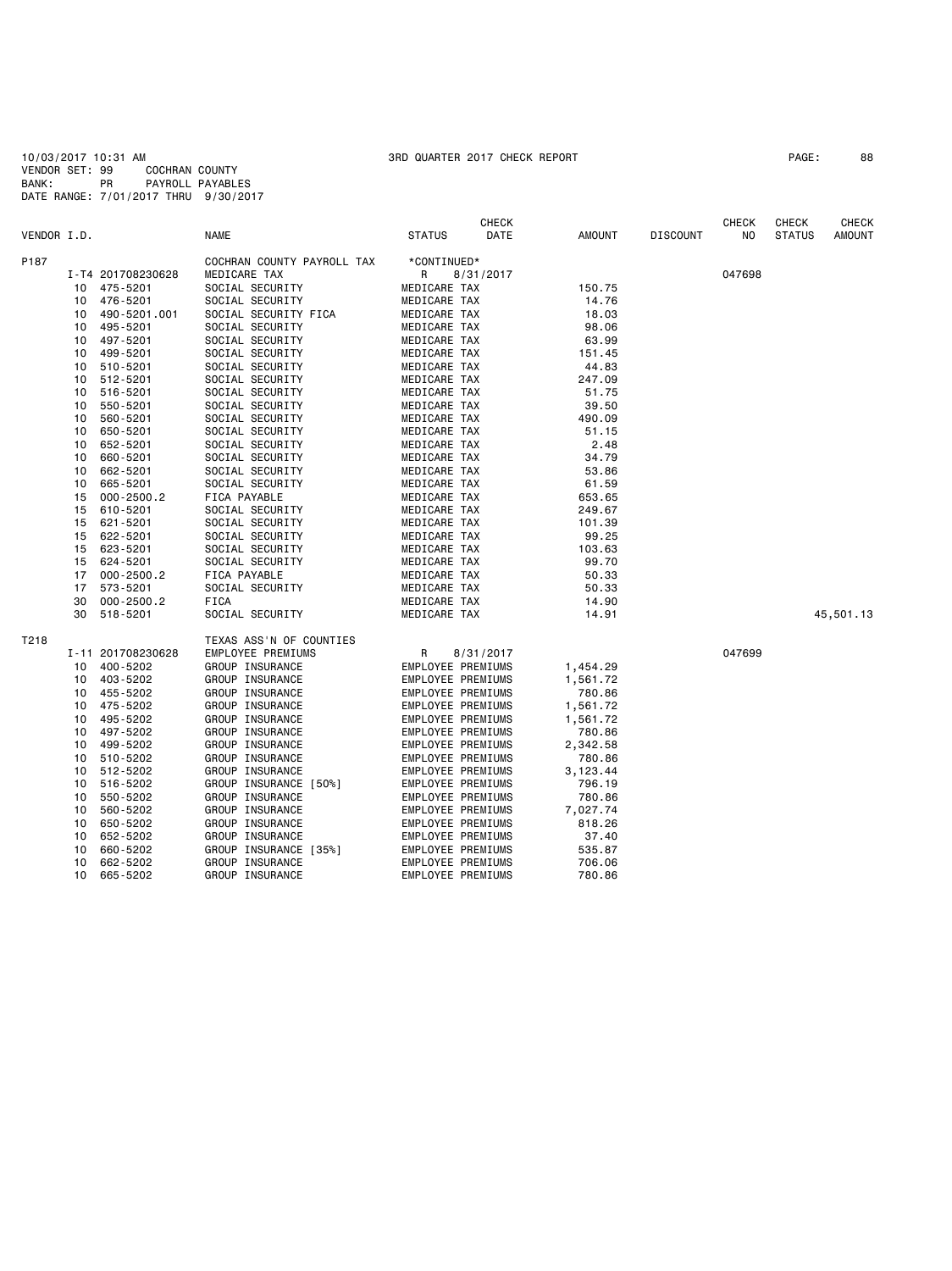10/03/2017 10:31 AM 3RD QUARTER 2017 CHECK REPORT PAGE: 89 VENDOR SET: 99 COCHRAN COUNTY BANK: PR PAYROLL PAYABLES DATE RANGE: 7/01/2017 THRU 9/30/2017

| VENDOR I.D.      |          |                      | <b>NAME</b>                                           | <b>STATUS</b>     | <b>CHECK</b><br>DATE              | AMOUNT       | <b>DISCOUNT</b> | <b>CHECK</b><br>NO | CHECK<br><b>STATUS</b> | <b>CHECK</b><br><b>AMOUNT</b> |
|------------------|----------|----------------------|-------------------------------------------------------|-------------------|-----------------------------------|--------------|-----------------|--------------------|------------------------|-------------------------------|
| T218             |          |                      | TEXAS ASS'N OF COUNTIES                               | *CONTINUED*       |                                   |              |                 |                    |                        |                               |
|                  |          | I-11 201708230628    | EMPLOYEE PREMIUMS                                     | R                 | 8/31/2017                         |              |                 | 047699             |                        |                               |
|                  | 15       | 610-5202             | GROUP INSURANCE                                       | EMPLOYEE PREMIUMS |                                   | 3,230.87     |                 |                    |                        |                               |
|                  | 15       | 621-5202             | GROUP INSURANCE                                       | EMPLOYEE PREMIUMS |                                   | 1,561.72     |                 |                    |                        |                               |
|                  | 15       | 622-5202             | GROUP INSURANCE                                       | EMPLOYEE PREMIUMS |                                   | 1,561.72     |                 |                    |                        |                               |
|                  |          | 15 623-5202          | GROUP INSURANCE                                       | EMPLOYEE PREMIUMS |                                   | 1,561.72     |                 |                    |                        |                               |
|                  | 15       | 624-5202             | GROUP INSURANCE                                       | EMPLOYEE PREMIUMS |                                   | 1,561.72     |                 |                    |                        |                               |
|                  | 17       | 573-5202             | GROUP HEALTH INSURANCE                                | EMPLOYEE PREMIUMS |                                   | 780.86       |                 |                    |                        |                               |
|                  | 30       | 518-5202             | GROUP INSURANCE [15%]                                 | EMPLOYEE PREMIUMS |                                   | 229.66       |                 |                    |                        |                               |
|                  |          | I-12 201708230628    | GROUP LIFE INSURANCE                                  | R                 | 8/31/2017                         |              |                 | 047699             |                        |                               |
|                  | 10       | 400-5202             | GROUP INSURANCE                                       |                   | GROUP LIFE INSURANCE              | 5.39         |                 |                    |                        |                               |
|                  | 10       | 403-5202             | GROUP INSURANCE                                       |                   | GROUP LIFE INSURANCE              | 5.78         |                 |                    |                        |                               |
|                  | 10       | 455-5202             | GROUP INSURANCE                                       |                   | GROUP LIFE INSURANCE              | 2.89         |                 |                    |                        |                               |
|                  | 10       | 475-5202             | GROUP INSURANCE                                       |                   | GROUP LIFE INSURANCE              | 5.78         |                 |                    |                        |                               |
|                  | 10       | 495-5202             | GROUP INSURANCE                                       |                   | GROUP LIFE INSURANCE              | 5.78         |                 |                    |                        |                               |
|                  | 10       | 497-5202             | GROUP INSURANCE                                       |                   | GROUP LIFE INSURANCE              | 2.89         |                 |                    |                        |                               |
|                  | 10       | 499-5202             | GROUP INSURANCE                                       |                   | GROUP LIFE INSURANCE              | 8.67         |                 |                    |                        |                               |
|                  | 10       | 510-5202             | GROUP INSURANCE                                       |                   | GROUP LIFE INSURANCE              | 2.89         |                 |                    |                        |                               |
|                  | 10       | 512-5202             | GROUP INSURANCE                                       |                   | GROUP LIFE INSURANCE              | 11.56        |                 |                    |                        |                               |
|                  | 10       | 516-5202             | GROUP INSURANCE [50%]                                 |                   | GROUP LIFE INSURANCE              | 2.95         |                 |                    |                        |                               |
|                  | 10       | 550-5202             | GROUP INSURANCE                                       |                   | GROUP LIFE INSURANCE              | 2.89         |                 |                    |                        |                               |
|                  | 10       | 560-5202             | GROUP INSURANCE                                       |                   | GROUP LIFE INSURANCE              | 26.05        |                 |                    |                        |                               |
|                  | 10       | 650-5202             | GROUP INSURANCE                                       |                   | GROUP LIFE INSURANCE              | 3.03         |                 |                    |                        |                               |
|                  | 10       | 652-5202             | GROUP INSURANCE                                       |                   | GROUP LIFE INSURANCE              | 0.14         |                 |                    |                        |                               |
|                  | 10       | 660-5202             | GROUP INSURANCE [35%]                                 |                   | GROUP LIFE INSURANCE              | 1.98         |                 |                    |                        |                               |
|                  | 10       | 662-5202             | GROUP INSURANCE                                       |                   | GROUP LIFE INSURANCE              | 2.61         |                 |                    |                        |                               |
|                  | 10       | 665-5202             | GROUP INSURANCE                                       |                   | GROUP LIFE INSURANCE              | 2.89         |                 |                    |                        |                               |
|                  | 15       | 610-5202             | GROUP INSURANCE                                       |                   | GROUP LIFE INSURANCE              | 11.95        |                 |                    |                        |                               |
|                  | 15       | 621-5202             | GROUP INSURANCE                                       |                   | GROUP LIFE INSURANCE              | 5.78         |                 |                    |                        |                               |
|                  | 15       | 622-5202             | GROUP INSURANCE                                       |                   | GROUP LIFE INSURANCE              | 5.78         |                 |                    |                        |                               |
|                  |          |                      |                                                       |                   | GROUP LIFE INSURANCE              |              |                 |                    |                        |                               |
|                  | 15<br>15 | 623-5202<br>624-5202 | GROUP INSURANCE<br>GROUP INSURANCE                    |                   | GROUP LIFE INSURANCE              | 5.78<br>4.77 |                 |                    |                        |                               |
|                  |          |                      |                                                       |                   | GROUP LIFE INSURANCE              | 2.89         |                 |                    |                        |                               |
|                  | 17<br>30 | 573-5202<br>518-5202 | GROUP HEALTH INSURANCE<br>GROUP INSURANCE [15%]       |                   | GROUP LIFE INSURANCE              | 0.85         |                 |                    |                        |                               |
|                  |          | I-15 201708230628    |                                                       |                   |                                   |              |                 | 047699             |                        |                               |
|                  |          | 10 000-2500.4        | DEPENDENT HEALTH PREM WITHHELD R<br>INSURANCE PAYABLE |                   | 8/31/2017<br>DEPENDENT HEALTH PRE | 2,564.42     |                 |                    |                        | 38,615.95                     |
| C <sub>253</sub> |          |                      | COCHRAN COUNTY MONEY MKT                              |                   |                                   |              |                 |                    |                        |                               |
|                  |          | I-201708230629       | NON-DEPT SUPP DEATH                                   | R                 | 8/31/2017                         |              |                 | 047700             |                        |                               |
|                  |          | 10 409-5207          | SUPPLEMENTAL DEATH BENEFITS                           |                   | NON-DEPT SUPP DEATH               | 1,457.99     |                 |                    |                        | 1,457.99                      |
|                  |          |                      |                                                       |                   |                                   |              |                 |                    |                        |                               |
| A067             |          |                      | AMERICAN FAMILY LIFE ASSURANCE                        |                   |                                   |              |                 |                    |                        |                               |
|                  |          | I-08 201709250630    | MONTHLY PREMIUM                                       | R                 | 9/30/2017                         |              |                 | 047809             |                        |                               |
|                  |          | 10 000-2500.4        | INSURANCE PAYABLE                                     | MONTHLY PREMIUM   |                                   | 601.66       |                 |                    |                        |                               |
|                  |          | 15 000-2500.4        | INSURANCE PAYABLE                                     | MONTHLY PREMIUM   |                                   | 335.39       |                 |                    |                        |                               |
|                  |          | I-08A201709250630    | MONTHLY PREMIUM                                       | R                 | 9/30/2017                         |              |                 | 047809             |                        |                               |
|                  |          | 10 000-2500.4        | INSURANCE PAYABLE                                     | MONTHLY PREMIUM   |                                   | 200.46       |                 |                    |                        | 1,137.51                      |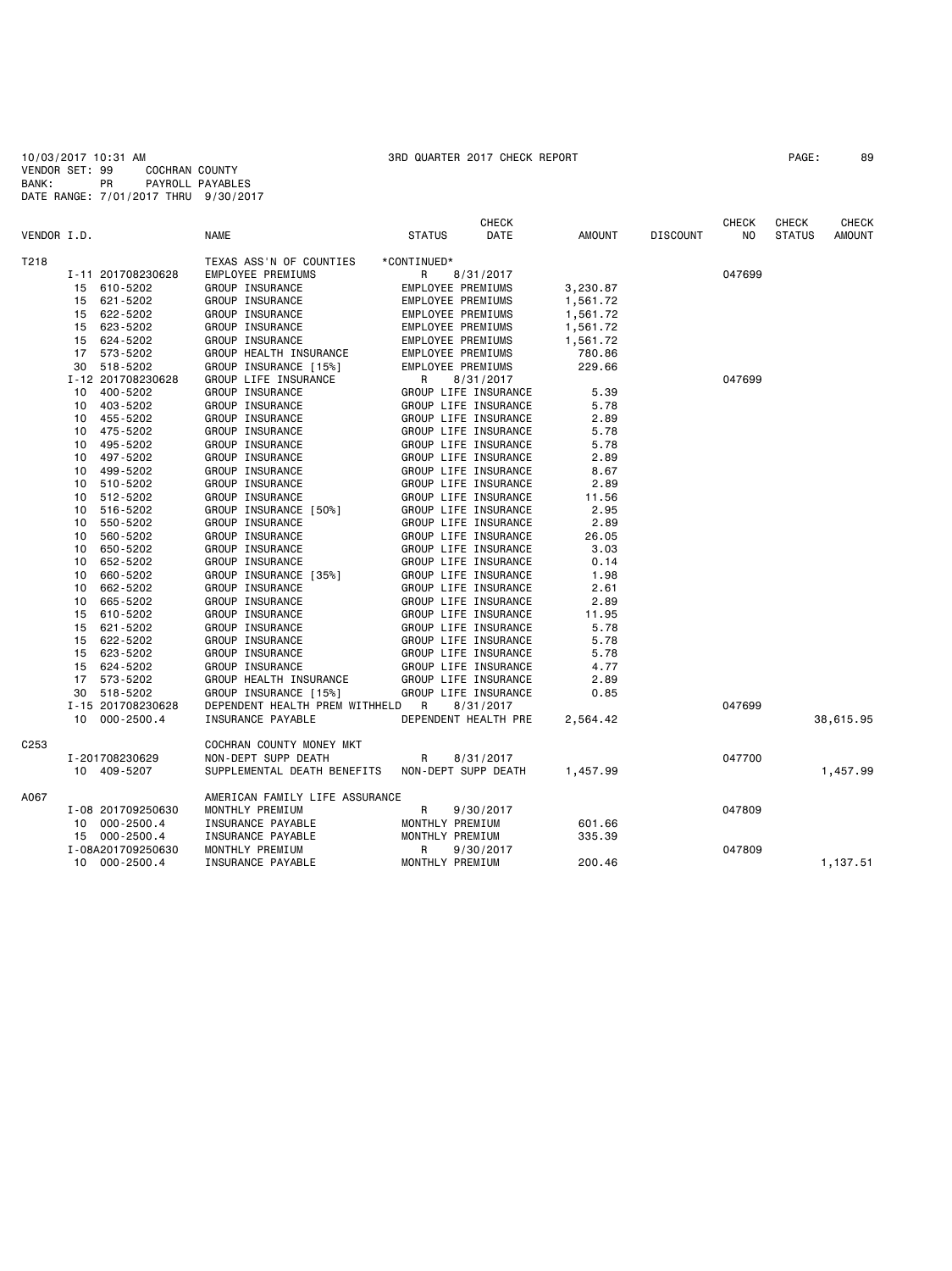10/03/2017 10:31 AM 3RD QUARTER 2017 CHECK REPORT PAGE: 90 VENDOR SET: 99 COCHRAN COUNTY BANK: PR PAYROLL PAYABLES DATE RANGE: 7/01/2017 THRU 9/30/2017

|                  |    |                   |                                |                 | <b>CHECK</b>         |               |                 | <b>CHECK</b> | CHECK         | <b>CHECK</b>  |
|------------------|----|-------------------|--------------------------------|-----------------|----------------------|---------------|-----------------|--------------|---------------|---------------|
| VENDOR I.D.      |    |                   | <b>NAME</b>                    | <b>STATUS</b>   | DATE                 | <b>AMOUNT</b> | <b>DISCOUNT</b> | NO.          | <b>STATUS</b> | <b>AMOUNT</b> |
| C091             |    |                   | COMPBENEFITS                   |                 |                      |               |                 |              |               |               |
|                  |    | I-17A201709250630 | VISION MONTHLY PREMIUM         | R               | 9/30/2017            |               |                 | 047810       |               |               |
|                  |    | 10 000-2500.4     | INSURANCE PAYABLE              |                 | VISION MONTHLY PREMI | 38.14         |                 |              |               | 38.14         |
| C <sub>253</sub> |    |                   | COCHRAN COUNTY MONEY MKT       |                 |                      |               |                 |              |               |               |
|                  |    | I-01 201709250630 | RETIREMENT CONTRIBUTIONS       | R               | 9/30/2017            |               |                 | 047811       |               |               |
|                  | 10 | 000-2500.3        | TCDRS PAYABLE                  |                 | RETIREMENT CONTRIBUT | 8,485.15      |                 |              |               |               |
|                  | 10 | 400-5203          | RETIREMENT                     |                 | RETIREMENT CONTRIBUT | 1,165.59      |                 |              |               |               |
|                  | 10 | 403-5203          | RETIREMENT                     |                 | RETIREMENT CONTRIBUT | 1,257.86      |                 |              |               |               |
|                  | 10 | 435-5203          | RETIREMENT                     |                 | RETIREMENT CONTRIBUT | 220.51        |                 |              |               |               |
|                  | 10 | 455-5203          | RETIREMENT                     |                 | RETIREMENT CONTRIBUT | 550.69        |                 |              |               |               |
|                  | 10 | 475-5203          | RETIREMENT                     |                 | RETIREMENT CONTRIBUT | 1,347.88      |                 |              |               |               |
|                  | 10 | 476-5203          | RETIREMENT                     |                 | RETIREMENT CONTRIBUT | 132.34        |                 |              |               |               |
|                  | 10 | 490-5203.001      | RETIREMENT                     |                 | RETIREMENT CONTRIBUT | 132.79        |                 |              |               |               |
|                  | 10 | 495-5203          | RETIREMENT                     |                 | RETIREMENT CONTRIBUT | 935.73        |                 |              |               |               |
|                  | 10 | 497-5203          | RETIREMENT                     |                 | RETIREMENT CONTRIBUT | 520.05        |                 |              |               |               |
|                  | 10 | 499-5203          | RETIREMENT                     |                 | RETIREMENT CONTRIBUT | 1,376.98      |                 |              |               |               |
|                  | 10 | 510-5203          | RETIREMENT                     |                 | RETIREMENT CONTRIBUT | 377.00        |                 |              |               |               |
|                  | 10 | 512-5203          | RETIREMENT                     |                 | RETIREMENT CONTRIBUT | 1,390.51      |                 |              |               |               |
|                  | 10 | 516-5203          | RETIREMENT                     |                 | RETIREMENT CONTRIBUT | 456.50        |                 |              |               |               |
|                  | 10 | 550-5203          | RETIREMENT                     |                 | RETIREMENT CONTRIBUT | 354.17        |                 |              |               |               |
|                  | 10 | 560-5203          | RETIREMENT                     |                 | RETIREMENT CONTRIBUT | 3,895.14      |                 |              |               |               |
|                  | 10 | 650-5203          | RETIREMENT                     |                 | RETIREMENT CONTRIBUT | 472.41        |                 |              |               |               |
|                  | 10 | 652-5203          | RETIREMENT                     |                 | RETIREMENT CONTRIBUT | 22.27         |                 |              |               |               |
|                  | 10 | 660-5203          | RETIREMENT                     |                 | RETIREMENT CONTRIBUT | 306.81        |                 |              |               |               |
|                  | 10 | 662-5203          | RETIREMENT                     |                 | RETIREMENT CONTRIBUT | 420.39        |                 |              |               |               |
|                  | 10 | 665-5203          | RETIREMENT                     |                 | RETIREMENT CONTRIBUT | 422.60        |                 |              |               |               |
|                  | 15 | $000 - 2500.3$    | <b>TCDRS PAYABLE</b>           |                 | RETIREMENT CONTRIBUT | 3,156.65      |                 |              |               |               |
|                  | 15 | 610-5203          | RETIREMENT                     |                 | RETIREMENT CONTRIBUT | 2,238.42      |                 |              |               |               |
|                  | 15 | 621-5203          | RETIREMENT                     |                 | RETIREMENT CONTRIBUT | 908.97        |                 |              |               |               |
|                  | 15 | 622-5203          | RETIREMENT                     |                 | RETIREMENT CONTRIBUT | 850.63        |                 |              |               |               |
|                  | 15 | 623-5203          | RETIREMENT                     |                 | RETIREMENT CONTRIBUT | 940.20        |                 |              |               |               |
|                  | 15 | 624-5203          | RETIREMENT                     |                 | RETIREMENT CONTRIBUT | 924.14        |                 |              |               |               |
|                  | 17 | $000 - 2500.3$    | <b>TCDRS PAYABLE</b>           |                 | RETIREMENT CONTRIBUT | 240.53        |                 |              |               |               |
|                  | 17 | 573-5203          | RETIREMENT                     |                 | RETIREMENT CONTRIBUT | 446.69        |                 |              |               |               |
|                  | 30 | $000 - 2500.3$    | <b>TCDRS</b>                   |                 | RETIREMENT CONTRIBUT | 70.81         |                 |              |               |               |
|                  | 30 | 518-5203          | RETIREMENT                     |                 | RETIREMENT CONTRIBUT | 131.48        |                 |              |               | 34, 151.89    |
| C300             |    |                   | COCHRAN COUNTY SCHOOLS FEDERAL |                 |                      |               |                 |              |               |               |
|                  |    | I-18A201709250630 | MONTHLY PREMUIM                | R               | 9/30/2017            |               |                 | 047812       |               |               |
|                  | 10 | $000 - 2500.4$    | INSURANCE PAYABLE              | MONTHLY PREMUIM |                      | 8,330.38      |                 |              |               |               |
|                  | 15 | $000 - 2500.4$    | INSURANCE PAYABLE              | MONTHLY PREMUIM |                      | 3,052.13      |                 |              |               |               |
|                  | 30 | $000 - 2500.4$    | AFLAC                          | MONTHLY PREMUIM |                      | 79.26         |                 |              |               | 11,461.77     |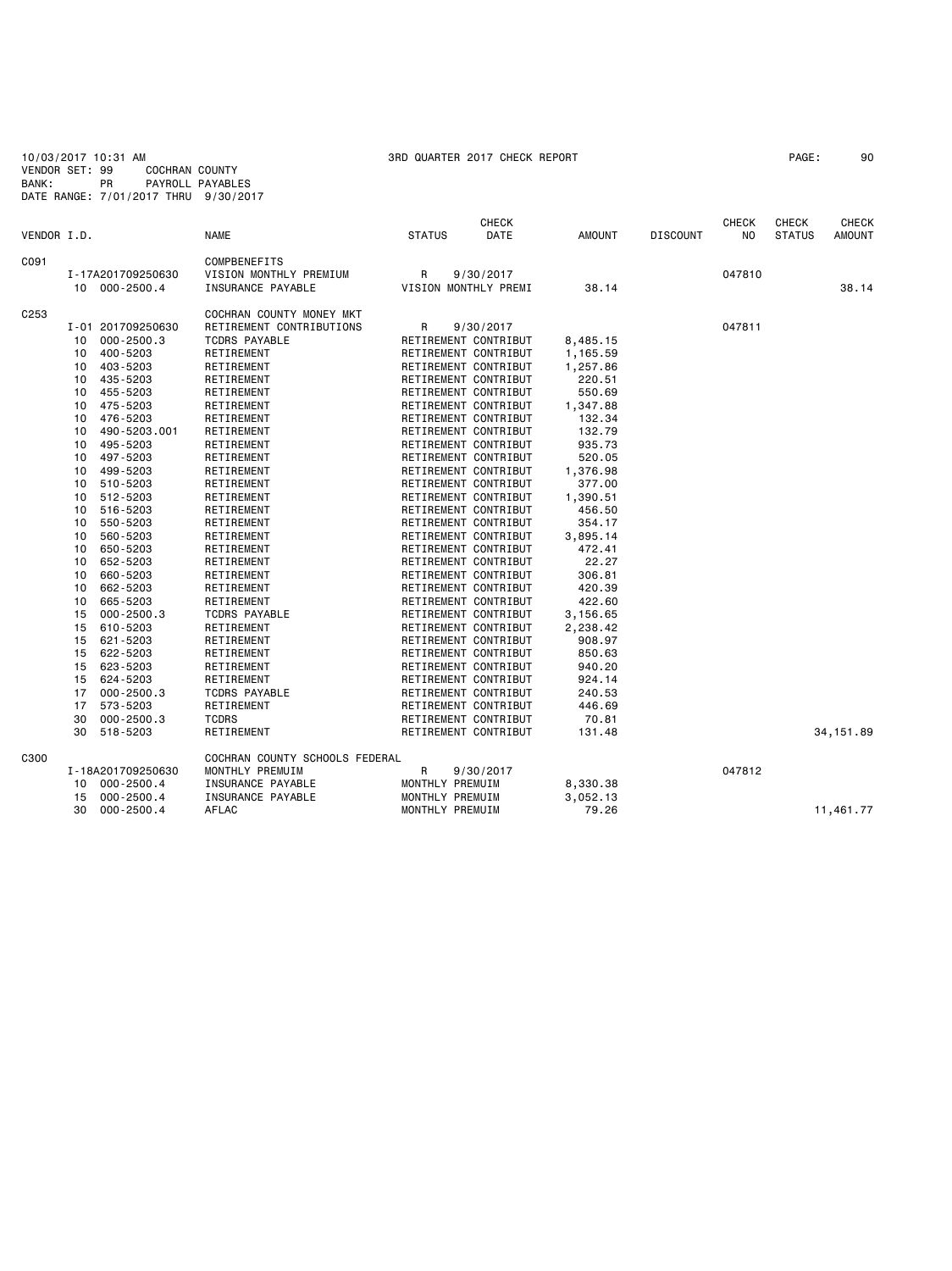|             | 10/03/2017 10:31 AM |                                      |                                                    | 3RD QUARTER 2017 CHECK REPORT                |              |                    |                 |              | PAGE:         | 91           |
|-------------|---------------------|--------------------------------------|----------------------------------------------------|----------------------------------------------|--------------|--------------------|-----------------|--------------|---------------|--------------|
|             | VENDOR SET: 99      | <b>COCHRAN COUNTY</b>                |                                                    |                                              |              |                    |                 |              |               |              |
| BANK:       | PR                  | DATE RANGE: 7/01/2017 THRU 9/30/2017 | PAYROLL PAYABLES                                   |                                              |              |                    |                 |              |               |              |
|             |                     |                                      |                                                    |                                              |              |                    |                 |              |               |              |
|             |                     |                                      |                                                    |                                              | <b>CHECK</b> |                    |                 | <b>CHECK</b> | <b>CHECK</b>  | <b>CHECK</b> |
| VENDOR I.D. |                     |                                      | NAME                                               | <b>STATUS</b>                                | DATE         | AMOUNT             | <b>DISCOUNT</b> | NO.          | <b>STATUS</b> | AMOUNT       |
|             |                     |                                      |                                                    |                                              |              |                    |                 |              |               |              |
| N017        |                     | I-05 201709250630                    | NATIONAL FARM LIFE<br>NFL PREMIUM                  | R                                            | 9/30/2017    |                    |                 | 047813       |               |              |
|             | 10 000-2500.4       |                                      | INSURANCE PAYABLE                                  | NFL PREMIUM                                  |              | 40.90              |                 |              |               |              |
|             |                     | I-05A201709250630                    | AFTER TAX PREM                                     | R                                            | 9/30/2017    |                    |                 | 047813       |               |              |
|             | 10 000-2500.4       |                                      | INSURANCE PAYABLE                                  | AFTER TAX PREM                               |              | 114.21             |                 |              |               |              |
|             | 15 000-2500.4       |                                      | INSURANCE PAYABLE                                  | AFTER TAX PREM                               |              | 127.67             |                 |              |               | 282.78       |
| <b>N060</b> |                     |                                      | NATIONWIDE RETIREMENT SOL                          |                                              |              |                    |                 |              |               |              |
|             |                     | I-04 201709250630                    | DEFERRED COMP WITHHELD                             | R                                            | 9/30/2017    |                    |                 | 047814       |               |              |
|             | 10 000-2500.7       |                                      | PEBSCO DEF COMP PAYABLE                            | DEFERRED COMP WITHHE                         |              | 2,100.00           |                 |              |               |              |
|             | 15 000-2500.7       |                                      | PEBSCO DEF COMP PAYABLE                            | DEFERRED COMP WITHHE                         |              | 25.00              |                 |              |               | 2,125.00     |
|             |                     |                                      |                                                    |                                              |              |                    |                 |              |               |              |
| N081        |                     |                                      | NATIONAL FAMILY CARE LIFE INSU                     |                                              |              |                    |                 |              |               |              |
|             |                     | I-21 201709250630                    | NATIONAL FAMILY CARE                               | R                                            | 9/30/2017    |                    |                 | 047815       |               |              |
|             | 10 000-2500.4       |                                      | INSURANCE PAYABLE                                  | NATIONAL FAMILY CARE                         |              | 59.00              |                 |              |               | 59.00        |
| 0029        |                     |                                      | OFFICE OF THE ATTORNEY GE                          |                                              |              |                    |                 |              |               |              |
|             |                     | I-09 201709250630                    | CAUSE# 2002517527 &2003521159                      | R                                            | 9/30/2017    |                    |                 | 047816       |               |              |
|             | 10 000-2500.8       |                                      | CHILD SUPPORT PAYABLE                              | CAUSE# 2002517527 &2                         |              | 1,362.00           |                 |              |               | 1,362.00     |
| 0029        |                     |                                      | OFFICE OF THE ATTORNEY GE                          |                                              |              |                    |                 |              |               |              |
|             | I-CDH201709250630   |                                      | CAUSE#233-534019-13                                | R                                            | 9/30/2017    |                    |                 | 047817       |               |              |
|             | 10 000-2500.8       |                                      | CHILD SUPPORT PAYABLE                              | CAUSE#233-534019-13                          |              | 570.00             |                 |              |               | 570.00       |
|             |                     |                                      |                                                    |                                              |              |                    |                 |              |               |              |
| P187        |                     |                                      | COCHRAN COUNTY PAYROLL TA                          |                                              |              |                    |                 |              |               |              |
|             |                     | I-T1 201709250630                    | FEDERAL INCOME TAX W/H                             | R                                            | 9/30/2017    |                    |                 | 047818       |               |              |
|             | 10                  | $000 - 2500.1$                       | WITHHOLDING TAX PAYABLE                            | FEDERAL INCOME TAX W                         |              | 11,187.96          |                 |              |               |              |
|             | 15 000-2500.1<br>17 | $000 - 2500.1$                       | WITHHOLDING TAX PAYABLE<br>WITHHOLDING TAX PAYABLE | FEDERAL INCOME TAX W<br>FEDERAL INCOME TAX W |              | 4,296.02<br>300.21 |                 |              |               |              |
|             | 30                  | $000 - 2500.1$                       | FEDERAL WITHOLDING                                 | FEDERAL INCOME TAX W                         |              | 139.19             |                 |              |               |              |
|             |                     | I-T3 201709250630                    | FICA TAX                                           | R                                            | 9/30/2017    |                    |                 | 047818       |               |              |
|             | 10                  | $000 - 2500.2$                       | FICA PAYABLE                                       | FICA TAX                                     |              | 7,372.25           |                 |              |               |              |
|             | 10                  | 400-5201                             | SOCIAL SECURITY                                    | FICA TAX                                     |              | 555.90             |                 |              |               |              |
|             | 10 403-5201         |                                      | SOCIAL SECURITY                                    | FICA TAX                                     |              | 528.61             |                 |              |               |              |
|             | 10                  | 435-5201                             | SOCIAL SECURITY                                    | FICA TAX                                     |              | 105.17             |                 |              |               |              |
|             | 10                  | 455-5201                             | SOCIAL SECURITY                                    | FICA TAX                                     |              | 262.64             |                 |              |               |              |
|             | 10                  | 475-5201                             | SOCIAL SECURITY                                    | FICA TAX                                     |              | 642.83             |                 |              |               |              |
|             | 10                  | 476-5201                             | SOCIAL SECURITY                                    | FICA TAX                                     |              | 63.12              |                 |              |               |              |
|             | 10                  | 490-5201.001                         | SOCIAL SECURITY FICA                               | FICA TAX                                     |              | 63.33              |                 |              |               |              |
|             | 10                  | 495-5201                             | SOCIAL SECURITY                                    | FICA TAX                                     |              | 408.38             |                 |              |               |              |
|             | 10<br>10            | 497-5201<br>499-5201                 | SOCIAL SECURITY<br>SOCIAL SECURITY                 | FICA TAX<br>FICA TAX                         |              | 248.03<br>649.94   |                 |              |               |              |
|             | 10                  | 510-5201                             | SOCIAL SECURITY                                    | FICA TAX                                     |              | 179.80             |                 |              |               |              |
|             | 10                  | 512-5201                             | SOCIAL SECURITY                                    | FICA TAX                                     |              | 606.26             |                 |              |               |              |
|             | 10                  | 516-5201                             | SOCIAL SECURITY                                    | FICA TAX                                     |              | 221.60             |                 |              |               |              |
|             | 10                  | 550-5201                             | SOCIAL SECURITY                                    | FICA TAX                                     |              | 168.91             |                 |              |               |              |
|             | 10                  | 560-5201                             | SOCIAL SECURITY                                    | FICA TAX                                     |              | 1,819.78           |                 |              |               |              |
|             | 10                  | 650-5201                             | SOCIAL SECURITY                                    | FICA TAX                                     |              | 225.30             |                 |              |               |              |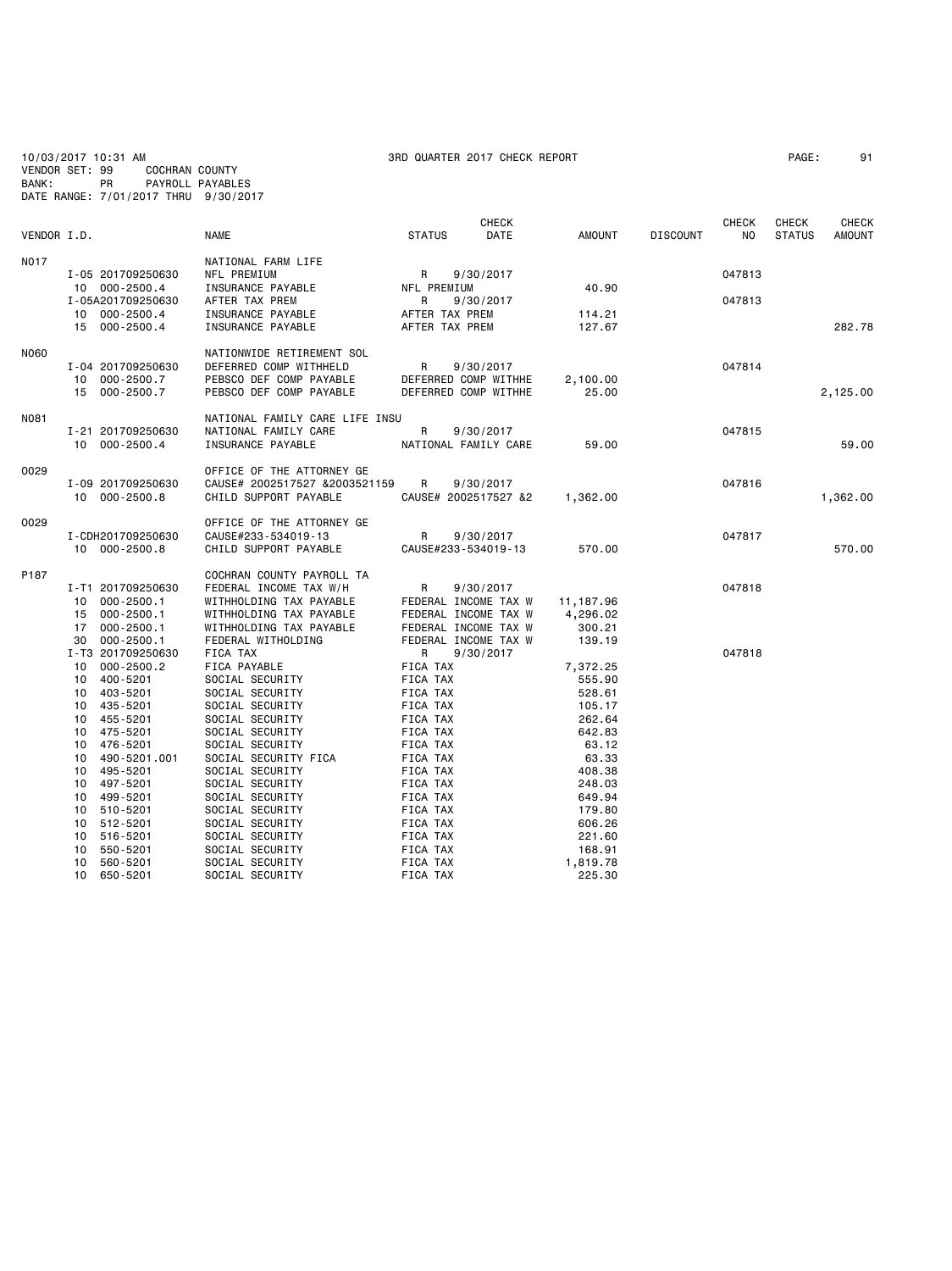10/03/2017 10:31 AM 3RD QUARTER 2017 CHECK REPORT PAGE: 92 VENDOR SET: 99 COCHRAN COUNTY BANK: PR PAYROLL PAYABLES DATE RANGE: 7/01/2017 THRU 9/30/2017

|             |    |                      |                                    |                              | CHECK     |               |                 | CHECK  | CHECK         | <b>CHECK</b> |
|-------------|----|----------------------|------------------------------------|------------------------------|-----------|---------------|-----------------|--------|---------------|--------------|
| VENDOR I.D. |    |                      | <b>NAME</b>                        | <b>STATUS</b>                | DATE      | <b>AMOUNT</b> | <b>DISCOUNT</b> | NO     | <b>STATUS</b> | AMOUNT       |
| P187        |    |                      | COCHRAN COUNTY PAYROLL TAX         | *CONTINUED*                  |           |               |                 |        |               |              |
|             |    | I-T3 201709250630    | FICA TAX                           | R                            | 9/30/2017 |               |                 | 047818 |               |              |
|             | 10 | 652-5201             | SOCIAL SECURITY                    | FICA TAX                     |           | 10.62         |                 |        |               |              |
|             | 10 | 660-5201             | SOCIAL SECURITY                    | FICA TAX                     |           | 148.94        |                 |        |               |              |
|             | 10 | 662-5201             | SOCIAL SECURITY                    | FICA TAX                     |           | 200.49        |                 |        |               |              |
|             | 10 | 665-5201             | SOCIAL SECURITY                    | FICA TAX                     |           | 262.60        |                 |        |               |              |
|             | 15 | $000 - 2500.2$       | FICA PAYABLE                       | FICA TAX                     |           | 2,775.10      |                 |        |               |              |
|             | 15 | 610-5201             | SOCIAL SECURITY                    | FICA TAX                     |           | 1,067.56      |                 |        |               |              |
|             | 15 | 621-5201             | SOCIAL SECURITY                    | FICA TAX                     |           | 433.51        |                 |        |               |              |
|             | 15 | 622-5201             | SOCIAL SECURITY                    | FICA TAX                     |           | 402.13        |                 |        |               |              |
|             | 15 | 623-5201             | SOCIAL SECURITY                    | FICA TAX                     |           | 445.58        |                 |        |               |              |
|             | 15 | 624-5201             | SOCIAL SECURITY                    | FICA TAX                     |           | 426.32        |                 |        |               |              |
|             | 17 | $000 - 2500.2$       | FICA PAYABLE                       | FICA TAX                     |           | 215.83        |                 |        |               |              |
|             | 17 | 573-5201             | SOCIAL SECURITY                    | FICA TAX                     |           | 215.83        |                 |        |               |              |
|             | 30 | $000 - 2500.2$       | FICA                               | FICA TAX                     |           | 63.83         |                 |        |               |              |
|             | 30 | 518-5201             | SOCIAL SECURITY                    | FICA TAX                     |           | 63.83         |                 |        |               |              |
|             |    | I-T4 201709250630    | MEDICARE TAX                       | R                            | 9/30/2017 |               |                 | 047818 |               |              |
|             | 10 | $000 - 2500.2$       | FICA PAYABLE                       | MEDICARE TAX                 |           | 1,724.15      |                 |        |               |              |
|             | 10 |                      |                                    |                              |           | 130.02        |                 |        |               |              |
|             | 10 | 400-5201<br>403-5201 | SOCIAL SECURITY<br>SOCIAL SECURITY | MEDICARE TAX<br>MEDICARE TAX |           | 123.63        |                 |        |               |              |
|             | 10 | 435-5201             | SOCIAL SECURITY                    | MEDICARE TAX                 |           | 24.59         |                 |        |               |              |
|             |    |                      |                                    |                              |           |               |                 |        |               |              |
|             | 10 | 455-5201             | SOCIAL SECURITY                    | MEDICARE TAX                 |           | 61.42         |                 |        |               |              |
|             | 10 | 475-5201             | SOCIAL SECURITY                    | MEDICARE TAX                 |           | 150.34        |                 |        |               |              |
|             | 10 | 476-5201             | SOCIAL SECURITY                    | MEDICARE TAX                 |           | 14.76         |                 |        |               |              |
|             | 10 | 490-5201.001         | SOCIAL SECURITY FICA               | MEDICARE TAX                 |           | 14.81         |                 |        |               |              |
|             | 10 | 495-5201             | SOCIAL SECURITY                    | MEDICARE TAX                 |           | 95.51         |                 |        |               |              |
|             | 10 | 497-5201             | SOCIAL SECURITY                    | MEDICARE TAX                 |           | 58.01         |                 |        |               |              |
|             | 10 | 499-5201             | SOCIAL SECURITY                    | MEDICARE TAX                 |           | 152.00        |                 |        |               |              |
|             | 10 | 510-5201             | SOCIAL SECURITY                    | MEDICARE TAX                 |           | 42.05         |                 |        |               |              |
|             | 10 | 512-5201             | SOCIAL SECURITY                    | MEDICARE TAX                 |           | 141.79        |                 |        |               |              |
|             | 10 | 516-5201             | SOCIAL SECURITY                    | MEDICARE TAX                 |           | 51.83         |                 |        |               |              |
|             | 10 | 550-5201             | SOCIAL SECURITY                    | MEDICARE TAX                 |           | 39.50         |                 |        |               |              |
|             | 10 | 560-5201             | SOCIAL SECURITY                    | MEDICARE TAX                 |           | 425.60        |                 |        |               |              |
|             | 10 | 650-5201             | SOCIAL SECURITY                    | MEDICARE TAX                 |           | 52.68         |                 |        |               |              |
|             | 10 | 652-5201             | SOCIAL SECURITY                    | MEDICARE TAX                 |           | 2.48          |                 |        |               |              |
|             | 10 | 660-5201             | SOCIAL SECURITY                    | MEDICARE TAX                 |           | 34.84         |                 |        |               |              |
|             | 10 | 662-5201             | SOCIAL SECURITY                    | MEDICARE TAX                 |           | 46.90         |                 |        |               |              |
|             | 10 | 665-5201             | SOCIAL SECURITY                    | MEDICARE TAX                 |           | 61.41         |                 |        |               |              |
|             | 15 | $000 - 2500.2$       | FICA PAYABLE                       | MEDICARE TAX                 |           | 649.03        |                 |        |               |              |
|             | 15 | 610-5201             | SOCIAL SECURITY                    | MEDICARE TAX                 |           | 249.67        |                 |        |               |              |
|             | 15 | 621-5201             | SOCIAL SECURITY                    | MEDICARE TAX                 |           | 101.39        |                 |        |               |              |
|             | 15 | 622-5201             | SOCIAL SECURITY                    | MEDICARE TAX                 |           | 94.05         |                 |        |               |              |
|             | 15 | 623-5201             | SOCIAL SECURITY                    | MEDICARE TAX                 |           | 104.21        |                 |        |               |              |
|             | 15 | 624-5201             | SOCIAL SECURITY                    | MEDICARE TAX                 |           | 99.70         |                 |        |               |              |
|             | 17 | $000 - 2500.2$       | FICA PAYABLE                       | MEDICARE TAX                 |           | 50.48         |                 |        |               |              |
|             | 17 | 573-5201             | SOCIAL SECURITY                    | MEDICARE TAX                 |           | 50.48         |                 |        |               |              |
|             | 30 | $000 - 2500.2$       | FICA                               | MEDICARE TAX                 |           | 14.93         |                 |        |               |              |
|             | 30 | 518-5201             | SOCIAL SECURITY                    | MEDICARE TAX                 |           | 14.92         |                 |        |               | 41,654.58    |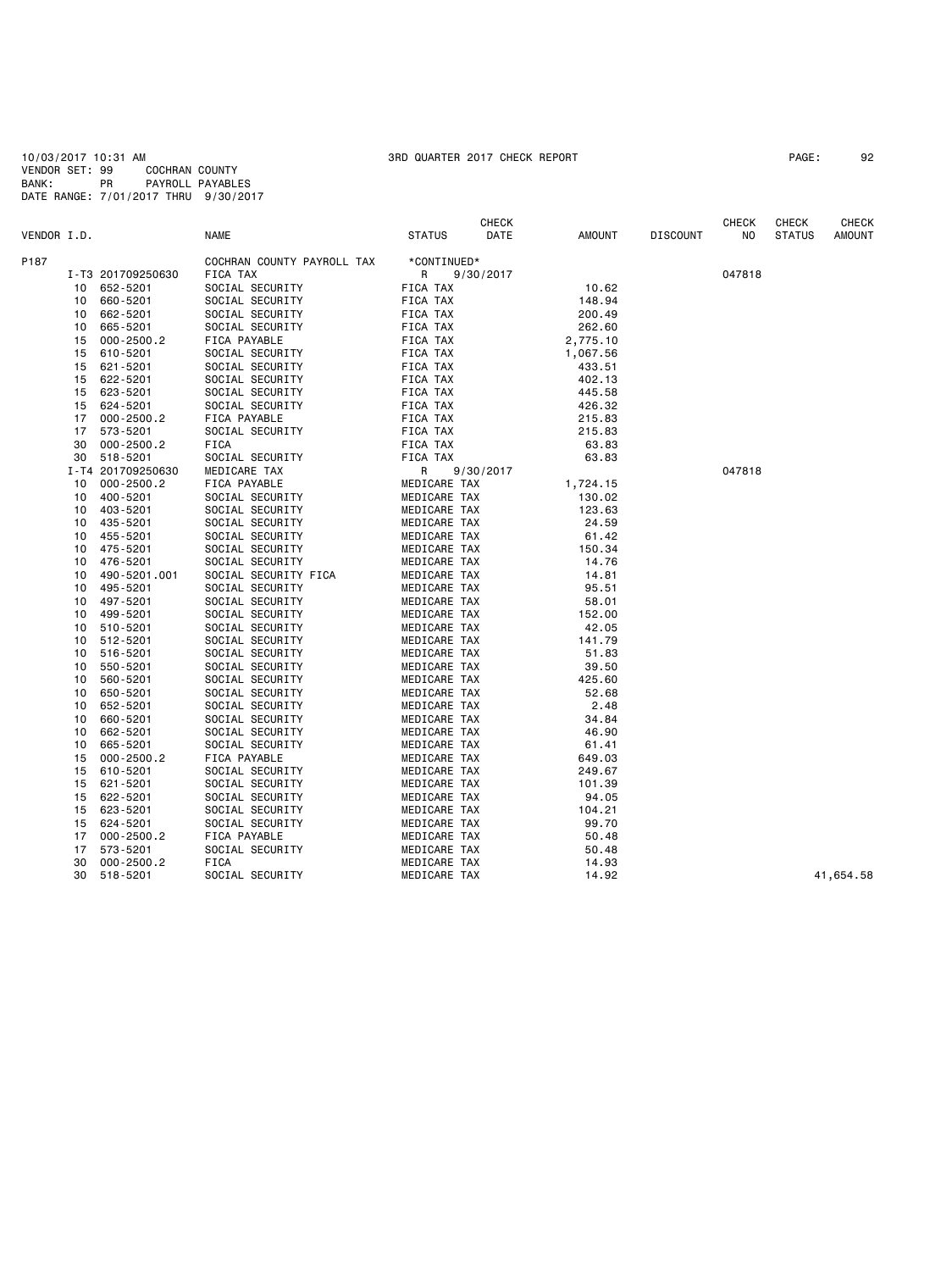10/03/2017 10:31 AM 3RD QUARTER 2017 CHECK REPORT PAGE: 93 VENDOR SET: 99 COCHRAN COUNTY BANK: PR PAYROLL PAYABLES DATE RANGE: 7/01/2017 THRU 9/30/2017

|             |    |                   |                          |                   | <b>CHECK</b>         |          |                 | <b>CHECK</b> | <b>CHECK</b>  | <b>CHECK</b>  |
|-------------|----|-------------------|--------------------------|-------------------|----------------------|----------|-----------------|--------------|---------------|---------------|
| VENDOR I.D. |    |                   | <b>NAME</b>              | <b>STATUS</b>     | DATE                 | AMOUNT   | <b>DISCOUNT</b> | NO           | <b>STATUS</b> | <b>AMOUNT</b> |
| T218        |    |                   | TEXAS ASS'N OF COUNTIES  |                   |                      |          |                 |              |               |               |
|             |    | I-11 201709250630 | <b>EMPLOYEE PREMIUMS</b> | R                 | 9/30/2017            |          |                 | 047819       |               |               |
|             | 10 | 400-5202          | GROUP INSURANCE          | EMPLOYEE PREMIUMS |                      | 1,563.35 |                 |              |               |               |
|             | 10 | 403-5202          | GROUP INSURANCE          | EMPLOYEE PREMIUMS |                      | 1,678.84 |                 |              |               |               |
|             | 10 | 455-5202          | GROUP INSURANCE          | EMPLOYEE PREMIUMS |                      | 839.42   |                 |              |               |               |
|             | 10 | 475-5202          | GROUP INSURANCE          | EMPLOYEE PREMIUMS |                      | 1,678.84 |                 |              |               |               |
|             | 10 | 495-5202          | GROUP INSURANCE          | EMPLOYEE PREMIUMS |                      | 1,678.84 |                 |              |               |               |
|             | 10 | 497-5202          | GROUP INSURANCE          | EMPLOYEE PREMIUMS |                      | 839.42   |                 |              |               |               |
|             | 10 | 499-5202          | GROUP INSURANCE          | EMPLOYEE PREMIUMS |                      | 2,518.26 |                 |              |               |               |
|             | 10 | 510-5202          | GROUP INSURANCE          | EMPLOYEE PREMIUMS |                      | 839.42   |                 |              |               |               |
|             | 10 | 512-5202          | GROUP INSURANCE          | EMPLOYEE PREMIUMS |                      | 3,357.68 |                 |              |               |               |
|             | 10 | 516-5202          | GROUP INSURANCE [50%]    | EMPLOYEE PREMIUMS |                      | 855.90   |                 |              |               |               |
|             | 10 | 550-5202          | GROUP INSURANCE          | EMPLOYEE PREMIUMS |                      | 839.42   |                 |              |               |               |
|             | 10 | 560-5202          | GROUP INSURANCE          | EMPLOYEE PREMIUMS |                      | 7,554.78 |                 |              |               |               |
|             | 10 | 650-5202          | GROUP INSURANCE          | EMPLOYEE PREMIUMS |                      | 879.63   |                 |              |               |               |
|             | 10 | 652-5202          | GROUP INSURANCE          | EMPLOYEE PREMIUMS |                      | 40.21    |                 |              |               |               |
|             | 10 | 660-5202          | GROUP INSURANCE [35%]    | EMPLOYEE PREMIUMS |                      | 576.06   |                 |              |               |               |
|             | 10 | 662-5202          | GROUP INSURANCE          | EMPLOYEE PREMIUMS |                      | 759.00   |                 |              |               |               |
|             | 10 | 665-5202          | GROUP INSURANCE          | EMPLOYEE PREMIUMS |                      | 839.42   |                 |              |               |               |
|             | 15 | 610-5202          | GROUP INSURANCE          | EMPLOYEE PREMIUMS |                      | 3,473.17 |                 |              |               |               |
|             | 15 | 621-5202          | GROUP INSURANCE          | EMPLOYEE PREMIUMS |                      | 1,678.84 |                 |              |               |               |
|             | 15 | 622-5202          | GROUP INSURANCE          | EMPLOYEE PREMIUMS |                      | 1,678.84 |                 |              |               |               |
|             | 15 | 623-5202          | GROUP INSURANCE          | EMPLOYEE PREMIUMS |                      | 1,678.84 |                 |              |               |               |
|             | 15 | 624-5202          | GROUP INSURANCE          | EMPLOYEE PREMIUMS |                      | 1,678.84 |                 |              |               |               |
|             | 17 | 573-5202          | GROUP HEALTH INSURANCE   | EMPLOYEE PREMIUMS |                      | 839.42   |                 |              |               |               |
|             | 30 | 518-5202          | GROUP INSURANCE [15%]    | EMPLOYEE PREMIUMS |                      | 246.88   |                 |              |               |               |
|             |    | I-12 201709250630 | GROUP LIFE INSURANCE     | R                 | 9/30/2017            |          |                 | 047819       |               |               |
|             | 10 | 400-5202          | GROUP INSURANCE          |                   | GROUP LIFE INSURANCE | 5.39     |                 |              |               |               |
|             | 10 | 403-5202          | GROUP INSURANCE          |                   | GROUP LIFE INSURANCE | 5.78     |                 |              |               |               |
|             | 10 | 455-5202          | GROUP INSURANCE          |                   | GROUP LIFE INSURANCE | 2.89     |                 |              |               |               |
|             | 10 | 475-5202          | GROUP INSURANCE          |                   | GROUP LIFE INSURANCE | 5.78     |                 |              |               |               |
|             | 10 | 495-5202          | GROUP INSURANCE          |                   | GROUP LIFE INSURANCE | 5.78     |                 |              |               |               |
|             | 10 | 497-5202          | GROUP INSURANCE          |                   | GROUP LIFE INSURANCE | 2.89     |                 |              |               |               |
|             | 10 | 499-5202          | GROUP INSURANCE          |                   | GROUP LIFE INSURANCE | 8.67     |                 |              |               |               |
|             | 10 | 510-5202          | GROUP INSURANCE          |                   | GROUP LIFE INSURANCE | 2.89     |                 |              |               |               |
|             | 10 | 512-5202          | GROUP INSURANCE          |                   | GROUP LIFE INSURANCE | 11.56    |                 |              |               |               |
|             | 10 | 516-5202          | GROUP INSURANCE [50%]    |                   | GROUP LIFE INSURANCE | 2.95     |                 |              |               |               |
|             | 10 | 550-5202          | GROUP INSURANCE          |                   | GROUP LIFE INSURANCE | 2.89     |                 |              |               |               |
|             | 10 | 560-5202          | GROUP INSURANCE          |                   | GROUP LIFE INSURANCE | 26.05    |                 |              |               |               |
|             | 10 | 650-5202          | GROUP INSURANCE          |                   | GROUP LIFE INSURANCE | 3.03     |                 |              |               |               |
|             | 10 | 652-5202          | GROUP INSURANCE          |                   | GROUP LIFE INSURANCE | 0.14     |                 |              |               |               |
|             | 10 | 660-5202          | GROUP INSURANCE [35%]    |                   | GROUP LIFE INSURANCE | 1.98     |                 |              |               |               |
|             | 10 | 662-5202          | GROUP INSURANCE          |                   | GROUP LIFE INSURANCE | 2.61     |                 |              |               |               |
|             | 10 | 665-5202          | GROUP INSURANCE          |                   | GROUP LIFE INSURANCE | 2.89     |                 |              |               |               |
|             | 15 | 610-5202          | GROUP INSURANCE          |                   | GROUP LIFE INSURANCE | 11.95    |                 |              |               |               |
|             | 15 | 621-5202          | GROUP INSURANCE          |                   | GROUP LIFE INSURANCE | 5.78     |                 |              |               |               |
|             | 15 | 622-5202          | GROUP INSURANCE          |                   | GROUP LIFE INSURANCE | 5.78     |                 |              |               |               |
|             | 15 | 623-5202          | GROUP INSURANCE          |                   | GROUP LIFE INSURANCE | 5.78     |                 |              |               |               |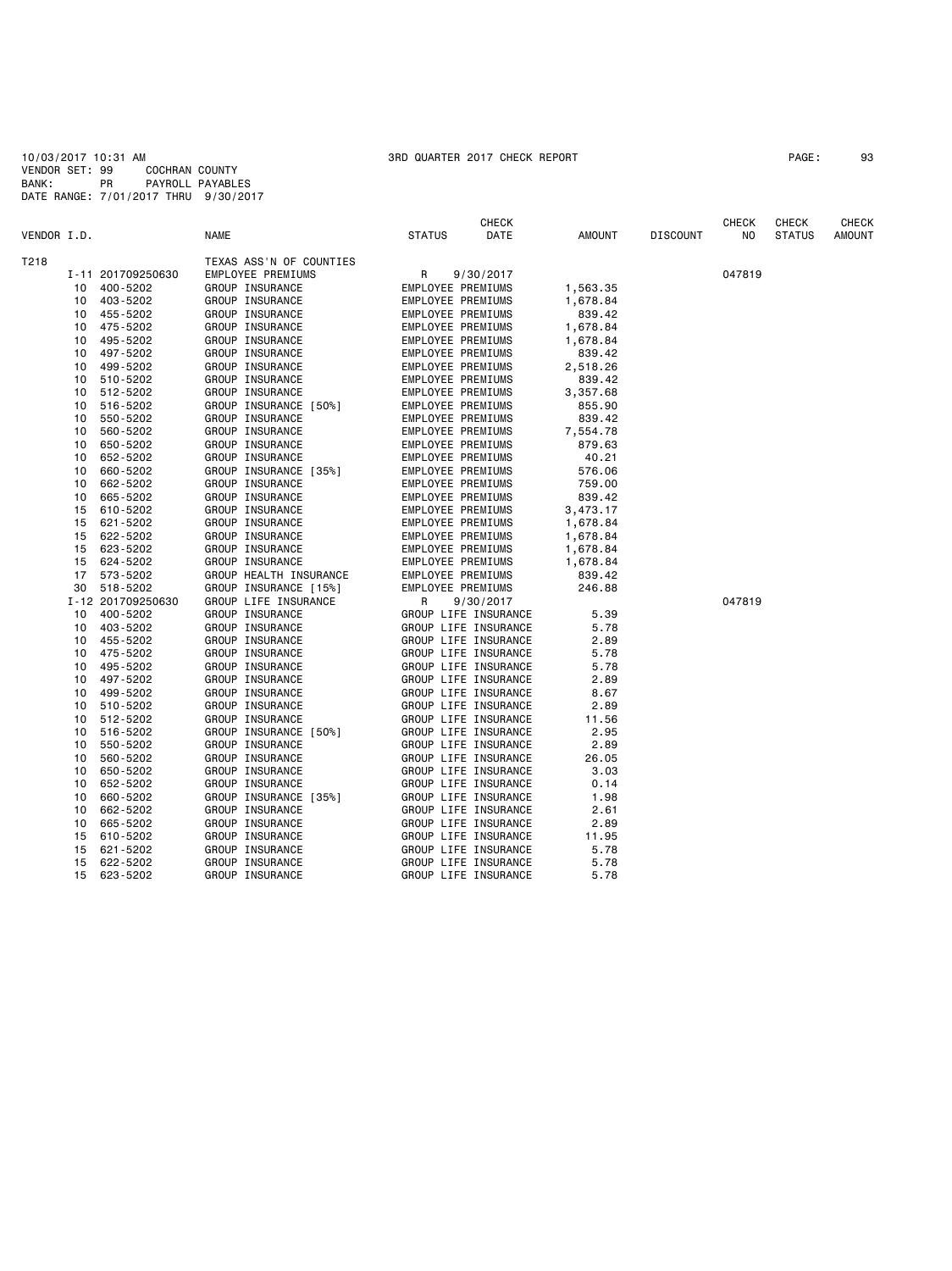10/03/2017 10:31 AM 3RD QUARTER 2017 CHECK REPORT PAGE: 94 VENDOR SET: 99 COCHRAN COUNTY BANK: PR PAYROLL PAYABLES DATE RANGE: 7/01/2017 THRU 9/30/2017 **CHECK CHECK CHECK CHECK CHECK CHECK** VENDOR I.D. NAME STATUS DATE AMOUNT DISCOUNT NO STATUS AMOUNT T218 TEXAS ASS'N OF COUNTIES \*CONTINUED\*<br>19/30/2017 GROUP LIFE INSURANCE R 9/30/2017<br>15 624-5202 GROUP INSURANCE GROUP LIFE INSURANCE<br>17 573-5202 GROUP HEALTH INSURANCE GROUP LIFE INSURANCE I-12 201709250630 GROUP LIFE INSURANCE R 9/30/2017 047819 15 624-5202 GROUP INSURANCE GROUP LIFE INSURANCE 4.77 17 573-5202 GROUP HEALTH INSURANCE GROUP LIFE INSURANCE 2.89 30 518-5202 GROUP INSURANCE [15%] GROUP LIFE INSURANCE 0.85 I-15 201709250630 DEPENDENT HEALTH PREM WITHHELD R 9/30/2017 047819

|                  | 000-2500.4<br>10 | INSURANCE PAYABLE           | DEPENDENT HEALTH PRE | 2.756.76 |        | 41.502.05 |
|------------------|------------------|-----------------------------|----------------------|----------|--------|-----------|
| C <sub>253</sub> |                  | COCHRAN COUNTY MONEY MKT    |                      |          |        |           |
|                  | I - 201709250631 | NON-DEPT SUPP DEATH         | 9/30/2017            |          | 047820 |           |
|                  | 409-5207<br>10   | SUPPLEMENTAL DEATH BENEFITS | NON-DEIT SUPP DEATH  | .366.07  |        | .366.07   |

| * * TOTALS * *      | N <sub>O</sub>                       | INVOICE AMOUNT       | <b>DISCOUNTS</b> | CHECK AMOUNT |
|---------------------|--------------------------------------|----------------------|------------------|--------------|
| REGULAR CHECKS:     | 36                                   | 410,698.58           | 0.00             | 410,698.58   |
| HAND CHECKS:        |                                      | 0.00                 | 0.00             | 0.00         |
| DRAFTS:             |                                      | 0.00                 | 0.00             | 0.00         |
| EFT:                |                                      | 0.00                 | 0.00             | 0.00         |
| NON CHECKS:         |                                      | 0.00                 | 0.00             | 0.00         |
| <b>VOID CHECKS:</b> | O VOID DEBITS<br><b>VOID CREDITS</b> | 0.00<br>0.00<br>0.00 | 0.00             |              |

### TOTAL ERRORS: 0

|    | G/L ACCOUNT    | <b>NAME</b>                 | <b>AMOUNT</b> |
|----|----------------|-----------------------------|---------------|
|    |                |                             |               |
| 10 | 000-2500.1     | WITHHOLDING TAX PAYABLE     | 36,093.16     |
| 10 | $000 - 2500.2$ | FICA PAYABLE                | 28,556.94     |
| 10 | $000 - 2500.3$ | TCDRS PAYABLE               | 26,539.98     |
| 10 | $000 - 2500.4$ | INSURANCE PAYABLE           | 36,425.56     |
| 10 | $000 - 2500.7$ | PEBSCO DEF COMP PAYABLE     | 6,700.00      |
| 10 | $000 - 2500.8$ | CHILD SUPPORT PAYABLE       | 5,796.00      |
| 10 | 400-5201       | SOCIAL SECURITY             | 2,073.06      |
| 10 | 400-5202       | GROUP INSURANCE             | 4,488.10      |
| 10 | 400-5203       | RETIREMENT                  | 3,522.77      |
| 10 | 403-5201       | SOCIAL SECURITY             | 1,858.19      |
| 10 | 403-5202       | GROUP INSURANCE             | 4,819.62      |
| 10 | 403-5203       | RETIREMENT                  | 3,589.44      |
| 10 | 409-5207       | SUPPLEMENTAL DEATH BENEFITS | 4,226.40      |
| 10 | 435-5201       | SOCIAL SECURITY             | 389.28        |
| 10 | 435-5203       | RETIREMENT                  | 661.53        |
| 10 | 455-5201       | SOCIAL SECURITY             | 947.14        |
| 10 | 455-5202       | GROUP INSURANCE             | 2,409.81      |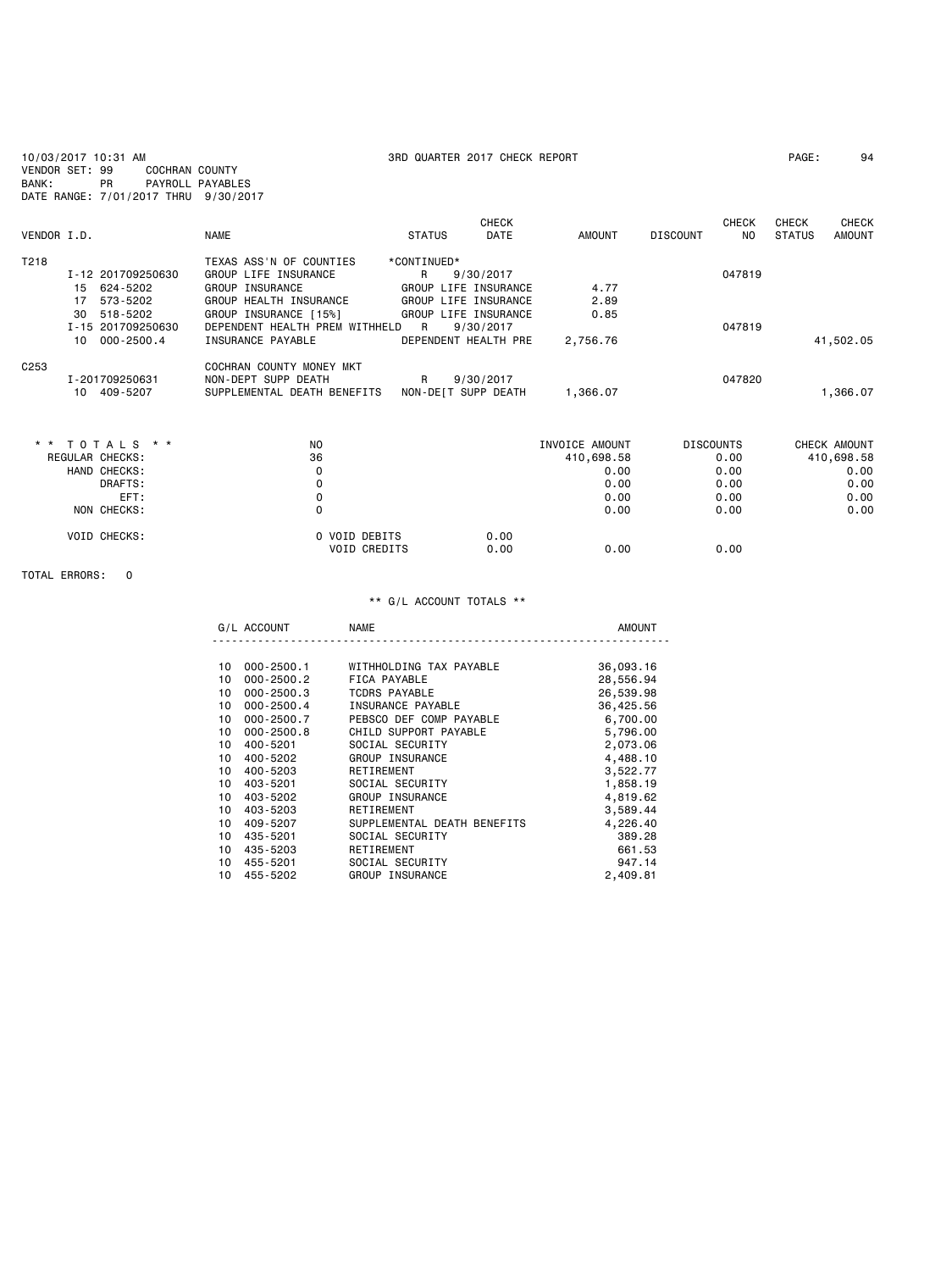10/03/2017 10:31 AM 3RD QUARTER 2017 CHECK REPORT PAGE: 95 VENDOR SET: 99 COCHRAN COUNTY BANK: PR PAYROLL PAYABLES DATE RANGE: 7/01/2017 THRU 9/30/2017

| G/L ACCOUNT                 |                                | <b>NAME</b>                                                                                  | <b>AMOUNT</b> |
|-----------------------------|--------------------------------|----------------------------------------------------------------------------------------------|---------------|
|                             |                                |                                                                                              |               |
| 10 455-5203                 |                                | RETIREMENT                                                                                   | 1,609.50      |
| 10 <sup>1</sup>             | 475-5201                       | <b>SOCIAL SECURITY<br/>GROUP INSURANCE<br/>RETIREMENT<br/>SOCIAL SECURITY<br/>RETIREMENT</b> | 2,378.33      |
| 10 475-5202                 |                                |                                                                                              | 4,819.62      |
| 10                          | 475-5203                       |                                                                                              | 4,041.63      |
| 10 476-5201                 |                                |                                                                                              | 233.64        |
|                             | 10 476-5203<br>10 490-5201.001 | RETIREMENT                                                                                   | 397.02        |
|                             |                                | SOCIAL SECURITY FICA                                                                         | 262.84        |
| 10                          | 490-5203.001                   | RETIREMENT                                                                                   | 446.66        |
| 10 495-5201                 |                                | SOCIAL SECURITY                                                                              | 1,529.15      |
| 10 495-5202                 |                                | GROUP INSURANCE                                                                              | 4,819.62      |
| 10 495-5203                 |                                | RETIREMENT                                                                                   | 2,825.81      |
| 10 497-5201                 |                                | SOCIAL SECURITY                                                                              | 982.58        |
| 10 497-5202                 |                                | <b>GROUP INSURANCE<br/>¤FTTRFMENT</b>                                                        | 2,409.81      |
| 10 497-5203                 |                                |                                                                                              | 1,669.70      |
| 10 499-5201                 |                                | SOCIAL SECURITY                                                                              | 2,398.94      |
| 10 499-5202                 |                                | GROUP INSURANCE                                                                              | 7,229.43      |
| 10 499-5203                 |                                | RETIREMENT                                                                                   | 4,119.20      |
| 10 510-5201                 |                                | SOCIAL SECURITY                                                                              | 680.23        |
| 10 510-5202                 |                                | GROUP INSURANCE                                                                              | 2,409.81      |
| 10 510-5203                 |                                | RETIREMENT                                                                                   | 1,131.00      |
| 10 512-5201                 |                                | SOCIAL SECURITY                                                                              | 2,857.15      |
| 10 512-5202                 |                                | GROUP INSURANCE                                                                              | 9,639.24      |
| 10 512-5203                 |                                | RETIREMENT                                                                                   | 5,202.14      |
| 10 516-5201                 |                                | SOCIAL SECURITY                                                                              | 821.91        |
| 10<br>516-5202              |                                | GROUP INSURANCE [50%]                                                                        | 2,457.00      |
| 10 516-5203                 |                                | RETIREMENT                                                                                   | 1,371.49      |
| 10<br>550-5201              |                                | SOCIAL SECURITY                                                                              | 625.23        |
| 10 550-5202                 |                                | SUUTAL VER<br>GROUP INSURANCE<br>CETTDEMENT                                                  | 2,409.81      |
| 10<br>550-5203              |                                |                                                                                              | 1,062.51      |
| 10 560-5201                 |                                | SOCIAL SECURITY                                                                              | 7,349.84      |
| 10<br>560-5202              |                                | GROUP INSURANCE                                                                              | 21,688.41     |
| 10 560-5203                 |                                | RETIREMENT                                                                                   | 12,717.20     |
| 10 <sub>1</sub><br>650-5201 |                                | SOCIAL SECURITY                                                                              | 825.86        |
| 10 650-5202                 |                                |                                                                                              | 2,525.24      |
| 10                          | 650-5203                       | <b>GROUP INSURANCE<br/>RETTREMENT</b><br>RETIREMENT                                          | 1,403.48      |
| 10 652-5201                 |                                | SOCIAL SECURITY                                                                              | 39.30         |
| 10 652-5202                 |                                | GROUP INSURANCE                                                                              | 115.43        |
| 10 652-5203                 |                                | RETIREMENT                                                                                   | 66.81         |
| 10 <sup>1</sup><br>660-5201 |                                | SOCIAL SECURITY                                                                              | 552.46        |
| 10<br>660-5202              |                                | GROUP INSURANCE [35%]                                                                        | 1,653.83      |
| 10 660-5203                 |                                | RETIREMENT                                                                                   | 921.81        |
| 10<br>662-5201              |                                | SOCIAL SECURITY                                                                              | 778.89        |
| 10                          | 662-5202                       | GROUP INSURANCE                                                                              | 2,178.95      |
| 10                          | 662-5203                       | RETIREMENT                                                                                   | 1,261.17      |
| 10                          | 665-5201                       | SOCIAL SECURITY                                                                              | 972.95        |
| 10                          | 665-5202                       | GROUP INSURANCE                                                                              | 2,409.81      |
|                             |                                |                                                                                              |               |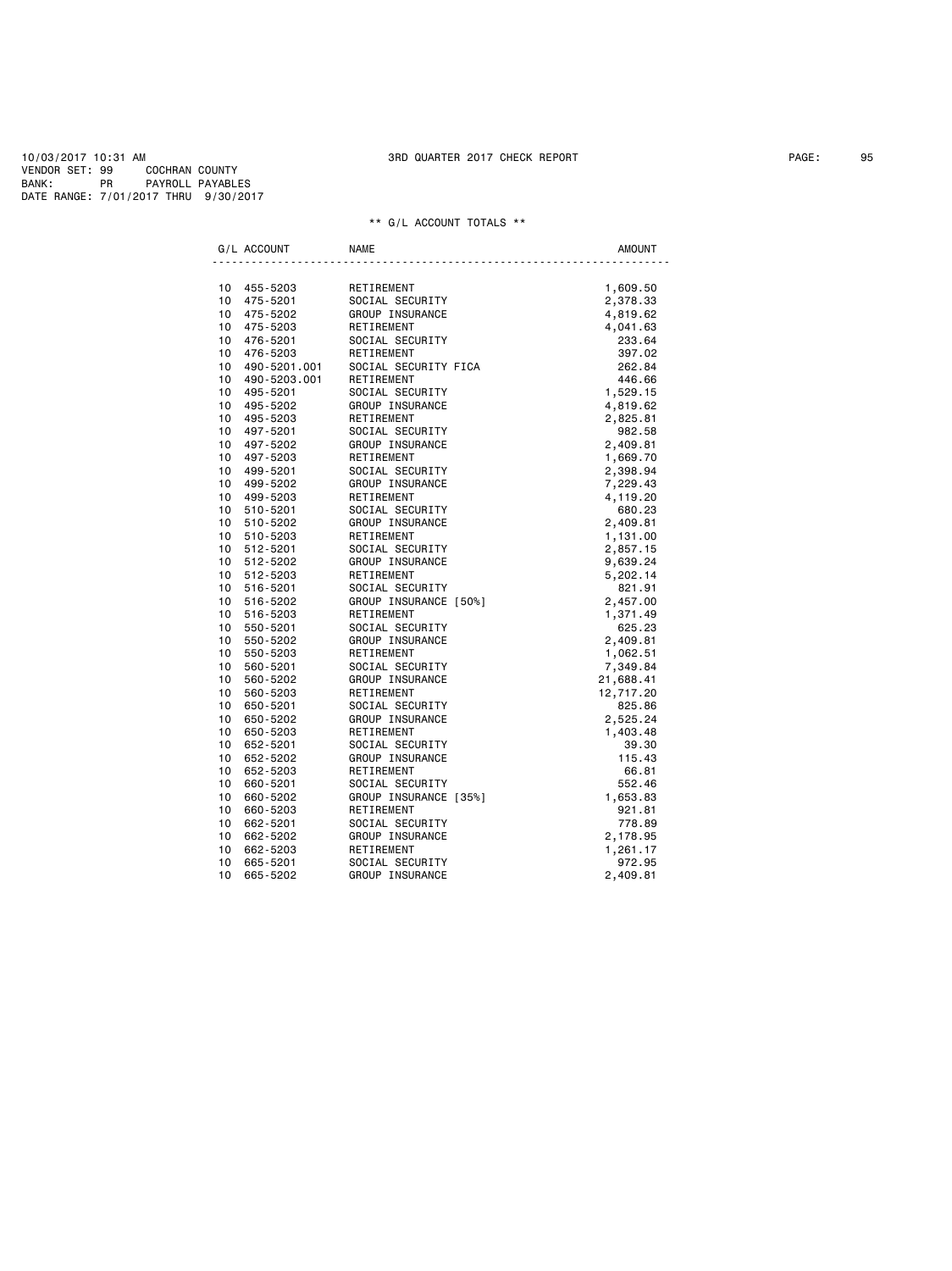10/03/2017 10:31 AM 3RD QUARTER 2017 CHECK REPORT PAGE: 96 VENDOR SET: 99 COCHRAN COUNTY BANK: PR PAYROLL PAYABLES DATE RANGE: 7/01/2017 THRU 9/30/2017

|    | G/L ACCOUNT                        | <b>NAME</b>                              | AMOUNT     |
|----|------------------------------------|------------------------------------------|------------|
|    | 10 665-5203                        | RETIREMENT                               | 1,267.80   |
|    |                                    | *** FUND TOTAL ***<br>*** FUND TOTAL *** | 300,667.22 |
|    | 15 000-2500.1                      | WITHHOLDING TAX PAYABLE                  | 12,959.60  |
|    | 15 000-2500.2                      | FICA PAYABLE                             | 10,311.73  |
|    | 15 000-2500.3                      | <b>TCDRS PAYABLE</b>                     | 9,507.31   |
|    | 15 000-2500.4                      | INSURANCE PAYABLE                        | 10,565.08  |
|    |                                    | PEBSCO DEF COMP PAYABLE                  | 75.00      |
|    | 15    000-2500.7<br>15    610-5201 | SOCIAL SECURITY                          | 3,951.69   |
|    | 15 610-5202                        | GROUP INSURANCE                          | 9,970.76   |
|    | 15 610-5203                        | RETIREMENT                               | 6,715.26   |
|    | 15 621-5201                        | SOCIAL SECURITY                          | 1,606.97   |
|    | 15 621-5202                        | GROUP INSURANCE                          | 4,819.62   |
|    | 15 621-5203                        | RETIREMENT                               | 2,730.77   |
|    | 15 622-5201                        | SOCIAL SECURITY                          | 1,528.67   |
|    | 15 622-5202                        | GROUP INSURANCE                          | 4,819.62   |
|    | 15 622-5203                        | RETIREMENT                               | 2,622.63   |
|    | 15 623-5201                        | SOCIAL SECURITY                          | 1,646.31   |
|    | 15 623-5202                        | GROUP INSURANCE                          | 4,819.62   |
|    | 15 623-5203                        | RETIREMENT                               | 2,815.40   |
|    | 15 624-5201                        | SOCIAL SECURITY                          | 1,578.06   |
|    | 15 624-5202                        | GROUP INSURANCE                          | 4,816.59   |
|    | 15 624-5203                        | RETIREMENT                               | 2,772.42   |
|    |                                    | *** FUND TOTAL ***                       | 100,633.11 |
|    | 17 000-2500.1                      | WITHHOLDING TAX PAYABLE                  | 901.23     |
|    | 17 000-2500.2                      | FICA PAYABLE                             | 799.17     |
|    | 17 000-2500.3                      | <b>TCDRS PAYABLE</b>                     | 720.98     |
|    | 17 573-5201                        | SOCIAL SECURITY                          | 799.17     |
|    | 17 573-5202                        | GROUP HEALTH INSURANCE                   | 2,409.81   |
|    | 17 573-5203                        | RETIREMENT                               | 1,338.95   |
|    |                                    | *** FUND TOTAL ***                       | 6,969.31   |
| 30 | $000 - 2500.1$                     | FEDERAL WITHOLDING                       | 419.04     |
|    | 30 000-2500.2                      | FICA                                     | 236.76     |
|    | 30 000-2500.3                      | <b>TCDRS</b>                             | 212.75     |
| 30 | 000-2500.4                         | AFLAC                                    | 219.80     |
|    | 30 518-5201                        | SOCIAL SECURITY                          | 236.76     |
| 30 | 518-5202                           | GROUP INSURANCE [15%]                    | 708.79     |
| 30 | 518-5203                           | RETIREMENT                               | 395.04     |
|    |                                    | *** FUND TOTAL ***                       | 2,428.94   |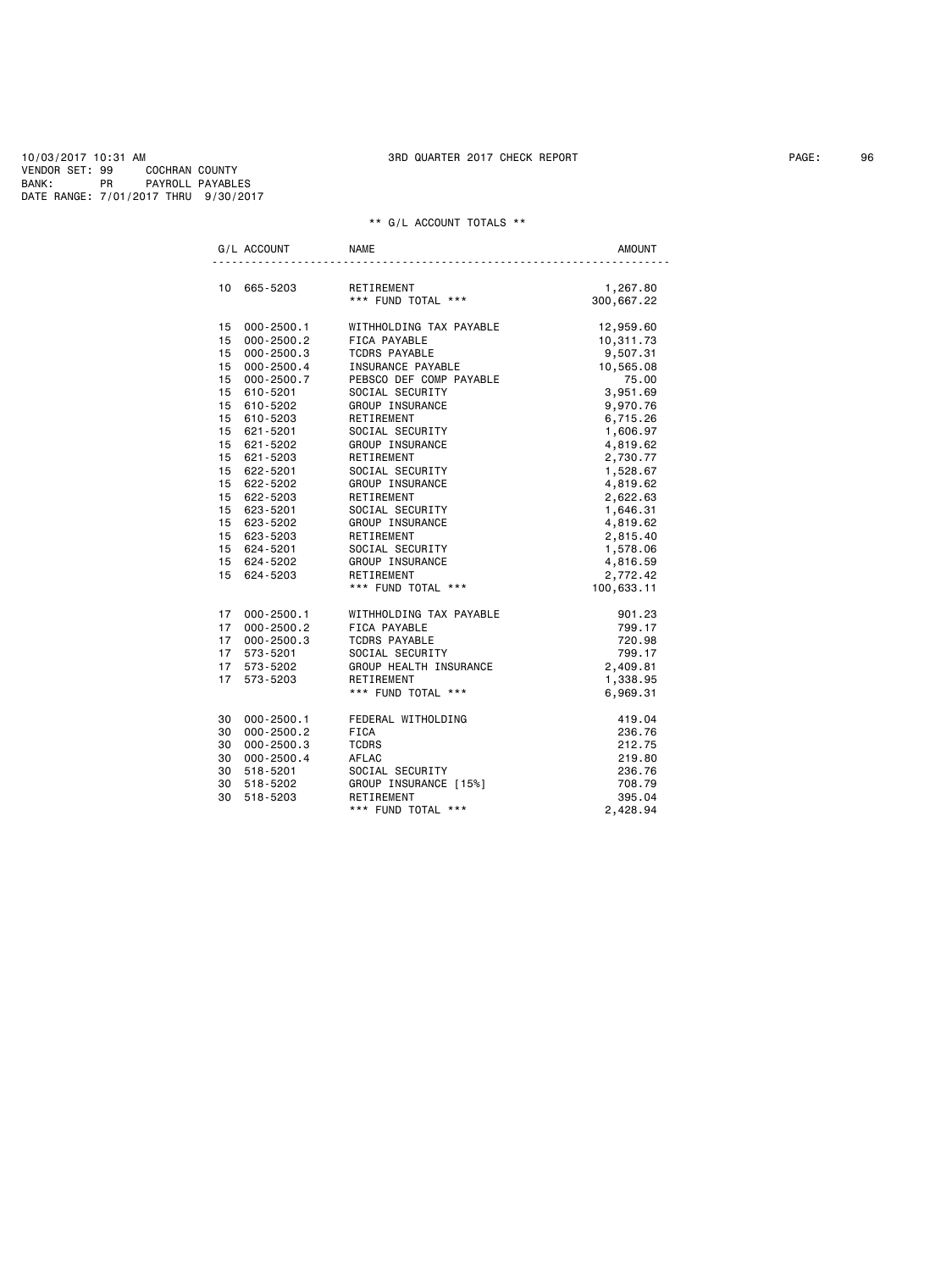10/03/2017 10:31 AM 3RD QUARTER 2017 CHECK REPORT PAGE: 97 VENDOR SET: 99 COCHRAN COUNTY BANK: PR PAYROLL PAYABLES DATE RANGE: 7/01/2017 THRU 9/30/2017

| VENDOR I.D.           |          | <b>NAME</b> |                      | <b>STATUS</b> | <b>CHECK</b><br><b>DATE</b> | <b>AMOUNT</b>                | <b>DISCOUNT</b>          | <b>CHECK</b><br>NO | <b>CHECK</b><br><b>STATUS</b> | <b>CHECK</b><br><b>AMOUNT</b> |
|-----------------------|----------|-------------|----------------------|---------------|-----------------------------|------------------------------|--------------------------|--------------------|-------------------------------|-------------------------------|
| VENDOR SET: 99        | BANK: PR | TOTALS:     | N <sub>O</sub><br>36 |               |                             | INVOICE AMOUNT<br>410,698.58 | <b>DISCOUNTS</b><br>0.00 |                    |                               | CHECK AMOUNT<br>410,698.58    |
| BANK: PR              | TOTALS:  |             | 36                   |               |                             | 410,698.58                   | 0.00                     |                    |                               | 410,698.58                    |
| <b>REPORT TOTALS:</b> |          |             | 391                  |               |                             | 762,761.06                   | 0.00                     |                    |                               | 762,761.06                    |